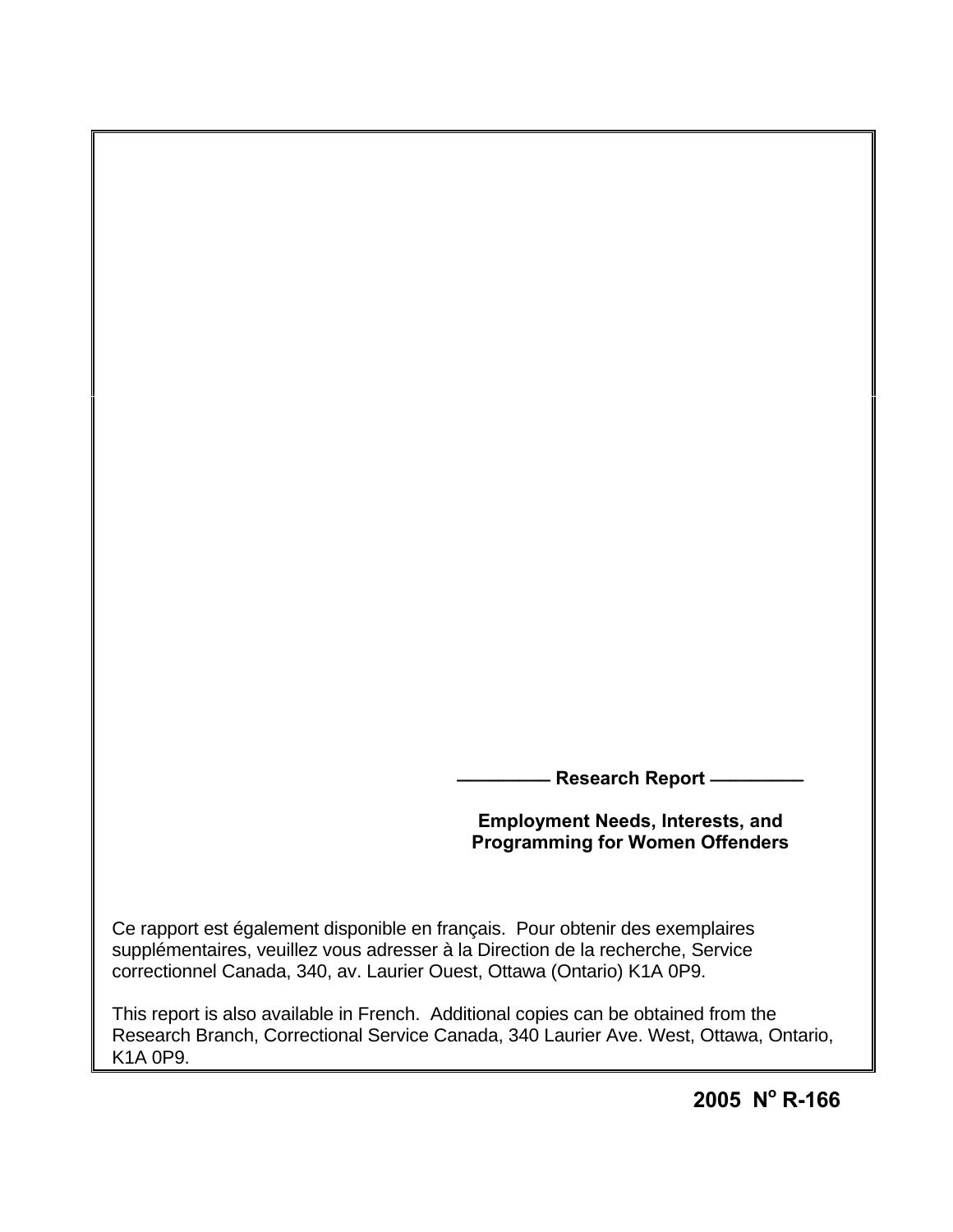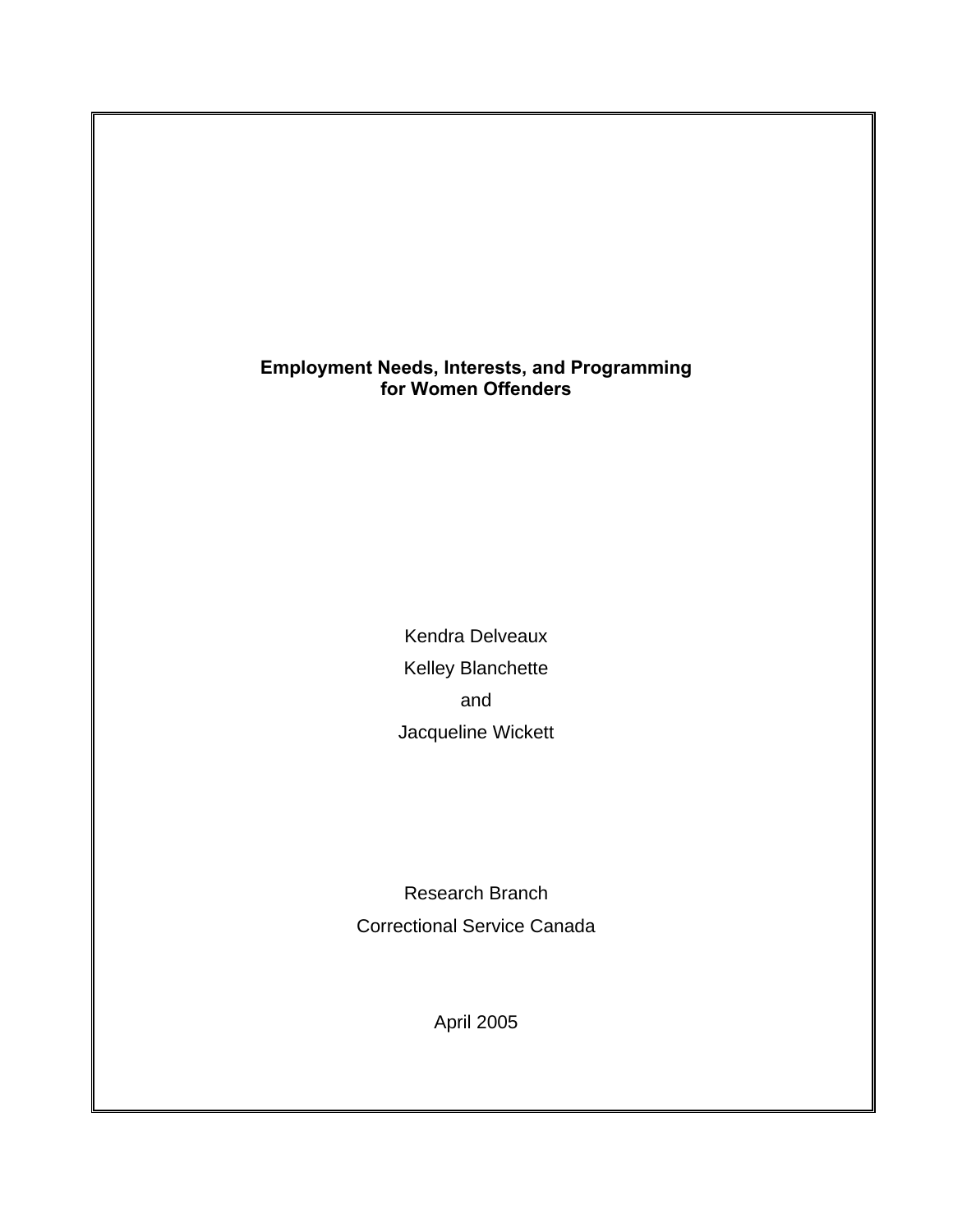## **EXECUTIVE SUMMARY**

<span id="page-2-0"></span>Recent reviews of programs and services for women have raised concerns regarding the state of employment programming for federal women offenders in Canada. For instance, both the Auditor General's Report (2003) and the report of the Canadian Human Rights Commission (2003) mention several gaps in service delivery for women offenders, including the paucity of meaningful work opportunities and employment programs, as well as a lack of community-based work releases for women offenders. Correctional Services Canada (CSC) is currently in the process of developing an employment strategy for women. To inform the strategy, the aim of the present study was to provide a detailed description of current employment programs and services available to women offenders and to examine relevant aspects of women's employment history, needs, and interests.

A multi-method approach was used for the data collection process. First, information was gathered related to pre-incarceration employment history, current experience with CSC training/employment, employment intentions and interests, offender attitudes and beliefs regarding employment and employment-related abilities and resources, as well as offenders' suggestions for future employment programming for women. This information was obtained from offender files using an automated offender database (Offender Management System; OMS) and from questionnaires completed by women offenders in the institutions and in the community. Additional information was gathered through questionnaires and/or telephone interviews with institutional and community staff members. Specifically, staff perceptions of current employment programs and services for women, their attitudes towards employment of offenders, their observations regarding barriers to employment for women, and their suggestions for employment programming were investigated.

Results indicated that the majority of women offenders demonstrated employment needs at intake to federal institutions, particularly with respect to a high unemployment rate, the lack of skills, trade, or profession, and relatively low educational attainment. Employment needs were particularly notable among Aboriginal and younger women offenders, and were associated with needs in other domains, particularly criminal associates, substance abuse, and community functioning. Interestingly, women themselves did not report difficulties relating to employment to be a strong contributing factor to *past* criminal behaviour, but they considered assistance with employment related needs as quite important with respect to desistence of criminal activities in the *future*.

Only about one-third of women offenders reported employment to be a main source of income prior to incarceration. However, the majority (approximately 80%) reported at least some prior employment experience in the community, and the average reported salary was adequate, although the average salary reported by Aboriginal women prior to incarceration was significantly lower than that of non-Aboriginal women. Also, fewer younger then older women offenders reported that they were qualified for jobs that would allow them to make a salary sufficient to meet their basic needs.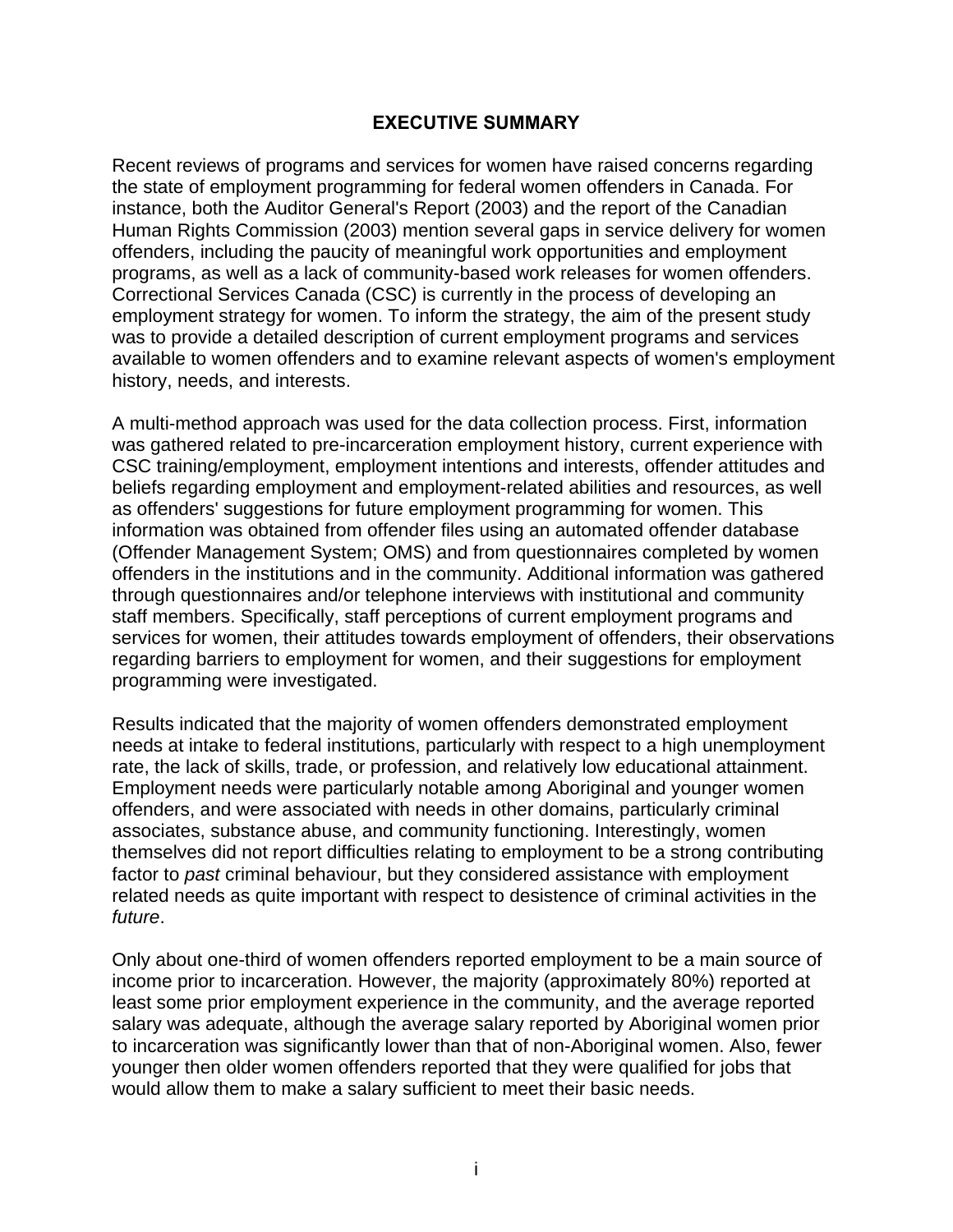Within CSC institutions, the majority of the women reported being employed and at least half of the *incarcerated women who were working* did express at least some degree of interest in and satisfaction with their current institutional placements. However, women offenders' interests span a broader variety of institutional employment opportunities and training than those in which they were currently or previously engaged. Specifically, despite moderate to high expressed interest in some areas (e.g., administration, care giver, construction), very few women had been provided with commensurate work placements within CSC institutions. Furthermore, although almost all women offenders reported interest in participating in work release, almost none (*n* = 3) had actually experienced this opportunity.

Among women who were incarcerated or unemployed in the community at the time of the study, most reported that they did intend to find a job, and about half of those unemployed in the community reported that they were searching for a job at the time. Unfortunately, only about half of incarcerated women and about one-quarter of unemployed women in the community rated their likelihood of obtaining employment as 'really good'.

Among women who were employed in the community at the time of the study, the most common areas for employment included sales and service, and business, finance, and administration. Overall, these women reported being moderately satisfied with their current employment and salaries, and fairly optimistic about their chances of keeping their jobs in the future. The majority reported that their current jobs were related to their work experience prior to incarceration, and women employed in the community reported little association between their current employment and past institutional training.

Overall, most women offenders appeared to be fairly confident in their abilities to engage in various job search activities and to conduct employment-related tasks. This view was shared by most institutional staff members. A fair number of staff members, however, did express some concerns that women might have other personal needs that would influence their ability or desire to work, or that current institutional employment opportunities and supervision might not provide adequate challenges to enable women to utilize their capabilities to the fullest.

In general, staff was very supportive of rehabilitative goals linked to employment programming for women. However, despite suggestions by a few staff members that there had been improvements in the area of employment programming for women recently, the majority of staff seemed to perceive several problems related to the current state of programming. Concerns were predominantly related to a deficiency of meaningful employment opportunities and training, a lack of resources, and some challenges related to the need to balance employment needs with other needs for institutional programming. Some also noted a potential requirement for additional dynamic security that might be associated with greater institutional employment training or placements. Notwithstanding, the majority reported being supportive of work releases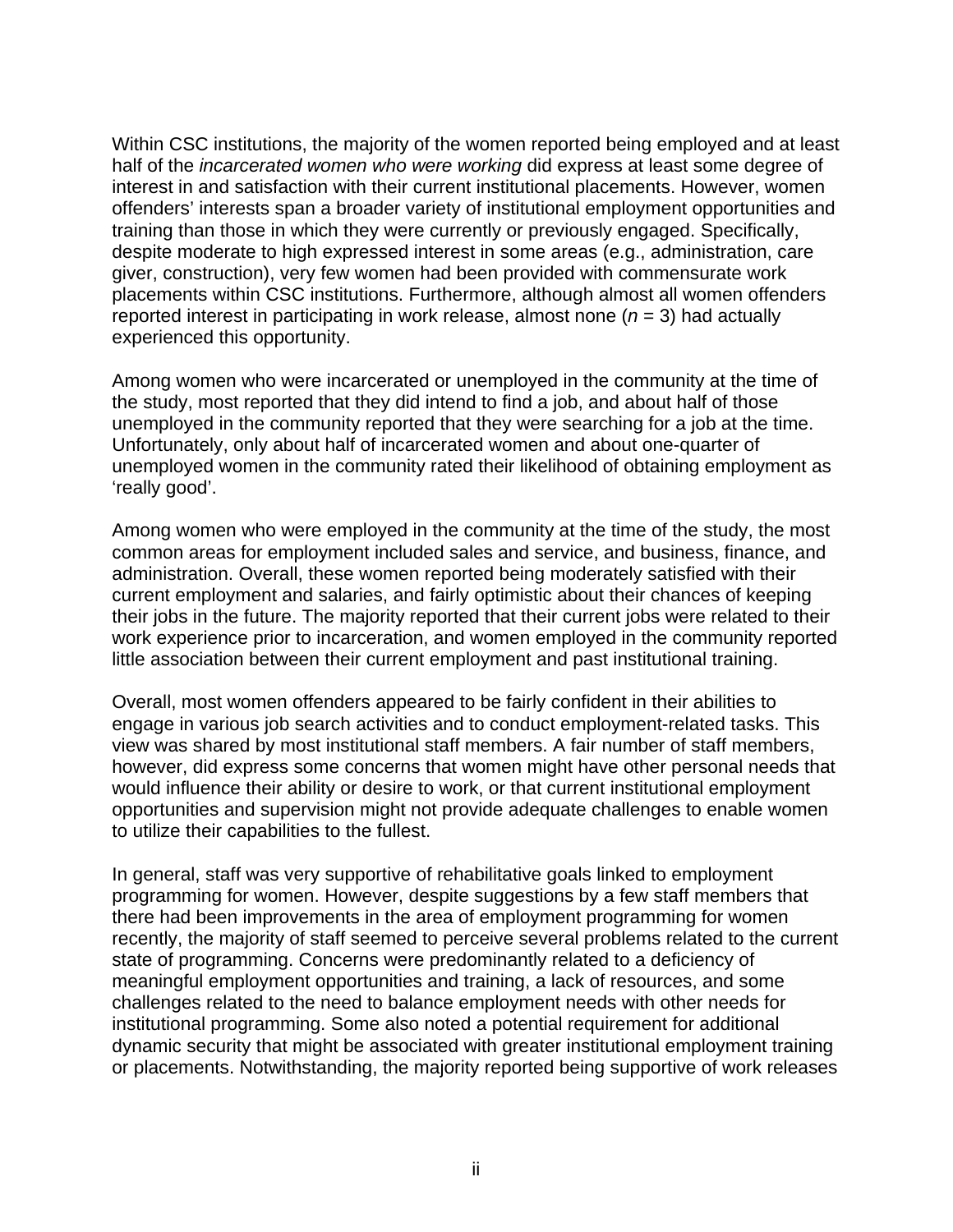for women offenders, at least for those who are assessed as low risk (e.g., minimum security).

Just over one-quarter of women offenders reported that they were caring for their children full-time in the home prior to incarceration and a little over one-third of respondents expected that their children would be living with them upon release. However, the majority of those who reported that they would have their children living with them upon release reported that they would have care-givers available to care for their children (mostly in the form of family members) should they decide to work. In addition, most women reported moderate to high support from family members finding or keeping employment and when faced with stressful work experiences. Similarly, relatively high social support, with respect to ties to other employed individuals and access to employment-related resources, was reported by women offenders. It is important to note, however, that incarcerated women and younger women reported fewer affective ties to employed individuals and that Aboriginal women offenders reported less access to employment-related resources and positive role models. Overall, women also reported knowledge of several sources of possible aid in obtaining employment or financial assistance, including various community services and agencies, as well as family or friends, and independent internet job searches.

About half of women offenders in the community reported some interest in accessing employment services, particularly those that might provide links to employers, or information regarding résumé writing, interview skills, or job-search techniques. Interestingly, aside from those women who reported that they did not need to use employment services in the community (i.e., already had job, could find one on their own, did not intend to work), the only other relatively commonly mentioned issue was the perception that no employment services were offered or available. A number of staff members also expressed some concerns regarding the availability of employment services in the community, reporting either a dearth of services in certain occupational areas (e.g., computers, trades), lack of resources for community employment programs, or few links between service areas or between offenders and employers. Despite some concerns about the current state of employment programming, however, community staff members did appear to be supportive of employment and employment-related programming for women offenders.

Women offenders were most likely to hear about Community Employment Centres through various community agencies (e.g., Community Residential Facilities or non-CSC agencies), and only a few reported learning about the Centres from the institutions or their parole officers. A few women reported using the Centres and data collected by CORCAN indicated that some women offenders had utilized centre services (e.g., counselling, résumé development, job search), and that a few women offenders had obtained jobs through the Centres. Some of the most common areas of employment obtained through the Centre by women were in sales and services as well as business, finance, and administration. CEC staff members also appeared to be relatively knowledgeable about women offenders' employment interests. In order to increase women's awareness and use of the Centres, staff suggested greater promotion of the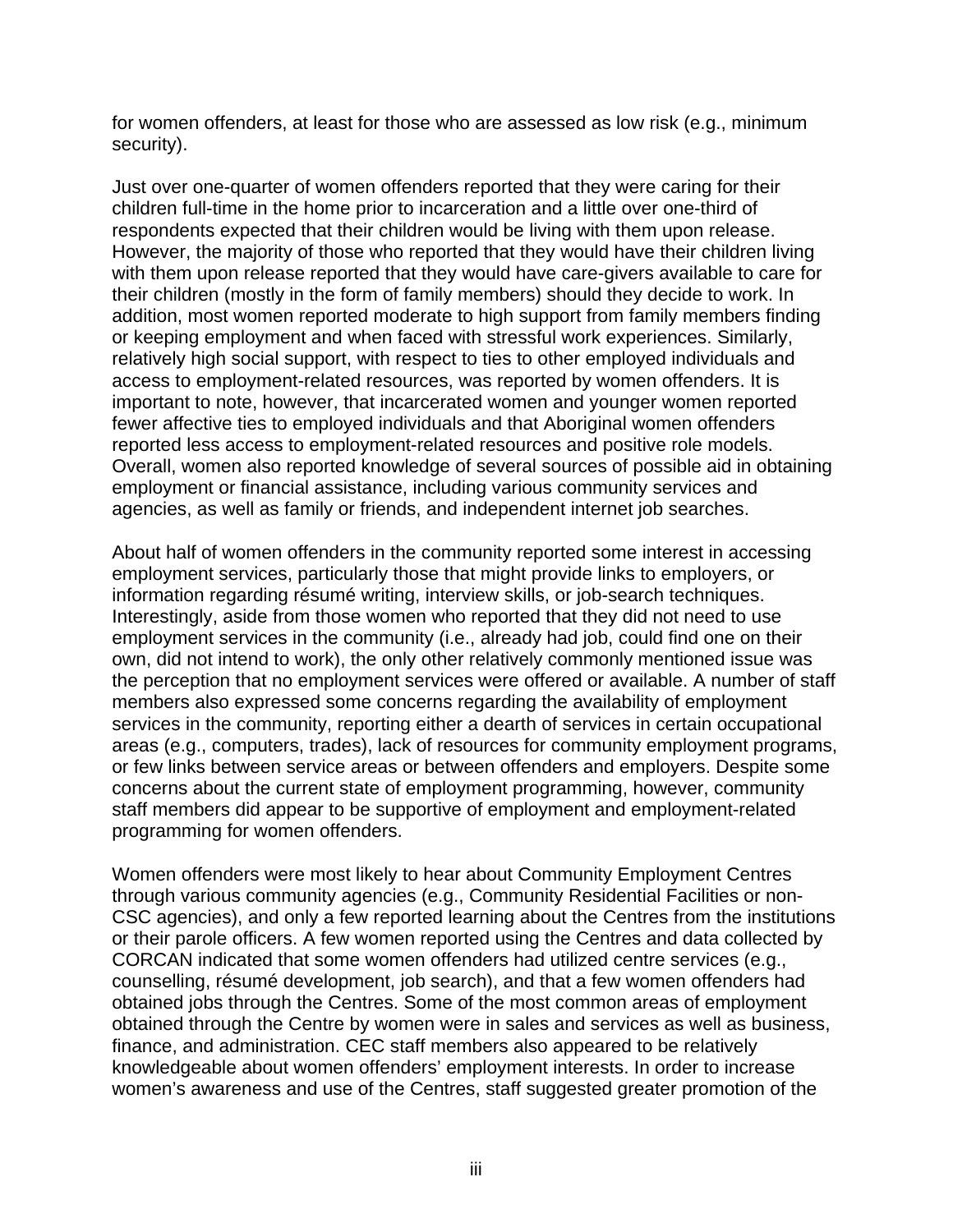Centres and the ability to offer more services to women offenders (e.g., computers, transportation, child-care, counsellor specifically for women).

The most common complaint raised by those who had visited the Centres was the inability to access jobs through the Centre, and the most common reason listed by women for their *interest* in using the Centres in the future was to obtain assistance getting a job or obtaining a job that would enable to the get a better wage. On the other hand, reasons for *disinterest* in using the Centres appeared to be fairly similar to their reasons for not using employment services in general (did not need assistance, had a job, did not intend to work). One other finding was observed specifically with reference to the CECs though, in that a few offenders reported a lack of interest in using the Centres due to a desire to disassociate from their criminal past or from CSC in general. Interestingly, a few other offenders expressed almost the opposite view, indicating a desire to use the CECs specifically because it might address issues related to the potential barrier posed by their criminal records (i.e., employers would already be aware of their criminal record and still be willing to hire them).

With respect to the benefits or disadvantages of employment, many offenders focused on the material or financial benefits to employment, although other advantages (e.g., increased self-esteem, positive relationships or regard from others, development of skills, social reintegration) were also mentioned fairly frequently by both offenders and staff. The most common disadvantages related to employment reported by offenders included having less time for their families or themselves or a high degree of workrelated stress or responsibility. The most common barriers to employment as reported by both staff and offenders appeared to be the issue of their criminal record and the lack of necessary training or experience. Other issues that were mentioned as disadvantages or barriers to employment included practical concerns related to transportation or appropriate clothing, or the need for reliable child-care. It was interesting that child-care issues were noted as a barrier to employment by a large percentage of *staff*, but relatively few *women offenders*.

## Conclusions and Recommendations

The information and suggestions provided by women and staff in the present study were utilized to develop recommendations for future directions in the domain of employment programming for women.

Women inmates should have the ability to explore and develop career plans and have access to meaningful employment opportunities and training. They should have the opportunity to explore their career interests and choices with a qualified staff member (e.g., employment counsellor). This exploration should go beyond a simple assessment of offenders' interests, to explore other aspects of the offenders' chosen careers, such as their existing abilities in the area, training or qualifications necessary for the job (e.g., education, certifications), demand for their career interests in the local job market, expected pay levels, and likely requirements for criminal background checks within their chosen profession. Exploration of these factors would allow women to make an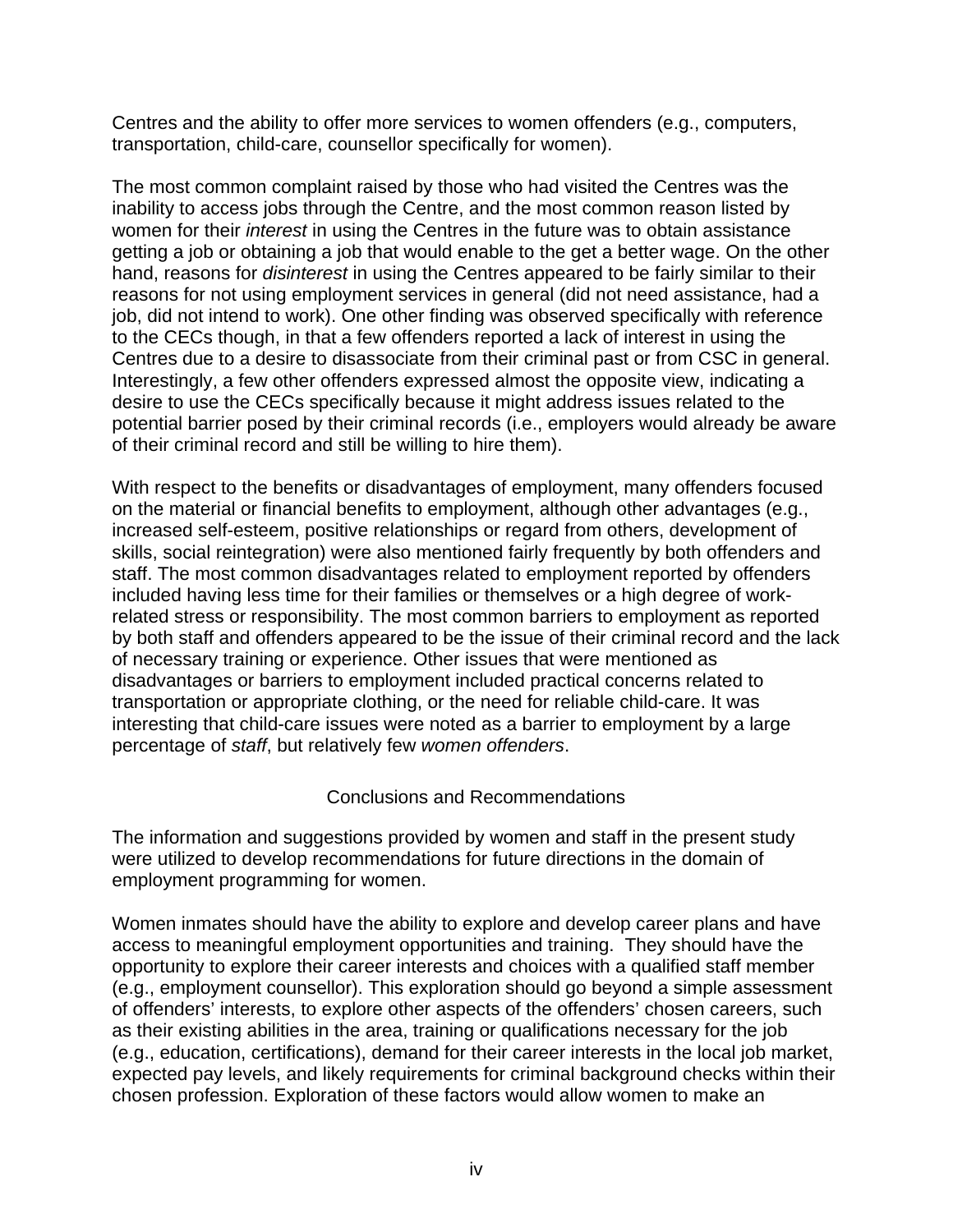informed career decision by enabling them to consider and weigh their interests, abilities, willingness to engage in various degrees of training, or their desire for a certain lifestyle (i.e., salary level).

At the time of the writing of this report, most of the women's institutions were using some tools (e.g., COPS and CAPS) to assess women's occupational interests and abilities. It is imperative that these tools be used, not only to determine women's career interests, but also that the results of these assessments continue to have relevance for institutional employment programming. Results of assessment tools need to be used to direct employment programming and opportunities for women offenders, both on an individual basis (to determine work placements and training, educational upgrading required for the occupation for each woman) and on an institutional level (to determine most useful programs to implement based on the needs and interests of the institutional population). Consideration of career interests should begin as early in the process as possible (particularly for those with employment needs and short sentences), and then the focus should move toward providing access to training, education, or employment placements that are likely to further women's career interests.

Based on women's self-report data, training and work opportunities related to sales and services, business, finance, and administration, or trades, transport, and equipment operators would serve the employment needs and career interests of the greatest number of women. It is also important to note that while women reported past experience in sales and service, as well as business, finance, and administrative occupations, only a small percentage of women indicated that they had prior experience in the trades. Thus, it is likely that the greatest degree of training and experience would be required by those interested in trade-related occupations. Training may need to be provided at the most basic level for women interested in this type of work, gradually progressing to provide women with more advanced certifications, training, and skills over time.

It was also suggested that employment in the institutions was not comparable to work in the community, particularly with respect to work expectations (e.g., level of accountability, responsibility, hours of work, etc.). Thus, institutional staff and work supervisors should attempt to make the institutional work situation more similar (where possible) to that in the community, encouraging work skills such as punctuality, communication skills, ability to work positively with others, and so on. Importantly, CORCAN will soon be implementing an Employability Skills Program for women that will encourage the development of these skills in employment settings. The development of work skills and work ethic should be important in the context of all institutional employment placements, whether they constitute the provision of essential services within the institution or for CORCAN employment initiatives. In summary, an effort should be made to make sure that as many women offenders (or at least those with employment needs) are *meaningfully* employed within the institution and the work placements are realistic in terms of factors such as the number of hours required to do the job, work requirements and expectations, and so on.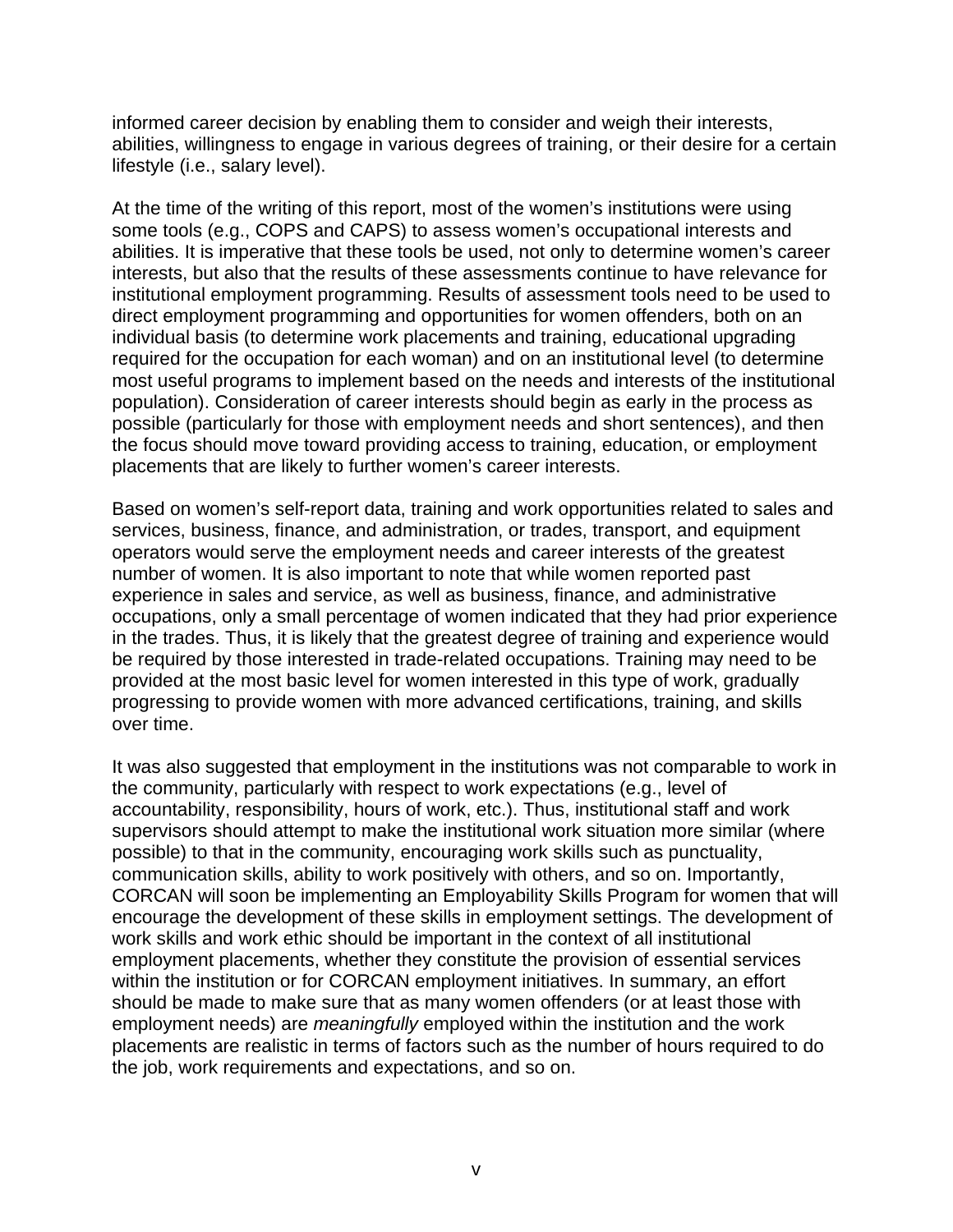It was also interesting to note some of the issues that women listed as disadvantages related to employment. For example, women reported that the need to work with difficult or unpleasant co-workers or employers as well as the added stress and responsibility were disadvantages associated with working. Therefore, it is possible that additional training related to managing relationships or dealing with stress would be useful for some women.

Results of the present study indicated that very few women participated in work releases in the community during incarceration. Given that more than one-third of women offenders are considered to be low risk to the public, and more than half are assessed as high motivation and high reintegration potential at intake to federal institutions, work releases should be utilized to a much greater degree.

In addition, certain subpopulations are over-represented among those with employment needs, particularly younger women offenders and Aboriginal women offenders. Thus institutions with large populations of these groups may wish to make special efforts to direct their programming to take into account factors that may be relevant to these populations (e.g., employment interests, learning styles, education levels). Moreover, it would be useful to designate additional programming or funding specifically for these populations in order to direct programming and services to areas or populations were it might be needed the most. Finally, it would be prudent to form links with other agencies or groups (e.g., Aboriginal organizations) to provide more specialized services for Aboriginal women in regions where a large number of Aboriginal women offenders are residing.

While offenders with longer sentences may be able to engage in a range of training and employment placements, the focus for offenders with shorter sentences with high needs in other domains may need to be on short-term training and certification that will provide them with some advantages in the community upon release. The Correctional Service of Canada is already providing certification courses in several areas that appear to be of interest to women (e.g., First Aid/CPR, computer/ technical training) but could possibly focus on increasing access to these courses for a higher proportion of women and providing training in other areas (e.g., cabinet/ furniture making, landscaping/ horticulture, welding) as well.

In order to implement some of the proposed programs and services, it is likely that additional resources (financial and staff) would be required. A number of institutional staff members suggested that they did not have enough staff to implement or appropriately supervise employment training or placements for women. Thus, it may be necessary to provide some additional funding to hire more staff to handle some of these tasks (e.g., career counselling, implementing and delivering certification programs, setting up employment placements in new occupational areas of interest to the institutional population, including work releases and developing relationships with community agencies or employers). It would seem prudent to designate at least one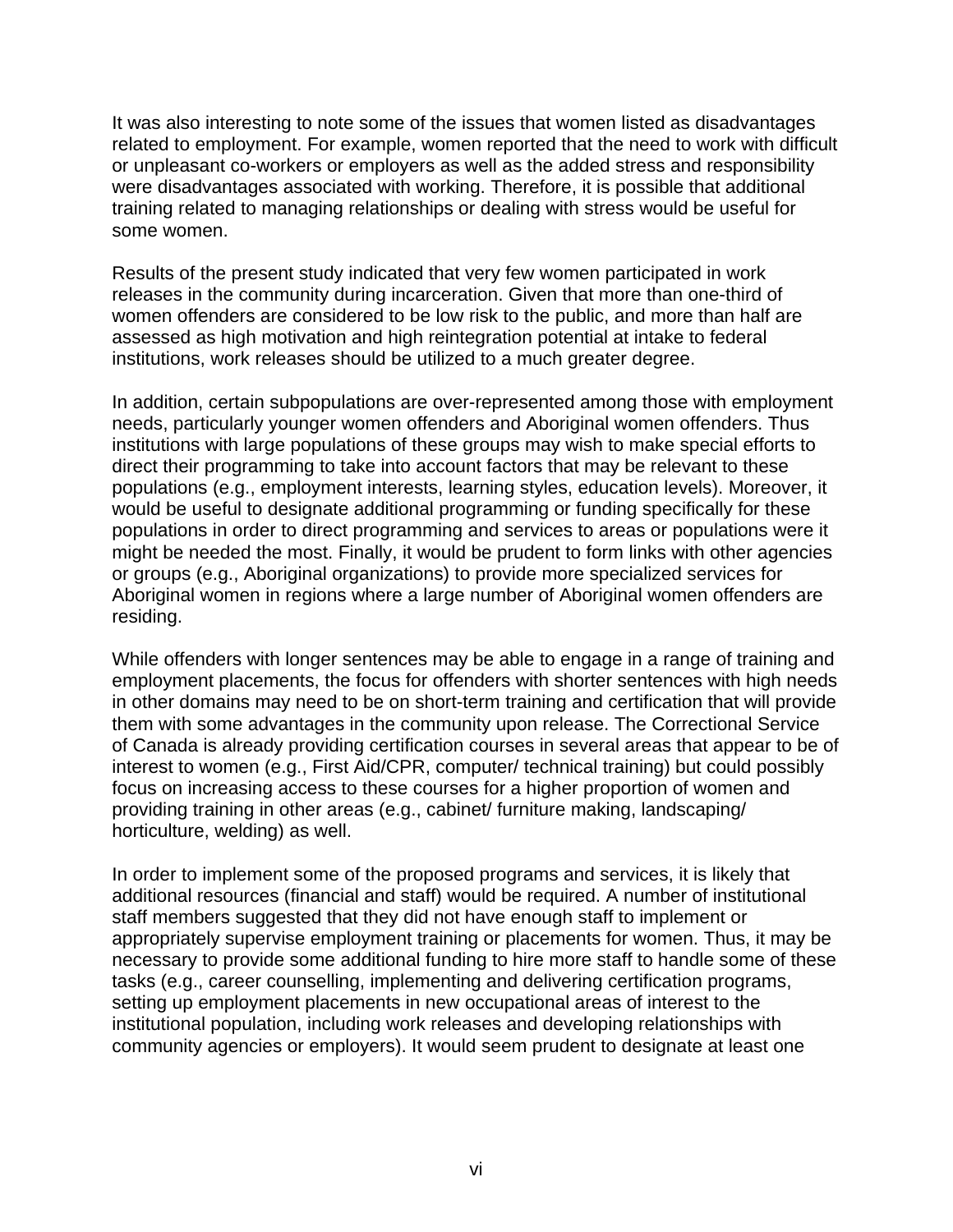staff member, primarily or exclusively, to setting up or conducting the majority of these tasks. This person could also act as a primary contact person for employment initiatives within the institution with other individuals or organizations (e.g., CORCAN, CEC staff).

Overall, the goal should be to prepare women as much as possible for employment in the community *while they are incarcerated*. In reality, of course, this may not always be possible, particularly for women with short sentences and very high needs. As such, some women may still require further training in the community in order to improve their chances of gaining and maintaining meaningful employment. Given the small numbers of women offenders and their diverse locations around the country while on release, it would prove difficult to set up training programs specifically for federal women offenders in the community. While this may be possible in some areas with larger populations of women offenders, perhaps the most realistic goal for women who require further training in the community may be to connect them with existing community employment programs. In fact, it may be useful to solicit information from service providers in the community (e.g., CEC staff, parole officers) and to create a list of available employment programs in each region that could be updated at regular intervals. Final lists could them be redistributed to service providers in the institution and community who have frequent contact with offenders, ensuring that offenders and staff would have the best access to the most recent information possible regarding employment services for women in the community. In communities where appropriate programs are not available, another possible alternative might be to develop partnerships with other organizations to develop and offer programming that may be shared by federal women offenders and other individuals in the community with similar needs (e.g., male offenders, provincial women offenders).

In addition to needs related directly to employment, many staff and offenders discussed issues related to other criminogenic or personal needs that had to be addressed as well. Presumably, at least some progress will be made in addressing these needs during incarceration, but many women offenders will also need follow-up support in community (e.g., substance abuse prevention and maintenance, counselling, support-groups). Other issues that were reported as barriers to employment for women were factors more indirectly related to obtaining or maintaining employment, such as the availability of transportation or appropriate clothing for interviews or employment. Potential solutions to these issues include setting up a small fund for women who are experiencing difficulties in this area, or developing partnerships with other agencies or charitable organizations in the community who might provide financial or practical assistance (e.g., transportation to a job interview, provision of appropriate clothing).

The Community Employment Centres might be particularly important in strengthening links between the institution and community. For example, CEC staff could visit women's institutions to generate awareness about their services, and perhaps also develop contacts with offenders requiring employment services and assistance *prior* to release, so that offenders would be better prepared and be more comfortable accessing the Centres given the prior relationship that has been developed. Given some time to discuss offenders' needs and interests, it might even be possible to set up some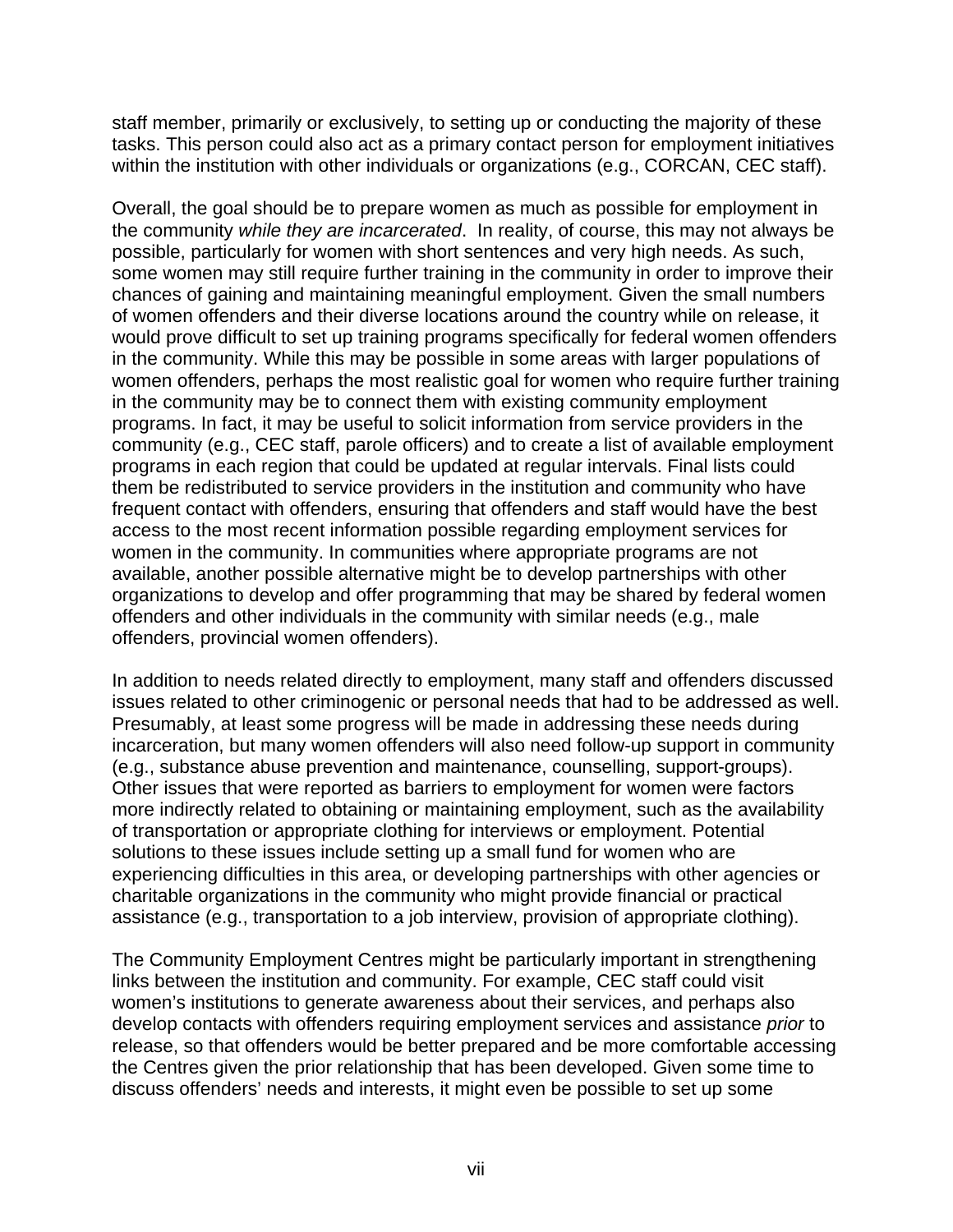potential employment contacts just prior to being released into the community, to enable offenders to establish links with employers immediately upon release.

It may also be important to establish more links with other organizations or agencies (e.g., Elizabeth Fry, Aboriginal organizations) in the community willing to help deliver employment services to women. As well, a resource list of existing agencies and programs delivering employment-related programming available to women offenders would be beneficial. This could be managed either nationally or regionally, updated on a yearly basis and then distributed to service providers in the institutions and community so that women could obtain information about any services that might be available to them in their releasing region from a variety of different sources.

At the time of the writing of this report (April, 2005), CORCAN was in the process of establishing official positions (to be "Managers, Employment and Employability") with official job descriptions. Thus, one of the tasks of the individuals performing these jobs might be to foster greater communication across regions, particularly with respect to women's employment needs and programming, given the relative isolation of the institutions from one another.

While some degree of standardization of employment services might be beneficial, it also seems likely that given different institutional populations with potentially different needs and challenges (e.g., different ethnic populations, smaller versus larger populations) and potentially different labour market demands across various regions, some degree of flexibility and creativity in institutional employment programming will be necessary. However, communication between regions (by institutional employment staff, or employment coordinators) could foster the development of enthusiasm and creativity based on the sharing of information, ideas, and challenges related to employment programming for women offenders among employment staff who might otherwise be relatively isolated from one another due to geographic distance.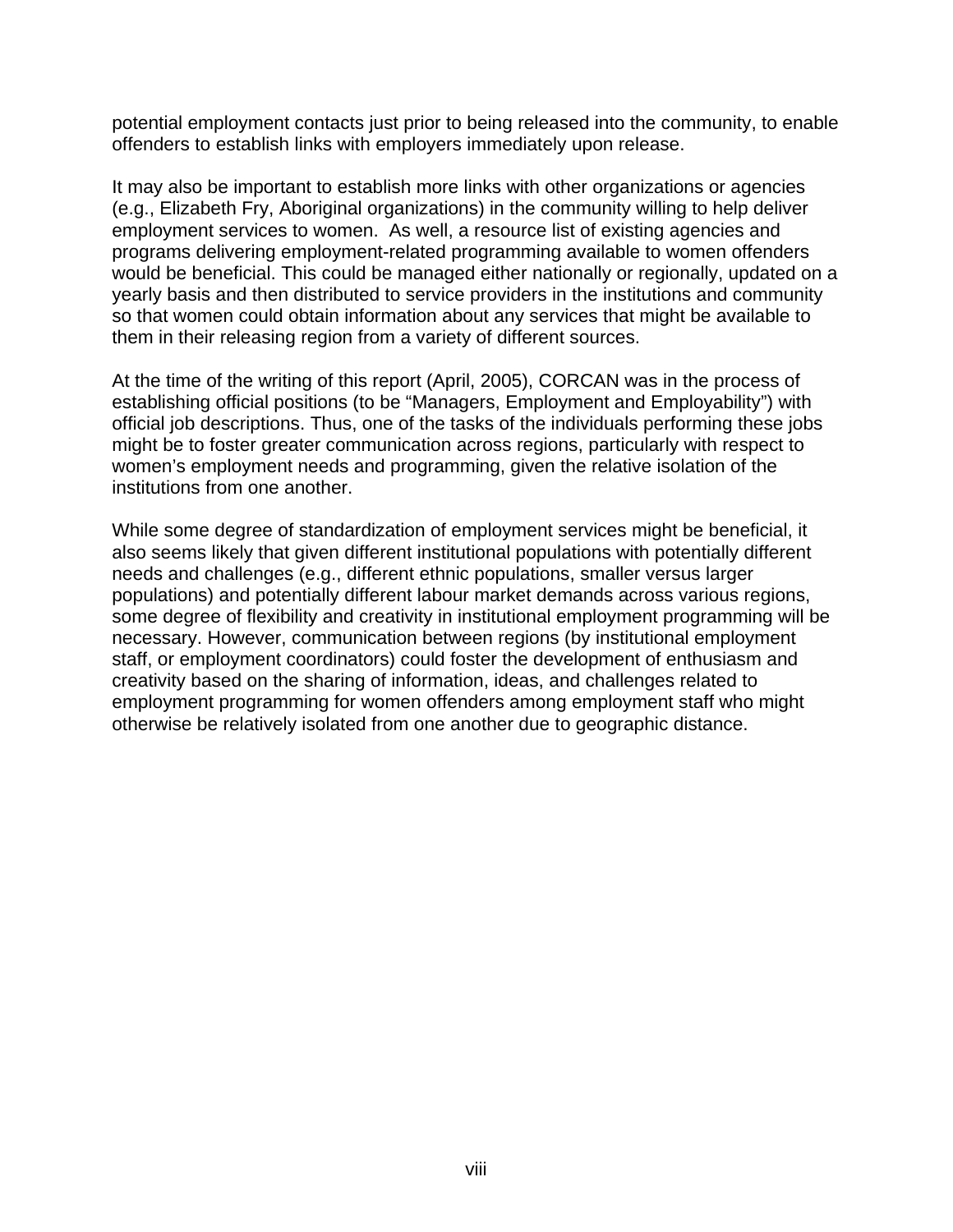## **ACKNOWLEDGEMENTS**

<span id="page-10-0"></span>Many individuals contributed to in a number of ways to this project. First, we would like to thank those who assisted with the data collection and coding of data, including Amey Bell, Mark Nafekh, Jillian Flight, Yvonne Stys, Robin Westmacott, as well as the large number of institutional and community staff members (too numerous to name) who assisted with the data collection and coordination for this project. Sincere thanks are expressed as well to Kelly Taylor and to Renée Gobeil for their editorial comments and to the Women Offenders' Sector staff for their input during the development phase of the project. Most of all, we would like to extend our sincere appreciation to all of the women and staff who contributed to the rich and detailed information that was collected for this report. Over the course of this research we spoke to many motivated and dedicated individuals; there were many who went "above and beyond the call of duty" in order to assist us in reaching just one more woman or completing just one more interview. Without your contributions this project would not have been possible.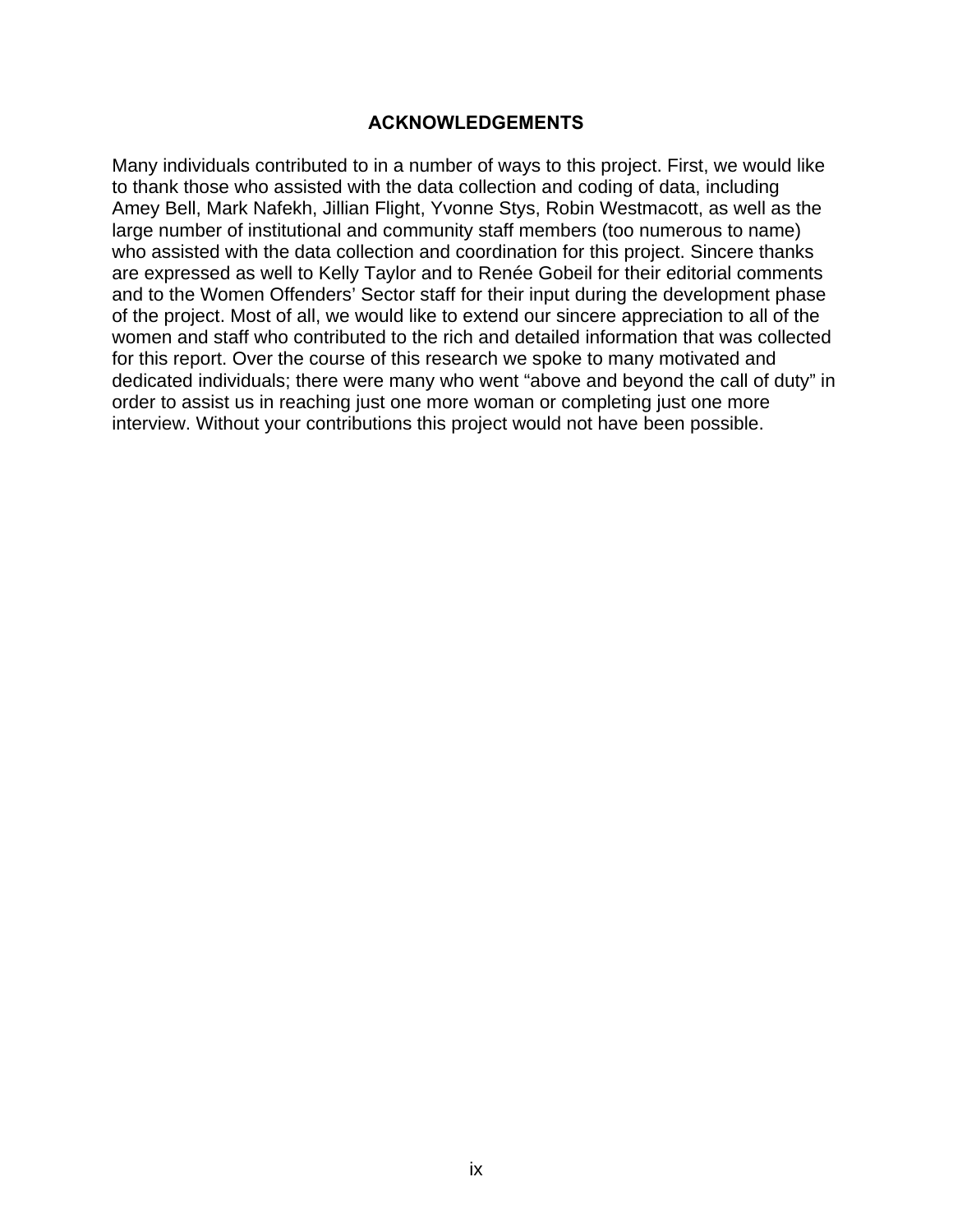# **TABLE OF CONTENTS**

<span id="page-11-0"></span>

| <b>EMPLOYMENT NEEDS, INTERESTS, AND PROGRAMMING FOR</b>                          |  |
|----------------------------------------------------------------------------------|--|
|                                                                                  |  |
|                                                                                  |  |
|                                                                                  |  |
|                                                                                  |  |
|                                                                                  |  |
| Community Services, Family, and Social Support for Employment 8                  |  |
|                                                                                  |  |
|                                                                                  |  |
|                                                                                  |  |
|                                                                                  |  |
|                                                                                  |  |
|                                                                                  |  |
| Women Offenders: OMS Profile and Questionnaire Sample 12                         |  |
|                                                                                  |  |
|                                                                                  |  |
|                                                                                  |  |
|                                                                                  |  |
|                                                                                  |  |
|                                                                                  |  |
|                                                                                  |  |
| Community Employment Centre Staff - Employment Questionnaire  21                 |  |
|                                                                                  |  |
|                                                                                  |  |
|                                                                                  |  |
|                                                                                  |  |
|                                                                                  |  |
| Pre-Incarceration Employment History: Questionnaire Respondents 31               |  |
|                                                                                  |  |
|                                                                                  |  |
| Offender Management System: Institutional Education, Vocational Training,        |  |
|                                                                                  |  |
| Questionnaire Respondents: Institutional Training, Employment, and Interests  39 |  |
|                                                                                  |  |
| Staff Beliefs and Attitudes Regarding Institutional Employment Programming  45   |  |
| Employment Programming Assignment and Perceived Interests 46                     |  |
| Development and Standardization of Employment Programming 48                     |  |
|                                                                                  |  |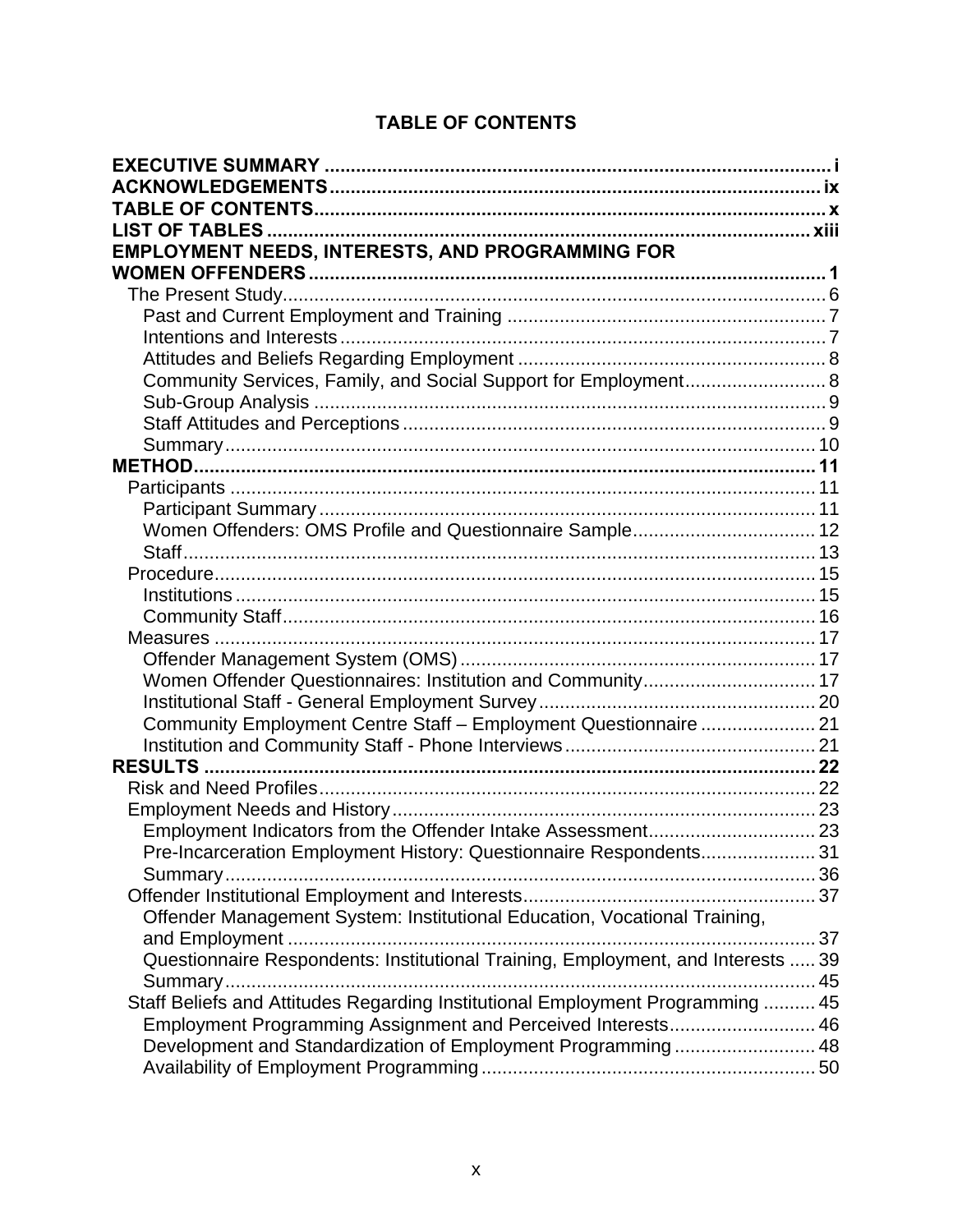| Difficulties/Challenges Associated with Delivery of Institutional Employment     |  |
|----------------------------------------------------------------------------------|--|
|                                                                                  |  |
|                                                                                  |  |
| Support for Work Releases and Community Involvement in                           |  |
|                                                                                  |  |
|                                                                                  |  |
|                                                                                  |  |
|                                                                                  |  |
|                                                                                  |  |
|                                                                                  |  |
|                                                                                  |  |
|                                                                                  |  |
|                                                                                  |  |
| Institutional Staff Members' Beliefs Regarding Women Offenders'                  |  |
|                                                                                  |  |
|                                                                                  |  |
|                                                                                  |  |
|                                                                                  |  |
|                                                                                  |  |
|                                                                                  |  |
|                                                                                  |  |
|                                                                                  |  |
|                                                                                  |  |
|                                                                                  |  |
| Availability and Difficulties Associated with Community Employment Programming76 |  |
| Support for or Resistance to Community Employment or Programs77                  |  |
| Summary                                                                          |  |
|                                                                                  |  |
|                                                                                  |  |
|                                                                                  |  |
|                                                                                  |  |
| Staff Reports of Women Offenders Employment Needs and Interests 80               |  |
|                                                                                  |  |
|                                                                                  |  |
| Links, Communication, and Standardization across Services Areas 88               |  |
| Links and Similarity between Institution and Community Employment 88             |  |
| CORCAN Regional/National Staff: Roles and Links/Communication 91                 |  |
|                                                                                  |  |
| Beliefs Regarding Importance, Advantages, and Barriers to Employment 94          |  |
|                                                                                  |  |
|                                                                                  |  |
|                                                                                  |  |
|                                                                                  |  |
| Suggestions for the Future of Employment Programming for Women  107              |  |
|                                                                                  |  |
|                                                                                  |  |
|                                                                                  |  |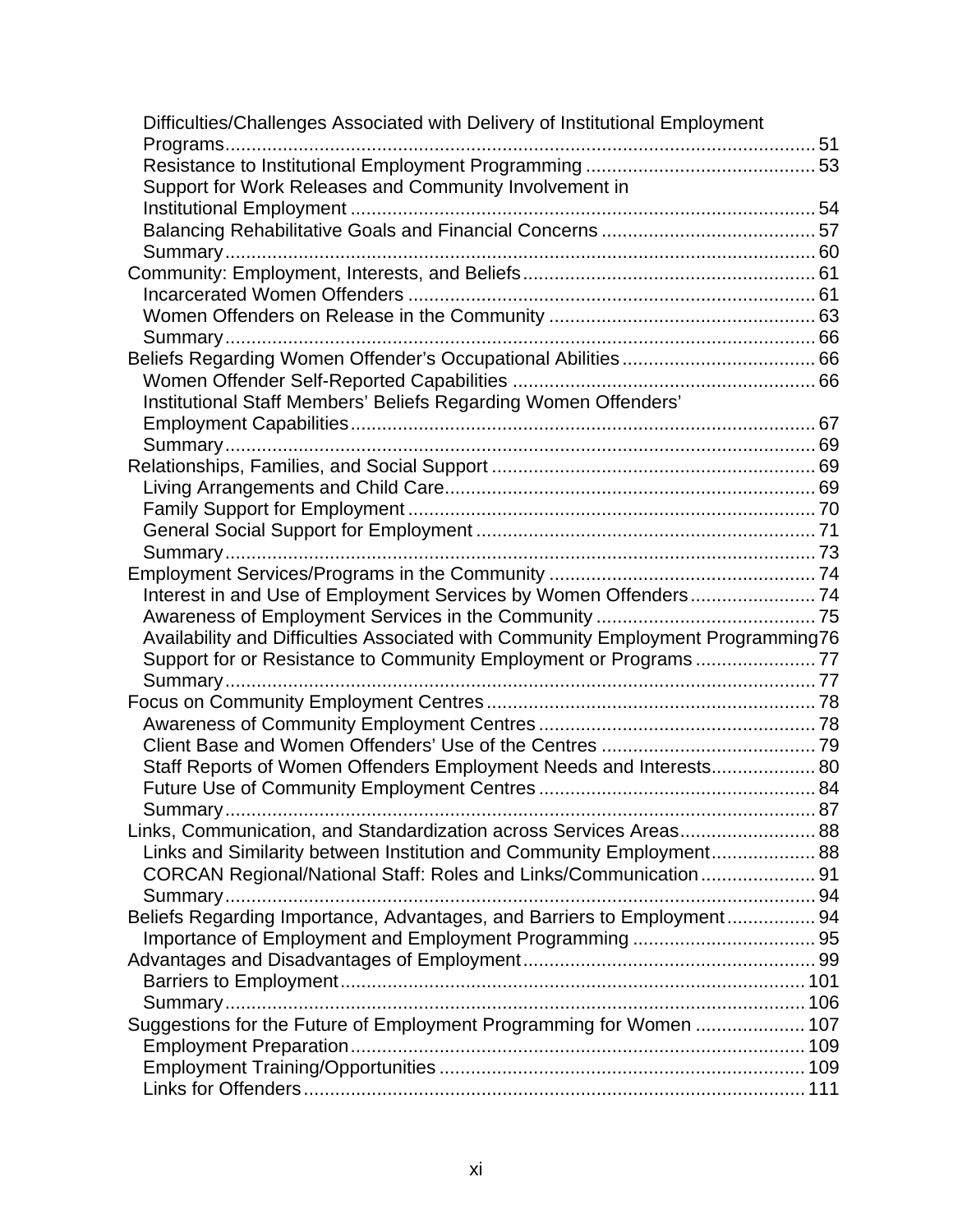| Communication/Links between Different Areas or Service Providers  128 |     |
|-----------------------------------------------------------------------|-----|
| Links between the Institution and Community for Offenders  128        |     |
|                                                                       |     |
|                                                                       |     |
| <b>REFERENCES</b>                                                     | 137 |
| <b>APPENDICES</b>                                                     | 140 |
|                                                                       |     |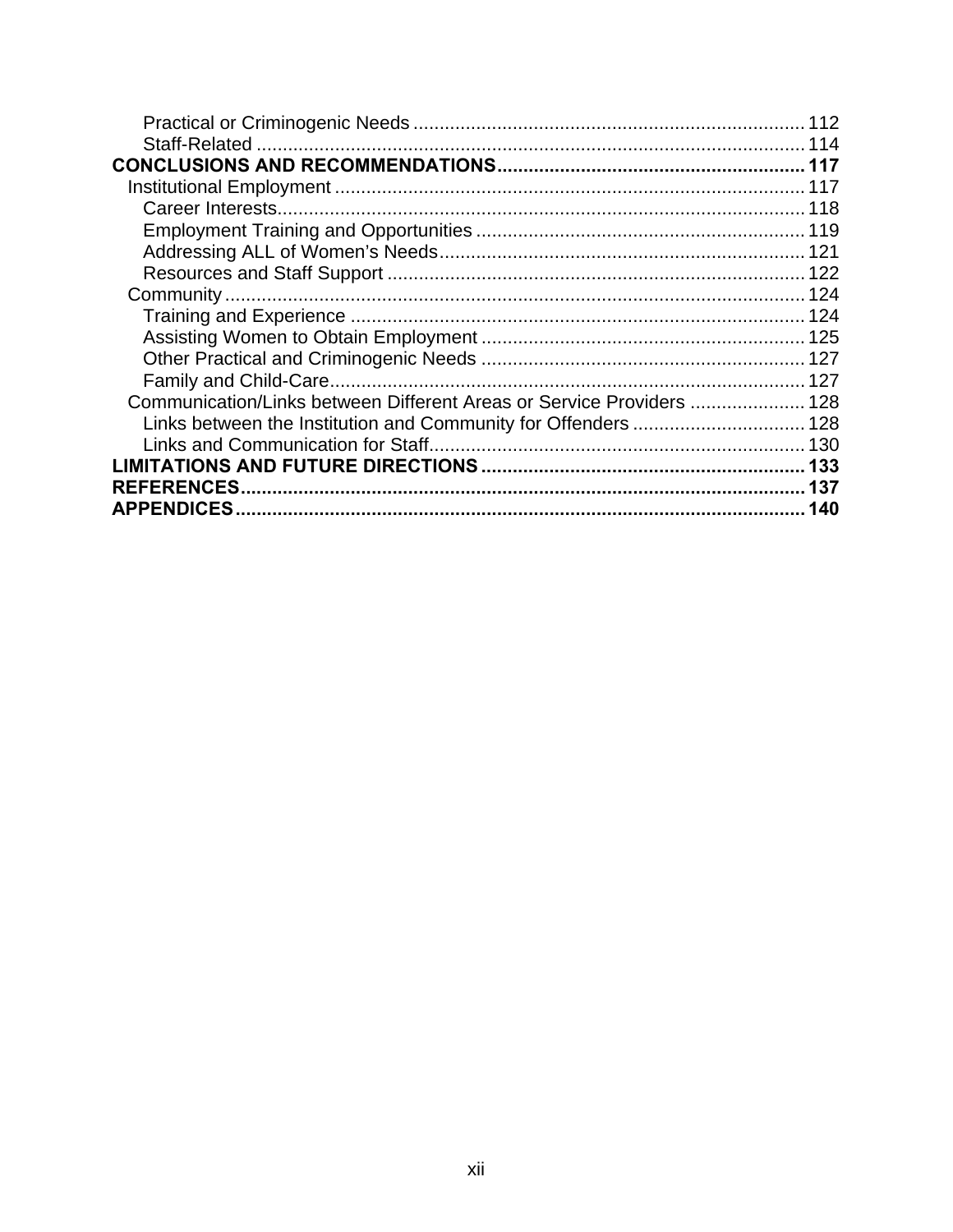# **LIST OF TABLES**

<span id="page-14-0"></span>

| Table 1: | Description of Total Number of Offenders and Staff Included in the Study. 11  |        |
|----------|-------------------------------------------------------------------------------|--------|
| Table 2: | Ethnicity of Women Offenders based on Offender Management System              |        |
|          |                                                                               |        |
| Table 3: | Percentage of Women Serving Federal Sentences (May 1 <sup>st</sup> , 2004)    |        |
|          | with various Need, Risk, Motivation, and Reintegration Potential Profiles at  |        |
|          | Intake and at Release.                                                        | 23     |
| Table 4: | Number and Percentage of Women Offenders with Identified                      |        |
|          | Employment Needs at Intake to Federal Institutions.                           | 26     |
|          | Table 5: Criminogenic Needs at Intake for Women Offenders Incarcerated or     |        |
|          | on Release in the Community on May $1^{st}$ , 2004 (N = 773)                  | 29     |
| Table 6: | Percentage of Women Offenders Reporting the Following Factors                 |        |
|          | Contributing to Criminal Behaviour and Factors to Address to Help Desist      |        |
|          |                                                                               | 29     |
| Table 7: | Inter-correlations between Need Domains at Intake for Women Offenders         |        |
|          | Incarcerated or on Release in the Community on May $1^{st}$ , 2004 (N = 773)  | 30     |
|          | Table 8: Number (Percentage) of Women Reporting Most Recent Job Prior         |        |
|          | to Incarceration in each of the Major Occupational Groups                     | 34     |
| Table 9: | Number (Percentage) of Women Reporting Qualifications for Jobs                |        |
|          | with Sufficient Salaries (to meet basic needs) in each of the Major           |        |
|          | Occupational Groups                                                           | 35     |
|          | Table 10: Degree of Support for Work Releases and Involvement of              |        |
|          |                                                                               | 55     |
|          | Table 11: Staff Ratings of Importance for Goals Regarding Employment          |        |
|          |                                                                               | 57     |
|          | Table 12: Degree of Support for Rehabilitative or Profit Orientations towards |        |
|          | Employment Programming, $N = 51$                                              | 59     |
|          | Table 13: Number (Percentage) of Women Inmates Reporting Career Interests     |        |
|          |                                                                               | 63     |
|          | Table 14: Number of Women in the Community Sample with a Current Job          |        |
|          | or Searching for a Job in various Occupational Categories<br>. 65             |        |
|          | Table 15: Current (Community Women) or Expected (Incarcerated Women)          |        |
|          |                                                                               | 70     |
|          | Table 16: Sources of Information About the Employment Centres Reported by     |        |
|          |                                                                               |        |
|          | Table 17: Services Used by Women Offenders at the Community Employment        |        |
|          | Centres (CECs) as reported by CEC staff.<br>83                                |        |
|          | Table 18: Number (Percentage) of Community Employment Centre (CEC) Staff      |        |
|          | $(n = 11)$ Reporting That Women Search For and Obtain Employment through      |        |
|          | the CECs in Each of the Occupational Categories                               | . . 84 |
|          | Table 19: Number of Women Offenders and Community Employment Centre Staff     |        |
|          | Reporting the Following Reasons Why Women Might Not Utilize the CECs 86       |        |
|          | Table 20: Links and Similarity between Institutional and Community Employment |        |
|          | Reported by Institutional Staff Questionnaire Respondents (N = 51) 89         |        |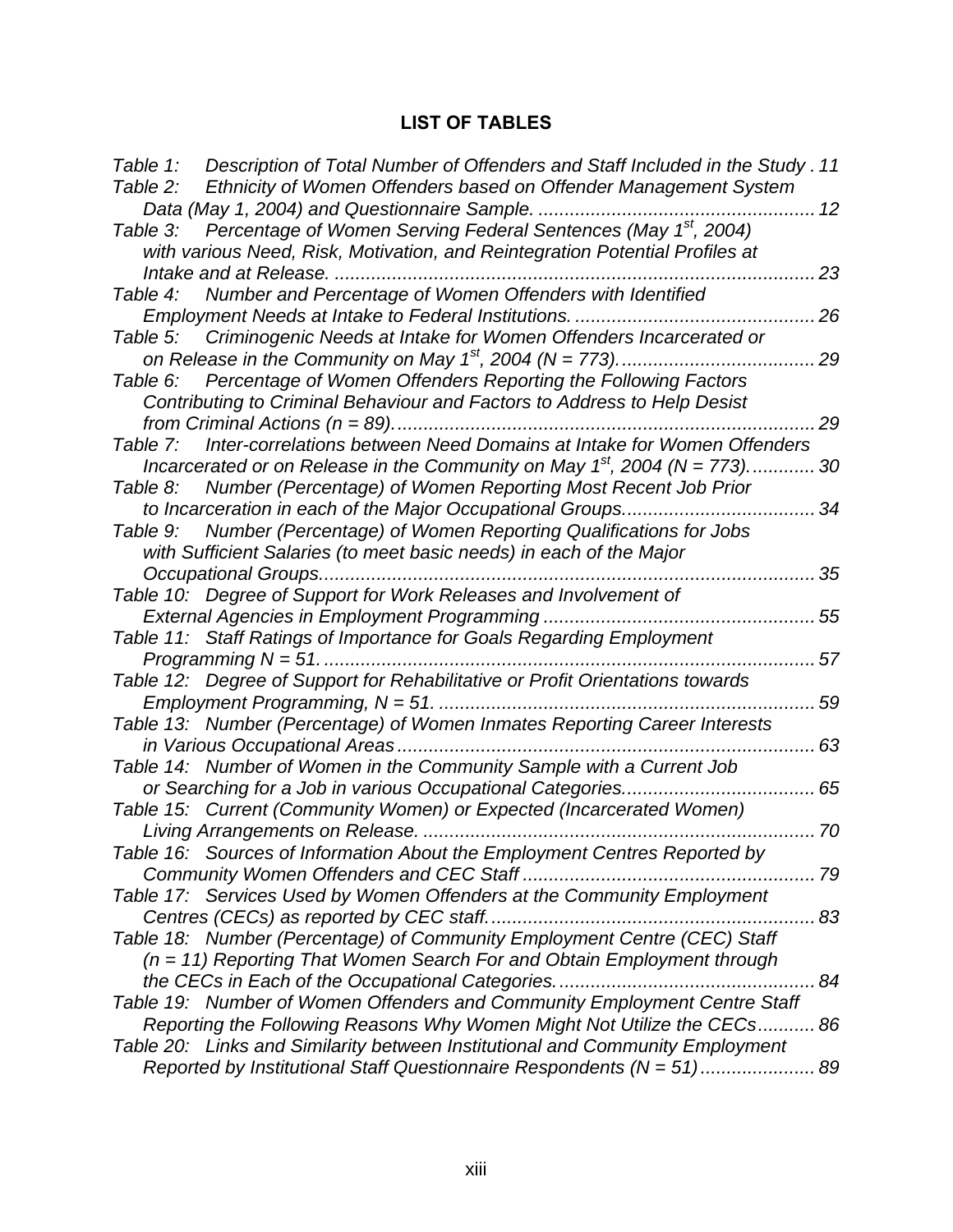| Table 21: Advantages of Employment for Women Offenders Reported by            |  |
|-------------------------------------------------------------------------------|--|
|                                                                               |  |
| Table 22: Disadvantages Related to Employment Reported by Women Offenders 101 |  |
| Table 23: Barriers or Challenges to Meaningful Employment for Women Offenders |  |
|                                                                               |  |
| Table 24: Suggestions for Prospective Employment Programming for Women 108    |  |

# **LIST OF FIGURES**

| Figure 1: Percentage of Women Offenders in the Institutions and Community              |    |
|----------------------------------------------------------------------------------------|----|
|                                                                                        | 27 |
| Figure 2: Percentage of Aboriginal and Non-Aboriginal Women Offenders                  |    |
|                                                                                        | 27 |
| Figure 3: Percentage of Younger and Older Women Offenders                              |    |
|                                                                                        | 27 |
| Figure 4: Percentage of Vocational Training Placements Completed ( $n = 155$ ) in each |    |
|                                                                                        | 38 |
| Figure 5: Percentage of Institutional Work Placements ( $n = 249$ ) in each Area       |    |
|                                                                                        | 38 |
| Figure 6: Top 15 Training Interests Reported with the Greatest Frequency and Actual    |    |
| Training Completed by Incarcerated Women Offenders (n = 58)                            | 41 |
| Figure 7: Top 15 Institutional Employment Reported with the Greatest Frequency and     |    |
| Actual Employment Reported by Incarcerated Women Offenders (n = 58) 43                 |    |
| Figure 8: Degree of Affective Ties to Other Employed Individuals Reported by           |    |
|                                                                                        |    |
| Figure 9: Degree of Affective Ties to Other Employed Individuals Reported by           |    |
|                                                                                        | 72 |
| Figure 10: Degree of Access to Employment-Related Resources and Models Reported        |    |
|                                                                                        |    |
| Figure 11: Degree of Importance of Employment Programming Reported by Offenders        |    |
| (Incarcerated and Community) and Offender Perceptions of Staff Beliefs Regarding       |    |
|                                                                                        | 97 |
| Figure 12: Degree of Importance of Employment Programming Reported by Staff            |    |
| (Institution and Community Parole Officers) and Staff Perceptions of Others'           |    |
|                                                                                        | 98 |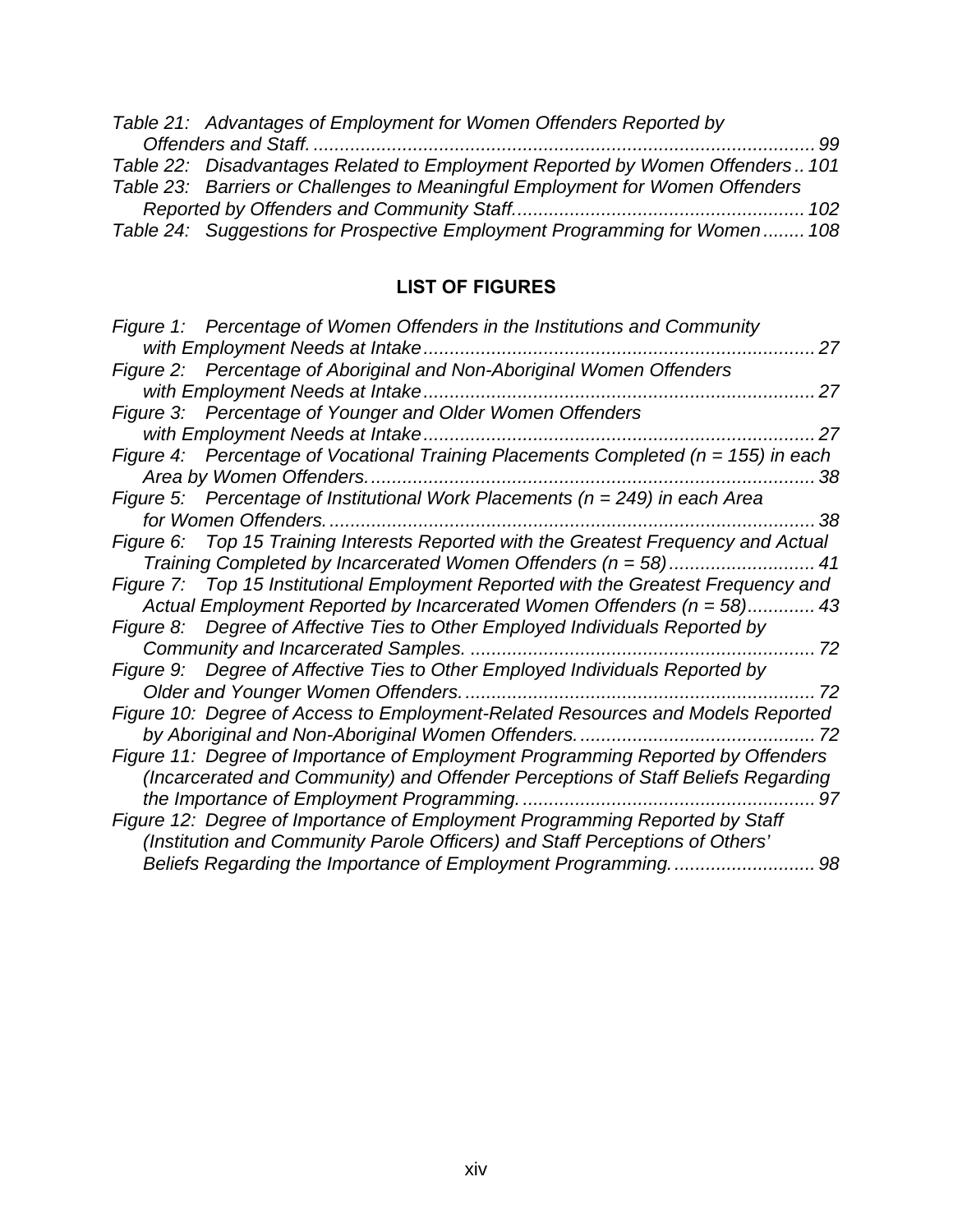## **EMPLOYMENT NEEDS, INTERESTS, AND PROGRAMMING FOR WOMEN OFFENDERS**

<span id="page-16-0"></span>Risk and need assessment forms the basis for many decisions within Correctional Service Canada, including those related to release, and to correctional programming and other intervention. Many offenders have a variety of "criminogenic needs", or dynamic attributes, which if addressed, may significantly reduce chances of re-offending (Andrews & Bonta, 1998). Therefore, by using a standardized assessment of offender needs, correctional staff may efficiently direct effective interventions for offenders. Correctional Service Canada currently uses two processes to assess offenders' needs: the Dynamic Factor Identification and Analysis (DFIA) which is conducted as part of the Offender Intake Assessment Process and the Community Intervention Scale which is completed at regular intervals for those completing their sentences in the community. These assessment tools provide a summary of offenders' needs in seven domains: employment, marital/family relations, associates/social interaction, substance abuse, community functioning, personality/emotional orientation, and attitudes.

Of interest in the current study were the employment needs of federal women offenders. Results of past research have indicated that the majority of women offenders demonstrated employment-related needs. For example, Motiuk and Blanchette (2000) reported that a large percentage of men (70%) and women (80%) had identified employment needs (some or considerable) at intake. However, this percentage dropped to 55% of men and 65% of women with employment needs after 12 months in the community. Similarly, Dowden, Serin, and Blanchette (2001) reported that the need domain that appeared to pose a problem for the largest proportion of women was the employment domain with 74% of women assessed as having need for improvement in this area within the first six months of release. However, only 53% of women who remained on release in the community for up to two years were noted as having difficulties in the employment arena. In a more recent study, Taylor & Flight (2005) provided a profile of all women offenders under supervision in the community in 2004. These researchers reported that 53% of the women offenders were rated as having either some or considerable need for improvement in the employment domain at intake,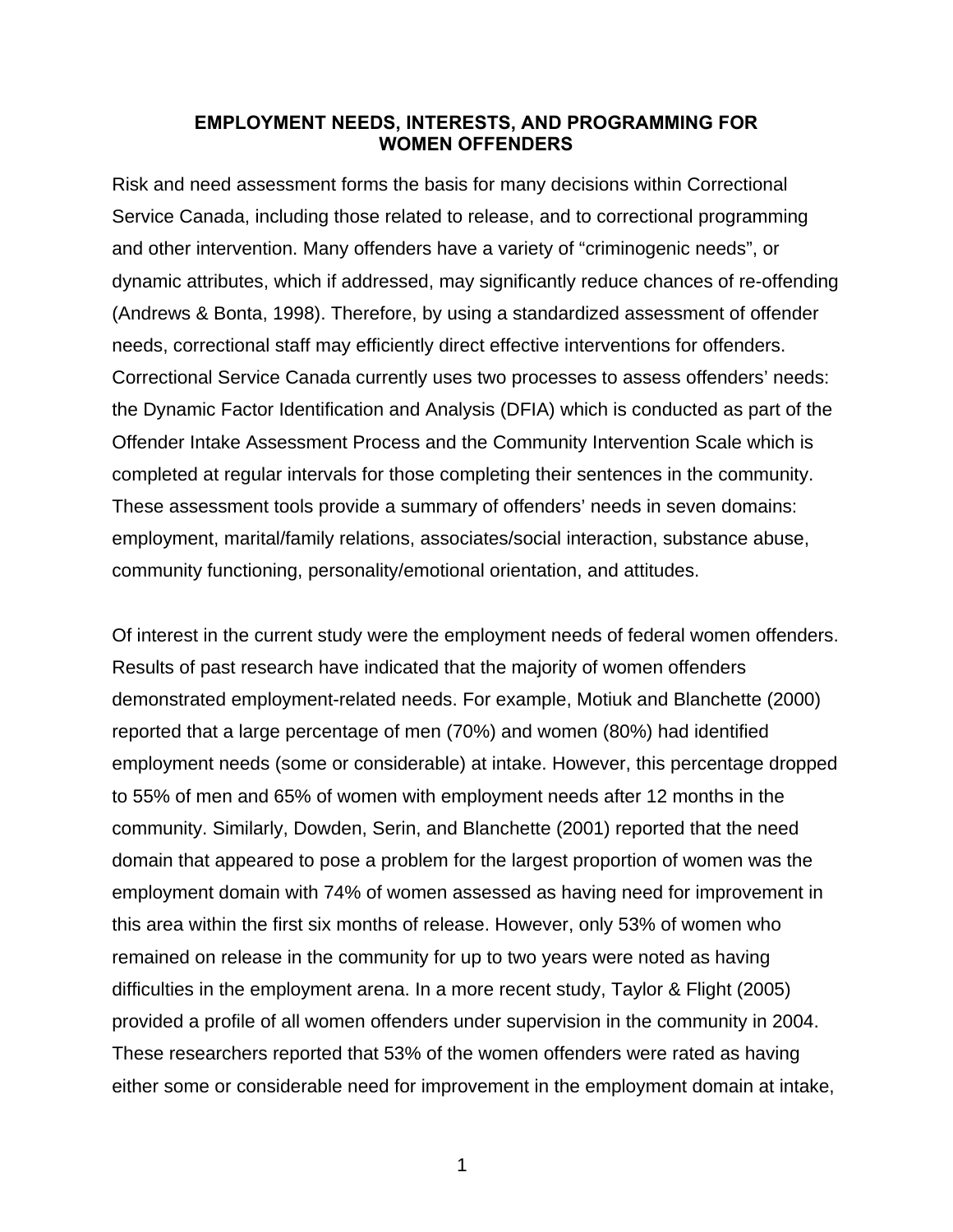but only 39% were rated as needing improvement in this domain based on their most recent assessment in the community.

It is important to note, however, that the employment needs of Aboriginal women offenders may differ somewhat from those of non-Aboriginal women offenders. Dell and Boe (2000) reported that a greater percentage of Aboriginal women (53%) than Caucasian women offenders (25%) were identified as having considerable need in the employment domain at intake. In addition, Dowden and Serin (2000) reported that approximately three-quarters of Aboriginal federal women offenders were rated as having some degree of employment needs during the first six months in the community (which is similar to that reported by Dowden et al., 2001, for the entire sample of women offenders). However, there was no significant difference in the percentage of Aboriginal women with some degree of employment need in the community at the time of the twoyear follow-up, whereas Dowden et al. (2001) reported that the percentage of the general population of women with employment needs who remained in the community for up to two years *declined*. Thus, it may be that more Aboriginal women have employment needs, or that these needs are less likely to be addressed in the community.

Overall, a relatively large percentage of women offenders appear to have employment needs both at intake to federal institutions and on release in the community. In addition, results of other research have found some support for the link between employment and recidivism. For example, results of a meta-analysis conducted by Gendreau, Goggin, and Gray (1999), indicated that the employment domain was a moderately strong predictor of recidivism. Others have reported at least moderate evidence for an association with recidivism more specifically for women offenders. For example, Blanchette and Motiuk (1995) reported that a poor employment history prior to incarceration was associated with both general and violent re-offending among a sample of federal women offenders, although Dowden, Serin, and Blanchette (2001) reported that employment need assessed in the community was associated with general, but not violent recidivism. In addition, Blanchette (1996) provided some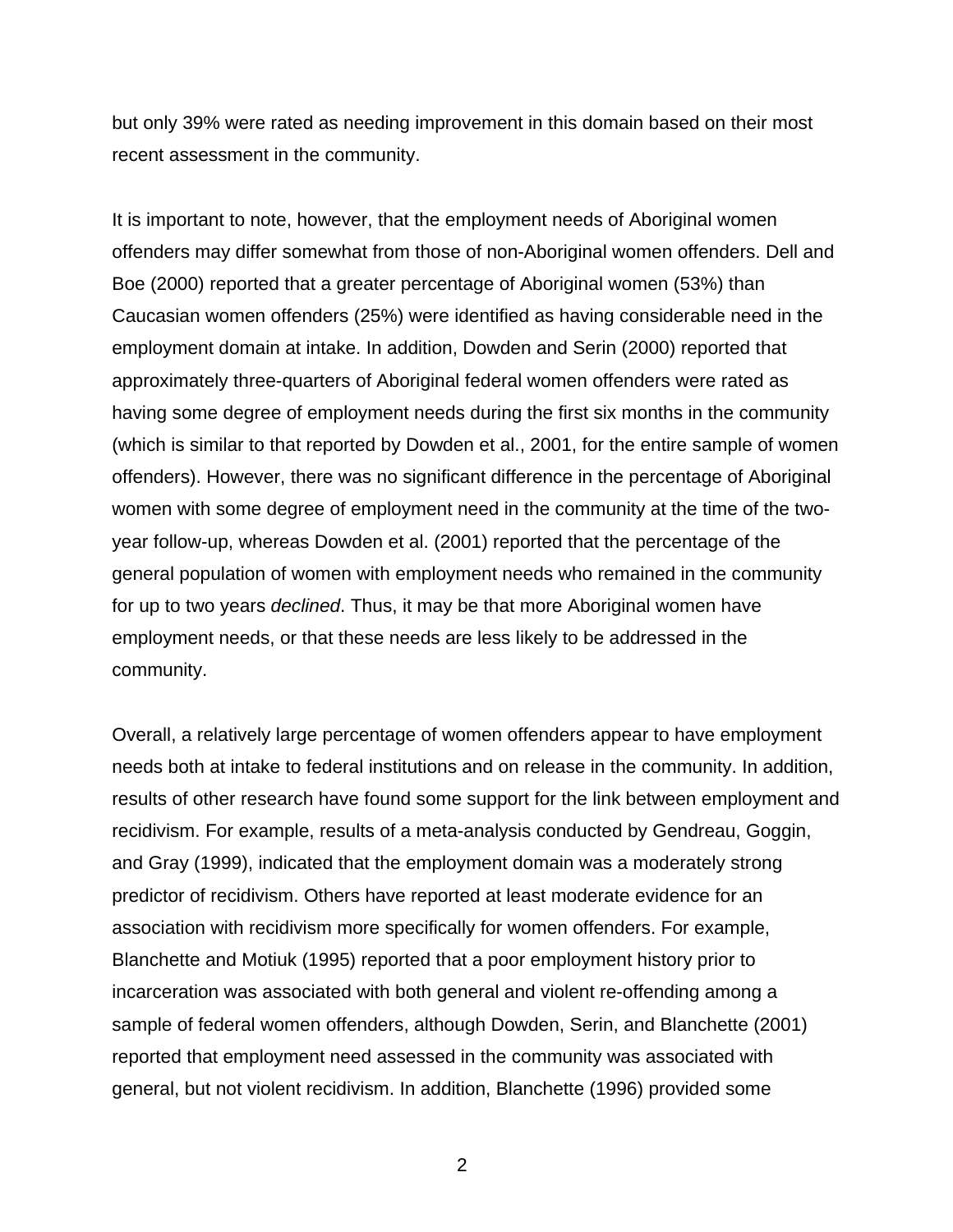evidence to suggest that employment need was associated with return to custody in general, and more specifically with revocations for technical violations, for a sample of federal women offenders. Furthermore, results of a recent and comprehensive study of women's needs have demonstrated perhaps the most convincing evidence of the link between employment and recidivism to date. Law (2004) reported that employment need on release in the community was associated with general, but not violent recidivism. In addition, *employment* and negative *associates* in the community were found to be two of the strongest predictors of success or failure in the community for women offenders.

Some links between employment and recidivism have also been demonstrated among provincial women offenders. For example, Lambert and Madden (1976) found that employment status prior to incarceration and upon release to the community was related to recidivism for provincial women offenders in Ontario, with those reporting stable employment evidencing lower levels of recidivism. These researchers also reported that the over-all recidivism rate for those with prior criminal records was 46%; however, this rate was only 15% for women with criminal records who were also employed during the first year following release. Similarly, Rettinger (1998) reported that a combined "education and employment" variable was related to general and violent recidivism. Results also indicated that women who recidivated violently scored higher than women who recidivated non-violently on level of need in the education/employment domain.

It should be noted, however, that support for the link between employment and recidivism has not been found by all. For example, Bonta, Pang, and Wallace-Capretta (1995) found little evidence of any association between employment history and recidivism for Canadian women offenders within a three-year follow-up period. These researchers did acknowledge that the sample size was small, and may have adversely affected their ability to obtain significant results. Finally, Dowden and Serin (2000) reported that employment needs were not associated with post-release outcome for Aboriginal federal offenders. However, Dowden and Serin (2000) acknowledged that the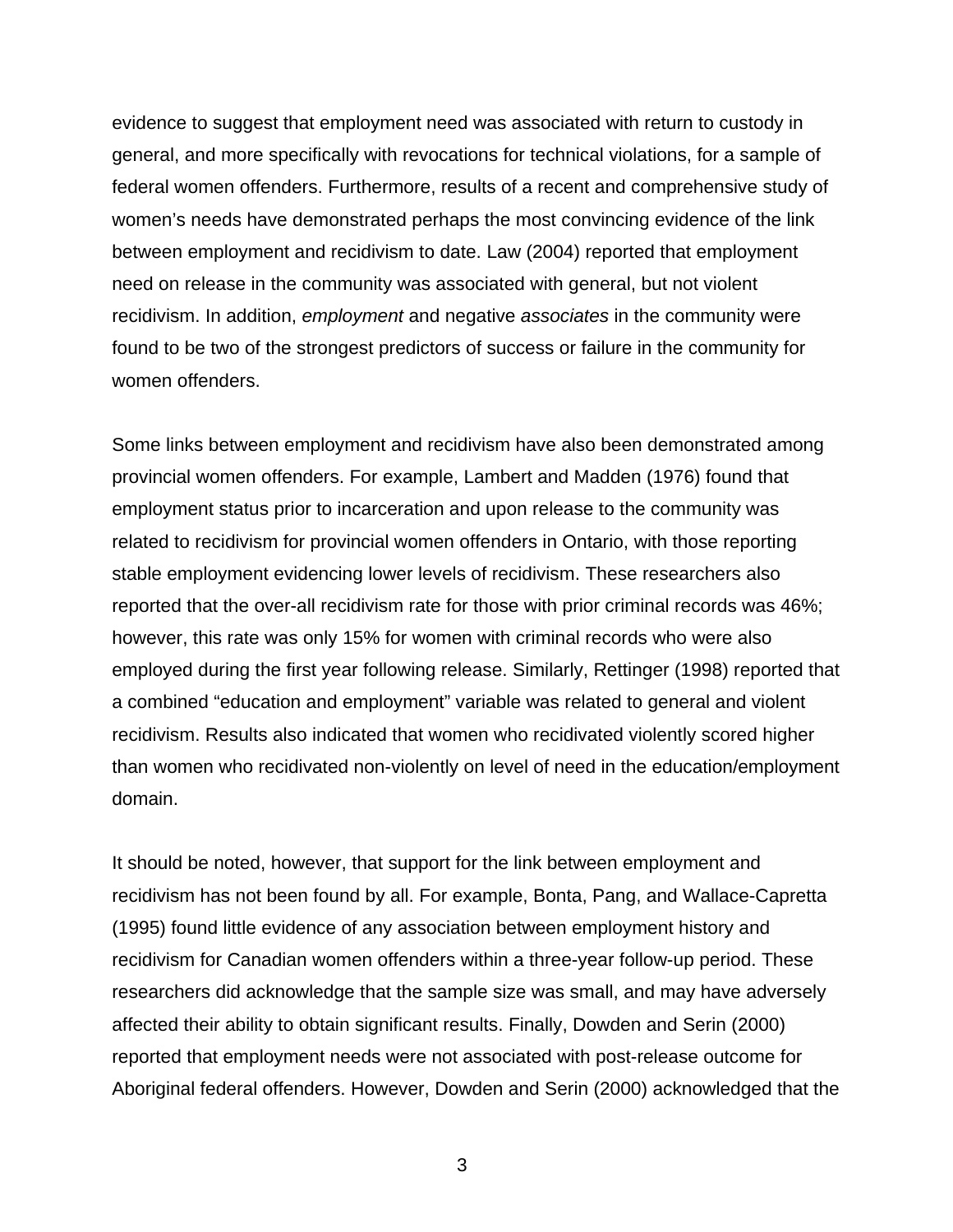Aboriginal sample size was quite small and the base rate for recidivism in general was low, which may have influenced the ability to detect significant associations. Thus, it would appear that more research is needed to determine the influence of employment on post-release outcome for Aboriginal women before any firm conclusions should be drawn in this area.

Collectively, results of research have demonstrated at least moderate evidence for a link between employment needs and recidivism among women offenders (Blanchette, 1996; Blanchette & Motiuk, 1995; Dowden et al., 2001; Lambert & Madden, 1976; Rettinger, 1998), although not necessarily for Aboriginal women (Dowden & Serin, 2000). Given the employment needs of women offenders and the link between employment and recidivism, programs designed to increase employment and employability for women offenders are important. Although the results of past research have demonstrated the effectiveness of some employment programs with respect to lower recidivism rates or longer survival times in the community for male program participants (e.g., Gillis, Motiuk, & Belcourt, 1998; Motiuk & Belcourt, 1996; Saylor & Gaes, 1996), less evidence of the effectiveness of employment programming has been observed for women offenders. For example, Bonta, Pang, and Wallace-Capretta (1995) found that self-reported participation in work programs was not associated with re-offending. However, interviews for the study were conducted in 1990, when relatively few work programs were available to women. The authors also stated that no evaluation of employment programs were conducted, and that if the programs were not welldesigned, this could explain the lack of relationship with recidivism.

In addition, Dowden and Andrews (1999) conducted a meta-analysis to determine the relationship between treatment programs and recidivism rates based on studies that had been conducted with predominately-female or all-female samples. The authors created a category of "school/work" that included six studies involving a school treatment component and one that included vocational skills programming. Overall, results indicated no relationship between the school/work treatment domain and reoffending. However, it is difficult to draw conclusions with respect to employment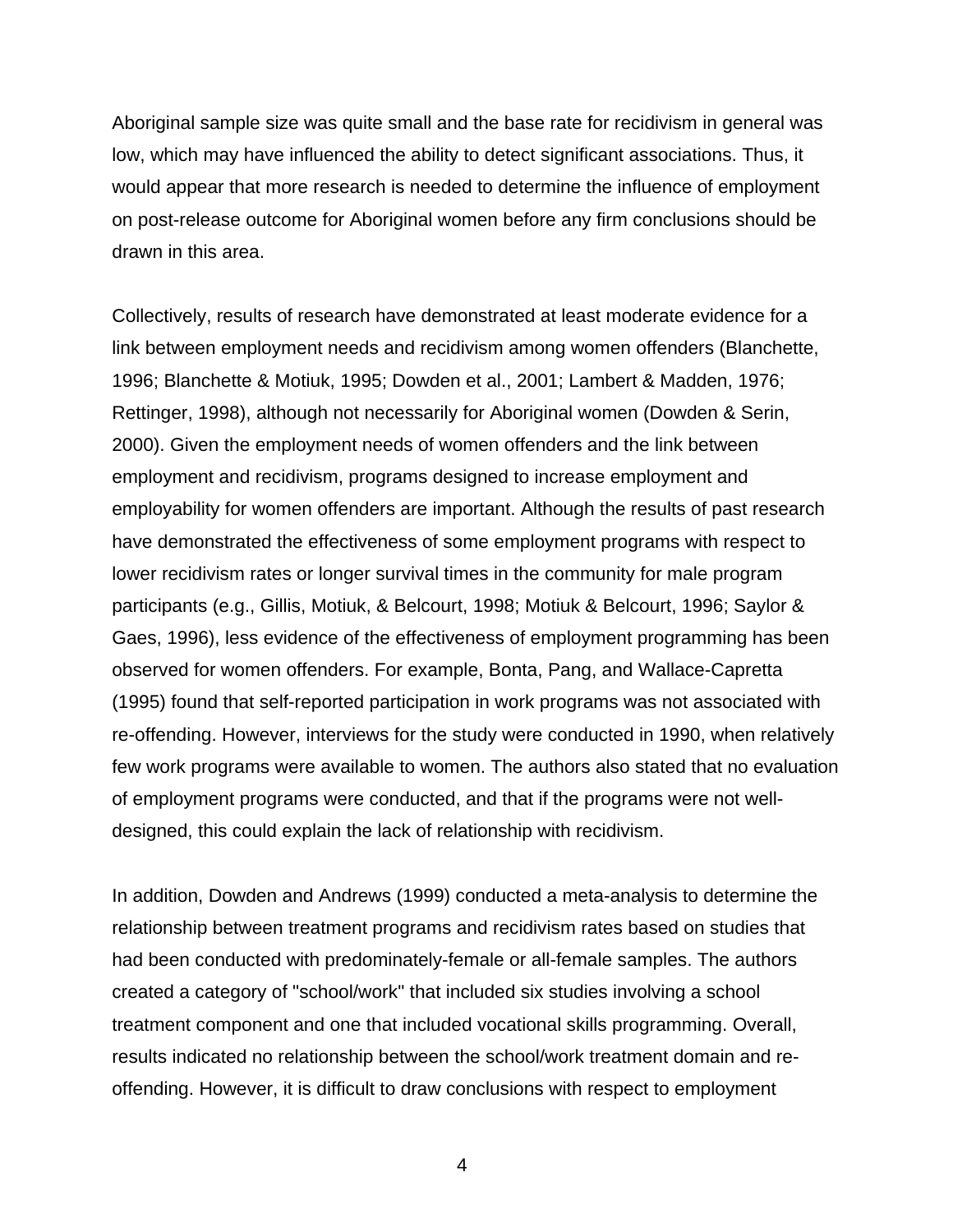programs based on this study, given that 1) relatively few studies related to this domain were included in the meta-analysis; 2) most of the studies were related to education and schooling as opposed to a work or employment component; and 3) no mention was made of the quality of the programs. Thus, it was difficult to determine whether the lack of significant findings reflected a true lack of association between employment and recidivism or was simply a function of one or more of the above-mentioned factors.

In summary, although at least moderate evidence has been presented to demonstrate the link between employment needs and recidivism, little evidence has generally been found for the effectiveness of employment interventions in decreasing recidivism for women offenders in particular. However, in most cases, little mention was made of the quality of the programs assessed. Thus, it will first be important to implement intensive employment programs designed specifically for women and their needs in order to determine whether well-designed correctional employment programs can positively influence post-release outcome for women.

Several recent reviews of programs and services for women have revealed concerns regarding the state of employment programming for federal women offenders in Canada. Both the Auditor General's Report (2003) and the report of the Canadian Human Rights Commission (2003) mention several gaps in service delivery for women offenders, including the paucity of meaningful work opportunities and employment programs, as well as a lack of community-based work releases for women offenders. Correctional Services Canada is currently in the process of developing an employment strategy for women. Thus, the aim of the present study was to provide a detailed description of current employment programs and services available to women offenders and to examine relevant aspects of women's employment history, needs, and interests, with the aim of providing information relevant to the development of an employment strategy for women.

In the recent past, several researchers have conceptualized employment needs much more broadly, including factors such as historical behavioural aspects of employment as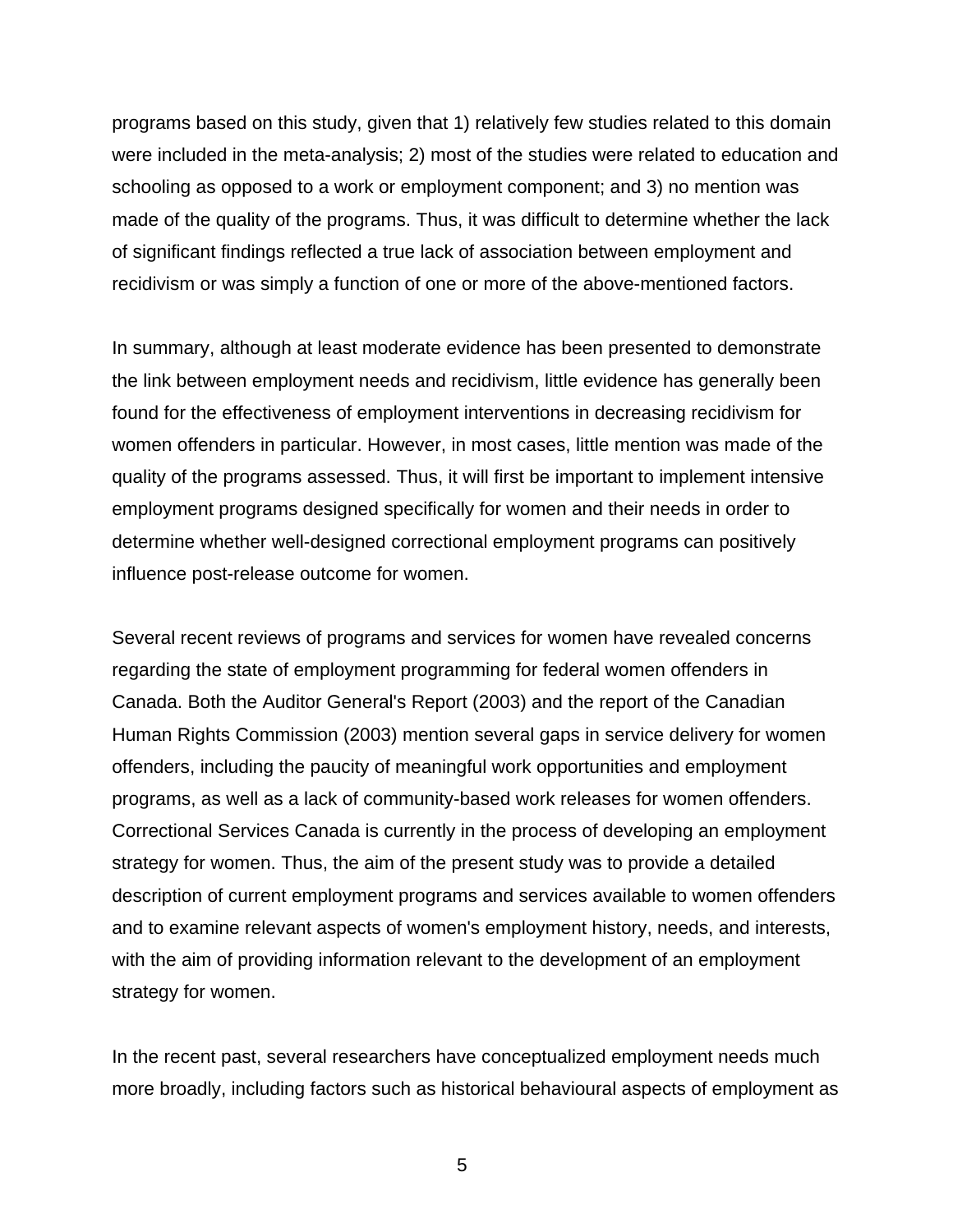<span id="page-21-0"></span>well as employment-related attitudes, beliefs, or values (e.g., Brown, 2002; Gendreau, Goggin, & Gray, 1998; Gillis, 2002). In fact, Gillis found that several dynamic attitudinal/situational variables (e.g., intention to find a job, social support for employment, occupational self-efficacy) were associated with post-release employment outcomes. Furthermore, these factors are, in theory, dynamic and thus amenable to change. Thus, it is important to assess some of these dynamic factors to determine any need areas for women that might be addressed through future employment programming/interventions. For this reason, in the present study, the examination of women's employment needs was extended beyond a simple query of women's employment history to the assessment of other dynamic aspects of employment (e.g., occupational self-efficacy, social support for employment).

## *The Present Study*

First, information was gathered related to pre-incarceration employment history, current experience with CSC training/employment, employment intentions and interests, offender attitudes and beliefs regarding employment and employment-related abilities and resources, as well as offenders' suggestions for future employment programming for women. This information was obtained from an automated offender database (Offender Management System) and from questionnaires completed by women offenders in the institutions and in the community. Additional information was solicited by means of questionnaires and/or telephone interviews with institutional and community staff members. Given their daily contact with offenders and related programming efforts, staff members were thought to be an important source of potentially valuable suggestions for programming in the area of employment. Thus, staff perceptions of current employment programs and services for women, their attitudes towards employment of offenders, their perceptions of barriers to employment for women, and their suggestions for employment programming were investigated. These aims are discussed in greater detail below.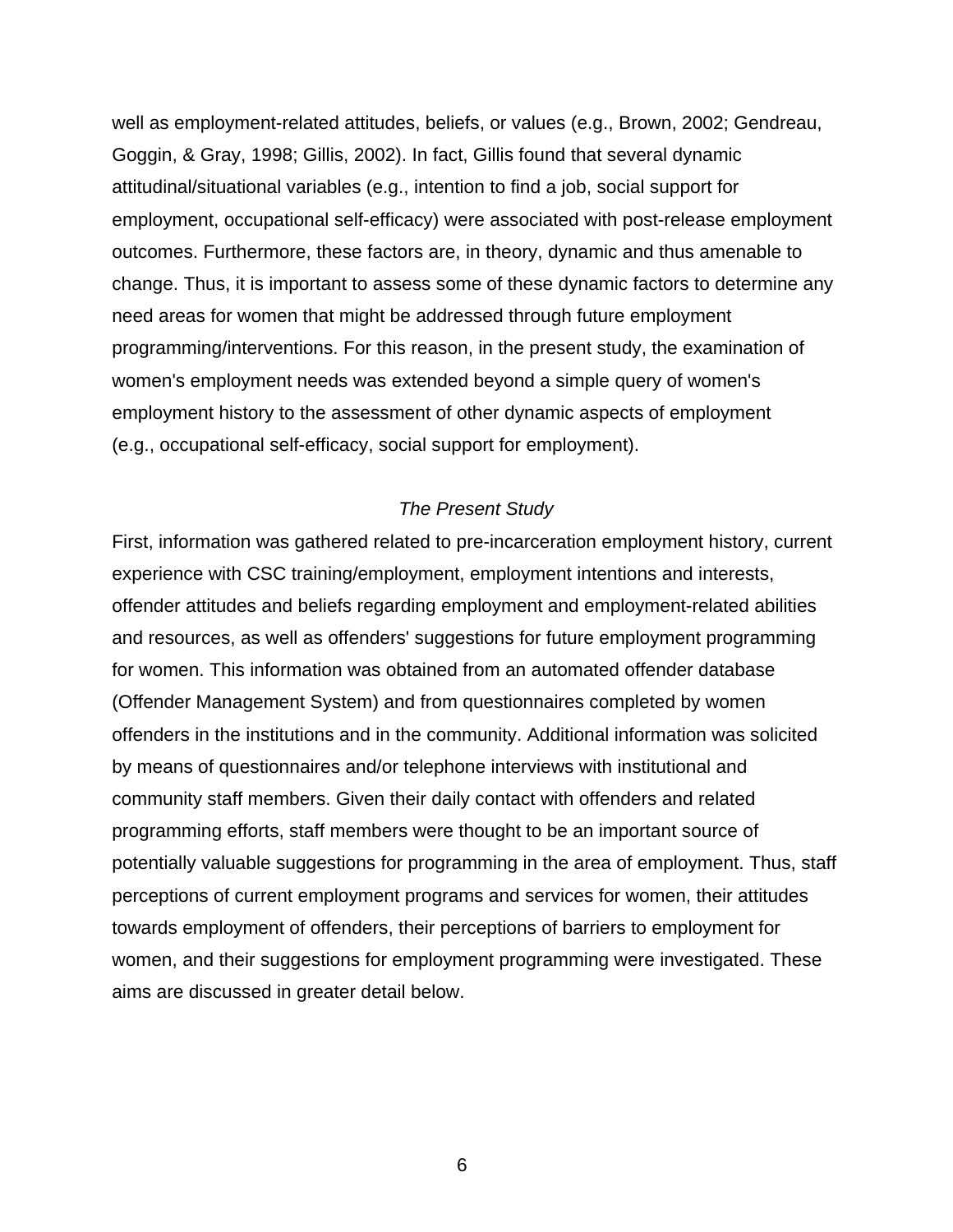## <span id="page-22-0"></span>*Past and Current Employment and Training*

A detailed assessment of women offenders' employment histories and needs was conducted based on file information and questionnaire data. Comorbidity of offender needs was also assessed (i.e., association between employment needs and other criminogenic needs) to determine any associated factors that might need to be addressed prior to or simultaneously with employment needs to facilitate successful employment outcomes. Women were also asked to provide information regarding any employment training or employment obtained during incarceration and the degree of satisfaction with these experiences. Women in the community provided information regarding current employment experience or current searches for employment. Finally, questions were included to determine whether employment in the community on release was related to any job training or experience obtained during incarceration.

#### *Intentions and Interests*

Intention to work or to find a job was one of the strongest predictors of employment related outcomes reported by Gillis (2002). A number of years ago, Shaw, Rodgers, Blanchette, Hattem, Thomas, and Tamarack (1991b) conducted a survey of Canadian women offenders on release in the community. Results indicated that most of the women on release (aside from those who wanted to look after their children or who were retired) reported that they wanted to find full-time employment. In addition, Shaw, Rodgers, Blanchette, Hattem, Thomas, and Tamarack (1991a) found that incarcerated women reported an interest in a large number of different types of courses and training, including computers, hairdressing, sewing, photography, printing, carpentry, mechanics, construction, welding, and masonry to name just a few. Incarcerated women also reported that they would like to gain marketable skills and take courses leading to certificates that would help them to obtain jobs in the community.

In order to provide a current assessment of women offenders' intentions and interests for employment, detailed information regarding women offenders' employment interests was obtained in the present study. First, women's intentions to work were determined. Second, women were asked about the types of employment and employment-related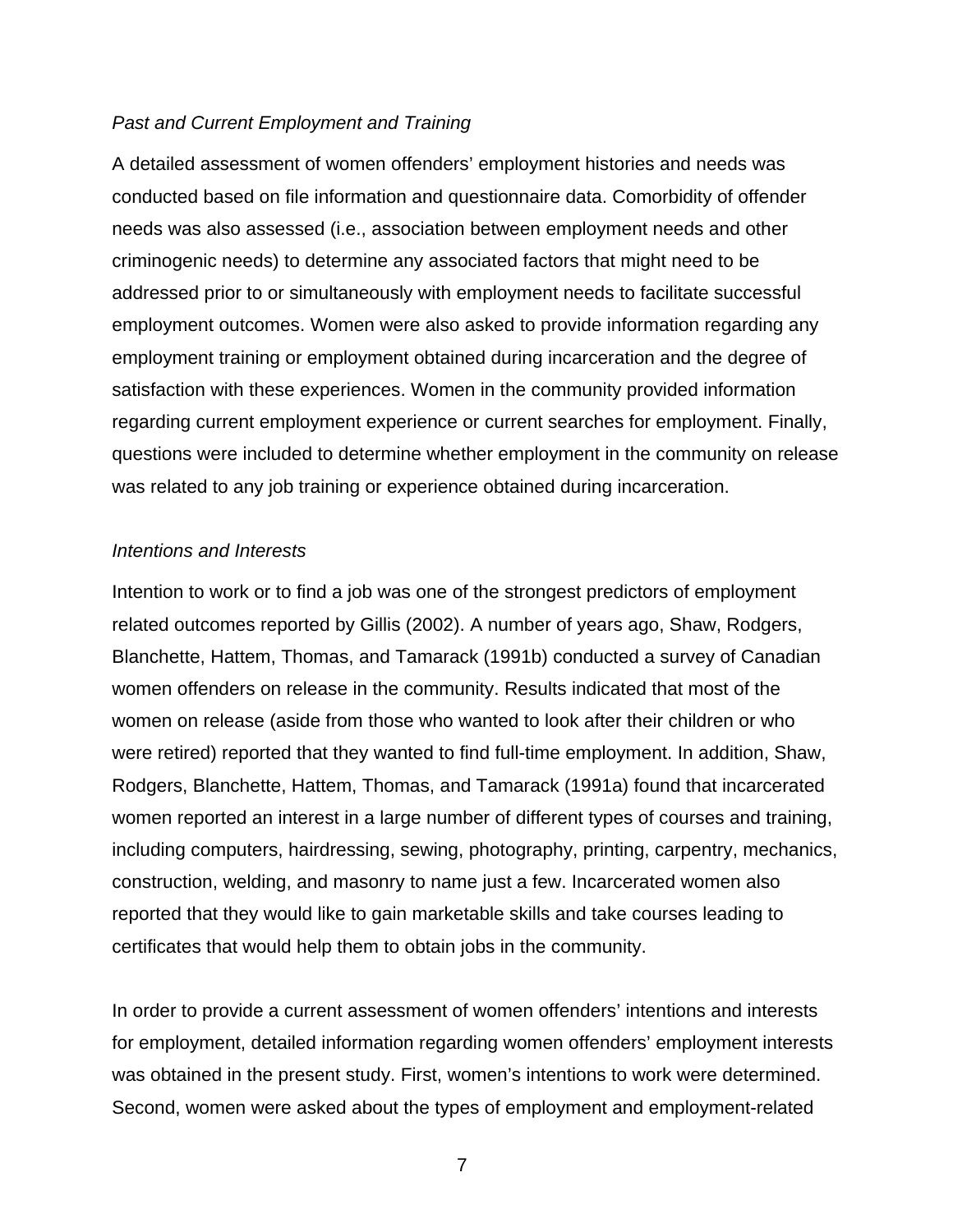<span id="page-23-0"></span>training that they would be interested in pursuing in the institution, and also upon eventual release to the community. It was deemed important to determine women's interests for employment in order to provide them with programming that would engage them, and that they would also be likely to pursue in the community. Third, employment interests were compared to opportunities for employment and training currently available to determine employment programming areas in need of further development for women.

#### *Attitudes and Beliefs Regarding Employment*

Several aspects of women's attitudes and beliefs regarding employment were assessed. First, offenders were asked to describe their feelings of self-efficacy for employment (or the degree to which they feel confident in their abilities to perform employment-related tasks). In addition, to gain a broader understanding of the needs and interests of women, their perceptions of the advantages and disadvantages related to employment were solicited. Women's responses to this question might provide information relevant to the needs of this population. Women were also asked to describe the degree to which they perceive employment programming to be important to them. Finally, women were asked to describe any difficulties they've had obtaining work in the past (barriers) and to provide their suggestions for improvement to employment programs at the institutional and community levels.

#### *Community Services, Family, and Social Support for Employment*

An overview of women offenders' family-related circumstances in the community, including place of residency, number of women with dependents, and perceived family support for employment was obtained. In addition, one of the strongest predictors of employment-related outcomes as well as criminal outcomes based on Gillis' (2002) study was social support for employment, Thus, perceived social support for employment, including the degree to which offenders affiliate with other employed individuals, as well as their knowledge and use of employment-related services in the community (including CORCAN Community Employment Centres) was assessed. Of additional interest were linkages between institution and community, and the perceived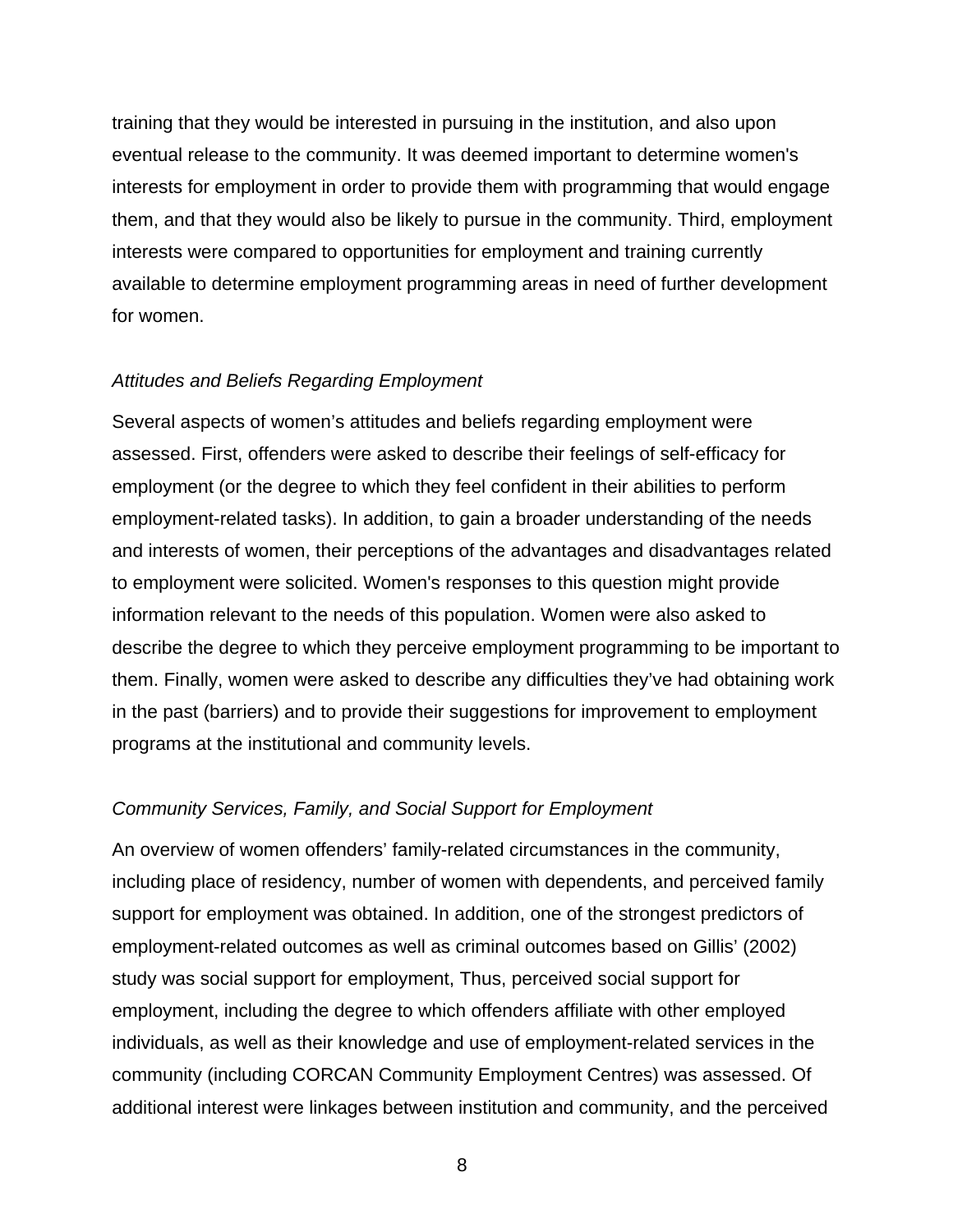<span id="page-24-0"></span>level of continuity and consistency between institutional and community employment programming and services.

### *Sub-Group Analysis*

Some exploratory analyses were performed to examine group differences in the above factors (e.g., employment history, interests, attitudes, social support). First, some comparisons were performed to determine differences between incarcerated women and women on release in the community. Since results of recent research have suggested that employment programming might be effective for older, but not for younger offenders (Uggen, 2000), it was deemed relevant to compare the employment experiences of older versus younger women. In addition, Dowden and Serin (2000) reported some differential results for Aboriginal women in the employment domain. Thus, differences related to employment for Aboriginal versus non-Aboriginal offenders were assessed as well.

### *Staff Attitudes and Perceptions*

In addition to the women themselves, other important sources of information were institutional and community staff members who work with women offenders on a daily basis. Given their extensive experience in the institution and extended contact with women offenders and programming needs/concerns, staff members might have important insights into the unique problems faced by women offenders in the area of employment and perhaps also the potential solutions. A second reason to obtain information regarding the opinions of staff members related to employment was the potential impact of staff attitudes toward offender employment to the success of these programs. It was considered important to determine whether staff attitudes were generally positive or negative towards employment programming to determine whether any impediments to successful employment programming might exist. As such, questionnaires and/or interviews were conducted with: institutional staff members, community parole officers, CORCAN Community Employment Centre Staff, and CORCAN Regional/National staff members.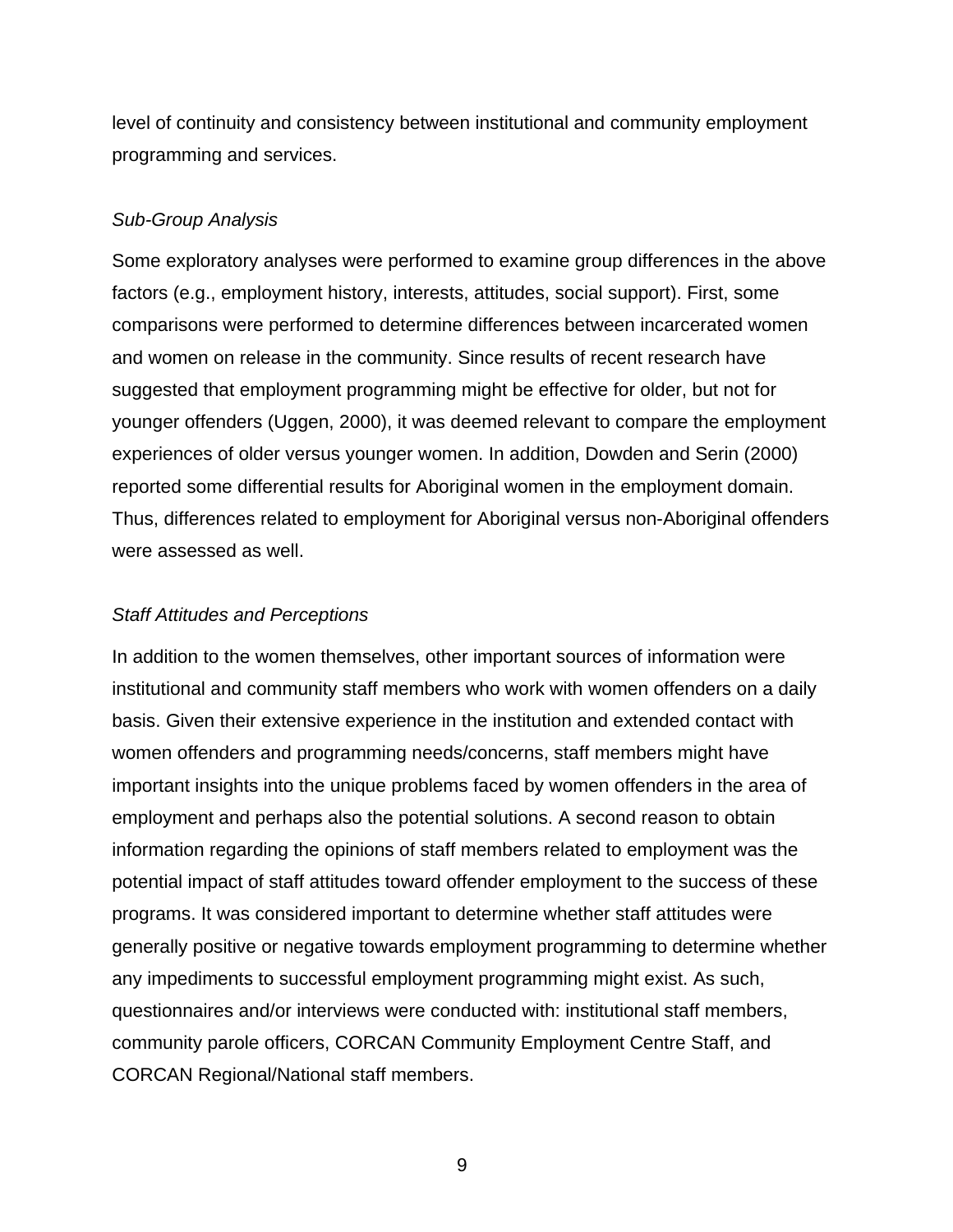### <span id="page-25-0"></span>*Summary*

Although some factors related to employment history are static and cannot be changed, other factors such as social support for employment, occupational self-efficacy, and even intentions to work are more dynamic in nature, and are therefore, in theory, susceptible to change given the appropriate interventions. Thus, all of the above factors are relevant to the development of an employment strategy for women in that they have the potential to direct employment training and interventions to the areas in which women have the greatest need. Moreover, a detailed examination of women's employment interests will be useful in determining the types of training, vocational, or industry programs to implement for women. Similarly, an examination of staff attitudes and perceptions of employment programming might also help to determine valuable directions for intervention or for positive change.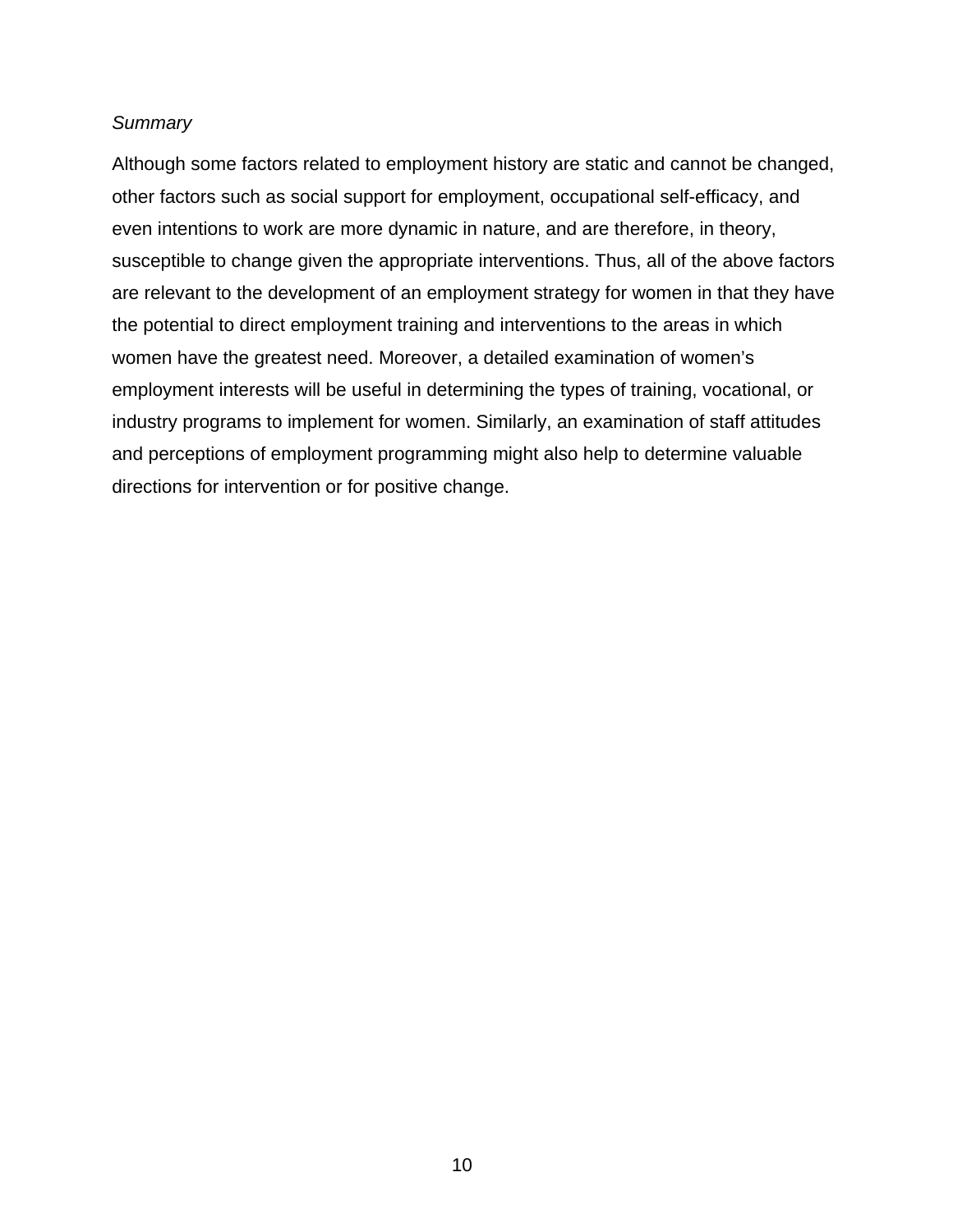# **METHOD**

## *Participants*

## <span id="page-26-0"></span>*Participant Summary*

In order to provide a profile of the total offender population and their needs at intake and release to the community, a snapshot of the women offender population on May  $1<sup>st</sup>$ , 2004 was obtained from the automated offender data base (Offender Management System; OMS). In addition to file information, women offenders residing in federal institutions and in the community were asked to complete questionnaires to obtain more detailed information regarding women's offenders needs, interests, and perceptions related to current and future employment programming. Finally, staff perceptions and attitudes regarding employment programming or services in the institutions and community and their suggestions for future directions in the area were also solicited by means of interviews and/or questionnaires. A summary of the total number of staff and offender participants is presented in Table 1. This is followed by a more detailed description of demographic information for study participants.

|                                    | <b>OMS Data</b><br>Snapshot<br>(May 1 <sup>st</sup> , 2004) | Questionnaires | Telephone<br><b>Interviews</b> |
|------------------------------------|-------------------------------------------------------------|----------------|--------------------------------|
| <b>Offenders</b>                   |                                                             |                |                                |
| Institution                        | 384                                                         | 58             |                                |
| Community                          | 459                                                         | 34             |                                |
| <b>Staff</b>                       |                                                             |                |                                |
| <b>Institutional Staff</b>         |                                                             | 51             | 18                             |
| <b>Community Parole Officers</b>   |                                                             |                | 11                             |
| <b>CORCAN Regional/National</b>    |                                                             |                | 5                              |
| <b>Staff</b>                       |                                                             |                |                                |
| <b>Community Employment Centre</b> |                                                             | 13             | 1                              |
| <b>Staff</b>                       |                                                             |                |                                |
| <b>Total Number</b>                | 843                                                         | 156            | 35                             |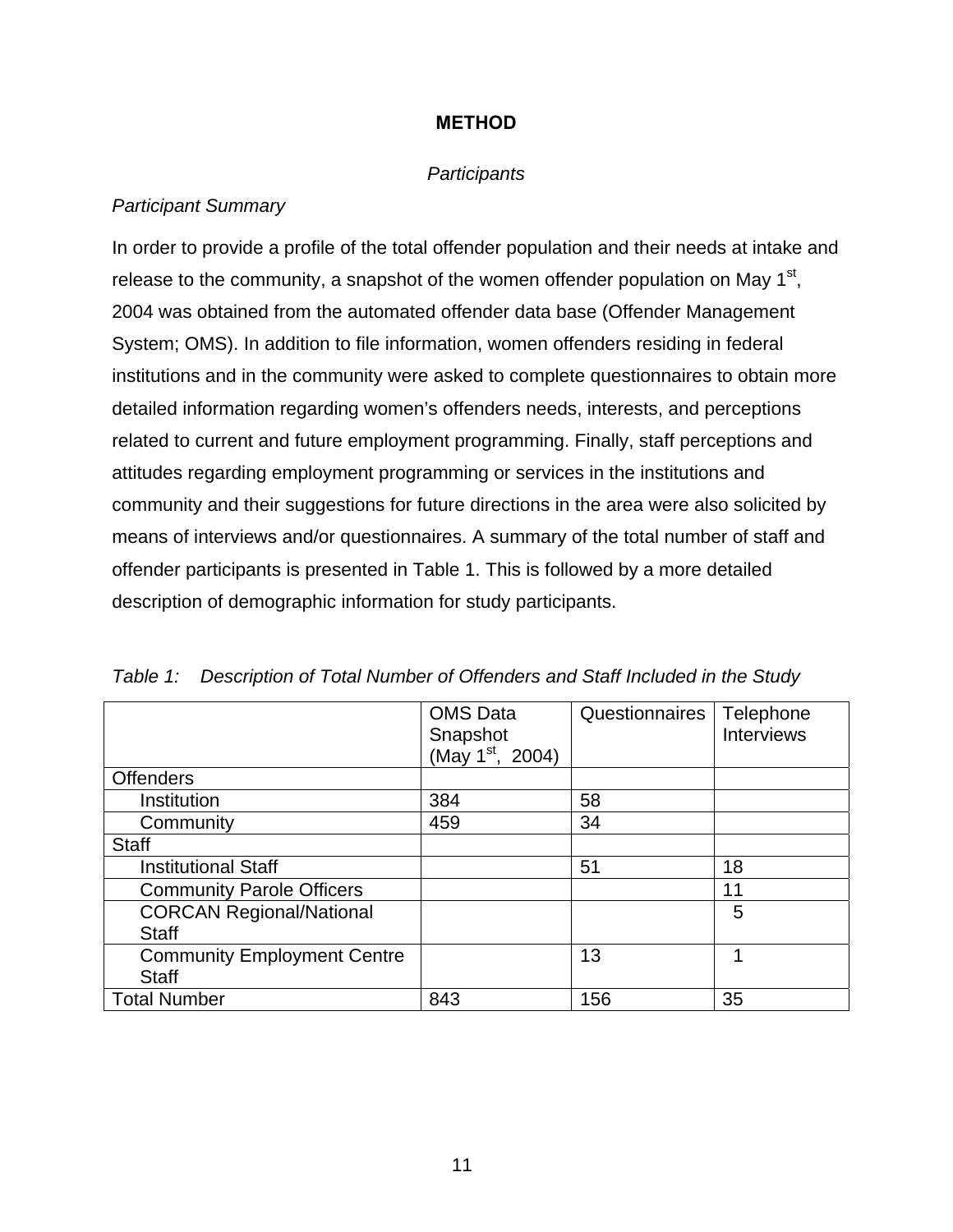## <span id="page-27-0"></span>*Women Offenders: OMS Profile and Questionnaire Sample*

The Offender Management System (OMS) is an electronic filing system used by CSC. Data obtained from OMS were used to construct a profile of women currently in federal institutions and on conditional release in the community for whom file data were available on May 1<sup>st</sup>, 2004. This population included 384 incarcerated women and 459 women under supervision in the community on that date. In addition, 58 women offenders incarcerated in federal institutions and 34 women completing federal sentences in the community completed questionnaires providing additional information for the study<sup>1</sup>.

Almost half of women serving federal sentences were either single or in a common-law relationship (see Appendix A for further information related to marital status of population and questionnaire sample). The average age of federal women offenders was 37.6 years, and women serving their sentences in the community (M = 39.1,  $SD = 11.5$ ) tended to be somewhat older than incarcerated women (M = 35.7, SD = 11.5),  $t(1, 841) = -4.33$ ,  $p < .001^2$ . Results obtained from the snapshot indicated that just over half of women offenders were Caucasian and almost one-quarter were Aboriginal. A breakdown of race (Aboriginal and non-Aboriginal) by data source is presented in Table 2.

|                       | <b>OMS Snapshot Data</b><br>$(n = 843)$ |     | <b>Questionnaire Sample</b><br>(n = 92) |     |
|-----------------------|-----------------------------------------|-----|-----------------------------------------|-----|
| <b>Ethnicity</b>      |                                         | %   |                                         | %   |
| Caucasian             | 496                                     | 59% | 49                                      | 53% |
| Aboriginal            | 186                                     | 22% | 23                                      | 25% |
| Other or Not Reported | 161                                     | 19% | 20                                      | 22% |

 $\overline{a}$ 

*Table 2: Ethnicity of Women Offenders based on Offender Management System Data (May 1, 2004) and Questionnaire Sample.* 

<sup>&</sup>lt;sup>1</sup> This represented approximately 15% of the total federal institutional population and approximately 7% of the total community population based on the snapshot data from OMS on May  $1<sup>st</sup>$ , 2004.

<sup>2</sup> Community *questionnaire participants* were also somewhat older than incarcerated questionnaire respondents: community ( $M = 38.0$ ,  $SD = 9.1$ ), institution ( $M = 32.2$ ,  $SD = 9.7$ ), t (1, 89) = -2.84, p < .01.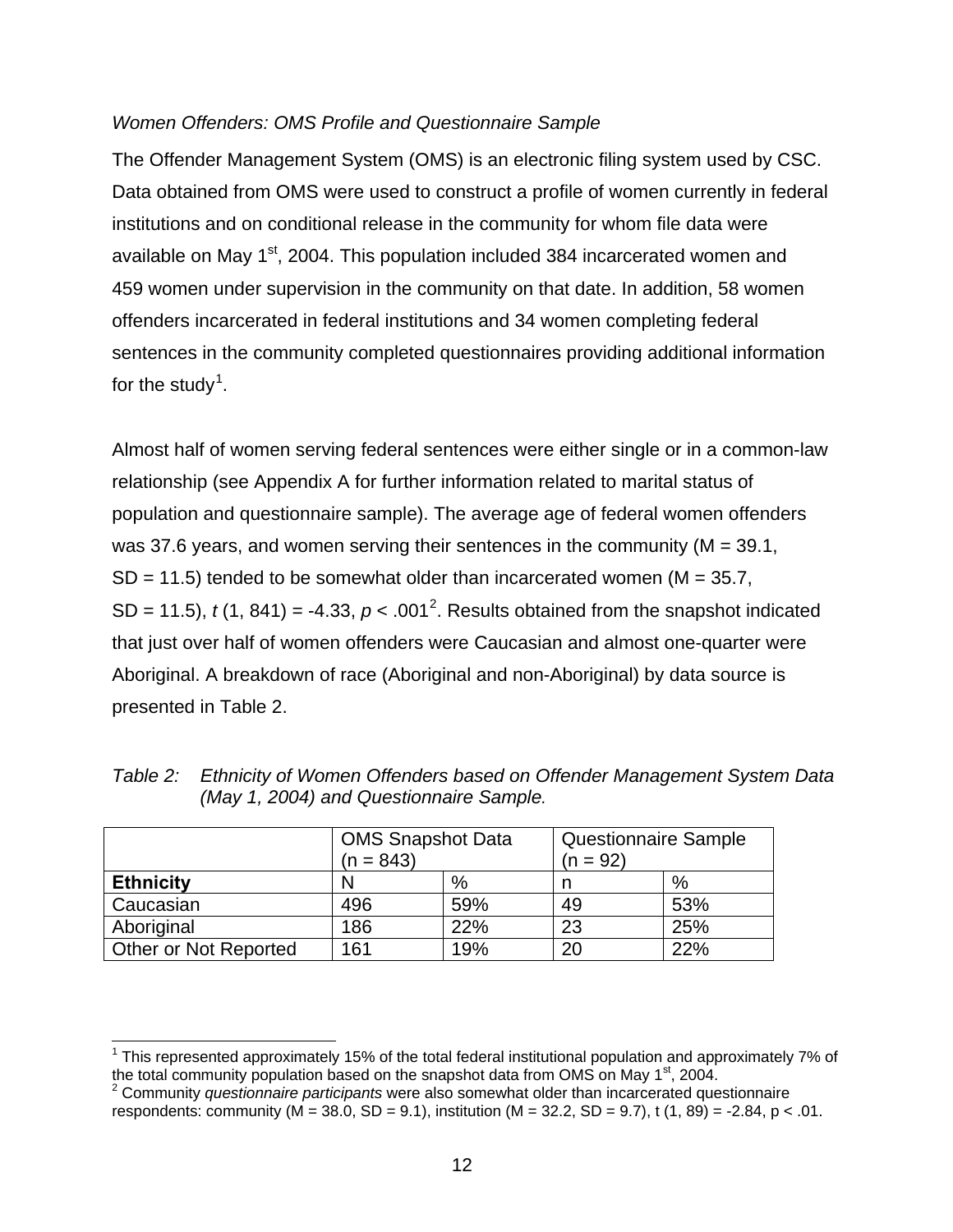<span id="page-28-0"></span>The average sentence length for women offenders, excluding those with life sentences, was 4.2 years (SD =  $3.0$ ). Similar results were obtained for the questionnaire sample; questionnaire respondents reported an average sentence length of 4.5 years (SD = 3.4). Incarcerated questionnaire respondents also reported having served 2.6 years (SD = 3.4) of their sentences at the time of the study, and community questionnaire respondents reported an average of 19.6 months  $(SD = 37.1)$  on release in the community at the time of the study<sup>3</sup>.

Most women who had been released to the community by the snapshot date had been released on day parole (72%), followed by full parole (15%), and statutory release (13%). At the time of data collection, the majority of community questionnaire respondents reported that they were on full parole (56%), followed by day parole (26%), and statutory release (18%). Additional offence information for the snapshot population and questionnaire respondents is provided in Appendix B.

Institutional and regional distributions for the women offender population and questionnaire sample are shown in Appendices C1 and C2, respectively. Note that there was representation among questionnaire respondents from all institutions and from all community regions with the possible $^4$  exception of the Pacific Region (community sample).

#### *Staff*

Interview and/or questionnaire data were obtained from institutional staff, community parole officers, CORCAN Regional/National staff, and Community Employment Centre staff. On average, staff members reported a fair degree of experience working in the field and working with women offenders (see Appendix D). More detailed information regarding these participants is provided below.

 3 The majority of questionnaire respondents indicated that they were serving their first federal sentence  $(90\%)$ .

Region of residence was unknown for 6 women in the community, so it is possible that one or more of those six may have been residing in the Pacific Region at the time of the study.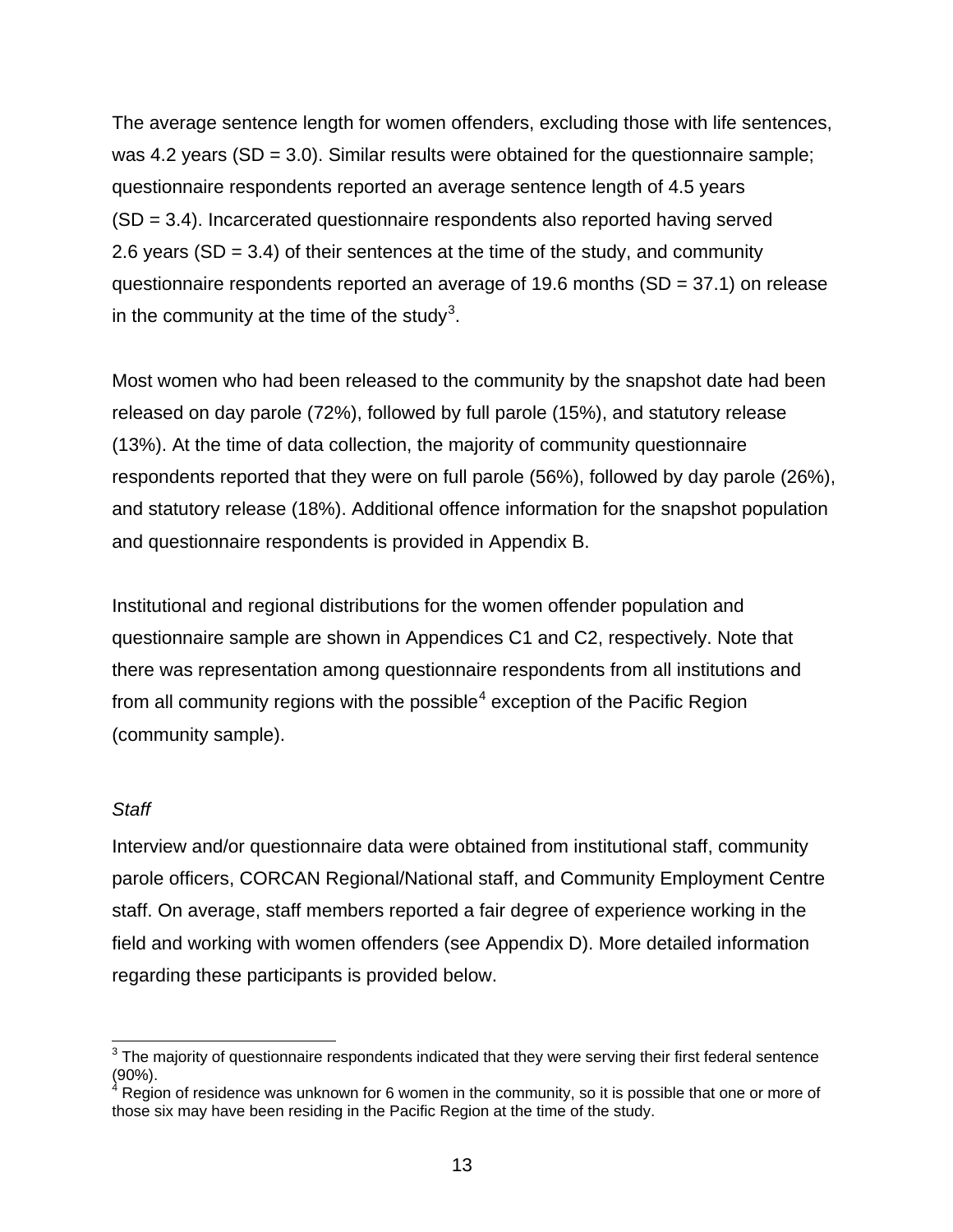*Institutional Staff.* Staff working in women's institutions completed questionnaires  $(n = 51; 45$  females) and participated in telephone interviews  $(n = 18; 14$  females)<sup>5</sup>. Information regarding work location is presented in Appendix E. Questionnaires were returned and interviews were conducted with staff working in a broad range of roles including "front-line" staff, those involved with programming or mental health services, as well as a few participants involved in administrative work, institutional parole officers, and chaplains.

*Community Parole Officers.* Eleven female parole officers agreed to participate in a telephone interview. All regions were represented: Pacific (*n* = 1), Prairies (*n* = 3), Ontario (*n* = 3), Quebec (*n* = 1), and Atlantic (*n* = 3). On average, parole officers who participated in interviews for the study reported that 59% of their clientele was female, with the actual percentage of female clients reported by different parole officers ranging from 1% to 100% of their total client population at the time of the study.

CORCAN Regional/National Staff. Of the five Employment Coordinators<sup>6</sup>, four of them, as well as the Director of the Employment and Employability Program agreed to participate in a telephone interview. All of the interviewees were female.

*Community Employment Centres.* A total of 14 Community Employment Centre staff (9 females) participated in the study. Surveys<sup>7</sup> were completed and returned to the researchers by mail from 11 CSC Community Employment Centres<sup>8</sup>. Responses were

 $\overline{a}$  $5$  Note that some staff chose to complete both a questionnaire and an interview, while other staff members participated in only one aspect of the study design.

 $6$  At the time that the data for the study was collected, there were 5 individuals who were filling the roles of "Employment Coordinators", one in each region across the country. However, these positions were not officially established at the time. As of the time that this report was written, CORCAN was in the process of establishing official positions for this role, with clearly defined job descriptions. Once these positions are officially established and filled, those employed in this role will be called "Managers, Employment and Employability".

 $7$  One of the respondents expressed some interest in completing the survey items verbally, as opposed to written form. Thus, one of the surveys was completed in the form of a telephone interview.

<sup>&</sup>lt;sup>8</sup> At the time of the writing of this report there were 33 Community Employment Centres operating across the country.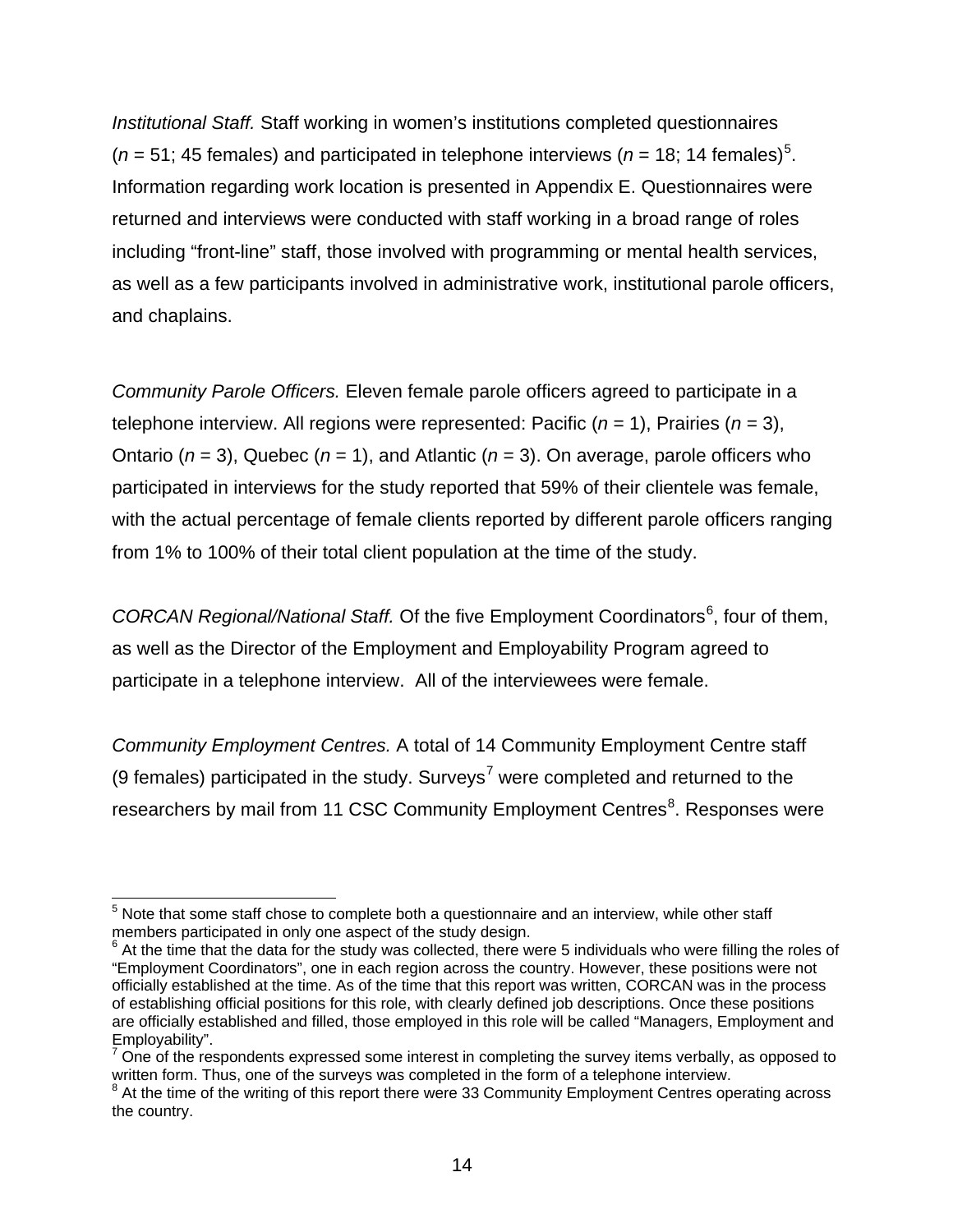<span id="page-30-0"></span>received from all regions: Pacific (*n* = 1); Prairies (*n* = 3); Ontario (*n* = 3); Quebec  $(n = 5)$ ; and Atlantic  $(n = 2)$ . The 11 respondents who indicated that they had previously worked with women offenders in their centres reported providing numerous services to women such as: job search, personal or employment counselling, résumé writing, interview preparation, assessment, skills training, as well as aide accessing financial assistance.

## *Procedure*

Initial contacts were made with institutional and community staff to describe the study and solicit participation by staff and offenders. Participation in the study was voluntary, and offenders and staff were provided with the option of completing questionnaires or interviews in the official language of their choice. All data (questionnaire, interview) were collected between February and July of 2004. An informed consent form was included on the front of all questionnaires, and interviewees were asked to provide verbal consent prior to participating in telephone interviews. Note that questionnaires were generally returned by mail to the Research Branch in the self-addressed, stamped envelopes provided. Interviews were transcribed based on written notes taken during the interview and/or tape-recordings of the interviews.

## *Institutions*

Memos were sent to the Wardens of the Women's Institutions to inform them about the study and to ask them to appoint a contact person for the study at their respective institutions. The study was described and questionnaires were distributed to any staff or offenders who expressed an interest in participating. Questionnaires were distributed to interested offenders and staff members $^9$  by a researcher from National Headquarters or by a staff contact at the institutions.<sup>10</sup> In addition to the questionnaires, interviews were

 $\overline{a}$ <sup>9</sup> Staff members were also given the opportunity to complete the questionnaire electronically and to return it by email to the principal researcher.

 $10$  Due to operational funding constraints, it was not possible for the researchers to travel to each of the locations. Thus, institutional staff contacts were asked to distribute the questionnaires at several of the institutions (Grand Valley Institution for Women, Joliette Institution, and Fraser Valley Institution for Women). Researchers/institutional contacts made an effort to raise awareness regarding the study at the institutions by visiting offender residences or by means of a general assembly.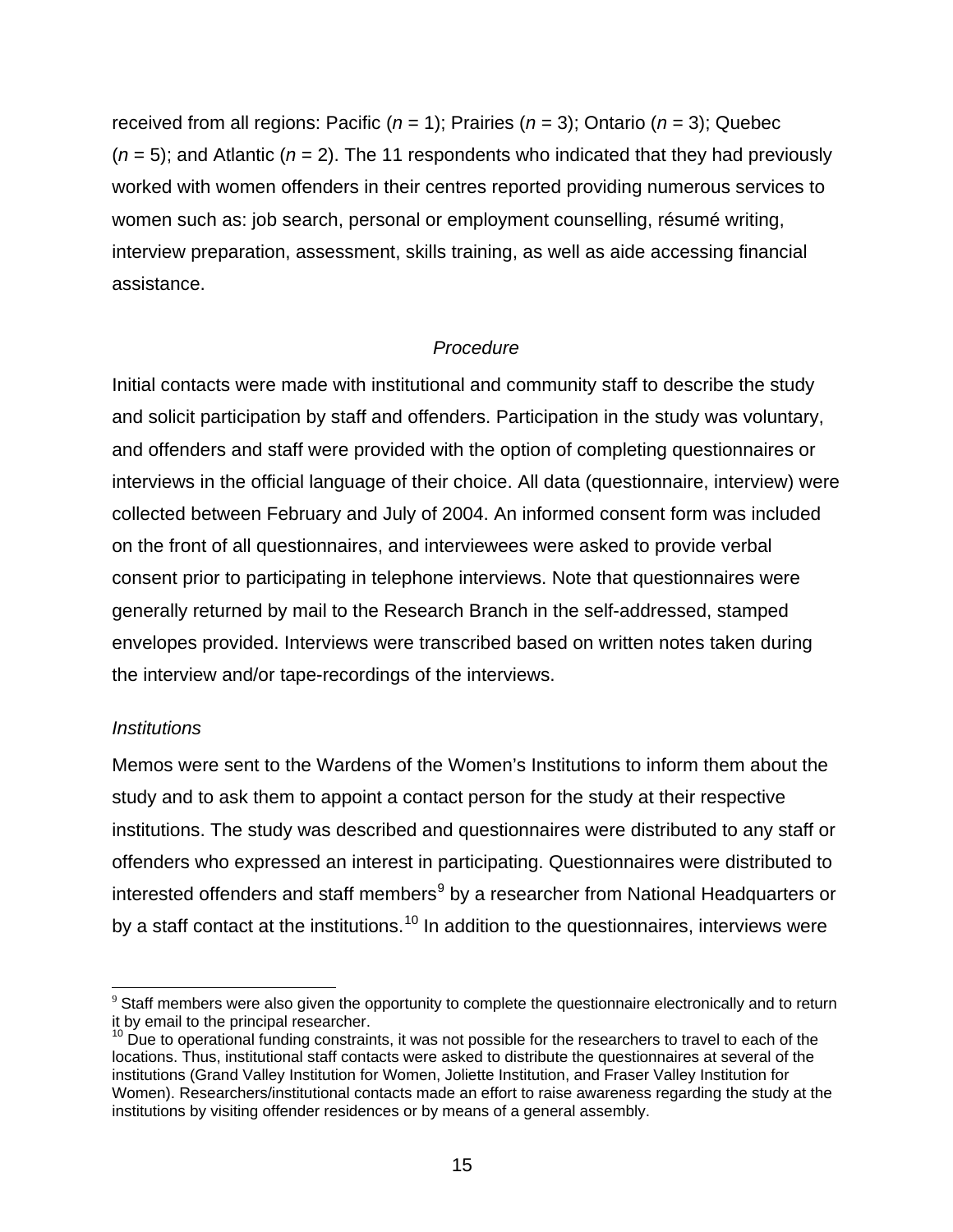<span id="page-31-0"></span>conducted with institutional staff members who wished to provide additional information regarding their perceptions and experiences related to institutional employment programming. Staff indicated their interest in participating in a telephone interview in two ways: by indicating their interest in an interview in response to a question on the front page of the staff questionnaire, or by responding to an email that was sent to key institutional staff members from the principal researcher $11$ .

# *Community Staff*

Memos were sent by email to parole officers identified as potentially supervising women offenders, the five Employment Coordinators, and the Director of the Employment and Employability Program to determine their interest in participating in interviews. Parole officers were also asked to inform women whom they supervised about the study and to query their interest in participating. Thirty-three staff members from parole offices across the country responded indicating that at least one of their female clients was interested (or might be interested) in participating in the study. A total of 106 questionnaires were subsequently mailed to these 33 individuals employed in the parole offices for distribution to women offenders in the community, and telephone interviews were conducted with interested community staff members. Due to the fact that email addresses were not available for all Community Employment Centre staff, initial contact with staff at these centres was attempted by telephone. Centre managers/supervisors were asked it they were interested in receiving copies of the questionnaire for themselves and other staff at their centres which were then sent by mail.

 $\overline{a}$  $11$  The contact at each institution was asked to provide a list of the names of any staff members involved in employment programming or supervision at their institutions. The researchers then sent an email to these individuals asking them if they would be interested in participating in an interview to discuss their perceptions and experiences related to employment programming for women.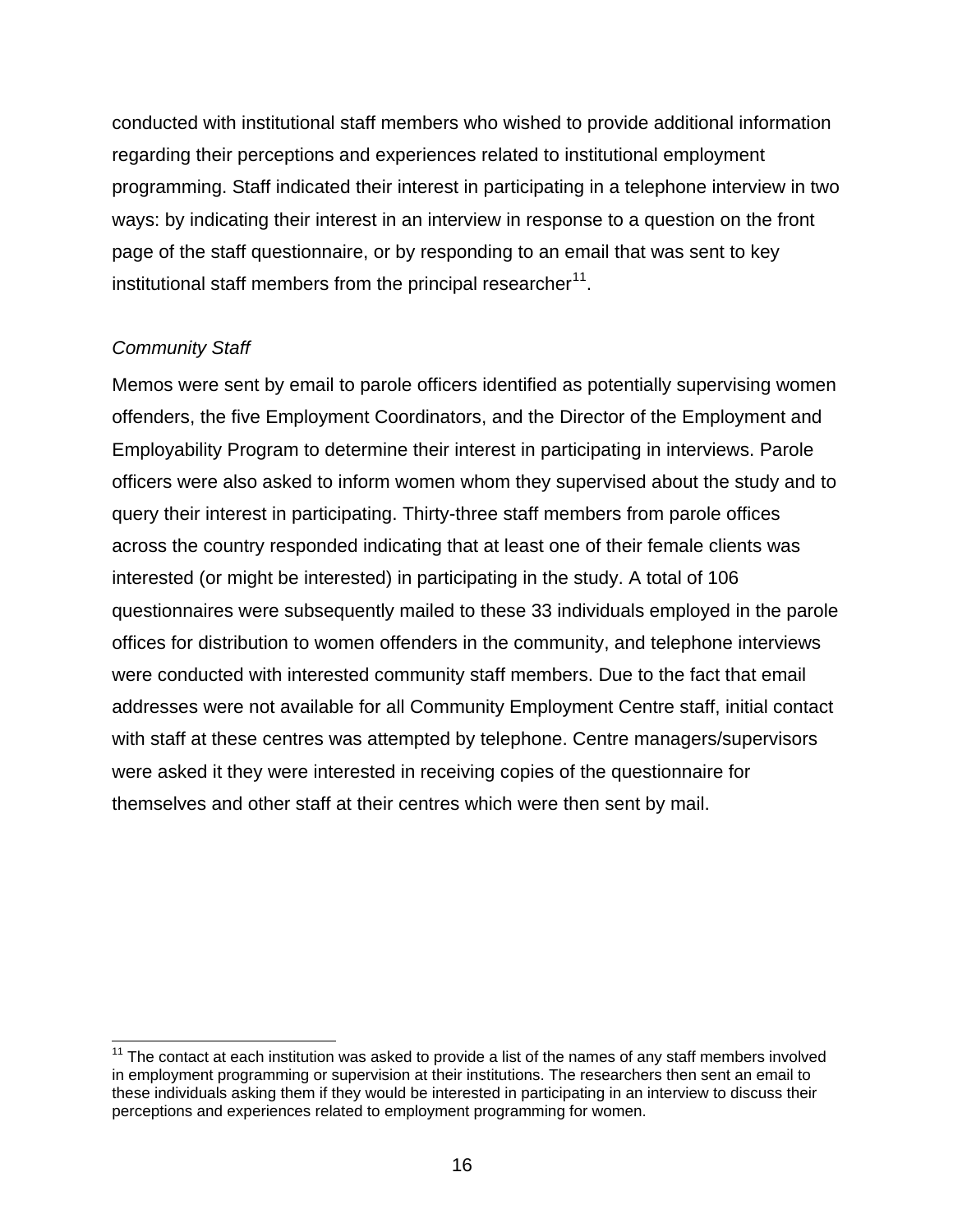#### *Measures*

#### <span id="page-32-0"></span>*Offender Management System (OMS)*

Data obtained from OMS were used to construct a profile of women currently residing in federal institutions and on conditional release in the community. First, a summary of the *general characteristics* of the population (e.g., demographic information, risk, needs, motivation, and reintegration levels) was provided. Second, a comprehensive review of women offenders educational and employment history, as well as other criminogenic needs, was obtained from the Offender Intake Assessment (OIA) and the Community Intervention Scale (CIS) both of which are risk/need assessment tools utilized by Correctional Service Canada. Finally, data were also obtained from the system to provide an overview of women offenders' employment opportunities and training at the time of the study.

#### *Women Offender Questionnaires: Institution and Community*

*General Employment Information.* A series of questions were developed for the present study to obtain more detailed information regarding women's background, employment history, intentions regarding work, and interests for future careers, employment experience, and training. Many of these questions were developed based on previous measures (e.g., Brown, 2002; Gillis, 2002; Shaw et al., 1991a; 1991b; Shaw et al., 1994) that were modified to reflect the specific objectives and the questionnaire format utilized in the present study. Several additional questions were developed specifically to assess women's experience with or interest in certain employment programs or services. Also included in the survey were questions regarding women's perceptions of the advantages and disadvantages of working as well as any perceived difficulties or barriers to employment that women had experienced in the past. Several questions were also included to determine women's community living arrangements and potential child-care needs (e.g., number and age of any dependents, existence of child care if employed in the community). Finally, additional open-ended questions were designed to solicit women's suggestions for future directions in the area of employment programming.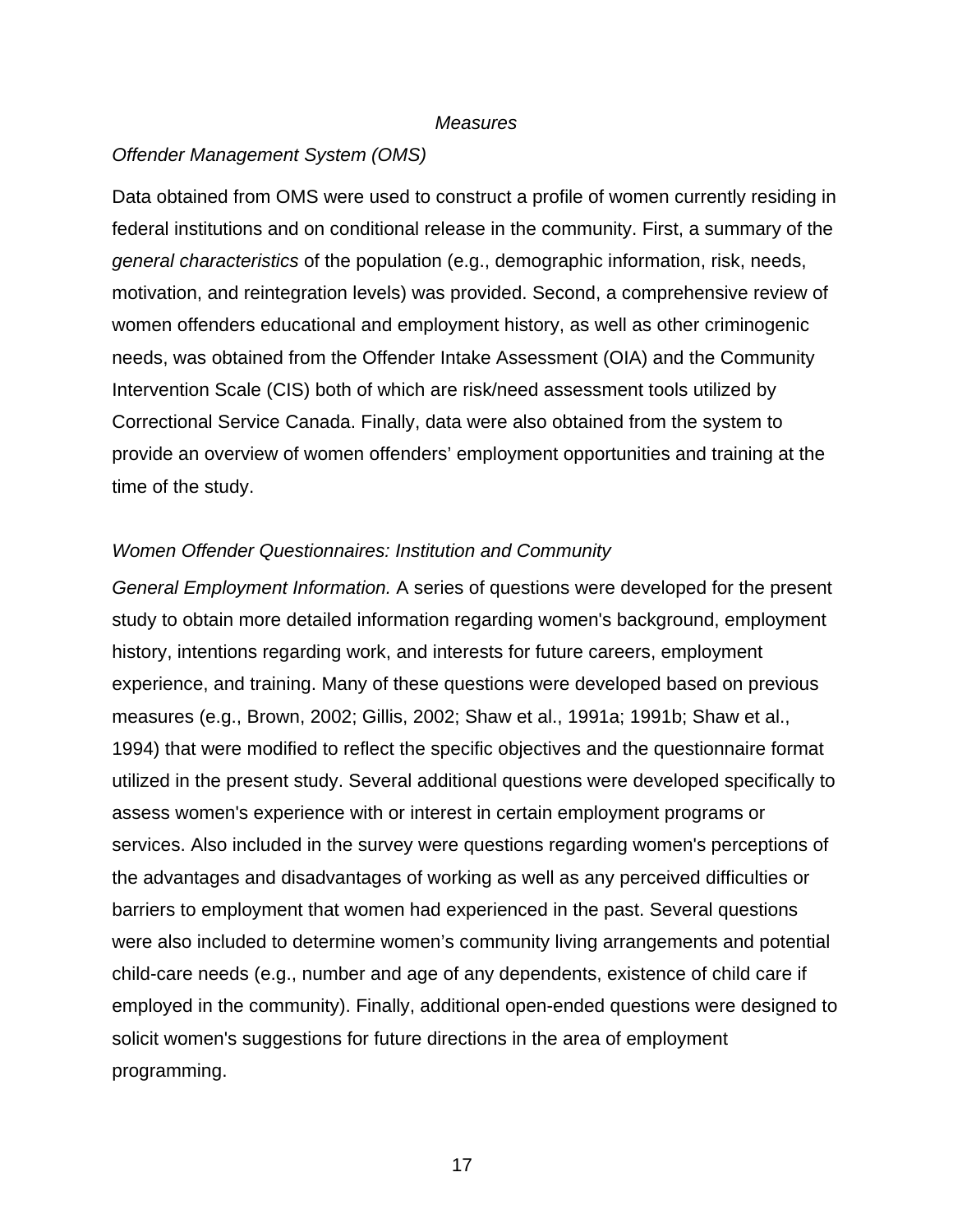Two versions of this set of general employment questions for women offenders were developed, one set for women in the institutions and one for women on release in the community. There was some overlap between the two because the main topics of interest in each setting were employment experiences (past and/or current). However, the emphasis shifted somewhat depending on the context (i.e., greater focus on employment history, institutional training/employment, and interests for the institutional version; greater focus on current employment and use of employment services in the community for the community version). In addition to these general questions designed to elicit qualitative data, three additional scales were included in the final package of questionnaires presented to women offenders in the institutions and in the community to assess self-efficacy and social support for employment: the Occupational Self-Efficacy Scale, the Social Support for Employment Scale, and the Family Support for Employment Scale<sup>12</sup>, which are described in greater detail below. The complete Institutional and Community Versions of the questionnaire presented to women offenders are shown in Appendix F and Appendix G, respectively.

*Occupational Self-Efficacy Scale.* The occupational self-efficacy scale (Fletcher, Hansson, & Bailey, 1992) was designed to assess the degree to which offenders felt competent in their abilities to perform certain employment-related tasks (e.g., work performance, learning self-efficacy, organizational/social competence). The measure consisted of 29 items that were rated on a 5-point scale to determine the degree to which the individual perceived that she would be better or worse than others with respect to a number of employment-related skills or abilities. This measure has also been utilized with a sample of federal male offenders. Gillis (2002) reported that occupational self-efficacy was associated with several employment related variables (i.e., employment status, quality of employment, number of weeks employed) as well as

 $\overline{a}$ 

 $12$  Note that the latter two scales (assessing support for employment) require respondents to complete the questions based on their experiences with employment and individuals in the community. Thus, whereas offenders in the community were able to report on their current situation, the questions were modified somewhat for the institutional version of the questionnaire to reflect offenders' perceptions of the quality of their support systems prior to incarceration.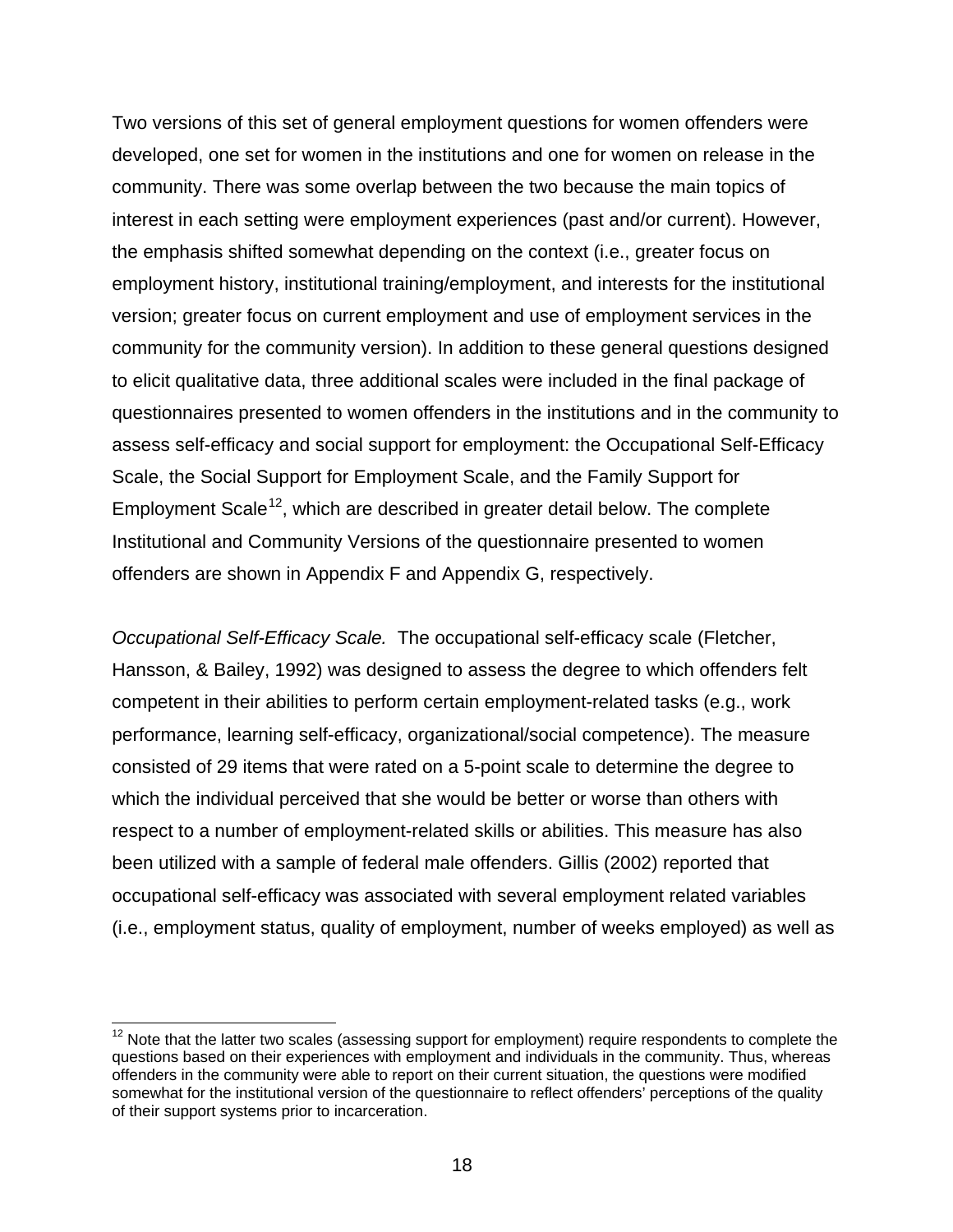recidivism rates and survival time in the community. Adequate reliability estimates were demonstrated for each of the three sub-scales for the measure in the present study: Work Performance (alpha = .90), Learning Self-Efficacy (alpha = .85), Organization/ Social Competence (alpha = .84).

*Social Support for Employment Scale.* This scale was modified by Gillis (2002) based on the Social Support for Crime Scale (Andrews, 1985). Thus, the scale was redesigned with a focus on employment, rather than crime, to reflect the degree to which respondents affiliated with other employed individuals (4 items) as well the extent of their resources or positive role models for employment (7 items). All items were rated on a 4-point scale and alpha for the total scale for a sample of male offenders was .83 (Gillis, 2002). Construct validity and predictive validity were also demonstrated among a sample of male offenders. Specifically, Gillis (2002) reported that the Social Support for Employment Scale was associated with other employment-related variables (e.g., employment status, quality of employment, number of weeks employed). Moreover, the Social Support for Employment Scale was also predictive of later criminal outcomes, including any violations of release conditions (i.e., suspensions, revocations, new offences), the total number of violations, and survival time in the community following release. For the present study, alpha was .87 for the Affective Ties Scale and .83 for the Resource Model Scale.

*Family Support for Employment Scale.* This scale was part of a measure designed to assess stress and coping among correctional officers (Cullen, Link, Wolfe, & Frank, 1985). The Family Support Scale was designed to assess the degree of support that respondents expected family members to give when respondents experienced workrelated stress.<sup>13</sup> The scale consisted of 6 items, each of which were rated on a 7-point scale ranging from "very strongly agree" to "very strongly disagree". Construct validity was demonstrated in that family support for employment was associated with

 $\overline{a}$ 

 $13$  Although the original questionnaire was designed to assess the degree of support provided by a "spouse", the wording of the questionnaire was changed slightly for the present study to determine degree of perceived support provided by "family" in general, allowing a greater number of offenders (those without a spouse) to respond to this questionnaire.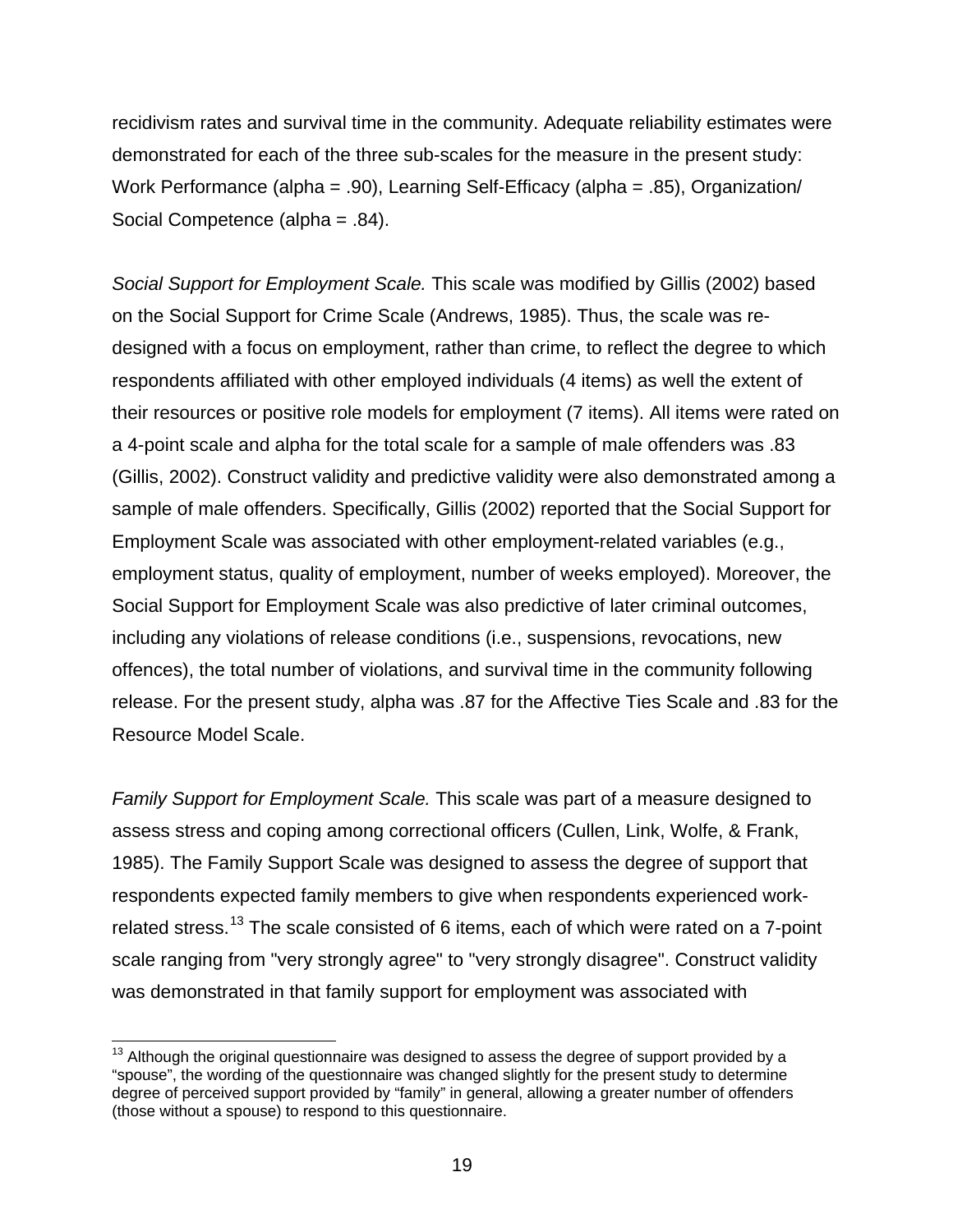<span id="page-35-0"></span>less stress in the workplace. The scale demonstrated adequate internal reliability (alpha = .75 in Cullen, Link, et al., 1985; and alpha = .84 in Cullen, Lemming, Link,  $\&$ Wozniak, 1985). Similar results were obtained based on the sample for the present study (alpha  $= .85$ ).

### *Institutional Staff - General Employment Survey*

l

This survey was developed for the present study (see Appendix H). Institutional staff were asked to rate the relative importance of various correctional programs. In addition, staff members were presented with several short open-ended questions designed to determine perceived positive and negative outcomes associated with employment programs and their suggestions for future directions in the area of employment programming. Staff members were also asked to respond to a number of questions designed to assess their attitudes toward employment programming for women offenders. The questions included in the present study were modified from a series of descriptive questions utilized by Saipe (1971) to determine the attitudes of executives in private industry regarding industries in Canadian prisons. In total, there was one set of 13 items related to the importance of various goals regarding institutional employment (e.g., profit/financial, rehabilitation), and two additional sets of items (10 items, 12 items) relating to the operational structure of institutional employment/programming, the similarity between community and institutional employment, the perceived effectiveness of employment programs, and the degree of skills acquired by inmates.<sup>14</sup> All items were rated on a 5-point scale. Scale items were utilized to provide simple descriptive information regarding attitudes towards employment by Saipe (1971) and no psychometric data were reported. Thus, these items were utilized to provide qualitative information regarding staff attitudes toward various aspects of institutional employment programming in the present study (i.e., average scores and percentage agreement with the individual items).

 $14$  Only items from the questionnaire that had direct applicability to the current population (i.e., institutional staff members) from Saipe's (1971) survey were included in the present study. In addition, a few questions were added to those already present, and a few of the original questions were modified somewhat to reflect current populations and programs (e.g., in some cases, the wording of the items were changed to reflect attitudes towards employment programming and work in general, rather than just prison industry programs).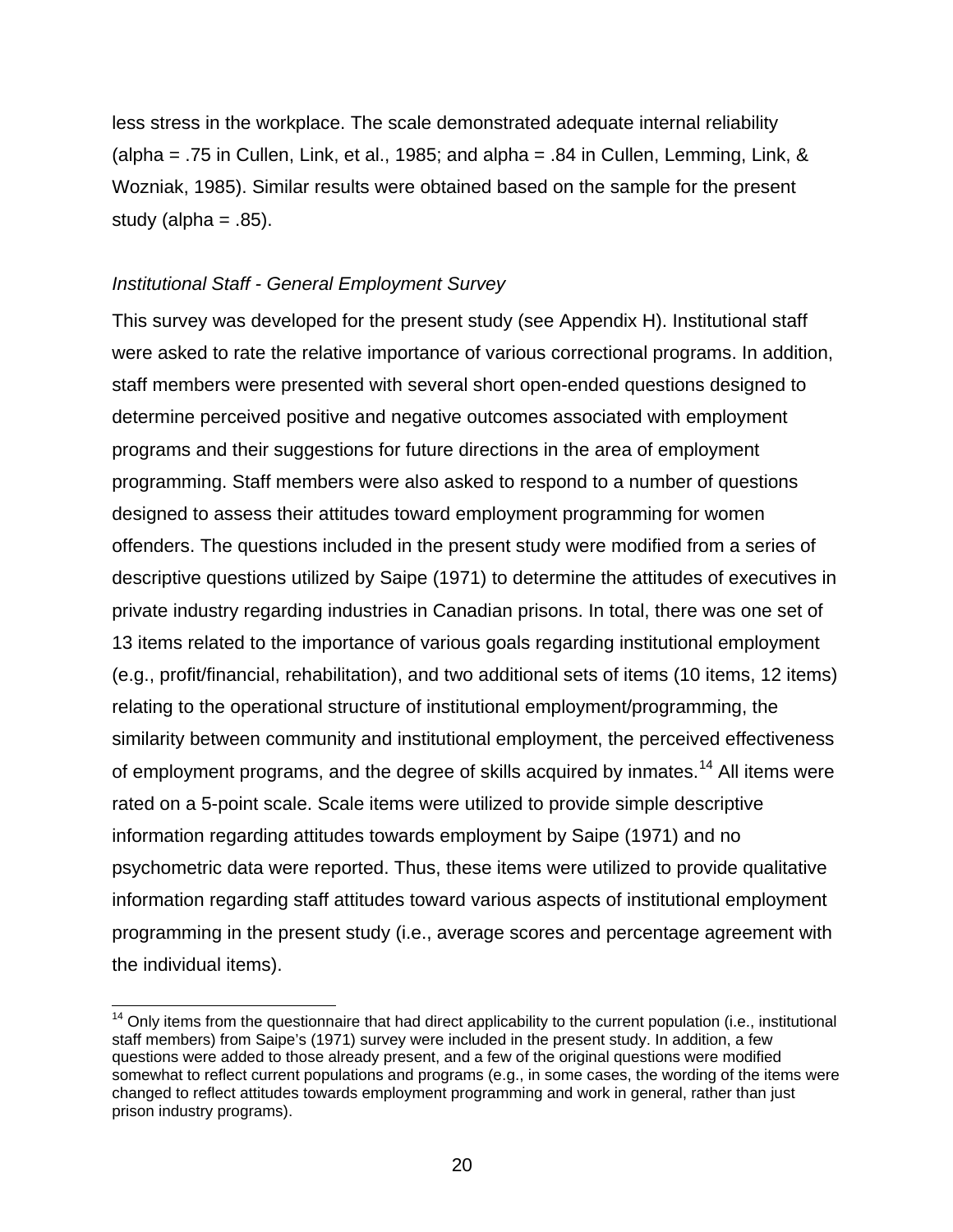### *Community Employment Centre Staff – Employment Questionnaire*

Questionnaires for staff at Community Employment Centres (see Appendix I) were designed to assess staff members' perceptions of the employment-related services needed and the degree to which women offenders were utilizing the Community Employment Centres. Staff members were also asked about the existence of other employment-related programming for women in the community, any difficulties with current employment services, suggestions for encouraging women's use of the centres, and for future directions for employment programming for women.

### *Institution and Community Staff - Phone Interviews*

In addition to the questionnaires which were completed by interested staff members, telephone interviews were conducted with staff members from the institutions (see Appendix J), community parole officers (see Appendix K), CORCAN Regional (see Appendix L) and National staff (see Appendix M). These interviews were designed to obtain more in-depth information on staff viewpoints regarding the nature and importance of employment programs for women. Several open-ended questions were also asked regarding perceived difficulties related to employment programming in the institution or community, or any perceived resistance to employment programming by staff members. Finally, staff members' opinions regarding suggestions to improve employment services for women in the future were solicited.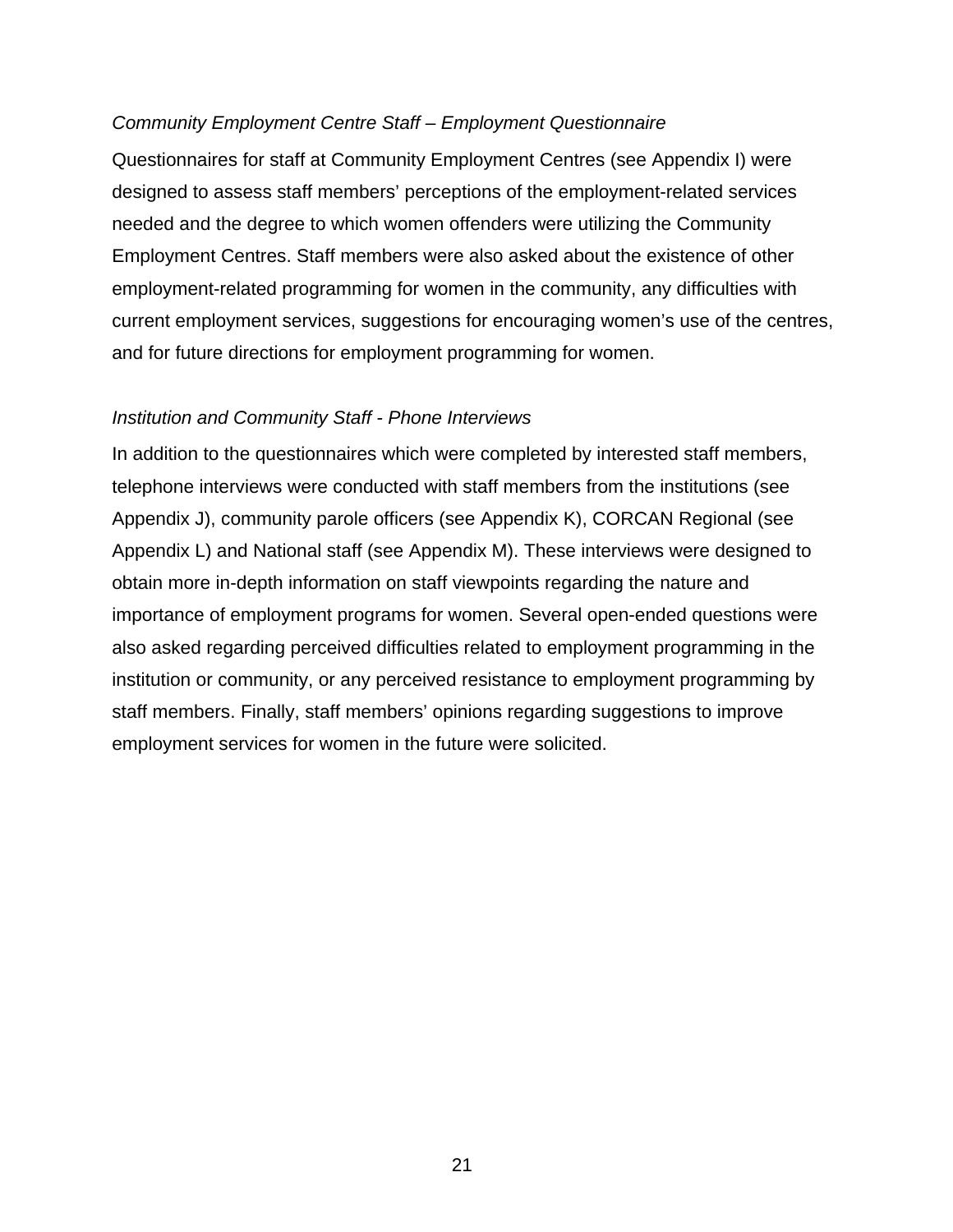#### **RESULTS**

The results section was organized to follow the stated objectives of the current paper. First, a profile of women offenders' risk, need, reintegration potential, and motivation level was presented. Second, an in-depth examination of women offenders' employment needs and history was undertaken based on Offender Intake Assessment data and from additional information obtained from questionnaires completed by offenders (incarcerated and in the community). Third, women offender's experiences and perceptions of current institutional training and employment as well as interests for future institutional employment opportunities were examined. Staff perceptions of the current state of employment programming as well as their attitudes and beliefs regarding employment for women offenders were assessed.

Next, the focus of the paper moved toward the community, including a description of current occupations for employed women offenders, as well as the occupational interests of those who were unemployed at the time of the study. This was followed by an assessment of offenders' self-efficacy for performing employment-related tasks, a description of their relationships, families, and perceptions of social support for employment, and finally, an examination of offender and staff knowledge, awareness, and use (offenders) of community employment services. Perceptions regarding linkages in employment between institution and community or across various institutions or regions were also determined. Finally, general attitudes regarding the value and importance of employment and perceived barriers to employment for women offenders were discussed, and suggestions regarding the future of employment programming for women were summarized and presented.

### *Risk and Need Profiles*

Information regarding risk, need, and reintegration potential based on a snapshot of the women offender population, is shown in Table 3. At intake, the largest proportion of women presented as being high need, and low to medium risk to re-offend. Furthermore, the majority of the population was assessed as having high motivation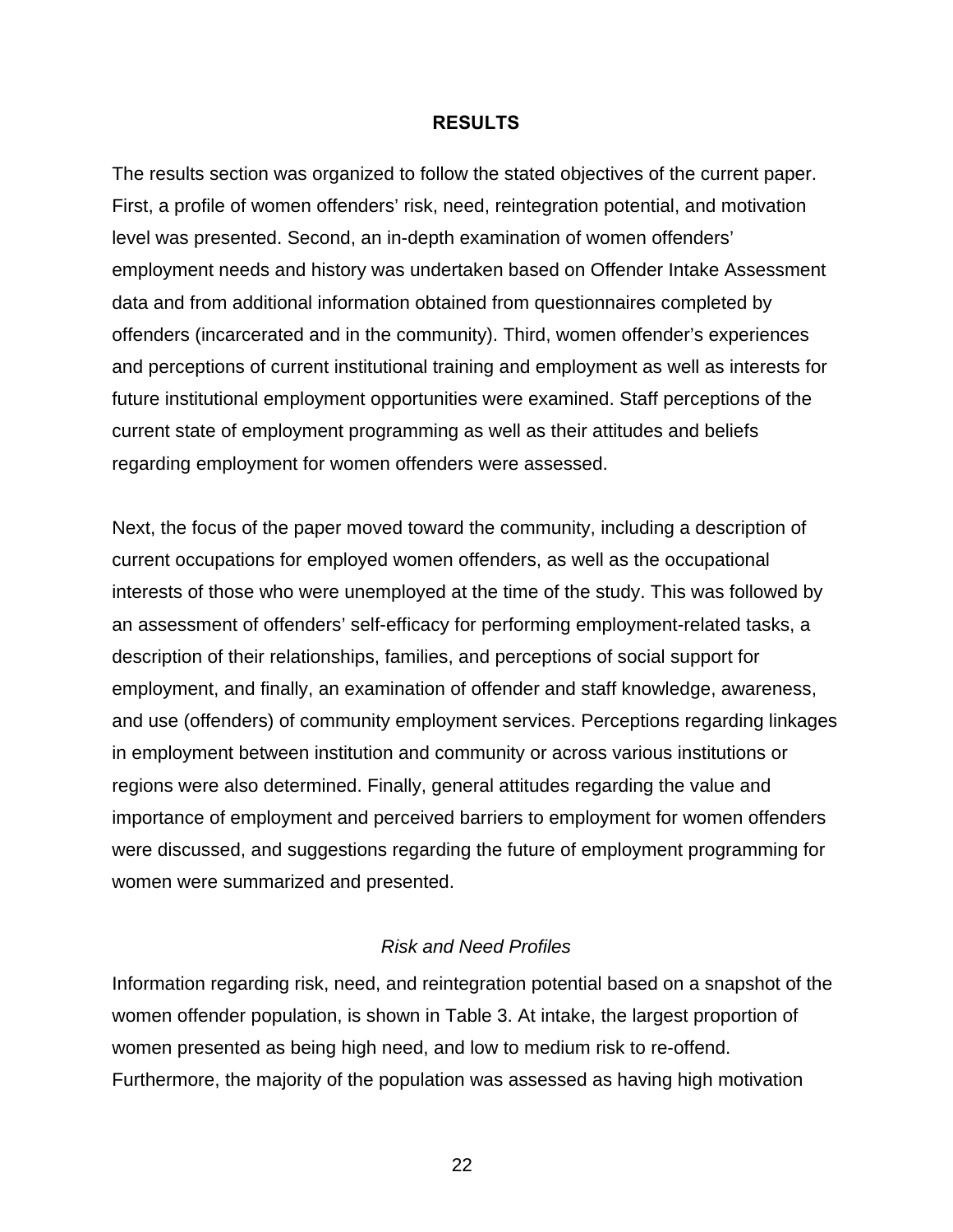(54%) and high reintegration potential (54%) at intake. For those women for whom data were available at the time of release to the community, the largest percentage of women presented as having a 'medium' level of need and 'low' risk. Similar to the levels reported at intake, available data indicated that, at release, the majority of women had a high motivation level (67%) and high reintegration potential (60%).

| Table 3: Percentage of Women Serving Federal Sentences (May 1 <sup>st</sup> , 2004) with |
|------------------------------------------------------------------------------------------|
| various Need, Risk, Motivation, and Reintegration Potential Profiles at Intake           |
| and at Release.                                                                          |

|                                        | Levels At Intake:     | <b>Levels At Release:</b>   |
|----------------------------------------|-----------------------|-----------------------------|
|                                        | <b>Women Offender</b> | Women Offender              |
|                                        | Population            | <b>Community Population</b> |
| <b>Need</b>                            | $(n = 773)$           | $(n = 293)$                 |
| Low                                    | 23%                   | 35%                         |
| Medium                                 | 35%                   | 45%                         |
| High                                   | 42%                   | 20%                         |
| <b>Risk</b>                            | $(n = 773)$           | $(n = 293)$                 |
| Low                                    | 37%                   | 57%                         |
| Medium                                 | 39%                   | 32%                         |
| High                                   | 24%                   | 11%                         |
| <b>Motivation Level</b>                | $(n = 661)$           | $(n = 231)$                 |
| Low                                    | 7%                    | 5%                          |
| Medium                                 | 39%                   | 28%                         |
| High                                   | 54%                   | 67%                         |
| <b>Reintegration Potential Profile</b> | $(n = 732)$           | $(n = 231)$                 |
| Low                                    | 22%                   | 7%                          |
| Medium                                 | 24%                   | 33%                         |
| High                                   | 54%                   | 60%                         |

Note. Data presented in this table were obtained from the Offender Management System. Intake information was collected via the Offender Intake Assessment (Motiuk, 1997), and data obtained at release were obtained from the Community Intervention Scale, both of which are risk/need assessment tools utilized by Correctional Service Canada.

## *Employment Needs and History*

*Employment Indicators from the Offender Intake Assessment* 

Information regarding offender needs at intake was available for the majority of inmates

currently incarcerated or under supervision in the community. During the Dynamic

Factors Identification and Analysis (DFIA) component of the Offender Intake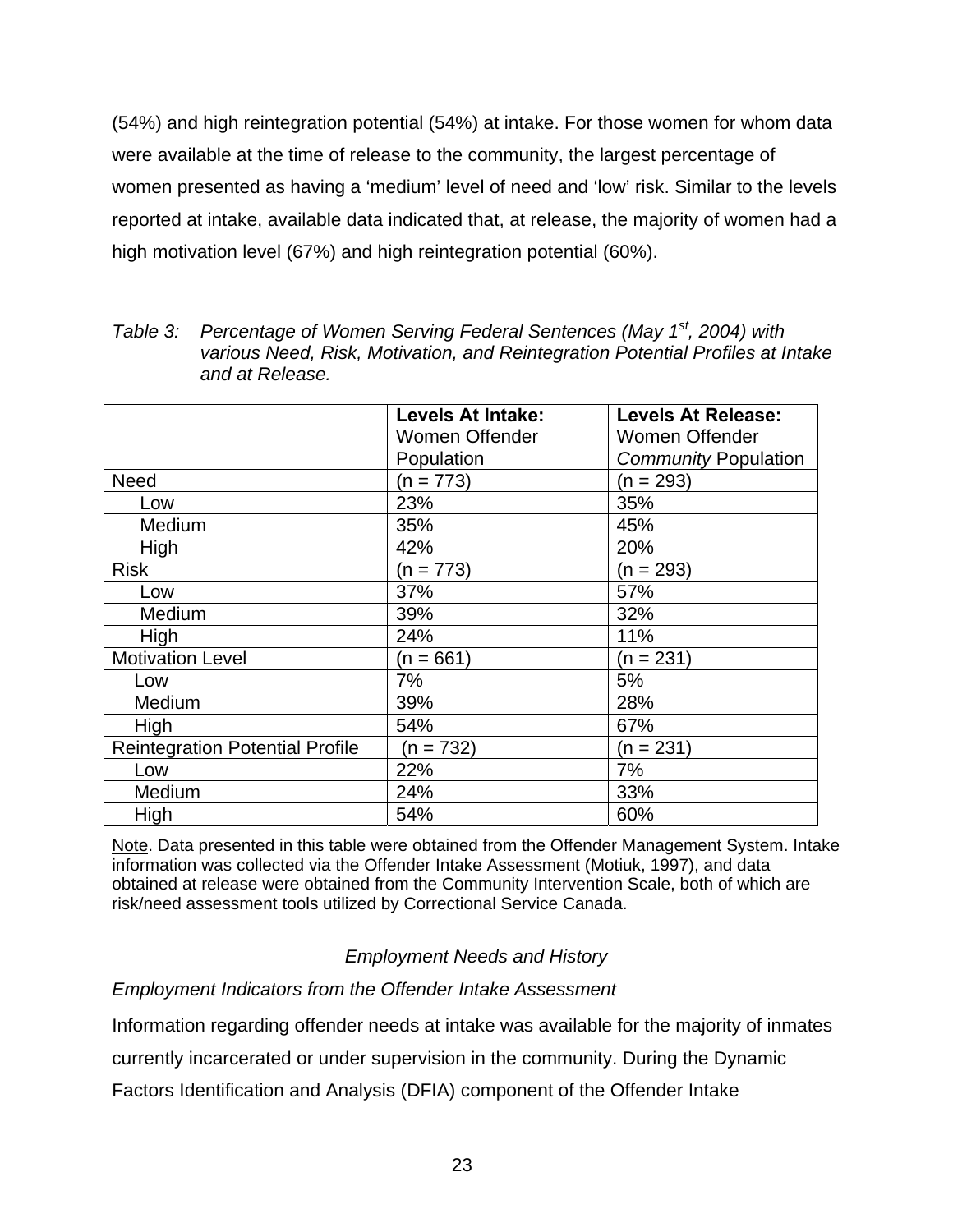Assessment (OIA) process, offenders' criminogenic needs are assessed in seven domains: employment, marital/family, associates/social interaction, community functioning, attitude, personal/emotional, and substance abuse. Two different types of data are obtained for each of these domains. First, multiple indicators are assessed. For example, the employment domain includes 35 employment indicators which are scored as being either present or absent for each offender. These indicators are more generally categorized as assessing six principal components of employment: ability, work record, rewards, co-worker relations, supervisory relations, and interventions.

Furthermore, an overall score is generated for each offender based on these indicators so that each domain is scored as either: 'asset to community adjustment', 'no need for improvement', 'some need for improvement', or 'considerable need for improvement'. The only exceptions are the personal/emotional and substance abuse domains which are scored only in terms of the last three ratings (i.e., the rating 'asset to community adjustment' is not utilized).

In order to investigate women's pre-incarceration employment history, women's employment needs were first assessed through an examination of the employment domain of the offender intake process. Overall, results indicated that 15% of women were perceived to have "considerable need for improvement", and 42% showed "some need for improvement" in the employment domain. A little over one-third of women (36%) were perceived to have "no immediate need for improvement", and employment was perceived to be an asset for only 7% of these women. In order to conduct further analyses related to the overall employment need level, the findings from the overall employment domain were dichotomized to identify those women who had no need for improvement in the employment domain (combining 'asset to community adjustment' and 'no need for improvement' categories) versus those who had at least some need for improvement (combining 'some need for improvement' and 'considerable need for improvement' categories).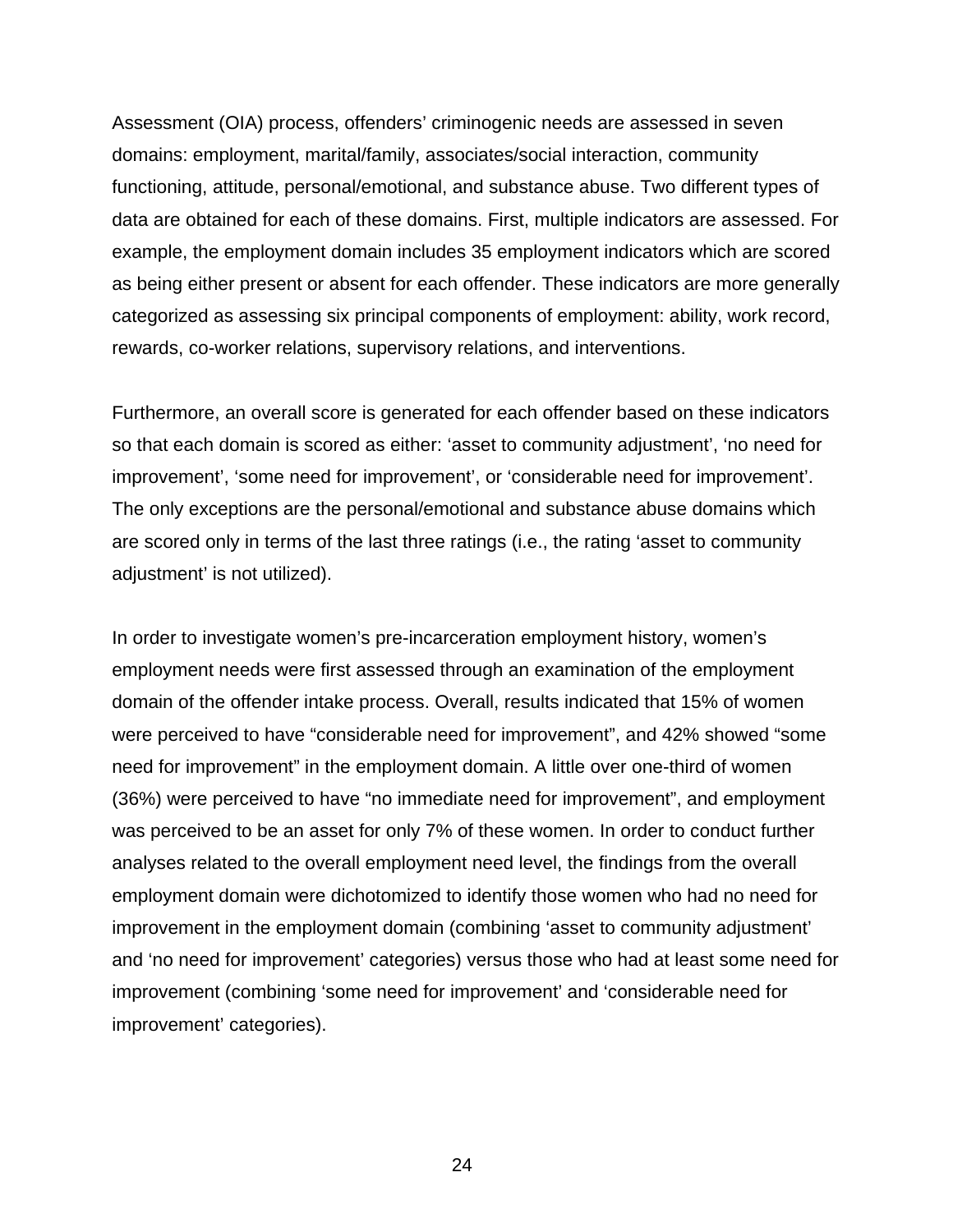In addition, the percentage of women with identified needs on each of the 35 employment indicators at intake to federal institutions was assessed (see Table 4). Overall, the majority of women (57%) presented as experiencing at least some need for improvement in the employment domain. Also, a large percentage of women had educational needs (e.g., 66% of women offenders did not have a high-school diploma). In addition, more than half (58%) of women offenders did not have a skill, trade, or profession, and 45% of women offenders expressed some dissatisfaction in this area. An overwhelming 72% of women were unemployed at the time of their arrest, and almost half (47%) were unemployed 90% or more of the time. Finally, fairly high percentages of women reported that their jobs were lacking in rewards (lack of benefits, lack of security, insufficient salary) and a relatively small percentage of women reported any prior employment interventions.

In order to provide additional information regarding the employment needs of different groups, a series of chi-square tests were performed to compare the proportion of incarcerated versus community women, younger versus older women<sup>15</sup>, and Aboriginal versus non-Aboriginal women with needs on each of the employment indicators at intake. A complete report of these results is provided in Appendices N, O, and P and significant results are displayed in Figures 1 to 3, respectively. With respect to the Overall Employment Domain rating, more Aboriginal and younger women offenders had employment needs at intake, as compared to non-Aboriginal and older offenders. Other differences were observed with respect to some of the individual employment indicators, primarily those related to educational levels and employment history. Overall, results appeared to indicate that women *incarcerated* at the time of the study, *younger* women, and *Aboriginal* women quite consistently displayed greater educational needs and a less extensive job history than women residing in the community at the time of the study, older women, and non-Aboriginal women, respectively.

 $\overline{a}$ 

<sup>&</sup>lt;sup>15</sup> Women's mean age, based on the profile of women on May 1<sup>st</sup>, 2004 was 37.6. Thus, age groups were formed using a mean-split, so that the younger group included women 37 years of age or younger, and the older group included women 38 years of age and older. This criteria was used throughout the remainder of the study for any analysis determining age differences (for snapshot data or for the sample of women offender questionnaire respondents).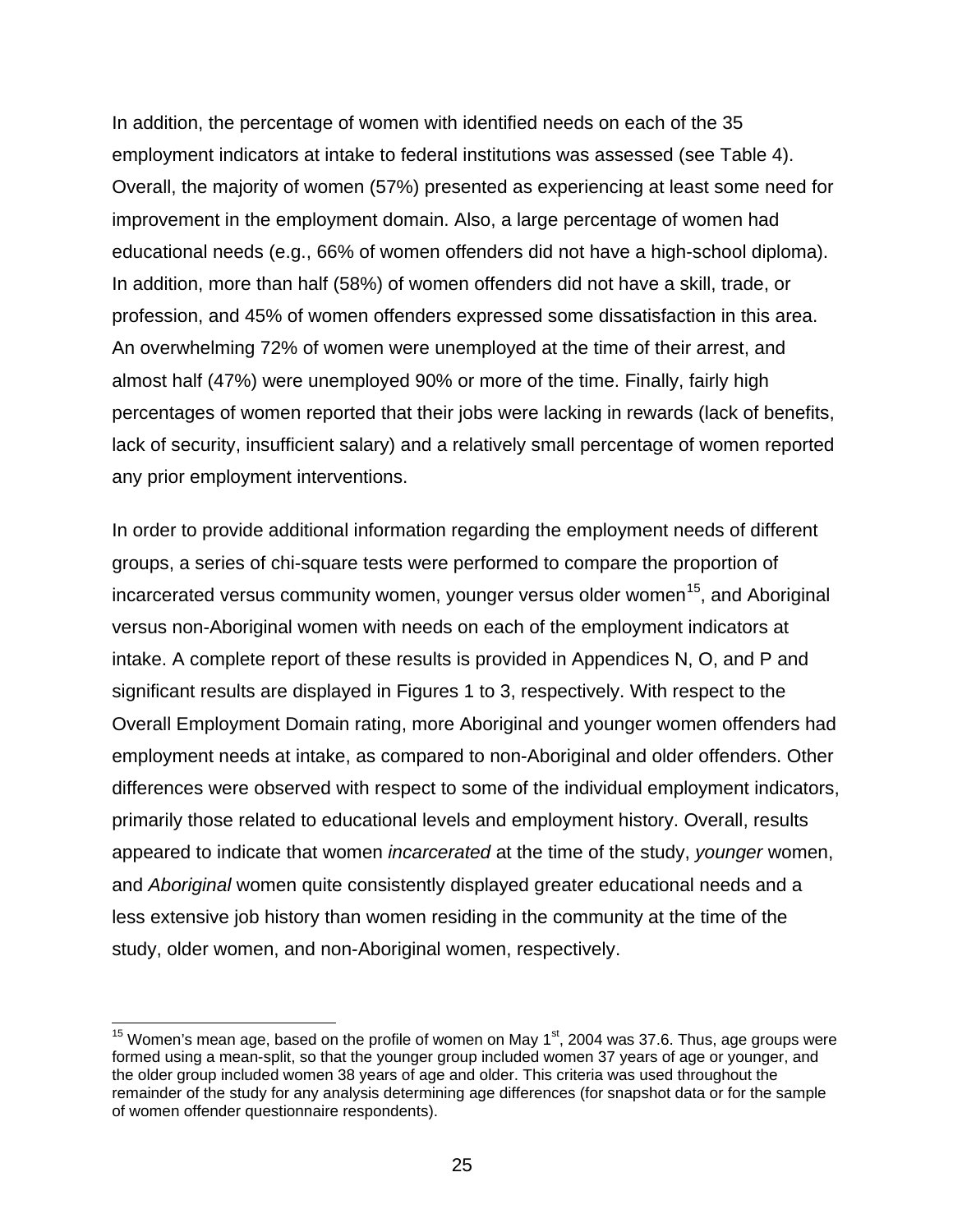*Table 4: Number and Percentage of Women Offenders with Identified Employment Needs at Intake to Federal Institutions.* 

| <b>Employment Domain</b>                        | N                | (%)   |
|-------------------------------------------------|------------------|-------|
| Some or Considerable Need for Intervention in   | 442              | (57%) |
| Employment Domain ( $n = 773$ )                 |                  |       |
| <b>Ability</b>                                  |                  |       |
| Less than grade 8                               | 121              | (17%) |
| Less than grade 10                              | 293              | (41%) |
| No high school diploma                          | 471              | (66%) |
| Finds learning difficult                        | 136              | (19%) |
| Learning disabilities                           | $\overline{73}$  | (10%) |
| Physical problems which interfere with learning | $\overline{32}$  | (4%)  |
| Memory problems                                 | 128              | (18%) |
| Concentration problems                          | 171              | (24%) |
| Problems with reading                           | 103              | (14%) |
| Problems with writing                           | 106              | (15%) |
| Problems with numeracy                          | 181              | (25%) |
| Difficulty comprehending instructions           | 54               | (8%)  |
| Lacks a skill area/trade/profession             | 417              | (58%) |
| Dissatisfied with skill area/trade/profession   | 322              | (45%) |
| Physical problems interfere with work           | 135              | (19%) |
| <b>Work Record</b>                              |                  |       |
| No employment history                           | 129              | (18%) |
| Unemployed at the time of arrest                | 520              | (72%) |
| Unemployed 90% or more                          | 336              | (47%) |
| Unemployed 50% or more                          | 472              | (66%) |
| Unstable job history                            | 459              | (63%) |
| Often shows up late for work                    | 33               | (5%)  |
| Poor attendance record                          | 47               | (7%)  |
| Difficulty meeting workload requirements        | $\overline{22}$  | (3%)  |
| Lacks initiative                                | $\overline{76}$  | (11%) |
| Quit a job without another                      | 265              | (37%) |
| Been laid off from work                         | 186              | (26%) |
| Been fired from a job                           | 136              | (19%) |
| Rewards                                         |                  |       |
| Salary has been insufficient                    | 261              | (36%) |
| Lack employment benefits                        | 324              | (45%) |
| Job lacks security                              | $\overline{279}$ | (39%) |
| <b>Co-worker Relations</b>                      |                  |       |
| Difficulty with co-workers                      | 21               | (3%)  |
| <b>Supervisory Relations</b>                    |                  |       |
| Difficulties with superiors                     | 41               | (6%)  |
| <b>Interventions</b>                            |                  |       |
| Prior vocational assessments                    | 90               | (13%) |
| Participated in employment programs             | 197              | (27%) |
| Completed an occupational development program   | 79               | (11%) |

Note. Data presented in this table were obtained from the Offender Management System. Information regarding employment needs was collected via the Dynamic Factors Identification Analysis of the Offender Intake Assessment (Motiuk, 1997) utilized by Correctional Service Canada. The effective sample size for the individual employment indicators ranged from  $n = 708$  to  $n = 723$  depending on the amount of missing data for each indicator.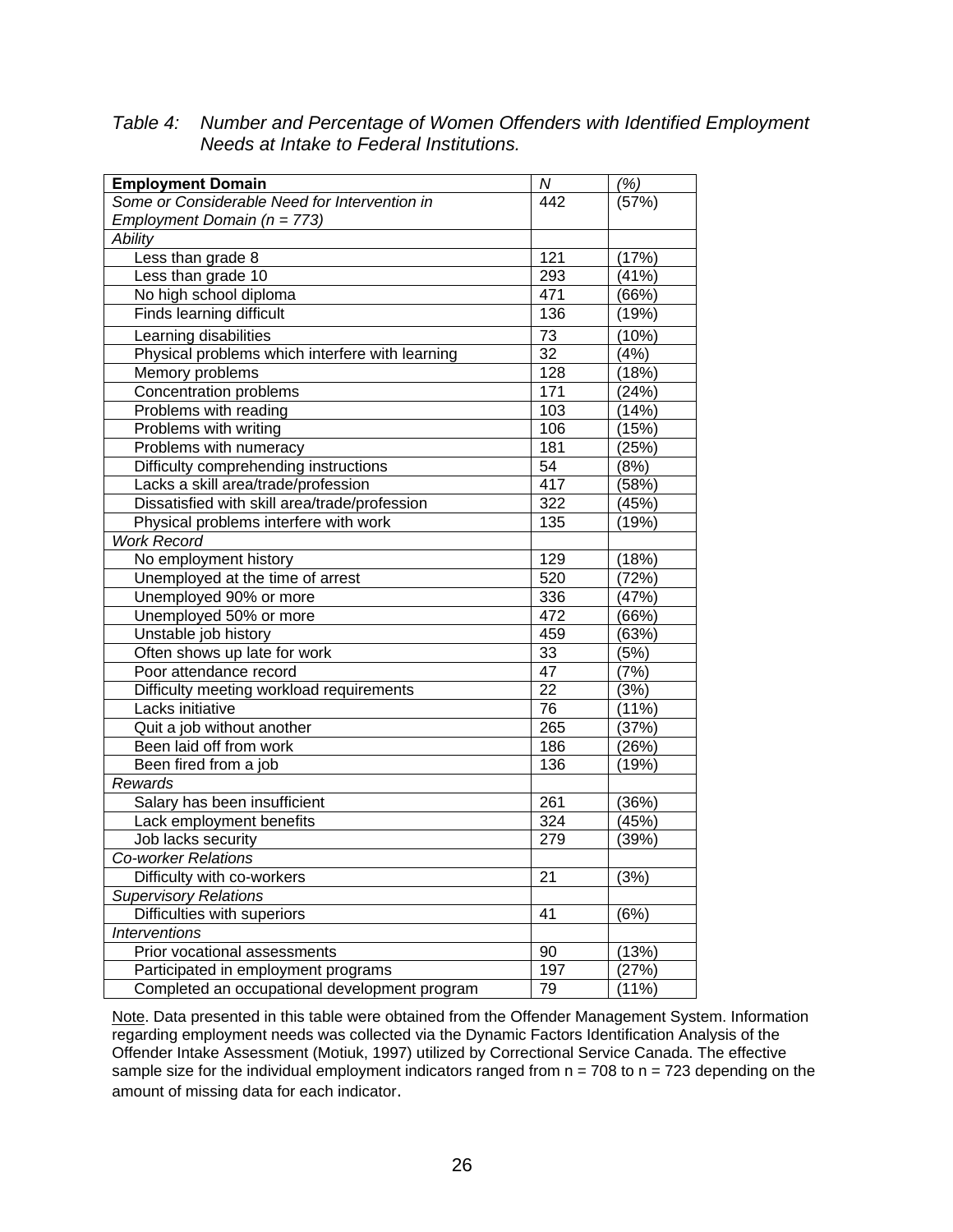*Figure 1: Percentage of Women Offenders in the Institutions and Community with Employment Needs at Intake* 



*Figure 2: Percentage of Aboriginal and Non-Aboriginal Women Offenders with Employment Needs at Intake* 



*Figure 3: Percentage of Younger and Older Women Offenders with Employment Needs at Intake* 



Note. Numbers represent the percentage of offenders in each group with perceived needs on each index. All items shown on the graphs represent a difference between groups that is significant at  $p < .001$ .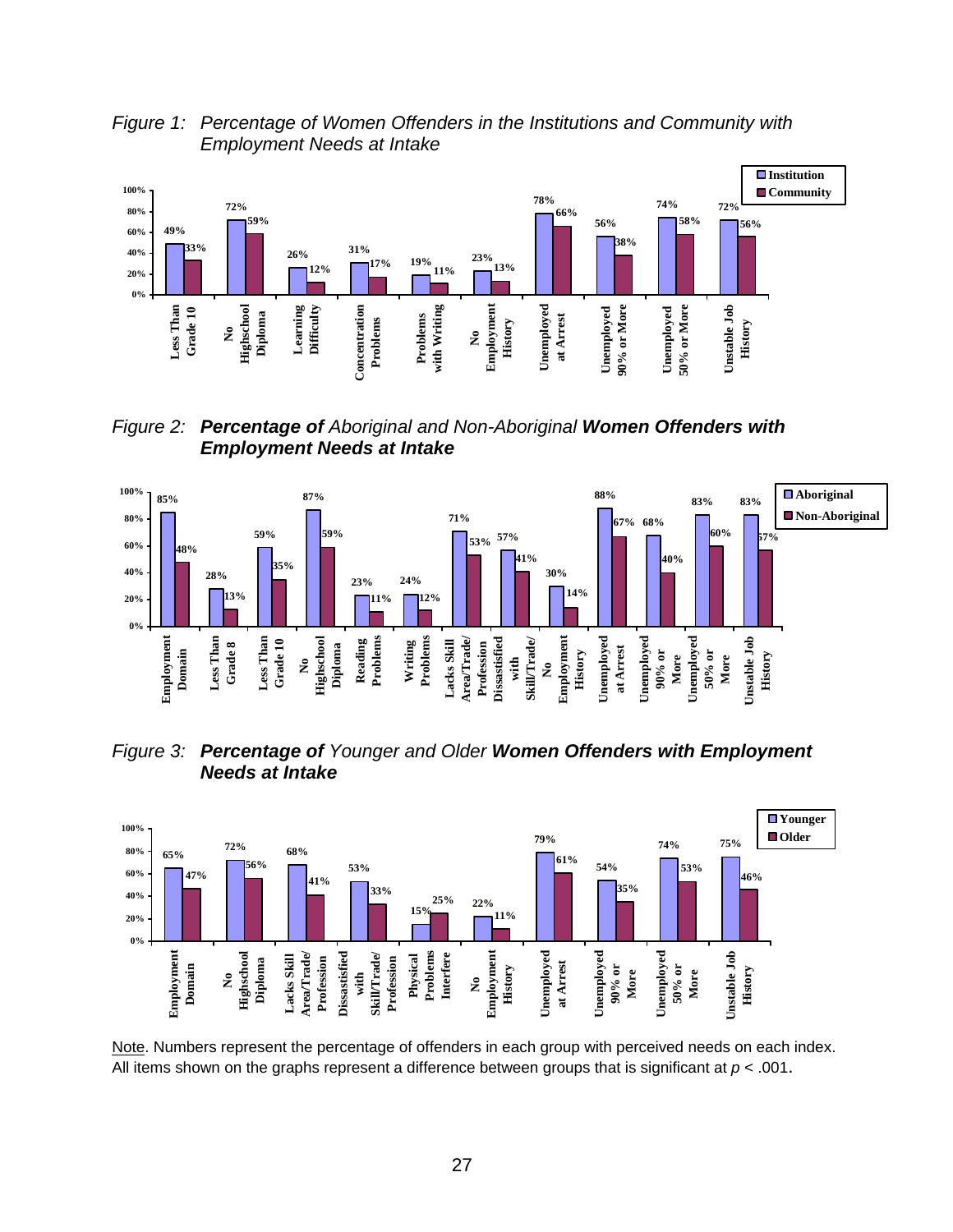*Criminogenic Contributing Factors and Comorbidity of Needs.* In addition to employment needs already discussed, the majority of women offenders demonstrated moderate to high need in most other need domains assessed at intake to federal institutions (see Table 5). Particularly notable was the fact that almost half of the women had considerable need in the Personal/Emotional and Substance Abuse domains.

Women offender questionnaire respondents were also asked to describe their own perceptions of their criminogenic needs (i.e., factors that contributed to their involvement in criminal behaviour) and also what factors, if addressed, would help to keep them out of trouble with the law in the future (see Table 6). Somewhat similar to the results reported based on Offender Intake Assessment data, the factor noted most commonly by women as a contributing factor to their criminal behaviour was substance abuse, followed by difficulties in the personal/emotional domain. Interestingly, although few women identified factors related to the employment domain as contributing *to their involvement in criminal behaviour*, assistance in the employment domain (having a job, job-related training, and educational upgrading) was most commonly listed by women as a factor that would help them to *desist from criminal activities* in the future. Other factors commonly mentioned as helping them to stay out of trouble included assistance with personal/emotional issues (e.g., self-esteem, counselling), positive associations (e.g., good relationships/support, avoidance of negative associates), positive marital/family relationships, and the avoidance of substances.

*Comorbidity of Needs.* Results based on data obtained from the Offender Intake Assessment also revealed significant moderate associations between various need domains (see Table 7). In particular, Employment Needs appeared to be most strongly associated with needs in the Associates, Substance Abuse, and Community Functioning domains. Furthermore, Employment Needs were also moderately related to Overall Assessed Need (r = .33, p < .001), Overall Assessed Risk (r = .24, p < .001), and negatively associated with Assessed Reintegration Potential at intake (r = -.26,  $p < .001$ ).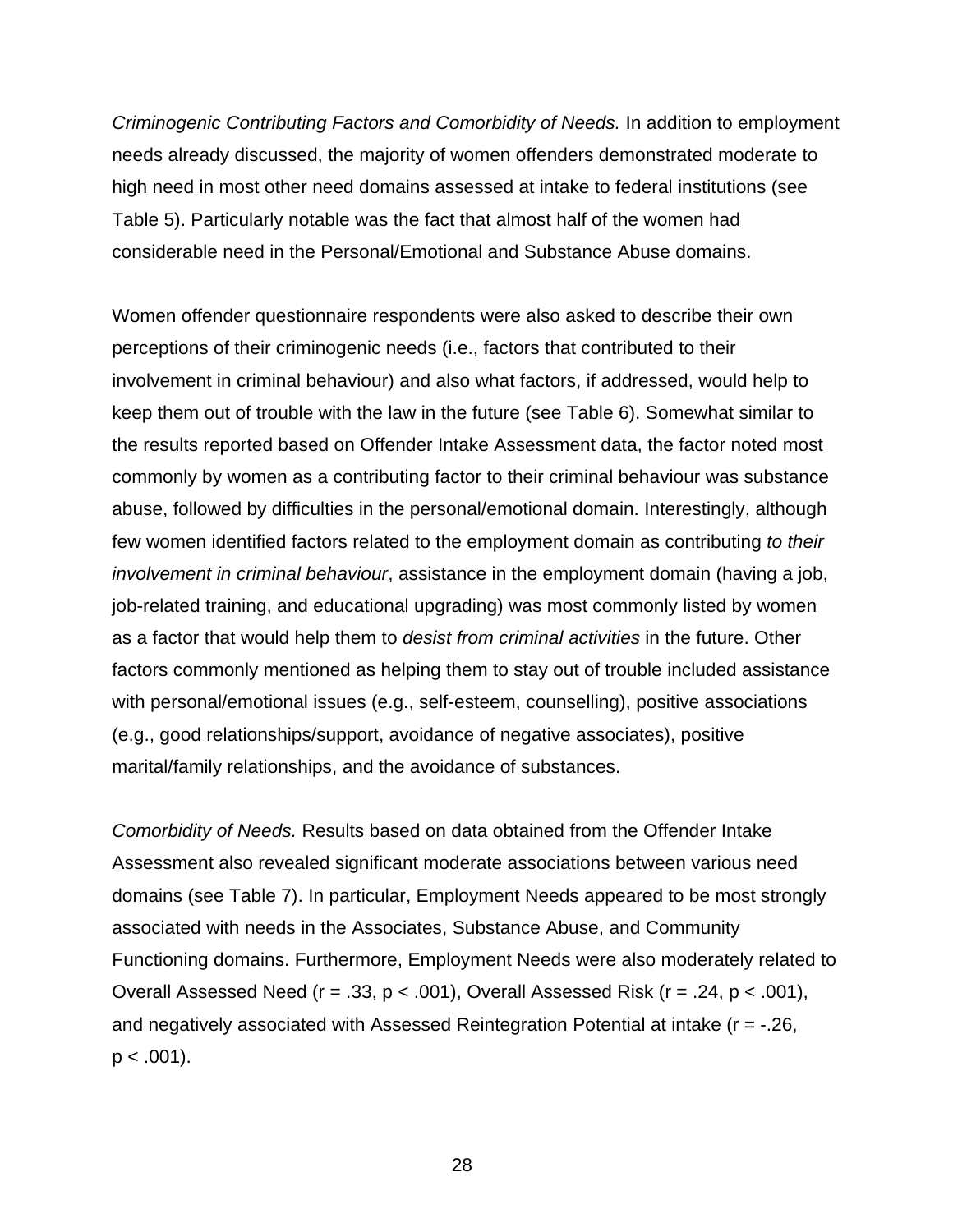*Table 5: Criminogenic Needs at Intake for Women Offenders Incarcerated or on Release in the Community on May 1st, 2004 (N = 773).* 

| <b>Need Domain</b>     | Asset | No Immediate | Some Need | Considerable |
|------------------------|-------|--------------|-----------|--------------|
|                        |       | <b>Need</b>  |           | <b>Need</b>  |
| Employment             | 7%    | 36%          | 42%       | 15%          |
| Marital/Family         | 8%    | 37%          | 35%       | 20%          |
| <b>Associates</b>      | 6%    | 37%          | 41%       | 16%          |
| Community              | 6%    | 60%          | 30%       | 4%           |
| Functioning            |       |              |           |              |
| Attitude               | 15%   | 54%          | 20%       | 11%          |
| Personal/EG59          | N/A   | 19%          | 36%       | 45%          |
| motional               |       |              |           |              |
| <b>Substance Abuse</b> | N/A   | 40%          | 15%       | 45%          |

Note. Data presented in this table were obtained from the Offender Management System. Intake information was collected via the Offender Intake Assessment (Motiuk, 1997), which is a risk/need assessment tool utilized by the Correctional Service of Canada.

*Table 6: Percentage of Women Offenders Reporting the Following Factors Contributing to Criminal Behaviour and Factors to Address to Help Desist from Criminal Actions (n = 89).* 

| <b>Need Domain</b>           | <b>Contributing Factors</b><br>$(n = 87)$ |    | <b>Intervention Would Help</b><br><b>Desist from Criminal</b><br><b>Activities</b><br>$(n = 91)$ |  |  |
|------------------------------|-------------------------------------------|----|--------------------------------------------------------------------------------------------------|--|--|
| Employment                   | (11%)<br>10                               | 38 | (42%)                                                                                            |  |  |
| Marital/Family               | 22<br>(25%)                               | 25 | (27%)                                                                                            |  |  |
| Associates                   | (22%)<br>19                               | 26 | (29%)                                                                                            |  |  |
| <b>Community Functioning</b> | (15%)<br>13                               | 10 | (11%)                                                                                            |  |  |
| Attitude                     | (0%)<br>0                                 | 0  | (0%)                                                                                             |  |  |
| Personal/Emotional           | $30\%$<br>26                              | 28 | (31%)                                                                                            |  |  |
| <b>Substance Abuse</b>       | (51%)<br>44                               | 22 | (24%)                                                                                            |  |  |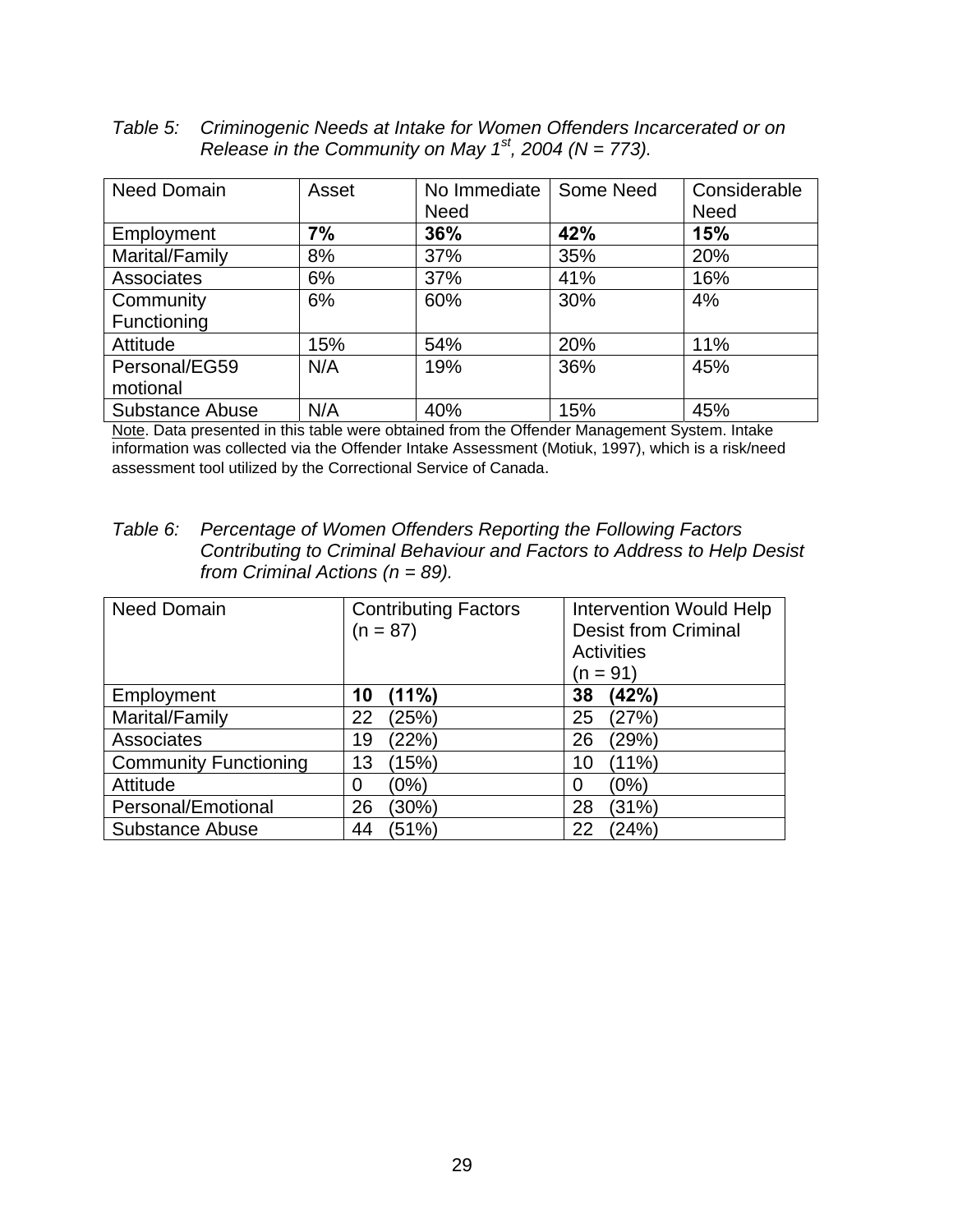*Table 7: Inter-correlations between Need Domains at Intake for Women Offenders Incarcerated or on Release in the Community on May 1<sup>st</sup>, 2004 (N = 773).* 

|                       | 2. M/F   | 3. Assoc | 4. Sub   | 5. Com   | 6. Per   | 7. Att   |
|-----------------------|----------|----------|----------|----------|----------|----------|
| 1. Employment         | $.27***$ | $.42***$ | $.37***$ | $.39***$ | $.18***$ | .09**    |
| 2. Marital/Family     | $---$    | $.20***$ | $.25***$ | $.23***$ | $.40***$ | .06      |
| 3. Associates         |          | ---      | $.36***$ | $.25***$ | $.14***$ | $.18***$ |
| 4. Substance Abuse    |          |          | ---      | $.10**$  | $.31***$ | $.13***$ |
| 5. Community          |          |          |          | ---      | $.11***$ | .05      |
| Functioning           |          |          |          |          |          |          |
| 6. Personal/Emotional |          |          |          |          | $---$    | $.22***$ |
| 7. Attitude           |          |          |          |          |          | ---      |

Note: Data presented in this table were obtained from the Offender Management System. Correlations were calculated using the 4-point scale (or 3-point scale for Personal/Emotional and Substance Abuse Domains) as shown in the previous table (e.g., "asset to community" to "considerable need for improvement"). *\*\*p* < .01 \*\*\* *p* < .001

Some supplementary information was available regarding the link between substance abuse and employment. These data were based on two items included in the Substance Abuse Domain of the OIA: "Drinking interferes with employment" and "Drug use interferes with employment". Results indicated that *drug abuse* interfered with employment for 32% of women offenders at intake. A greater percentage of Aboriginal women offenders (33%) than non-Aboriginal women offenders (9%) indicated that drinking interfered with employment,  $\chi^2$  (1, N = 700) = 55.04,  $p$  < .001. In addition, a greater percentage of younger women offenders (37%) than older women offenders (24%) indicated that drug abuse interfered with employment,  $\chi^2$  (1, N = 716) = 13.25, *p* < .001. No differences were observed for these two items at intake for incarcerated and community populations. <sup>16</sup>

*Comparison of Employment Needs at Intake and Release.* Additional analyses were performed to assess employment needs at intake versus release for those women who had their needs assessed at both times (*n* = 249). Among women on release in the community who had their employment needs assessed both at intake to the institution and upon release to the community, 54% had identified employment needs at intake and 50% had identified employment needs at release (some or considerable). Results

 $\overline{a}$ 

<sup>&</sup>lt;sup>16</sup> Due to the number of analyses to be performed, results were considered to be significant at  $p < 01$ .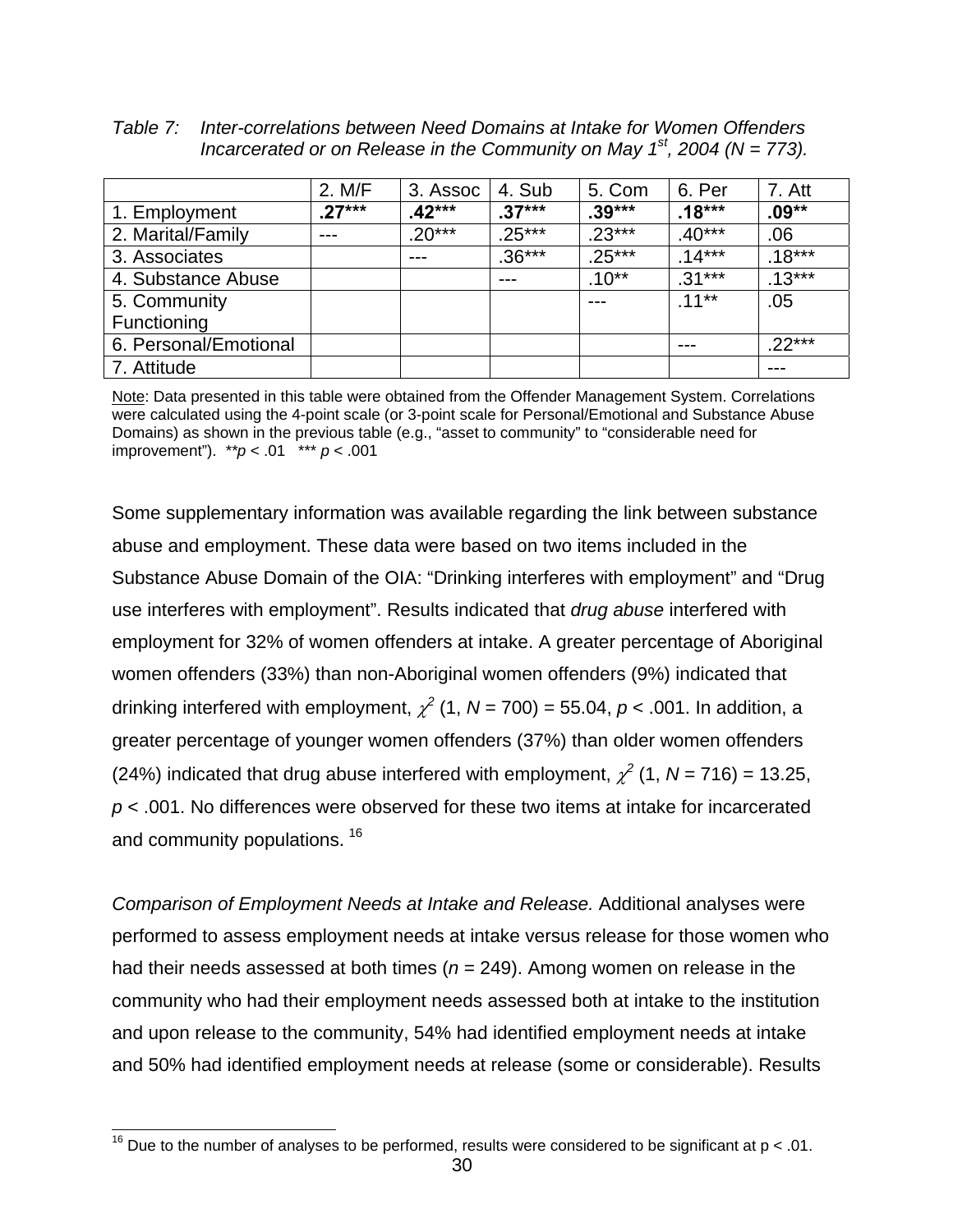also indicated a high correlation between employment at intake and release<sup>17</sup>,  $r(249) = .78$ ,  $p < .001$ .

### *Pre-Incarceration Employment History: Questionnaire Respondents*

In addition to the overview of women's employment needs that was obtained via the Offender Intake Assessment, more detailed information regarding pre-incarceration sources of income, education levels, work experience, and salary levels was solicited from women offender questionnaire respondents. Note that the information presented in the section, unless otherwise stated, was based on responses from both incarcerated and community questionnaire respondents.

*Education Level.* The majority of women (50/86; 58%) reported that they had achieved less than a grade 12 education level while attending school in the community. However, the majority (58/91; 64%) also reported that they had engaged in some upgrading since that time. Note that the results from the questionnaire sample appear to be fairly similar to the profile of women offenders obtained based on the Offender Intake Assessment presented earlier (i.e., 65% of women did not have a high school diploma at intake to federal institutions).

*Sources of Income.* According to women offender questionnaire respondents<sup>18</sup>, *main* sources of income prior to incarceration included: employment (24/71; 34%), welfare/social assistance (19/71; 27%), illegal activities (17/71; 24%), or other sources such as family, friends, or mother's allowance (11/71; 15%). Notably, none of the questionnaire respondents indicated a reliance on unemployment insurance or disability as a main source of income. In addition to main sources of income, a number of respondents also reported reliance on additional sources of legal or illegal sources of income including: the drug trade (29/92; 32%), prostitution (18/92; 20%), working "under-the-table" (13/92; 14%), or exotic dancing (7/92; 8%).

 $\overline{\phantom{a}}$ 

 $17$  Correlations were calculated based on the 4-point ratings ranging from "asset to community" to "considerable need for improvement".

<sup>&</sup>lt;sup>18</sup> Note that a number of respondents ( $n = 21$ ) did not respond to this question correctly (circling more than one response), indicating either an equal reliance on more than one source of income, or difficulty understanding the question. Thus, only the responses of those who answered this question correctly  $(n = 71)$  were included in this summary.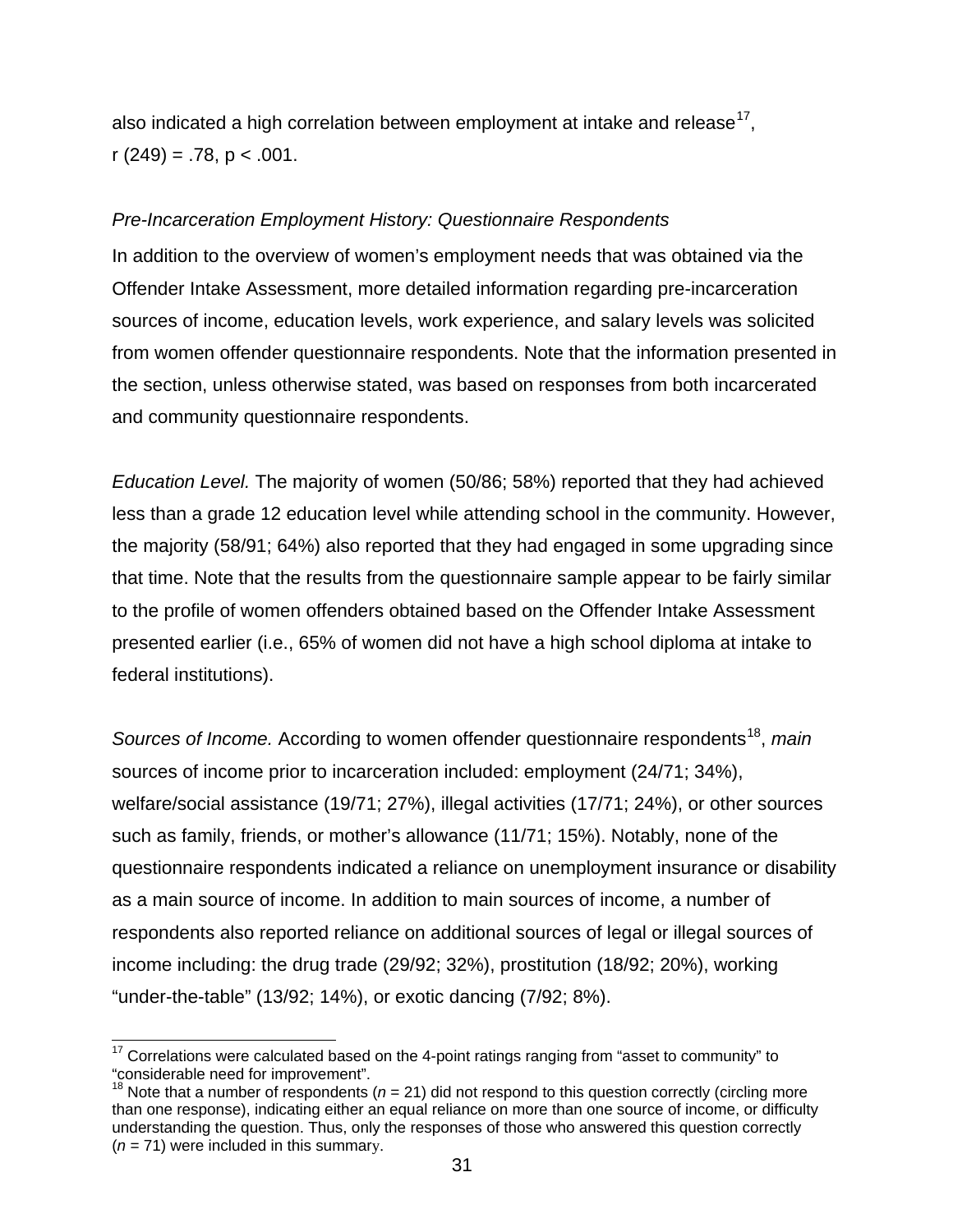*Work Experience.* Results presented above indicated that only about one-third of women offenders reported employment as a *main source of income prior to incarceration*. In addition to their experiences just prior to incarceration, questionnaire respondents were also asked whether they had *ever* had any work experience in the community prior to incarceration; the majority (73/92; 79%) indicated that they had at least *some work experience* outside of the home prior to incarceration. Note that this is similar to the population profile results reported earlier based on Offender Intake Assessment data (Table 3, shown previously) which indicated that 18% of the women under federal supervision had no employment history at intake to federal institutions. Also note that more older offenders (93%) than young women offenders (71%) reported that they had worked outside the home prior to incarceration,  $\chi^2$  (1, N = 91) = 6.88,  $p < .01^{19}$ .

Some descriptive information regarding specific types of employment in the community prior to incarceration was also obtained. In order to provide structure to offenders' responses, the National Occupational Classification (NOC) structure (Human Resources and Skills Development Canada, 2001) was used as a guide<sup>20</sup> to code occupational information (e.g., history and interests) in a meaningful manner. The NOC classifies occupations according to the nine overall occupational groups: 1) Sales & Service; 2) Business, Finance, & Administrative; 3) Health; 4) Social Science, Education, Government Service, & Religion; 5) Processing, Manufacturing, & Utilities; 6) Trades, Transport, & Equipment Operators; 7) Art, Culture, Recreation, & Sport; 8) Natural & Applied Sciences; and 9) Primary Industry.

 $\overline{\phantom{a}}$ 

 $19$  No differences were observed between institution and community samples or Aboriginal and non-Aboriginal offenders with respect to prior work experience outside the home. Due to the number of analyses to be performed, the significance level was set at  $p < 01$ .

 $20$  Note that the National Occupational Classifications can be used as a guide to perform complex occupational analysis within various organizations. That was NOT the purpose or goal of the present study. In the present study, offenders only provided job titles or brief descriptions of their occupational interests. Occupational histories and interests were coded as best as possible (given the degree of information possible) into one of the nine overall occupational groups provided. Thus, the NOC simply provided only an overall structure by which to provide a clear and concise description of the occupational information provided.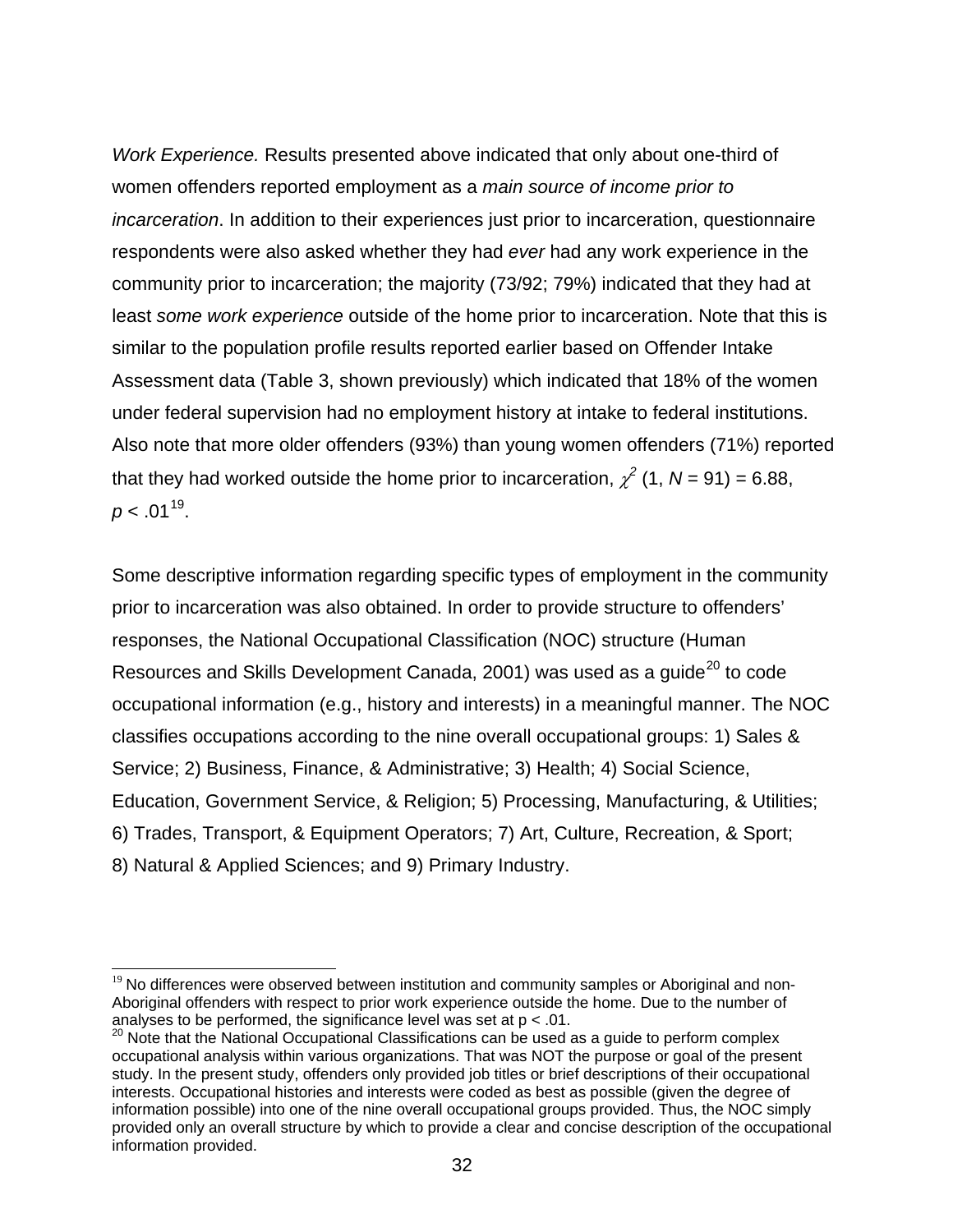Overall, women (incarcerated and community) were most likely to report that they had prior employment (i.e., most recent jobs prior to incarceration) in Sales and Service occupations followed by Business, Financial, and Administrative positions (see Table 8). Some examples of commonly reported jobs within the Sales and Services Occupations included jobs in the restaurant or food industry, and positions in areas such as retail, sales, telemarketing, or cashiers. Some of those most commonly listed among the Business, Finance, and Administrative occupations included administrative, receptionist, or secretarial employment. Note that more detailed information regarding incarcerated and community women offenders' jobs prior to incarceration is provided in Appendix Q. The percentages of women with jobs in the remaining job categories prior to incarceration were all under 10% (see Table 6). When asked to describe any *additional experience* in other types of employment, women also listed employment in the sales and service area as their most common type of alternative employment experience in the community prior to incarceration (40% of incarcerated sample; 44% of community sample).

*Rates of Pay.* The majority of women (51/69; 74%) indicated that their salary for their most recent job prior to incarceration was sufficient to meet their basic needs, with a reported average hourly salary of \$11.21 (SD = 5.72; *n* = 53). This was fairly similar to the salary that women offenders perceived that they would need to make in order to meet their basic needs: \$11.63 (SD = 3.88; *n* = 76). However, note that non-Aboriginal women ( $M = 11.55$ ,  $SD = 4.67$ ) reported a higher average salary prior to incarceration than Aboriginal women (M = 7.92, SD = 2.23), t (1, 40) = 3.70, p < .001.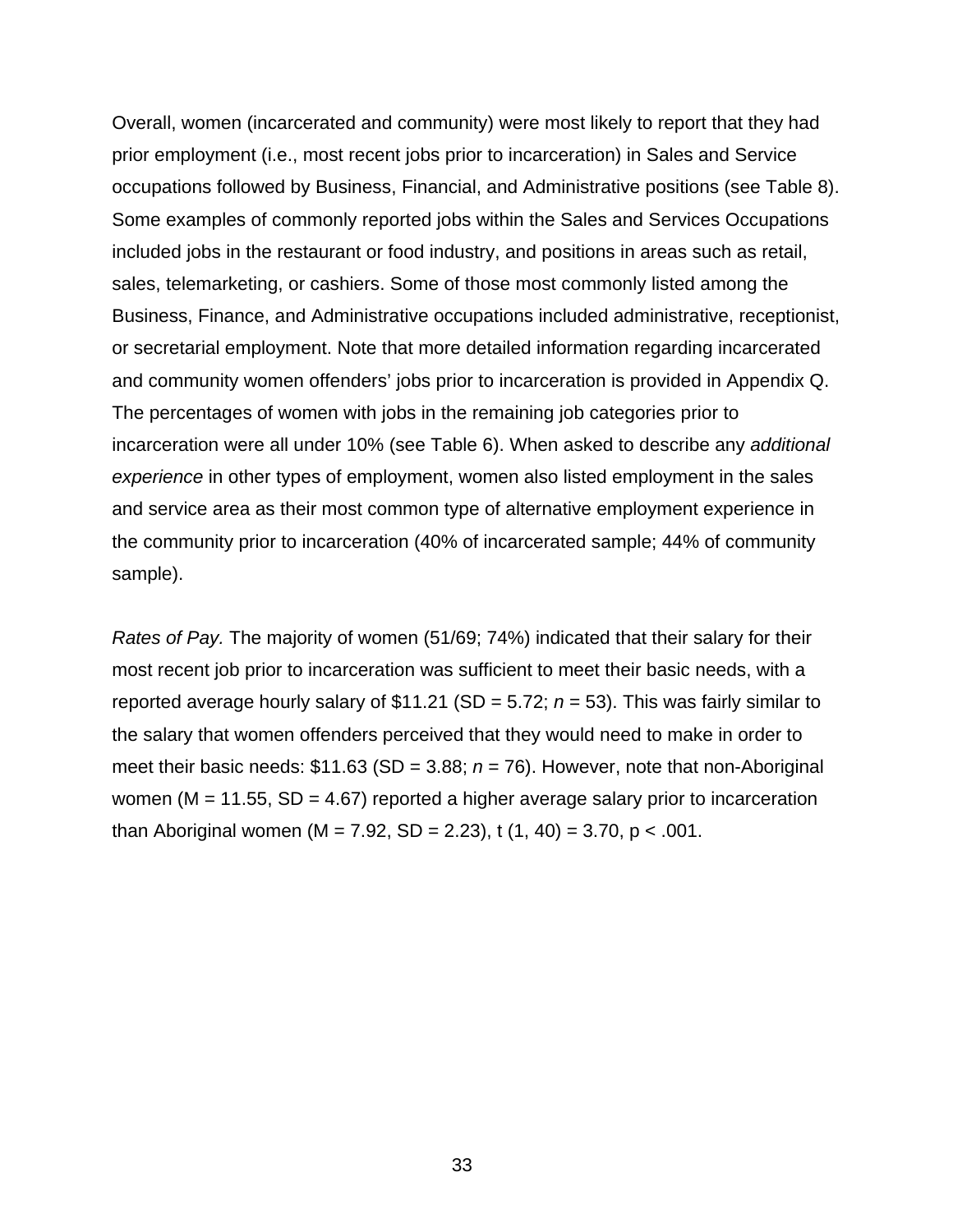| <b>Occupational Group</b>                               | <b>Number (Percentage) of</b><br>Women with Prior Jobs in<br>these Areas |                       |                    |       |  |
|---------------------------------------------------------|--------------------------------------------------------------------------|-----------------------|--------------------|-------|--|
|                                                         |                                                                          | Incarcerated<br>Women | Community<br>Women |       |  |
|                                                         |                                                                          | (n = 58)              | $(n = 34)$         |       |  |
|                                                         |                                                                          |                       |                    |       |  |
| <b>Sales and Service Occupations</b>                    | 23                                                                       | $(40\%)$              | 12                 | (35%) |  |
| <b>Business, Finance and Administration Occupations</b> | 10                                                                       | (17%)                 | 6                  | (18%) |  |
| <b>Health Occupations</b>                               | $\overline{2}$                                                           | (3%)                  | 3                  | (9%)  |  |
| Social Science, Education, Government Service,          | 4                                                                        | (7%)                  |                    | (3%)  |  |
| Religion                                                |                                                                          |                       |                    |       |  |
| Processing, Manufacturing and Utilities                 | 3                                                                        | (5%)                  | $\overline{2}$     | (6%)  |  |
| Trades, Transport and Equipment Operators and           | $\overline{2}$                                                           | (3%)                  | $\overline{2}$     | (6%)  |  |
| Related                                                 |                                                                          |                       |                    |       |  |
| Occupations in Art, Culture, Recreation and Sport       | 3                                                                        | (5%)                  |                    | (3%)  |  |
| Natural and Applied Sciences and Related                | 1                                                                        | (2%)                  |                    | (3%)  |  |
| Occupations                                             |                                                                          |                       |                    |       |  |
| Occupations Unique to Primary Industry                  | $\overline{0}$                                                           | (0%)                  |                    | (3%)  |  |
| Other                                                   | 4                                                                        | (7%)                  | 2                  | (6%)  |  |

*Table 8: Number (Percentage) of Women Reporting Most Recent Job Prior to Incarceration in each of the Major Occupational Groups.* 

Note. Some women listed more than one job prior to incarceration, in different overall job classification groups.

Women were also asked whether they were *qualified for any jobs* that would allow them to make a salary sufficient to meet their basic needs. The majority of respondents (64/83; 77%) indicated that they were. However, more older (93%) than younger women offenders (67%) reported that they were qualified for jobs with a salary sufficient to meet their needs,  $\chi^2$  (1, N = 82) = 7.24,  $p < .01^{21}$ . When asked to describe the types of jobs that they were qualified for (allowing them to make a sufficient wage), the pattern of results was somewhat similar to those reported earlier with respect to their most recent jobs prior to incarceration. Specifically, women reported mostly qualifications for jobs resulting in a sufficient salary in the sales and service areas and in business, finance, and administration (see Table 9).

 $\overline{\phantom{a}}$  $21$  Other than those mentioned above, no other differences between institutional vs. community samples or Aboriginal vs. non-Aboriginal offenders, or younger vs. older offenders were observed in this section regarding rates of pay. Due to the number of analyses to be performed, the significance level for all analyses in this section was set at  $p < 0.01$ .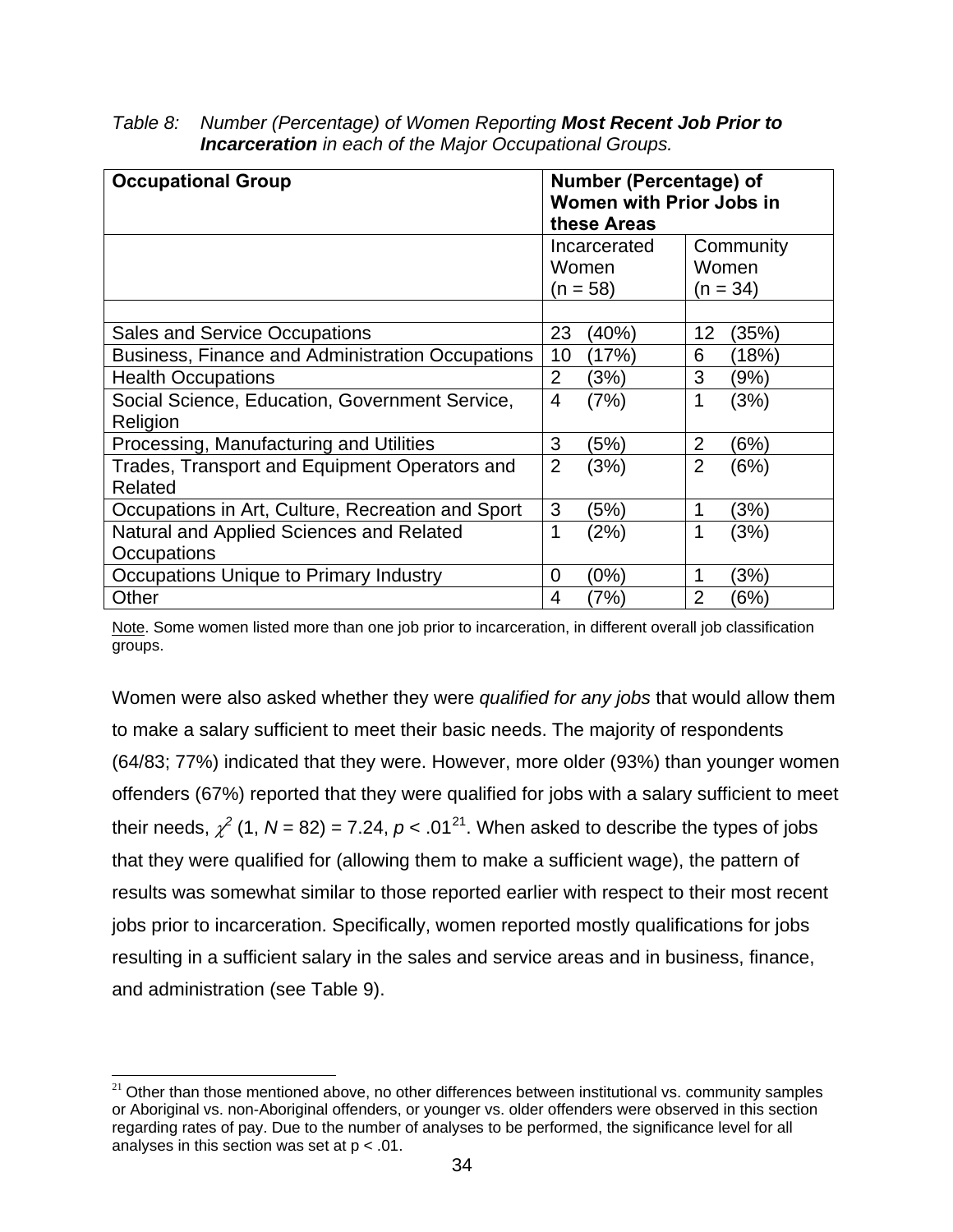*Table 9: Number (Percentage) of Women Reporting Qualifications for Jobs with Sufficient Salaries (to meet basic needs) in each of the Major Occupational Groups.* 

| <b>Occupational Group</b>                                  | <b>Number (Percentage) of</b><br><b>Women with Qualifications for</b><br><b>Jobs Providing Sufficient</b><br>Salaries in these Areas ( $n = 92$ ) |  |  |  |  |
|------------------------------------------------------------|---------------------------------------------------------------------------------------------------------------------------------------------------|--|--|--|--|
|                                                            | Community<br>Incarcerated<br>$(n = 34)$<br>(n = 58)                                                                                               |  |  |  |  |
| <b>Sales and Service Occupations</b>                       | (24%)<br>12 <sub>2</sub><br>(35%)<br>14                                                                                                           |  |  |  |  |
| Business, Finance and Administration Occupations           | 13<br>(22%)<br>12 <sub>2</sub><br>(35%)                                                                                                           |  |  |  |  |
| Trades, Transport and Equipment Operators and<br>Related   | $\overline{7}$<br>(12%)<br>(12%)<br>4                                                                                                             |  |  |  |  |
| Social Science, Education, Government Service,<br>Religion | 5<br>3<br>(5%)<br>(15%)                                                                                                                           |  |  |  |  |
| Occupations in Art, Culture, Recreation and Sport          | (7%)<br>(12%)<br>$\overline{4}$<br>4                                                                                                              |  |  |  |  |
| Processing, Manufacturing and Utilities                    | 3<br>$\overline{2}$<br>(3%)<br>(9%)                                                                                                               |  |  |  |  |
| <b>Health Occupations</b>                                  | 3<br>$\overline{2}$<br>(5%)<br>(6%)                                                                                                               |  |  |  |  |
| Natural and Applied Sciences and Related                   | 1<br>(2%)<br>(3%)<br>1                                                                                                                            |  |  |  |  |
| Occupations                                                |                                                                                                                                                   |  |  |  |  |
| Occupations Unique to Primary Industry                     | (2%)<br>(0%)<br>0                                                                                                                                 |  |  |  |  |
| Other                                                      | 5<br>9<br>$16\%$<br>(15%)                                                                                                                         |  |  |  |  |

Note. Some women listed more than one job for which they possessed qualifications for jobs that would allow them to obtain a salary sufficient to meet their basic needs, in different overall job classification groups.

*Employment Training and Other Employment Skills.* Only about one-third of incarcerated women offenders (18/54; 33%) reported taking employment training courses in the community prior to incarceration. Types of training listed were very diverse, including (but not limited to): Workplace Hazardous Material Information System (WHMIS) training (3/54), computer training (2/54), "payroll" training (2/54), and nursing courses (2/54).

In addition to formal training, slightly more than half of incarcerated women offenders (34/53; 64%) reported that they possessed other skills that would help them to find a job. Many offenders described previous job experience, certifications, or job specific skills that they possessed (19/53). Also of interest were women's perceptions of the "personal" skills they possessed that might be useful in the work force. Specifically, a number of women indicated that they possessed *"relationship"* skills (10/53) such as being "sociable", "team player", a "people person". Others reported that they were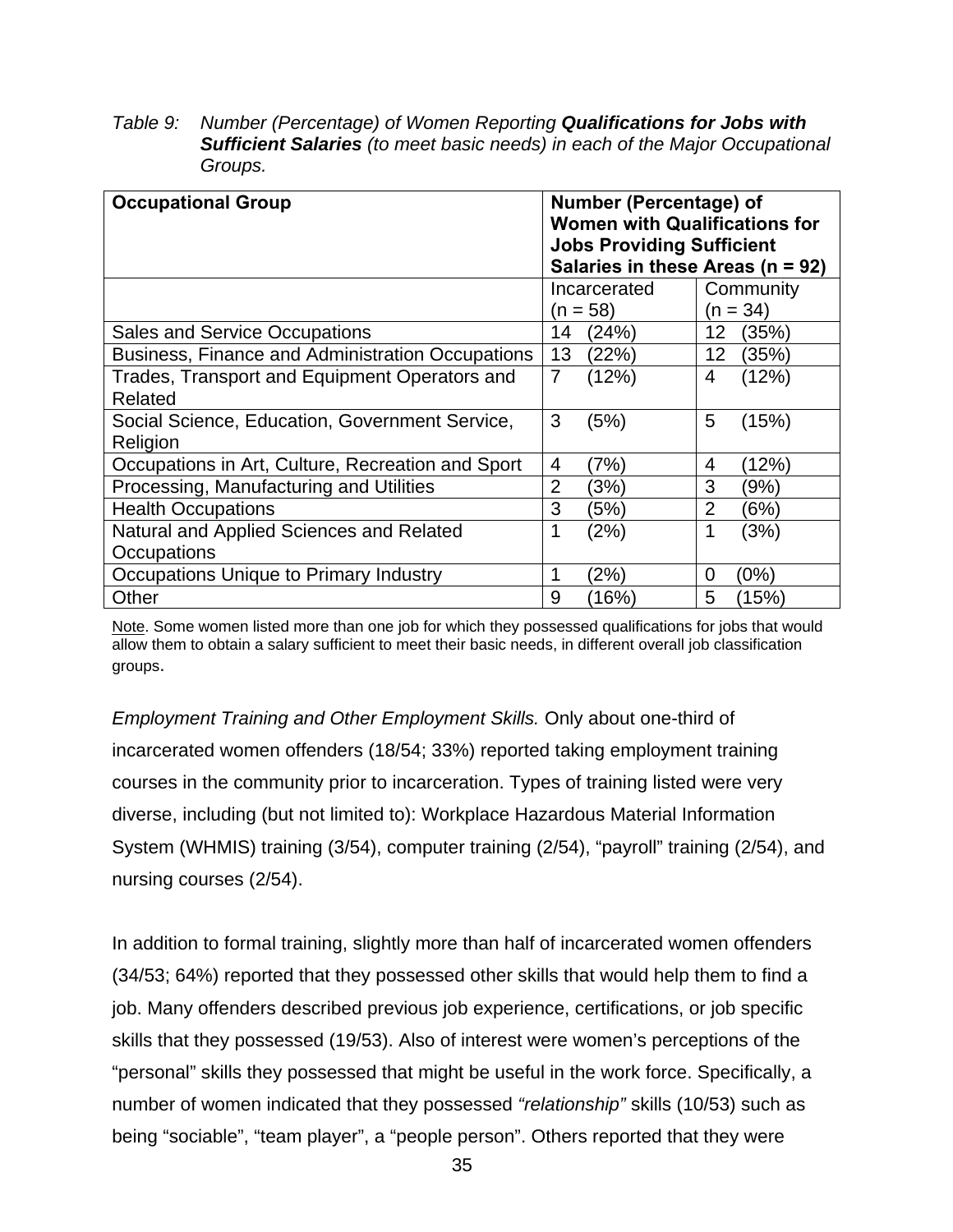intelligent or had the *ability to learn* (9/53; e.g., "quick learner", "smart") or that they were highly *motivated or dedicated* (6/53; e.g., "hard worker", "eager"). Finally, a few women suggested that their *communication skills* (3/53) or that fact that they were *bilingual* (3/53) would likely assist them in the world of work.

#### *Summary*

Results indicated that the majority of women offenders demonstrated employment needs at intake to federal institutions, particularly with respect to a high unemployment rate, the lack of skills, trade, or profession, and relatively low educational attainment. Employment needs were particularly noticeable among Aboriginal and younger women offenders, and were associated with needs in other domains, particularly criminal associates, substance abuse, and community functioning. Interestingly, women themselves did not report difficulties relating to employment to be a strong contributing factor to past criminal behavior, but assistance with and positive outcomes related to employment were considered to be fairly important by women with respect to "keeping them out of trouble with the law" in the future. Also, overall, there appeared to be little change in employment needs from intake to release among women offenders.

Despite the fact that only about one-third of women offender questionnaire respondents reported employment to be a main source of income prior to incarceration, the majority (approximately 80%) reported at least some prior employment experience in the community, and the average reported salary was modest to adequate, although the average salary reported by Aboriginal women prior to incarceration was quite significantly lower than that of non-Aboriginal women. Also, fewer younger then older women offenders reported that they were qualified for jobs that would allow them to make a salary sufficient to meet their basic needs. Finally, results indicated that the occupational areas in which most women reported prior employment experience and qualifications for jobs with a salary sufficient to meet their basic needs were: sales and service; and business, finance, and administration.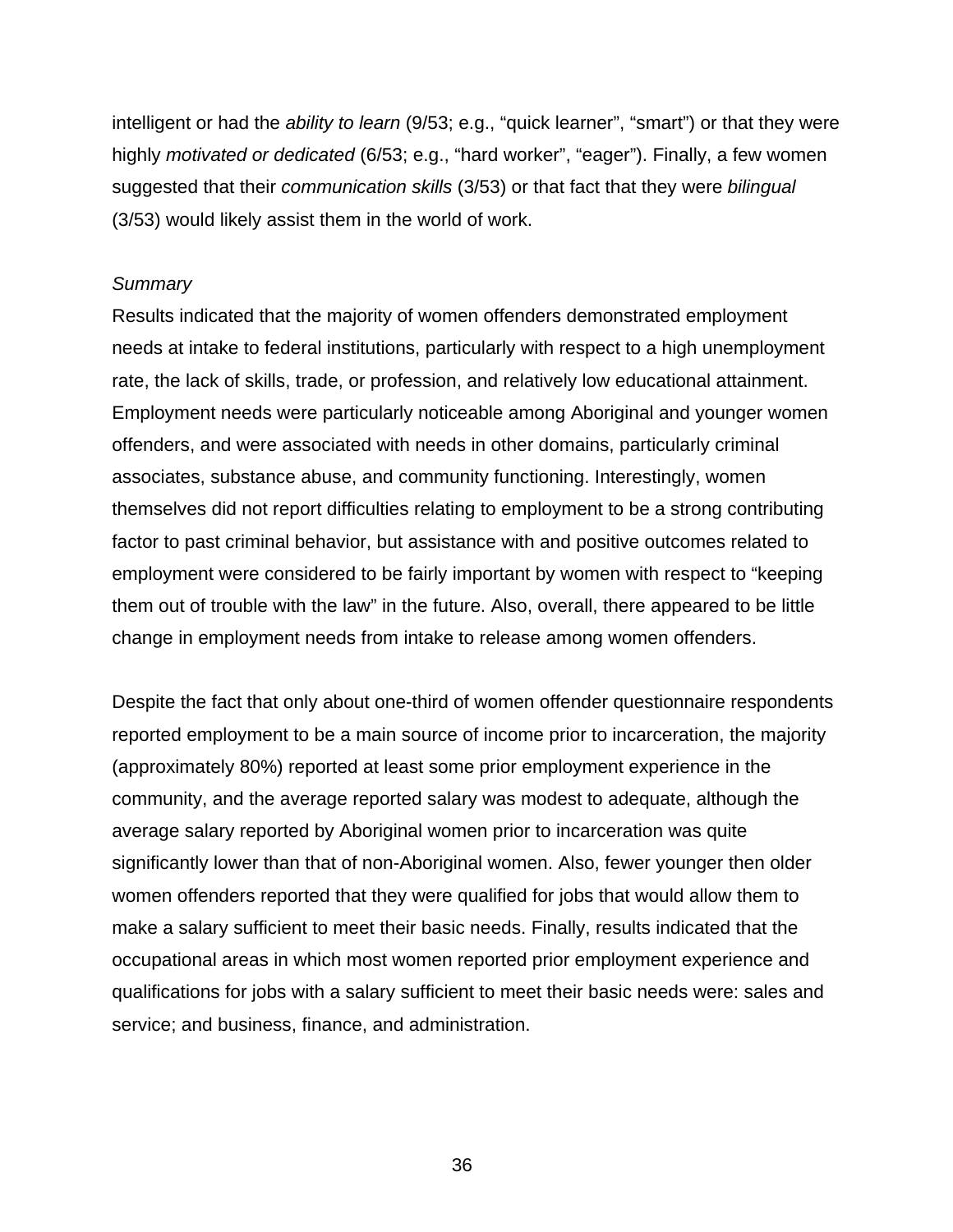## *Offender Institutional Employment and Interests*

Having completed a review of women offenders' pre-incarceration employment and income related history, the focus of the study turned to an examination of institutional employment opportunities and interests. First, a profile of current employment and training for all incarcerated women based on data obtained from the Offender Management System was determined. Second, self-reports of institutional employment and training as well as *future interests* for employment and training were obtained from the questionnaire sample. Some additional information regarding participants' perceptions of their work opportunities (degree of satisfaction, reasons for taking the job) were also assessed.

# *Offender Management System: Institutional Education, Vocational Training, and Employment*

*Education and Vocational Training.* First, data regarding any educational or vocational training programs that had been *completed* by incarcerated federal offenders by the date of the snapshot were obtained from the OMS system. Results indicated that 137 of the 384 women residing in CSC institutions (36%) had completed some sort of educational or vocational training, either full-time (15%) or part-time (85%) by the snapshot date of May  $1<sup>st</sup>$ , 2004. These 137 women had completed a total of 285 educational or training programs<sup>22</sup>. Of all training programs ( $n = 285$ ), the most common program placements completed involved vocational training placements (155/285; 54%), secondary education courses such as Adult Basic Education Levels I to IV (63/285; 22%) or Graduate Equivalency Diploma (20/285; 7%), or employability skills/computer skills training courses (25/285; 9%). A further breakdown of the vocational training completed by women offenders by the day of the snapshot is shown in Figure 4. The three most common types of vocational training courses completed by women offenders included: WHMIS, Food Handling and Safety, and Cardiopulmonary Resuscitation (CPR).

 $\overline{\phantom{a}}$ 

 $^{22}$  Note that the total number of CSC and CORCAN educational or training placements is greater than the number of women who participated in these programs as OMS data records indicated that some of the women had completed more than one institutional educational or vocational training program.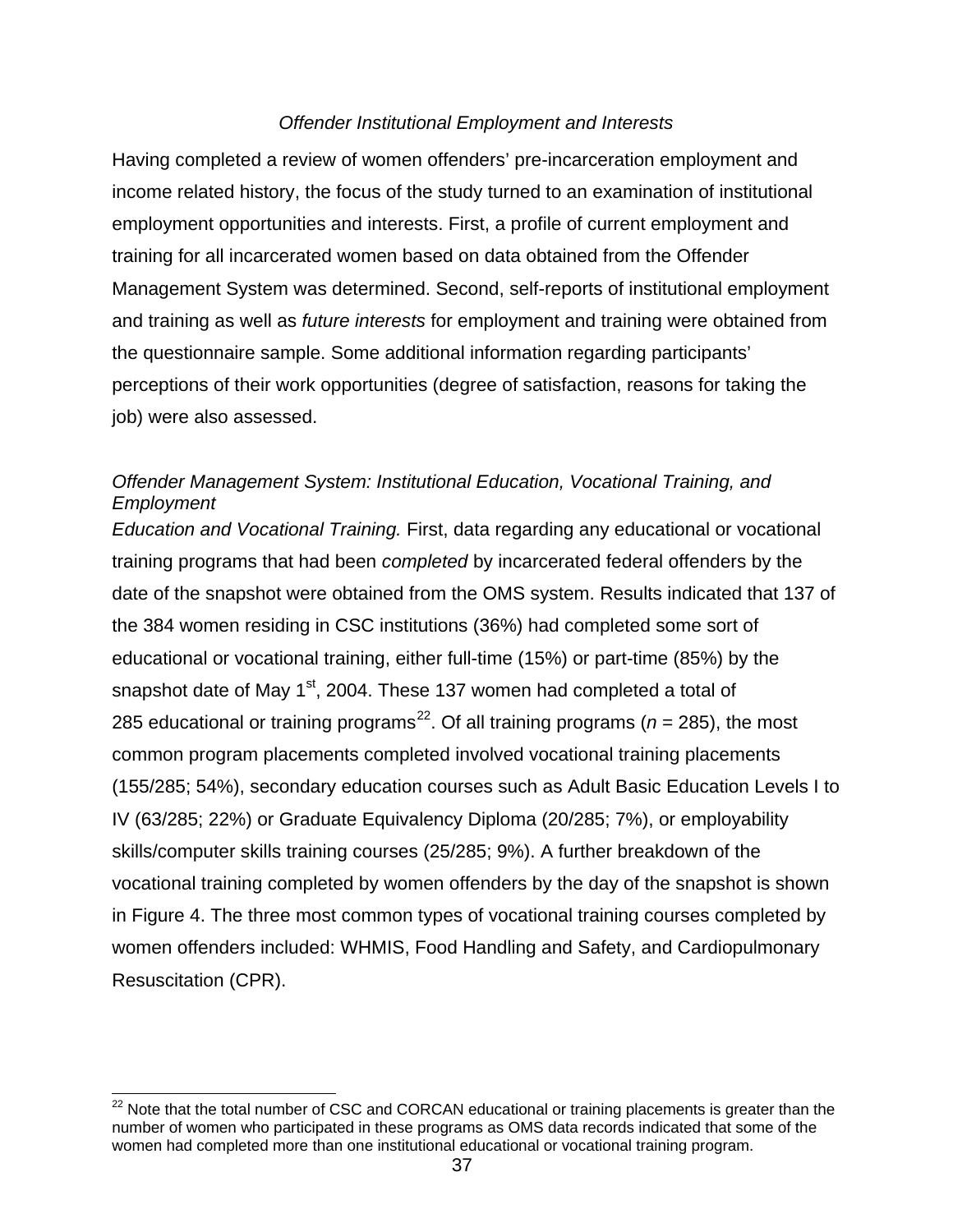*Figure 4: Percentage of Vocational Training Placements Completed (n = 155) in each Area by Women Offenders.* 



Note: Percentages reflect the number of placements completed in each category (full- or part-time) out of  $\overline{t}$  the total number of placements ( $n = 155$ ). Included in the "Other" category were vocational training placements that represented less than 4% of all vocational placements for each of the following categories: horticulture, traffic control, AUTO-CAD Level I – II, workplace signing, employment preparation courses, and beauty parlour training.





Note: Percentages Reflect the Total Number of placements in each category (full- or part-time) out of the total number of employment placements  $(n = 249)$ . Included in the "Other" category were employment placements that represented less than 4% of all placements for each of the following categories: inmate canteen, inmate committee, tutor, barber/stylist, peer counselling, recreation, laundry, elder's groundskeeper, caregiver, animal-care, general labourer–maintenance, greenhouse-horticulture.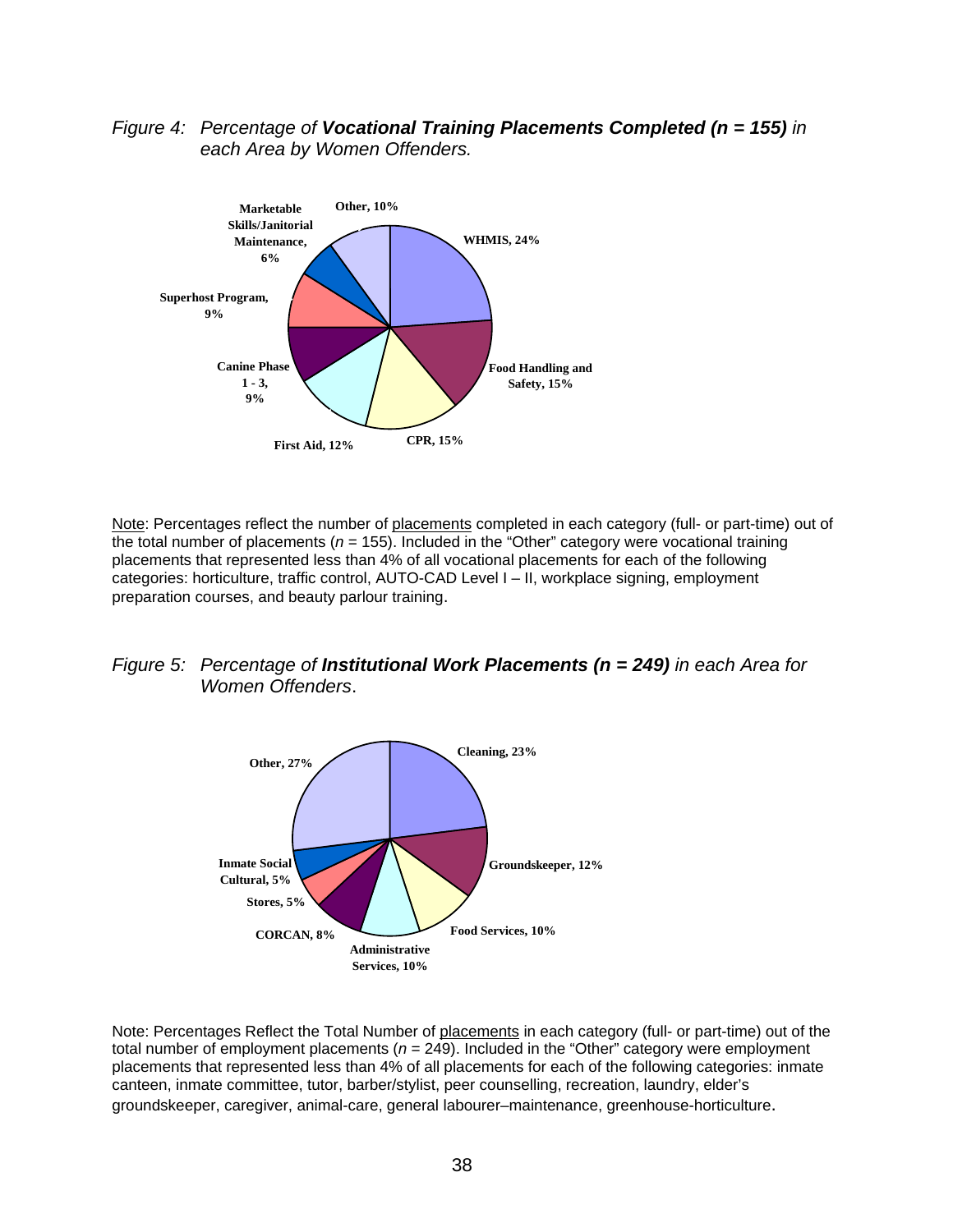*Institutional Employment.* Data regarding offender employment were obtained from the OMS system for all offenders employed in the institution on the date of the snapshot (May  $1<sup>st</sup>$ , 2004). According to results obtained from the automated database, results indicated that 211 of the 384 women residing in CSC institutions (55%) were employed, either full-time or part-time, on that day. These 211 women were involved in a total of 249 work placements $^{23}$ . The majority of these placements were classified as CSC employment (229/249; 92%), a small percentage were CORCAN placements (20/249; 8%), and no women were recorded in OMS as participating in work releases on that date. The majority of placements were recorded in the database as "full-time" (75%), and the remaining placements were considered to be "part-time" (23%) or "other" (2%).

Figure 5 shows a break-down of the most common institutional work assignments. Overall, the majority of placements were in the area of cleaning, followed by grounds keeping, food services, and administrative services of some sort (e.g., administrative clerk, library administration). At the time of the data snapshot, CORCAN placements were comprised of employment in textile services and graphic design. Other placements that occurred with some frequency included positions in "stores" and "inmate socialcultural activities".

*Questionnaire Respondents: Institutional Training, Employment, and Interests*<sup>24</sup> *Training.* With respect to training, just over half of incarcerated respondents (30/58; 52%) reported that they had taken some sort of vocational or training program during their incarceration. When asked to describe these programs, many women (16/58) reported taking general education courses (e.g., math, English). Other types of *training* mentioned most often by the women included: WHMIS (7/58), Basics in Food Safety (4/58),

 $\overline{\phantom{a}}$ 

 $23$  Note that the total number of CSC and CORCAN employment placements is greater than the number of women working in the institutions as OMS data records indicated that some of the women had more than one institutional work placement.

<sup>&</sup>lt;sup>24</sup> The community sample was also asked to report any past employment training or work in the institution while they were incarcerated. However, due to the small number of respondents in the community  $(n = 34)$  and the fact that their reports were retrospective and might therefore be somewhat less reliable, only the reports of offenders in the institutional sample (recent training and current employment) are reported here. This also allowed for a more direct comparison of *current employment* and *current interests* as only incarcerated women were asked about their interests regarding future institutional employment programming.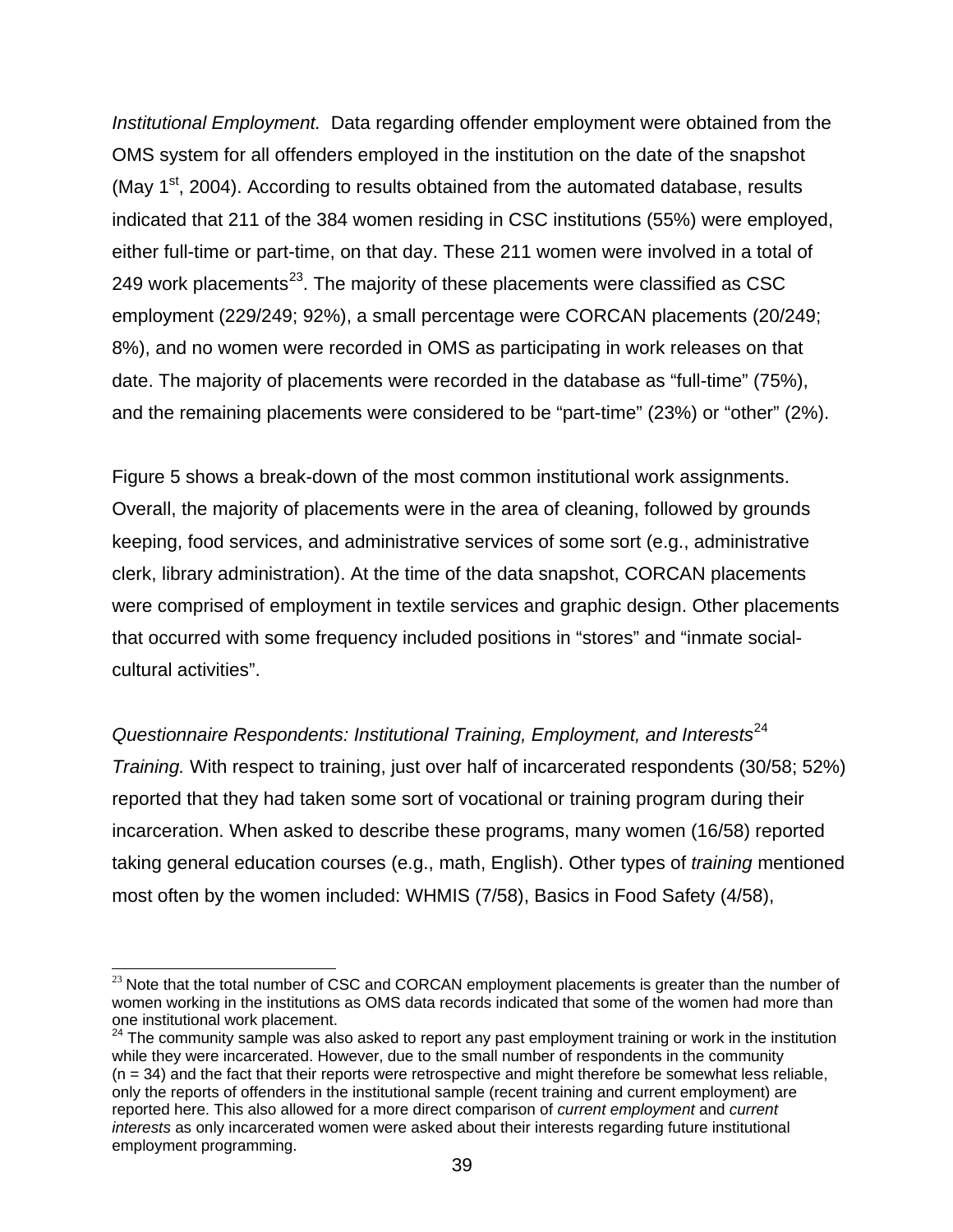Employability/Marketable Skills (3/58), First-Aid/CPR (3/58), Industrial Cleaning/Custodial (3/58), Computer Skills/Technological (3/58), and Accounting (3/58). Overall, types of training reported by the questionnaire sample would appear to be fairly reflective of that obtained by the population in general (reported earlier based on OMS data).

Women were also asked to describe their interests with respect to institutional employment training. The top three reported training interests were First Aid/CPR (39/58), Computer/Technological Training (36/58), and Vocational Assessments (32/58). Also of note was the fact that a large percentage of women reported *interests* in several types of training programs providing general skills that might be useful for a variety of employment opportunities (e.g., Employability Skills, Safe Start, WHMIS). With the possible exception of WHMIS training (where the percentage of those *interested* in receiving the training was more closely matched with those who actually *received the training*), the level of training relative to the degree of interest was somewhat low (see Figure 6). A complete list of reported employment training received during incarceration as well as self-reported interests for training is presented in Appendix R.

*Employment.* Incarcerated women offenders were also asked about their current institutional employment. Overall, 46/58 incarcerated women (79%) reported that they were currently employed within the institution. Note that this number is somewhat higher than the total number of women who were identified as being employed from the women offender population on the day of the snapshot (56%). Therefore, it is possible that those who responded to the survey may have been slightly more interested in working than the population in general. Some of the most common *jobs* reported by questionnaire participants included: general maintenance (12/58), cleaning (9/58), cooking/food preparation (9/58), teacher/tutor (5/58), and inventory/stores/ shipping/receiving (4/58).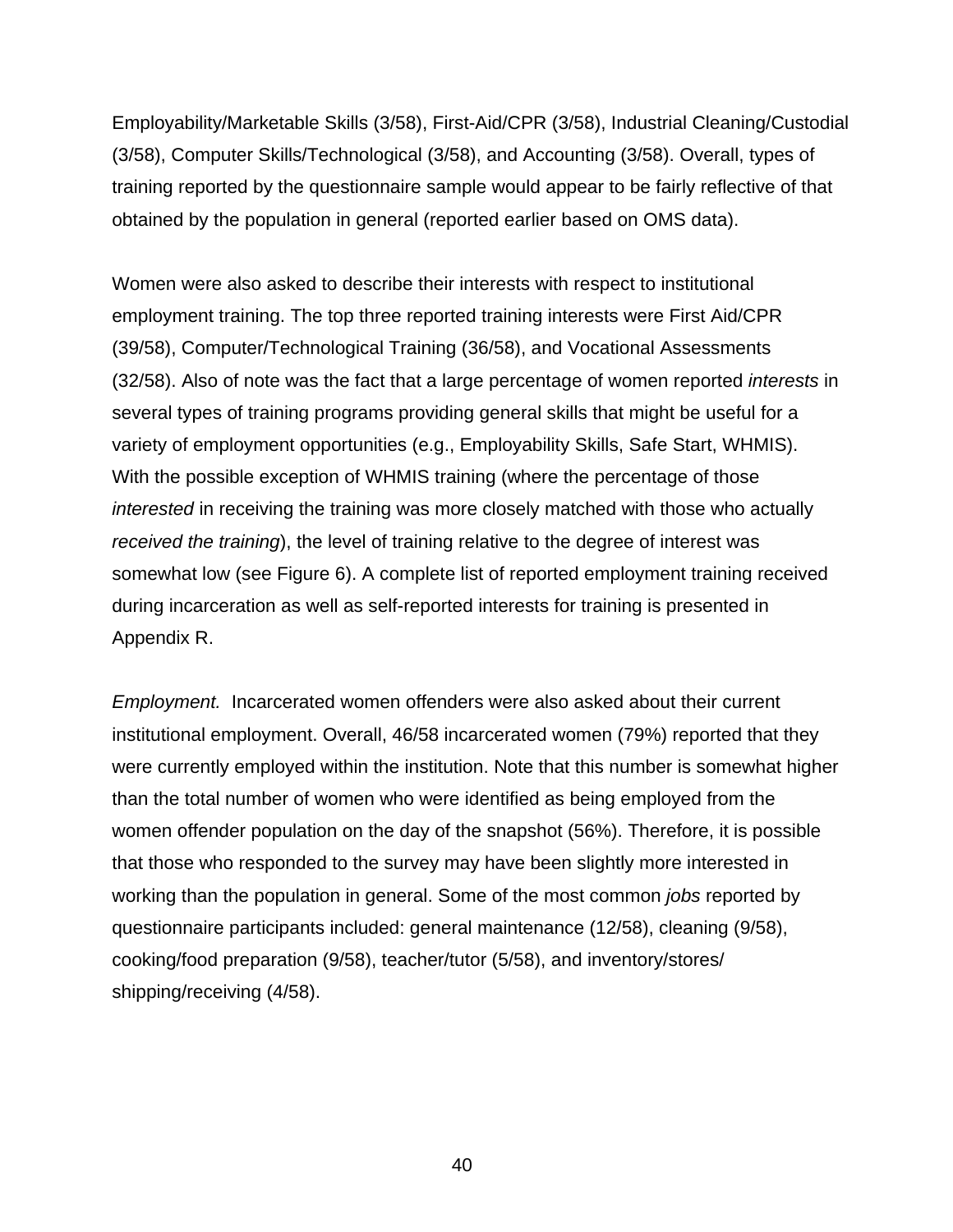

*Figure 6: Top 15 Training Interests Reported with the Greatest Frequency and Actual Training Completed by Incarcerated Women Offenders (n = 58)* 

Note. Bars on the graph represent the percentage of the total institutional sample reporting any interest in institutional training in the area. The line shown on the graph indicates the percentage of the total institutional sample reporting receiving training in these areas during their incarceration. Note that actual training was determined by asking women offenders to list any employment training that they had completed during their incarceration. Although vocational assessments were considered to represent "employment training" in the current study, the women may not have considered it as such, and therefore may not have listed any vocational assessments (that they might have completed) for this question. Thus, it is possible that the number of vocational assessments received by women who responded to the questionnaires may have been underestimated in the present study.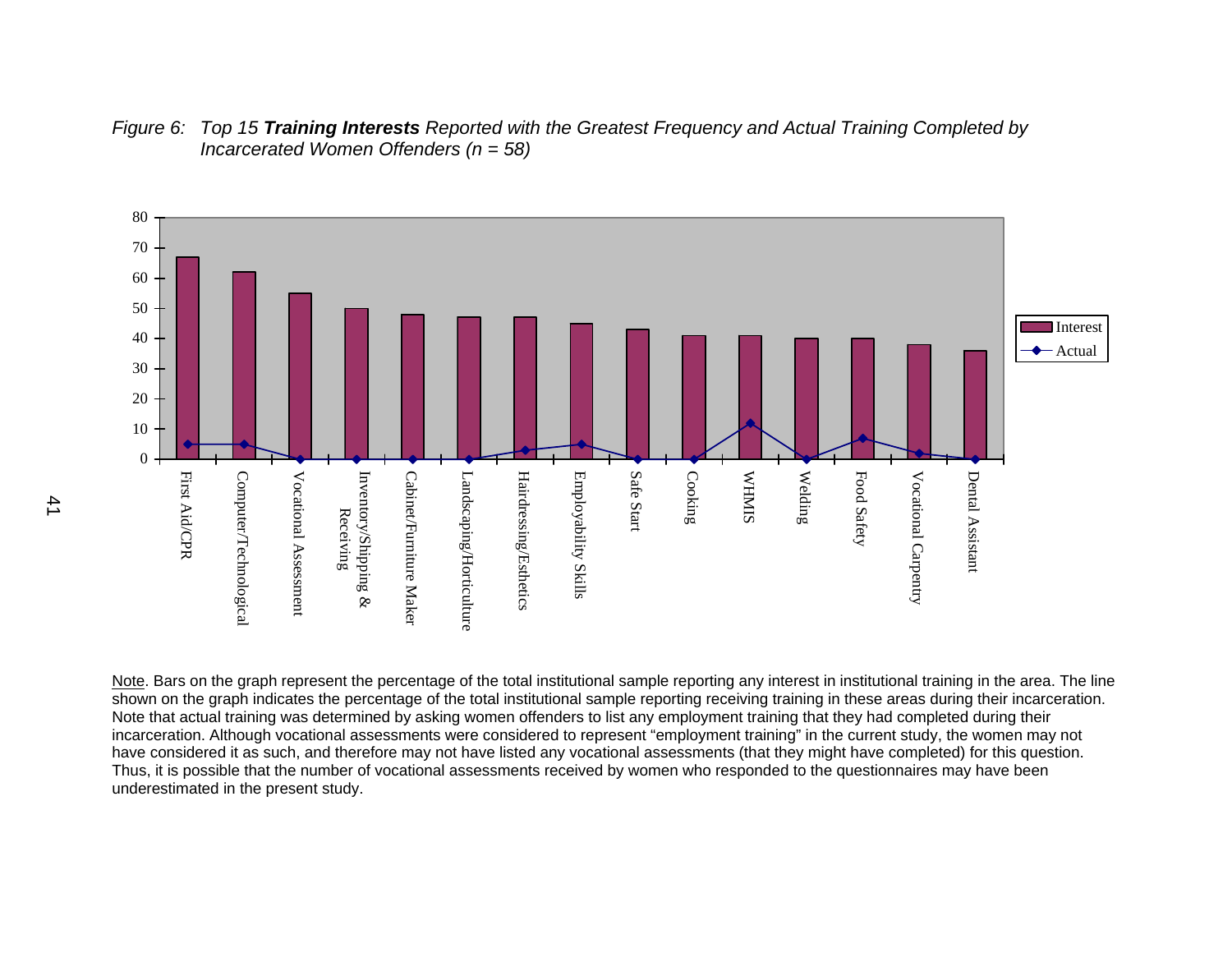With respect to their *interests* for institutional employment, the top three areas included: Administration (32/58), Care Giver (31/58), and Construction Worker (29/58). However, it should be noted that the percentage of women interested in many other areas of institutional employment were almost equally high (see Figure 4). Relatively speaking, the percentage of actual employment in the area of cooking or food preparation was more closely matched with the level of interest in this area than among other possible occupations shown in Figure 7. Also note that although cleaning was one of the most common institutional work placements for women, only 22% of questionnaire respondents reported an interest in this area of institutional employment (see Appendix S for a complete list of reported institutional employment placements and interests).

Results just described provided some information regarding the extent of interest in various institutional positions versus the actual institutional employment among *all institutional questionnaire respondents* (*n* = 58). Some additional questions were asked of *those who were currently employed* in the institution (*n* = 46) with regards to their *current jobs*. Among those who were employed at the time of the study, common reasons listed for taking their institutional jobs included: to make *money* (28/46), *enjoy/interest* in the type of work (26/46), keep busy/*nothing else* to do (14/46), to *learn, gain experience*, or increase chances of getting a job in the community (6/46), employment training was recommended in their *correctional plans* (5/46), or because *staff suggested* they take the job (5/46).

In addition, 64% of women (27/42 incarcerated employed women who responded to this question) reported that they would be interested in performing similar types of work in the community upon release. Overall, even though not all women were able to obtain employment in all of the areas that they might be interested in (see Figure 7), *among those who were currently employed*, slightly more than half reported at least some degree of interest in their current work and that they would be interested in performing this type of work upon release to the community.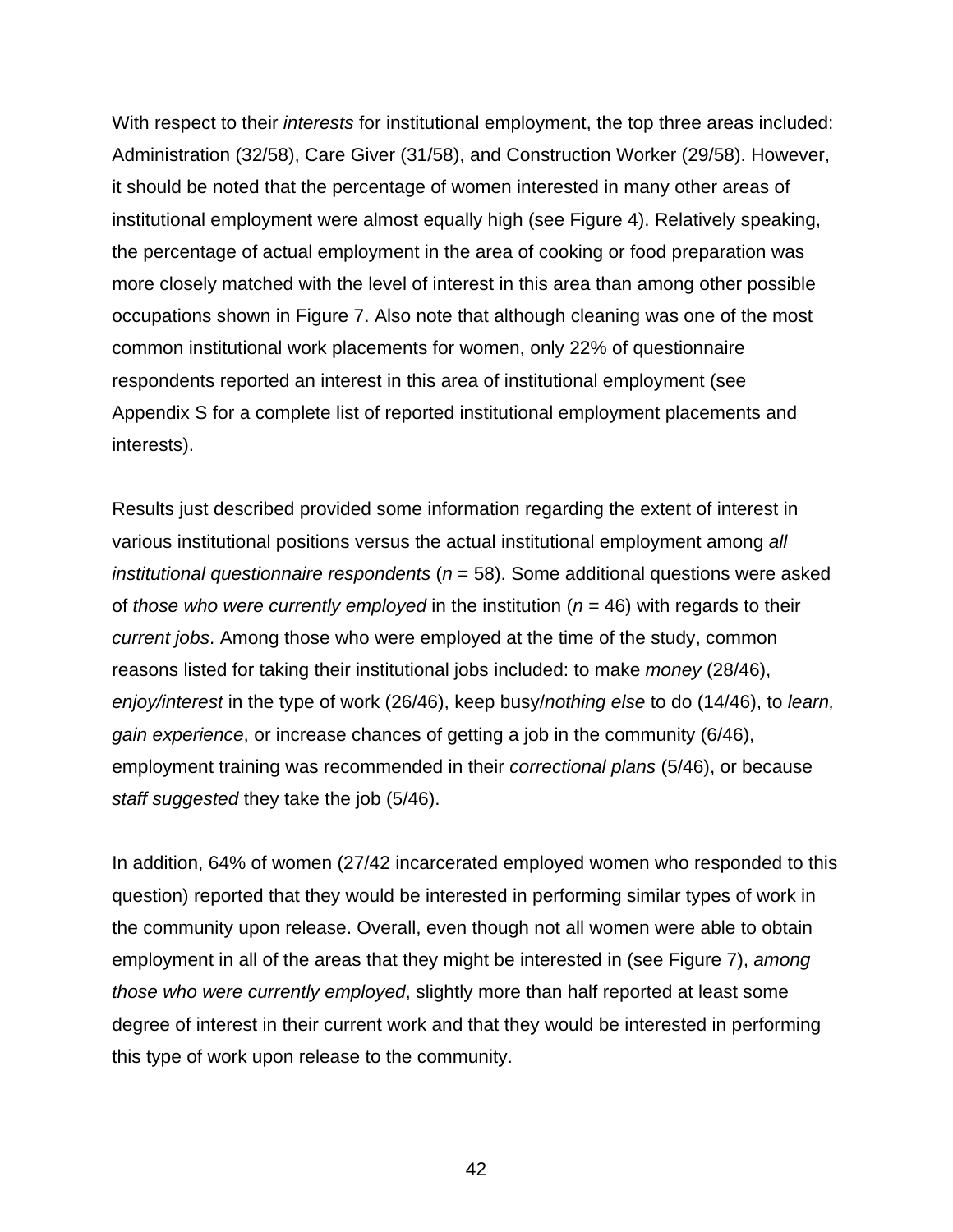

*Figure 7: Top 15 Institutional Employment Reported with the Greatest Frequency and Actual Employment Reported by Incarcerated Women Offenders (n = 58*)

Note. Bars on the graph represent the percentage of the total institutional sample reporting any interest in institutional work in the area. The line shown on the graph indicates the percentage of the total institutional sample reporting current institutional employment in the area. Note that the number of women offenders actually employed in groundskeeping may have been underestimated. There were 12 women who reported that their jobs were "maintenance". Information obtained from CORCAN's Employment and Employability website indicates that there are three different Maintenance categories: Groundskeeper, General Labourer, and Plumber's Assistant. However, based on the limited information provided by respondents, we were unable to determine which one of these positions women were employed in. It should also be noted that many respondents reported interest in more than one institutional employment area. For example, some women reporting interest in even 10 or 15 different types of employment. Since most women could only actually be employed in one (or perhaps two) employment positions within the institution at a time, they obviously couldn't be employed in ALL areas in which they expressed an interest at the time of the study. Thus, the information represented in this graph should be interpreted cautiously. Overall, results are meant to present a rough idea of the areas that women were most interested in RELATIVE to the types of employment that they were likely to obtain.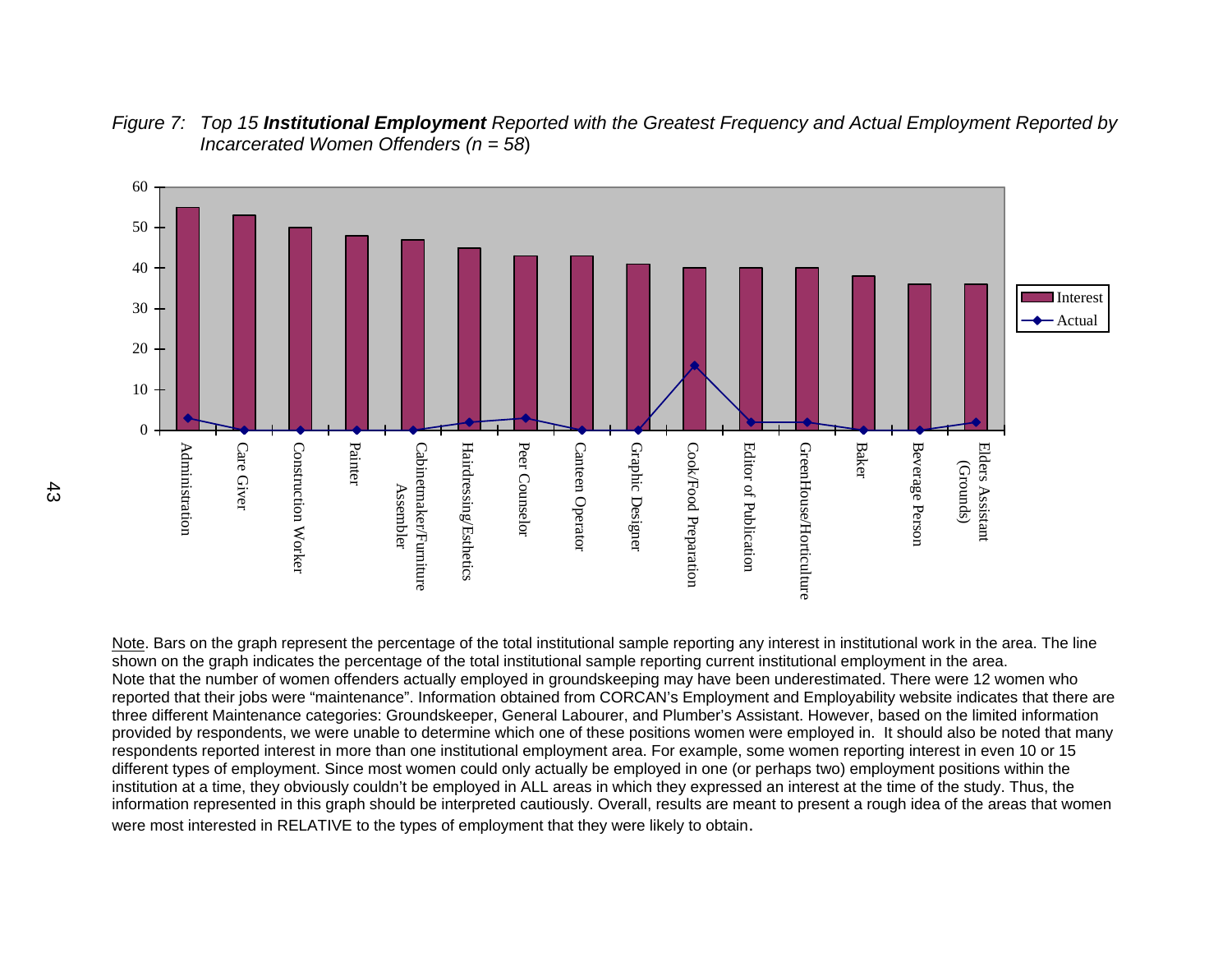Those who were employed within the institution were also asked to describe the degree of satisfaction with their current jobs. Just over half of the *employed women* who responded to the question (26/45) reported that they were either "satisfied" or "very satisfied" with their current job(s), 5/45 reported that they were "neither unsatisfied nor satisfied", and 14/45 reported that they were at least "somewhat unsatisfied" with their current institutional employment positions. Also, among the small number of unemployed incarcerated women  $(n = 12)$  who responded to this question, the most common reason for being unemployed was that they were newly arrived and had not yet been able to secure employment (4/9).

*Work Releases.* Finally, a small number of incarcerated survey respondents (5/56) reported that they had participated in a work release during their current sentence. Only three of these women reported on the type of employment they performed: two worked for an electronics company and one worked in a "nursing home" for the elderly. Length of time on work release ranged from 2 to 13 months. Some of the advantages noted by women who had participated in work releases included: making money, gaining skills/experience/responsibility, gaining liberty/being in the community, and working with elderly individuals. Few disadvantages or areas for change were noted; however two respondents did suggest that they thought that work releases should last longer than 60 days.

In addition, 54/55 offenders currently incarcerated in federal facilities who responded to this question (98%) reported that they would be *interested* in participating in a work release. Potential interests for employment on work-release paralleled, to some degree, their interests for institutional employment. Some commonly reported interests included work in the trades (15/54), such as construction, welding, or mechanics, and interests in the area of business or administration (13/54), including "office work", working in a library, or customer service. However, a fair number of women's responses appeared to reflect interest in care-giving or helping people on work release, although their descriptions were fairly broad, with several women simply noting that they wished to "work with" animals, seniors, or children. For example, 7/54 reported an interest in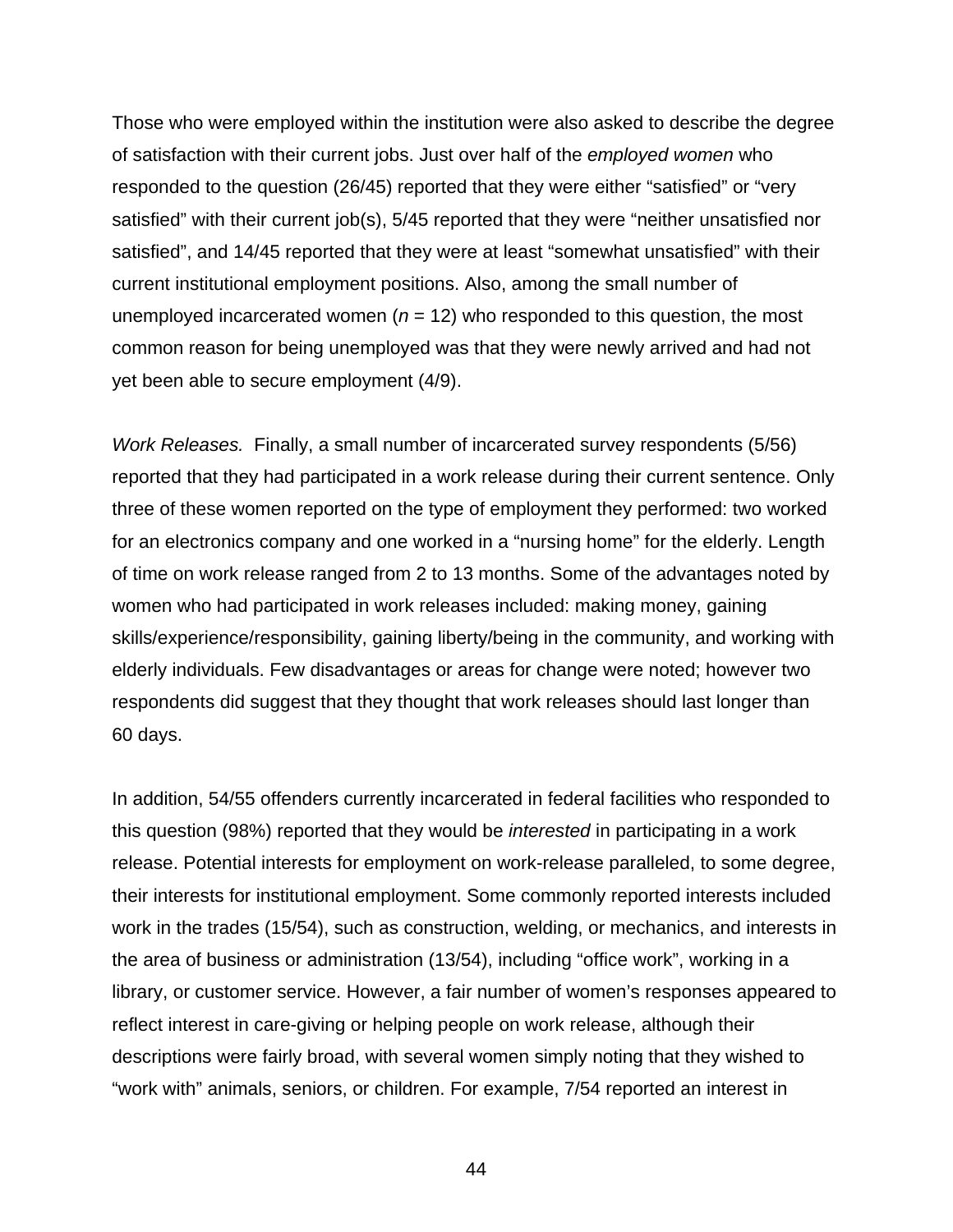working with animals in some fashion, 6/54 wanted to work with the elderly, and 5/54 reported an interest in working with children or troubled youth:

"Anything which could help people. Perhaps volunteering in a hospital, volunteering with troubled children or adolescents."

#### *Summary*

Overall, profile data from the Offender Management System indicated that the majority of incarcerated women (approximately 55%) were employed within the institution, with the most common occupations being in cleaning, groundskeeping, and food services. Among questionnaire respondents, however, 79% reported being employed and the reported work placements were somewhat similar (e.g., general "maintenance", cleaning, and cooking/food preparation). In addition, at least half of the *incarcerated women who were working* did express at least some degree of interest in and satisfaction with their current institutional placements. However, women offenders' interests did appear to span a broader variety of institutional employment opportunities and training than those in which they were currently or previously engaged. Specifically, although employment placements and training were more closely matched in some areas (e.g., cooking/food preparation, WHMIS training), women offenders reported little employment or training in other areas in which a relatively moderate to high percentage of women expressed an interest (e.g., administration, caregiver, construction). Furthermore, although almost all women offenders reported interest in participating in work release, very few had actually experienced this opportunity. Among those who had, most reported that they believed work releases should last for a longer period of time.

### *Staff Beliefs and Attitudes Regarding Institutional Employment Programming*

The results presented in the previous section provided an overview of institutional work placements for women offenders and their perspectives on employment programming. Given staff members' experiences working with offenders, and the significance of their roles in providing, supervising, or supporting employment programming, staff members' views and attitudes related to institutional employment programming for women were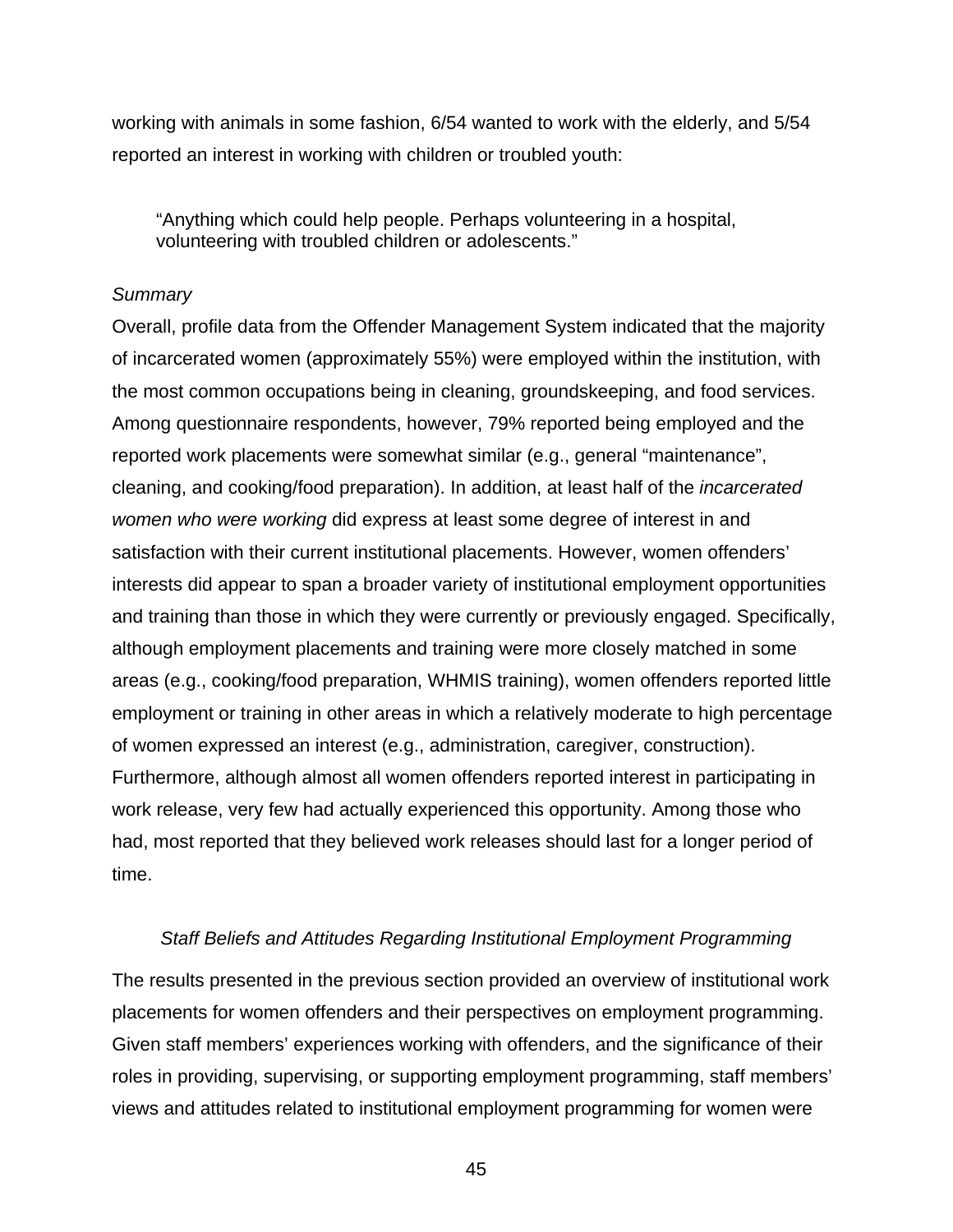also highly important. Therefore, staff members were asked to describe their perceptions of the current state of employment programming with respect to the following general topic areas: procedures regarding employment programming assignment and perceived employment interests, availability of employment opportunities and programming, difficulties or challenges associated with the delivery of employment programming, resistance to employment programming by institutional staff, support for work releases and community involvement, as well as the importance of various rehabilitative and financial goals related to institutional employment programming. The information presented in this section was based on data collected from institutional staff members and CORCAN Regional/National staff.

### *Employment Programming Assignment and Perceived Interests*

Some factors noted by institutional staff interviewees as playing a role in determining institutional employment assignment included consideration of women's *needs* (4/17) in the employment domain (e.g., as determined based on the intake assessment), as well as determining whether the *abilities and skills* (5/17) of the offenders met the requirements for the job (e.g., vocational aptitude, ability to work in groups). Virtually all interviewees (16/17) noted at least some degree of *choice* in employment assignment, noting that women had the ability to "apply" for employment programs or opportunities that they wanted or that women were assigned to programs based on their "interests".

Of note, a few staff members (3/17) also specifically mentioned the COPS (Career Occupational Placement Survey) and CAPS (Career Ability Placement Survey) tools that were being used in most institutions to assess offender's employment interests and abilities at the time of the study. These individuals noted the current or potential future utility of these assessment tools for directing offender employment programs and assignment within the institutions.

Overall, findings reported by institutional staff members corroborated the reports of incarcerated women noted earlier suggesting that some of the reasons for their current jobs include an interest in the position or a desire to obtain employment due to the fact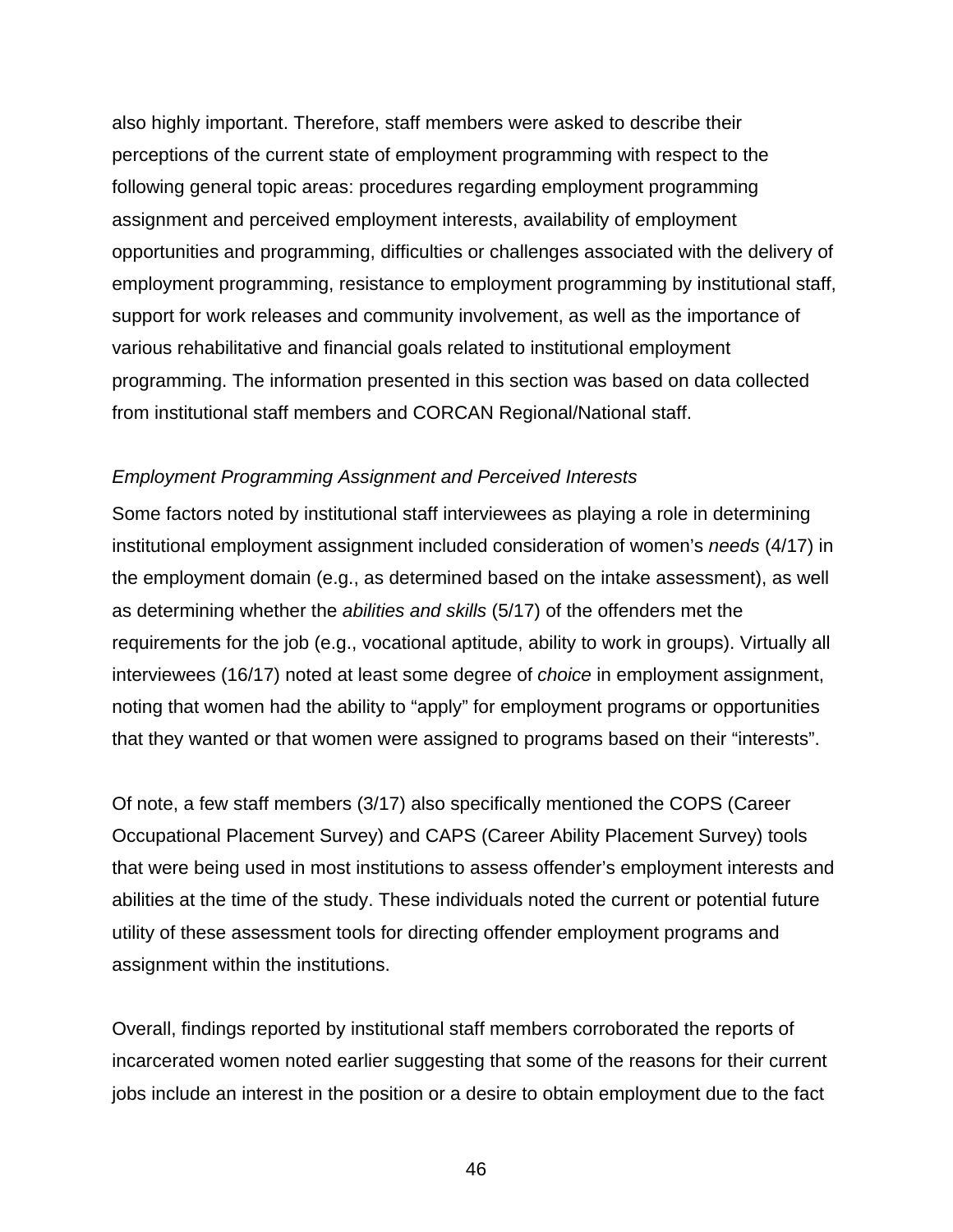that employment was identified as a "need" in the correctional plan. However, just as not all offenders reported an interest in the positions in which they were currently employed, many staff also suggested that women's interests and/or needs had to be balanced with the more objective realities of institutional life. Some of these realities included: the availability of jobs within the institution (13/17) or what staff might deem to be appropriate based on the length of the offenders' sentences and their likely timeperiod of incarceration (2/17). Finally, many interviewees also spoke to the fact that final decisions regarding work placement were ultimately determined or approved by the Institutional Program Board (7/17).

What we do is we have a program board every Thursday. We deal with the newcomers first of all and we put them in whatever employment is available just to get them started so that they have some kind of wage coming in. After that, women can apply for whatever positions interest them and if they meet the qualifications we discuss their qualifications at program board again and they are approved or not approved, and if they are not approved they are given suggestions on what they need to improve on to get that type of position.

Institutional staff (*n* = 18) and CORCAN Regional staff members (*n* = 4) were also asked to describe any institutional employment opportunities or training that they perceived to be under high demand by the women. Some of the types of employment opportunities most commonly listed included: CORCAN employment, primarily in the areas of sewing and construction (9/22), "trades" or construction<sup>25</sup> (5/22), grounds maintenance (4/22), animal training/care (4/22); hairdressing (4/22); and janitorial or cleaning positions (4/22).

 $\overline{\phantom{a}}$ 

 $25$  Although sewing and construction were also discussed with reference to the CORCAN employment category presented earlier, these CORCAN employment opportunities related to construction were reported separately and NOT included in the totals for this category (trades/construction). The reasoning behind this decision was that most of the interviewees who mentioned CORCAN enterprises seemed to perceive the fact that it was a CORCAN project to be the driving force behind interest in the project, as opposed to the specific "type" of program offered (e.g., construction, sewing). As stated, the most common reason for interest in these CORCAN employment projects appeared to be the incentive pay, regardless of the type of job provided.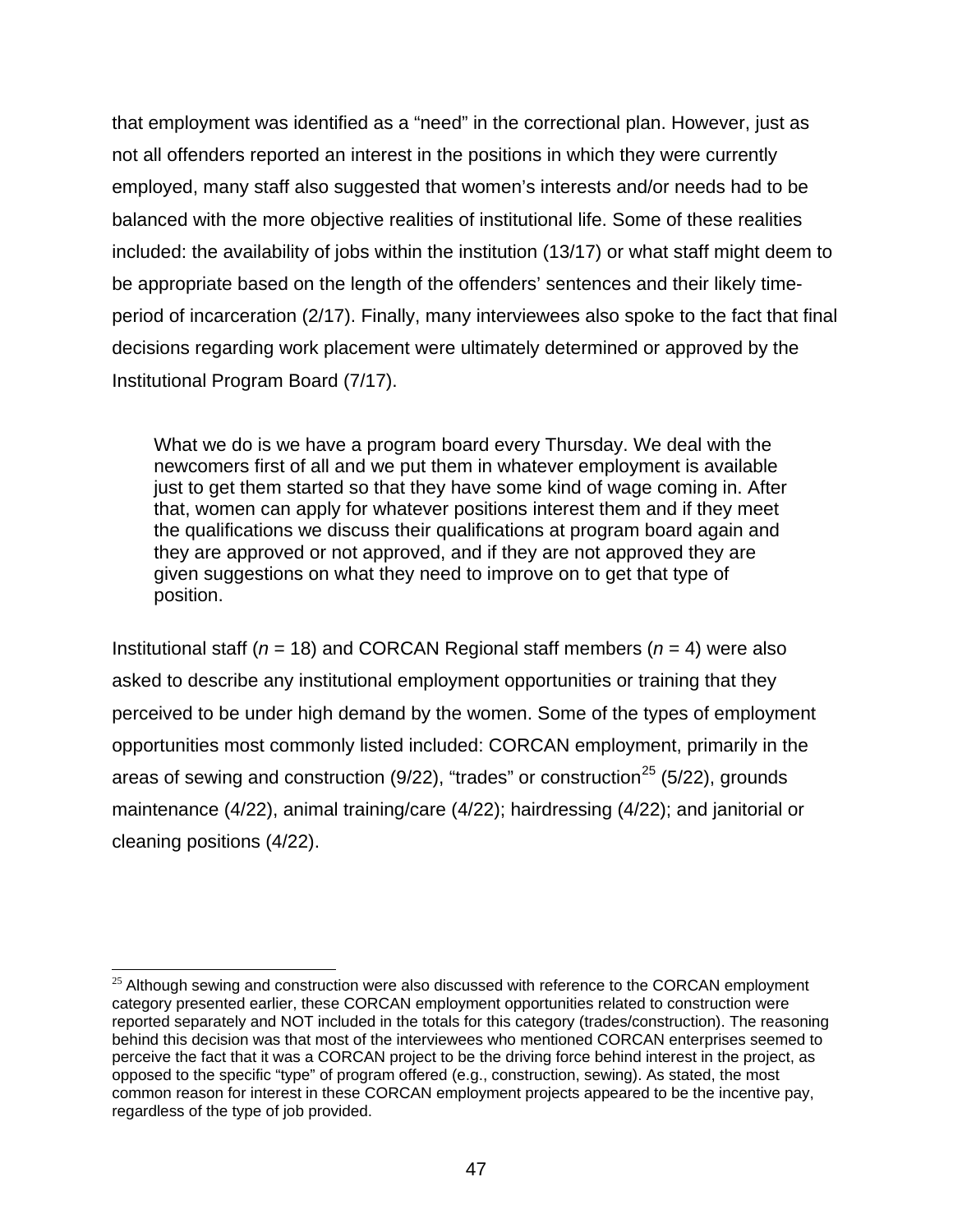The most common reasons for interest in CORCAN employment opportunities reported by staff members was the associated incentive pay, as well as the fact that women could obtain applied skills or certifications or links to employment in the community. Grounds maintenance were listed as in demand by offenders primarily due to the "physical" aspects and location of the job (e.g., work outside, freedom) as well as the ability to be more independent or take initiative. Construction and trades-related occupations were listed as being interesting to women primarily since these positions required little training, but provided the opportunity to make a good salary. Animal training/care, and hairdressing were perceived to be of interest to women due to the fact that training in these areas might result in marketable skills or certifications. Staff also noted that animal training/care programs were very rewarding from a more emotional perspective (e.g., providing unconditional acceptance, learning to care for something, etc.). Finally, the most common reasons reported by staff for offender interest in janitorial or cleaning positions appeared to be the sheer number of these jobs available and the lack of other positions.

Overall, some of the most common reasons for interests in various institutional employment opportunities, as reported by staff, appeared to be the ability to obtain training or certification to assist offenders to obtain jobs in the community or the higher pay levels associated with some types of employment. Also, offender employment interests as perceived by staff appeared to correspond, at least to some degree, with incarcerated women's self-reported institutional employment interests. Thus, it would appear that staff members possess at least a moderate knowledge of offender employment interests (and the reasons for this interest) and might prove to be a supplementary source of information when planning for the delivery and implementation of employment interventions.

### *Development and Standardization of Employment Programming*

CORCAN Regional/National staff members were asked about the degree of standardization of services across institutions or regions and the degree of flexibility to implement new programs. In general, most CORCAN staff tended to speak to the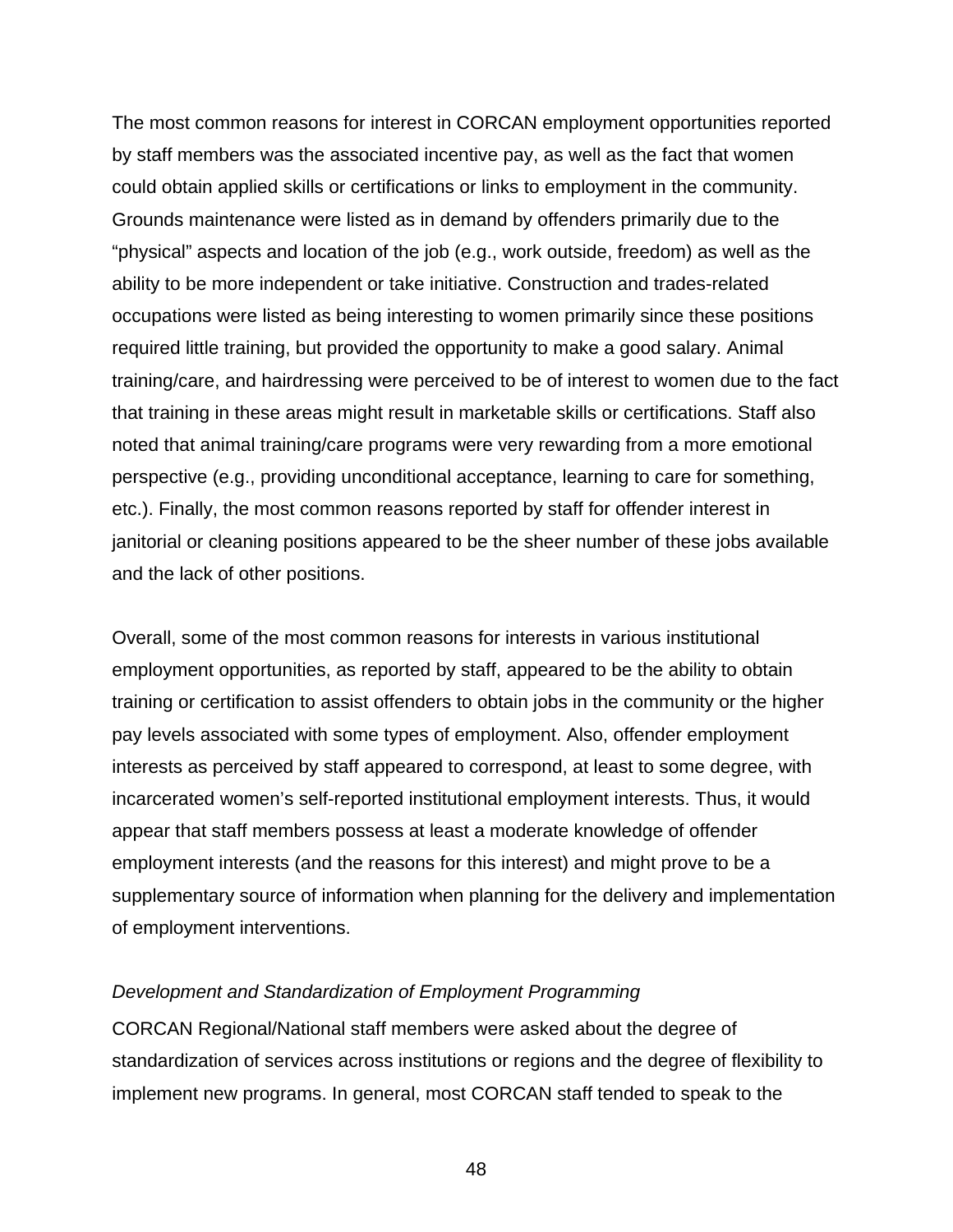degree of standardization of training programs across institutions. In this respect, several staff noted that the "standard" was to offer third party certified courses, although it appeared that the specific types of certified courses might differ from one institution or region to another. The only certified *training programs* that were reported by more than one CORCAN staff member to be offered across all of the women's institutions were WHMIS, Basics in Food Safety, and the Employability Skills Program that was soon be implemented to develop generic employability skills. Thus, it comes as no surprise that the majority of CORCAN staff reported at least some degree of flexibility with respect to institutional or regional programs. However, one respondent did report a current perceived shift towards less flexibility and greater structure in employment programming.

I think that it's becoming less flexible, simply because now we're finally listening to the Auditor General, after 3 years of him…or of the office…saying you're not doing it right. So, I think that we're going to see less flexibility, which is fine, which is not a bad thing in this case. I think that it has to be more structured and, again, with the shorter third party certified, industryrecognized, based on market information. Not just willy-nilly, busy-type programs. As of last year, when we had to develop a vocational strategy, each region was responsible for doing an audit of their current vocational offerings. Now, that's vocational - that's not employment per say, because there are a lot of employment opportunities that are not vocational. And as far as vocational programs go, there are specific criteria that each has to meet now in order to be funded.

CORCAN National/Regional staff members were also asked about the development of employment programs or training for women. CORCAN staff suggested that programs for women were primarily the same as those for men (although three of the interviewees did note that, at least in the past, some programs had been developed somewhat to be more specific to women).

No, I would say that they - what's out there is out there. It's not gendersensitive. Forklift driving, for example, is forklift driving. There's a manual, it's not developed for men and for women.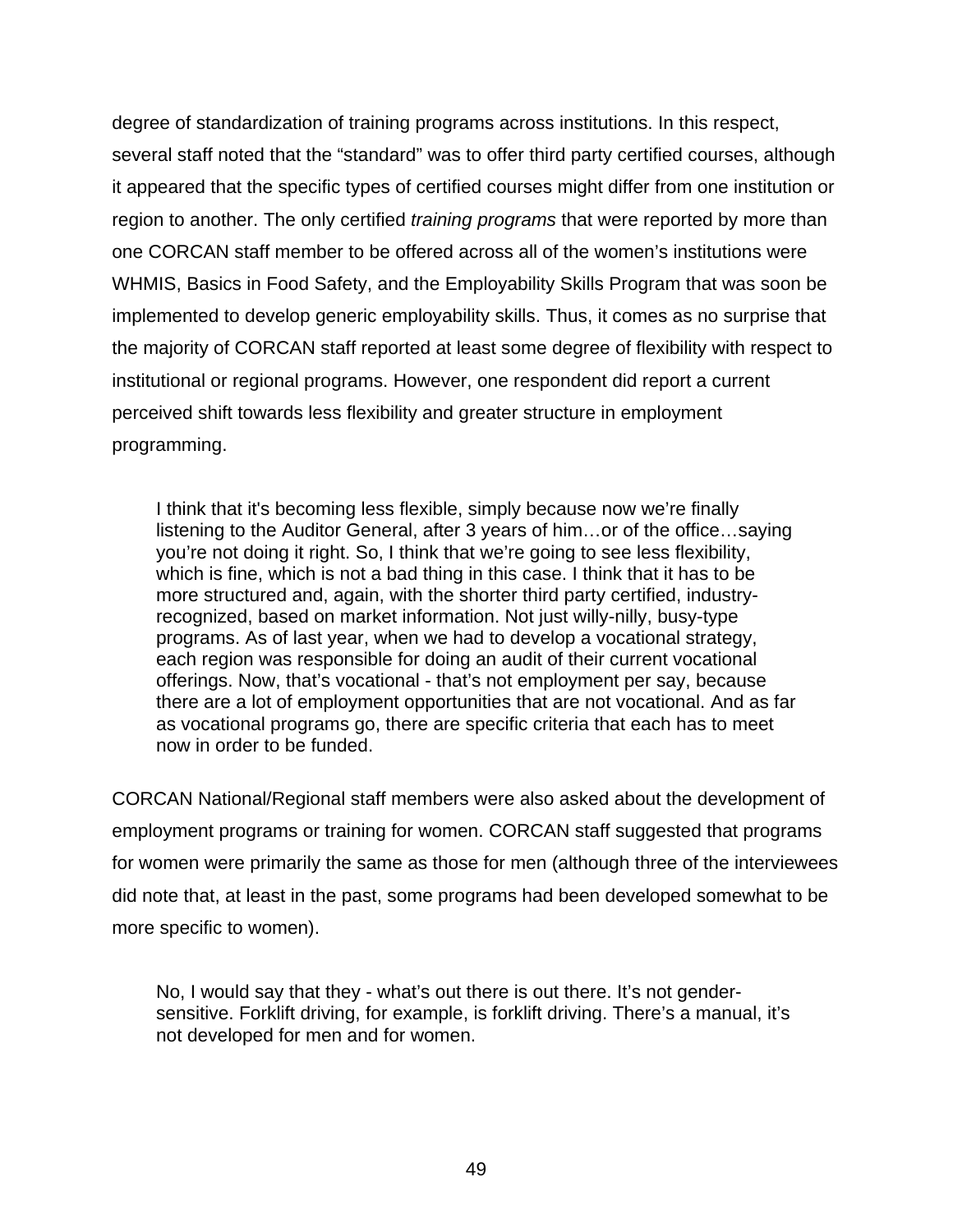A couple of CORCAN staff members (2/5) also spoke to the fact that they devoted more time to programming for male than for female offenders. Some reasons for this greater focus included the larger number of male offenders, a stated desire not to interrupt therapeutic programs for women, or a lack of physical space for employment programming at the women's institutions. However, a few respondents also noted that there had been an increased focus on employment for women in the recent past.

Oh definitely, men are a larger population, but because nationally, I guess, the focus has been moving toward meaningful employment for women, we have been dedicating more time to try to help [Institution Name removed] with that.

# *Availability of Employment Programming*

Many staff members (50/72; 69%)<sup>26</sup> reported a general *lack of employment or meaningful employment opportunities* within women's institutions. Staff spoke to the fact that not enough training and employment was available, programming was not meaningful or challenging, or that programming was lacking in certain skill areas. Moreover, a couple of respondents mentioned that if might be particularly difficult to provide employment programs or services to certain populations, particularly maximum security women.

Not challenging or meaningful enough - the women will return to selling drugs or prostitution as it is quick, easy cash rather than working minimum wage.

We have difficulty introducing meaningful employment opportunities because of our small numbers in comparison to male institutions.

I think that we don't have enough jobs to keep the women busy. Just the other day someone said why are all these women lying outside in the sun when everybody is employed but two women. And I thought, well that's true but they certainly don't have enough work to keep them busy for a full day. For example, if somebody's cleaning a floor in the morning do they need to come back and clean it in the afternoon? Well they're doing that but even that doesn't take them two and half hours. We've divvied up the jobs to a point where everybody might be employed but there isn't enough for a full day of

 $\overline{\phantom{a}}$  $26$  Issues discussed in this section were based on the responses of institutional staff members (interviews,  $n = 18$ ; questionnaires,  $n = 49$ ) and CORCAN Regional/National staff members ( $n = 5$ ).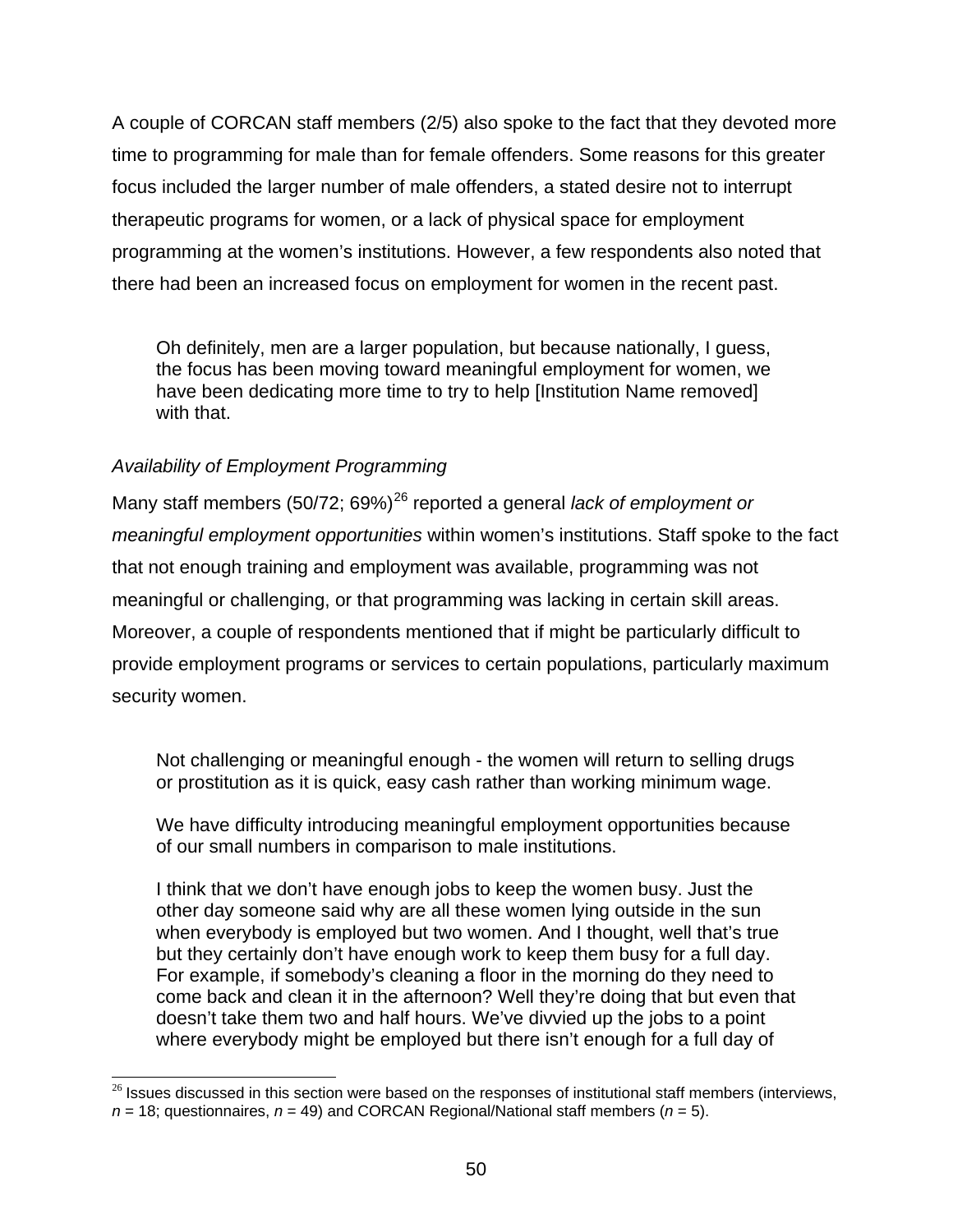work in those jobs and I think women are not getting the same exposure to job skills that men are and we know that's a money issue but the money is just not there.

## *Difficulties/Challenges Associated with Delivery of Institutional Employment Programs*

*Resources/Practical Considerations.* One common issue raised by both CORCAN Regional/National staff and institutional staff questionnaire respondents (9/54; 17%) was the presence of certain *resource-related or practical issues* related to the implementation and delivery of institutional work programs. Some examples of these challenges included: lack of space, monetary, or staff resources/support, difficulty attaining security clearances, and the small number of women offenders.

Again, it's challenging because of the space limitations and the size of the population. But, space is the number one. Like, the size of the population, we can…you can tailor a program, even production-based like CORCAN is, for the fact that you might only have, you know, 5 half-time workers. That's what the expectation is, but if you have no space to put it, that's a totally different thing.

My own personal opinion is… I think part of it is the organizational structure of [Institutional Name Deleted]. It doesn't mimic the male institutions, so there tend to be, you know from an employment point of view, we're talking to the [Job Title Deleted], we're talking to the [Job Title Deleted], we're talking to the [Job Title Deleted], we're talking to 6 different people that often don't communicate amongst themselves or don't accept responsibility, or it just seems to be not a good fit and often, very often, things just fall right off the rails. And I think that because of that sort of funny organizational structure, you've got people with very fragmented responsibilities. And so, it's not that they're busy…they're usually extremely busy, but they're doing sort of diverse things that typically in another set-up would have been more streamlined.

*Other Therapeutic/Programming Needs.* Both CORCAN Regional/National staff and institutional interviewees highlighted the necessity of addressing women's multiple needs (e.g., family issues, substance abuse problems, lack of self-esteem, educational deficits/learning disabilities) and the issue of balancing these needs (17/23; 74%).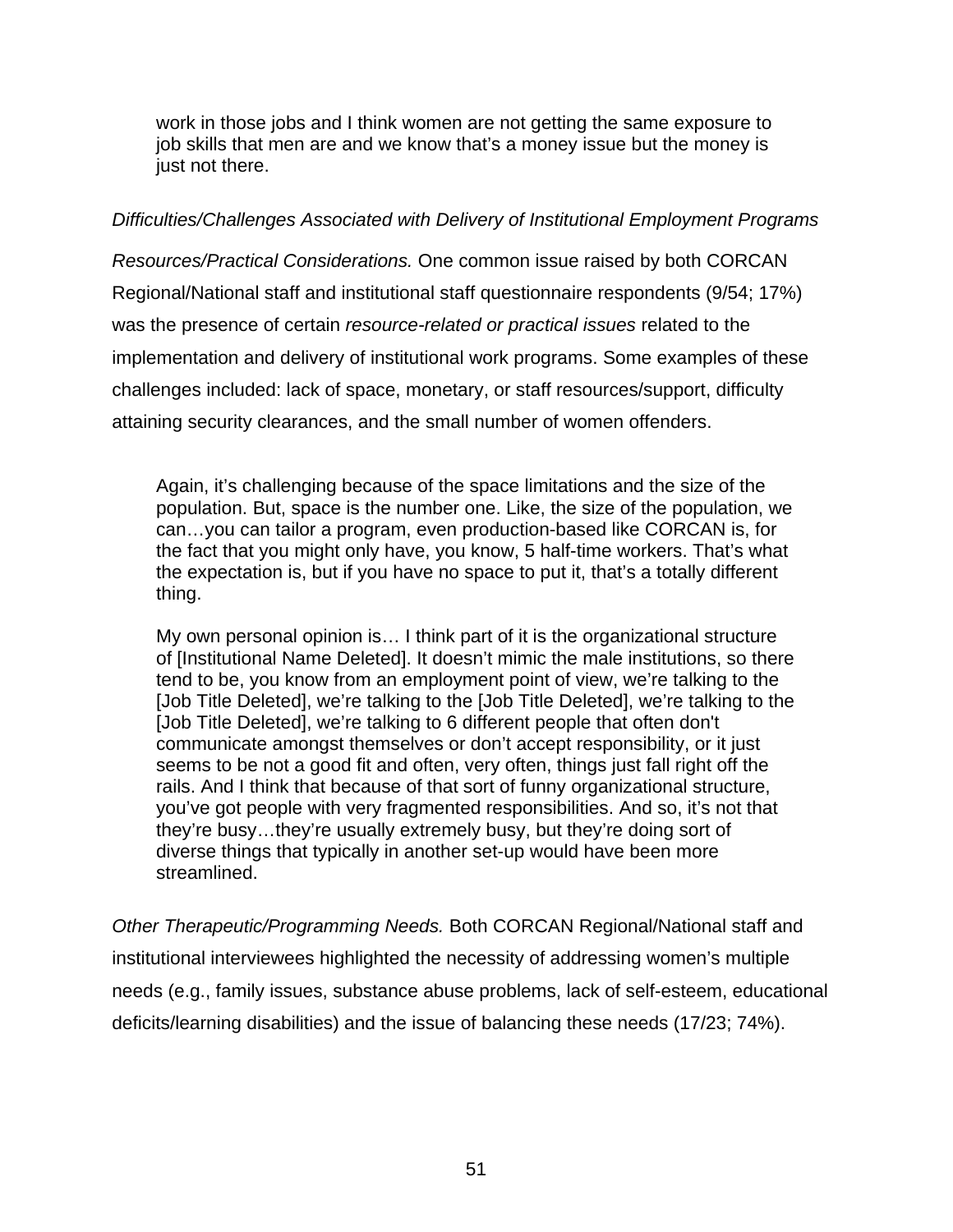However, that being said, there is a challenge because there are programming needs that, like I said earlier, sometimes take precedence over employment needs. And, I think our challenge is to balance those, and make sure that they are - they are given the same weight. As we were talking about earlier, you know just, swinging that pendulum, so that there is a balance…it's the holistic approach. Don't over-program, and then forget about employment, and then have 11 house-cleaners.

Overall, institutional staff interviewees seemed to recognize the potential for difficulties scheduling employment programs versus other necessary programming, but their responses varied widely in terms of the degree to which they perceived scheduling to be a problem or in terms of the necessary steps needed to deal with this issue.<sup>27</sup> For example, initial comments to this question ranged from "not really" to "it's definitely a challenge". Furthermore, whereas some staff suggested that only minor scheduling changes and accommodations were needed, others suggested that it was quite difficult to schedule programs, particularly if the offender had a short sentence combined with a lot of needs and thus many programming requirements to complete in a short period of time.

What I find is that for a woman that's here for a shorter period of time, if there's high needs, then there's some limitations, because then she would probably have a fair number of correctional programs to complete and she, for example, has a low education level, then you know she's got a lot of upgrading to do, plus all her correctional programs. And then in terms of employment placements, well, usually she won't probably spend quite as much time being employed, because she's probably in school and in programs. So, I would say that for shorter term offenders, with high need, yeah there is some challenges.

However, most institutional staff reported a fair degree of flexibility with respect to employment and other programming. Many simply seemed to perceive this issue to be a reality that had to be dealt with by prioritizing women's needs, careful scheduling, and through the continued capability of work supervisors or program facilitators to be

l  $27$  Of note, three respondents from Fraser Valley Institution for Women indicated that since the institution was new, the full range of programs were not yet offered at the time of data collection, thereby leaving little opportunity for scheduling difficulties to present themselves at this time.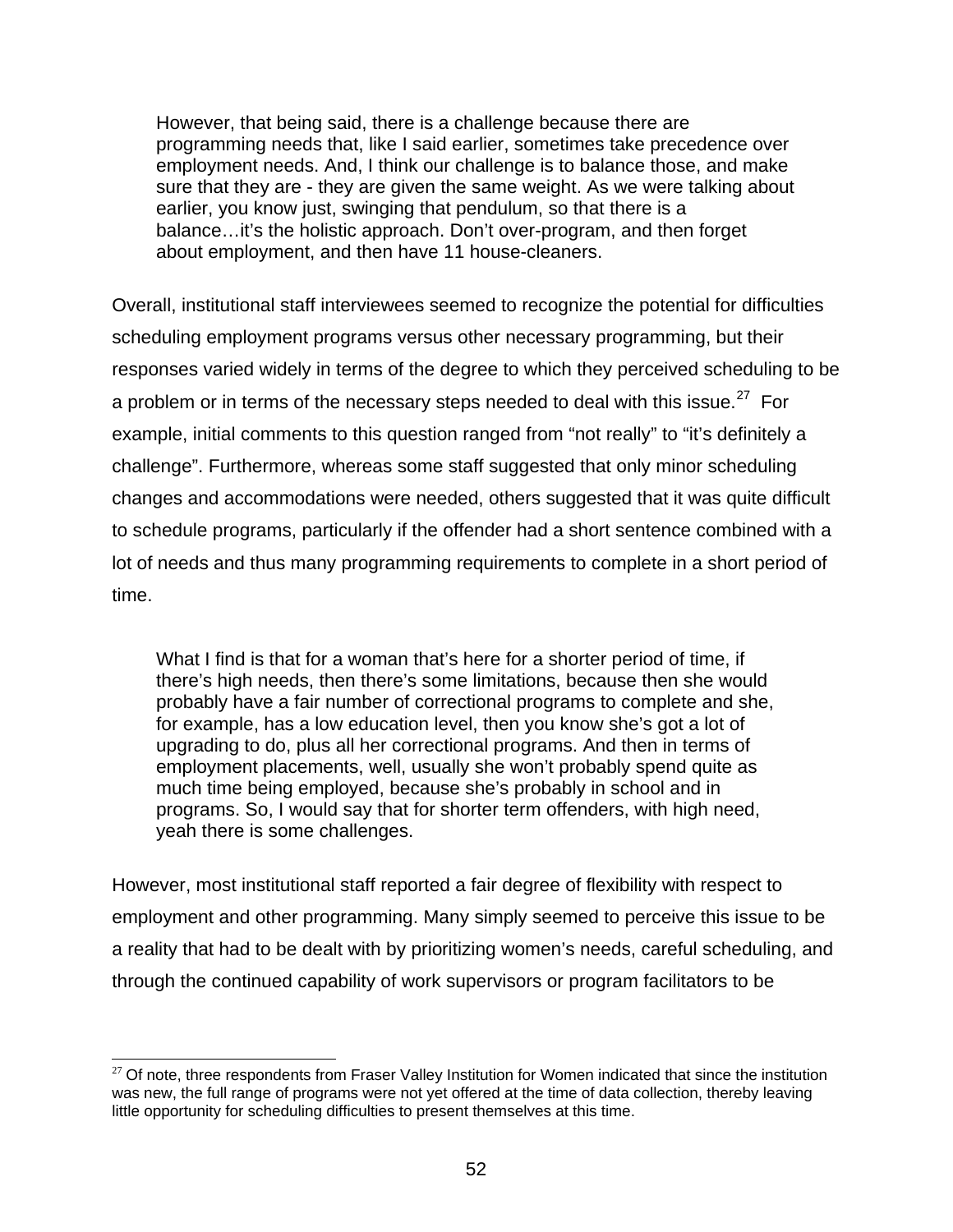understanding of other programming needs (e.g., go to another program for a few hours/days, and "make-up" the material they missed later).

## *Resistance to Institutional Employment Programming*

Staff members were also asked to describe their support for employment programming or any perceived resistance to employment programming by staff in general. First, institutional staff members were asked to rate the degree to which they agreed or disagreed that institutional employment programming should be abolished. Overall, staff members tended to disagree with this statement $^{28}$ .

Institutional staff questionnaire respondents (*n* = 51) and CORCAN Regional/National staff interviewees (*n* = 5) were also asked whether they perceived any resistance to employment programming on the part of institutional staff. Approximately one-quarter of these respondents (15/56; 27%) expressed some perceived resistance to employment programming by institutional staff members. The most commonly noted concerns were related to *issues of security* (5/56), or characteristics more closely linked to the *program implementation or operation* (6/56).

As one might expect, given their daily experiences within the institutions, the presence of *security issues* or concerns was raised by institutional staff members. For example, some staff members suggested that employment programming might require greater dynamic security, and others questioned the degree of respect and support for employment programming versus security considerations within the institution.

Because of the lack of respect for security processes and security staff, I think there is a barrier which will create suspicion and resistance.

The second issue mentioned by a few institutional staff and CORCAN Regional/National staff members was related to characteristics associated with *program implementation or operation*. Issues discussed in this context, included, for example, some skepticism

 $\overline{\phantom{a}}$ 

<sup>28</sup> Items were rated on a scale of 1 to 5 with **higher** scores representing greater **disagreement** with the statement by staff  $(M = 4.60, SD = 0.53)$ .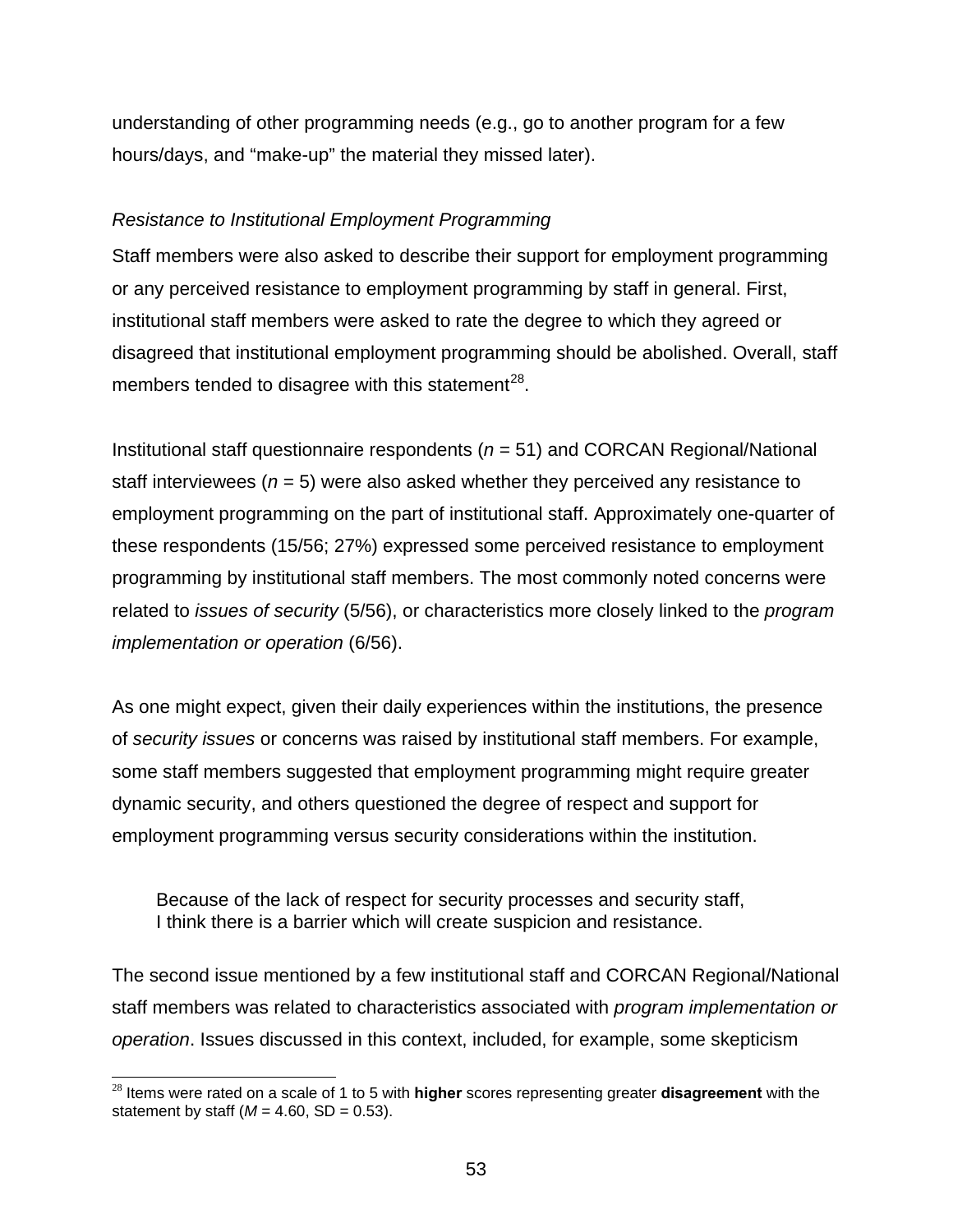regarding the "quality" of institutional employment programs or a perceived lack of staff or resources to implement and supervise employment programs.

… I don't think there's any, sort of, mean-spiritedness to it. I don't want to come across as that way at all. I think it's just - it's really hard to pull off in that tiny institution. And I think it's really hard to pull off in a very small compound, and they don't have the room and…

Additional comments were made by staff, that, although infrequent (2/56), may be worthy of mention here. These staff members appeared to question women's desire or right to work within the institutions.

The women don't seem to appreciate the opportunities and staff are tired of this attitude.

I have heard rumours of the women being trained to do administrative work at the institution. I believe that if this happens, the administrative staff currently employed at the institution won't be pleased and I do believe that their union will have something to say about it.

## *Support for Work Releases and Community Involvement in Institutional Employment*

Overall, staff reported at least some degree of support for the involvement of external agencies in the management of institutional programming and training (see Table 10). In addition, the majority of staff members (62%) agreed that efforts should be directed toward employing as many offenders outside the institution as possible, for example, on work release. A separate question was also asked of institutional staff to determine whether they thought that work releases were "a good idea"; almost all institutional staff members (48/49; 98%) responded affirmatively.<sup>29</sup> Some of the discrepancy between the percentages of institutional staff members who responded affirmatively to these two questions may be a function of the security concerns noted by some staff members when they were asked to elaborate upon their responses to the second question ("Do you think that work releases are a good idea?"). Specifically, several staff members

l  $29$  Note that this question was separate from the rating scale questions shown in Table 10. This question was dichotomous, simply requiring a "yes" or "no" answer, which may have also lead to a different response set for staff members completing the questionnaires.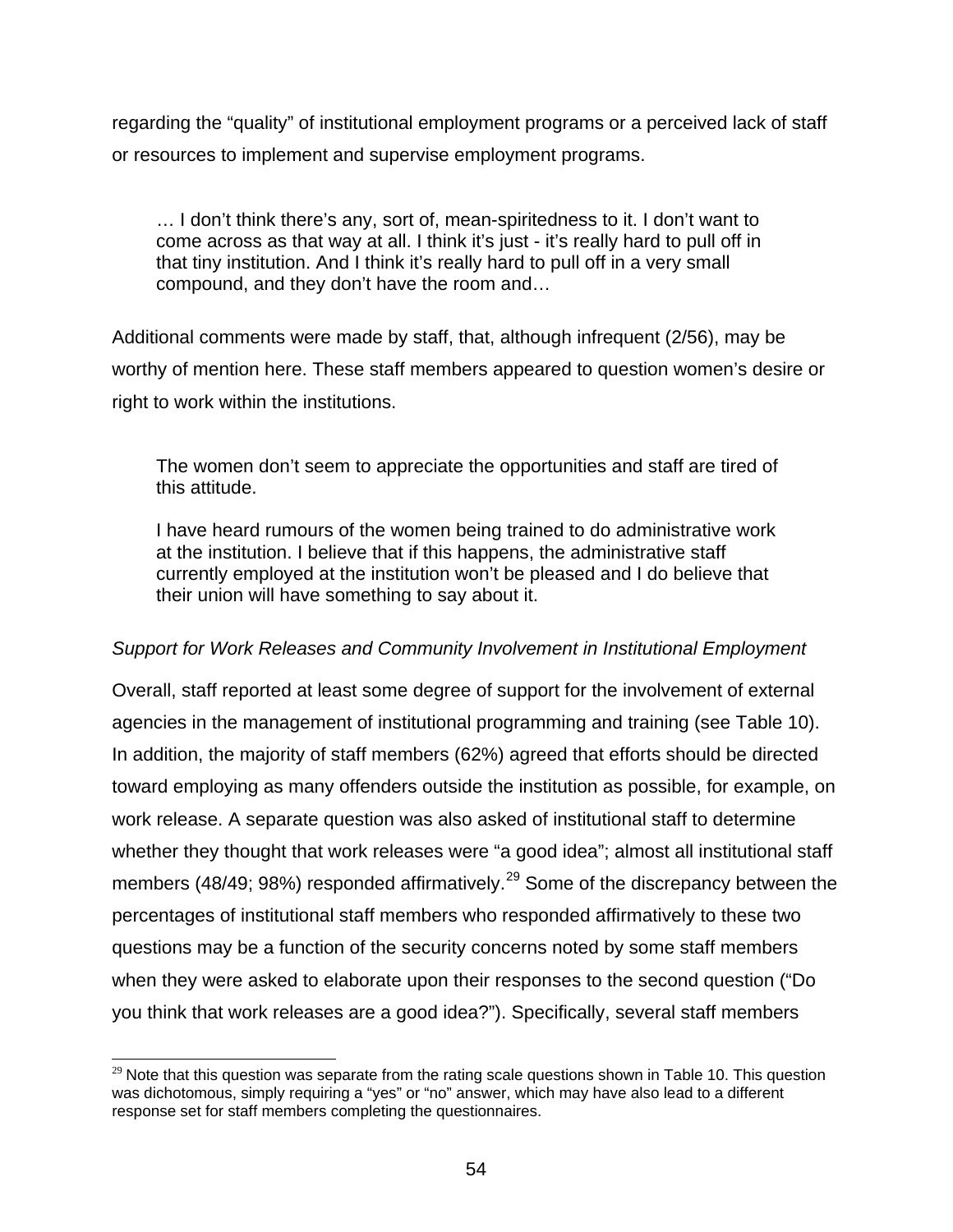(5/49) were careful to note that they perceived work releases to be a good idea if the women possessed a *minimum security classification* or as long as the selection of candidates was done appropriately. Thus, it would appear that staff members are supportive of work releases for many (e.g., minimum security), but not all, women offenders.

*Table 10: Degree of Support for Work Releases and Involvement of External Agencies in Employment Programming* 

|                                                   |    | М    | <b>SD</b> | % Agreement |
|---------------------------------------------------|----|------|-----------|-------------|
| <b>External Groups Should Provide Training in</b> | 49 | 1.82 | 0.93      | 84%         |
| Institution                                       |    |      |           |             |
| Should Employ as Many Offenders as                | 50 | 2.40 | 1.11      | 62%         |
| Possible Outside Institution (e.g., Work          |    |      |           |             |
| Release)                                          |    |      |           |             |
| Some Institutional Employment Programs            | 49 | 2.69 | 1.21      | 53%         |
| should be Managed by Private Companies            |    |      |           |             |

Note. Items were rated on a scale of 1 to 5 **with lower scores representing greater agreement** with or greater perceived veracity of the statements by staff. Percentage agreement was calculated by determining the percentage of total respondents who circled "1" or "2" for the question indicating that they at least somewhat agreed with the statements or that they thought the statements were at least somewhat true.

Moreover, institutional staff reported a number of potential benefits of work releases.

These included benefits specific to the *employment domain* (26/49; e.g., as a vehicle for

realistic employment experience or future employment possibilities in the community),

as well as the potential for *"psychological" benefits for the women* (5/49; e.g., increased

confidence, self-esteem).

Work releases often bridge the gap between training and practical experience. Work releases help offenders understand the end goal. Women who have only been trained in an institution are not able to carry the skills into the community. Work releases provide building of self esteem and real experience. This is a positive thing.

Almost half of the institutional staff respondents (25/49) also described the use of work releases as a link to the *community* (e.g., gain experience and contact with the community, promote gradual or more successful reintegration*)* and a few staff members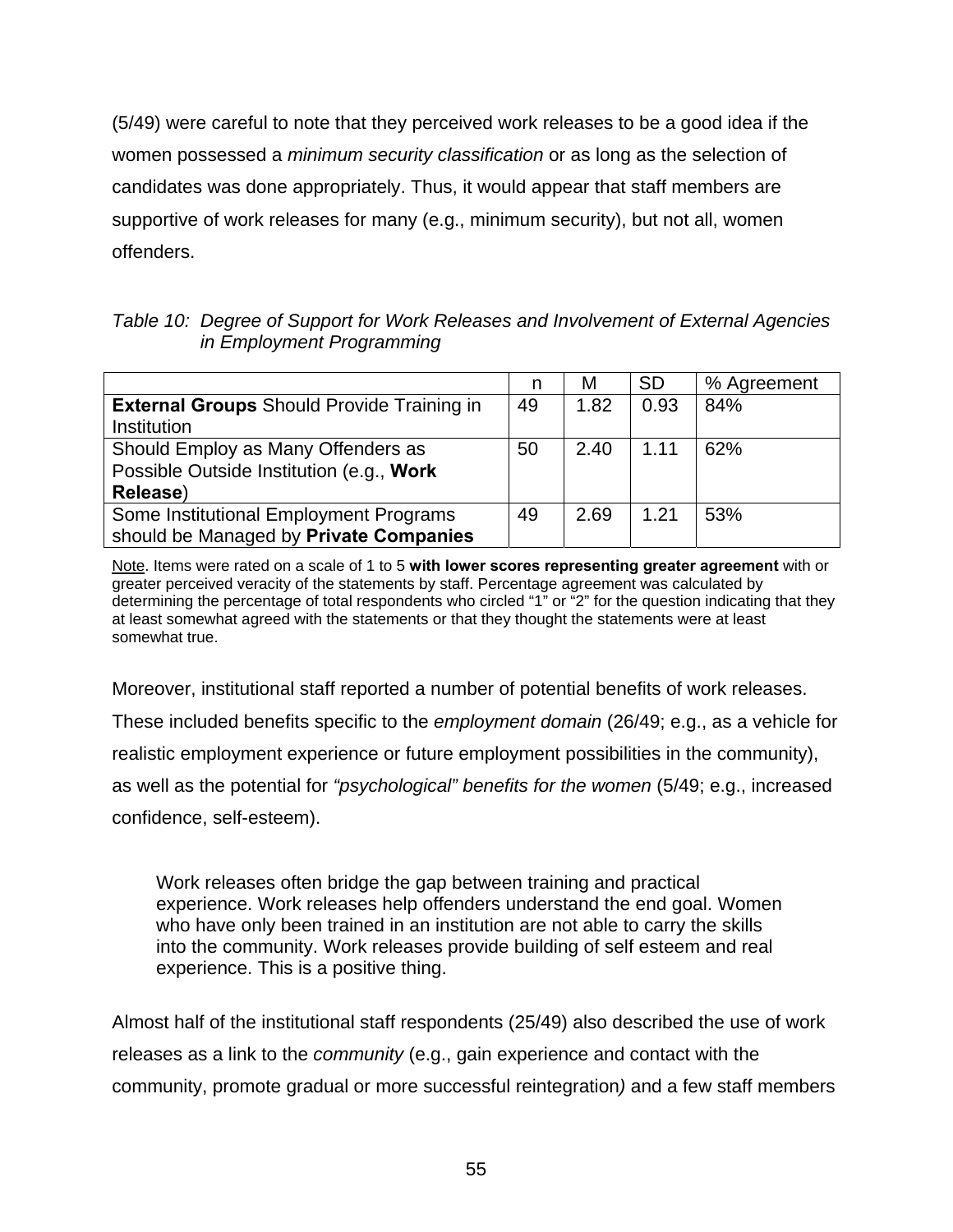(3/49) actually noted that work releases may *provide a test* of women's abilities and progress with regards to work or community reintegration.

These women are released back into society sooner or later so it is crucial to make this transition as easy as possible. In fact, there needs to be some overlap in the reintegration process which is where work releases are totally appropriate. Many women also need help to find work and will continue in that position once released if they've had support during and after release. This is where CSC doesn't always do a great job.

One final point of interest was the dialogue regarding the impact of work releases on *public perception of offenders* (3/49).

Because the women can and have integrated into the work force and have behaved appropriately like the majority of citizens in society. This promotes or puts people in favour of offenders' reintegration in society and having a job, giving their services, to exercise their potential and their creativity and encourages the women to maintain a positive attitude.

Although two institutional staff members suggested that positive work experiences in the community had the potential to promote favourable attitudes towards offenders on the part of community, one respondent suggested that there might be some resistance to work releases by community members.

This is a hard question for me. On one hand, I see them as being good for the women. On the other hand, if the women work at jobs in the community that may be able to be filled by someone who isn't incarcerated, then I know the public won't be happy. That being said, I'm concerned that the women will get placed in crummy jobs on work release so that the public won't get upset and then what good will it be for them to get experience working at a crummy job. I'd hope that their being on work release would show a potential employer that they are motivated and a hard worker no matter what the job they were doing on work release.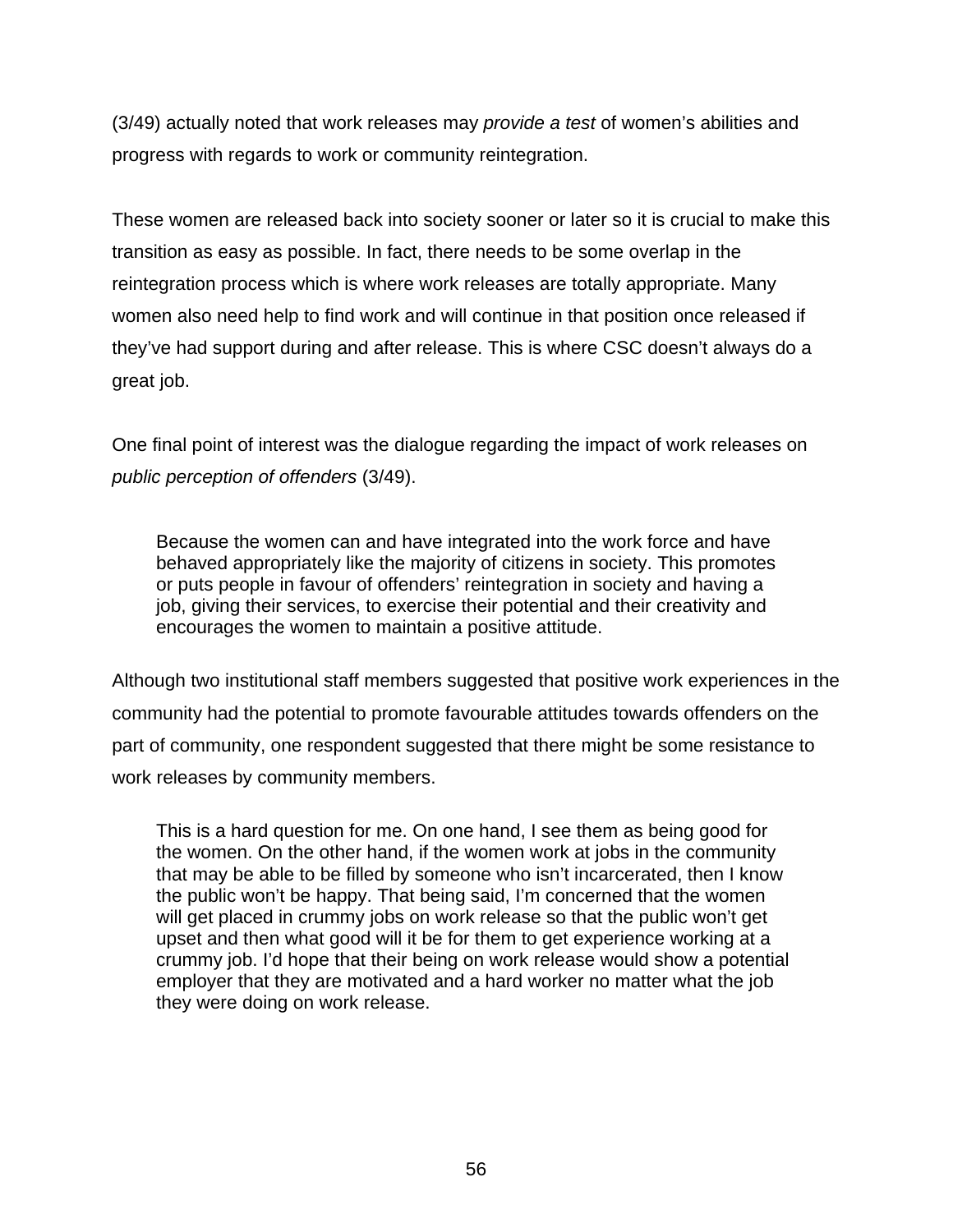## *Balancing Rehabilitative Goals and Financial Concerns*

Two types of information related to this question were obtained. First, institutional questionnaire respondents were asked to respond to a series of questions rating the degree of importance of various goals for institutional employment programs (e.g., development of work skills, development of positive attitudes, or financial goals) as well as the degree to which they agreed with various rehabilitative versus financial orientations to employment programming. Second, CORCAN Regional/National staff members were asked to discuss the issue of achieving balance between operating an efficient, cost-effective agency and the need to deliver programs and services to meet offenders' needs and facilitate reintegration.

*Table 11: Staff Ratings of Importance for Goals Regarding Employment Programming,*   $N = 51$ .

|                                                         | м    | SD.  | % Perceiving |
|---------------------------------------------------------|------|------|--------------|
|                                                         |      |      | Goal to be   |
|                                                         |      |      | Important    |
| <b>Work Skills/Opportunities</b>                        |      |      |              |
| Develop Minimum Qualifications Necessary for Job        | 4.80 | 0.45 | 98%          |
| Provide High Level of Specific Vocational Skill         | 3.90 | 1.08 | 69%          |
| Secure Job Placement for Inmates Being Released         | 3.84 | 1.09 | 66%          |
| Positive Attitudes/Behaviour                            |      |      |              |
| Develop Positive Attitudes Toward Work                  | 4.73 | 0.53 | 96%          |
| Develop Attitudes Favourable to Living Law-Abiding Life | 4.73 | 0.60 | 96%          |
| Constructively Occupy Time of Inmate Population         | 4.61 | 0.63 | 92%          |
| <b>Financial Goals</b>                                  |      |      |              |
| Accumulate Sufficient Savings For Release               | 4.04 | 1.02 | 73%          |
| Earn Funds for Paying Debts, Fines, Restitution         | 3.35 | 1.37 | 53%          |
| Enable Inmates to Contribute to Support of Families     | 3.45 | 1.15 | 47%          |
| Earn Funds for Commissary Purchases                     | 3.20 | 1.08 | 41%          |
| Provide Low Cost/Quality Goods for Available Market     | 3.00 | 1.26 | 37%          |
| <b>Help Underwrite Cost of Corrections</b>              | 2.94 | 1.19 | 27%          |
| <b>Make Profit for CSC</b>                              | 1.98 | 0.95 | 4%           |
|                                                         |      |      |              |

Note. Items were rated on a scale of 1 to 5 with **higher scores representing greater perceived importance** of the goal by staff.

Institutional staff members' ratings of the importance of various goals for employment programming were presented in Table 11. A high percentage of staff appeared to perceive several goals that might be considered to enhance offender rehabilitation to be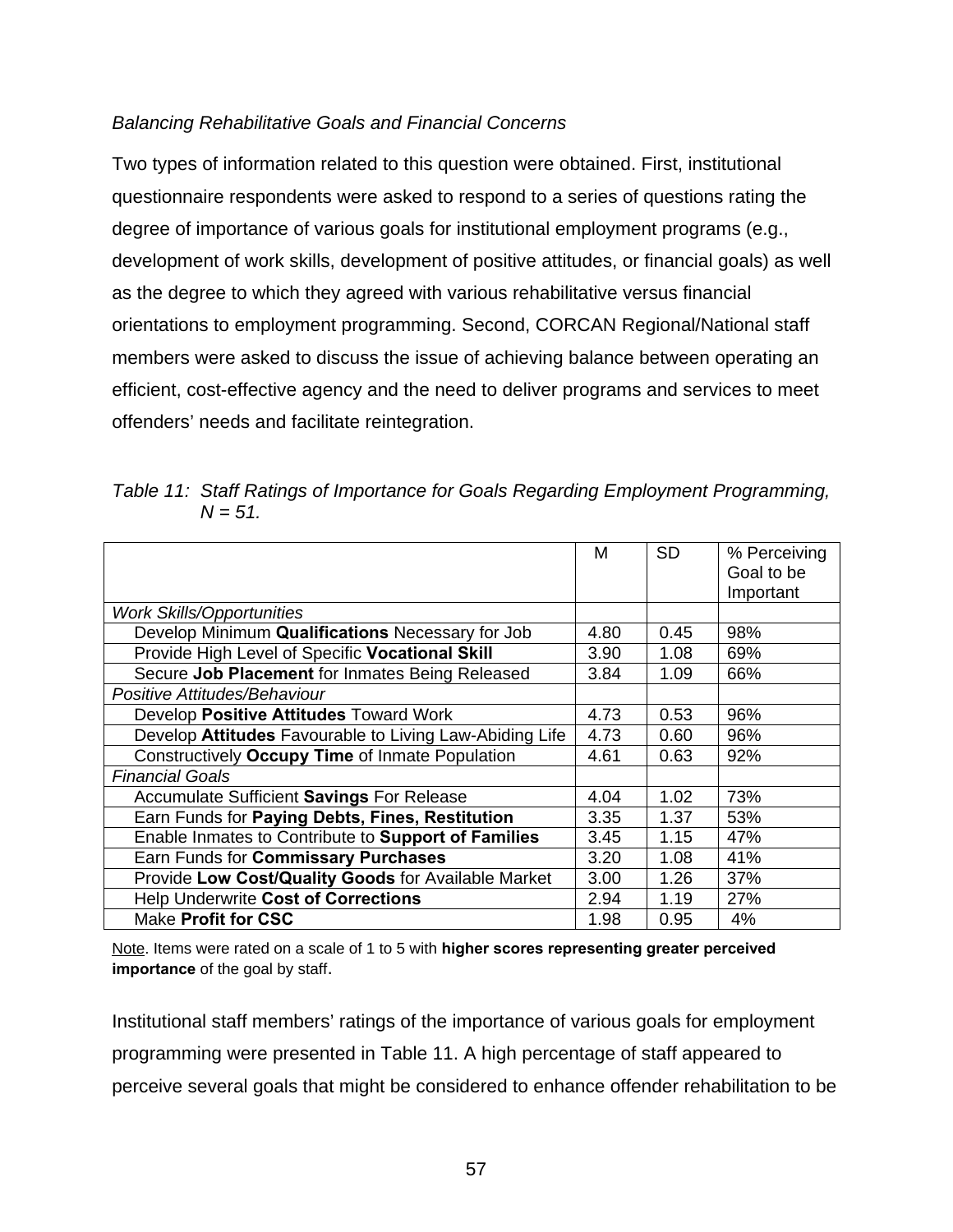relatively important. Some of these goals included the development of *work skills* (e.g., developing minimum qualifications necessary for job, providing a high level of a specific vocational skill, securing job placement for inmates being released), or the development of *positive attitudes/behaviours* (attitudes towards work, attitudes favourable to living a law-abiding life, constructive use of time). With respect to *financial goals*, although moderate support was observed for some goals related to helping offenders to accumulate funds for themselves, their families, or for restitution, little support was observed for goals related to financial gain or restitution for CSC.

Similar findings appeared when institutional staff were asked to rate various rehabilitative and financial orientations to institutional employment programming (Table 12). For example, the majority of institutional staff suggested that rehabilitation should be a more important issue in employment programming than concerns related to profit or loss. Similarly, the majority reported that pressures to make employment programs profitable could interfere with training or rehabilitative goals. Thus, overall, staff tended to perceive goals related to the rehabilitative functions of employment programming to be fairly important, but appeared to see less value in financially related goals or objectives.

CORCAN Regional/National staff members were also asked to discuss the issue of achieving balance between operating an efficient, cost-effective agency and the need to deliver programs and services to meet offenders' needs and facilitate reintegration. Of the four CORCAN Regional/National staff who responded, one appeared to see these issues as reflecting somewhat conflicting goals.

But, there still remains somewhat of a disconnect. And it's hard because CORCAN, as a separate operating agency, has a mandate to make money at this stage which is unfortunate because making money does not always mean that you are getting employment skills. Making money for CORCAN does not mean that you're necessarily well-trained to get a job when you get out. So, that sort of "forked-tongue mandate" remains…that's got to change. That's definitely got to change in order to pull this off better. Because really corrections is not about making money with CORCAN. It should be about getting these people out and making sure that they stay out.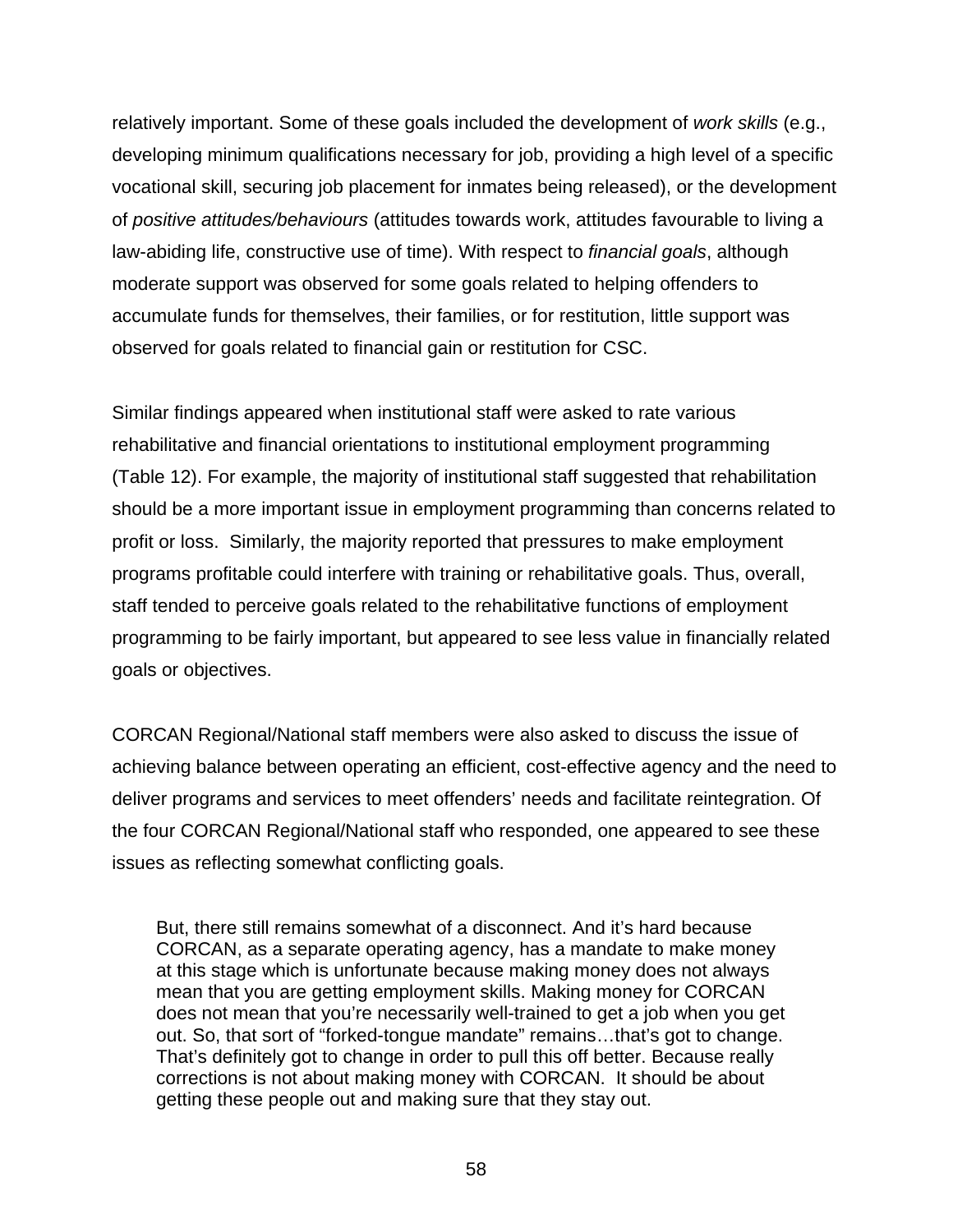*Table 12: Degree of Support for Rehabilitative or Profit Orientations towards Employment Programming, N = 51.* 

|                                                          | м    | <b>SD</b> | % Agreement |
|----------------------------------------------------------|------|-----------|-------------|
| Employment Programs Should be Judged First by            | 1.51 | 0.73      | 94%         |
| Contribution to Rehabilitation and Second by Profit/Loss |      |           |             |
| Parole Board Should Place Considerable Weight on         | 1.84 | 0.74      | 88%         |
| Performance in Employment Programming if Employment      |      |           |             |
| <b>Identified as Risk Factor</b>                         |      |           |             |
| Development of Job Skills More Important Than Profit in  | 1.82 | 1.02      | 86%         |
| <b>Selecting Prison Industry Operation</b>               |      |           |             |
| Pressure to Make Employment Programs Profitable can      | 2.31 | 0.91      | 63%         |
| Interfere with Training and Rehabilitative Goals         |      |           |             |
| Compared to Other Programs, Prison Industry Job Should   | 3.10 | 1.19      | 41%         |
| be Less Important for Parole Recommendations             |      |           |             |
| <b>Profit Orientation Necessary for Realistic Work</b>   | 3.18 | 1.21      | 37%         |
| Atmosphere                                               |      |           |             |

Note. Items were rated on a scale of 1 to 5 with **lower scores representing greater agreement with or greater perceived veracity** of the statements by staff. Percentage agreement was calculated by determining the percentage of total respondents who circled "1" or "2" for the question indicating that they at least somewhat agreed with the statements or that they thought the statements were at least somewhat true.

However, the remaining three respondents appeared to perceive little current difficulty managing and balancing these goals, suggesting, for the most part, that the needs of offenders came first.

Well, it's gonna be - I think, it's obviously going to be more expensive, because you're not going to have as many people going through, or being able to access the service, or accessing the program or whatever. But I think that that's just understood that is a factor. No, I think it's just understood that it will be more expensive because you don't have the population base, but that's just a cost of doing business.

In summary, the majority of institutional staff and CORCAN staff members appeared to place a fairly high value on the use of employment programming to support skill development and rehabilitative functions for offenders. Some institutional staff members also expressed concern that pressures related to financial concerns might undermine these goals. Among CORCAN staff members, there was some concern expressed regarding potential conflict between competing financial and rehabilitative goals, but the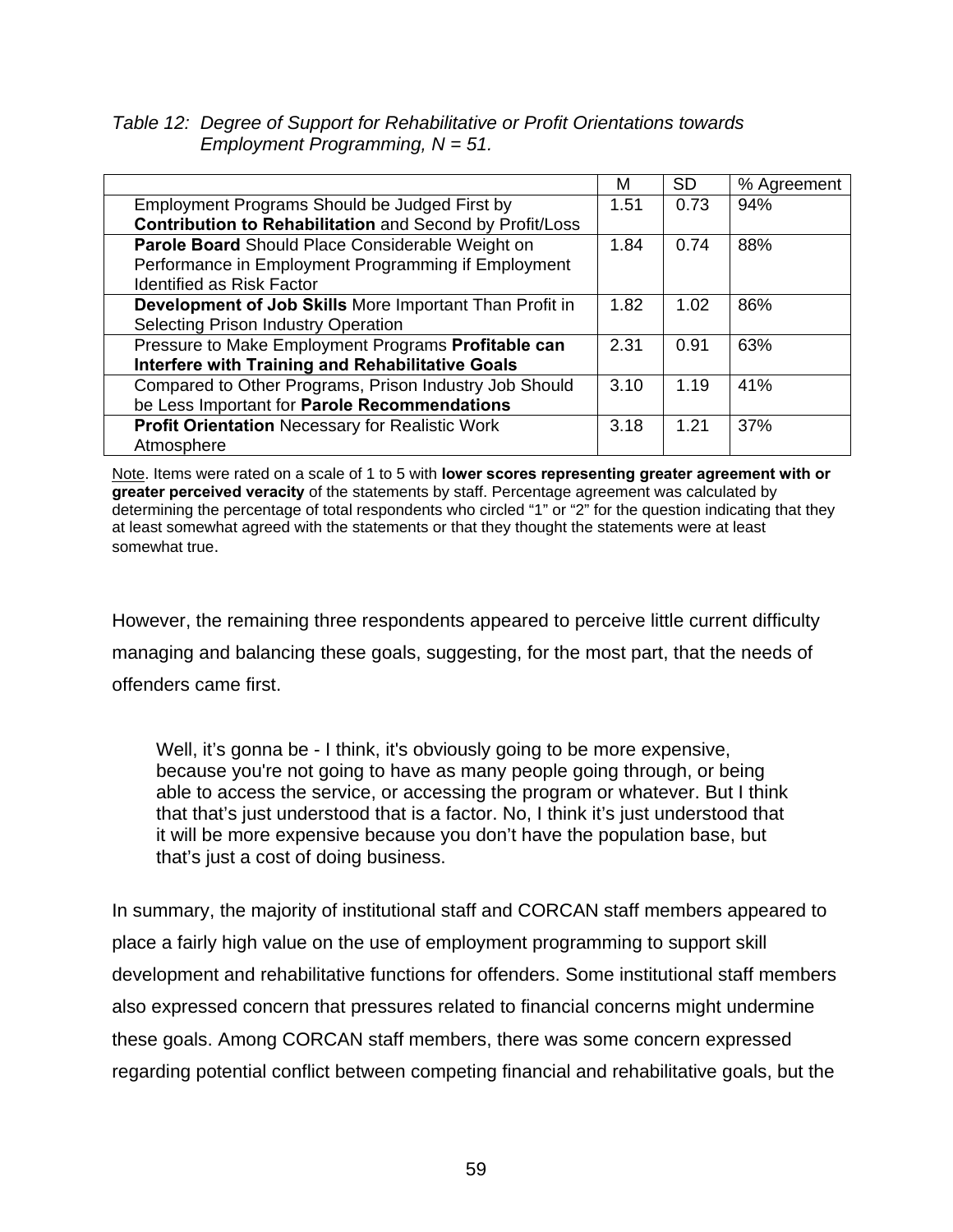majority of CORCAN respondents suggested that they felt an appropriate balance or approach to these two potentially competing goals had been achieved.

#### *Summary*

Overall, staff members who participated in the study appeared to be quite knowledgeable regarding women's interests for employment. Despite some suggestions by a few staff members that there had been improvements in the area of employment programming for women recently, the majority of staff seemed to perceive several problems related to the current state of programming, specifically related to a deficiency of meaningful employment opportunities and training, a lack of resources, and some challenges related to the need to balance employment needs with other needs for institutional programming. Overall, most staff respondents also appeared to be supportive of employment programming and training for women offenders, although some concerns were noted, particularly with respect to the potential for additional dynamic security concerns that might be associated with greater employment training or placements, or due to current issues associated with program implementation or operation (e.g., the perceived poor quality of some current employment programming or lack of appropriate resources). Similarly, the majority of staff members reported being supportive of work releases for women offenders, at least for those who were perceived to be low risk (e.g., minimum security). Finally, most staff members appeared to be supportive of rehabilitative goals related to employment programming, but less so of financially motivated orientations to employment for women offenders.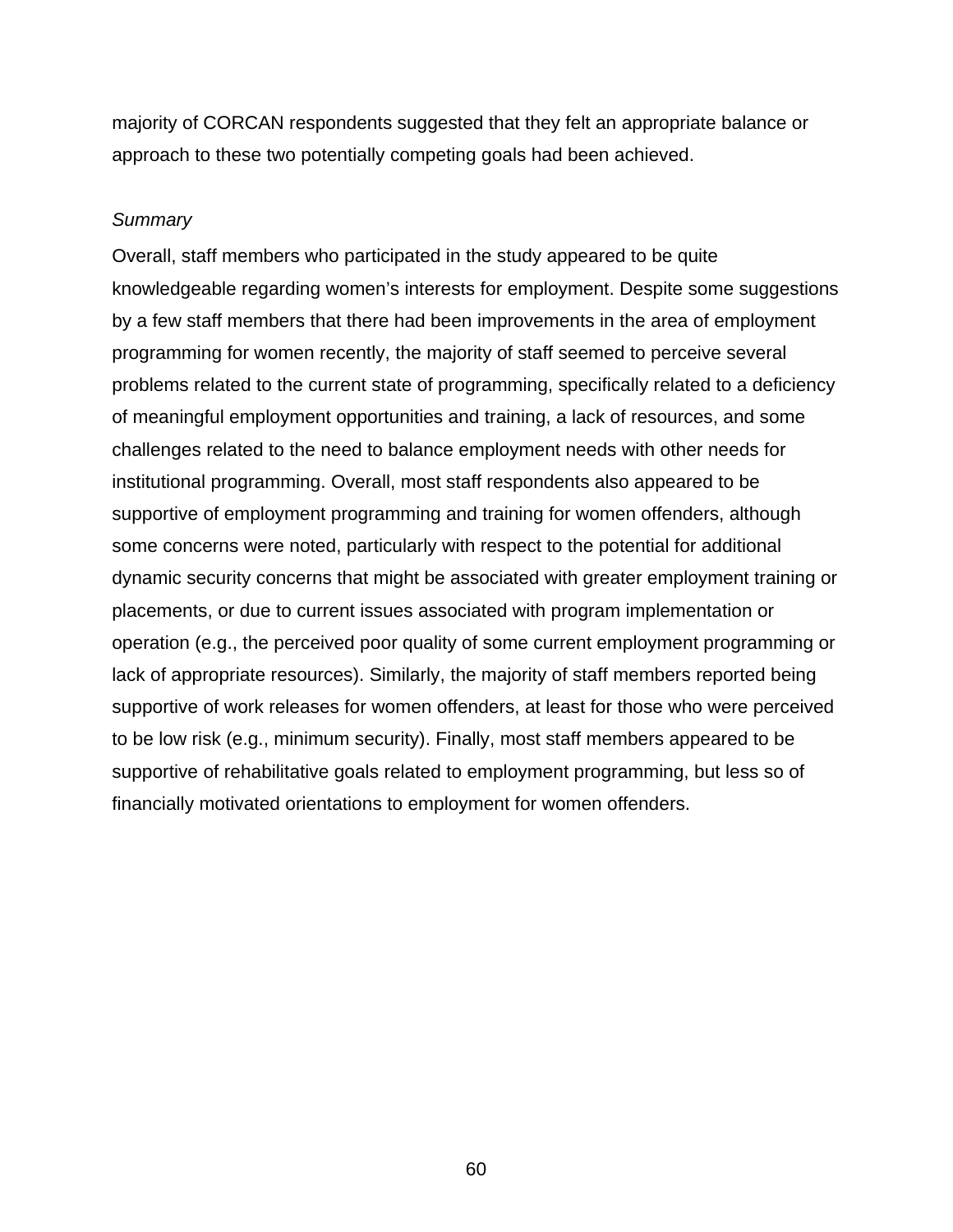## *Community: Employment, Interests, and Beliefs*

Results just presented provided a fairly broad overview of employment experiences, opportunities, attitudes, and beliefs related to institutional employment programming. In this section, the focus of the paper shifts toward a description of employment experiences and interests in the community. First, interests for employment and intentions to work in the community upon release (reported by incarcerated women offenders) are presented. This is followed by a review of occupational information for unemployed women on release in the community (jobs they are searching for; reasons for unemployment, etc.), and then a summary of the occupations reported by women offenders on release in the community who were employed at the time of the study.

## Incarcerated Women Offenders

 $\overline{a}$ 

*Intentions to Work and Importance of Employment.* Almost all (57/58) incarcerated women offenders indicated that it was at least somewhat important for them to have a job. Most also (50/58) reported that they *did intend* to find a job on release, 6/58 reported that they *might* be looking for a job at release, and 2/58 women indicated that they *did not intend* to find a job on release. Reasons for not seeking a job upon release included: needing to complete other education programming/deal with other needs first, being pregnant, and being past retirement age. When asked about their chances of finding a job upon release, about half of respondents (27/55) thought that their chances were "good" and the other half (28/55) thought that their chances were only "OK" or "poor".

*Career Interests.* Incarcerated women were also asked about their future career interests (see Table 13). Overall, the most common areas of interest for future careers<sup>30</sup>

 $30$  Since the exact nature of women's career interests and the degree to which they had engaged in thinking and planning with respect to career development was unknown at the beginning of the study, two types of questions were included: an "open-ended" question simply asking women to describe their career interests, as well as a *list* of possible career choices were included in the questionnaires. Given that the majority of women provided clear indications of their career interests in response to the "openended" question, and the fact that it was perceived that responses to the "open-ended" question would provide a less biased accounting of women's interests, only these responses ("open-ended") were included in the summary of career interests presented in Table 13.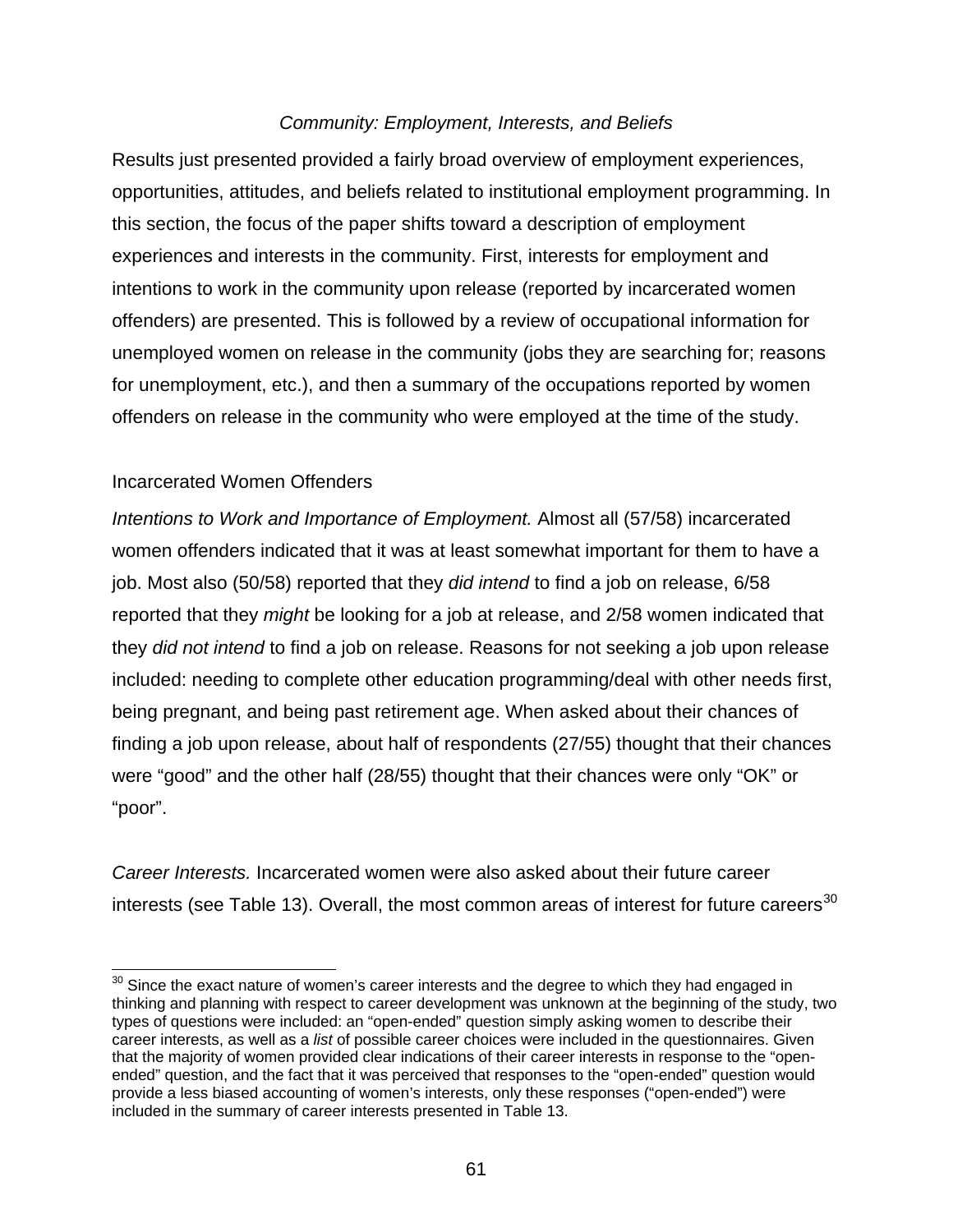appeared to be among Sales and Service Occupations (45% of women), with the food and beverage industry; retail, sales, or cashier work; and animal care or training being some of the most commonly reported interests within this category. This was followed by interest in Business, Finance, and Administration (e.g., administrative, clerical, secretarial); Trades, Transport and Equipment Operators (e.g., "trades", construction); Social Science, Education, Government Service, and Religion (e.g., social work, counselling); and finally Art, Culture, Recreation and Sport (e.g., designer, interior decorating, graphics). Less than 10% of women reported any interest in the remaining occupational categories. Also see Appendix T for a more detailed description of the types of job interests women reported within each occupational category.

In addition to the analysis of offenders' career interests, there were some comments made by a small minority of women that appeared worthy of further consideration. Some of these comments could reflect a lack of real career goals and interests, or perhaps the perception that their options might be so limited as to preclude choice in the matter. Samples of a few of these comments are shown below.

I want to find a job where I'll be accepted no matter my criminal record or one that is willing to train me to where I'm good at what I'm supposed to do. It doesn't really matter what the job is.

Carpenter, hostess, nanny, grocery store, just anything that would help me get back on my feet with social assistance.

I am wanting to find out before release (I am willing to take what I can get).

Anything.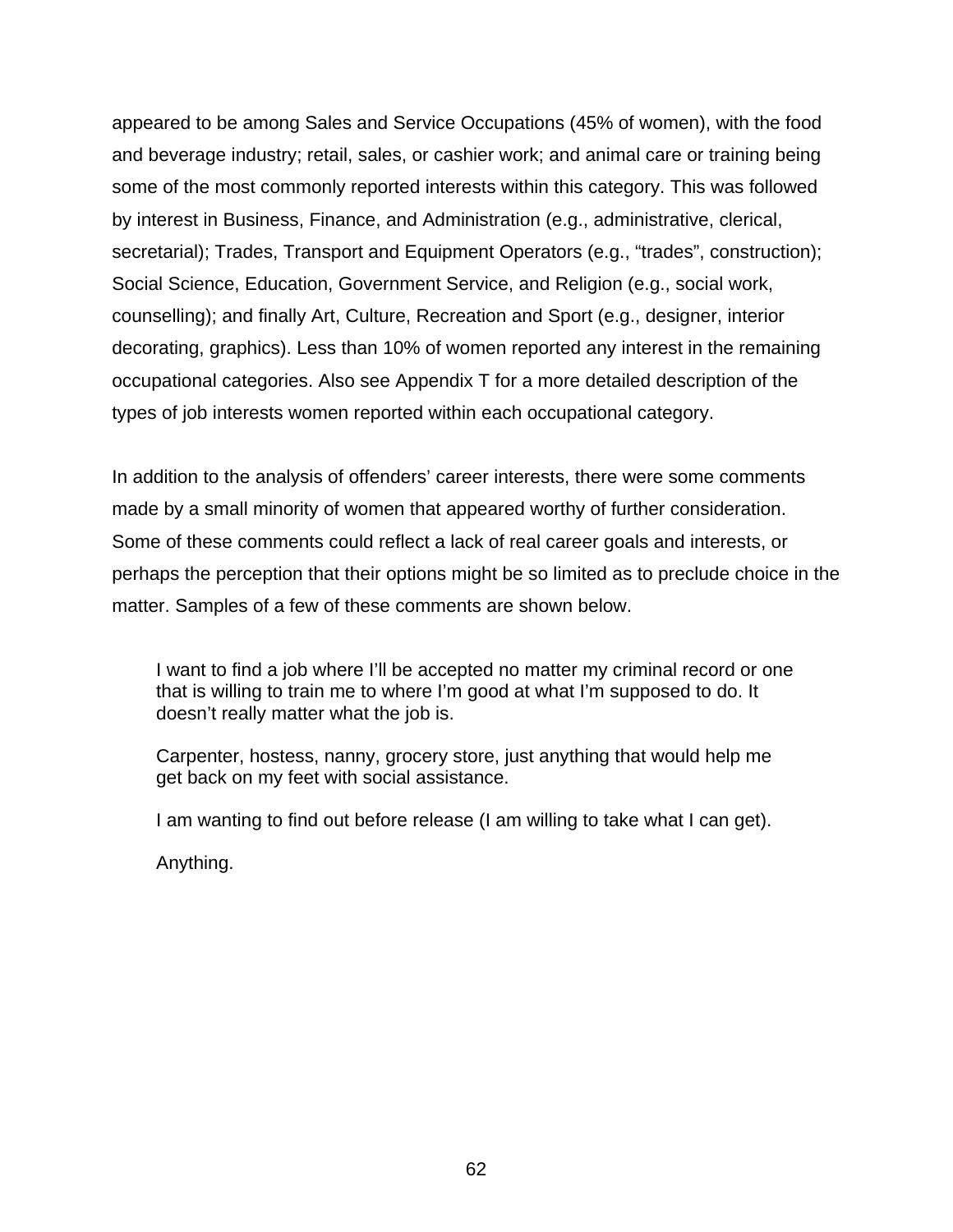|                                                   | Career Interests -<br><b>Incarcerated Women Offenders</b><br>$(n = 58)$ |        |  |
|---------------------------------------------------|-------------------------------------------------------------------------|--------|--|
| <b>Sales and Service Occupations</b>              | 26                                                                      | (45%)  |  |
| Business, Finance and Administration Occupations  | 16                                                                      | (28%)  |  |
| Trades, Transport and Equipment Operators and     | 14                                                                      | (24%)  |  |
| Related                                           |                                                                         |        |  |
| Social Science, Education, Government Service,    | 11                                                                      | (19%)  |  |
| Religion                                          |                                                                         |        |  |
| Occupations in Art, Culture, Recreation and Sport | 8                                                                       | (14%)  |  |
| <b>Health Occupations</b>                         | 4                                                                       | (7%)   |  |
| Processing, Manufacturing and Utilities           | 4                                                                       | (7%)   |  |
| Natural and Applied Sciences and Related          | 3                                                                       | (5%)   |  |
| Occupations                                       |                                                                         |        |  |
| Occupations Unique to Primary Industry            | 2                                                                       | $3\%)$ |  |
| Other                                             | 17                                                                      | (29%)  |  |

## *Table 13: Number (Percentage) of Women Inmates Reporting Career Interests in Various Occupational Areas*

Note. The total percentages for the overall categories sum to more than 100% as many women listed future career interests in more than one general category of work (e.g., employment interests in Sales/Service as well as Business/Finance/Administration). Also note that only 54/58 incarcerated women offenders listed their career interests in response to the questionnaires. However, percentages were reported out of the total 58 questionnaire respondents so that the numbers would reflect the *total percentage of the sample* that reported interests in each area, and also so that the percentages presented in this table might be more directly compared by the reader with other results presented in other sections of the paper, such as the percentage of women with prior employment experience in these areas (Table 8) or with qualifications for jobs in these areas (Table 9).

## *Women Offenders on Release in the Community*

*Income and Employment.* Twenty of 32 offenders (63%) in the community who responded to this question indicated that they were employed outside the home at the time of the study. However, when asked to describe their main source of income at the time, only 14/34 (40%) of women reported that employment was their main source of income. Thus, some of these women appeared to have been relying on other sources of income as well. Other main sources of income listed included: unemployment insurance or disability (4/34; 12%), welfare/social assistance (4/34; 12%), or spouse/family (4/34; 12%).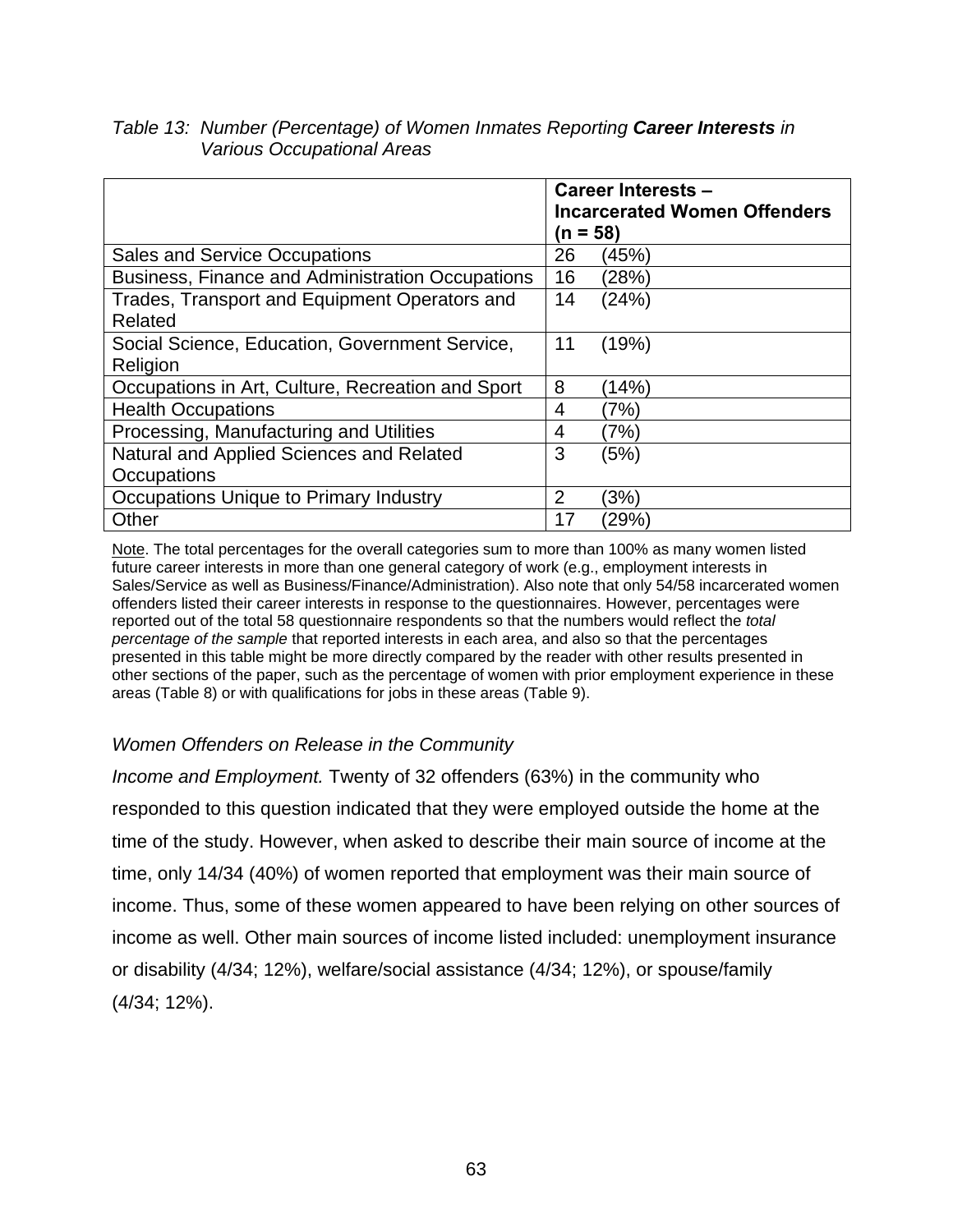*Job Search and Reasons for Unemployment.* Of the community respondents who were unemployed at the time of the study, 10/12 (83%) reported that they *intended to, or might try to find a job*, and 6/12 (50%) indicated that they were *searching for work* at the time. Unemployed women reported an average of 24 jobs applied for since release and an average of 6 hours a week looking for work. A few of these women (3/11; 27%) thought that their chances of finding a job in the next 6 months were good, but the majority of them (8/11; 73%) thought that their chances were only "OK" or "poor". Reasons for unemployment included: being unable to find a job (3/12), attending school (3/12), unable to work for disability or health reasons (2/12), and working in the home caring for children (1/12).

*Job Satisfaction, Pay, and Association with Prior Training*. About half of the employed women on release in the community (11/20; 55%) reported that they were either somewhat or very satisfied with their *current job*. Average reported weekly salaries for women's jobs in the community at the time of the study (take-home) was \$374.80  $(SD = 183.82; n = 15)$ , and  $8/20$  (40%) reported that they were somewhat or very satisfied with their *current pay level*. However, most reported that that their current salary was adequate to meet their basic needs (13/18; 72%) and that their chances of keeping their jobs for the next 6 months were good (15/19; 79%).

Of those who were employed in the community, the majority (13/20; 65%) reported that their current employment was related to *work experience they had prior to incarceration*. Accordingly, women reported little association between their current employment and *institutional work or training*: *vocational training programs* (2/19; 11%), CORCAN work experience (0/20; 0%), or *employment skills training programs*, (2/20; 10%).

*Occupational Descriptions.* Similar to women's reports of employment prior to incarceration (reported earlier in Table 6), the largest percentage of women who were *employed in the community* at the time of the study appeared to be employed in Sales and Service; or in Business, Finance, or Administrative occupations (see Table 14).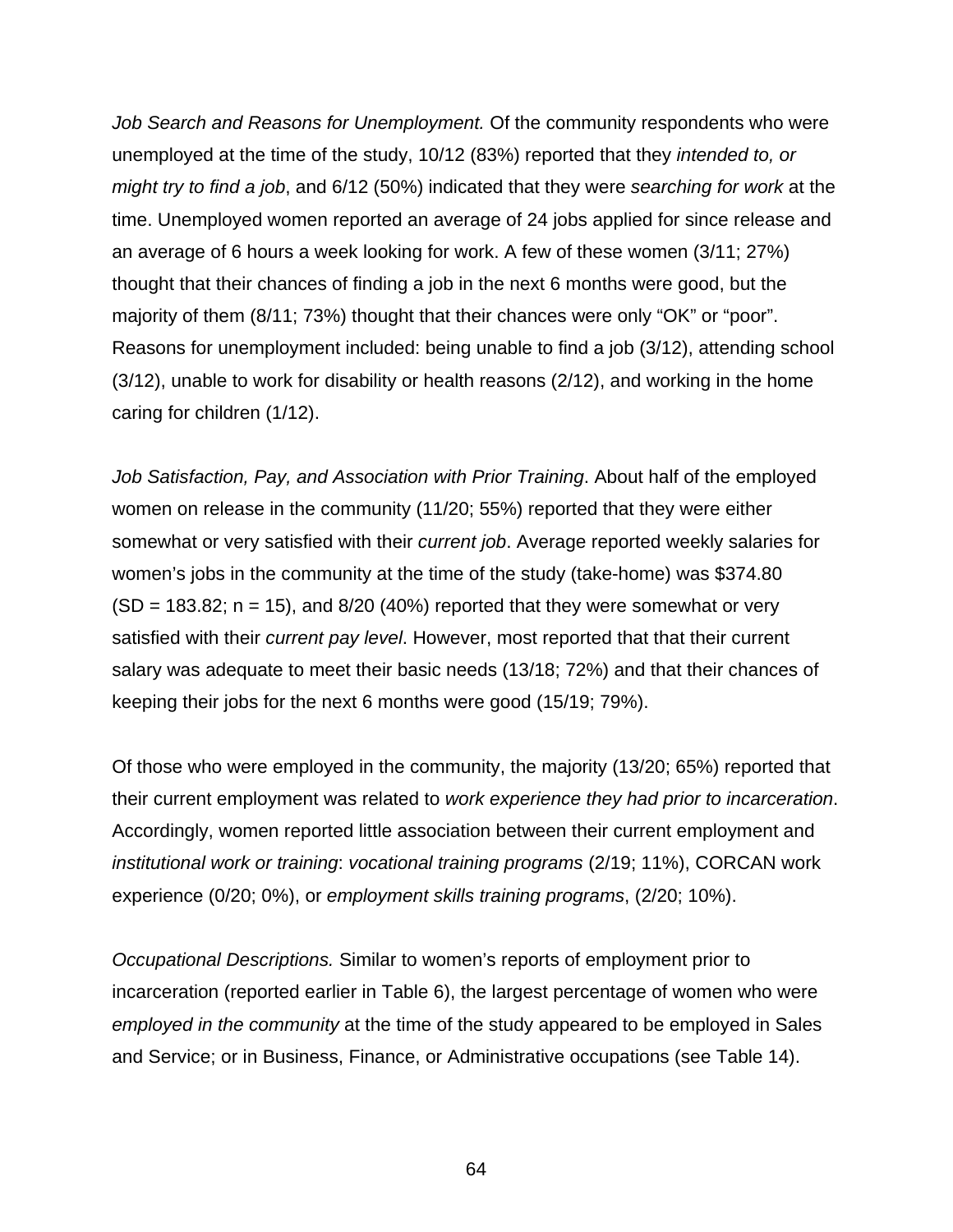Also note that a more detailed description of offenders' jobs and interests is presented in Appendix U. Among those who were *searching for work*, the overwhelming majority (67%) were searching for employment in the Sales and Service occupations; followed by Business, Finance, and Administration (17%); and Trades, Transport, and Equipment Operators (17%; see Table 12). Finally, when asked what types of jobs they had applied for since their release, almost all of the unemployed respondents who were currently searching for a job indicated that they had applied for at least one job in the Sales and Service area (5/6), followed again by applications to jobs in the Business, Financial, and Administrative occupations (3/6).

|                                                   | Employed:<br><b>Current Job</b><br>$(n = 20)$ | <b>Unemployed</b><br>& Searching<br>for Job<br>(n = 6) <sup>a</sup> |
|---------------------------------------------------|-----------------------------------------------|---------------------------------------------------------------------|
|                                                   |                                               |                                                                     |
| <b>Sales and Service Occupations</b>              | (35%)<br>7                                    | (67%)<br>4                                                          |
| Business, Finance and Administration Occupations  | 6<br>(30%)                                    | (17%)                                                               |
| Trades, Transport and Equipment Operators and     | $\overline{2}$<br>(10%)                       | (17%)                                                               |
| <b>Related Occupations</b>                        |                                               |                                                                     |
| Social Science, Education, Government Service,    | (10%)<br>$\overline{2}$                       | (0%)<br>0                                                           |
| Religion                                          |                                               |                                                                     |
| Processing, Manufacturing and Utilities           | (5%)                                          | (0%)<br>0                                                           |
| <b>Health Occupations</b>                         | (0%)<br>$\overline{0}$                        | (0%)<br>0                                                           |
| Occupations in Art, Culture, Recreation and Sport | $\mathbf 0$<br>(0%)                           | (0%)<br>$\overline{0}$                                              |
| Natural and Applied Sciences and Related          | $\overline{0}$<br>(0%)                        | (0%)<br>0                                                           |
| <b>Occupations</b>                                |                                               |                                                                     |
| Occupations Unique to Primary Industry            | (0%)<br>$\overline{0}$                        | (0%)<br>0                                                           |
| Other                                             | $\overline{2}$<br>(10%)                       | 2<br>(33%)                                                          |

*Table 14: Number of Women in the Community Sample with a Current Job or Searching for a Job in various Occupational Categories.* 

<sup>a</sup>Although six women noted that they were currently searching for a job, only four listed specific types of employment for which they were currently searching.

Note. Total percentages for the overall categories sum to more than 100% as some women reported that they were searching for more than one type of job within or across different job classification groups.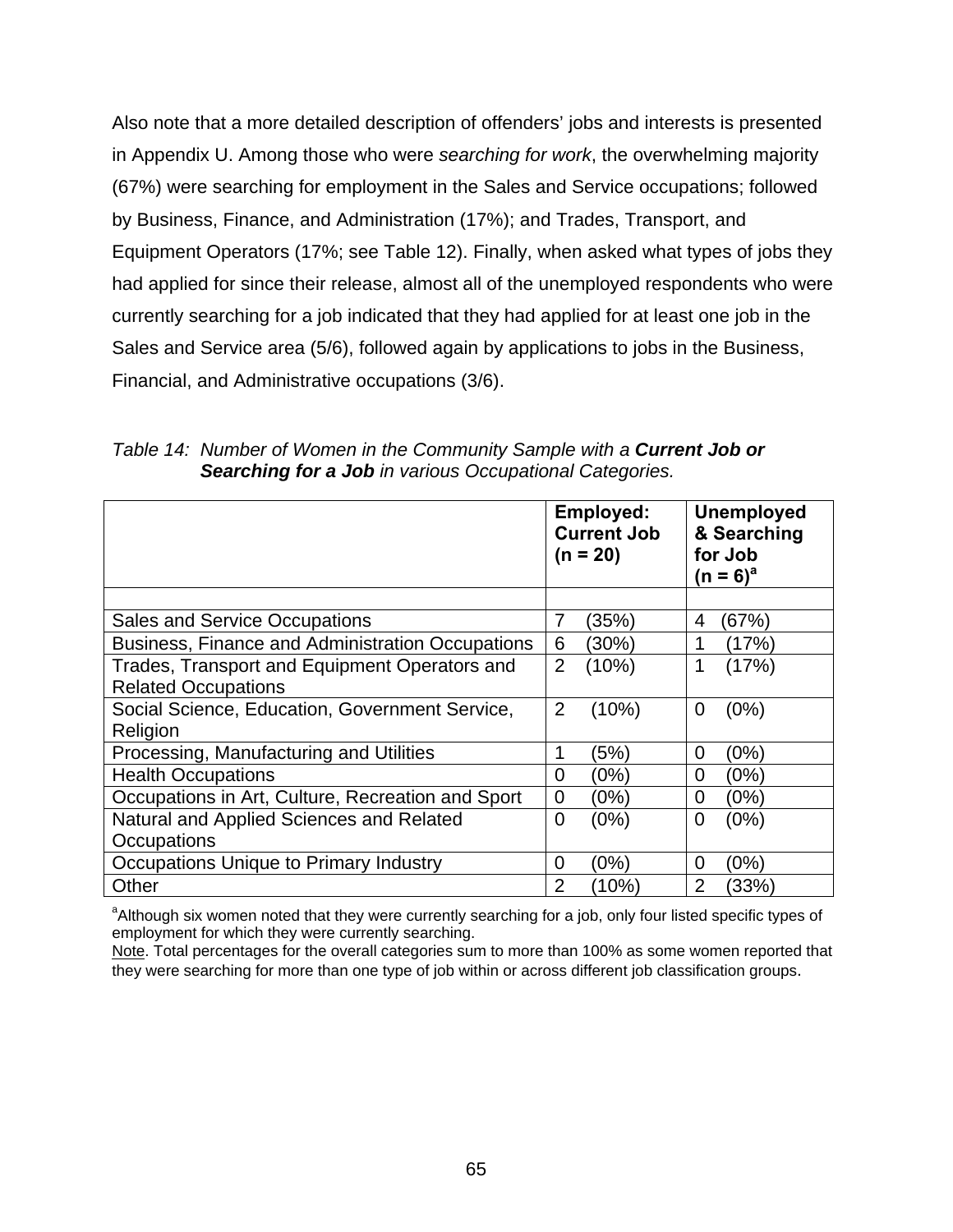#### *Summary*

Among those who were incarcerated or unemployed in the community at the time of the study, most reported that they did intend to find a job, and about half of those unemployed in the community reported that they were searching for a job at the time. The most common area of interest for a future career as reported by incarcerated women was the sales and service occupational group. Other areas of moderate interest included: business, finance, and administration; trades, transport and equipment operators; social science, education, government service, and religion; and art, culture, recreation and sport. Only about half of incarcerated women and about one-quarter of unemployed women in the community thought that their chances of obtaining employment were really good.

Among women who were employed in the community at the time of the study, the most common areas for employment included sales and service; and business, finance, and administration. They appeared to be moderately satisfied with their current employment and salaries, and fairly optimistic about their chances of keeping their jobs in the future. The majority reported that their current jobs were related to their work experience prior to incarceration, and women employed in the community reported little association between their current employment and past institutional training.

#### *Beliefs Regarding Women Offender's Occupational Abilities*

#### *Women Offender Self-Reported Capabilities*

Women offenders were asked to describe their confidence in their abilities to conduct several job-preparation or job-search activities. Overall, the majority of women indicated that their abilities in each of the three areas assessed were good to excellent: create a good résumé (60/89; 67%), know where to look for a job (63/89; 71%), perform well during a job interview (66/89; 74%).

Women were also asked to report their feelings of self-efficacy for performing jobrelated tasks via the Occupational Self-Efficacy Scale. Women offenders (*n* = 91) perceived their abilities to be quite good in each of the three areas of self-efficacy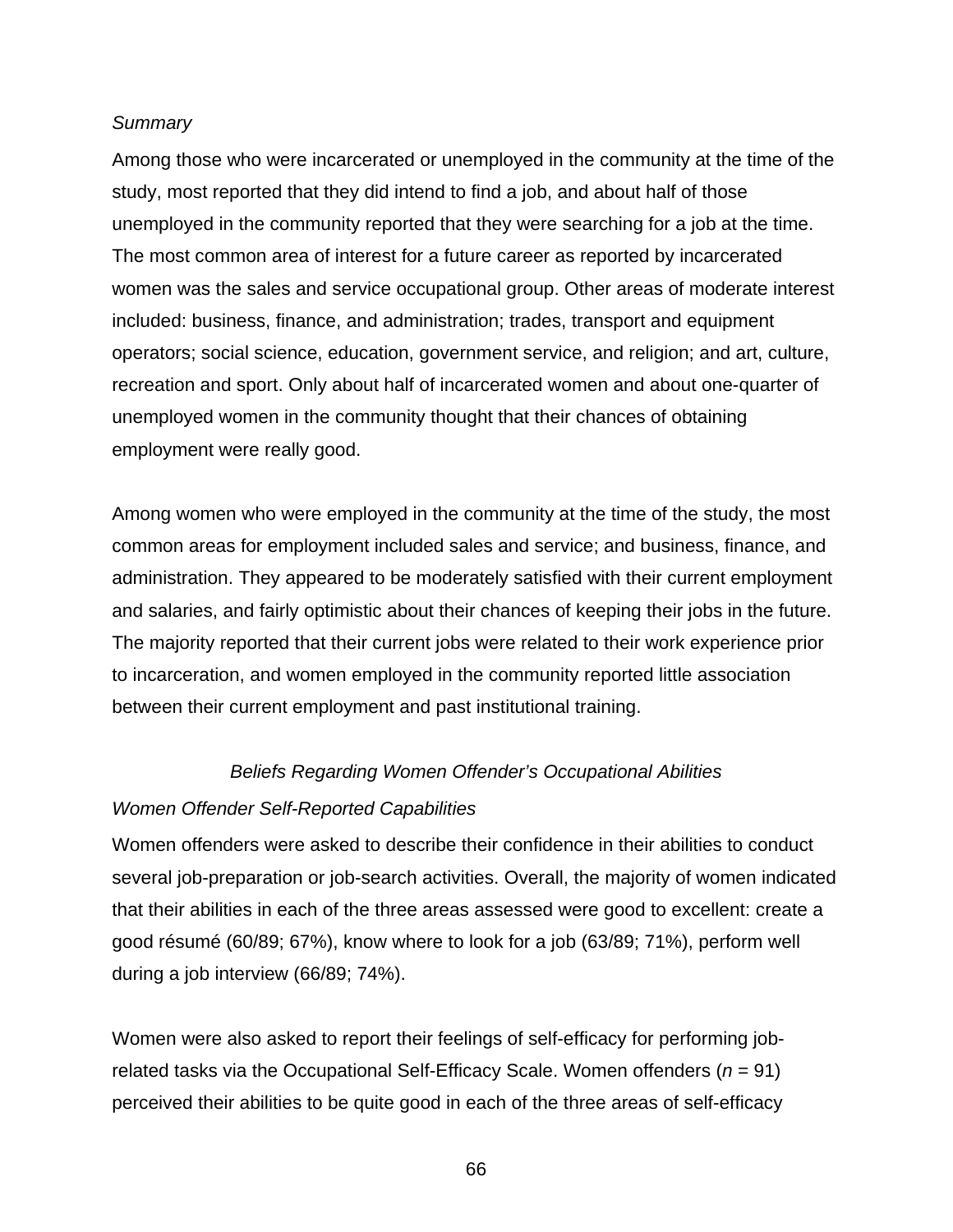explored: work performance ( $M = 4.11$ , SD = 0.59) learning ability ( $M = 4.05$ , SD = 0.61), organizational/social competence  $(M = 3.95, SD = 0.61)$ . Average scores tended to be around "4" on a 5-point scale, indicating that they rated their perceived abilities in the employment domain to be relatively high $3^1$ .

## *Institutional Staff Members' Beliefs Regarding Women Offenders' Employment Capabilities*

Given their experience observing women at work in the institution and the importance of institutional staff input and support for future employment programs and initiatives, institutional staff members were also asked to describe their perceptions of women offenders' employment capabilities (i.e., "do you think that women offenders make good workers?").

A number of institutional staff members (11/42; 26%) provided *virtually unequivocal positive feedback regarding women offenders' employment capabilities,* indicating that most or all women offenders were good workers or at least had the potential to be. For example, staff indicated that women "work very diligently", "possess many skills", "pay a great attention to detail and appear mostly more motivated than male offenders", and "seem to take pride in their accomplishments".

However, other staff discussed several factors that might lead to poor work performance. Two themes were evident in these responses. First, many staff (17/42; 40%) indicated that some *women had certain characteristics or needs* that might preclude or mitigate positive work performance. Some issues discussed included: lack of desire or motivation, prior skill deficits, lack of self-esteem (or greater need for positive reinforcement), antisocial attitudes, or difficulties in other areas of their lives (addictions, mental health difficulties) that mitigated positive work performance.

 $\overline{a}$ 

<sup>&</sup>lt;sup>31</sup> There were no differences between groups (incarcerated vs. community; younger vs. older; or Aboriginal vs. non-Aboriginal) with respect to self-efficacy perceptions.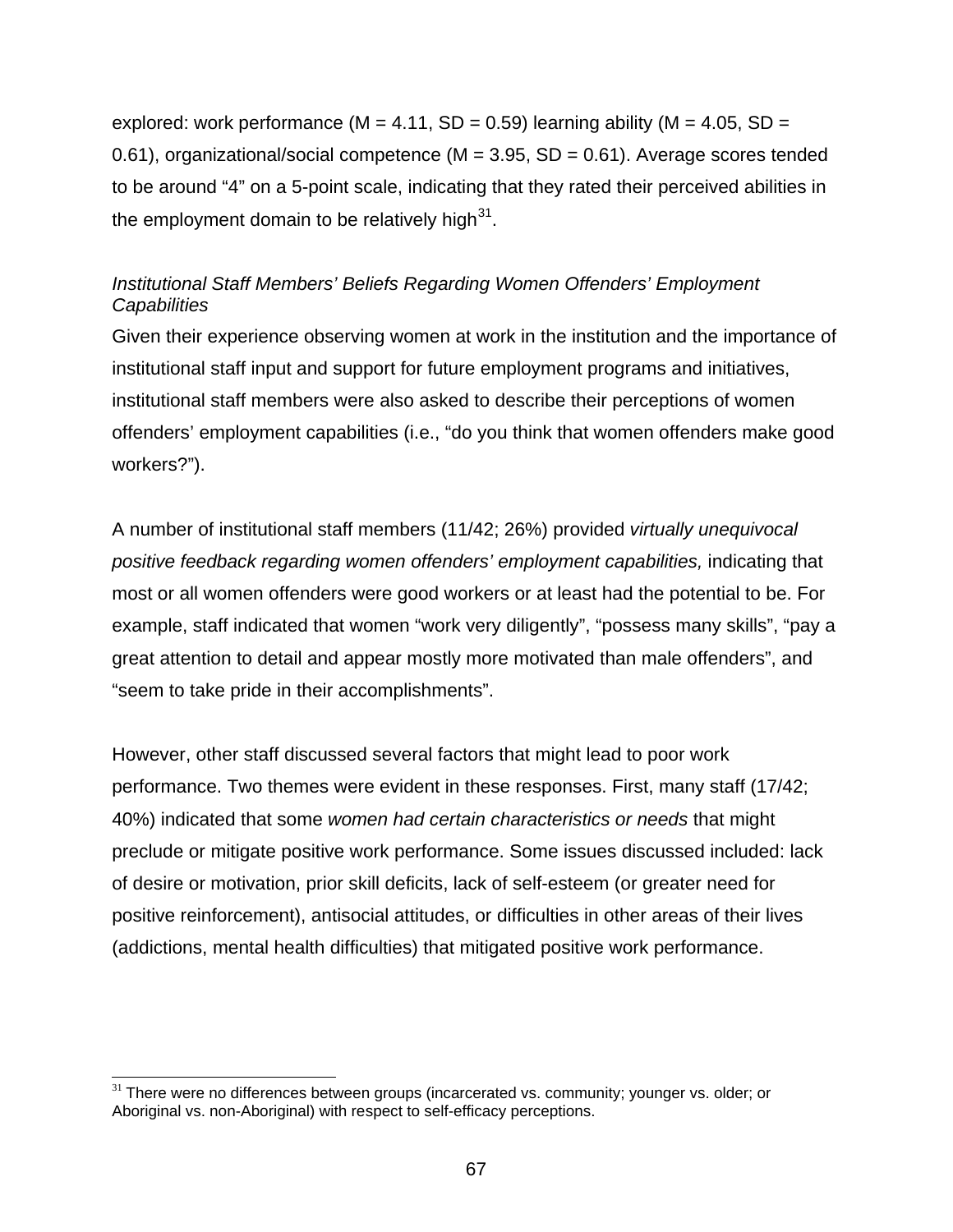A second theme centered on characteristics of the *institutional work environment or opportunities* (14/42; 33%) that might impact upon women's work performance. For example, several staff questioned the ability of current institutional employment programs to provide adequate training and challenges for the women or the ability of staff to appropriately supervise employment placements.

Yes they have the potential to be as we get a whole cross section of the population. We have a range of very hard workers to individuals who are non skilled and used to relying on social systems. We have, at times, educated and skilled women. Many times our institutional jobs do not promote adequate learning and challenges.

There is no accountability or meaningful sanction for women who do not report to work or who have performance issues. It is too easy for over-worked staff to look the other way when a women sleeps all day, leaves work early, or does a poor job.

Women are not really held accountable for their work related responsibilities and attitudes, thus staff compensate or put up with much more than the work world would – re. attitude & work quality & proficiency. This does not mean they are not trainable as I believe they are but do need the right workplace environment.

Other staff (6/42; 14%), however, appeared to hold little belief or hope for positive change in offender attitudes or behaviours in the realm of work.

Only a minority of them are good workers. The majority don't want to work and they change jobs regularly, etc.

Many women believe they will be supported as they always have been [i.e., partners or gov't assistance]. They are not interested in saving money as currently we supply almost all of their needs. Many are lazy and find excuses not to work.

By what I see and hear, it seems that they are entitled to the carefree lifestyle and the CSC employees should cater to their whims and wishes.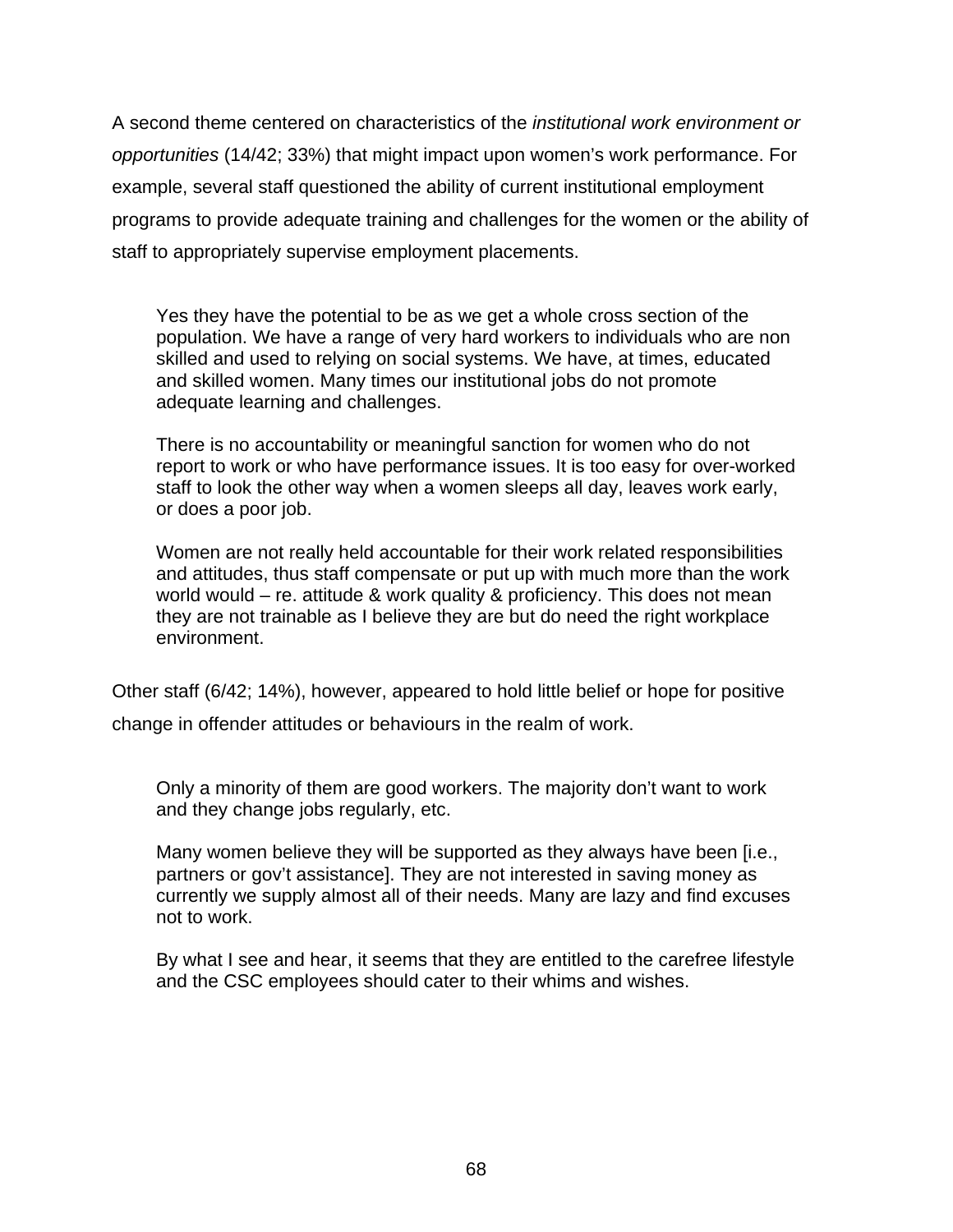#### *Summary*

Overall, most women offenders appeared to be fairly confident in their abilities to engage in various job search activities and to conduct employment-related tasks. This view appeared to be shared by most institutional staff members, although a small minority of staff respondents did express some fairly negative views in this respect, views that appeared to see most women as unmotivated or even incapable of performing in this area. A fair number of staff members, however, did express some concerns that women might have other personal needs that might influence their ability or desire to work, or that current institutional employment opportunities and supervision might not provide adequate challenges to enable women to utilize their capabilities to the fullest.

### *Relationships, Families, and Social Support*

### *Living Arrangements and Child Care*

In general, the majority of community women offender respondents indicated that they were living alone (34%) or with a spouse/partner (30%), while the majority of incarcerated women expected to be living in a hostel/half-way house (30%), or with their spouse/partner (23%) upon release (see Table 15). Almost half of women offenders (38/92; 41%) reported having at least one child under the age of twelve and just over one-quarter of questionnaire respondents (25/91; 27%) reported that they were caring full-time for their children at home *prior to their incarceration*. With respect to child-care arrangements *post-release*, 13/34 community women (38%) indicated that some or all of their children were living with them (or expected that they would be within the next year), and 24/57 incarcerated women (42%) expected that some or all of their children would be living with them upon release.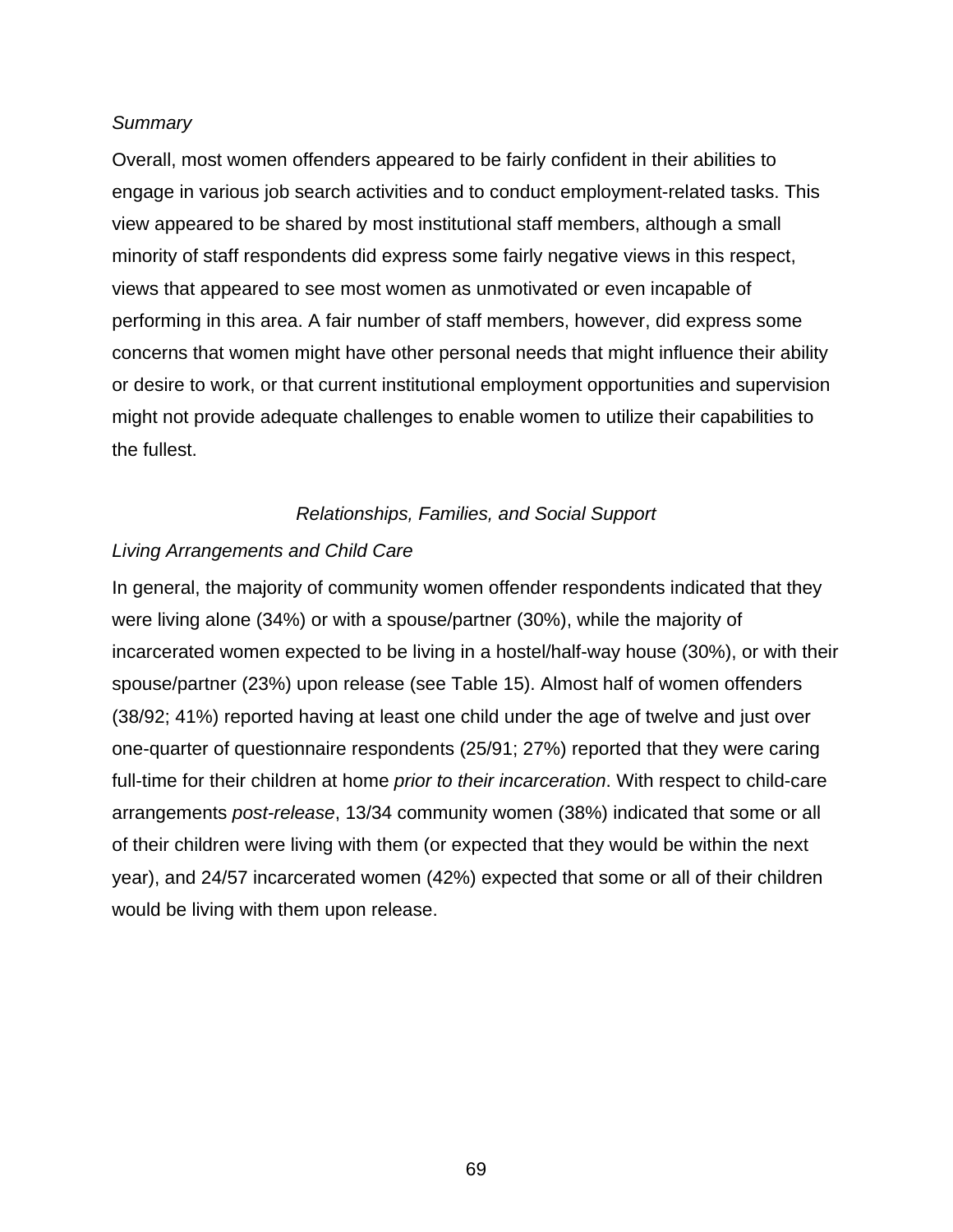|                                             | <b>Current Living</b><br>Arrangements | <b>Expected Living</b><br>Arrangements  |
|---------------------------------------------|---------------------------------------|-----------------------------------------|
|                                             | <b>Community Women</b><br>$(n = 33)$  | <b>Incarcerated Women</b><br>$(n = 57)$ |
| Husband/Wife, Common-Law,<br>Boy/Girlfriend | 30%                                   | 23%                                     |
| Family                                      | 18%                                   | 18%                                     |
| Friends                                     | 3%                                    | $0\%$                                   |
| Alone                                       | 34%                                   | 12%                                     |
| Strangers (Hostel, Half-way                 | 15%                                   | 30%                                     |
| House)                                      |                                       |                                         |
| Don't Know, Not Arranged                    |                                       | 17%                                     |

*Table 15: Current (Community Women) or Expected (Incarcerated Women) Living Arrangements on Release.* 

Almost all of the women (incarcerated or community) whose children were living (or were expected to live) with them upon release reported that there was someone who could care for their children if they decided to work (28/37; 76%). When asked who could care for their children if they decided to work, most respondents who had (or expected to have) their children living with them reported that family members or friends (e.g., spouse, parents; 25/37) and/or other paid care-givers (e.g., day-care, babysitters; 10/37) could be utilized to provide child-care.

# *Family Support for Employment*

Women offenders were asked to complete the family support scale that primarily assessed offenders' feelings about emotional support in the face of stressful or dissatisfying work experiences (e.g., "I have people in my family that I can talk to about the problems I have at work."). The overall mean level of family support reported by offenders<sup>32</sup> was slightly above average on a 7-point scale ( $M = 5.29$ , SD = 1.40), indicating a moderate degree of support from family during stressful employment experiences<sup>33</sup>.

l  $32$  Only 75% of institutional participants and 88% of community participants completed this scale. Participants were instructed to complete the scale only if they had current or previous work experience to reference when responding to the questions. Thus, those who did not complete the scale likely had either no previous work history, or no family members to consider when completing the measure.

 $33$  Employing a significance level of .01 to control for the number of comparisons, the degree of perceived family support did not differ according to place of residence (institution or community), ethnicity, or age.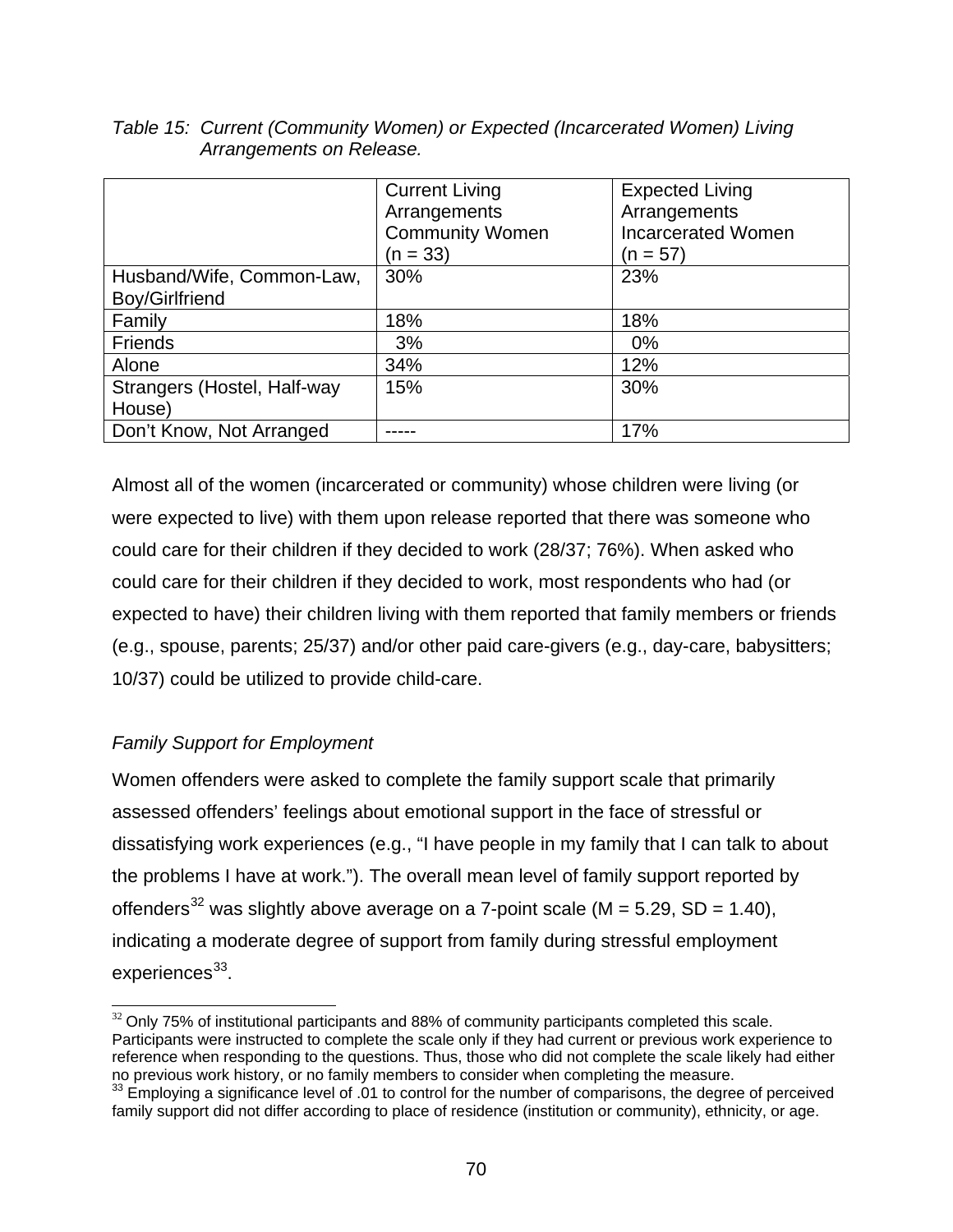Women in the community were also asked a few additional questions to determine the degree of employment-related support they received from family members (spouse or important others). The majority reported that they received good support from family members for finding or keeping their jobs (24/33; 73%) and that their family members believed that having a job was important (27/34; 79%).

## *General Social Support for Employment*

 $\overline{a}$ 

Participants also completed the Social Support for Employment instrument to determine: 1) Affective Ties: the degree to which respondents affiliated with other employed individuals, and 2) Resources/Models: the extent of their resources or positive role models for employment. Items were rated on a 4-point scale with higher scores representing greater social support. On average, offenders reported a moderate to high degree of *affective ties* to employed individuals (M = 2.92, SD = .88) and moderate to high access to *resources or positive role models* in the employment arena  $(M= 3.19, SD = .48)$ . However, several differences were observed with respect to place of residency, race, and age (see Figures 8 to 10). Overall, results indicated that women living in the community at the time of the study reported greater affective ties to employed individuals than women who were incarcerated.<sup>34</sup> Similarly, older women offenders reported greater affective ties to employed individuals than younger women offenders. Finally, non-Aboriginal women reported greater access to employment resources and positive role models than Aboriginal women offenders. More detailed statistical information for these analyses is provided in Appendix V.

 $34$  Recall that the instructions for this measure differed slightly for institutional versus community participants. Due to their circumstances, incarcerated women offenders were asked to think about the places they lived and the people they knew prior to incarceration and women in the community were asked to think about their current living circumstances.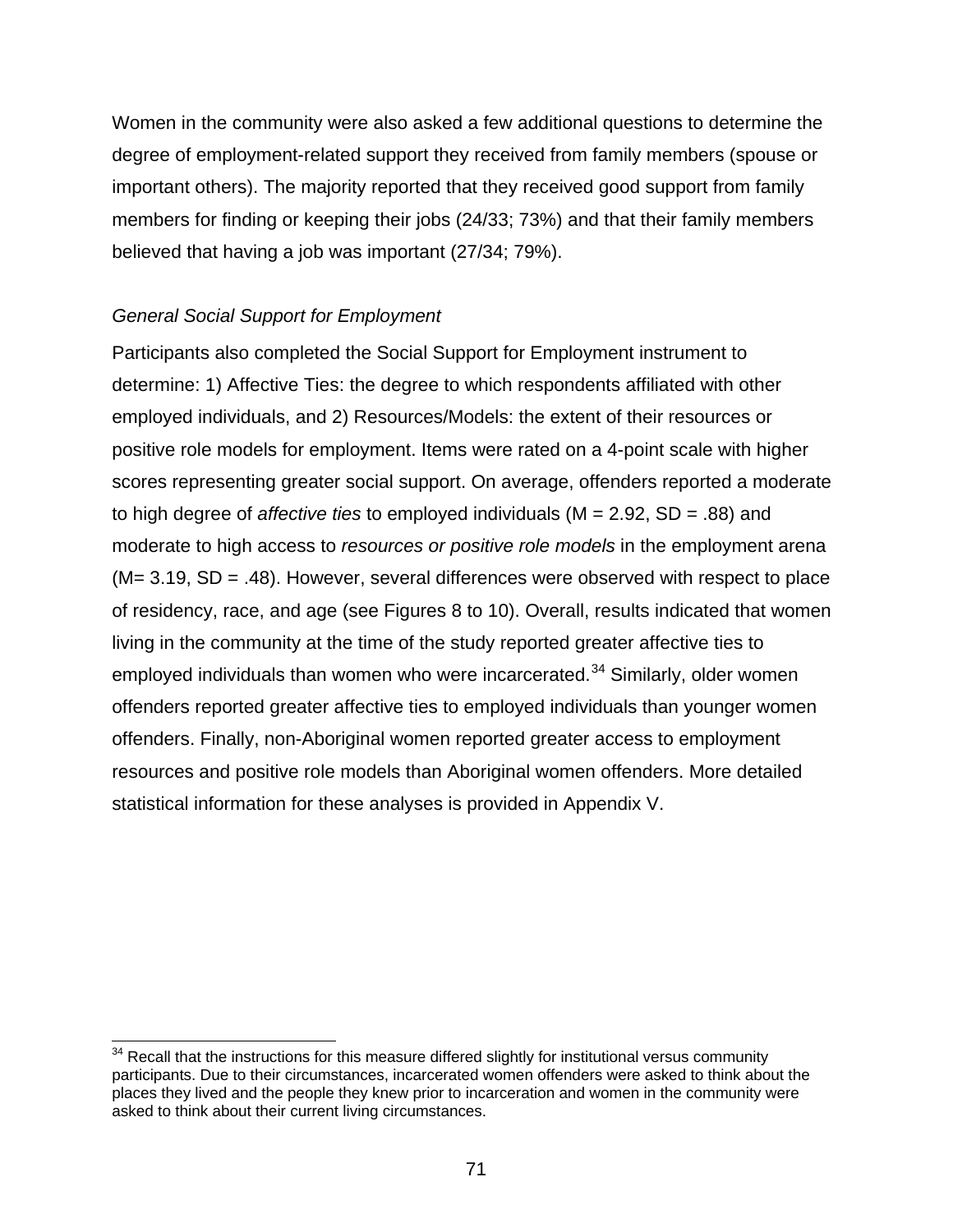*Figure 8: Degree of Affective Ties to Other Employed Individuals Reported by Community and Incarcerated Samples.* 



*Figure 9: Degree of Affective Ties to Other Employed Individuals Reported by Older and Younger Women Offenders.* 



*Figure 10: Degree of Access to Employment-Related Resources and Models Reported by Aboriginal and Non-Aboriginal Women Offenders.* 



Note. All comparisons shown in the graphs were significant at  $p < .01$ .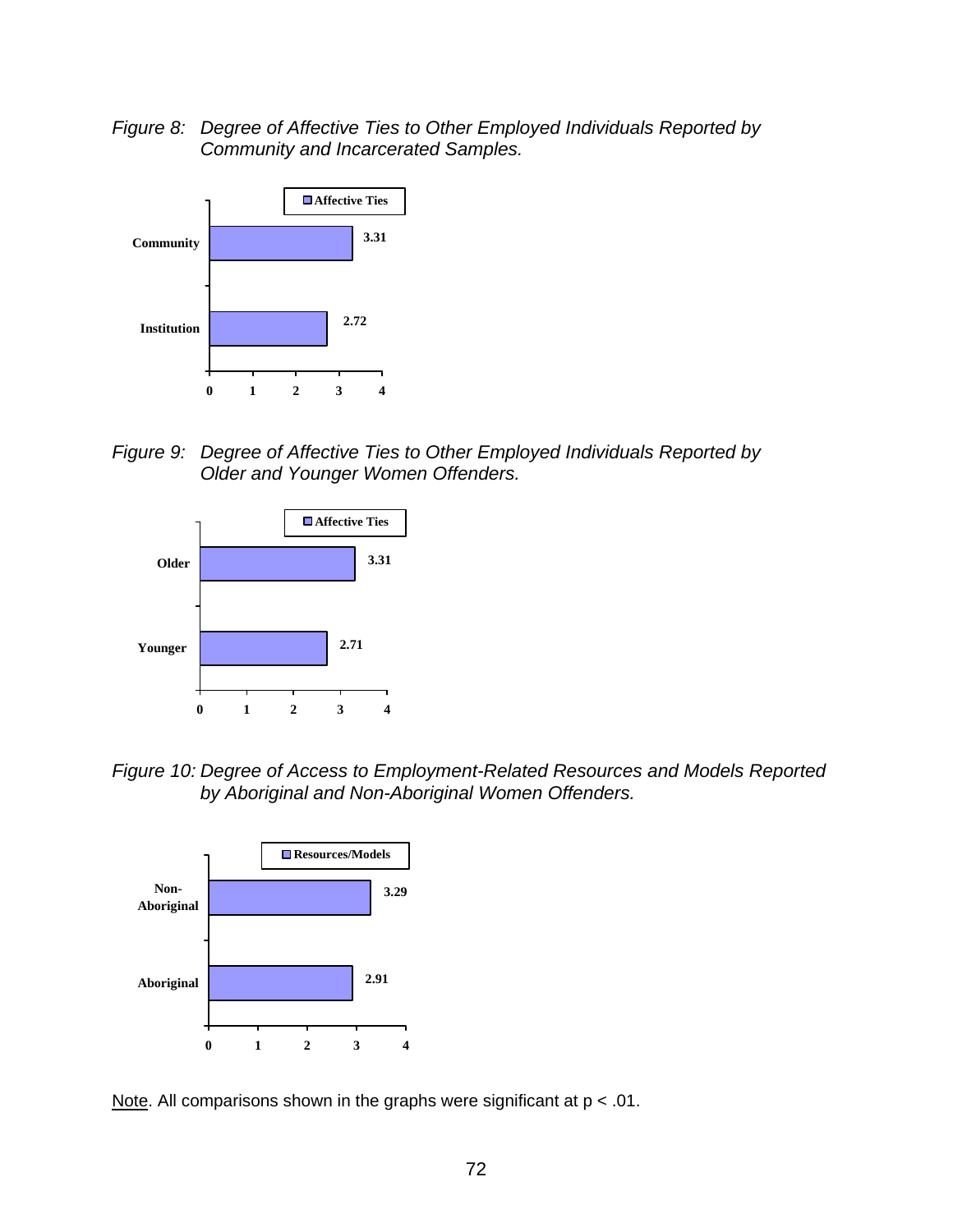As another way to assess perceptions of social support, women offenders in the community were asked who they would seek assistance from if they needed help to obtain a job or to support themselves in the community. The most common responses included various social services such visiting "employment centres", or using "unemployment", or "welfare" (12/34). Others indicated that they would approach specific agencies such as John Howard Society (7/34), Elizabeth Fry Society (7/34), OPEX (4/34), or Correctional staff such as their parole officers (6/34). A few also noted that they would approach family or friends (7/34) or that they would search for jobs on the internet (5/34).

#### *Summary*

Overall, just over one-quarter of women offenders reported that they were caring for their children full-time in the home prior to incarceration, and a little over one-third of questionnaire respondents expected that their children would be living with them upon release. However, the majority of those who reported that they would have their children living with them upon release perceived that they would have care-givers available to care for their children (mostly in the form of family members) should they decide to work. In addition, most women reported moderate to high support from family members finding or keeping employment and when faced with stressful work experiences. Similarly, relatively high social support, with respect to ties to other employed individuals and access to employment-related resources, was reported by women offenders. It is important to note, however, that incarcerated women and younger women reported fewer affective ties to employed individuals and that Aboriginal women offenders reported less access to employment-related resources and positive role models. Overall, offenders also reported knowledge of several sources of possible aid in obtaining employment or financial assistance, including various community services and agencies, as well as family or friends, and independent internet job searches.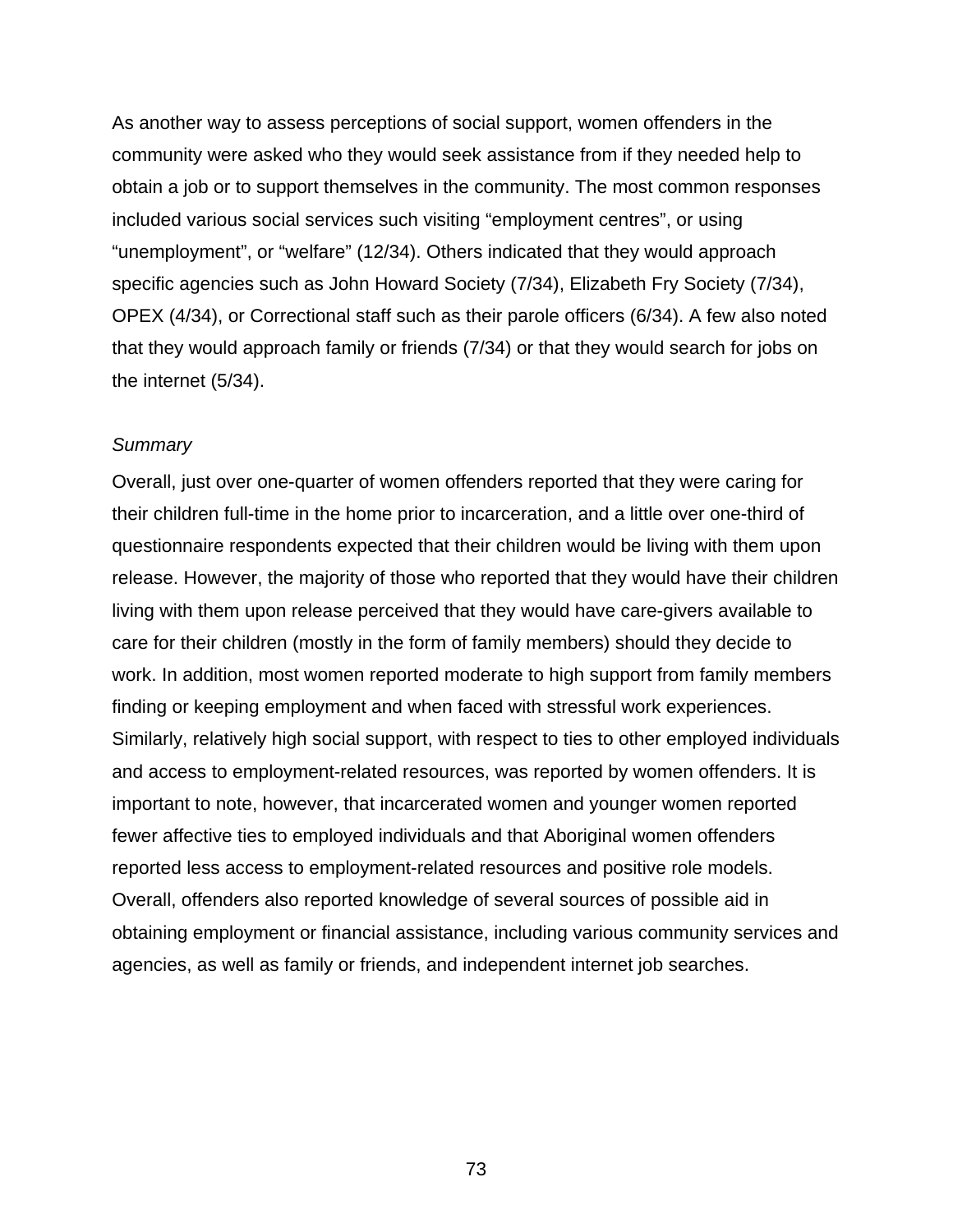### *Employment Services/Programs in the Community*

As discussed in the previous section, women offenders reported moderate to high support from family and others in the employment domain. Thus, the next objective was to assess more directly the nature of and interest in employment services available to women in the community, as well as offender and staff awareness and perceptions of these services.

### *Interest in and Use of Employment Services by Women Offenders*

First, women were asked about prior participation and future interest in employment related programs while on release. Half of women in the community reported that they had visited an employment counsellor (17/34; 50%) and about one-quarter reported that they had participated in job training programs or workshops (8/34; 24%) since their release. In addition about half of women offenders in the community reported that they were interested in participating in employment programs during their release (17/33; 52%). When asked what types of programs or services they would find useful, the most common response was to describe interest in more *training or a certain type of employment* (8/17; e.g., computer training, food industry). Other types of interests listed included: *links to jobs or employers* (4/17), *résumé writing/interview skills* (4/17), and information regarding *job-search techniques* (3/17).

Those who had not previously participated in employment programming in the community (or who were not interested in participating in any in the future) were asked to describe their reasons for their lack of interest or use of these services. Some of the most common reasons noted included: perceptions that they already had the skills or ability to obtain a job without assistance (9/16), the fact that they already had a job (6/16), nothing was offered/available (6/16), or that they were not working/unable to work due to school/disability/health/children (5/16).

In order to determine how women might connect with employment services on release, community parole officers were asked how women were assigned or referred to employment programs or services in the community. Parole officers (11/11) suggested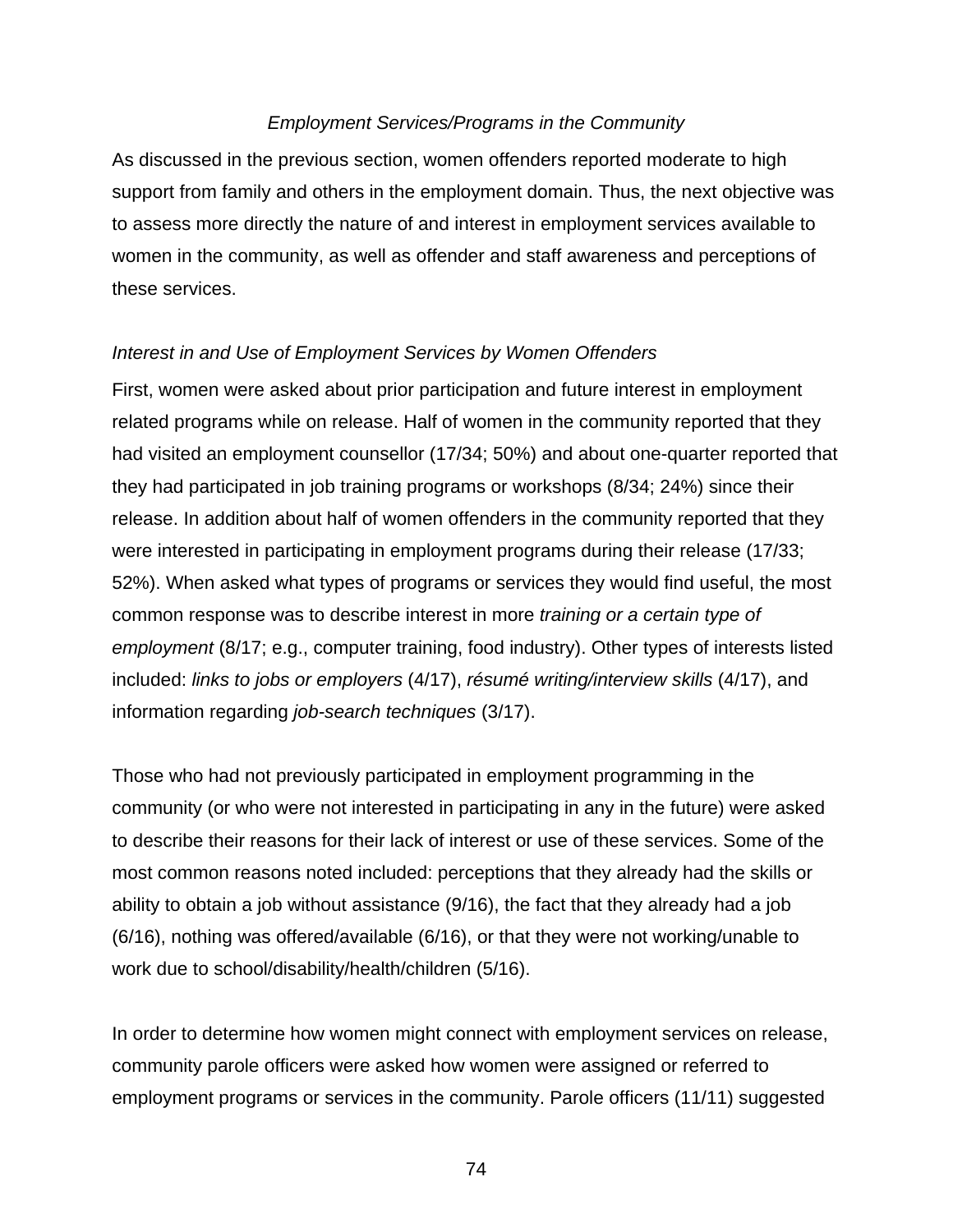that they assisted in connecting women with employment services, indicating that they made referrals to available programs or services as needed. A few also noted that referrals might also be made to appropriate employment services by Community Residential Facility or "half-way" house staff (2/11), or that the women might identify and access some services themselves (2/11).

### *Awareness of Employment Services in the Community*

Given that many offenders reported interest in participating in employment programs during their release, and the potential role of staff in assisting women to any existing programs, women offenders and staff were asked whether they were aware of any employment programs or services in the community. The majority of staff and offenders did report some awareness of employment-related services. Among incarcerated and community offenders, the majority (51/85; 60%) reported awareness of at least one employment services in the community, listing anywhere from  $1 - 6$  different types of services or programs. The majority of institutional staff interviewees (13/18; 72%) also reported some knowledge of employment services in nearby communities, with individual respondents listing from  $1 - 4$  different programs or services. As one might expect, knowledge of community employment services appeared to be particularly high among community staff members (see Table 16). Community participants responding to this question (community parole officers and CEC staff; 21/25; 84%) listed anywhere from 1 – 9 different services or agencies that might be available to women offenders.

Offenders and staff reported knowledge of several different types of services which appeared to range from community-based or provincial programs to larger national programs. Some of the services listed by women and staff included Human Resources Development Canada<sup>35</sup>, John Howard Society, Elizabeth Fry Society, OPEX, or Emploi Québec. CORCAN services or Community Employment Centres were also listed by staff, but not by offenders. Other services described were more difficult to categorize, with some simply making reference to "employment agencies", "placement agencies", or "welfare programs", or general listings of places to look for jobs (e.g., newspapers), and

 $\overline{a}$  $35$  Now known as Human Resources and Skills Development Canada.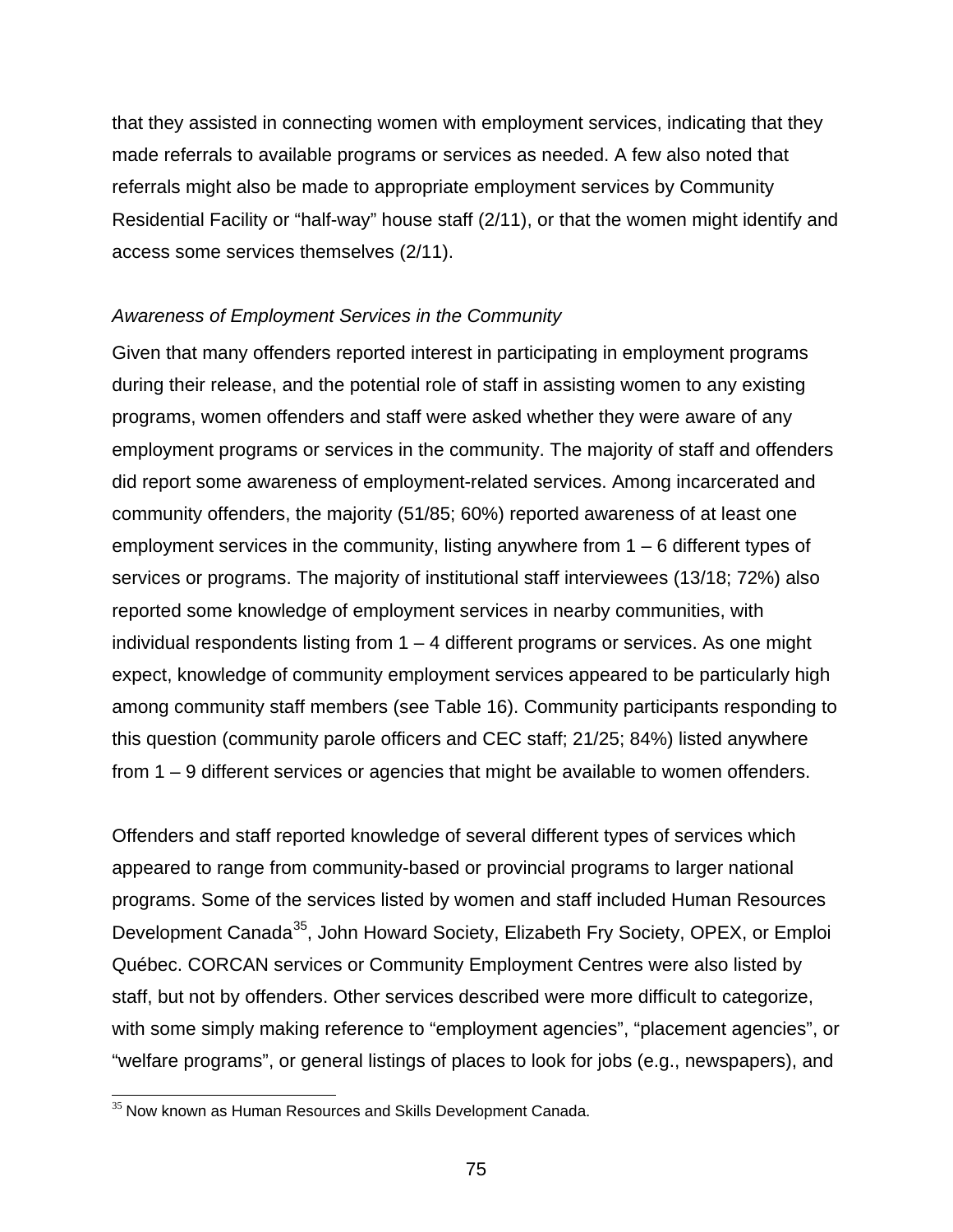others listing what appeared to represent local community services, or local colleges where offenders might pursue their education. Overall, services and agencies listed appeared to include those related directly to employment (employment or skills training, job-search or preparation) or services that might indirectly lead to greater employability for women offenders (e.g., by providing education, life-skills, self-esteem development, or assistance with practical issues such as transportation).

### *Availability and Difficulties Associated with Community Employment Programming*

Parole officers in the community and Community Employment Centre (CEC) staff noted some issues related to sufficiency of community employment programs and services. A number of staff members (16/25) suggested that there was at least some degree of insufficiency or problems related to programs and services in the community. For example, some suggested a lack of programs in a specific occupational or educational area (4/25; e.g., "trades", "computer training"). A few community staff members also suggested a lack of *resources* for community employment programs (3/25),

They really don't have the space and resources offered to allow them…you know they never seem to get in. There's either not the space or the funding is not there. There's all these reasons why they don't get hooked up with the ones that they want.

Parole officers were also asked whether they perceived any difficulties scheduling employment programming for women. There was some indication on the part of a few community parole officers (3/11) that employment training or work opportunities might conflict with other programs. However, others (5/11) suggested that they were fairly good at working things out and being flexible so that few difficulties occurred. For example, some staff indicated that these were things that could be worked out either through flexibility or creative scheduling with respect to other programs or through understanding and sensitivity on the part of the employer to allow for some flexibility to attend programming. A couple of respondents (2/11) also noted that there was little opportunity for conflict since few core programs were offered in their communities.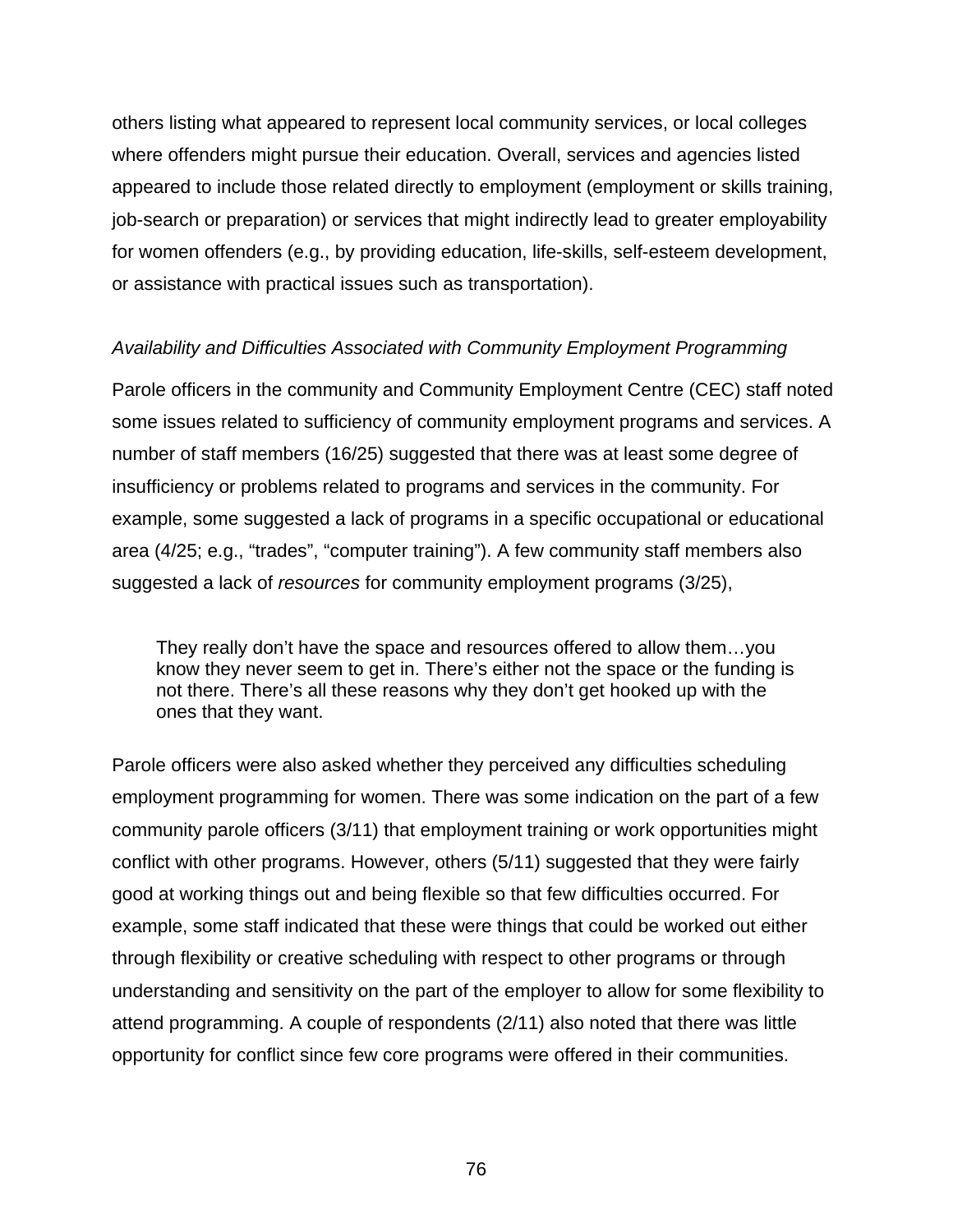#### *Support for or Resistance to Community Employment or Programs*

Community parole officers and CORCAN Regional/National staff interviewees were asked whether they perceived any resistance to employment programming on the part of staff in the community. The majority of respondents (11/16) did not perceive much resistance to employment or employment programming in the community. A few (5/11) did note some potential issues. However, their concerns appeared more related to problems with current processes/practices (e.g., local processes for referrals) or staff perceptions that employment might interfere with other important needs/programs (e.g., substance abuse), rather than any actual resistance to employment programming per say.

Community… it's always been strong. Work is - there's no issue in the communities as far as - if a guy's at - if a women's at work, you know, or actively occupied, productively occupied, they're not going to be coming back in. I think that's - community parole officers are, in general, very supportive of that. In the institution, I think we have more work to do.

#### *Summary*

Overall, offenders appeared to possess moderate awareness of employment services and staff to possess moderate to high levels of awareness of various employmentrelated services in the community. Additionally, about half of women offenders reported some interest in accessing employment services, particularly those that might provide links to employers, or information regarding résumé writing, interview skills, or jobsearch techniques. Interestingly, aside from those offenders who reported that they did not need to use employment services in the community (i.e., already had job, could find one on their own, did not intend to work), the only other relatively commonly mentioned issue was the perception that no employment services were offered or available. A number of staff members also expressed some concerns regarding the availability of employment services in the community, reporting either a dearth of services in certain occupational areas (e.g., computers, trades), lack of resources for community employment programs, or few links (between service areas or between offenders and employers) in the community. Despite some concerns about the current state of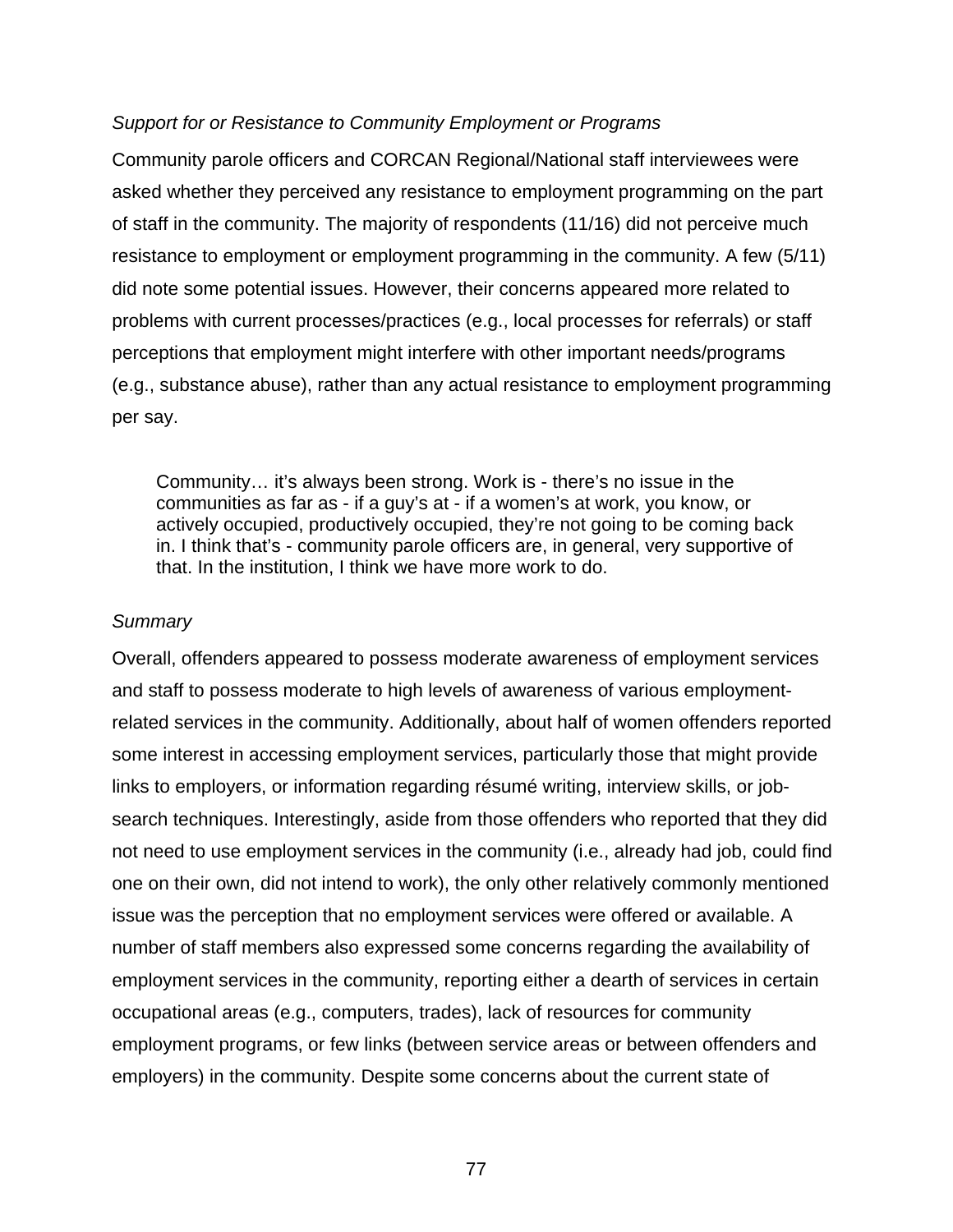employment programming, however, community staff members did appear to be supportive of employment and employment programming for women offenders.

### *Focus on Community Employment Centres*

CORCAN funds several Community Employment Centres (CEC) designed to provide employment services to offenders. In order to determine the potential influence of these centres for enhancing women offenders' employability, women on release in the community were asked to description their awareness of, interest in, and use of the centres. CEC staff members were also asked to describe their perceptions of women offenders' employment needs and interests.

### *Awareness of Community Employment Centres*

When CEC staff members were questioned about women's awareness of the centres, about half (6/13; 46%) felt that their methods were successful. The remaining respondents felt that their methods were somewhat successful (4/13; 31%) or not successful (3/13; 23%) in reaching the women offender population. When women offenders in the community were questioned about the centres, a little over one-third (13/33; 39%) reported that they had been aware of the Community Employment Centres at the time of the study.

Women and staff were also asked to identify sources of information regarding the CECs (see Table 16). Some of the most common sources reported by both staff and offenders included various organizations in the community, such as Community Residential Facilities and other non-CSC government or community agencies (e.g., HRSDC, Elizabeth Fry). One women offender and several staff members also reported that other offenders or clients of the centre might also provide information. A few other sources of information were reported primarily by CEC staff, and included mostly sources of information related to CSC, the most common of which was parole officers. A few CEC staff members also reported the use of publicity or active promotion of their centre through the use of various methods (e.g., electronic newsletters, presentations to various individuals/organizations, visiting women's institutions, etc.).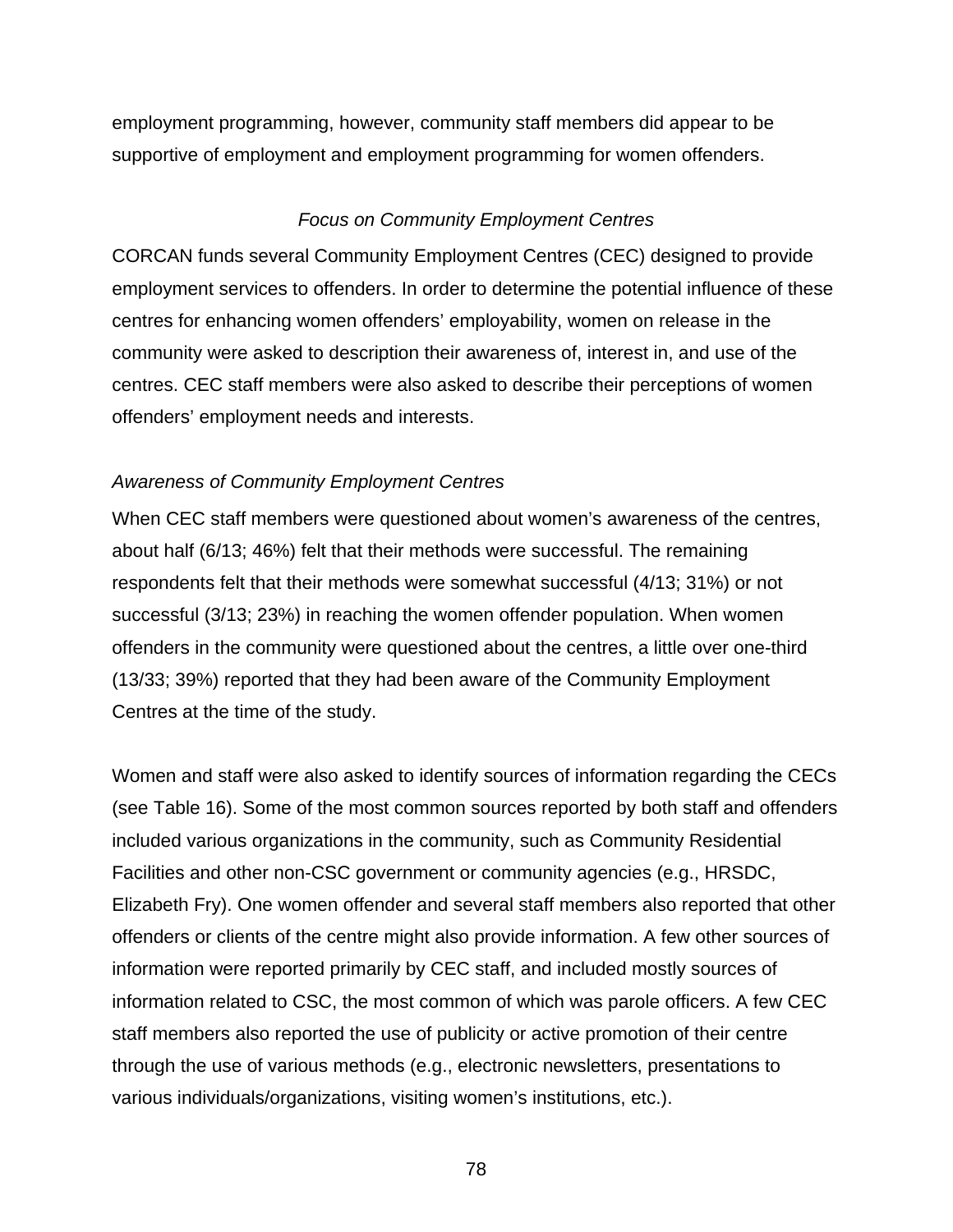| Table 16: Sources of Information About the Employment Centres Reported by |
|---------------------------------------------------------------------------|
| <b>Community Women Offenders and CEC Staff</b>                            |

| <b>Sources of Information about CECs</b>             | Women<br><b>Offenders</b><br>$(n = 13)$ | <b>CEC Staff</b><br>$(n = 14)$ |
|------------------------------------------------------|-----------------------------------------|--------------------------------|
| Community Residential Facilities ("Half-way Houses") |                                         | 6                              |
| <b>Community or Government Agencies</b>              | 4                                       | 5                              |
| (e.g., Elizabeth Fry; HRDC)                          |                                         |                                |
| Other Offenders/Clients/"Word-of-Mouth"              |                                         | 6                              |
| "Institutions"                                       |                                         | 4                              |
| <b>Parole Officers</b>                               |                                         | 9                              |
| Probation Officers <sup>a</sup>                      | O                                       | 5                              |
| <b>CEC Promotions</b>                                | 0                                       | 4                              |
| "Correctional Service of Canada"                     | $\mathbf{\Omega}$                       | 2                              |

<sup>a</sup>Probation officers were likely a greater source of information for provincial offenders who might have been using the centre than for federal offenders.

## *Client Base and Women Offenders' Use of the Centres*

With respect to their clientele, respondents from two of the Centres (4/14; 29%) indicated that they catered primarily to Federal offenders, but most of these individuals also reported that they made services at the centre available to offenders following completion of their sentence as well. One of the respondents provided the following information.

Note – writer always has offered post-sentence support. I believe it is good corrections as well as personally supportive to 'leave the door open'. With women in particular they build more of an emotional attachment and at times need their choices confirmed or just to relay how they're making out presently.

The remaining respondents indicated that their services were accessible to a wider range of clients (10/14; 71%). The majority of these individuals (9/14; 64% of respondents from eight Centres) reported that their clientele also generally included provincial offenders and "ex-offenders", and a few also indicated that their Centre was also accessible to non-offenders or simply "anyone needing employment assistance" (3/14; 21% of respondents from two Centres).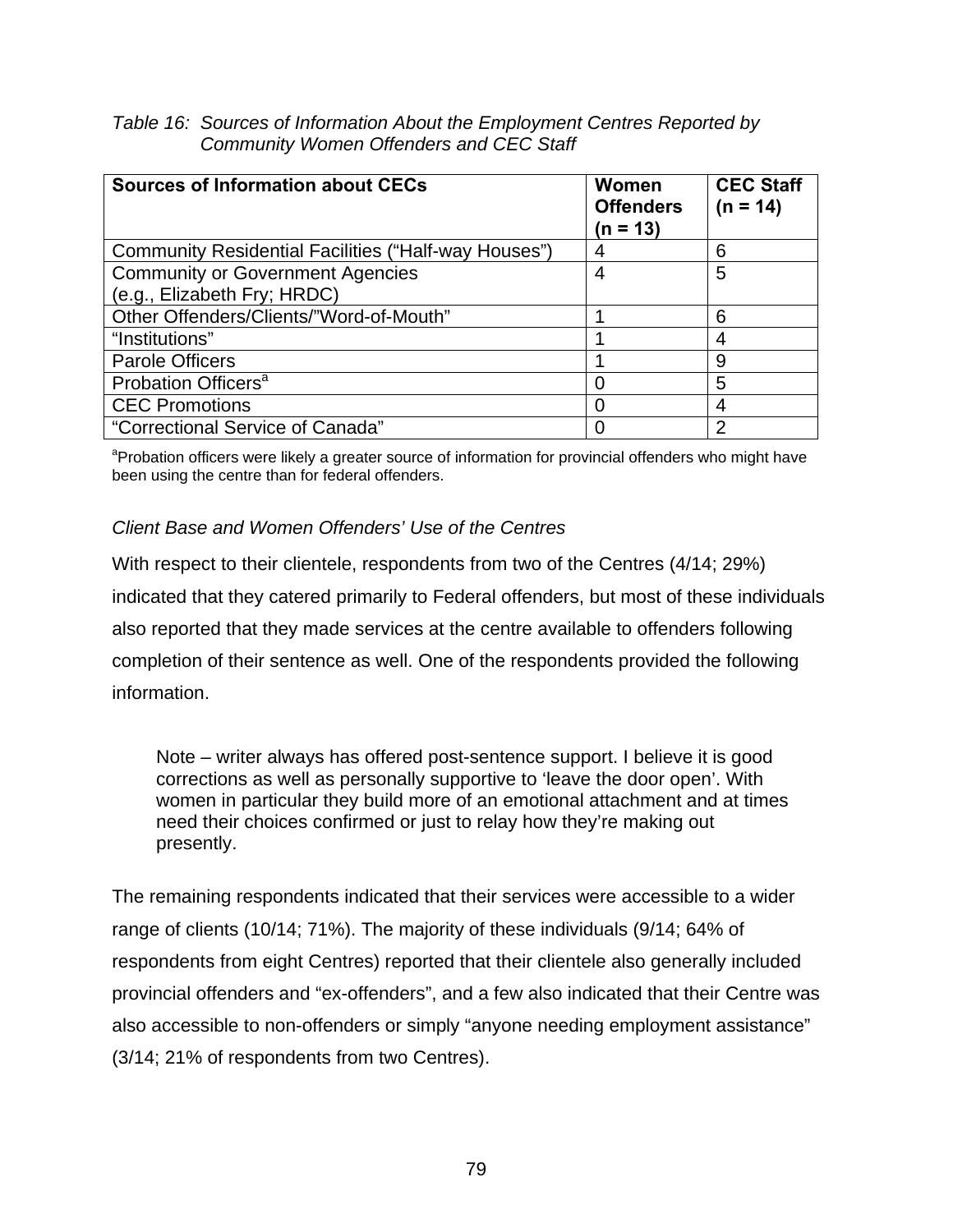CEC staff reported that anywhere from zero to four women offenders visited their Centres on any given day, and reported that, on average, about 8% of their clientele was female. Results obtained from questionnaires distributed to women in the community indicated that a few women (5/32; 16%) had previously visited a Community Employment Centre. Those who had, reported little that they liked about the Centres, although one woman stated that she had found the Centre to be helpful. The most common complaint reported by women offenders (3/5) was the inability to access jobs through the Centre and the most common suggestion for improvements to the Centre was to increase access to jobs for women through the centre (2/5).

I went thinking I was going to get help looking for work, but she only seems to have employers for men. She said she is busy – she has in excess of 200 men.

### *Staff Reports of Women Offenders Employment Needs and Interests*

Given their experience working with offenders and the potential importance of their roles in helping women offenders to obtain employment in the community, CEC staff members were asked to describe their perceptions of women offenders' needs and interests for employment. As well, information was gathered regarding women's use of Centre services and types of employment obtained through the Centre.

*Women's Employment Needs.* First, in order to identify any needs that women might have that might need to be addressed separately or differently from men, CEC respondents were asked whether they perceived the employment-related needs and experiences of men and women to differ. Almost all CEC respondents (13/14; 93%) responded affirmatively. Several staff indicated that women had a greater focus on (or responsibility for) family and children (6/14; 43%), or greater criminogenic or "personal" needs (3/14; 21%; mental health, self-esteem) that might interfere with their desire or ability to work. Several staff (4/14; 29%) reported a higher perceived level of skill or work experience for men than women prior to incarceration, and a few (2/14; 14%) noted differences between men and women with respect to *institutional* employment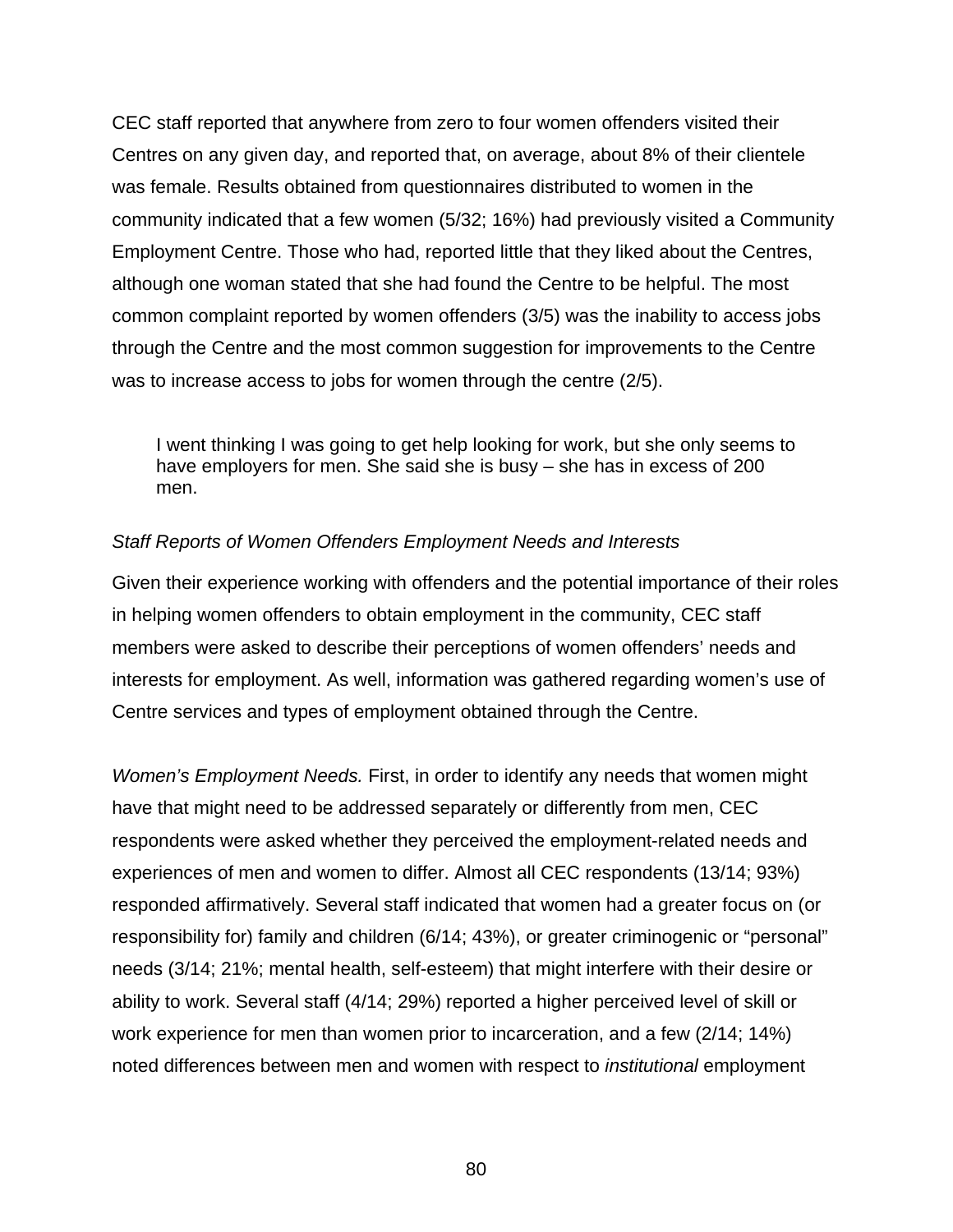experience as well (e.g., more exposure to the trades, industry, training during incarceration for men than for women offenders).

Often, women are caring for children and are not as flexible to shift work and to certain jobs. Men are often more flexible and are often able to get the higher paying jobs. Men may often have a longer history of employment whereas women (due to children) may have less employment history to put on their job applications or résumés.

Finally, several respondents reported different perceived *job interests for women than men and/or the different hiring practices* associated with these types of jobs (4/14; 29%).

There is a difference linked to the types of jobs that they can do. More diversity for men. The hiring process is more traditional for jobs usually occupied by women (interview for example) so women have to be better prepared even if they are more skilled.

Women tend to focus on traditional and non-traditional fields of employment. Women tend to cover a broader spectrum of work. Men tend to work in more common sectors, i.e., construction and manufacturing.

To summarize, Community Employment Centre staff were asked to describe the services and skills that they thought women offenders needed in order to increase their chances of obtaining meaningful work. The most common service or skill areas listed by staff included: *skills training/certification* (e.g., computer skills, trades; 9/14), *educational upgrading/assistance* (7/14), assistance with other *personal/criminogenic needs* (e.g., counselling, self-esteem building, life skills training; 7/14), *employment preparation* (e.g., interview skills, résumé development; 3/14).

*Women's Use of Centre Services.* CEC staff were also asked to describe women's use of Centre services. None of the respondents described any services directed specifically or exclusively for women at their Centres, although one respondent noted that they had an employment counsellor working in one of the federal women's institutions, and another respondent indicated a contract with another organization that did provide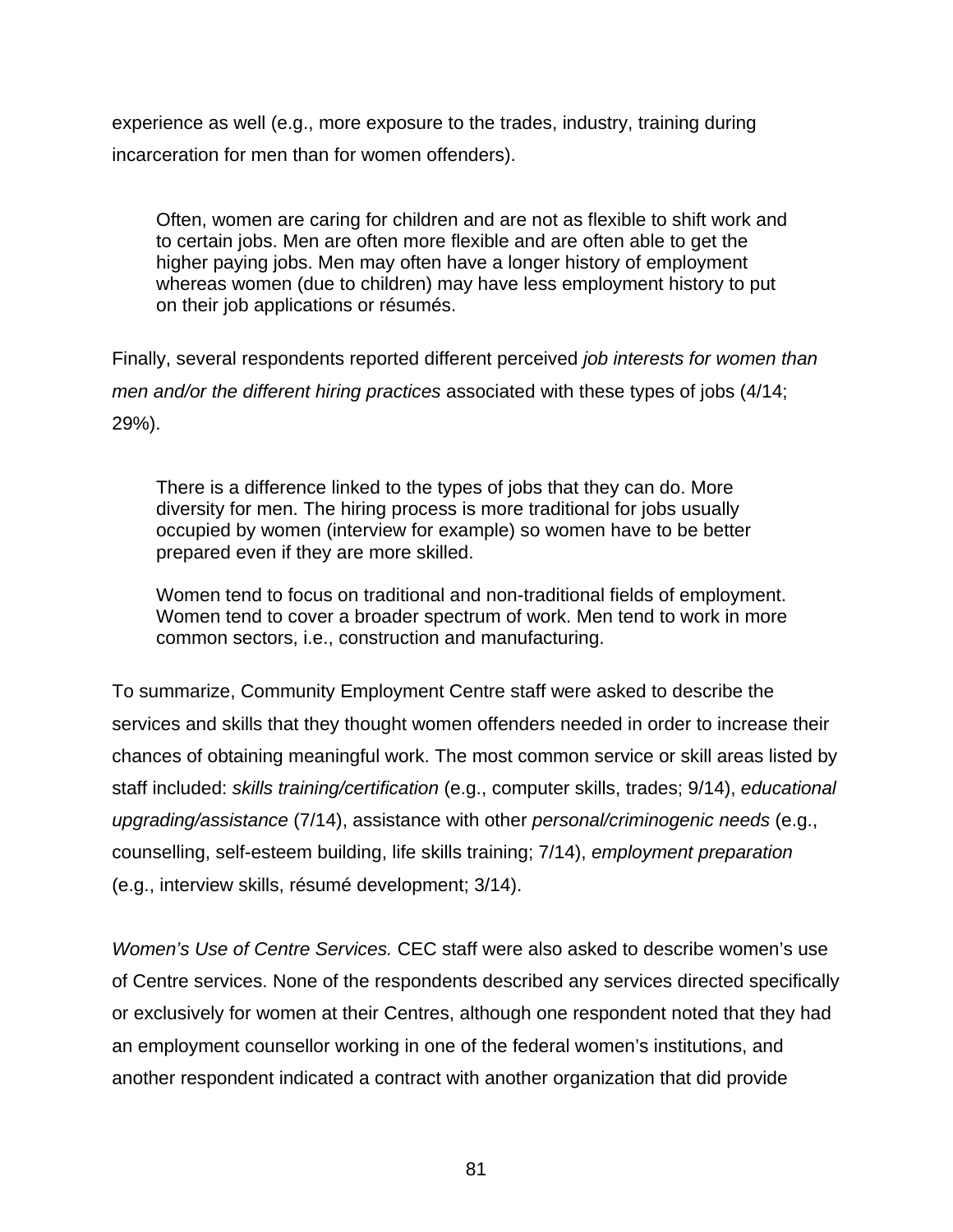services specifically for women. With respect to the services women did utilize, the three types of Centre services reported most commonly by CEC staff to be used by women included36: *employment counselling*, *résumé writing*, and *job search services* (see Table 17). It would seem that most of the services utilized by women at the Centre would fall under the general category of "*employment preparation*", which is one of the services that CEC staff perceived that women needed in order to obtain meaningful employment. However, CEC staff did report use of other services, such as *educational upgrading* which was also commonly noted by staff as a services needed by women, as well as some use of *job training or certification* programs (e.g., WHMIS)

Note that CEC staff responses to this question are supported by National data collected by CORCAN with regards to the types of employment services offered to women for the previous fiscal year (April, 2003 to March, 2004). Similar to the reports of questionnaire respondents, results of National data gathered by CORCAN indicated that the most common employment services placements $37$  for women in 2003-2004 included: one on one counselling (*n* = 112), résumés/cover letters (*n* = 95), and internet job search services (*n* = 92).

 $\overline{a}$ 

 $36$  Women offenders in the community who had previously used the Community Employment Centres were also asked what services they had used at the centres. However, since very few offenders had previously used the centres and the response rate to this question was so low, we were unable to describe women's self-reports to this question in the present paper.

Note that these represent "service placements" not the number of women, so it is possible that some women may have received these services more than once. Also note that national data is not collected for the Quebec region; therefore the information reported here includes data obtained only from the other four regions (Atlantic, Ontario, Pacific, Prairies).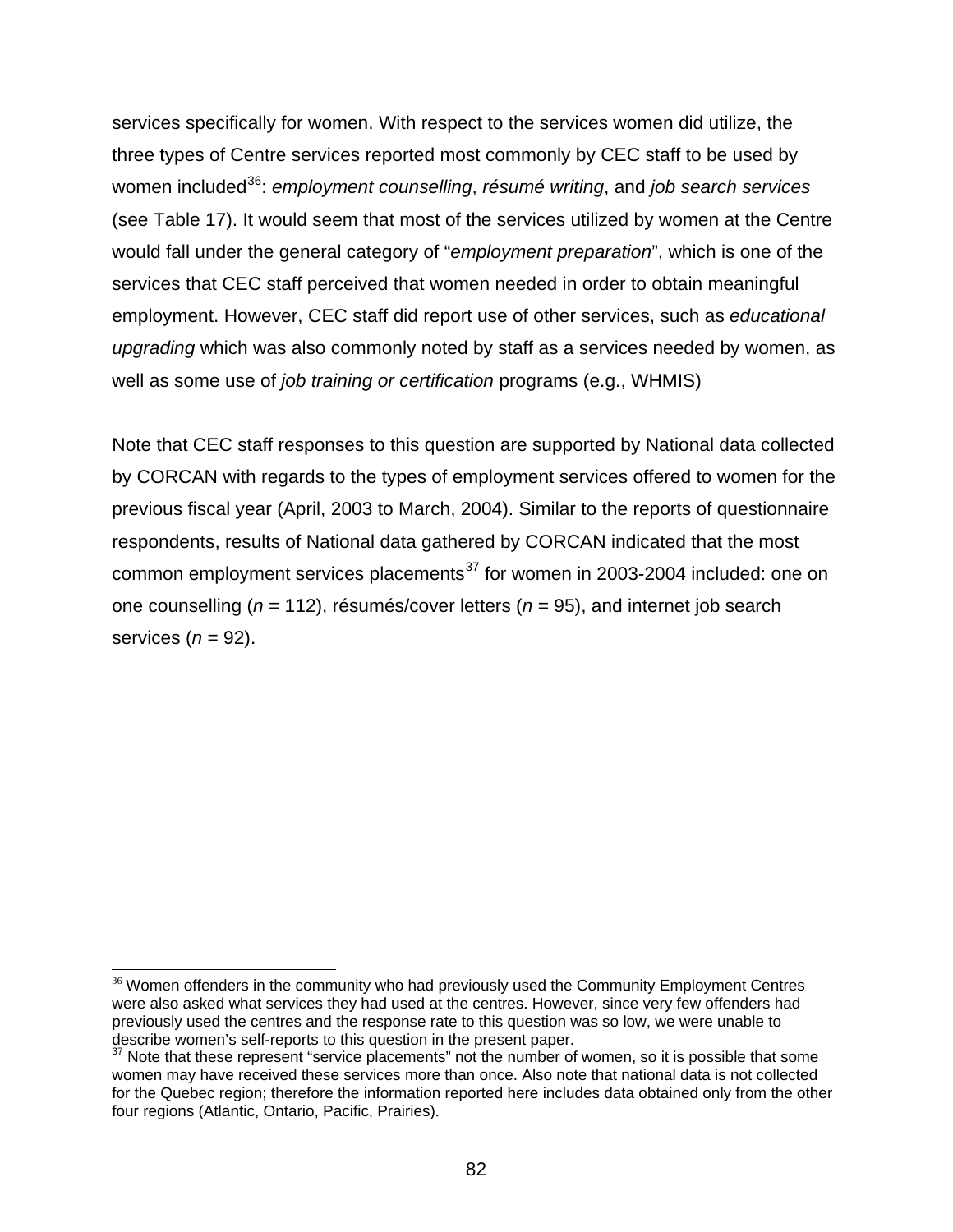## *Table 17: Services Used by Women Offenders at the Community Employment Centres (CECs) as reported by CEC staff.*

| <b>Community Employment Centre (CEC) Services</b> | Number of Staff who          |
|---------------------------------------------------|------------------------------|
|                                                   | Reported Use of the          |
|                                                   | <b>Following Services by</b> |
|                                                   | Women $(N = 12)$             |
| <b>Employment Counselling</b>                     | 12                           |
| Résumé Writing                                    | 12                           |
| <b>Job Search</b>                                 | 12                           |
| <b>Interview Preparation</b>                      | 9                            |
| Office Resources (computers, phone)               | 7                            |
| <b>Educational Upgrading</b>                      | 9                            |
| Workplace Hazardous Materials Information System  | 3                            |
| (WHMIS)                                           |                              |
| Aptitude and Assessment Testing                   | 5                            |
| Other                                             | 6                            |

Note. Two CEC respondents indicated no or little knowledge of women's use of either the centre or its services and so were unable to comment upon women's use of services.

*Occupational Information.* Community Employment Centre staff were also asked to describe their perceptions of the jobs that women offenders were searching for when they came to the centre as well as the types of jobs that they obtained through the centre. Overall, the majority of staff seemed to think that women were searching for jobs in the areas of Sale and Service; and Business, Finance, and Administration (see Table 18), and also that these were the areas in which women were most likely to obtain work.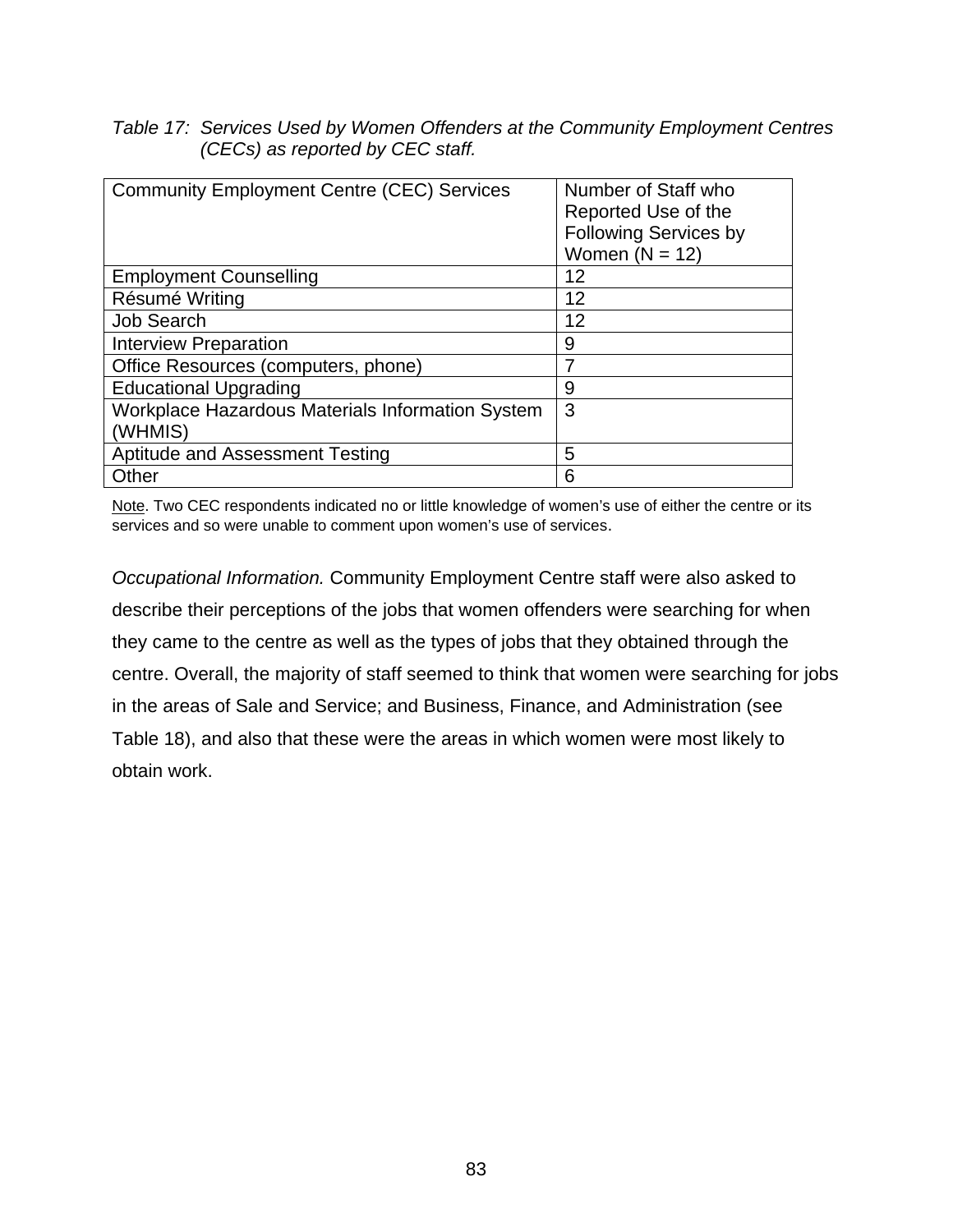*Table 18: Number (Percentage) of Community Employment Centre (CEC) Staff (n = 11) Reporting That Women Search For and Obtain Employment through the CECs in Each of the Occupational Categories.* 

| <b>Occupational Category</b>                      | <b>Searching For</b>    | <b>Obtain</b> |
|---------------------------------------------------|-------------------------|---------------|
| <b>Sales and Service Occupations</b>              | (82%)<br>9              | (91%)<br>10   |
| Business, Finance and Administration Occupations  | 9<br>(82%)              | (64%)         |
| Trades, Transport and Equipment Operators and     | $\overline{2}$<br>(18%) | (9%)          |
| <b>Related Occupations</b>                        |                         |               |
| Processing, Manufacturing and Utilities           | 2<br>(18%)              | (9%)          |
| Social Science, Education, Government Service,    | (9%)<br>1               | (0%)<br>0     |
| Religion                                          |                         |               |
| <b>Health Occupations</b>                         | (9%)                    | (9%)          |
| Occupations in Art, Culture, Recreation and Sport | (0%)<br>0               | (0%)<br>0     |
| Natural and Applied Sciences and Related          | (0%)<br>0               | (0%)<br>0     |
| Occupations                                       |                         |               |
| Occupations Unique to Primary Industry            | (0%)<br>0               | (0%)<br>0     |
| Other                                             | 3<br>(27%`              | (36%`<br>4    |

National data were also collected by CORCAN regarding the number and type of job placements obtained through the Community Employment Centres. Based on data for the fiscal year beginning in April 2003 and ending in March 2004, results indicated that the three most common types of job placements $38$  obtained by women offenders through the CECs included: employment in call centres  $(n = 17)$ , administrative support positions (*n* = 14), and employment in the retail industry (*n* = 8). All three of these types of employment fall into the general categories of Sales and Service; or Business, Finance, and Administration, therefore lending support to CEC questionnaire respondents statements regarding the areas in which women are likely to obtain employment.

## *Future Use of Community Employment Centres*

 $\overline{a}$ 

Despite the fact that relatively few women had previously visited one of the Community Employment Centres, slightly more than half of women in the community reported that

 $38$  Note that these represent "job placements" not the number of women, so it is possible that some women may have obtained more than one job through the centre and may have been represented more than once, and placements may reflect either full-time or part-time positions. Also note that national data is not collected for the Quebec region; therefore the information reported here includes data obtained only from the other four regions (Atlantic, Ontario, Pacific, Prairies).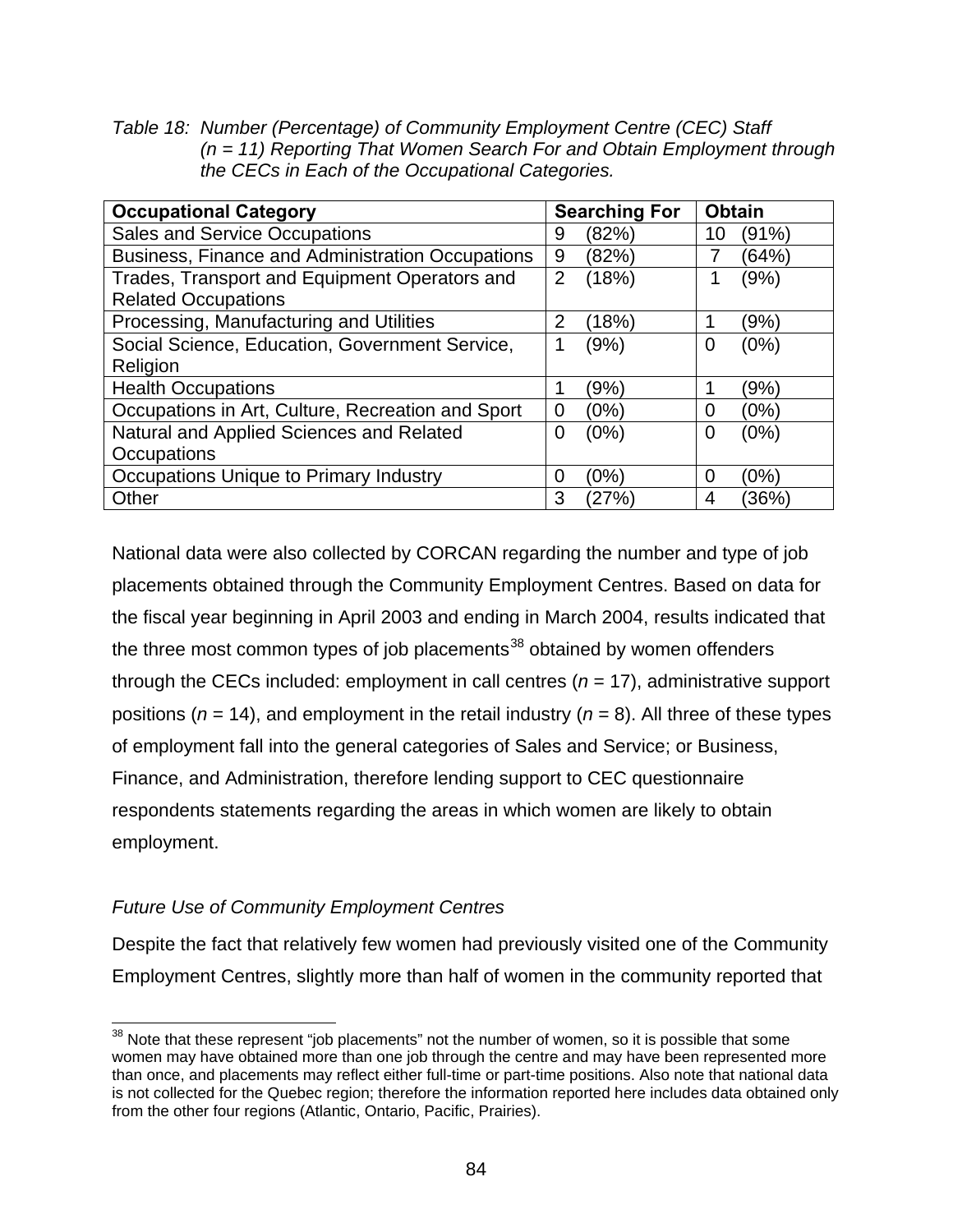they would be interested in using the Community Employment Centres in the future (19/33; 58%). Reasons for interest in using the Centres listed by women offenders included: help finding a job/getting better wage (8/19), appreciate any assistance/help in general (4/19), help with résumé development (2/19), overcome barrier of criminal record (since employers would already be aware; 2/19).

Right at the moment I'm in treatment, I know how hard it can been looking for employment. It took me 6 ½ months to find a job that paid good wages. If there is other ways or more ways I'm willing to try anything right about now.

Because if I can get a job where my criminal record won't be an issue then that would be a great opportunity for me.

Women who reported that they were not interested in using the Community Employment Centres were asked about their reasons for their disinterest. Moreover, most CEC staff members (11/12; 92%) provided some indication that more women offenders should be using the centres<sup>39</sup>. Thus, they were also asked to report upon their perceptions as to the reasons why women might not be making as much use of the Centres as they could.

Responses of community women offenders and CEC staff are presented in Table 19. The most common reasons for not wanting to use the Centres reported by women offenders included the fact that some women already had a job or that they felt that they were able to obtain a job without any assistance, a desire to disassociate from their "past" (criminal record) or CSC, or the fact that they were unable to work at the time due to a disability or as a result of child-care responsibilities. Most of these issues were also raised by CEC staff members, along with some other suggestions that women might be more likely to utilize organizations that specialized in services for women, or that women might be less interested in working or making the effort to find a job.

 $\overline{a}$ 

 $39$  Note, however, that several respondents (3/11) did indicate that there were fewer women offenders to begin with, which might account, at least in part, for the small number of female clientele.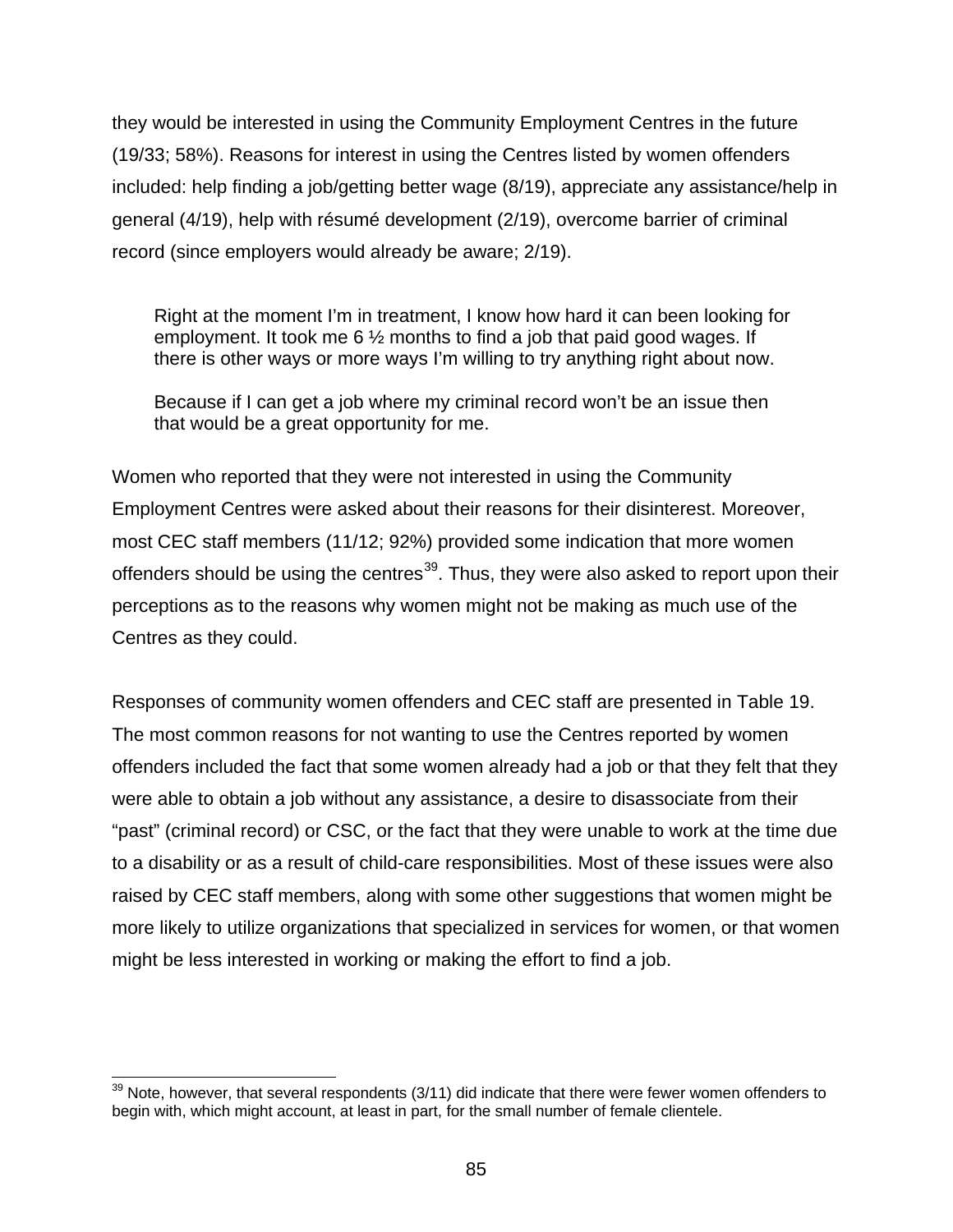*Table 19: Number of Women Offenders and Community Employment Centre Staff Reporting the Following Reasons Why Women Might Not Utilize the CECs* 

| <b>Reasons for Not Utilizing Centre</b>                                                     | <b>Women</b><br><b>Offenders</b><br>(n = 14) | <b>CEC Staff</b><br>$(n = 14)$ |
|---------------------------------------------------------------------------------------------|----------------------------------------------|--------------------------------|
| Already Have Job                                                                            | 3                                            | 0                              |
| Desire to Disassociate from "Past"/CSC/Criminal                                             | 3                                            |                                |
| Record                                                                                      |                                              |                                |
| Independent/Able to Obtain Job Without Assistance                                           | 2                                            | $\overline{2}$                 |
| Practical or Personal Issues Prevent Work (Disability,<br>Health, Children, Transportation) | $\overline{2}$                               | 3                              |
| More Likely to Utilize Services Specialized for Women                                       | $\Omega$                                     | 3                              |
| Not Interested in Working                                                                   | ∩                                            | $\overline{2}$                 |

CEC staff members were also asked how to increase women's awareness or use of the Centres. Two main themes emerged from their responses. First, CEC staff suggested *promotion of the Centres* (9/14; 64%), highlighting the importance of initiating contact and maintaining communication with offenders and staff in other locations. Several suggestions for promoting and informing women offenders about the Centres were provided, including encouraging cooperation and communication with *parole officers* (6/14), or promoting knowledge and awareness of the Centres in the *institutions* prior to release (9/14; e.g., information sessions provided by CEC staff at the institutions, offenders visit the CECs during temporary absences). Finally, greater communication with *other community agencies* was also suggested (5/14; e.g., at "half-way houses", Elizabeth Fry). A few staff members (2/14) also suggested the use of promotional material such as pamphlets, brochures, or videos to describe and promote their services to the above noted individuals.

A second theme was related to suggestions to *increase resources or services* (4/14; 29%) offered by the Centre, most of which appeared designed to address some of the perceived needs of women offenders, such as additional computer resources, assistance with transportation costs, providing child-care during centre visits, providing programs designed to address mental health needs, or providing other services specifically for women (e.g., dedicate part-time counsellor to work just with women, hold employment workshops for small groups of women).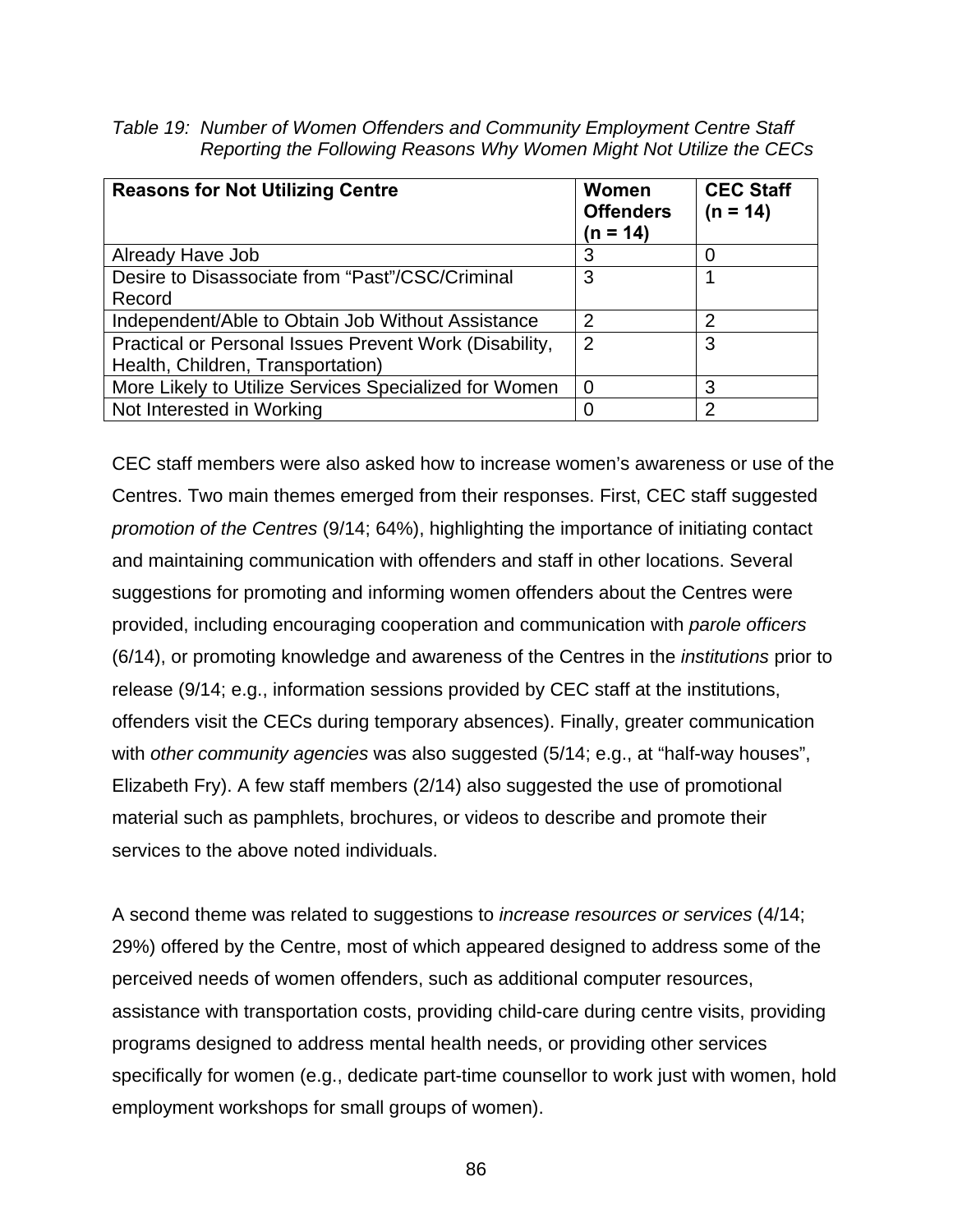#### *Summary*

Overall, awareness and use of the Community Employment Centres among women offenders in the community might be described as relatively low to moderate, although the level of awareness was somewhat higher than the reported use of the Centres. Interestingly, women offenders were most likely to hear about the Centres from various community agencies (e.g., Community Residential Facilities or non-CSC agencies), but only a few reporting learning about the Centres from the institutions or their parole officers. A few questionnaire respondents reported using the Centres and data collected by CORCAN indicated that some women offenders had utilized centre services (e.g., counselling, résumé development, job search), and that a few women offenders had obtained jobs through the Centres. Some of the most common areas of employment obtained through the Centre by women appeared to be in sales and services as well as business, finance, and administration. CEC staff members also appeared to be relatively knowledgeable about women offenders' employment interests. In order to increase women's awareness and use of the Centres, staff suggested greater promotion of the Centre and the ability to offer more services to women offenders (computers, transportation, child-care, counsellor specifically for women).

According to offenders, the most common complaint raised by those who had visited the Centre appeared to be the inability to access jobs through the Centre, and the most common reason listed by women for their *interest* in using the Centres in the future was to obtain assistance getting a job or obtaining a job that would enable to the get a better wage. On the other hand, reasons for *disinterest* in using the Centres appeared to be fairly similar to their reasons for not using employment services in general (did not need assistance, had a job, did not intend to work). One other finding was observed specifically with reference to the CECs though, in that a few offenders reported a lack of interest in using the Centres due to a desire to disassociate from their criminal past or from CSC in general. Interestingly, a few other offenders expressed almost the opposite view, indicating a desire to use the CECs specifically because it might address issues related to the potential barrier posed by their criminal records (i.e., employers would already be aware of their criminal record and still be willing to hire them).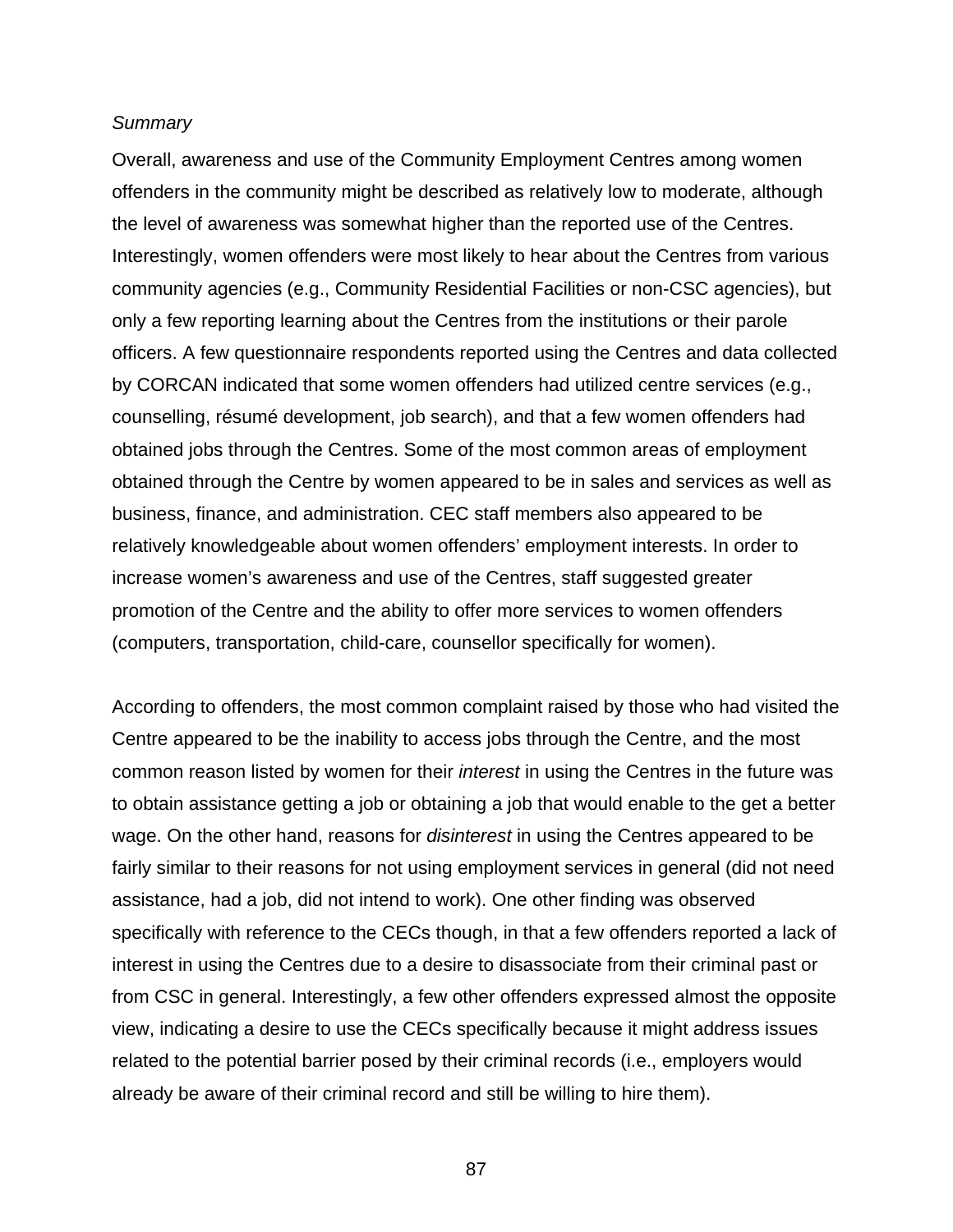# *Links, Communication, and Standardization across Services Areas Links and Similarity between Institution and Community Employment*

Several different types of information were solicited to determine staff members' perceptions of links between institutional and community employment programs and opportunities. First, institutional staff questionnaire respondents were asked to respond to a relatively structured set of rating-scale questions related to the perceived similarity between institutional employment programming and employment in the community. Second, staff respondents from the institution and community (institutional staff, community parole officers, CORCAN Regional/National staff, CEC staff) were asked several open-ended questions to determine problems with current programming and perceptions of links between the institution and community programming. Due to the different types of information obtained from the two different methods, data collected through the use of rating-scale and open-ended questions are discussed separately below.

*Rating Scale Questions.* Results of institutional staff members' responses to the set of questions regarding links or similarities between institutional and community employment or training are provided in Table 20. Overall, the majority of staff seemed to think that institutional employment programming *should* be similar to employment in the community (e.g., should produce similar goods, require similar operations, offenders should work a full 8 hour day). However, few institutional staff respondents thought that paid vacations should be provided to inmates who work in employment programs for long periods of time. Also, although institutional staff members appeared to think that institutional and community employment *should* be similar, only about half of the respondents (or fewer) seemed to think that this was *actually* the case (few work skills are acquired by offenders, offenders use skills learned in the community, artificial work environment in the institution cannot prepare offenders for the community). Moreover, only 14% of institutional staff members believed that the work expected by offenders in the institution was equal to that expected by employers in the community. However, it is important to note that few institutional staff members suggested that it was *impossible* to make the work situation in the institution similar enough to that in the community to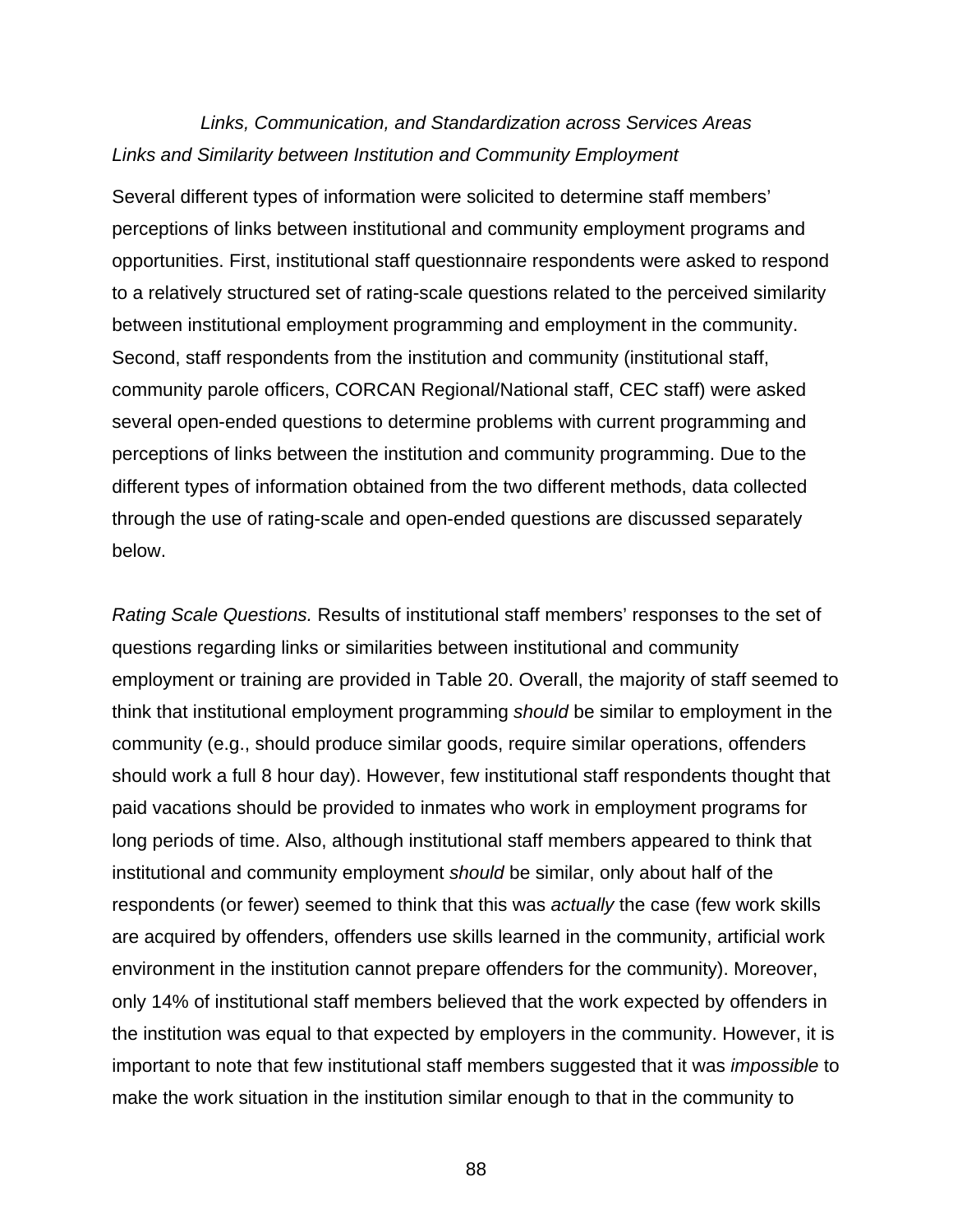make it a valuable experience for offenders. Thus, even though less than half of staff respondents seemed to see much of a current link between institution and community employment, the majority of institutional staff respondents did not seem to think that this link was unattainable.

| Table 20: Links and Similarity between Institutional and Community Employment |  |
|-------------------------------------------------------------------------------|--|
| Reported by Institutional Staff Questionnaire Respondents ( $N = 51$ )        |  |

|                                                                | М    | <b>SD</b> | % Agreement |
|----------------------------------------------------------------|------|-----------|-------------|
| Offender Working in Institution Could be Good Worker in        | 1.53 | 0.67      | 94%         |
| <b>Community</b>                                               |      |           |             |
| <b>Employment Programs Should Produce Goods and</b>            | 1.84 | 0.91      | 88%         |
| Require Operations/Skills Similar to Community <sup>a</sup>    |      |           |             |
| Inmates Should Work Full 8-Hour Day <sup>a</sup>               | 1.88 | 0.94      | 78%         |
| <b>Employment Programs Do Not Provide Real Vocational</b>      | 2.59 | 0.96      | 57%         |
| Training, but Rather Minimal On-The-Job Training               |      |           |             |
| Few Work Skills/Habits Acquired by Offenders                   | 2.82 | 1.16      | 49%         |
| <b>Artificial Work Environment in Institution Cannot</b>       | 2.94 | 1.27      | 47%         |
| Adequately Prepare Offenders to Function in Community          |      |           |             |
| Offenders use Job Skills Learned in Institution in             | 2.92 | 1.02      | 39%         |
| Community                                                      |      |           |             |
| <b>Impossible to Make Work Situation in Institutional Like</b> | 3.57 | 1.28      | 31%         |
| Community to Make a Valuable Experience for Offenders          |      |           |             |
| <b>Paid Vacations</b> Should be Provided to Inmates Who        | 3.48 | 1.33      | 28%         |
| Work in Employment Programs for a Long Time <sup>a</sup>       |      |           |             |
| <b>Union Membership Should be Obtained for Inmates with</b>    | 3.28 | 1.16      | 24%         |
| Training in Jobs Requiring Such Membership <sup>a</sup>        |      |           |             |
| Work Expected by Offenders in Institution Equal to             | 4.00 | 1.04      | 14%         |
| that Expected by Employers in Community                        |      |           |             |
| Prison Employment Threatens Jobs of Non-Offenders              | 4.22 | 0.97      | 8%          |

 $a^2$  Some missing data evident on these questions,  $N = 50$ 

Note. Items were rated on a scale of 1 to 5 with lower **scores indicating greater agreement with or greater perceived veracity** of the statements by staff. Percentage agreement was calculated by determining the percentage of total respondents who circled "1" or "2" for the question indicating that they at least somewhat agreed with the statements or that they thought the statements were at least somewhat true.

*Open-Ended Questions.* Staff members from all areas surveyed<sup>40</sup> were asked to comment either about any problems with employment programming, or to comment

l  $40$  This included institutional staff questionnaire respondents ( $n = 51$ ), institutional staff interview participants (*n* = 18), community parole officers (*n* = 10), CORCAN Regional/National staff (*n* = 5), and CEC staff (*n* = 14).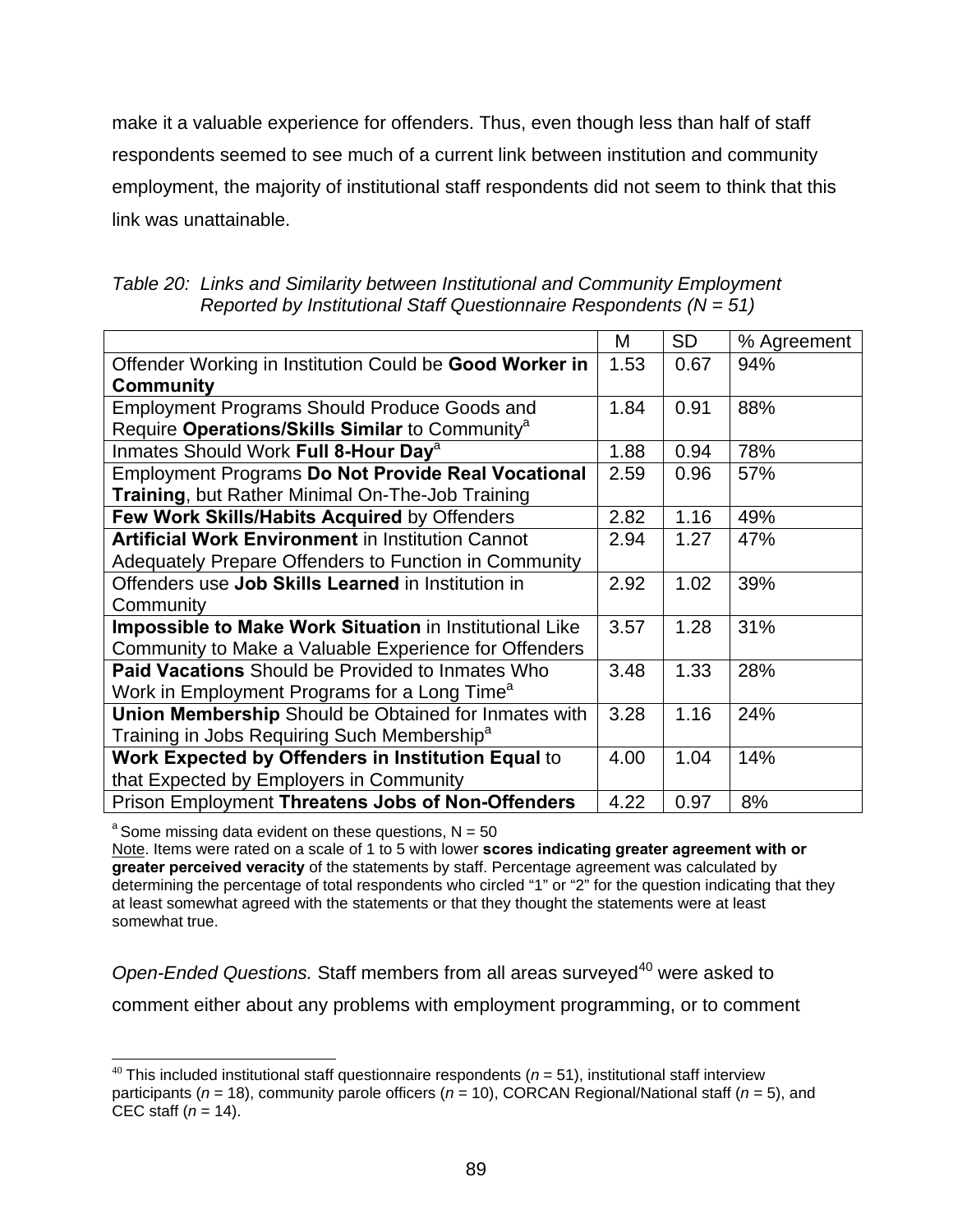directly on the degree of linkages between the institution and community. Overall, several respondents (26/98; 27%) expressed concern regarding current linkages between programs or opportunities in the institution and the community. For the most part, staff either addressed the fact training was not necessarily offered in occupational areas in which the women were likely to find work in the community, or that institutional employment represented an unrealistic work environment.

Inmates work very few hours, their effort is poor, they spend much of the working hours doings things other than working. It is an artificial work environment – does not mirror society.

No real training to speak of; therefore no real accountability or performance appraisals relevant in the real work world. Work skills training – menial and minimal work expectations and attitude - minimal expectations. Ratings on performance appraisals of women which foster a false belief that they do a good job 'cleaning' for example.

Links definitely need to be made because there are many programs on the inside that have no link to the community.

However, other staff members (19/98; 19%)<sup>41</sup> expressed at least *some degree of perceived link* between institutional and community employment programs or opportunities. However, responses varied somewhat in terms of the strength of the link and the types of programs that were perceived to link across the two situations. For example, a few respondents reported a somewhat stronger link between institution and community in recent years, but that there were still some areas for improvement. Others suggested that some basic skills might transfer to other jobs regardless of the occupation (e.g., being punctual), or that some institutional employment programs might link directly to the same type of employment in the community. Examples of jobs or training that staff suggested might have direct linkages to community employment included: canine program, cleaning, landscaping/maintenance, clerical, graphics,

 $\overline{a}$  $41$  Note that 26/98 reported fairly negative views and 19/98 reported at least some positive perspective with respect to linkages. The remaining 53 respondents were CEC staff and institutional staff questionnaire respondents who simply did not raise the issue of "links" as a concern in response to the open-ended question asking them to describe any problems with institutional employment programming.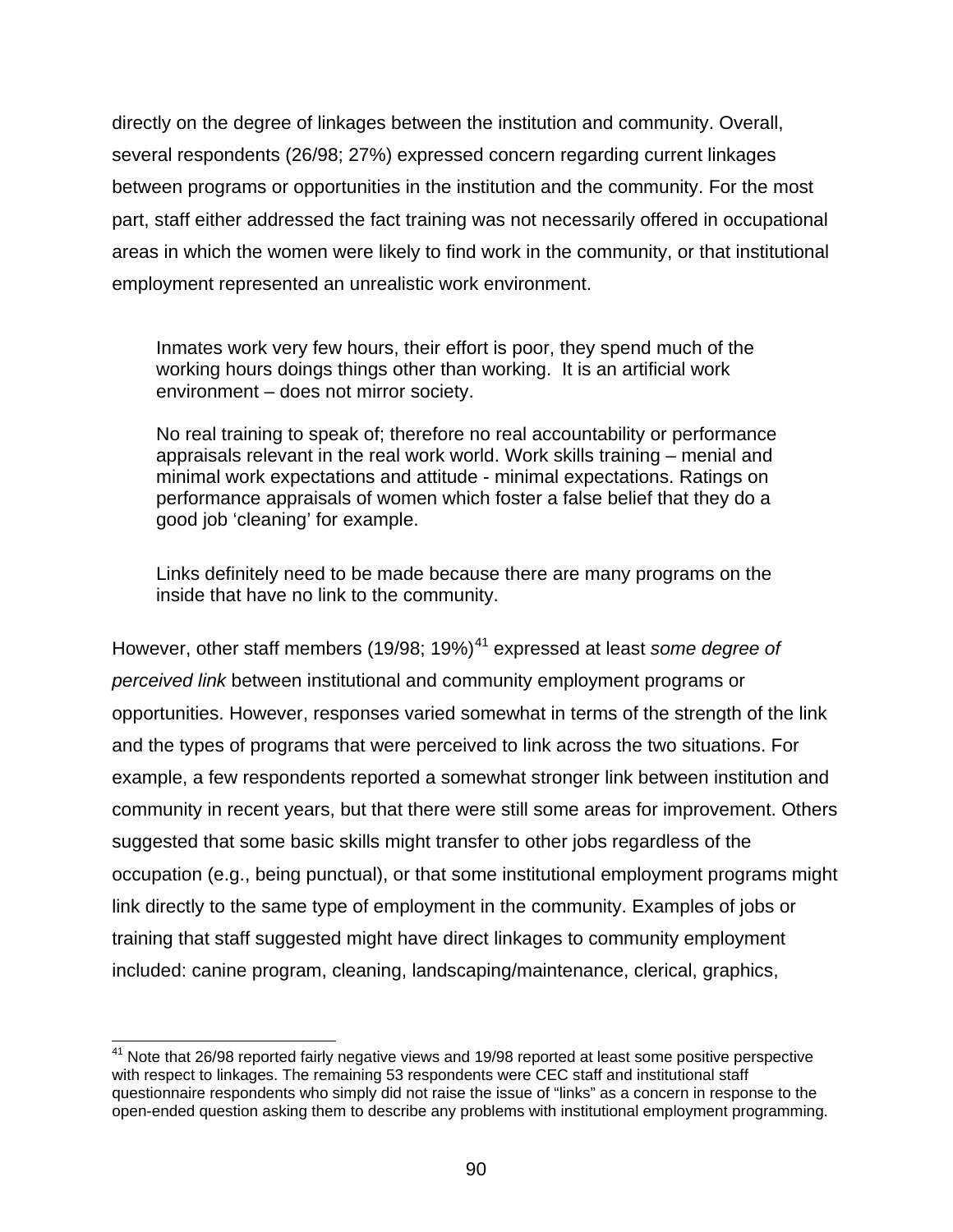construction, warehousing/supplies, food industry, hairdressing, sewing, floral programs, or various "volunteer programs".

Well, if they want to be office night-time cleaners or house-cleaners, then "yes", they have the qualifying skills. Also, I guess maintenance or yard-work, or supplies. I guess that might link to warehousing, but even that - these days it's so computerized that the work they do in supplies here probably doesn't even compare. But, I guess that's about it.

CORCAN Regional/National staff also had some additional comments to make regarding services that might help to create or maintain a link between the institution and community. Most commonly noted by these staff members (4/5) was the relative importance of the Community Employment Centres (CEC) in creating and maintaining linkages between these two areas (e.g., by visiting the institutions and providing employment counselling services to the women, attending institutional job fairs, making institutional presentations). One CORCAN respondent also suggested that positions such as hers were important in this regard since she was responsible for overseeing both institutional and community initiatives and provided a link between the two.

No, well, there is more and more, because of, sort of, people like me that are responsible for coordinating both ends of it. So there is more dialogue between the two groups. And of course the employment counsellors in the community are telling me where they're getting parolees jobs, so I'm turning that into vocational opportunities in the institution.

#### *CORCAN Regional/National Staff: Roles and Links/Communication*

Given their potential roles in both the institution and community, CORCAN Regional/ National staff members were asked to provide further information about their roles and to describe their perceptions of current levels of coordination or sharing of information across various services or regions. In general, CORCAN staff described their roles as providing employment services to offenders in the institutions and/or community. However, there appeared to be some differences in their roles from region to region. One respondent noted the following.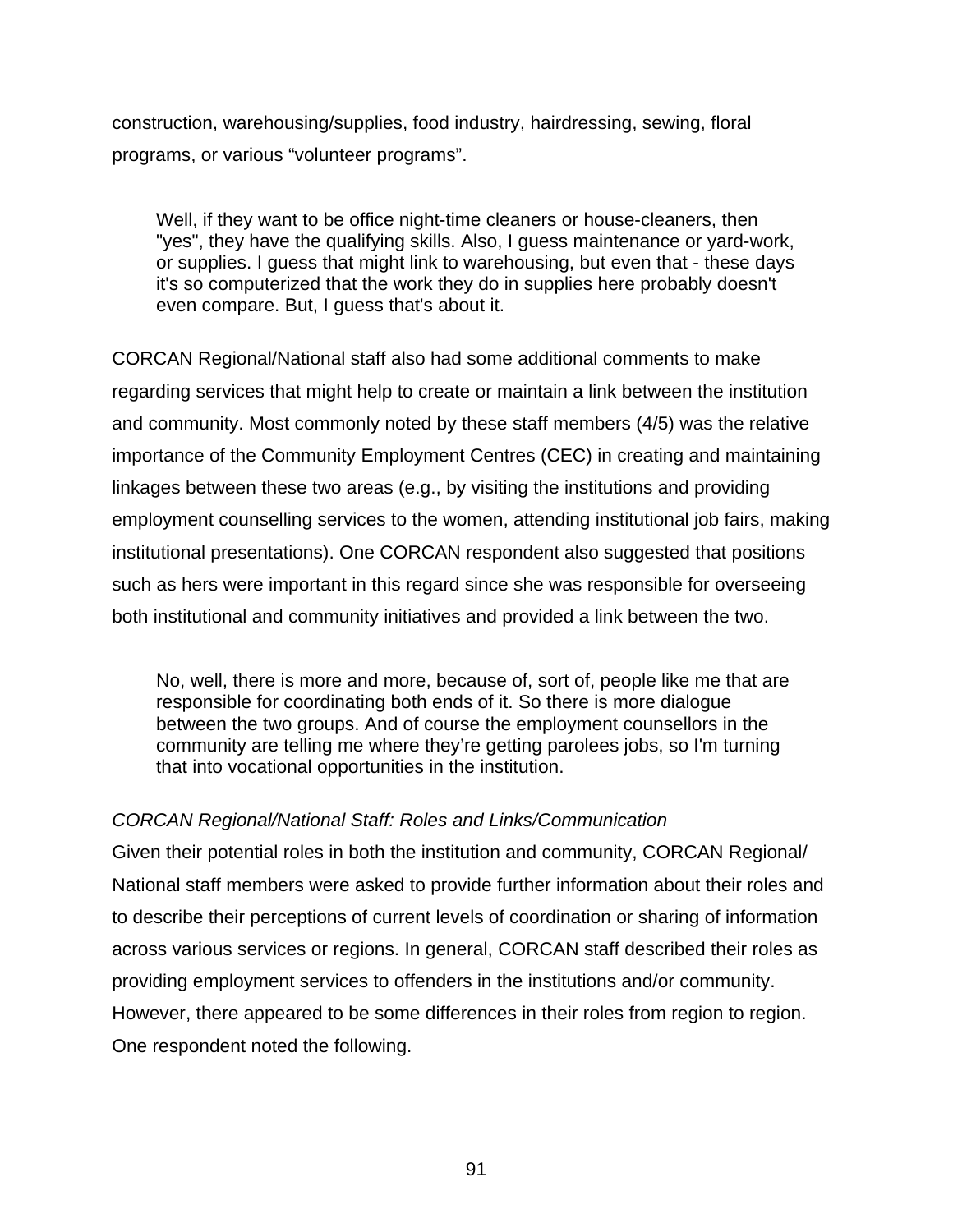So we've, we've kind of established a direction, and we've gone that way, which may or may not be different from the rest of the country, but I expect it is. Because, I know that I've attended meetings in the [Region deleted], and it's totally different than what we do here. We also have a different geography than the rest of the country.

CORCAN Regional/National staff also differed somewhat with respect to the proportion of time and resources they reported directing towards the institution versus the community. The majority of CORCAN staff (3/5) reported a somewhat greater focus on programs and initiatives at the *institutional* level, one noted a greater focus on the *community*, and one simply indicated that she was responsible for *both* institutional and community initiatives or programming. Of note, one of the interviewees also reported that one of their goals for the year was to work on institution-community bridging.

CORCAN staff also suggested that it was important to maintaining relationships with a number of individuals and organizations in order to carry out their roles. Several respondents (3/5) suggested that it was important to maintaining relationships with various CSC staff in order to implement EEP objectives (e.g., programming staff, management services employees, reintegration staff, operational staff, district directors, CEC staff, and parole officers).

Oh, I think it's across the board. We need to…we have to be in tandem with Programs, with Management Services, with Reintegration, and Community. It's really…this is why this is such a challenge, because it's such a crosssection. There, employment services are offered through all those areas, so it's a real challenge to get all those people together and then move it forward, move these things forward.

Additional important contacts noted by staff (3/5) were other government agencies such as Human Resources and Skills Development Canada, the Parole Board, and the Ministry of Education. Finally, most staff members (4/5) also mentioned the importance of links with other non-profit agencies or local organizations (e.g., John Howard Society, St. Leonard's Society, Elizabeth Fry Society, Conference Board of Canada, Habitat for Humanity, Salvation Army, "homelessness" initiatives, St. John's Ambulance, local school boards, trade unions, community colleges).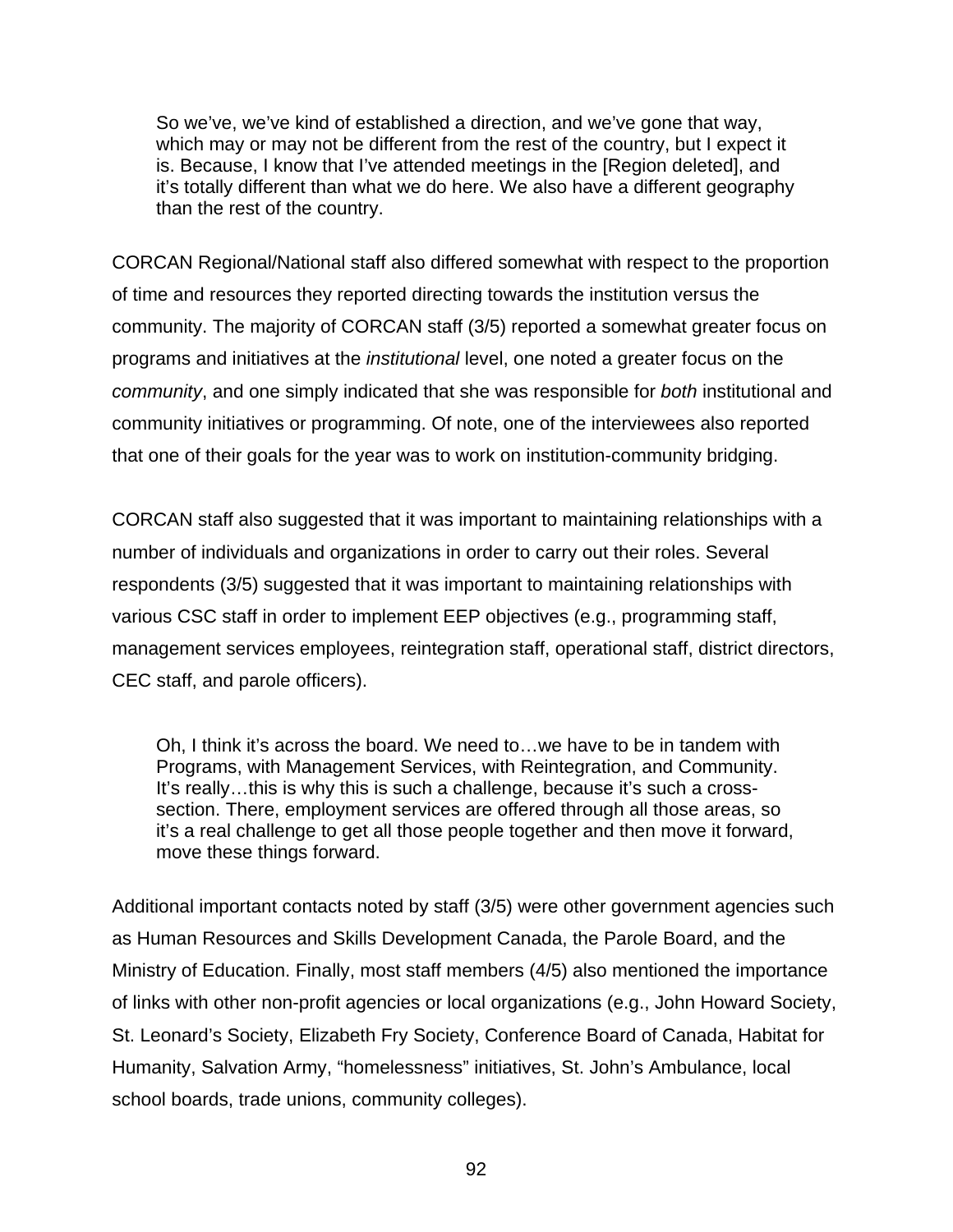CORCAN Regional/National staff members were also asked to describe the degree to which information was shared across institutions or regions. In general staff members tended to respond with respect to at least one of two topics: communication *within regions* or communication *across regions*.

*Communication Within Regions.* Of the three respondents who spoke to the level of communication and sharing of information *within regions*, perceived communication at this level was generally acceptable to good, with information being exchanged with other regional staff by email or through meetings several times a year. However, one of these respondents did voice some concerns regarding the level of information imparted to parole officers in the region.

I think what's lacking, and it's an issue, are the Parole Officers themselves who are, you know, they're basically doing the counselling with the offender and doing the dialogue and I think that is a bit of an issue that they may not be as aware of some of the opportunities that are out there as they could be or should be.

*Communication Across Regions.* The other area that all CORCAN Regional/National staff chose to address was the sharing of information *across regions*. Overall, the majority of respondents perceived the degree of communication across regions to be somewhat less positive.

In terms of Nationally, I haven't got a clue what's going on in other regions in terms of their training.

Like I said, I know that I've had meetings where we're discussing different initiatives. I don't feel that the line of communication is all there, because there would still be grey areas as to how the implementation took place, or where the funding came from to buy the equipment or, you know, those types of things…We have Regional Working Committees that include NHQ people, but as far as my Counterparts across the country, we don't really have that connection to discuss "best practices" or anything like that. We're kind of in our own little worlds.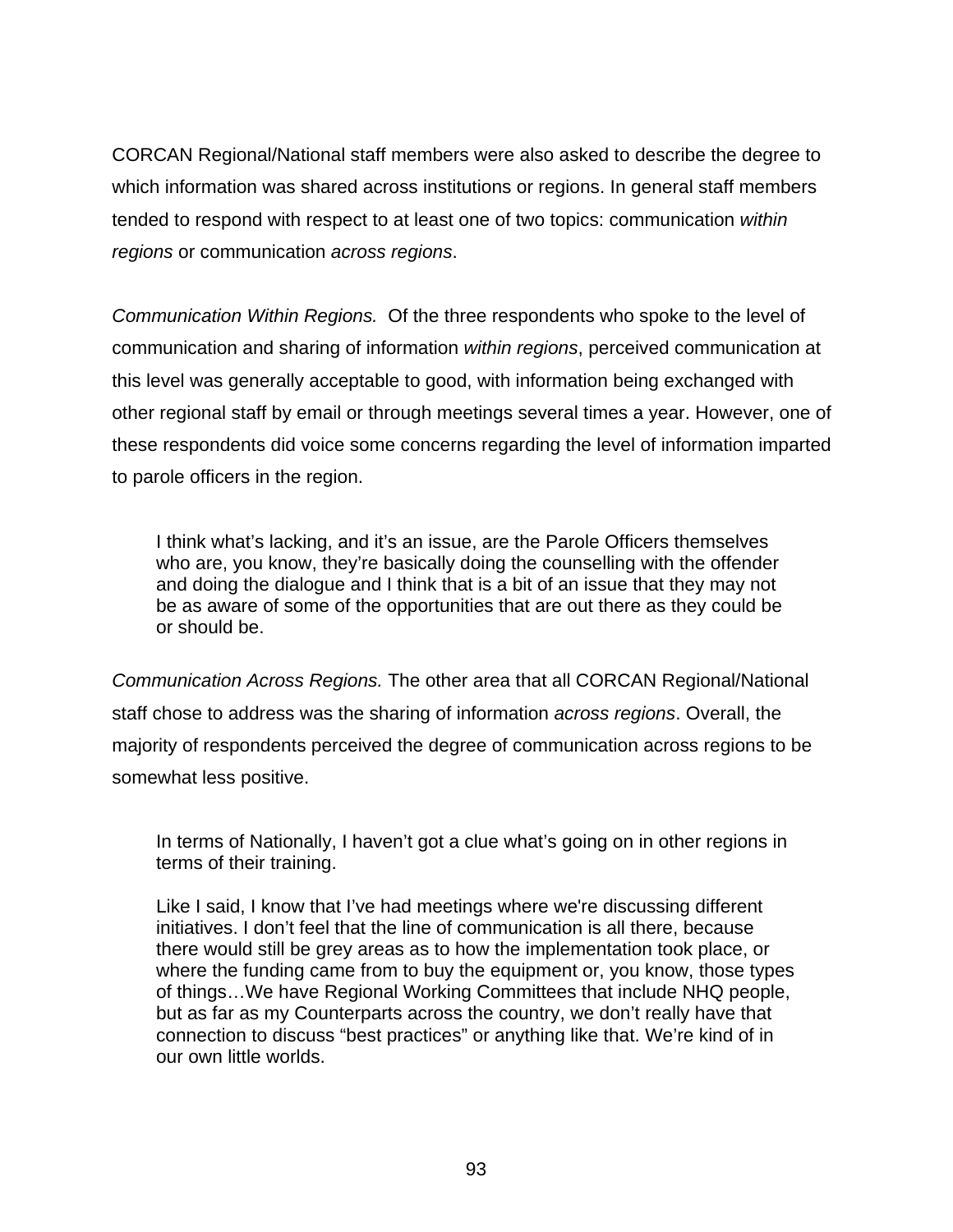There is not a lot of information that circulates between regions with respect to employment. Other than that, there isn't a lot. For women this is especially true. There is not a lot of communication because it is a fairly closed network.

### *Summary*

Overall, the majority of staff members did appear to perceive at least some linkages across services areas (e.g., institution and community) with respect to employment for women offenders. However, a number of staff also raised some concerns in this area, suggesting, for example, that institutional employment represented un unrealistic work environment for women and that further work needed to be done to ensure transferability of skills from the institution to the community, or that women might be unable to obtain work in some of the areas in which they had received training while incarcerated. CORCAN staff suggested that it was important to maintain relationships with other CSC staff and various external organizations to carry out their roles and also noted the importance of the CECs in maintaining links between the institution and community. CORCAN staff also seemed to perceive that communication and sharing of information was fairly good within regions, but expressed less positive views of the level of communication across regions (e.g., little knowledge of training or programs in other regions or opportunities to discuss "best practices").

### *Beliefs Regarding Importance, Advantages, and Barriers to Employment*

In order to obtain greater information regarding offender and staff perceptions of the importance of employment and the issues facing women offenders attempting to obtain work in the community, the following factors were explored: the importance of employment and employment programming, perceived advantages and disadvantages of employment, and barriers to employment for women.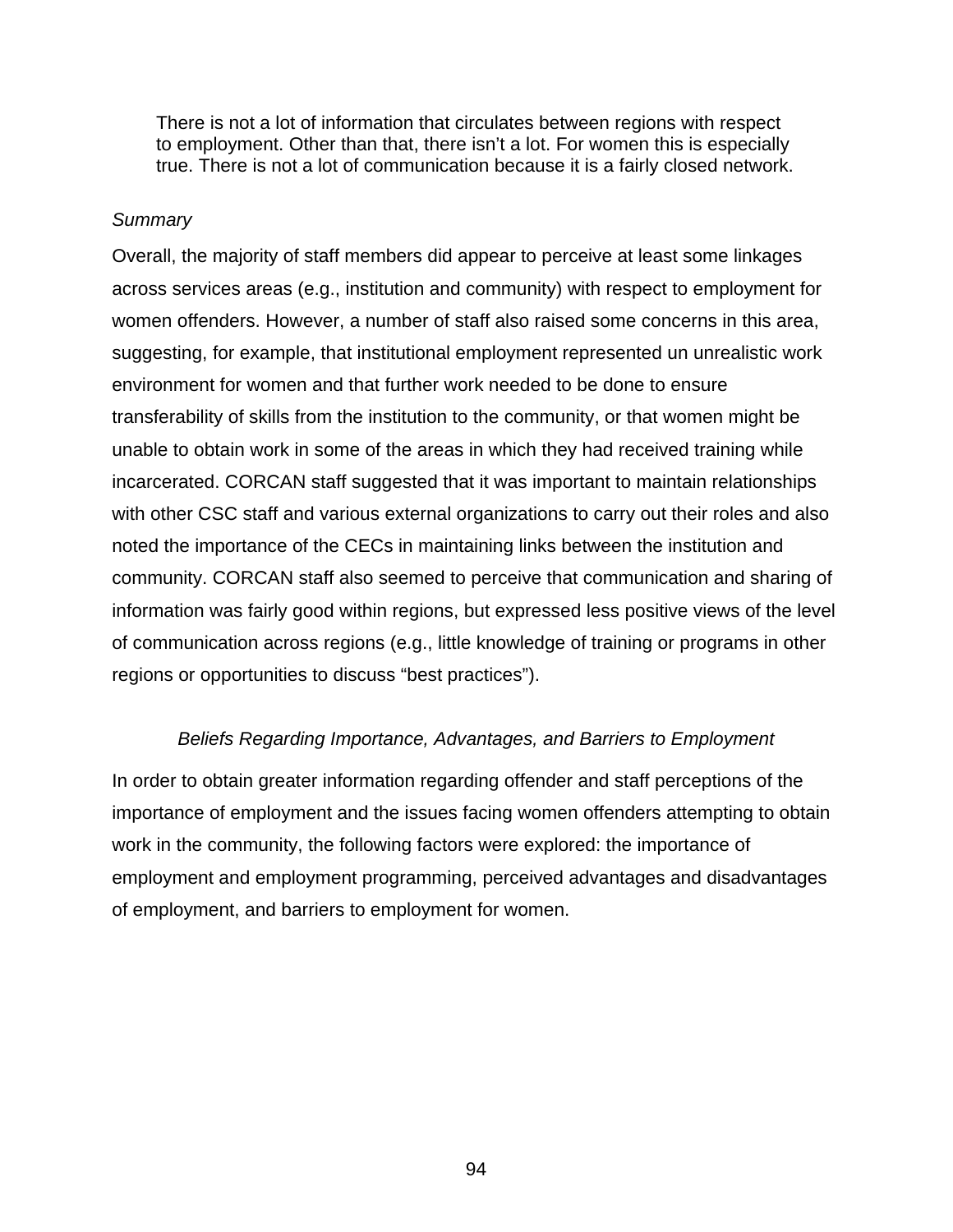#### *Importance of Employment and Employment Programming*

*Offender Perceptions.* Some information regarding the value and importance women offenders attributed to employment was obtained from one of the indicators from the Attitude Domain of Offender Intake Assessment ("Employment has no Value"). Results indicated that 66 of the 718 women offenders (9%) from the snapshot population (OMS, May  $1<sup>st</sup>$ , 2004) perceived employment to have no value. Results<sup>42</sup> also indicated that a greater percentage of the institutional population (12%) than the community population (6%) perceived a lack of value in employment,  $\chi^2$  (1, N = 718) = 8.38, p < .01. Furthermore, a greater percentage of younger women offenders (12%) than older women offenders (5%) perceived that employment had no value,  $\chi^2$  (1, N = 711) = 9.50, *p* < .01. No significant differences were observed for comparisons of Aboriginal versus non-Aboriginal women offenders.

Some additional information regarding the importance of employment programming as perceived by offenders and staff was obtained. First, incarcerated and community women offender questionnaire respondents were asked to rate the level of importance of employment programming versus other types of institutional programs<sup>43</sup> (on a 5-point scale). Results of a 2-way ANOVA revealed a main effect of group (incarcerated vs. community) and of type of program (employment vs. other programs; see Appendix W for summary statistics). There was a general trend for incarcerated women offenders  $(M = 4.27, SE = .13)$  to rate programs as being more important than community women offenders ( $M = 3.54$ ,  $SE = .16$ ). Offenders also rated employment programming ( $M =$ 4.26,  $SE = .12$ ) to be more important than the combined ratings of other programs (M = 3.54, SE = .12). Also note that the level of importance assigned to employment programming by offenders was quite high (average score above 4 on a 5-point scale).

<sup>&</sup>lt;sup>42</sup> Due to the number of analyses to be performed, results were considered to be significant if  $p < .01$ . 43 Other programs included: education, survivors of abuse, counseling, substance abuse, living skills, parenting skills, chaplaincy, Aboriginal programs, Elder counseling, and intensive services. In order to perform these comparisons, responses regarding the importance of all other programs (e.g., substance abuse programming, mental/spiritual health services, etc.) with the exception of employment, were combined for offender responses and for staff responses, to be discussed later. A 2-way ANOVA was conducted to determine the relative importance of employment versus "other" programs by institutional and community offenders.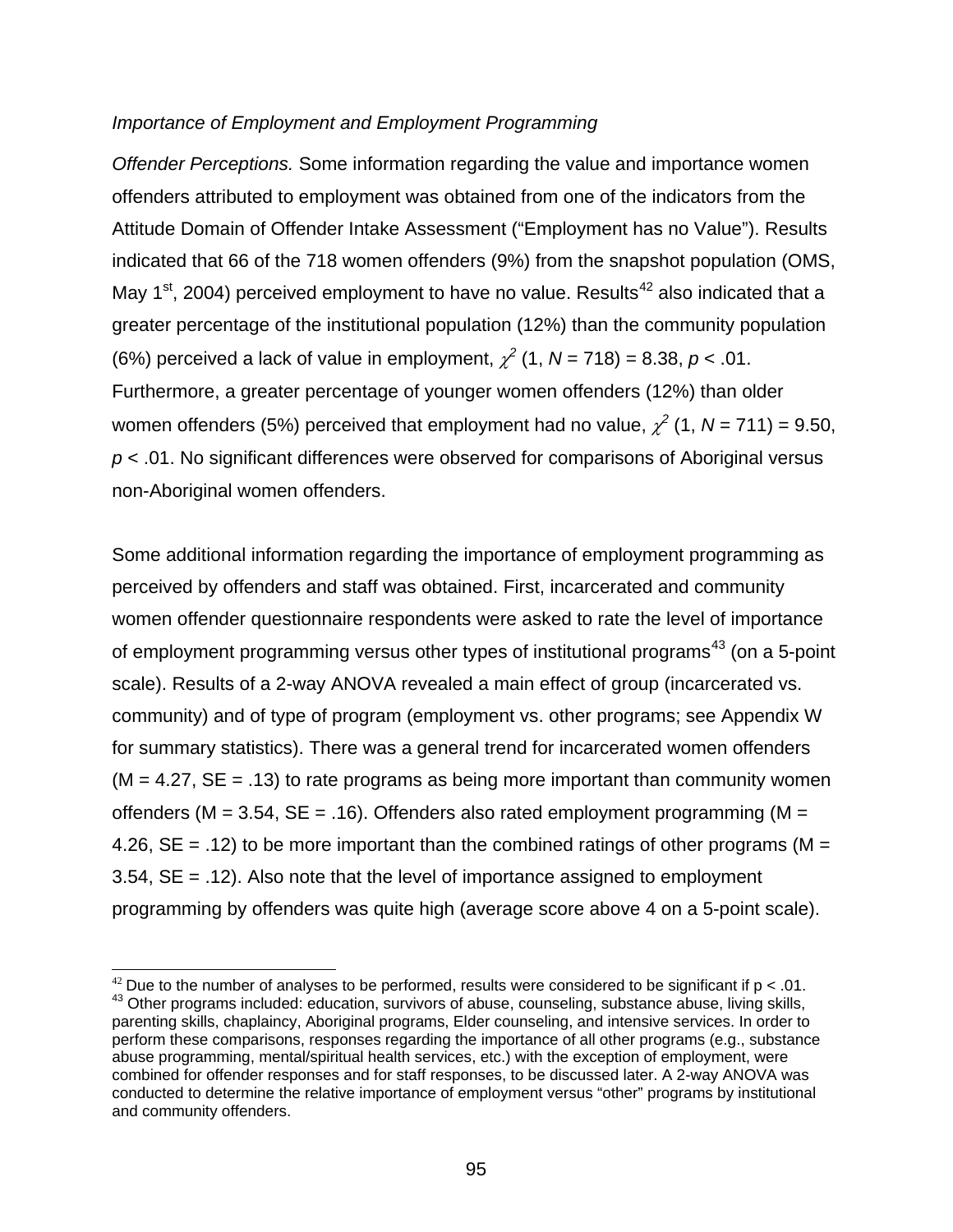Offenders in the institutions and community were also asked about the degree to which they thought staff perceived employment programming to be important. Specifically, women offenders were asked to rate the degree to which they perceived employment programming to be considered important by "local staff"44 and "National Headquarters staff". Another 2-way ANOVA was conducted to compare the degree of self-perceptions versus perceptions of staff beliefs regarding the importance of employment programming (see Appendix X for a summary of the statistics). Results revealed a significant interaction effect (see Figure 13).

In order to explore the significant interaction, a series of paired t-tests were conducted separately for women in the institutions and in the community to compare their own perceptions of the importance of employment programming versus the degree to which they thought staff perceived employment programming to be important. Among *incarcerated women offenders*, the level of importance they personally assigned to employment programming was higher than the degree to which they perceived staff to see employment programming as important for women: staff at their institutions, t  $(1, 52) = 5.68$ ,  $p < 0.001$ , and National Headquarters Staff, t  $(1, 52) = 5.62$ ,  $p < 0.001$ . However, no significant differences were observed for *community offenders* between self-reported perceptions of the importance of employment programming and perceptions of staff beliefs regarding the importance of employment programming: community parole officers, t  $(1, 28) = -0.205$ ,  $p = ns$ , or National Headquarters Staff,  $t(1, 28) = .49$ ,  $p = ns$ .

l

<sup>44</sup> Thus, incarcerated offenders were asked to rate the degree to which they thought *institutional staff members* perceived employment programming to be important and women offenders in the community were asked to rate the degree to which they thought *community parole officers* perceived employment programming to be important.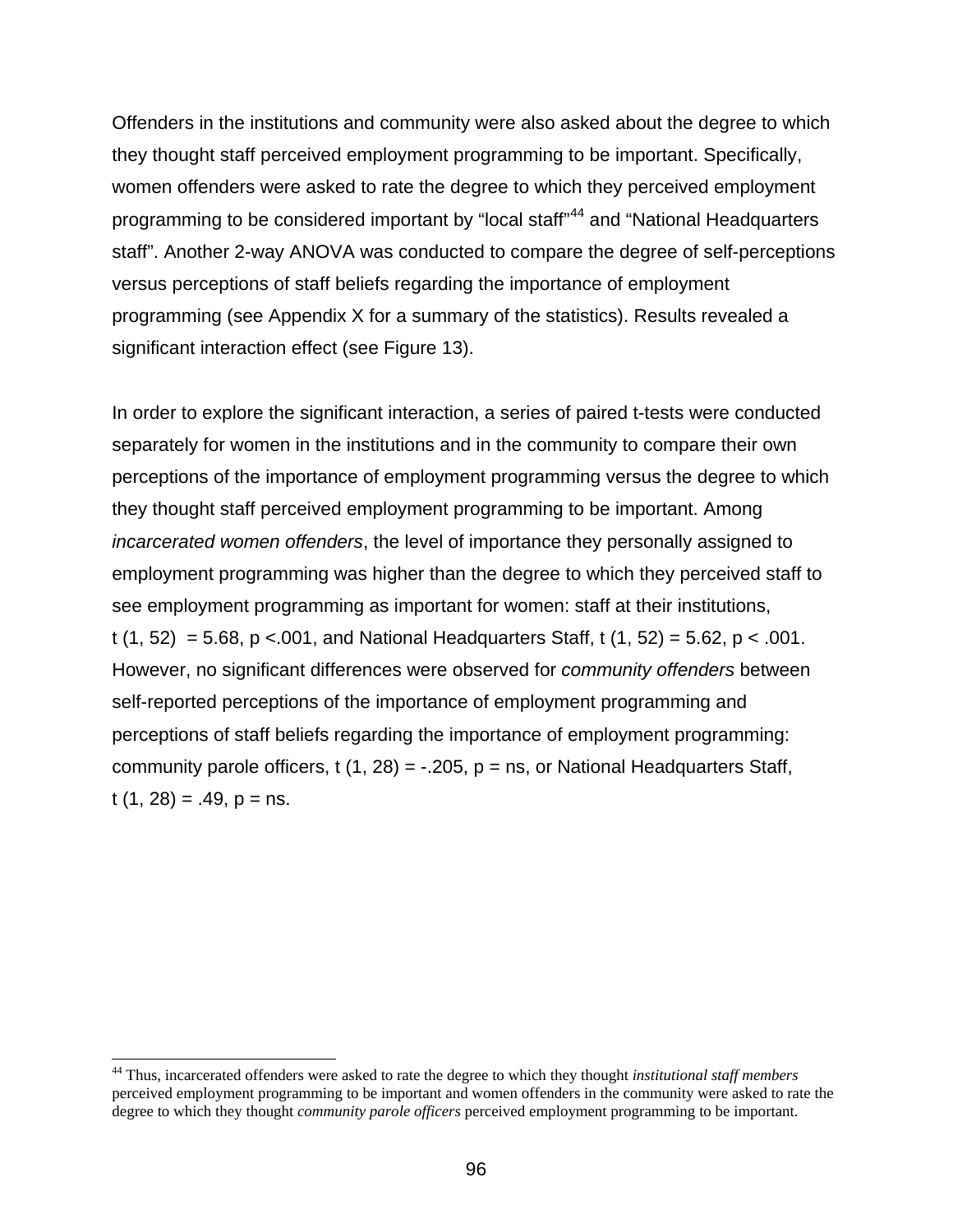*Figure 11: Degree of Importance of Employment Programming Reported by Offenders (Incarcerated and Community) and Offender Perceptions of Staff Beliefs Regarding the Importance of Employment Programming.* 



 $\overline{a}$ 

*Staff Perceptions.* Institutional staff questionnaire respondents were also asked to rate the level of importance of employment programming versus other types of institutional programs. Overall, institutional staff appeared to rate employment programming quite highly. Results of a paired t-test indicated that there was no significant difference in the degree of importance staff assigned to employment programming ( $M = 4.62$ , SD = .68) versus other types of programs (M = 4.48, SD = .55), t (1, 46) = 1.57, p = ns. Thus, on average, institutional staff appeared to rate most programs as being quite important.

Institutional staff questionnaire respondents and community parole officer interviewees<sup>45</sup> were also asked to rate the degree to which they perceived employment programming to be considered important for women by other individuals: women

 $45$  Due to the method utilized to obtain information from community parole officers (interviews), we were unable to include the same range of questions that were included in the institutional staff questionnaires. Thus, while parole officers were only asked to rate their own and others perceptions of the importance of employment programming, the additional questions related to the importance of "other" programming for women offenders were excluded from their interview due to the need for brevity.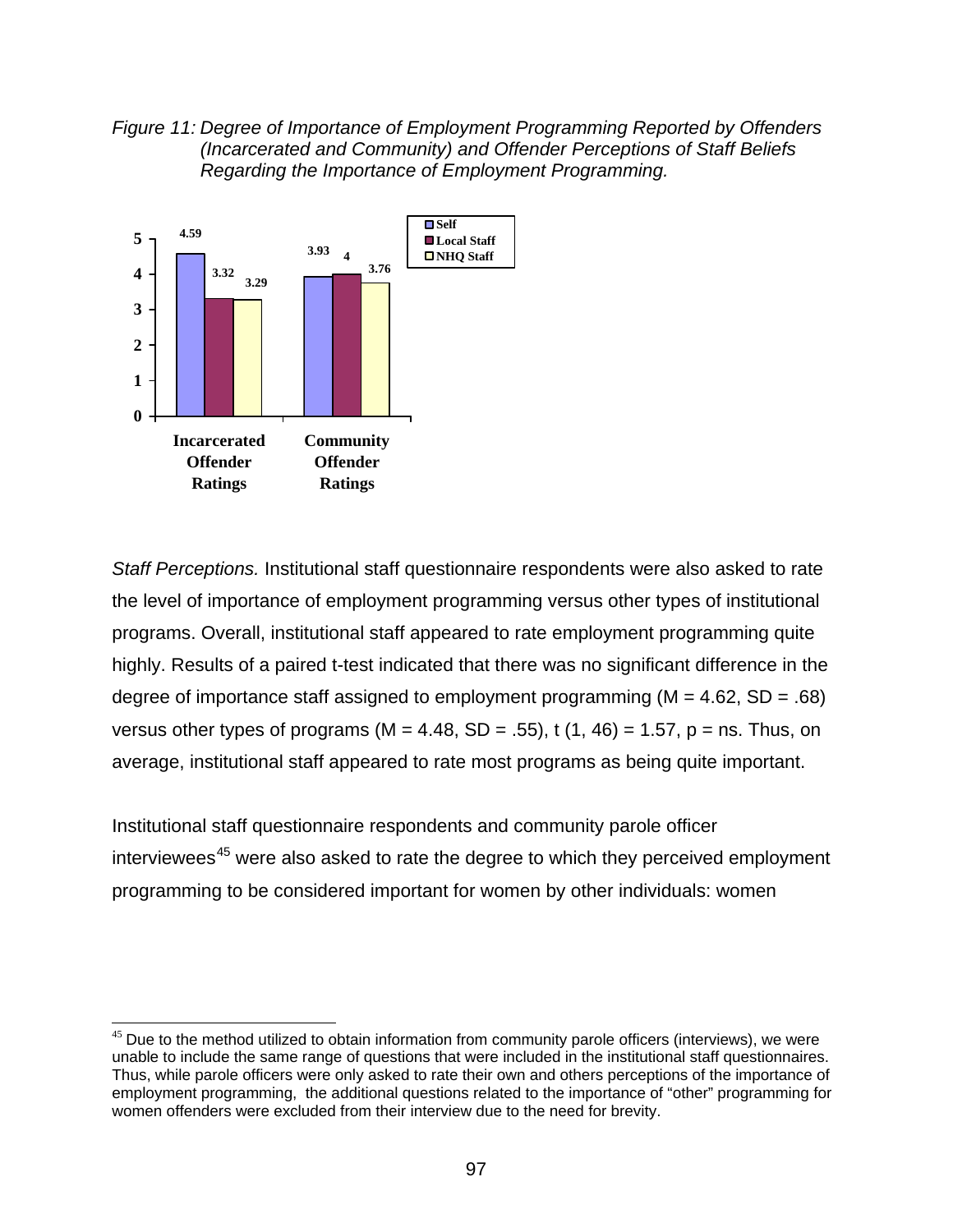offenders, their colleagues (institution or community) 46, and National Headquarters (NHQ) staff.

A 2-way ANOVA was conducted to compare the degree to which staff perceived employment programming to be important themselves and the degree to which they perceived others to see employment programming as important (women offenders, colleagues, NHQ staff). There was no significant interaction or any significant effect of location (institutional staff versus community parole officer perceptions). However, a significant within-subjects effect was observed (see Appendix Y). Results of pairwise comparisons indicated that staff members rated the importance of employment programming more highly than they perceived others to believe that employment programming was important (see Figure 12): women offenders, colleagues in the institution or community, National Headquarters staff (results were all significant at  $p < .01$  or greater).





l  $46$  Institutional staff were asked to rate the perceived level of importance assigned to employment programming by other institutional staff and community parole officers were asked about their perceptions related to other parole officers in the community.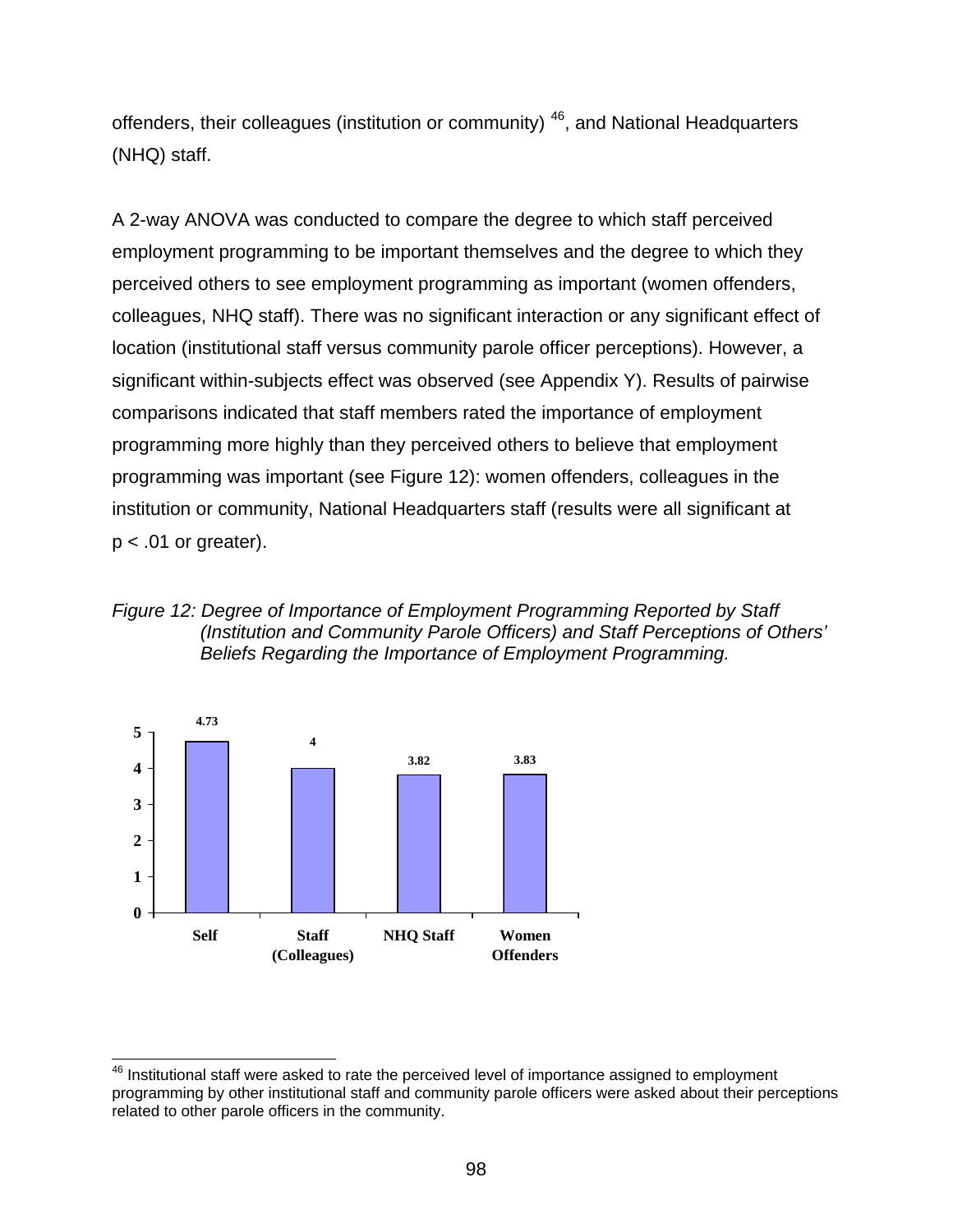### Advantages and Disadvantages of Employment

*Advantages.* Women offenders were asked to describe any advantages to *employment*  and staff members were asked to describe any advantages to *employment or employment training* for women offenders. According to women, the most commonly listed advantage of employment was the ability to address material or financial needs or goals, ranging from a simple desire to meet one's basic needs for oneself or one's family to an ability to obtain or maintain a more luxuriant lifestyle (see Table 21). On the other hand, staff tended to emphasize the advantages related more specifically to employment itself (e.g., skill development, career exploration) and the development of self-esteem. These issues were also described as advantages by a number of offenders. Also described as advantages by both staff and offenders were the development of independence or responsibility and the potential to increase positive behaviour or to assist in reintegration into the community. Interestingly, offenders also discussed the development of positive relationships with others as well as earning respect or recognition from others in the context of advantages related to employment.

*Table 21: Advantages of Employment for Women Offenders Reported by Offenders and Staff.* 

|                                                | Offenders <sup>a</sup> | Staff <sup>b</sup> |  |
|------------------------------------------------|------------------------|--------------------|--|
|                                                | $(n = 92)$             | $(n = 76)$         |  |
| <b>Material/Financial Goals &amp; Security</b> | (84%)                  | (17%)<br>13        |  |
| <b>Positive Feelings/Self Esteem</b>           | (47%)<br>43            | (58%)<br>44        |  |
| Reintegration/Community Integration/           | (23%)<br>21            | (39%)<br>30        |  |
| <b>Constructive Behaviour</b>                  |                        |                    |  |
| Independence/Responsibility                    | (21%)<br>19            | (7%)<br>5          |  |
| <b>Develop Positive Associations</b>           | (21%)<br>19            | (0%)<br>0          |  |
| Respect/Recognition from Others/Role Model     | (14%)<br>13            | (0%)<br>2          |  |
| Learning/Skill Development/Career Exploration  | (15%)<br>14            | (61%)<br>46        |  |

<sup>a</sup> Included incarcerated and community offenders

 $<sup>b</sup>$  Included Institutional staff questionnaire respondents ( $n = 51$ ), community parole officer</sup> interviewees (*n* = 11), and Community Employment Centre staff questionnaire respondents  $(n = 14)$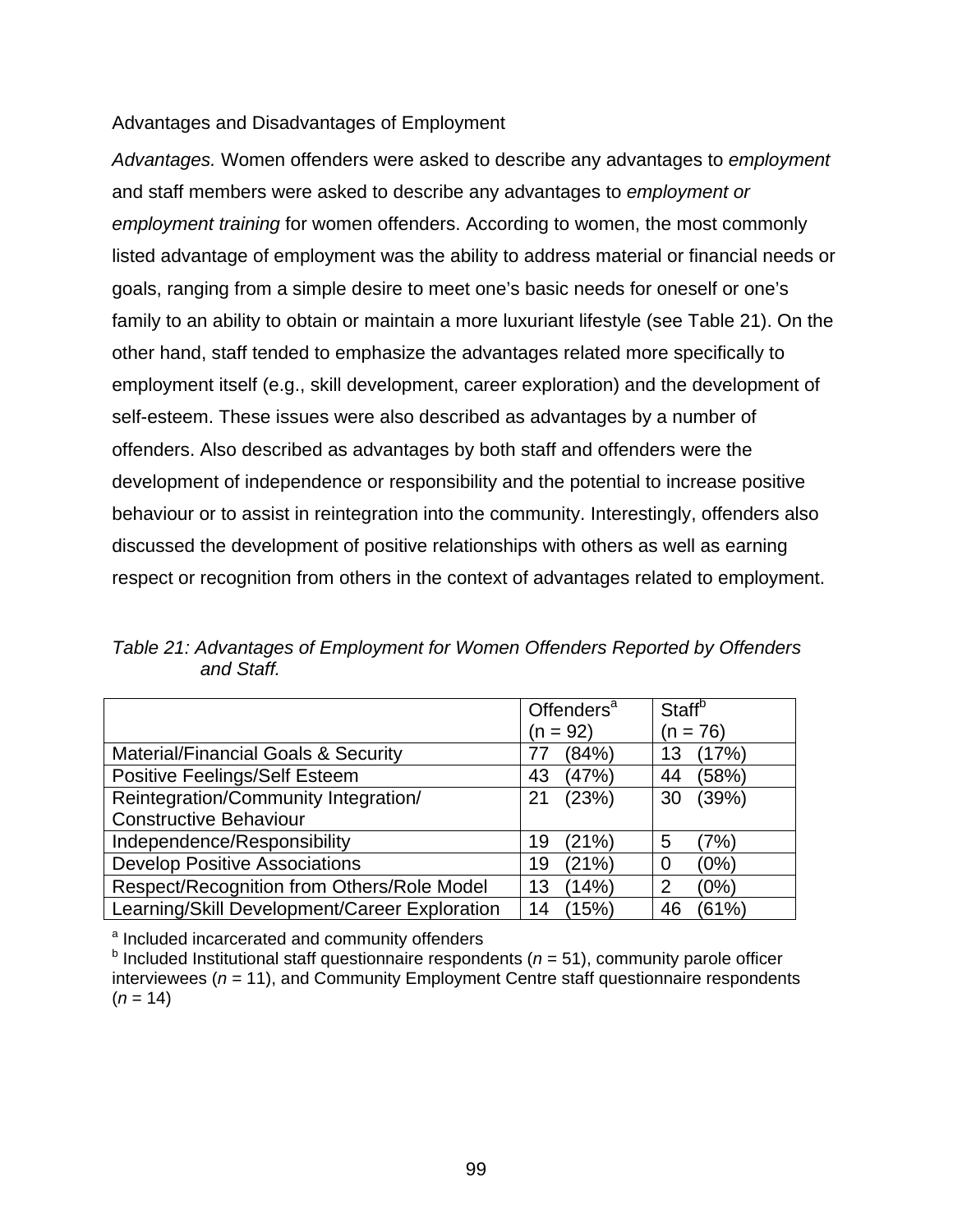Staff members' beliefs regarding the advantages of employment for women were supported somewhat by the perceptions of institutional staff members regarding the changes they reported in women related to employment. Specifically, the majority of institutional staff questionnaire respondents (41/50; 82%) reported some degree of positive change in offenders as a result of employment or employment training. The most common change in women noted by institutional staff (28/50; 56%) was an increase in positive *self-regard* (confidence, self-esteem, pride, and empowerment). Also noted were positive changes in *mood or attitude* (11/50; 22%) that staff associated with employment experiences or programming (e.g., better attitude, more motivated, less bored) as well as positive changes in *employment-related skills, interests, and attitudes* (12/50; 24%; e.g., development of general skills, learning to cooperate with coworkers or supervisors, greater interest or ability to pursue employment in the future following release). Several other comments were made more generally with regards to positive changes and attitudes towards the *future and release* (8/50; 16%), including positive attitudes or hope for the future or their impending release, greater success on release, and greater hope for providing for their families.

More jovial, polite, and diplomatic. Equally, more self-confidence and she feels more on par with everyone else. I think the women feel like they are contributing to society in a positive manner and feels accepted and respected and therefore she respects herself more and therefore we respect her more as well.

The women who assisted in building the max unit learned useful skills. This boosted interest in pursuing employment on the street and ability to secure a job due to acquisition of valuable construction skills.

Many times when they participate in a work release or employment training program they have confidence and a better sense of their potential and interests for future employment. Sometimes this includes a more realistic picture of what is required in the work force, barriers they may face in attempting to secure work and strategies and resources to utilize in the community.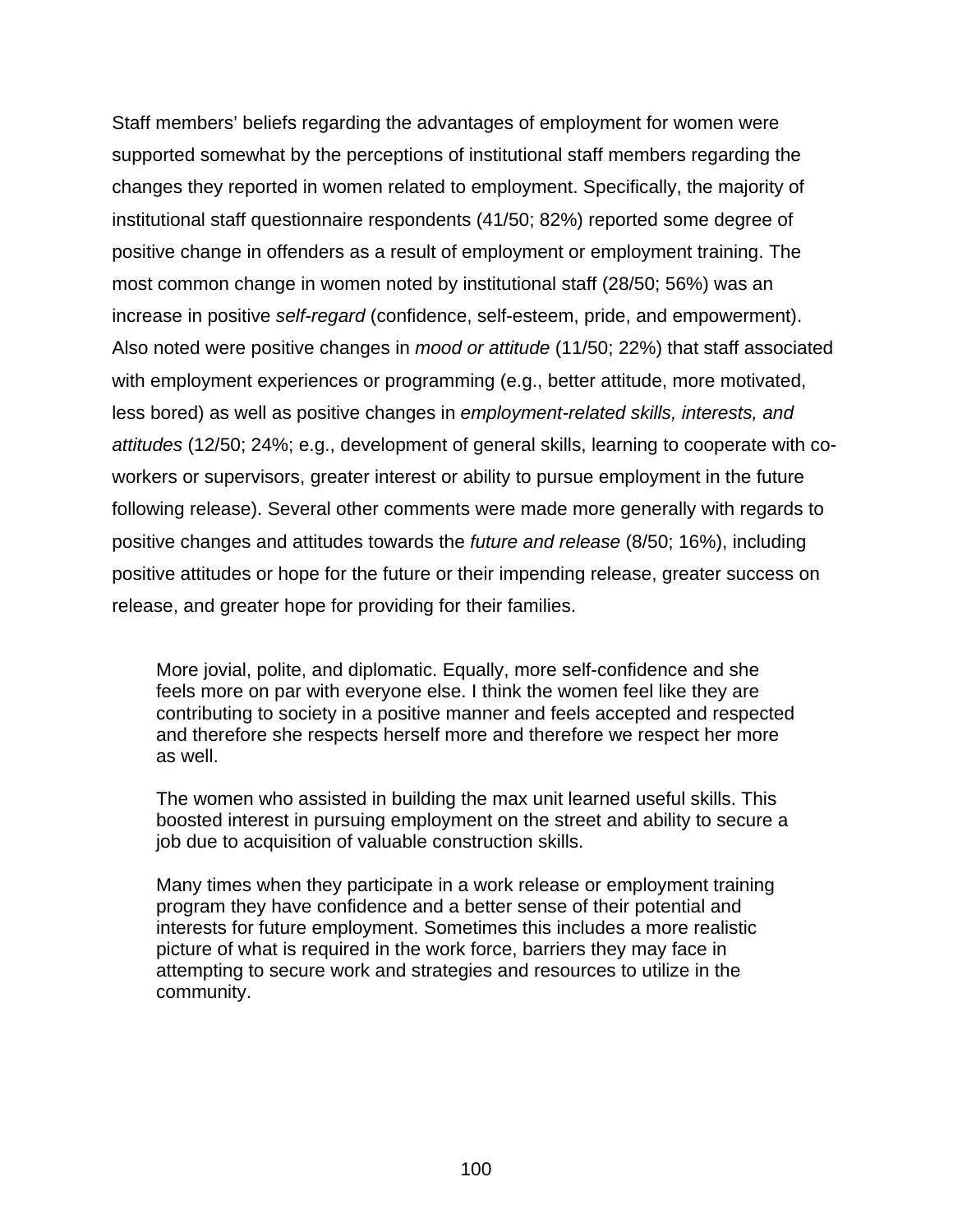*Disadvantages.* Women offenders were also asked to describe any disadvantages<sup>47</sup> to working (see Table 22). Overall, one of the most commonly reported disadvantages or concerns women reported related to employment was the fact that they would have less time for themselves or their families. Offenders also reported some concerns that too much additional stress or responsibility might be associated with their jobs, as well as the potential for poor working conditions such as long hours or low pay. Interestingly, although some women earlier mentioned possible advantages of meeting prosocial people through work, negative relationships with employers or colleagues were also mentioned as a potential disadvantage (e.g., working with difficult or unfriendly individuals).

*Table 22: Disadvantages Related to Employment Reported by Women Offenders* 

|                                                    | Offenders <sup>a</sup> |
|----------------------------------------------------|------------------------|
|                                                    | $(n = 92)$             |
| Less Time for Self/Leisure/Other Activities        | (32%)<br>29            |
| Less Time for Family/Children                      | (29%)<br>27            |
| <b>Too Much Stress/Responsibility</b>              | (26%)<br>24            |
| Relationship Difficulties (Supervisor, Co-Workers) | (20%)<br>18            |
| Poor Working Conditions (e.g., Hours, Pay)         | (20%)<br>18            |

<sup>a</sup> Included incarcerated and community offenders.

# *Barriers to Employment*

Just over half of incarcerated and community women offender respondents (48/87; 55%) indicated that they had experienced difficulties or problems looking for work. Given their level of experience with women in the community, community parole officers and Community Employment Centre (CEC) staff were also asked to describe potential barriers/challenges to meaningful employment for women offenders. A summary of offender and staff perceptions of barriers or difficulties associated with obtaining or maintaining employment is shown in Table 23.

l  $47$  Note that some staff members were also asked to describe disadvantages to employment or employment programming for women offenders. However, their responses to this question were very diverse and appeared, in many cases, to refer to issues that might be described as barriers to employment or issues related to perceived problems with institutional employment programming, both of which are issues that are discussed in other sections of this paper. Thus, only offender responses on this issue are discussed.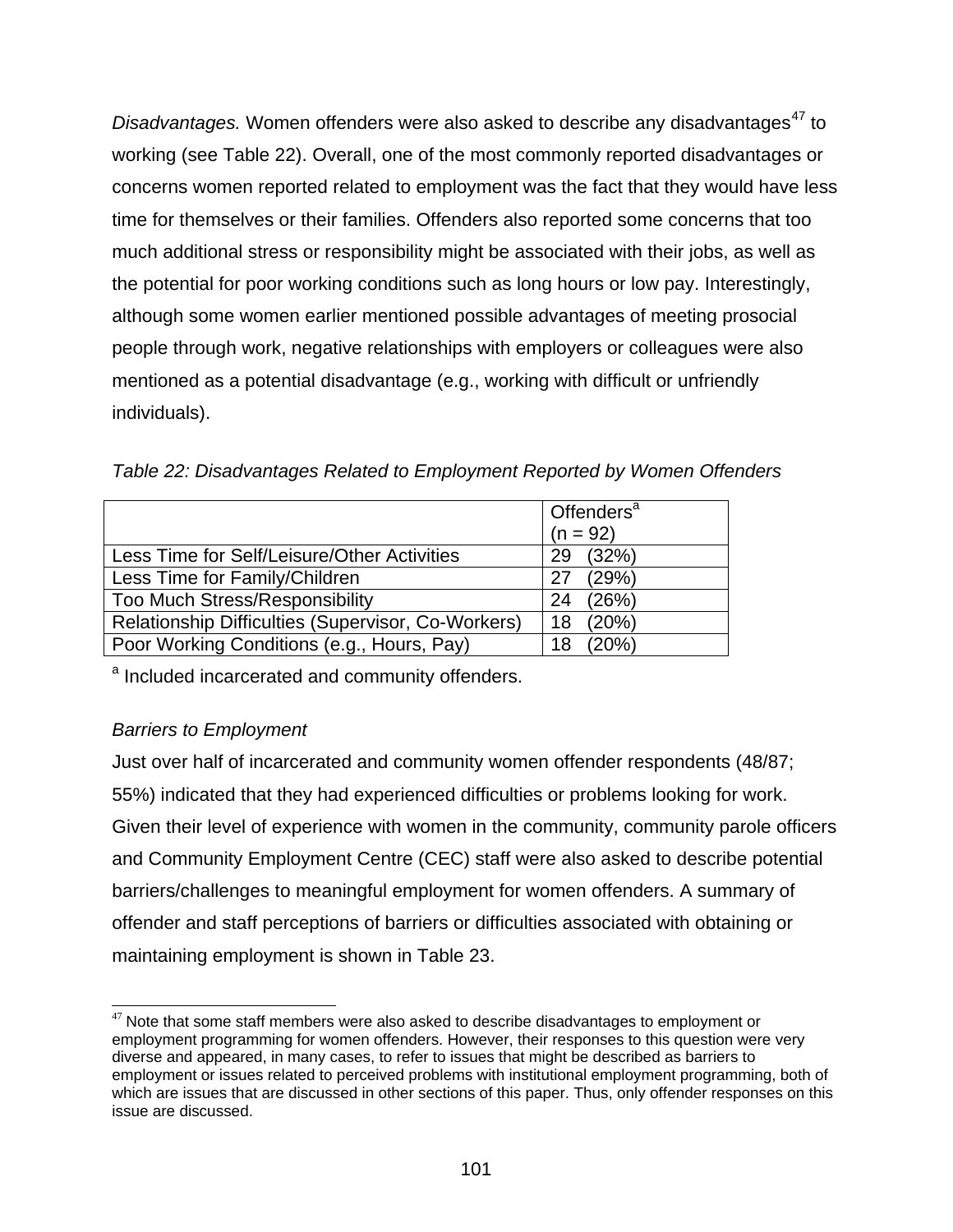|                                                    | Offenders <sup>a</sup> | Community Staff <sup>b</sup> |  |
|----------------------------------------------------|------------------------|------------------------------|--|
|                                                    | (n = 87)               | $(n = 25)$                   |  |
| Lack of Experience/Training                        | (20%)<br>17            | (52%)<br>13                  |  |
| <b>Criminal Record</b>                             | (18%)<br>16            | (44%)                        |  |
| Practical issues (Transportation,                  | (13%)<br>11            | (24%)<br>6                   |  |
| Identification, Clothing/Appearance)               |                        |                              |  |
| Other Criminogenic or "Personal" Needs             | (10%)<br>9             | (36%)<br>9                   |  |
| <b>Lack of Education</b>                           | (8%)                   | (44%)<br>11                  |  |
| <b>Labour Market Issues</b>                        | (5%)<br>4              | (0%)<br>0                    |  |
| Lack of Resources or Support                       | (1%)                   | (28%)                        |  |
| <b>Child-Rearing Desires/Responsibilities</b>      | (5%)<br>4              | (60%)<br>15                  |  |
| <b>Additional Barriers for Certain Populations</b> | (2%)<br>$\overline{2}$ | (12%)<br>3                   |  |

*Table 23: Barriers or Challenges to Meaningful Employment for Women Offenders Reported by Offenders and Community Staff.* 

<sup>a</sup> Included incarcerated and community offenders. Only 48/87 women reported that they had experienced problems looking for work in the past. However, percentages presented in the table were represented as a function of the number of women who reported each type of problem out of the total number of incarcerated and community offenders who responded to this question. Thus, percentages represent the total percentage of women (questionnaire respondents) who reported prior difficulties in each of the areas described in the table.

<sup>b</sup> Included community parole officers (interviews) and Community Employment Centre staff (questionnaires)

*Experience.* Also noted by both staff and offenders was a lack of work *experience, training, or skills*. A few staff members also specifically noted the lack of opportunity for employment programs or training within the institution, thereby leaving little possibility for improvement in this area from pre- to post-incarceration.

Well it just seemed like I didn't have enough background jobs to get a job (experience). *(Offender)*

Missing pertinent experience. They don't have any special skills and there are few non-specialized jobs for women offenders (chambermaid for example requires a background check, cashier). *(Staff)*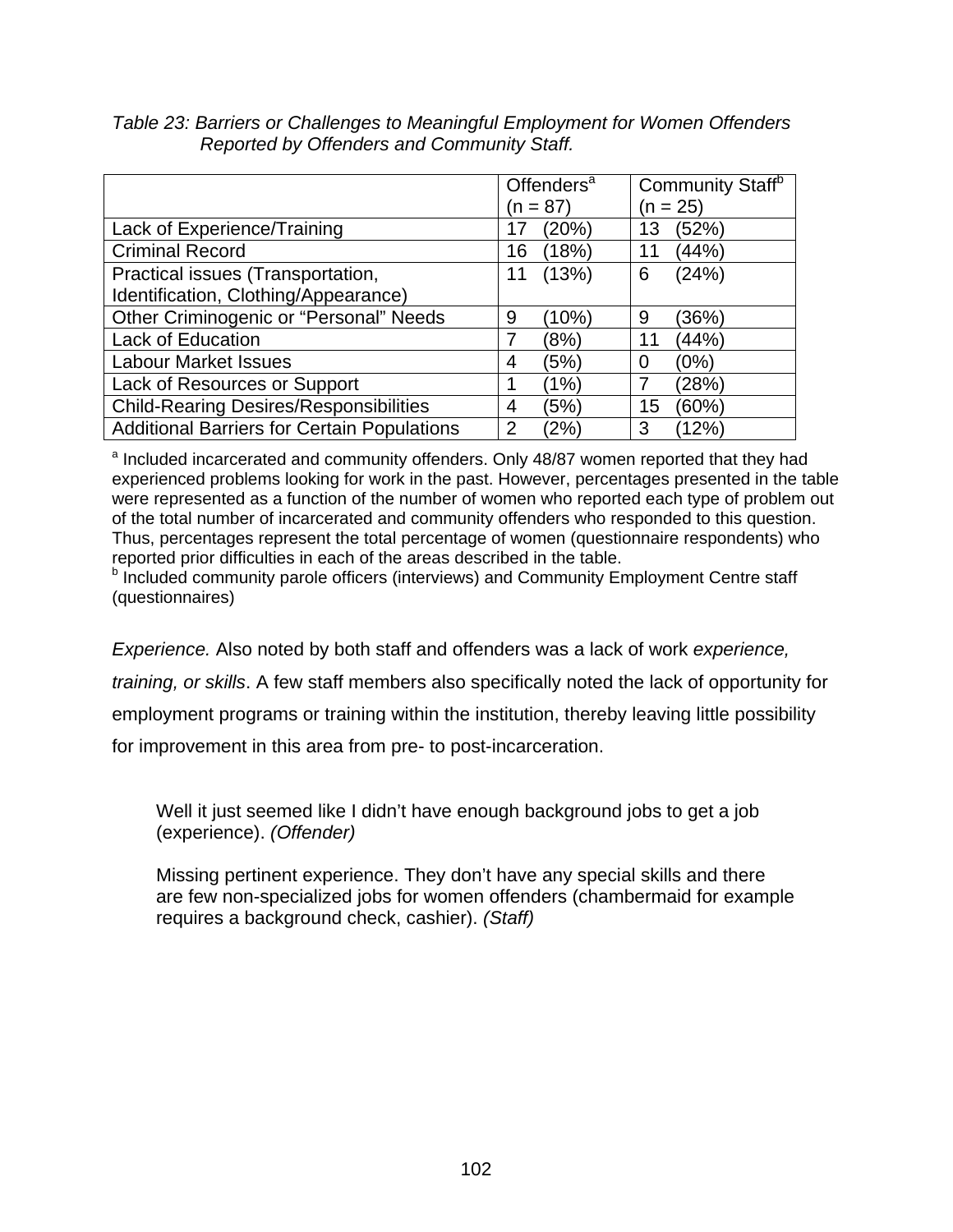*Criminal Record.* One factor that was mentioned by a fair number of both offenders<sup>48</sup> and staff, was the barrier posed for women offenders by a criminal record. In fact, some staff members also noted that the types of jobs that women might apply for or be interested in may be more likely to require criminal record checks than those sought by men (e.g., jobs requiring the handling of cash).

Employers who will not even speak to your parole officer; they just discount/write you off without even listening or speaking to a parole officer. *(Offender)*

Offenders in the community were also asked whether they had ever been refused employment due to their criminal record. Just under half of women offenders in the community (15/32; 47%) reported that they had been refused employment for this reason, anywhere from 1 to 40 times in the past. Most common reasons given by the employer for not hiring women included: the fact that they did not want ex-offenders working for them (9/15), due to the nature of the job itself (6/15), or the nature/type of the women's offence (5/15). Thus, the barrier posed by a criminal record would appear to be a fairly significant one for women offenders released to the community.

*Practical Issues.* Additionally, various "practical" issues perceived to impact upon the ability to obtain or maintain employment were also mentioned by offenders and several community respondents. Some of these issues included lack of transportation, stable housing, telephone services, or proper identification. Issues related to appearance were also mentioned including physical appearance (e.g., tattoos of which employers might not approve), or a lack of appropriate clothing for the job or interview. Of the issues discussed, perhaps the most commonly raised by both staff and offenders were the issues related to transportation or the need for appropriate clothing for interviews or employment.

 $\overline{a}$ 

 $48$  Note that difficulties related to this issue may have been somewhat under-represented here since women were asked to describe any *prior* difficulties experienced when looking for work. Any incarcerated offenders who were also first-time offenders would not have previously experienced any difficulties in this area, but could potentially experience problems related to their criminal record upon release. In fact, this issue was raised by 11/34 women in the community and only 5/58 incarcerated women.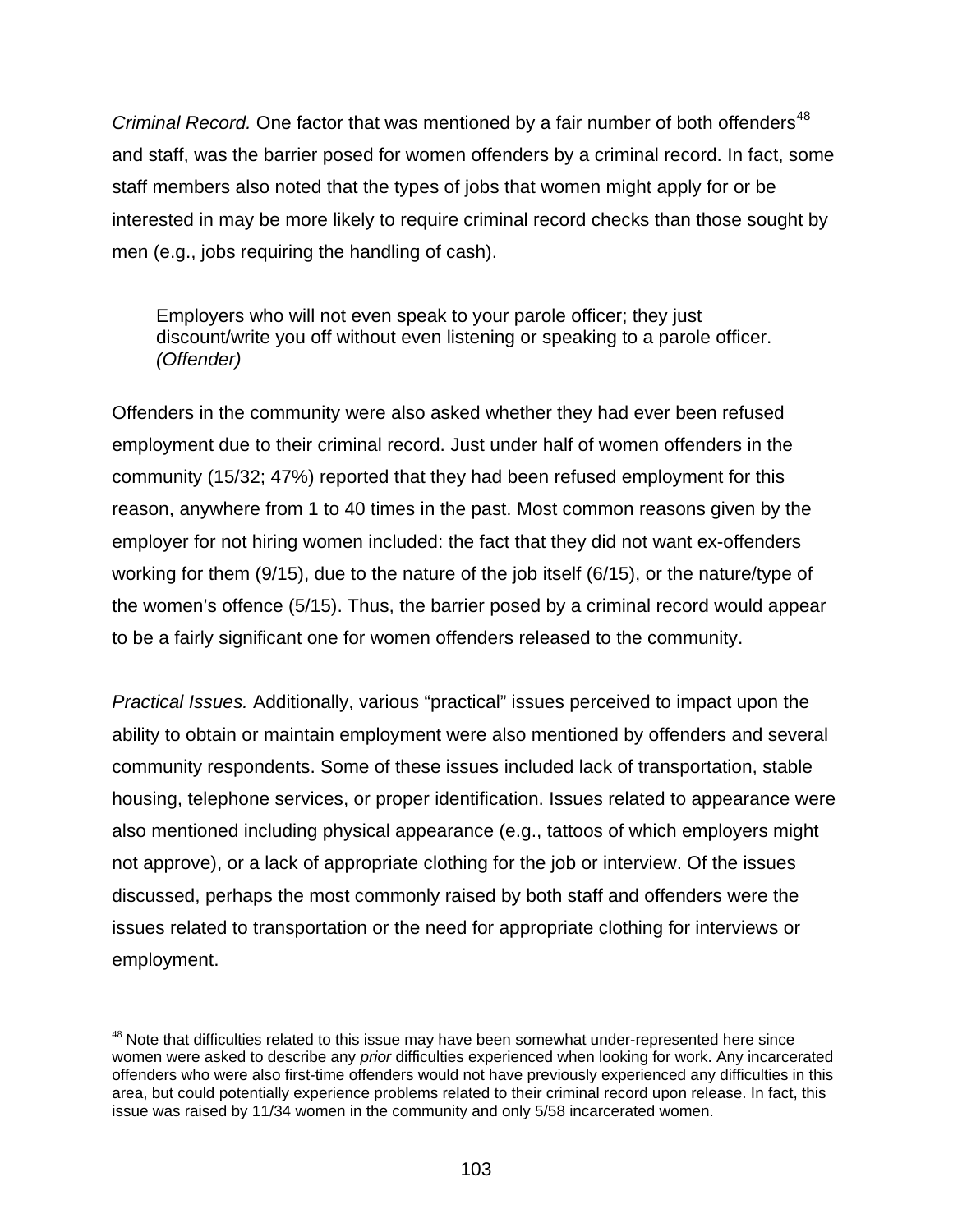*Criminogenic/Personal Needs.* Also noted were other criminogenic or personal issues (e.g., mental or physical health needs, criminal attitudes, lack of self-confidence or motivation, substance abuse issues, or relationship needs or difficulties) that might interfere with the desire or ability to work.

I wasn't motivated enough. I was too unstable. *(Offender)* 

I was using drugs. *(Offender)* 

*Education/Experience.* Also noted by a few offenders and a number of staff members was a lack of *education* or educational pre-requisites required for certain jobs. A few offenders specifically mentioned that the lack of a diploma or a Grade 12 education had been a problem for them.

*Labour Market.* One issue that was raised by a few offenders, but not by staff, appeared to be related to local labour market issues. Specifically, a few offenders indicated that there had been a lack of jobs available in general, or more particularly with respect to the types of jobs they were searching for.

In the province I lived in, the demand for operators was extremely low. *(Offender)* 

*Child-Rearing Desires/Responsibilities.* Community staff members also suggested that child-care responsibilities or a desire to reunite with their children might impact upon the employment situation for women. Common themes noted in relation to this issue included a focus on family related issues (e.g., regaining custody of their children), as well as the availability of reliable, affordable child-care and the cost of child-care in relation to employment pay (e.g., low-paying jobs are hardly worth having after accounting for child-care expenses). Particularly notable, however, was the discrepancy between staff and offender reports with respect to this issue, with 60% of staff members considering child-rearing responsibilities to be a barrier to employment for women offenders, but this factor was only raised as an issue by one women offender.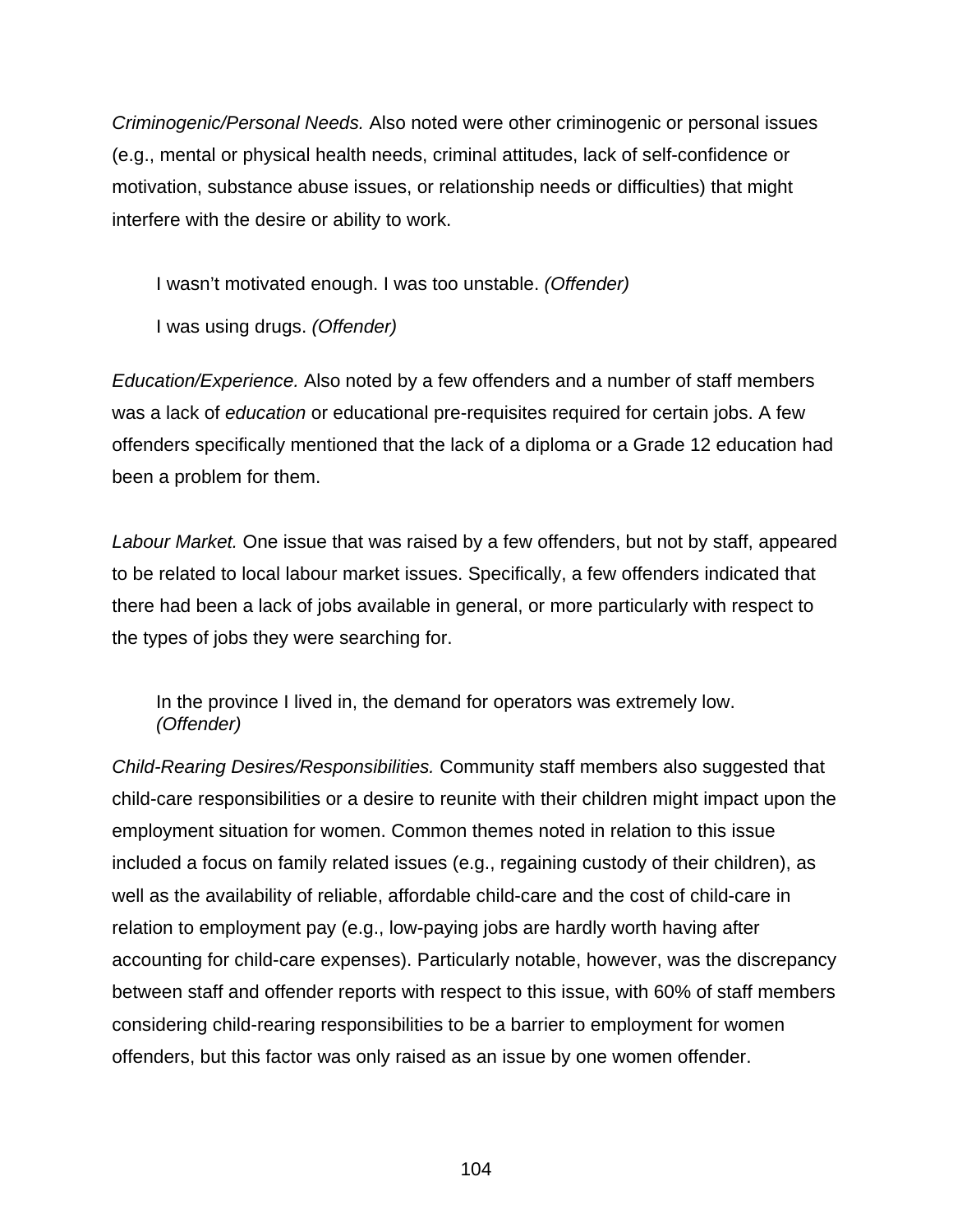I believe women with children, it is hard for them to just get out of institution and get a job and not reacquaint themselves with their children.

*Lack of Support/Resources.* Additional comments made by one offender and a few staff members spoke to a general lack of support or resources or a lack of awareness regarding re*sources* by offenders and staff. Comments ranged from lack of support or resources in general, to more specific comments regarding a lack of training or planning prior to release as well as a lack of awareness or eligibility for programs in the community (e.g., like a "Hunt for Red October" to find anything that was available), or huge waiting lists for programs that actually did exist.

My age, my criminal record, no help from corrections or E. Fry, which I expected. I received some leads from E. Fry but most were government jobs and/or companies who won't hire you when you are on parole. *(Offender)*

Low awareness of programs (employment or training) available within the community by offenders and their PO [Parole Officers]. Lack of pre-release planning relative to long-term goals. Lack of eligibility for HRSD [Human Resources and Skills Development] training (e.g., not EI [Employment Insurance] eligible) – no work release bringing insurable earnings. (Staff)

*Additional Barriers for Certain Populations.* Finally, a few offenders and staff mentioned that some populations might experience additional problems. Specifically, offenders mentioned "age" as a problem to finding work. In addition, staff members suggested that it might be difficult for older women to go back to school (e.g., psychologically – feeling out of place) or to find a job because the job market might be geared toward younger adults. Other staff suggested that Aboriginal women might be subjected to discrimination that might add to the challenge of finding employment.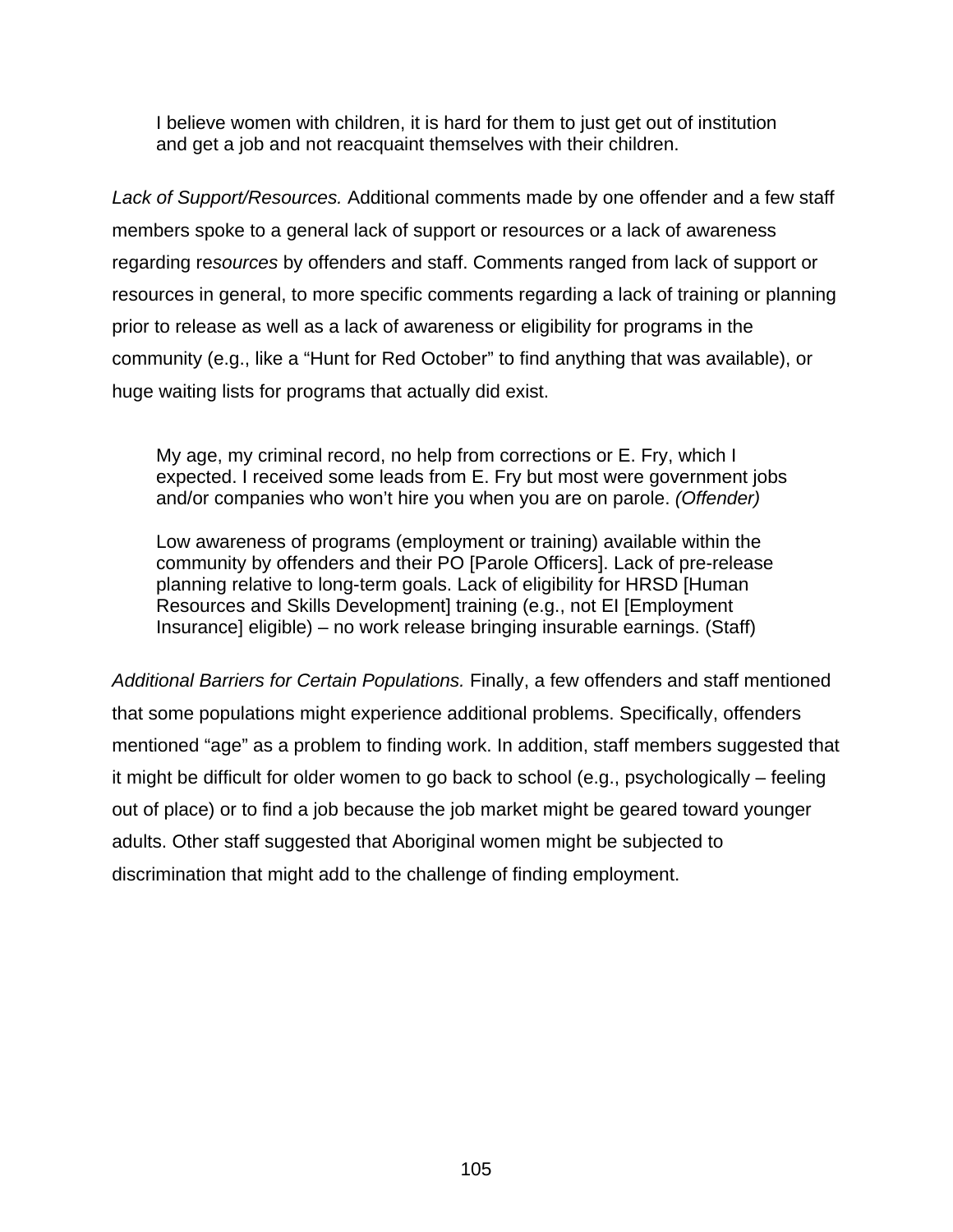#### *Summary*

Most women offenders appeared to perceive value in employment, although a greater percentage of younger than older offenders perceived employment to have no value. In addition, offenders and staff seemed to perceive employment programming to be quite important and offenders even perceived employment programming to be more important, on average, than other types of programming combined. Moreover, staff members and incarcerated offenders (but not offenders in the community) seemed to believe that others (staff or offenders) did not perceive employment to be quite as important as they did.

With respect to the benefits or disadvantages of employment, many offenders tended to focus on the material or financial benefits to employment, although other advantages (e.g., increased self-esteem, positive relationships or regard from others, development of skills, positive reintegration) were also mentioned fairly frequently by both offenders and staff. The most common disadvantages related to employment reported by offenders included having less time for their families or themselves or a high degree of work-related stress or responsibility. The most common barriers to employment as reported by both staff and offenders appeared to be the issue of their criminal record and the lack of necessary training or experience. Other issues that were mentioned as disadvantages or barriers to employment by women included practical concerns related to transportation or appropriate clothing, or the need for reliable child-care. It was interesting that child-care issues were noted as a barrier to employment by a large percentage of *staff*, but relatively few *women offenders*. It was also important to note, that even though the lack of *reliable child-care* was not often highlighted as a difficulty that they had experienced related to employment, the fact that they would not be able to *spend as much time with their children or families* if they decided to work was fairly commonly listed as a perceived disadvantage to working.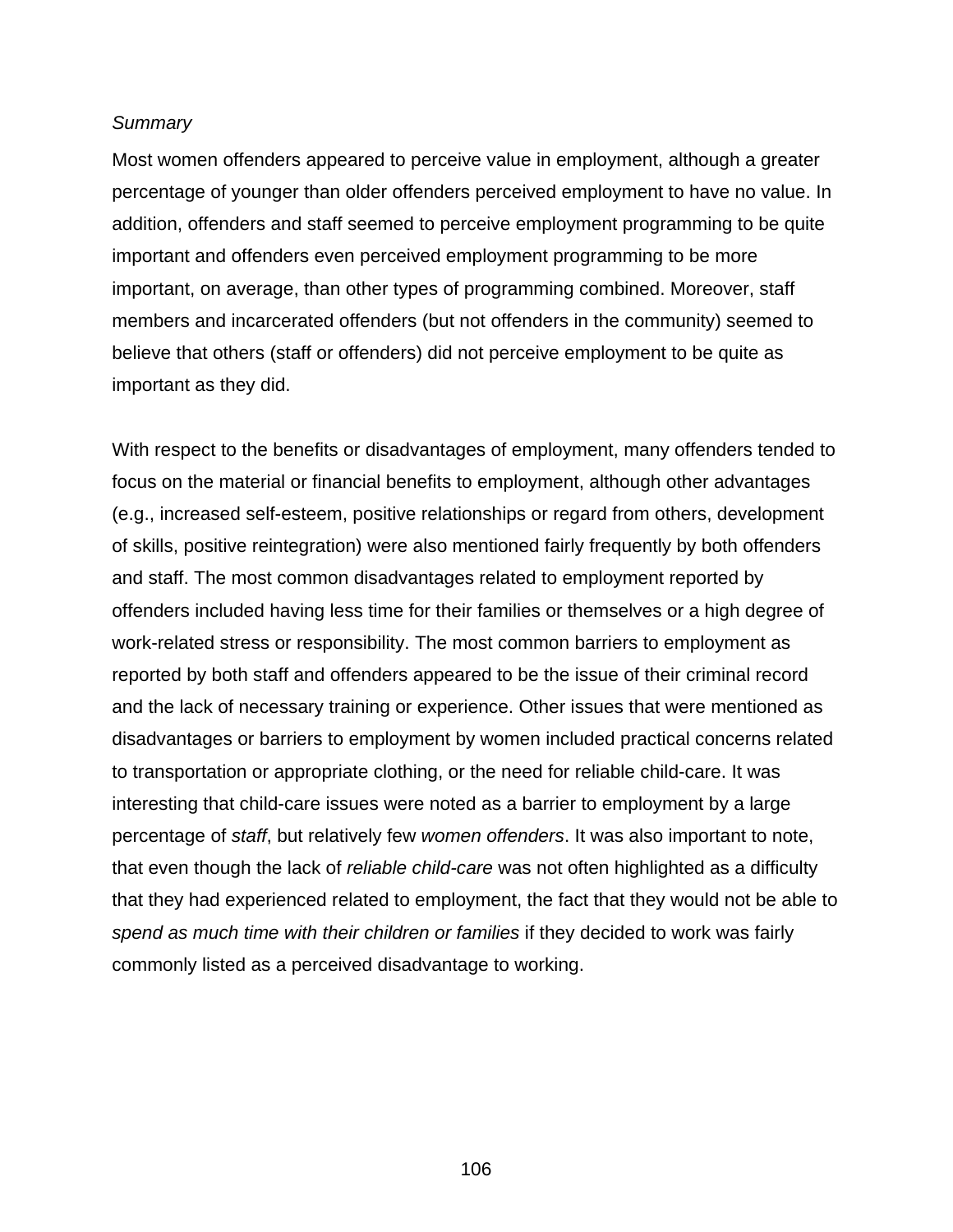## *Suggestions for the Future of Employment Programming for Women*

In order to provide a clear and concise description, all offender (incarcerated, community) and staff suggestions (institutional, community parole officers, CORCAN Regional/National staff, CEC staff) are discussed together in this section. A summary of the major issues discussed by offenders and staff and the percentage of respondents (from each area surveyed) who proposed various suggestions is presented in Table 24.<sup>49</sup> This is followed by a more in-depth discussion of each of the general points listed in the table to provide a more detailed picture of the issues and proposed suggestions.

 $\overline{a}$ 

 $49$  The exact nature of the questions soliciting staff and offender suggestions for future directions to employment programming for women varied slightly from one groups of interviews/questionnaires to another depending on factors such as location of residence or employment (e.g., questions for incarcerated offenders focused more on what might be done in the institution to prepare offenders for release and questions directed towards offenders in the community focused more on issues relevant to obtaining a job on release). In addition several different questions were asked of staff and offenders to solicit their suggestions for employment programming (e.g., offenders were asked directly if they had any suggestions to improve employment programming and also whether there was anything that would help them to deal with the problems they had experienced when looking for work in the past). Thus, the nature of responses may vary somewhat simply due to the nature of the questions posed to different samples based on their experiences (offenders versus staff) or locations (institution versus community).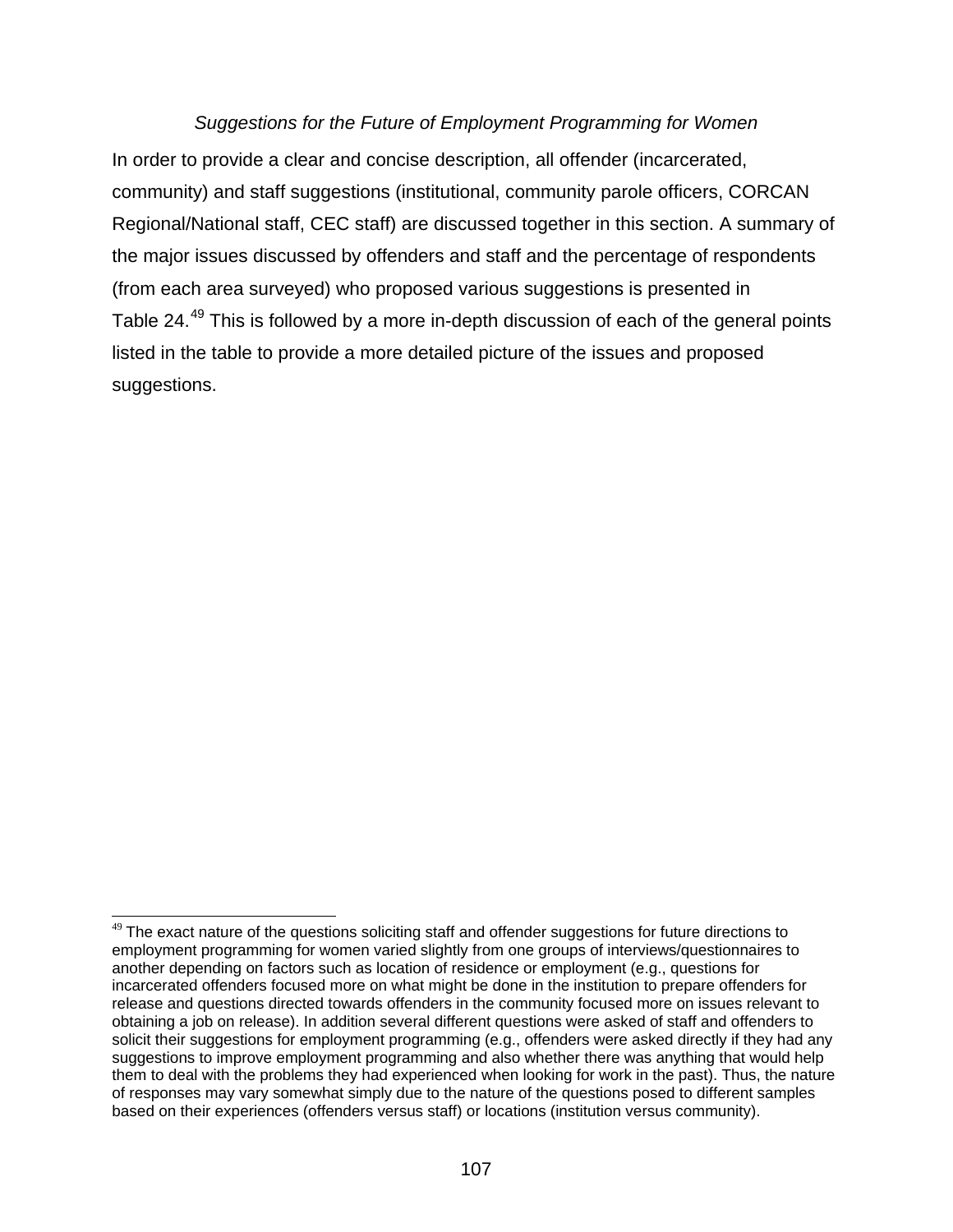|                                           | Offenders <sup>a</sup><br>$(n = 92)$ | Institutional<br><b>Staff</b> <sup>b</sup><br>$(n = 69)$ | Community<br><b>Staff<sup>c</sup></b><br>$(n = 30)$ |
|-------------------------------------------|--------------------------------------|----------------------------------------------------------|-----------------------------------------------------|
| <b>Employment Preparation</b>             |                                      |                                                          |                                                     |
| Career Preparation/                       | 13                                   | 13                                                       | (43%)                                               |
|                                           | (14%)                                | (19%)                                                    | 13                                                  |
| <b>Generic Skills</b>                     |                                      |                                                          |                                                     |
| <b>Educational Upgrading</b>              | (20%)                                | 1                                                        | (27%)                                               |
|                                           | 18                                   | (1%)                                                     | 8                                                   |
| <b>Employment Training/Opportunities</b>  |                                      |                                                          |                                                     |
| More or Specific Types of Training        | 35                                   | 42                                                       | (80%)                                               |
|                                           | (38%)                                | (61%)                                                    | 24                                                  |
| <b>Consider Women's Interests</b>         | (5%)                                 | 10                                                       | 6                                                   |
|                                           | 5                                    | (14%)                                                    | (20%)                                               |
| <b>Consider Labour Market</b>             | 1                                    | (7%)                                                     | 11                                                  |
|                                           | (1%)                                 | 5                                                        | (37%)                                               |
| More Work Releases/                       | $\overline{2}$                       | (14%)                                                    | 6                                                   |
|                                           | (2%)                                 | 10                                                       | (20%)                                               |
| <b>Temporary Absences</b>                 |                                      |                                                          |                                                     |
| <b>Links for Offenders</b>                |                                      |                                                          |                                                     |
| <b>Offender Links to Community</b>        | (4% )                                | (10%)                                                    | 3                                                   |
|                                           | 4                                    | $\overline{7}$                                           | (10%)                                               |
| Resources/Release Planning                |                                      |                                                          |                                                     |
| <b>Offender Link to Employers</b>         | 11                                   | 9                                                        | (23%)                                               |
|                                           | (12%)                                | (13%)                                                    | 7                                                   |
| <b>Practical or Criminogenic Needs</b>    |                                      |                                                          |                                                     |
| Child-Care                                | (1%)                                 | (0%)                                                     | (13%)                                               |
|                                           | 1                                    | $\overline{0}$                                           | 4                                                   |
| <b>Other "Practical" Issues</b>           | (8%)                                 | (1%)                                                     | 5                                                   |
|                                           | 7                                    | 1                                                        | (17%)                                               |
| Other Criminogenic or "Personal" Needs    | 10                                   | 5                                                        | 9                                                   |
|                                           | $(11\%)$                             | (7%)                                                     | (30%)                                               |
| <b>Staff-Related Needs</b>                |                                      |                                                          |                                                     |
| Resources (Financial/Space)               | (0%)                                 | 10                                                       | (20%)                                               |
|                                           | 0                                    | (14%)                                                    | 6                                                   |
| More Staff/More Specialized               | 1                                    | (14%)                                                    | (13%)                                               |
|                                           | (1%)                                 | 10                                                       | 4                                                   |
| <b>CSC Staff Engagement/Communication</b> | (0%)                                 | (13%)                                                    | 5                                                   |
|                                           | 0                                    | 9                                                        | (17%)                                               |
| Links Between CSC and Other Agencies      | $\overline{0}$                       | $\overline{7}$                                           | 5                                                   |
|                                           | (0%)                                 | (10%)                                                    | (17%)                                               |
| <b>Policy/Operational Practices</b>       | (0%)                                 | $\overline{2}$                                           | 3                                                   |
|                                           | $\overline{0}$                       | (3%)                                                     | (10%)                                               |

*Table 24: Suggestions for Prospective Employment Programming for Women* 

<sup>a</sup> Included incarcerated (*n* = 58) and community offenders (*n* = 34).<br><sup>b</sup> Included questionnaire (*n* = 51) and interview participants (*n* = 18).<br><sup>c</sup> Included community parole officers (*n* = 11), CORCAN Regional/Nati Community Employment Centre staff (*n* = 14).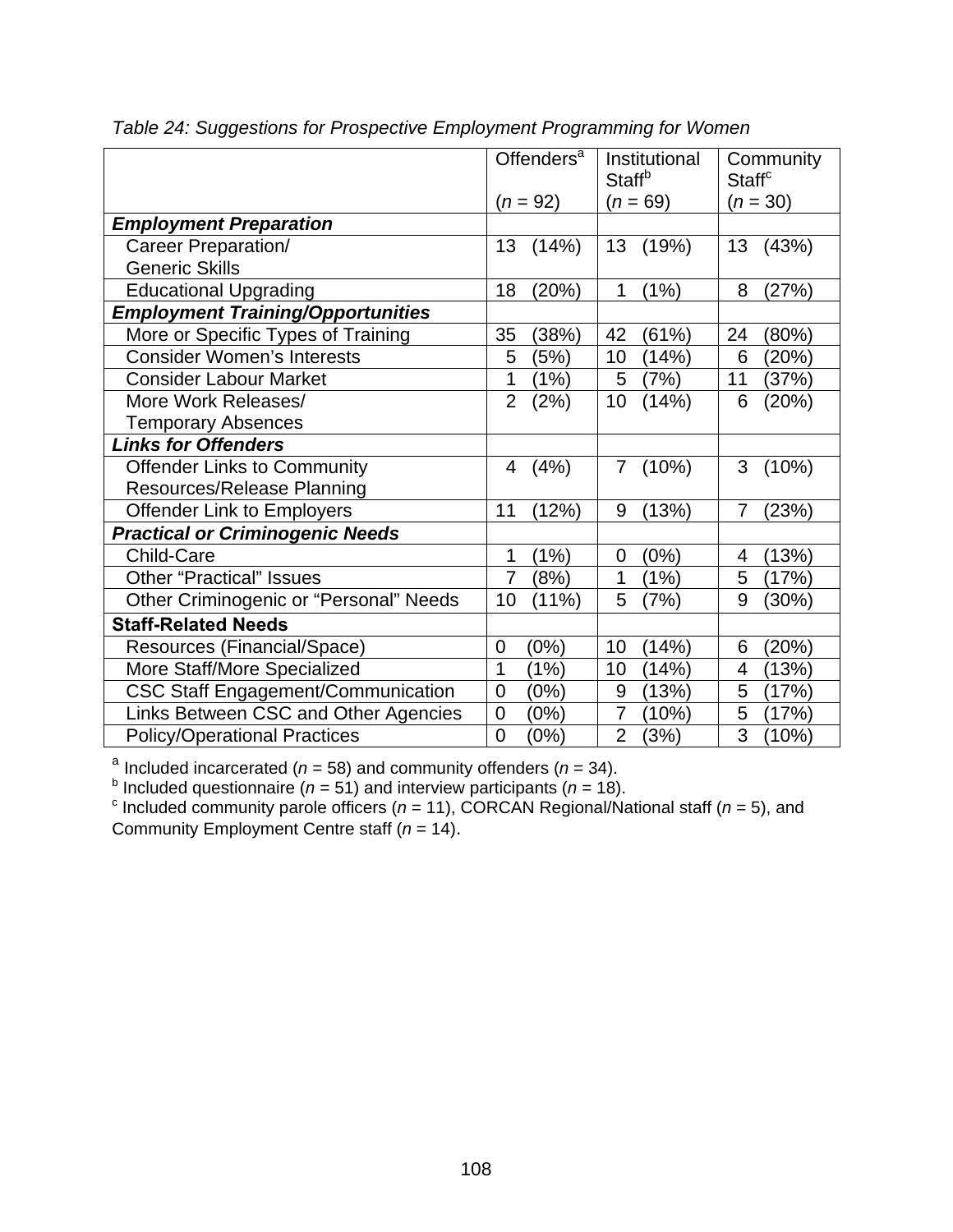# *Employment Preparation*

Many women and staff members suggested that there was a need for general *career planning or the development of generic skills* necessary to search for, obtain, or maintain a job (e.g., assessment of interests and abilities, résumé development, interview or job search skills, more realistic work environment to develop work habits, generic employability skills). Many staff members suggested that this process should at least begin during incarceration. Also suggested by both women and staff was the need for *educational upgrading*.

Have employment symposiums from the different areas. Have résumé writing classes. Have interview classes. Have *where to look for a job* classes. *(Offender)* 

As well as the educational analysis, skills and interests, vocational inventory should also be done. Find out what skills the women have. Personally, I am more of an educational type person, so one month as an 'institutional' cleaner was not personally rewarding. *(Offender)* 

More education, with use of these new skills so that I don't forget what I learn. *(Offender)* 

Career assessment tools and career counsellors to assist women to be more successful in career development. A checklist of employability skills should be mastered by the employee. *(Staff)* 

Individual approach to career planning based on clients' needs, wants, abilities, and interests in consultation with labour market of home area. *(Staff)* 

# *Employment Training/Opportunities*

One of the most common suggestions made by both staff and offenders was the need for increased access to *training and employment opportunities*. The suggested setting for these work opportunities and training, when discussed, was generally the institution. Although many respondents simply indicated that more jobs or employment training were needed, some suggested training in specific skill areas, the most common of which appeared to be training in the "trades"/construction, computer skills/ administration, certified vocational training, or cooking.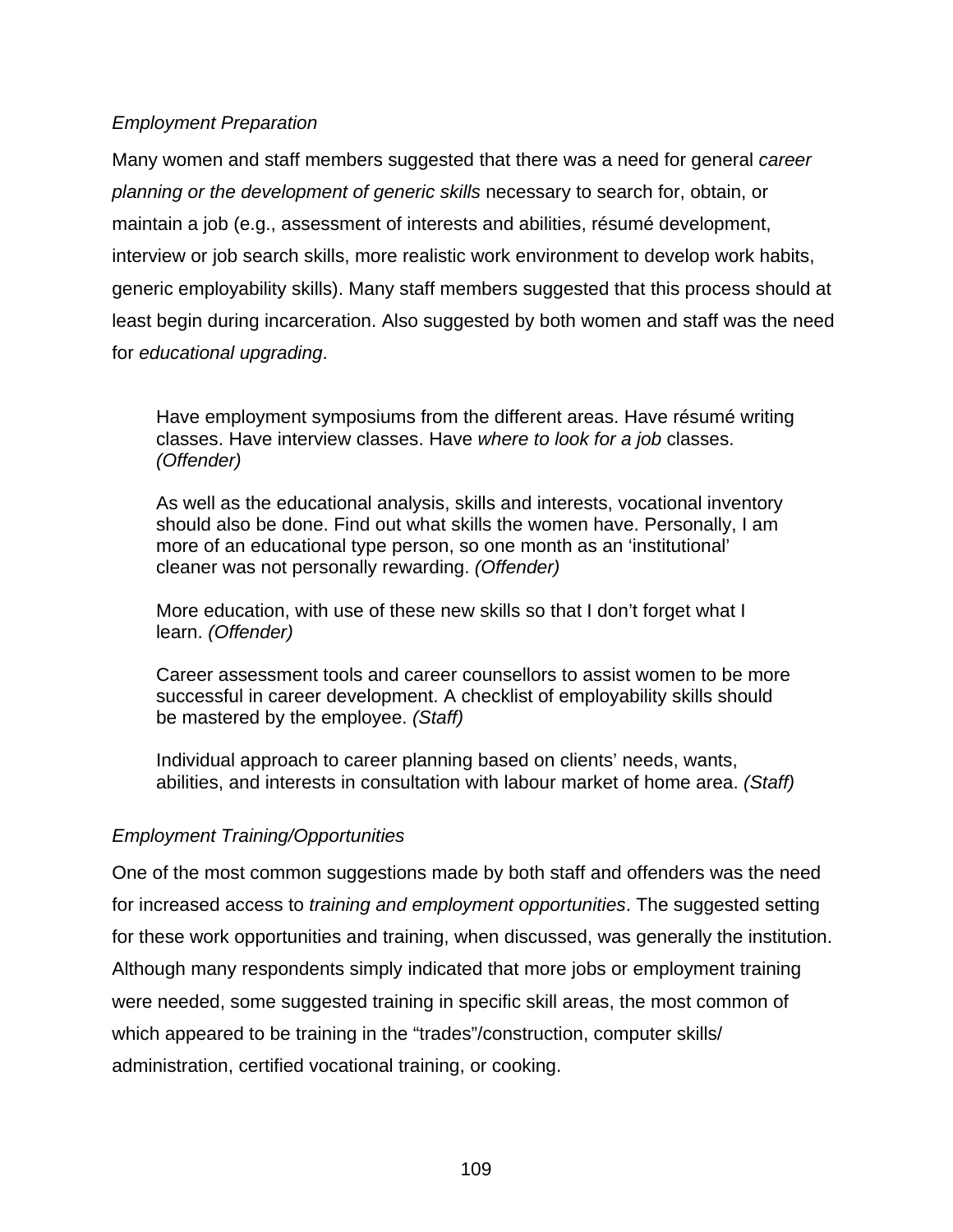Respondents also mentioned that it was important to consider *women's interests* for employment when planning programs or delivering training. Several staff members also suggested that it was important to consider *labour market information* (e.g., current demand for certain types of jobs) in the context of career development and choices for women offenders. In the context of institutional programs or training, *releases to the community* (e.g., work releases or temporary absences), were also suggested as excellent opportunities for women to gain employment experience or assistance.

Offer tangible training programs, have training placements rather than work positions. Have work placement where you can receive tradesman's papers, etc. Get certification. *(Offender)* 

There should be a wider variety of work available within the institution and more training at least (e.g.., flagging course construction). More opportunities for women as it is whether or not admitted important for us to be independent not on welfare. More job training in variety would greatly benefit and perhaps less re-offenders would return. *(Offender)* 

New employment areas – regular P.F.V. cleaner, house cook, recreation coordinator, beauty technician training, certificates from maintenance – plumbing, electrical, carpentry, small engines, landscaper. *(Offender)* 

Increase access to meaningful, marketable-skills based programs that combine work experience in realistic situations with additional skills training re. résumé writing, interviewing, etc. *(Staff)* 

Learn trades that lead to employment in the community. The type of employment they obtain should be able to cover their financial needs. Programs the women enjoy. We should not assume they want 'gender appropriate' positions. *(Staff)* 

But, the same with male institutions - not as bad, because you don't have the same number of offenders that need to be employed, with the size of the institution, you don't have the number of employment positions either. But you know, like your 12 cleaners for one job and things like that, that's what we want to get away from, and I don't see that as being as big a problem at [Institutional Name Deleted], but it certainly is still there that there are positions or jobs that probably are not full-day, meaningfully employed that are being recorded as that. So meaningful, yes, meaningful. *(Staff)*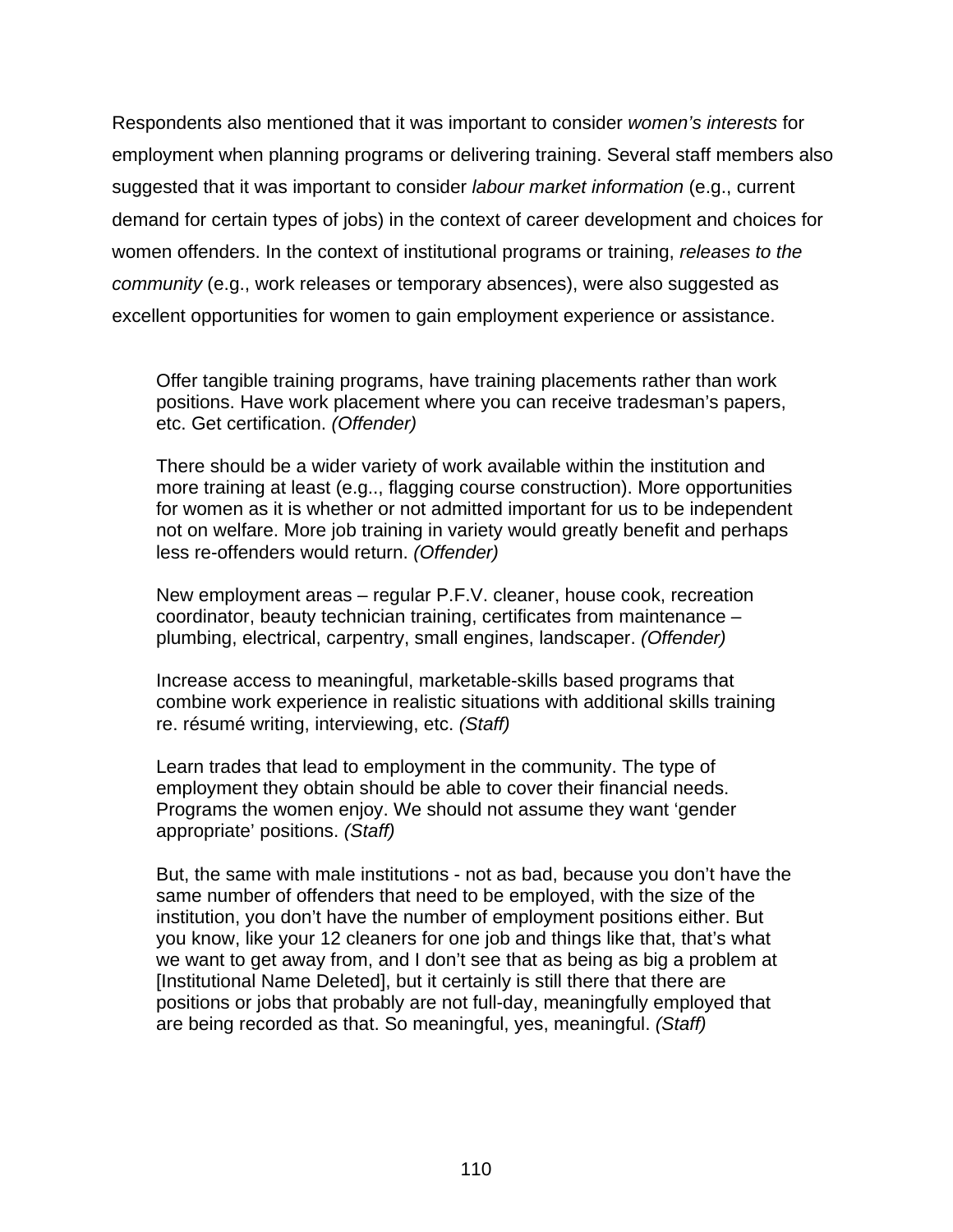And work releases - I think our key to success is to develop programs within the community, so women can go and work in the community. Because of the space issue, I mean that's the only way we can go. Like, we can't keep saying we have to do employment things - CORCAN has to do employment things, when there's no space. I mean, it has to be recognized, and then what can we do about it. Well, let's see, for those that have low risk, close to release, we should be giving them TAs [Temporary Absences] to go to the Employment Centres to see if they can get work lined-up, or even work. I know it's very successful, sometimes. *(Staff)* 

### *Links for Offenders*

Several women and staff also suggested greater emphasis on release planning or providing offenders with links to community resources for employment. *Links to employers* in the community were mentioned as important by both offenders and staff. For example, some suggested that CSC should create connections with employers willing to hire women offenders in the community, set up independent employment or training opportunities in the community, or subsidize wages paid by employers in order to encourage them to employ offenders. In fact, a few community staff members noted that there were numerous agencies willing to help women prepare for employment (e.g., create a résumé), but the lack was in the area of creating links and helping women to actually obtain a job. Others suggested that it was important to have a good reference and indicated that CSC staff should provide recommendations or references for women looking for employment. Moreover, several respondents specifically noted that this process (creating links) should at least begin in the institution. An additional suggestion was related to the issue of public perception and acceptance, with respondents expressing a need for understanding on the part of community members and education with respect to the realities of life and barriers to employment for women with criminal records. Thus, some suggested that greater education and information might allay potential fears held by community employers related to hiring offenders.

Maybe some direction from the institution PO [Parole Officer] as to where to start wherever being released to. (Offender)

CSC should have contacts in the community to help women find employment and create jobs for women. *(Offender)*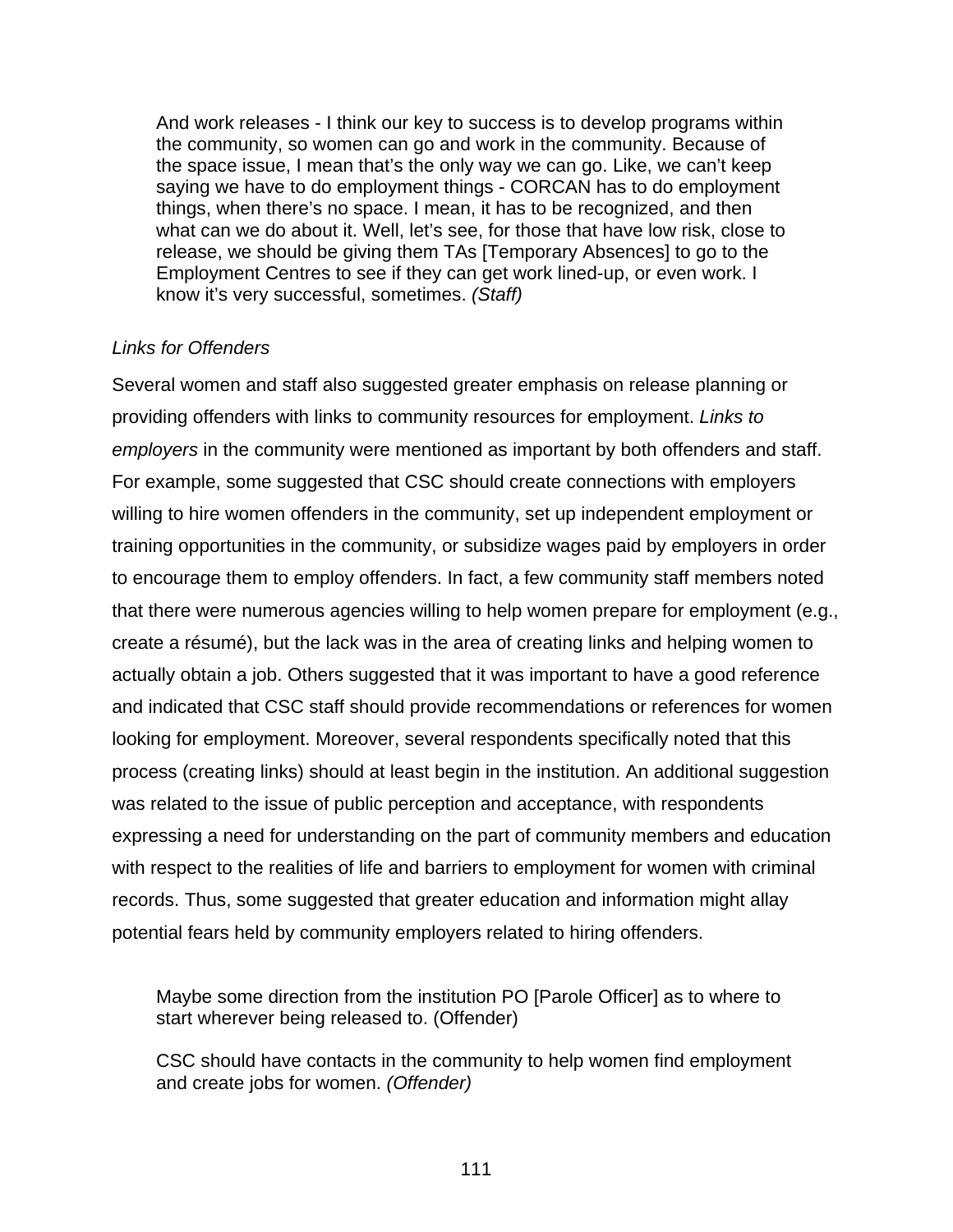A female branch or division that goes to employers (like the old HELP program that John Howard ran). *(Offender)*

Lists of employers able and willing to employ workers with a federal record. *(Offender)* 

Factory Jobs – where government pays part of the wages. *(Offender)* 

For reference use your Parole Officer. *(Offender)* 

Let the public know that people like us need to make a living. If the crime is not work-related or no matter what it is, we need to live just like anybody else. As I have been looking for a job I have found no way if you have a record. You know, I can even realize why some go back to crime. They can't get what they need. Take me for instance -to be able to live I need a job 8-10 dollars an hour. The job I have now pays that, but I only get part time hours. *(Offender)* 

If there was some kind of link like where they learn certain skills on the inside for example related to customer service and then they walk out into the community and there's already an established job center that does call centres, then they can immediately link up with that and then have some viable employment to start with instead of spending so many months trying to find a job. Something that is already established where it is already understood that they do have a record but that they're trying to make changes. 'Cause I know that, when I hear what's going on with the men – some linkages made with community agencies where it is already understood that these guys have records but we're going to give them a chance to do this and this and if they work and are steady and do a good job – hey we give them a chance. And the women, if they could have some kind of opportunity where it's already understood, they won't have to overcome those additional barriers to start with. *(Staff)* 

### *Practical or Criminogenic Needs*

The most commonly mentioned *"practical" issues* related to obtaining or maintaining employment that needed to be addressed appeared to be related to transportation and appropriate clothing for interviews or work. Although some respondents simply suggested that these issues needed to be addressed, other provided more specific suggestions, such as providing women with appropriate clothing or a transportation allowance. A few staff members and one offender also mentioned the ability to obtain reliable *child-care* as important in the context of obtaining employment.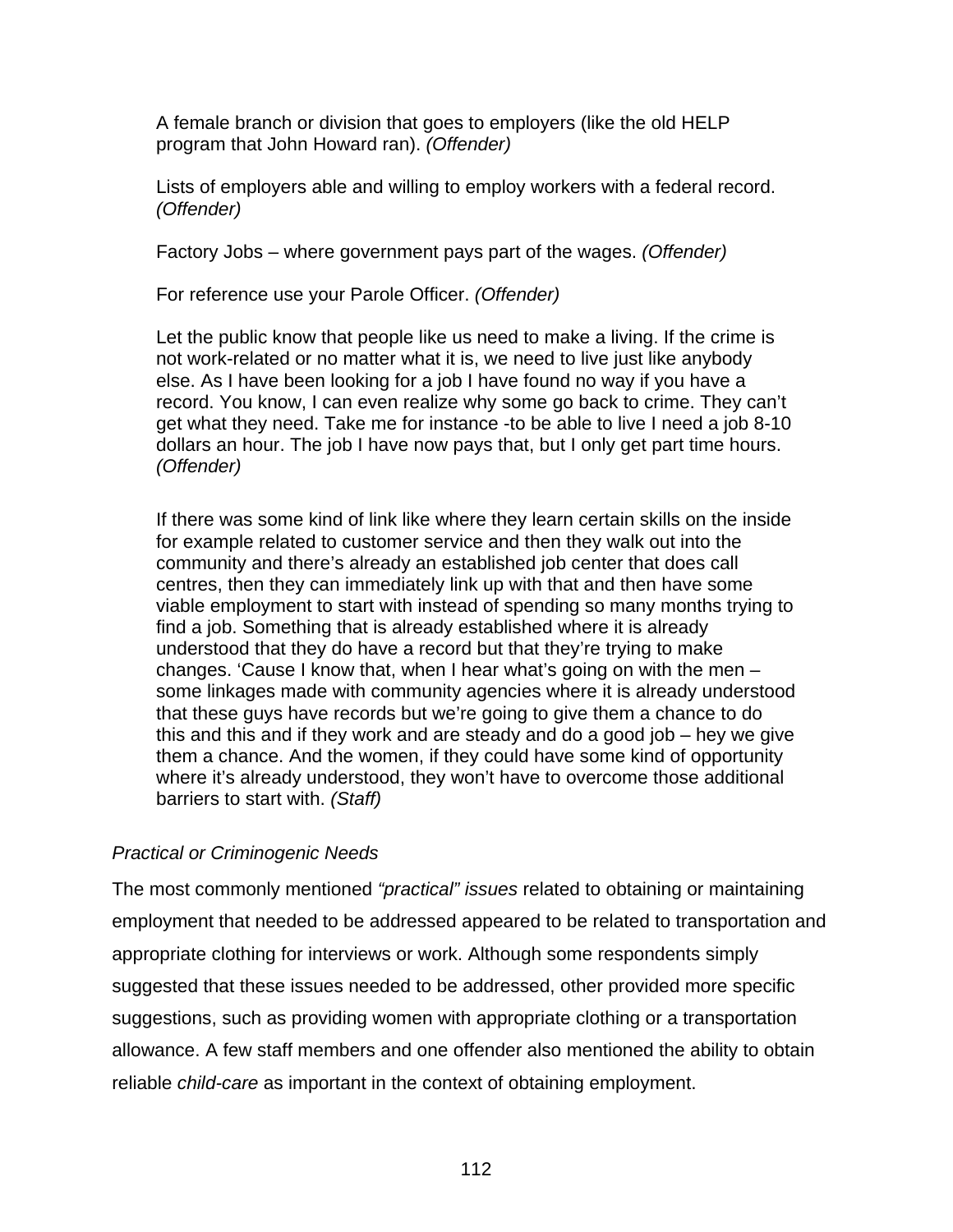Find a reliable babysitter. Buy my own vehicle. Save up money or find reliable transportation. *(Offender)*

Possibly clothing suitable to wear when applying for jobs. *(Staff)* 

In addition to the majority of the suggestions discussed previously that were related fairly directly to employment, both staff and offenders highlighted other *criminogenic or personal needs* that they felt needed to be addressed (e.g., personal or family-related needs, psychological/medical, substance abuse). The issue discussed most by offenders was related to self-confidence or motivation. Suggestions made by respondents included self-esteem training, peer support, counselling, and a supportive environment. In addition, one staff member utilized the term "holistic" in describing the approach to dealing with women's needs, and several suggested that it was important not to focus on employment needs to the extent that women's other needs were ignored.

Stop using drugs. *(Offender)*

Women need self esteem training; FIRST – need to know who they are, where their place is, in the world. *(Offender)* 

If it means that you're going to give the women an employment skill but you're going to take money away from programming then I say don't do it. When we start shifting our dollars, this is not what this is about. If they're going to add dollars to do something great but if they are going to take away from basic programming, then no. (Staff)

I do believe that when we're working with females, you need to look at the whole thing - the whole picture - not just focus in on, you know, substance abuse, or employment needs, or whatever. And I know that this is our area is employment, but at the same time, I think that we can't forget about these other areas. *(Staff)*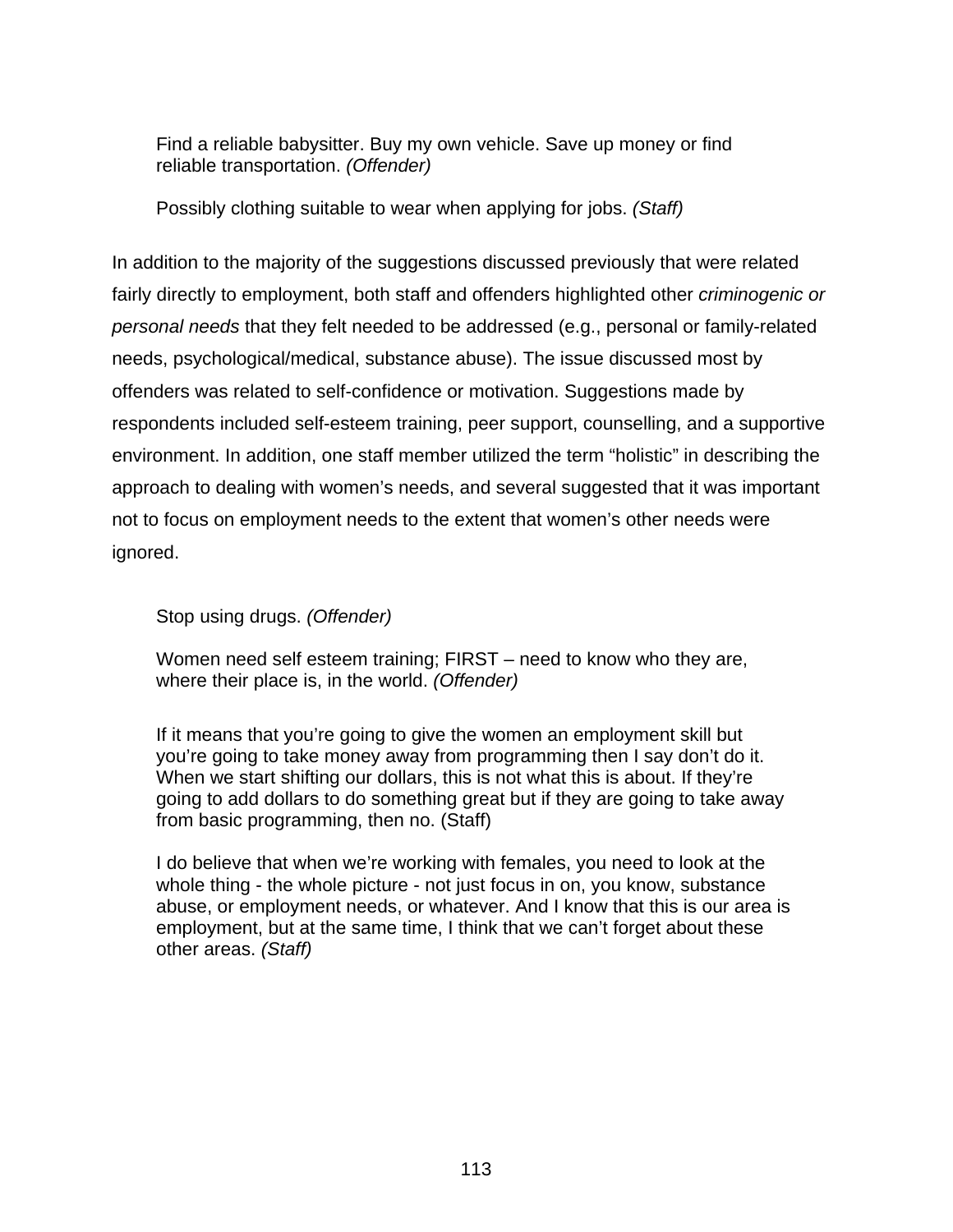### *Staff-Related*

While suggestions discussed previously were related more generally to offender needs related to employment programming, a number of issues were also raised (primarily by staff) with respect to factors that they felt were important more specifically for *staff*, in order to assist staff to effectively direct employment programming or assist women offenders to obtain access to employment. First, staff members suggested that greater *financial or "physical" resources* were needed to effectively direct employment programming or services for women offenders. For example, a need for more money for equipment necessary for employment training or to increase space for employment programming in the institutions was noted.

Well, I think in the master redevelopment plans, that there has to be vocational-type area set aside, so that, although it can be used as a classroom or whatever, that it is built with the idea in mind that it may need to be fitted for ventilation, noise-reduction, or all of those types of things that would be in a vocational-type setting. *(Staff)* 

In addition to financial resources, more resources in the form of *more staff members* dedicated specifically to employment programming or services were also reported to be necessary. Some suggested roles for staff included: implementing institutional employment programs and training, developing work releases for women, providing reintegration services, developing and maintaining links with employers and the community, or working intensively with women in the community to help them obtain and maintain employment (e.g., follow-up support).

Hire someone particularly who is involved in working with the community to develop work release options/employability programs as it really should be a full time job. Having employment it's a major stabilizing effect for women on release. This has been an area overlooked and undervalued for too long as it relates to risk of recidivism. *(Staff)* 

There's been a handful of things that always sort of fall apart at the last minute. I think there has to be someone tasked specifically with it [employment programming] at the institutional level, and someone who's prepared to sort of pull it off. *(Staff)*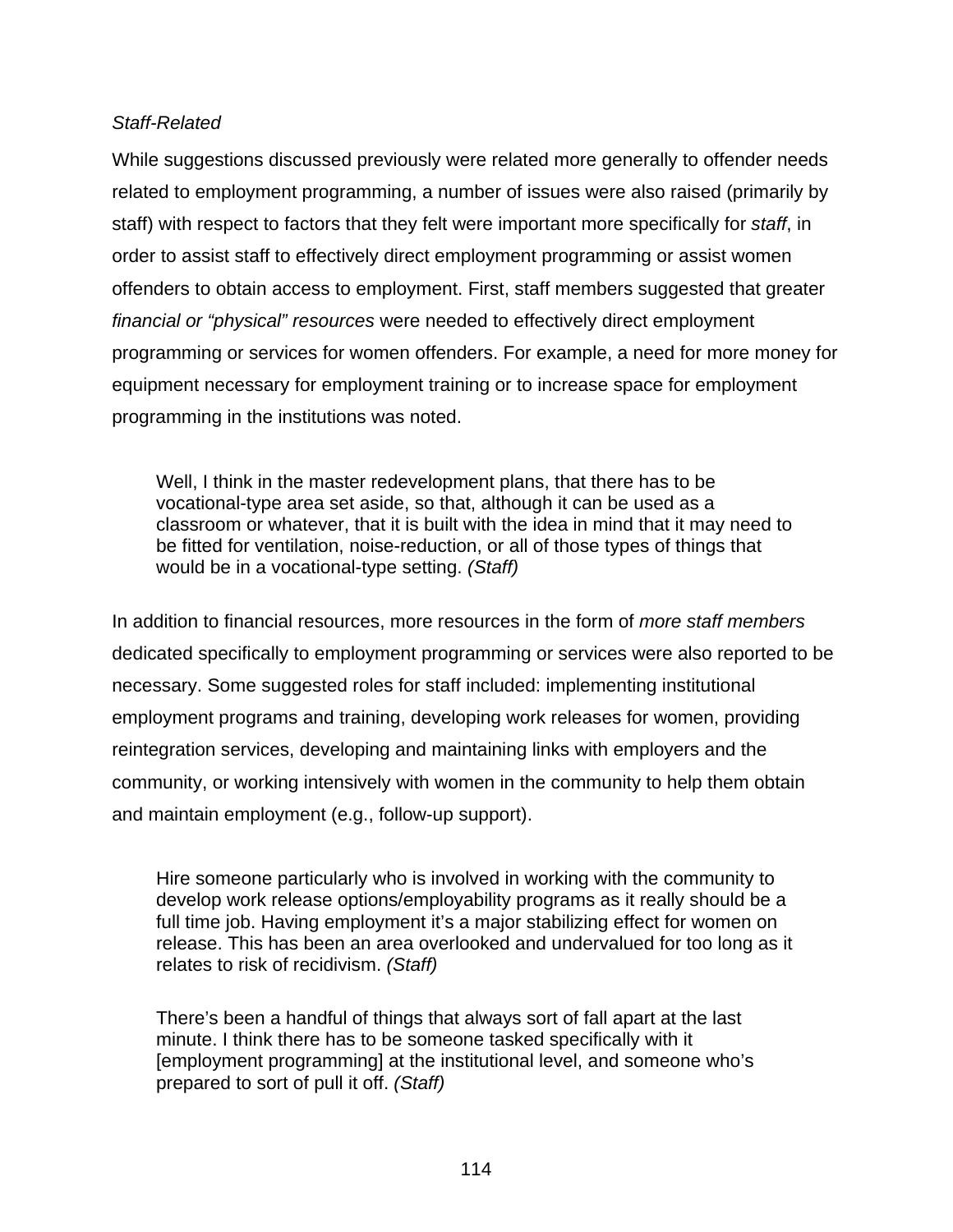I guess, what I would suggest, is perhaps in every region, I'd like to see a position developed that, you know, a community, I don't even know, at the regional level perhaps, that works specifically around those issues for women. A regional - some kind of a regional position in programs or case management. I don't know, probably, I don't know - progressive case management, I don't know where, but, where it would fit in, reintegration programming somewhere, and in the community, where they work on developing those links, and linking and spending time at the institution, and in the community, and basically working to advance things. I don't have great ideas in terms of…I think you need someone to do that. Like, I think you need, like it needs to be recognized as a need, and I think people need to, you know be probably educated around it. And that might be another part of that person's job, educating parole staff, educating the institution, in terms of things that we can be doing here, that would help, you know that we're not doing, and certainly things that could be happening in the community that, that maybe aren't happening – specifically addressed for women. Anytime you have a portfolio where there's - oh you do this, and, oh yes, and you do it for women - it's not good enough, because it never happens. Like it's just, it's just a - it's just a token - it's tokenized in my mind. I don't, I think we need to be very intentional about having someone dedicated not - not just like a quarter of the time, because their a quarter of the time probably will turn into an eighth of their time, and it's usually what, you know, the majority rules and that's working with men, and, so yeah, that's specifically working with women, and I think they're -a position would be great. *(Staff)* 

Others suggested that all staff members need to be more *engaged* in the process of helping women to address their needs in the employment domain, or that greater *communication* and information sharing was necessary (e.g., "collective information sharing", sharing best practices).

More commitment by staff to ensure employment opportunities/the supervisors need support to recognize their contribution to the women's rehab rather than just get a job done which is frequently their primary responsibility. *(Staff)* 

I think that sharing best-practices is huge. Because we often get word from other institutions, like [Institutional Names Deleted] that something good is going on, but we never get - it's not sent out. In the women's institutions, I think it's very important because it's such a small population, it's such a small community, that anything that's being done that's working needs to be shared, and maybe it is being shared at the [Type of Position Deleted] meetings, or - I don't know, but certainly when we get together to talk about it, there's missing information. *(Staff)*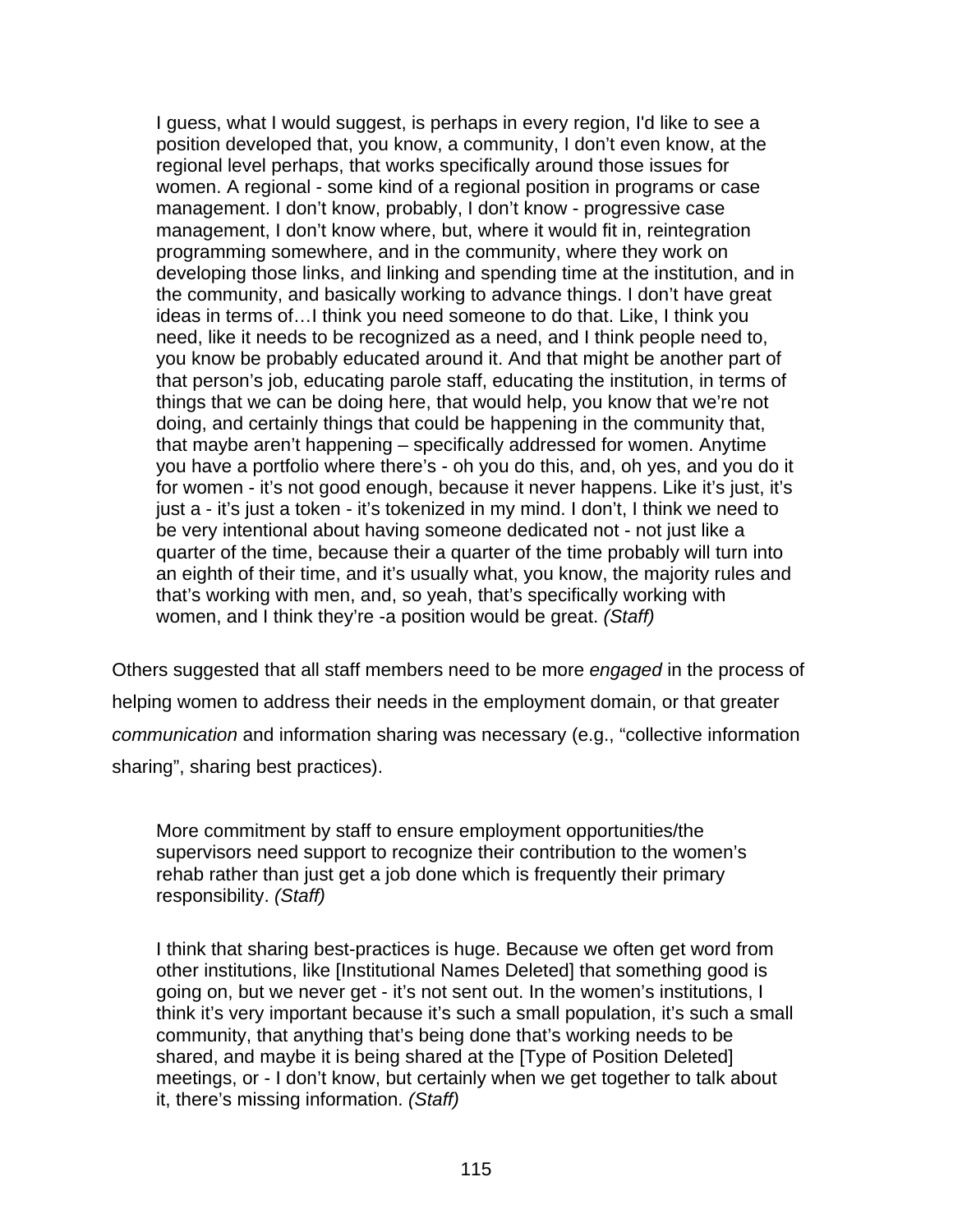Also noted was the need for greater *links between CSC and other agencies* including greater communication and awareness regarding employment services. It was suggested that CSC needed to network, cooperate, and share information with other service providers in order to provide better services for women offenders.

Offer more partnerships with community schools and businesses for training, development, and work experience. *(Staff)* 

One final issue raised by these respondents was the need for more consideration of current *policy and operational practices* related to employment. For the most part, issues were raised regarding the importance of the inclusion of employment needs and institutional employment planning within the correctional plan in order to better direct employment programming for offenders as well as the importance of the case management bulletin on employment and employability.

And I think that the other important issue that needs to be addressed, and again this isn't just for women, but because they do intake at [Institutional Name Deleted], is the importance of being placed on employment in the correctional plan. We are not seeing, and we haven't, since operational bypass, seen employment being addressed really well in the correctional plan. And I think that that's an area that needs to be improved in assessing the needs in that area. And then translating that into part and parcel of the correctional plan in the objectives and expected gains, not just under the employment domain analysis. They do an employment assessment at intake. But, this is two years in the making, but we're just now really getting our act together as far as policy and everything with relation to employment in the correctional plan. There's still - we have SOP 700-04, but then we have a Case-Management Bulletin that - it says that - below SOP 700-04 - it says that employment will not be included in the correctional plan unless it is a contributing factor. The Case-Management Bulletin says employment, if it is identified as a NEED, or considerable, whether it's a contributing factor or not will be addressed in the correctional plan. We know that, across the board, including [Institutional Name Deleted], that that's not being done, and we are, as we speak, in the process of changing that, so that it will be addressed in the objectives and expected gains of the correctional plan. *(Staff)*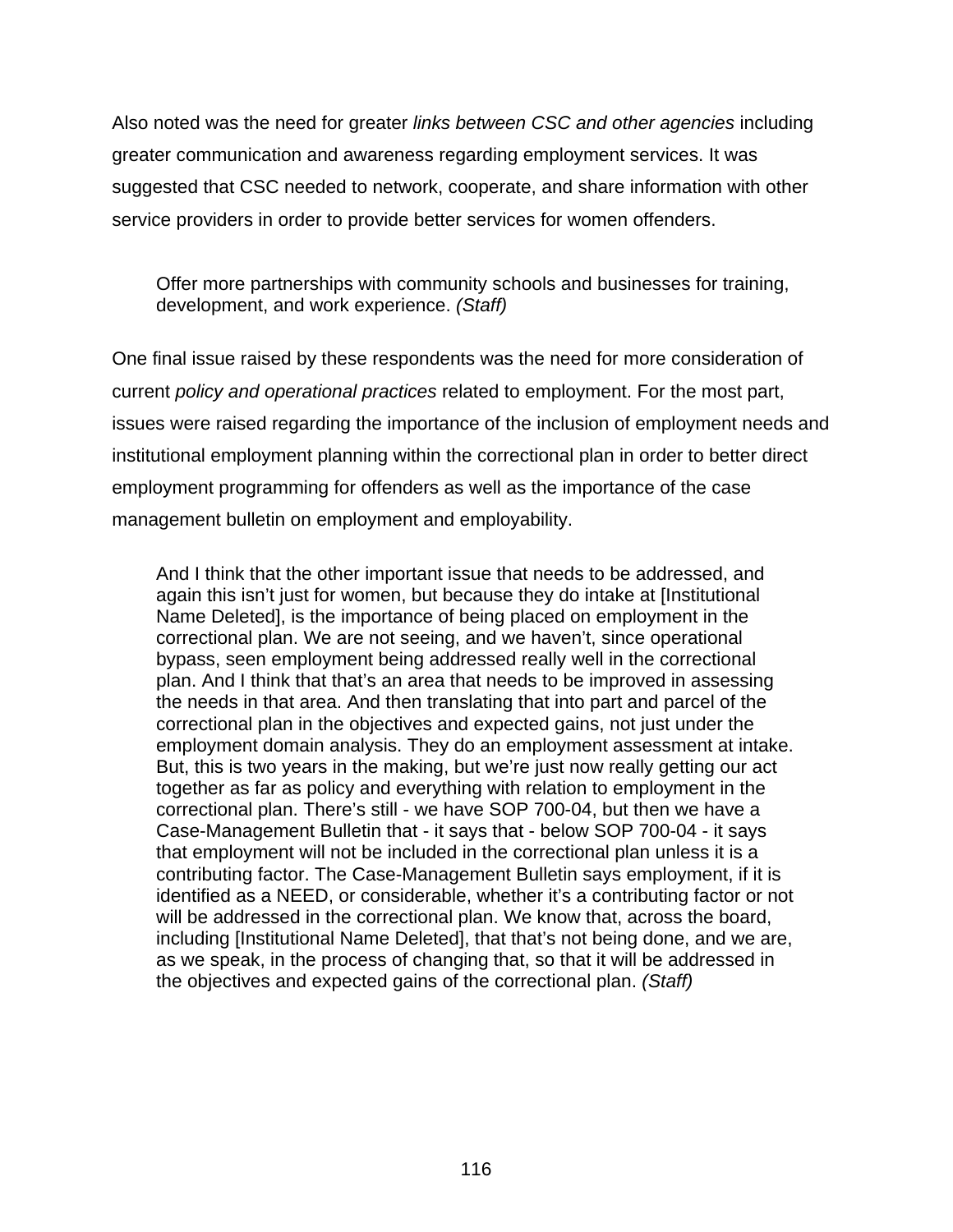### **CONCLUSIONS AND RECOMMENDATIONS**

Results of the present study indicated that slightly more than half of women offenders demonstrated employment needs, both at intake to federal institutions and at release to the community. At intake, the majority of women did not possess a high school diploma, were lacking in a trade or profession, and had a relatively high rate of unemployment or an unstable or unrewarding job history. Moreover, employment needs were particularly evident among Aboriginal and among younger women offender populations. However, the majority of women offenders reported that employment was important to them and the majority of women offenders unemployed in the community indicated that they intended to work. Given the degree of employment need and the positive intentions demonstrated by women offenders, the information and suggestions provided by women and staff in the present study were utilized to develop recommendations for future directions in the domain of employment programming for women. Based on the results reported in the present study, there were three different issues or areas that appeared to be particularly relevant for employment programming: women's institutions, the community, and linkages or communication between different services areas or service providers.

### *Institutional Employment*

Women offenders should have the ability to explore and develop career plans and have access to meaningful employment opportunities and training. The ability to engage in career exploration and meaningful employment and training would also incorporate several of the principles of "Creating Choices" put forth by the Task Force on Federally Sentenced Women (1990), including: "meaningful and responsible choices" (women are able to make informed decisions based on comprehensive and accurate information related to their career choices); "empowerment" (women will be given the opportunity to identify their strengths and interests and to control and direct their career paths and, to some extent, their training or employment opportunities), and "shared responsibility"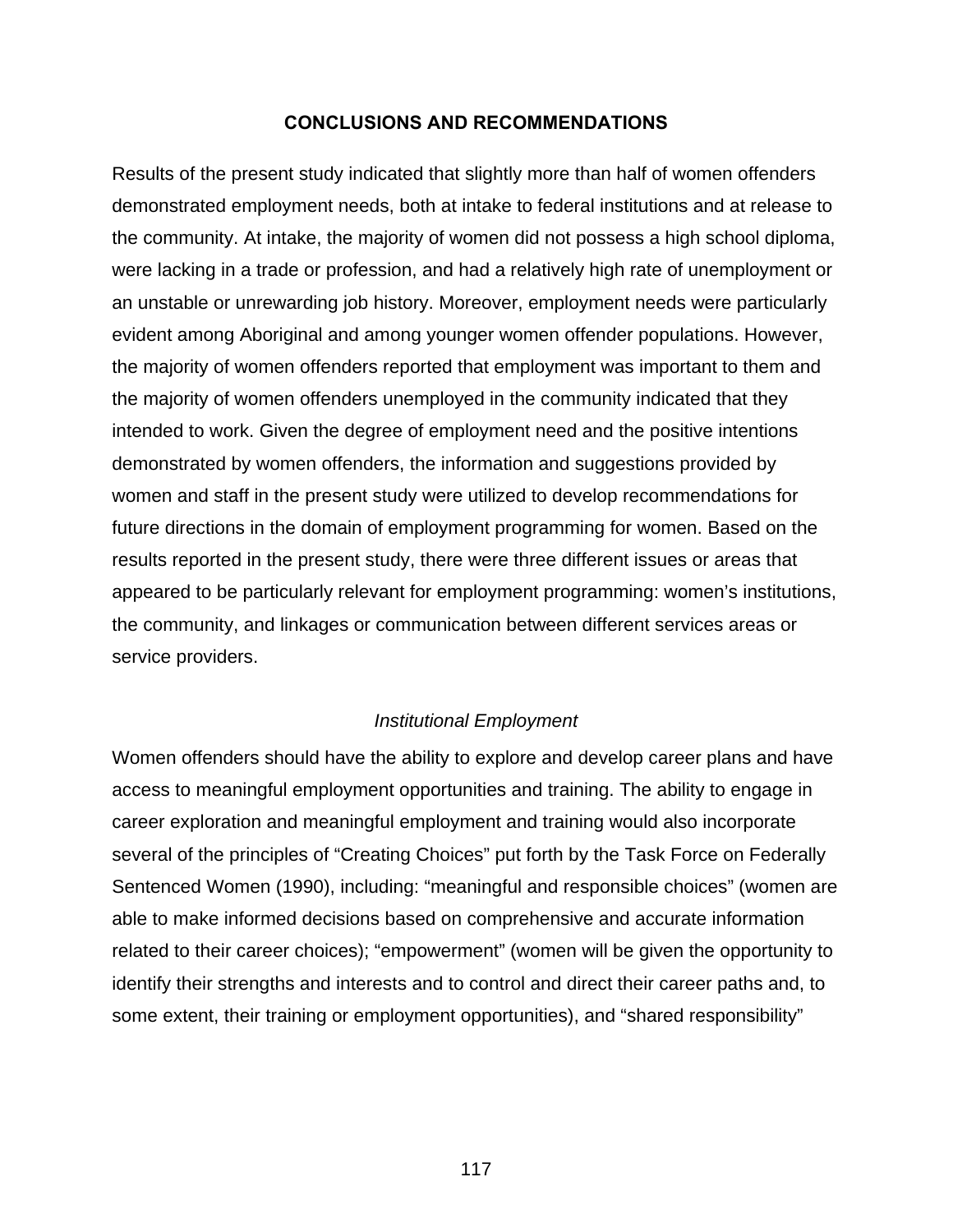(women may choose their career paths by exploring their interests, job requirements, etc. with staff, and staff would assist them to attain their career goals by helping them to gain access to appropriate training or resources to further these goals).

#### *Career Interests*

Given that approximately half of women offenders were either lacking in a trade or profession, or reported dissatisfaction with their profession, women should have the opportunity to explore their career interests and choices with a qualified staff member (e.g., employment counsellor). This exploration should go beyond a simple assessment of offenders' interests, to explore other aspects of the offenders' chosen careers, such as their existing abilities in the area, training or qualifications necessary for the job (e.g., education, certifications), demand for their career interests in the local job market, expected pay levels, and likely requirements for criminal background checks within their chosen profession. Exploration of these factors would allow women to make an informed career decision by enabling them to consider and weigh their interests, abilities, willingness to engage in various degrees of training, or their desire for a certain lifestyle (i.e., salary level).

At the time of the writing of this report, most of the women's institutions were using some tools (e.g., COPS and CAPS) to assess women's occupational interests and abilities. It is imperative that these tools be used, not only to determine women's career interests, but also that the results of these assessments continue to have relevance for institutional employment programming. Results of assessment tools need to be used to direct employment programming and opportunities for women offenders, both on an individual basis (to determine work placements and training, educational upgrading required for the occupation for each woman) and on an institutional level (to determine most useful programs to implement based on the needs and interests of the institutional population). Thus, consideration of career interests should begin as early in the process as possible (particularly for with employment needs and short sentences), and then the focus should move toward providing access to training, education, or employment placements that are likely to further women's career interests.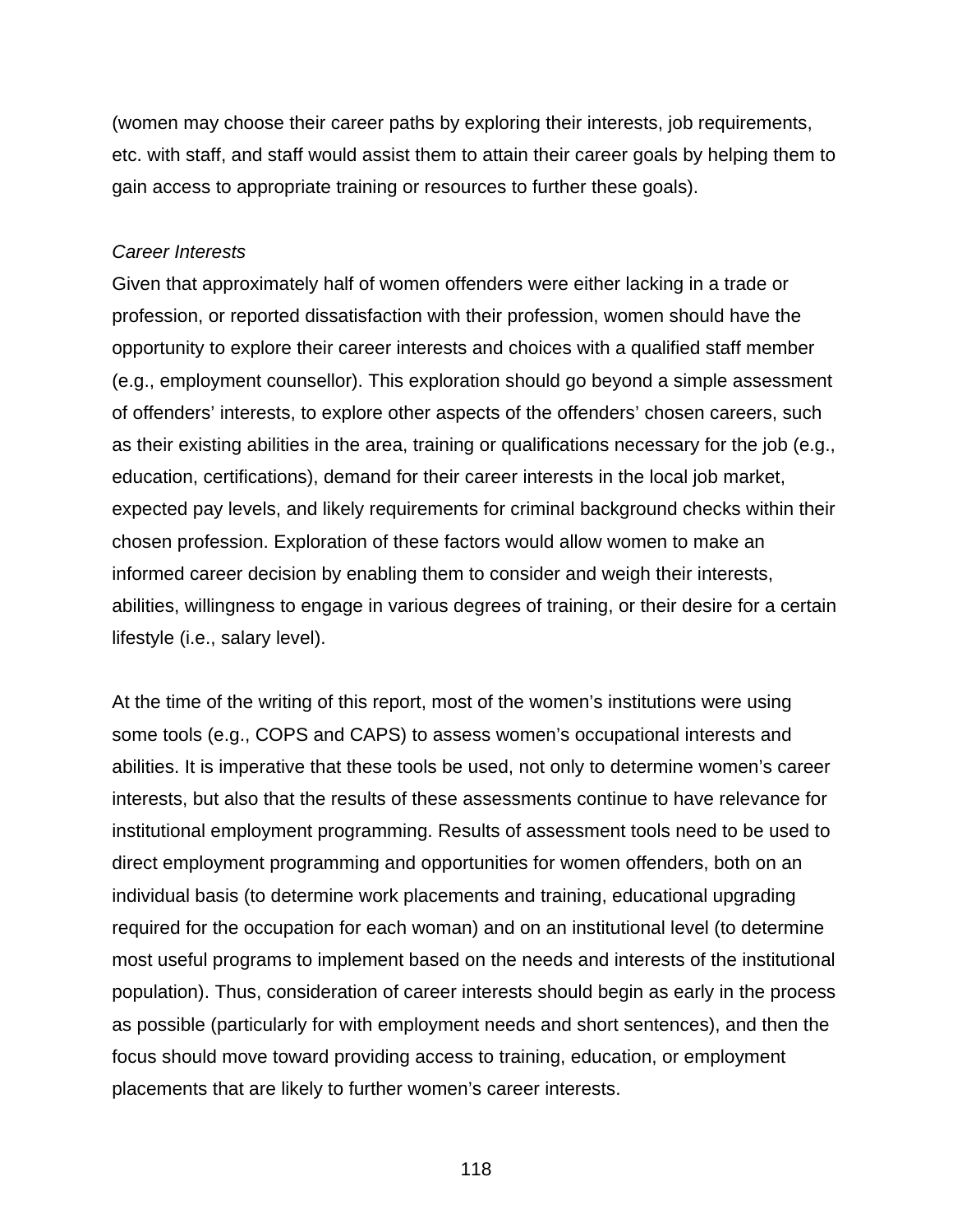### *Employment Training and Opportunities*

Both staff and offenders indicated that they perceived employment and employment programming for women offenders to be important and that access to more or different types of training and employment should be provided. Based on women offenders' reported career interests, training and work opportunities related to sales and services, business, finance, and administration, or trades, transport, and equipment operators might serve the employment needs and career interests of the greatest number of women. It is also important to note that while women reported past experience in sales and service, as well as business, finance, and administrative occupations, only a small percentage of women indicated that they had prior experience in the trades (with respect to their most recent job prior to incarceration). Thus, it is possible that the greatest degree of training and experience might be required by those interested in trade-related occupations. Training may need to be provided at the most basic level for women interested in this type of work, gradually progressing to provide women with more advanced certifications, training, and skills over time.

With respect to other occupational interests (e.g., sales and service, business, finance, and administration), women may already have a basic level of training or experience, and simply require higher level training that might enable them to acquire better positions and salaries within their chosen occupation. Alternatively, simply assisting women to obtain links to jobs and employers in the community willing to hire women with criminal records may be sufficient for some of the women interested in these occupational areas (sales and service, business, finance, and administration) who already possess a degree of relevant training and experience. Other areas of moderate interest included social science, education, government service, religion, and art, culture, recreation and sport. Thus, these two occupational areas might also provide future areas for further training or employment for women offenders.

Women offender questionnaire respondents reported a moderate to high degree of selfefficacy for performing employment-related tasks, indicating that they felt they felt quite confident in their abilities (e.g., work performance, learning ability, organizational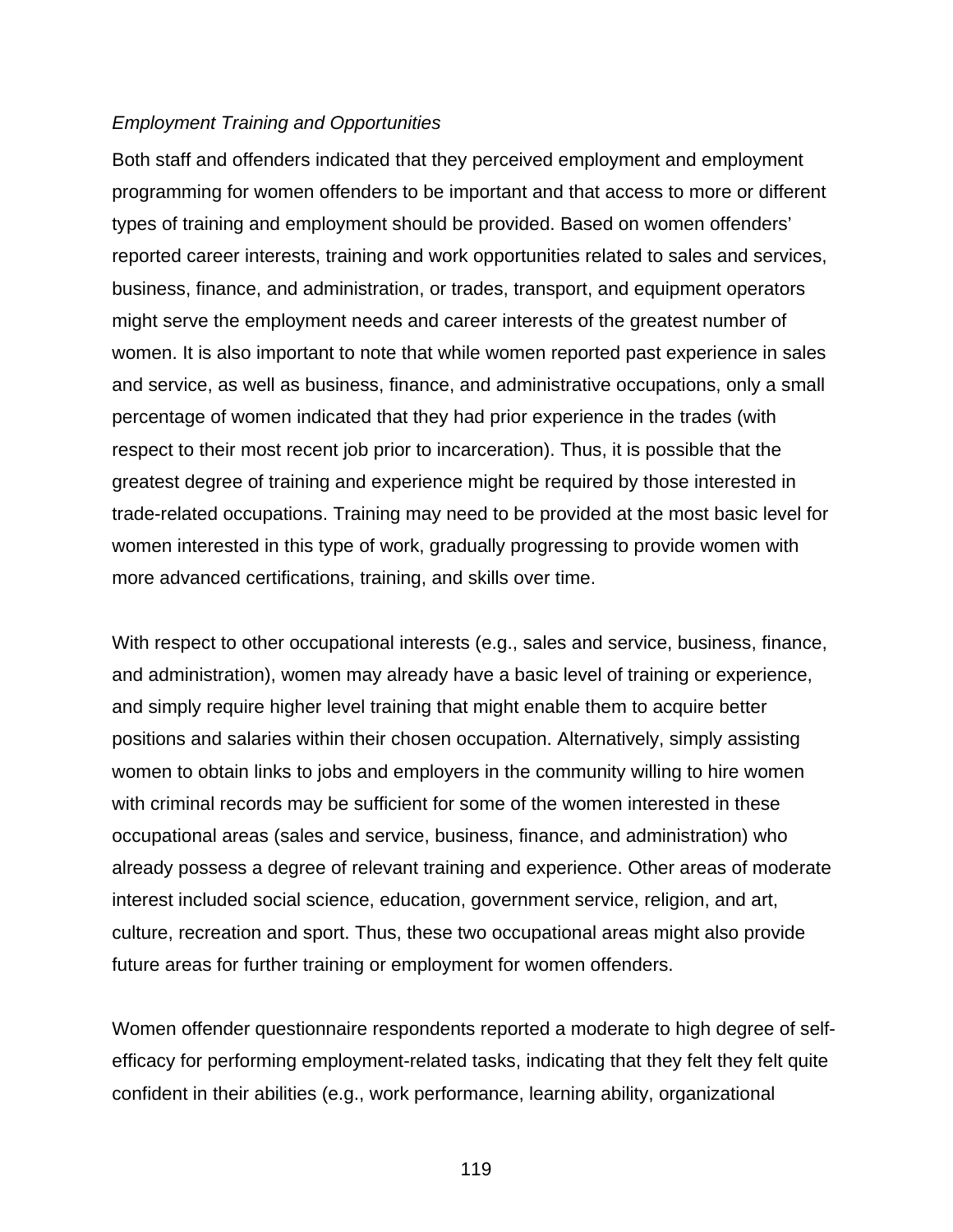competence) as well as their abilities to engage in several job-preparation or job search abilities (e.g., résumé development, interview preparation, job-search techniques). However, there were still some women who did not feel quite as confident in their abilities as others, and a few women did express a desire for instruction in techniques such as résumé development. Also, despite their beliefs regarding their abilities to perform employment-related tasks, when asked about their interests for employment training, a fairly high percentage of women reported an interest in employability skills training.

In addition, a number of institutional staff members also suggested that employment in the institutions was not comparable to work in the community, particularly with respect to work expectations (e.g., level of accountability, responsibility, hours of work, etc.). Thus, institutional staff and work supervisors should attempt to make the institutional work situation more similar (where possible) to that in the community, encouraging work skills such as punctuality, communication skills, ability to work positively with others, and so on. Importantly, CORCAN will soon be implementing an Employability Skills Program for women that will encourage the development of these skills in employment settings. The development of work skills and work ethic should be important in the context of all institutional employment placements, whether they constitute the provision of essential services within the institution or for CORCAN employment initiatives. In summary, an effort should be made to make sure that as many women offenders (or at least those with employment needs) are *meaningfully* employed within the institution and the work placements are realistic in terms of factors such as the number of hours required to do the job, work requirements and expectations, and so on.

It was also interesting to note some of the issues that women listed as disadvantages related to employment. For example, women reported that the need to work with difficult or unpleasant co-workers or employers as well as the added stress and responsibility were disadvantages associated with working. Therefore, it is possible that additional training related to managing relationships or dealing with stress would be useful for some women.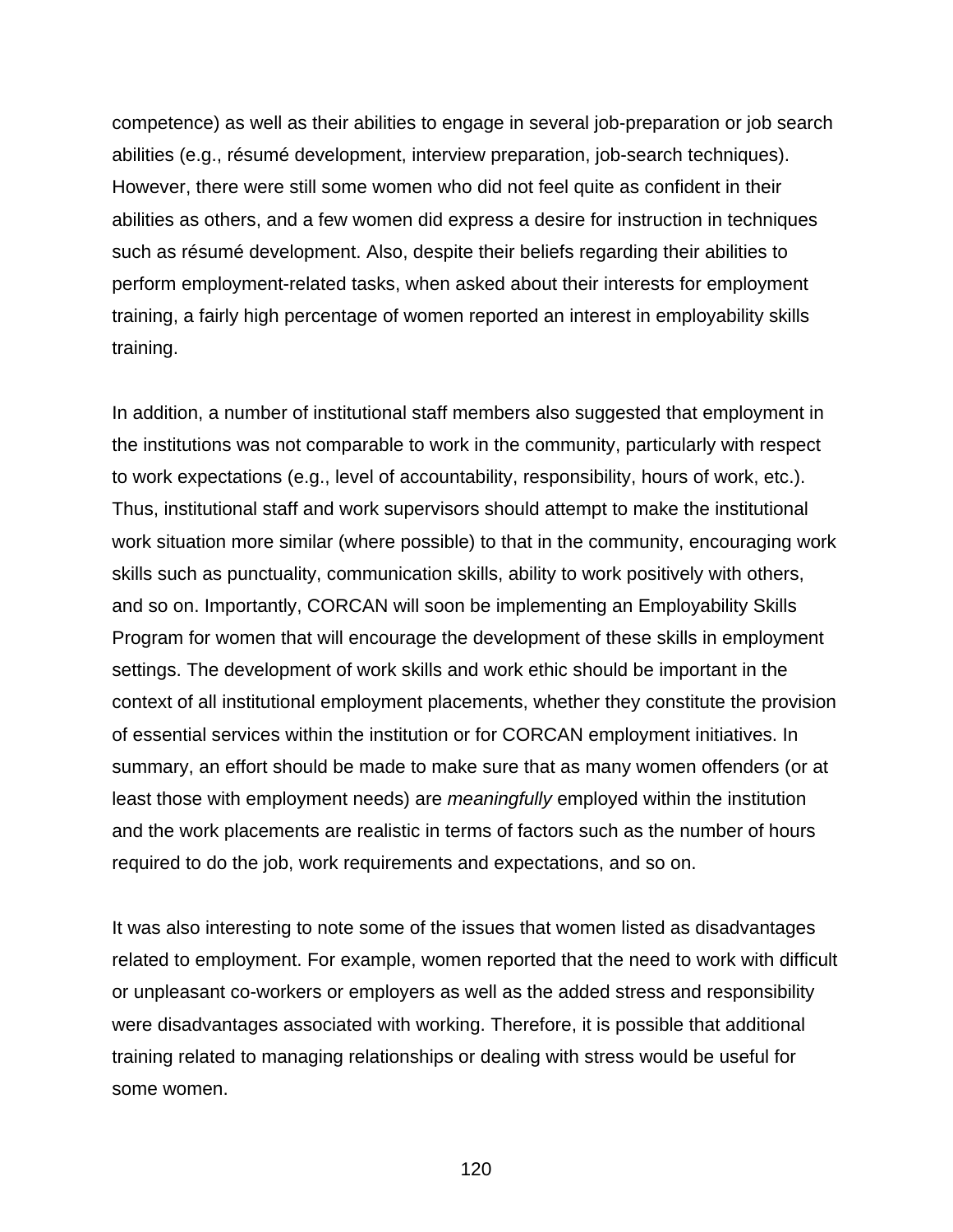Although some degree of standardization across institutions or regions in terms of employment programming and training would appear to be useful, different approaches and different opportunities may need to be offered at various institutions depending on factors such as the interests of the incarcerated population, local job market trends, the size of the population, and the age or ethnic diversity of the population. For example, it may be easier to implement larger CORCAN projects within some of the institutions that have a larger offender population. It is possible that some of the smaller women's institutions may choose to build links with local community businesses and groups and focus on setting up a number of work releases in the community instead. Results of the present study indicated that very few women participated in work releases in the community during incarceration. Given that more than one-third of women offenders are considered to be low risk to the public, and more than half have high motivation levels and reintegration potentials at intake to federal institutions, work releases should be utilized to a much greater degree.

In addition, results would seem to indicate that certain populations may be overrepresented among those with employment needs, particularly younger women offenders and Aboriginal women offenders. Thus institutions with large populations of these groups may wish to make special efforts to direct their programming to take into account factors that may be relevant to these populations (e.g., employment interests, learning styles, education levels). Moreover, it might be useful to designate additional programming or funding specifically for these populations in order to direct programming and services to areas or populations were it might be needed the most.

#### *Addressing ALL of Women's Needs*

In addition, the types of employment opportunities or training offered to women may depend upon their employment needs, their needs in other domains, and the length of their sentences. The existence of needs in multiple domains may provide a challenge to addressing the employment needs of women offenders as well. In particular, a large percentage of women offenders also had needs in the personal/emotional and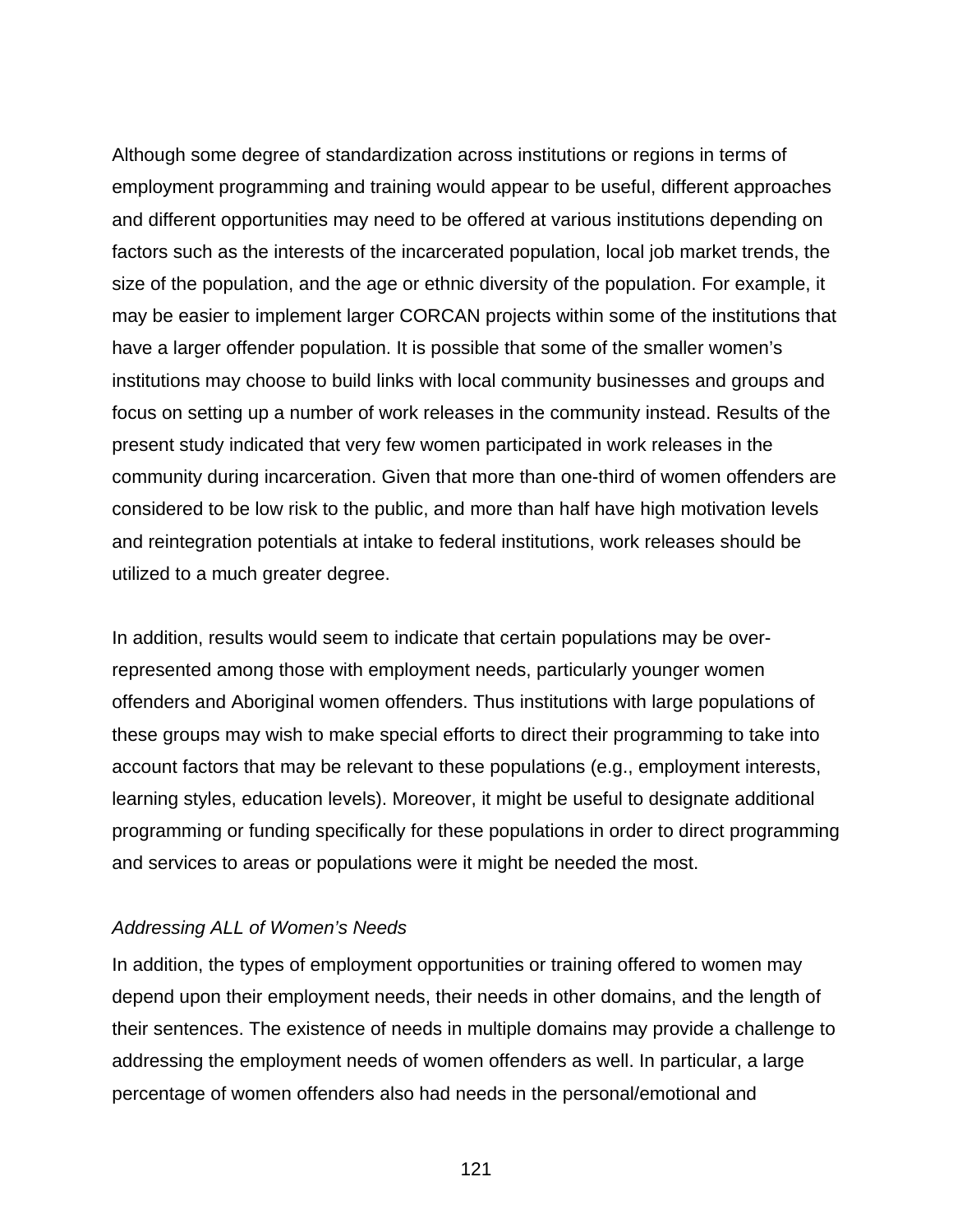substance abuse domains, the latter of which was also moderately associated with employment needs. Thus, substance abuse would appear to be at least one of the high need areas that will need to be addressed along with offenders' needs in the employment domain.

Several staff mentioned the necessity of balancing women's needs as a challenge, and a few also emphasized that funding needed to be *added* to assist with employment programming, and not *taken* from already existing programs that were necessary to address women's other needs. Overall, however, when asked to rate the importance of various types of programming, women offenders and staff appeared to perceive employment to be equally, if not more important, relative to other types of institutional programming. Thus, the challenge will be to balance women's employment needs with their needs for other programs and services. While offenders with longer sentences may be able to engage in a range of training and employment placements, the focus for offenders with shorter sentences with high needs in other domains may need to be on short-term training and certification that will provide them with some advantages in the community upon release. The Correctional Service of Canada is already providing certification courses in several areas that would appear to be of interest to women (e.g., First Aid/ CPR, computer/ technical training) but could possibly focus on increasing access to these courses for a higher proportion of women and providing training in other areas (e.g., cabinet/ furniture making, landscaping/ horticulture, welding) as well.

#### *Resources and Staff Support*

In order to implement some of the proposed programs and services, it is likely that additional resources (financial and staff) would be required. A number of institutional staff members suggested that they did not have enough staff to implement or appropriately supervise employment training or placements for women. Thus, it may be necessary to provide some additional funding to hire more staff to handle some of these tasks (e.g., career counselling, implementing and delivering certification programs, setting up employment placements in new occupational areas of interest to the institutional population, including work releases and developing relationships with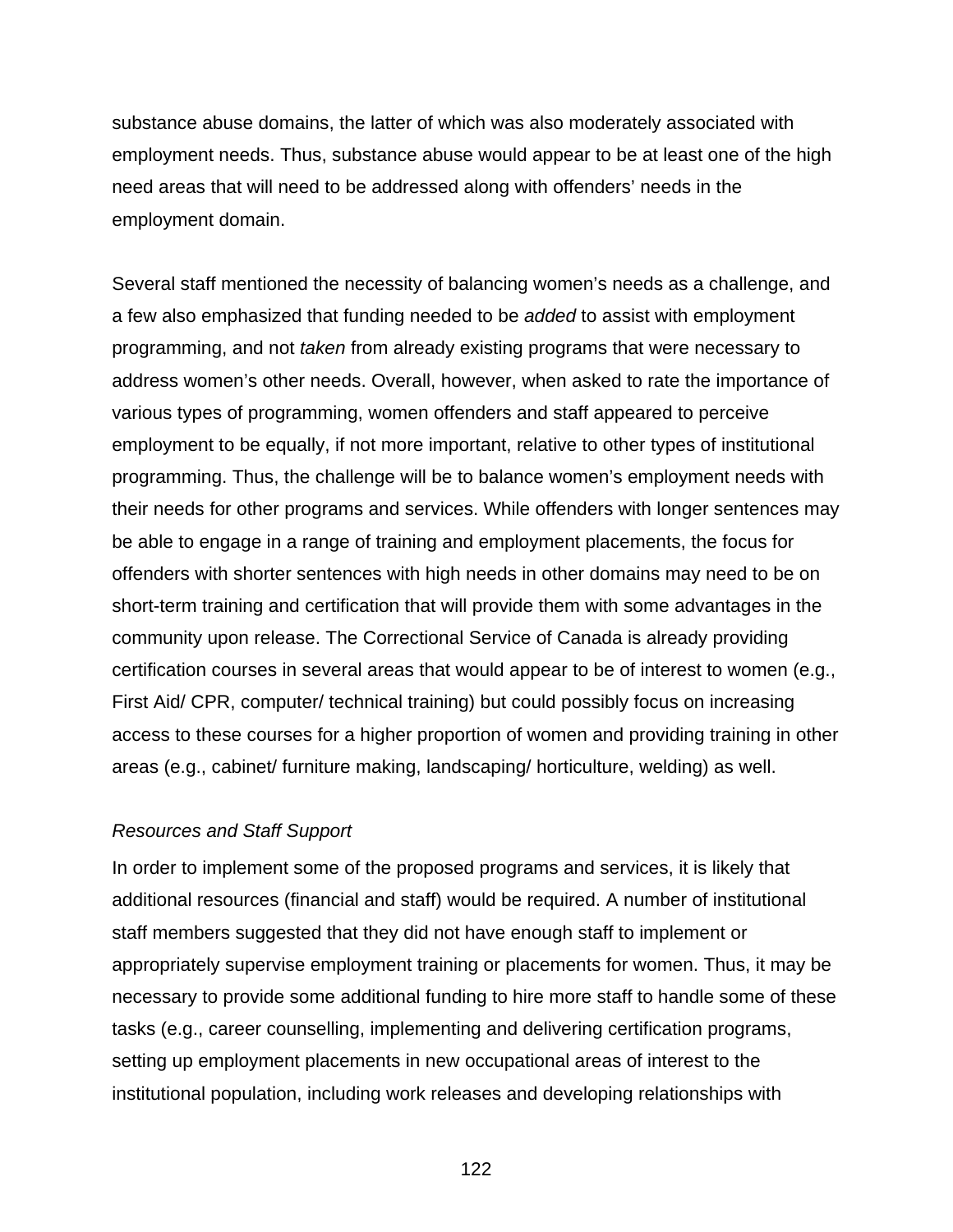community agencies or employers). As such, it would seem prudent to designate at least one staff member, primarily or exclusively, to setting up or conducting the majority of these tasks. This person could also act as a primary contact person for employment initiatives within the institution with other individuals or organizations (e.g., CORCAN, CEC staff). In addition, several staff mentioned that industrial or vocational employment in a number of areas was simply not possible unless appropriate space within the institutions was made available. Therefore, funding may be needed to build additional vocational space or to purchase equipment, if an institutional level assessment of interests and needs of the specific institutional populations warrant it.

If staff and offenders are to become engaged in employment programming, they need to believe that they have the support of NHQ to be fully motivated to carry out their training and tasks to the best of their abilities. In any case, it was suggested that NHQ will need to provide at least some financial support, particularly at the institutional level, in order to assist with some of the financial burden that offering additional employment training may require (e.g., employment "space" or additional staff).

An additional issue was related to potential negative perceptions of women offenders' employment capabilities. Several years ago, Townsend (1996) reported that correctional staff may describe inmates as "unreliable, lazy, inattentive, and only capable of performing minimal tasks", perhaps simply due to the fact that offenders may perceive prison work to be unnecessary, unchallenging, and unvalued. Townsend's concerns were supported to a minor degree in the present study, in that some comments were made by a few institutional staff reflecting negative views with respect to women's motivation and capabilities. It is difficult to change attitudes and beliefs. Thus, the best method for challenging these beliefs may be to ensure that women have access to meaningful, challenging employment opportunities that enable them to perform to their potential. Giving staff members the opportunity to view women at their best may lead to more positive perceptions and greater staff acceptance and support of employment initiatives in the future. However, it is important to note that the majority of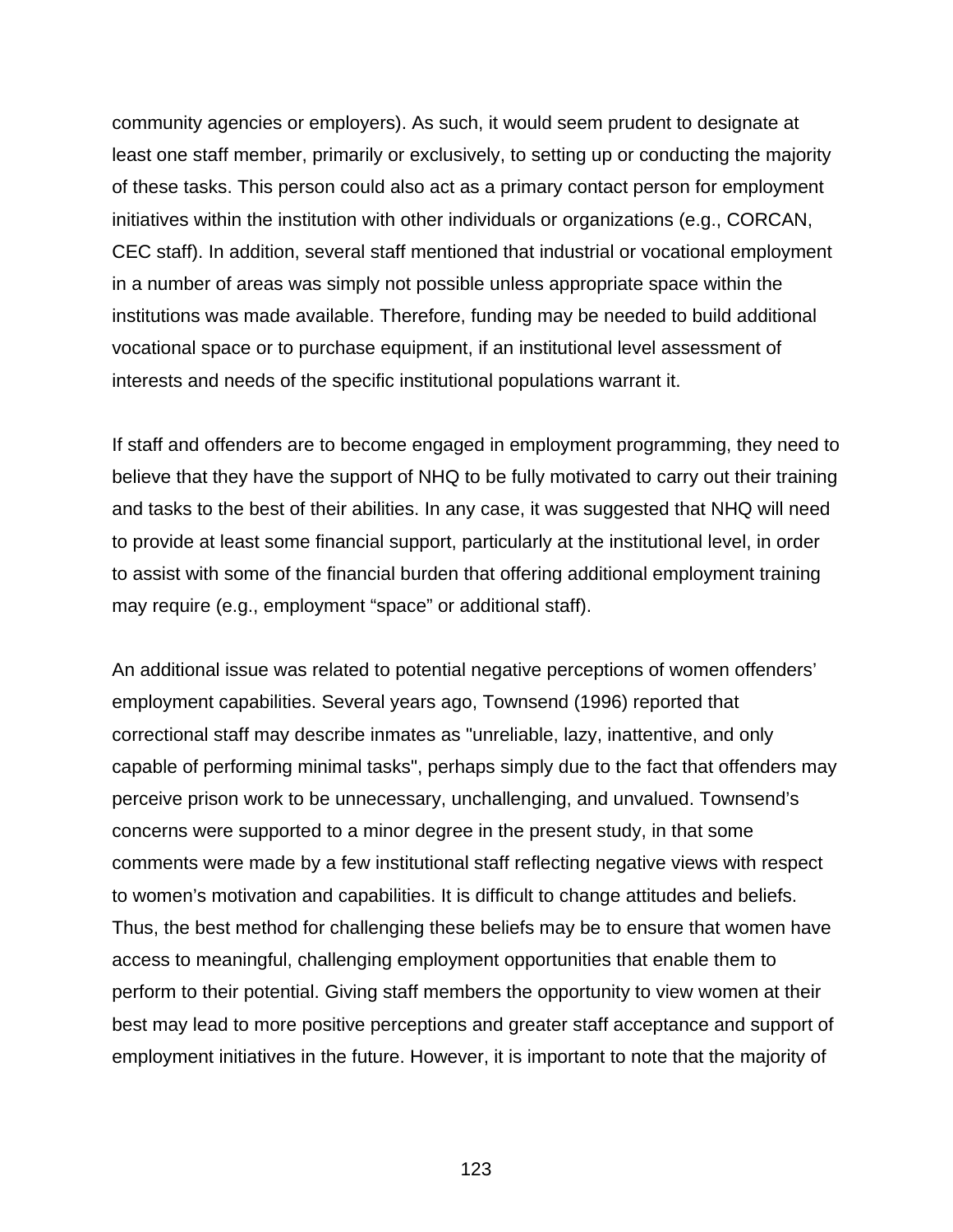institutional and community staff reported positive support for women in the employment domain.

One additional concern that was raised by some institutional staff members, however, was related to added security issues or concerns raised about the degree of support for employment programming by security staff. Thus, clear communication between programming and security staff in the planning stages of new employment programs or initiatives may improve awareness and understanding of issues important to both groups, highlighting any potential issues early in the process that might be reconciled to the satisfaction of both groups before any substantial problems arise. Depending on the resources available, the inclusion of extra security staff when necessary for certain employment programs or training programs might also be a solution.

#### *Community*

### *Training and Experience*

Overall, the goal should be to prepare women offenders as much as possible for employment in the community *while they are incarcerated*. As discussed previously, this should include career exploration, access to work experience in areas that are of interest to women, as well as instruction in job preparation and job search skills for those who require or request it. In particular, sufficient training and experience should be provided to women while they are incarcerated to enable them to obtain a job in the community upon release. In reality, of course, this may not always be possible, particularly for women with short sentences and very high needs. As such, some women may still require further training in the community in order to improve their chances of obtaining meaningful employment. Given the small numbers of women offenders and their diverse locations around the country while on release, it would likely prove difficult to set up training programs specifically for federal women offenders in the community, although this may be possible in some areas with larger populations of women offenders. However, the most realistic goal for any women who require further training in the community may be to connect them with existing programs in the community for which they may be eligible. In fact, it may be useful to solicit information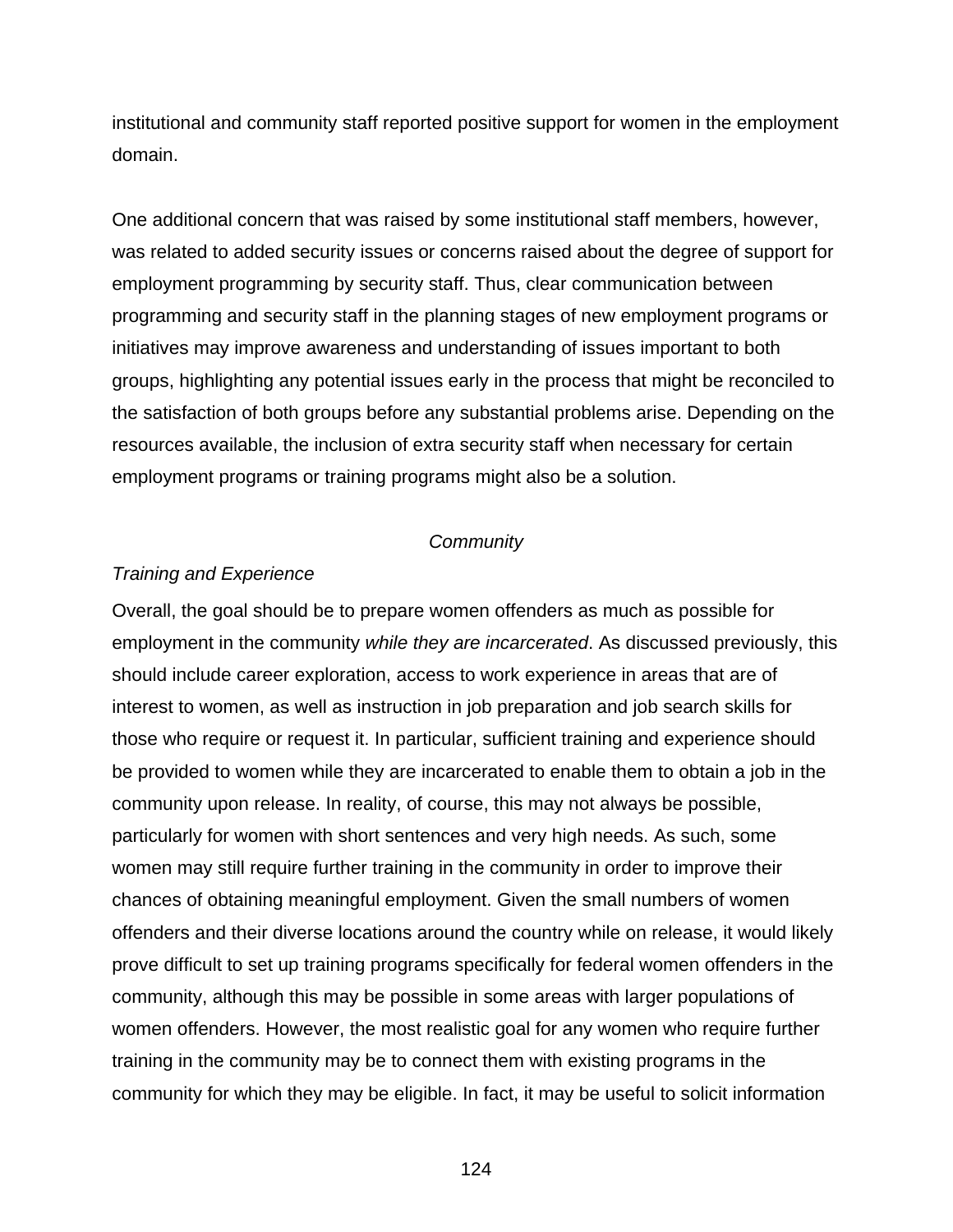from service providers in the community (e.g., CEC staff, parole officers) who appear to be relatively knowledgeable with regards to employment services in the community, and to create a list of all available employment programs in each region that could be updated at regular intervals. Final lists could them be redistributed to service providers in the institution and community who have frequent contact with offenders, ensuring that offenders and staff would have the best access to the most recent information possible regarding employment services for women in the community. In communities where appropriate programs are not available, another possible alternative might be to develop partnerships with other organizations to develop and offer programming that may be shared by federal women offenders and other individuals in the community with similar needs (e.g., male offenders, provincial women offenders).

### *Assisting Women to Obtain Employment*

Overall, women offender questionnaire respondents reported moderate to high social support in the form of ties to employed individuals and access to employment relatedresources in the community. They also reported at least moderate awareness of employment services in the community, including some awareness of the Community Employment Centres. About half of women in the community reported that they did not feel that they needed to utilize employment services for various reasons (e.g., did not need assistance, did not intend/unable to work). The other half of respondents did express some interest in utilizing employment services in the community, including the Community Employment Centres. At the time of data collection, use of the centres among women offenders was relatively low, although national data collected by CORCAN indicated that some of women had utilized Centre services and a few had obtained employment through the Centres in the 2003-2004 fiscal year.

Given the number of services provided by the Community Employment Centres, as well as the potential link to community employers based on jobs posted in the Centres, CECs appear to be an excellent resource for women. Some potentially useful suggestions were put forth by CEC staff for increasing awareness and use of their Centres among women offenders, related primarily to greater promotion of the Centres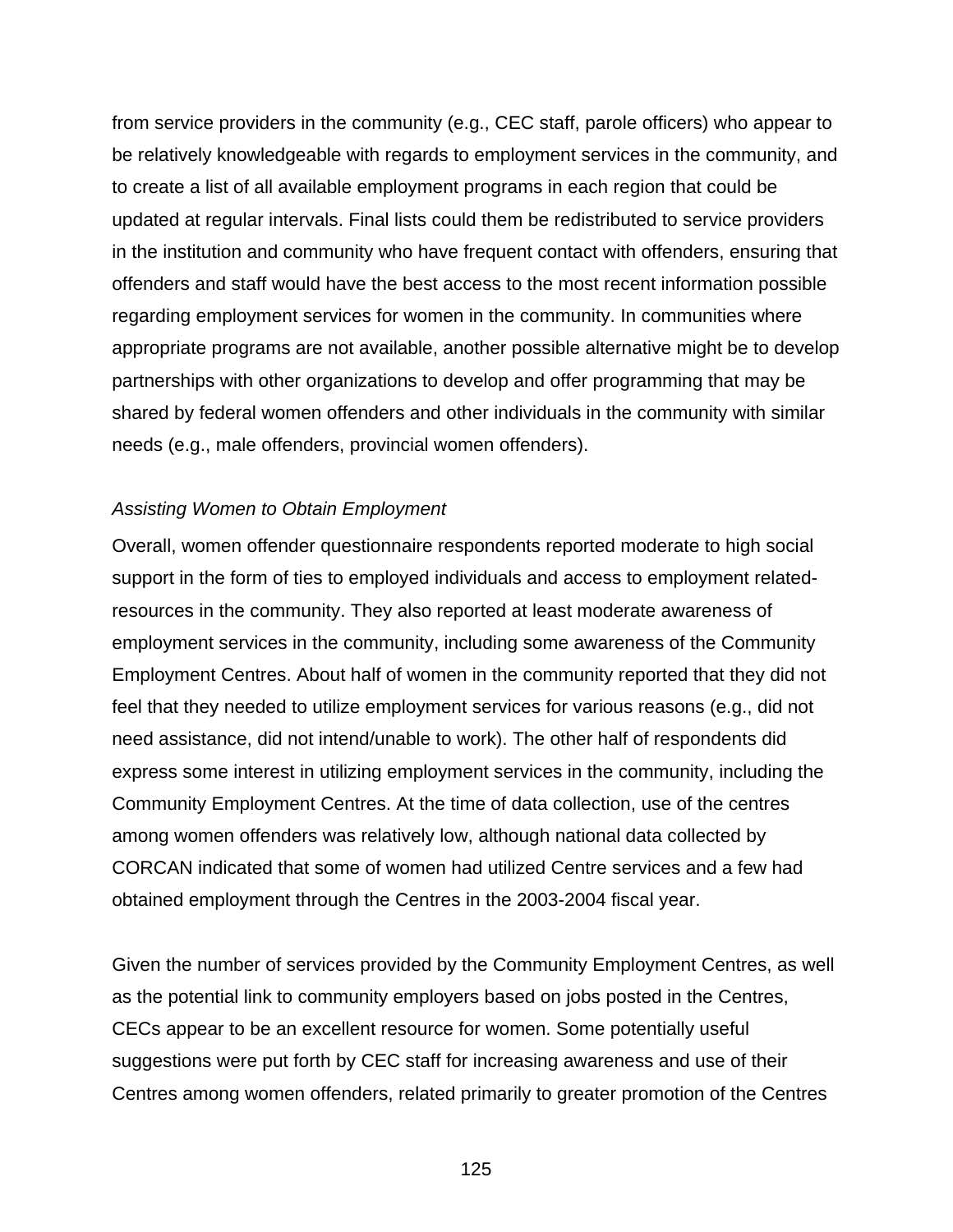among offenders and staff as well as the provision of additional services for women offenders. In fact, several CEC respondents reported that they were already engaged in active promotion of their Centres, and recent changes to the Case Management Bulletin on Employment and Employability (e.g., need to refer women with employment needs or no evidence of employment to the CECs upon release) might help to increase awareness of the Centres. Of note, the most common reason listed by women for using the Centres was to get a job (other reasons included the use of various Centre services) and the most common complaint about the Centres noted by those who had used them was the inability to access employment through the Centre. Thus, CEC staff may wish to evaluate the types of jobs that are offered through their Centres, in light of women's career interests (which, on the whole, staff appeared to be relatively knowledgeable about), to determine whether they may be able to develop links with new employers in the community in areas of interest to women offenders. Since there was some evidence to suggest that younger women and Aboriginal women offenders might have less social support and access to employment-related resources, access to employment services, such as the CECs, may be particularly important for these groups. In addition, it may be prudent to form links with other agencies or groups (e.g., Aboriginal organizations) to provide more specialized services for Aboriginal women in regions where a large number of Aboriginal women offenders are residing.

Greater promotion of the Centres might increase awareness among women offenders and the provision of additional services and more links with employers in occupational areas of interest to women (e.g., sales and services, business) may encourage more women to use the Centres and assist more women in obtaining employment. However, the use of Community Employment Centres may not be possible or desired by all women offenders, for at least two potential reasons. First, there are a relatively limited number of CECs in the community many women living in rural areas may not have access to the centres. Second, although some women specifically expressed an interest in using the CECs due to the fact that employers might already be aware and accepting of their criminal past, a few women also reported a desire to avoid CECs since they wished to dissociate form their criminal pasts or CSC in general. Thus, there are some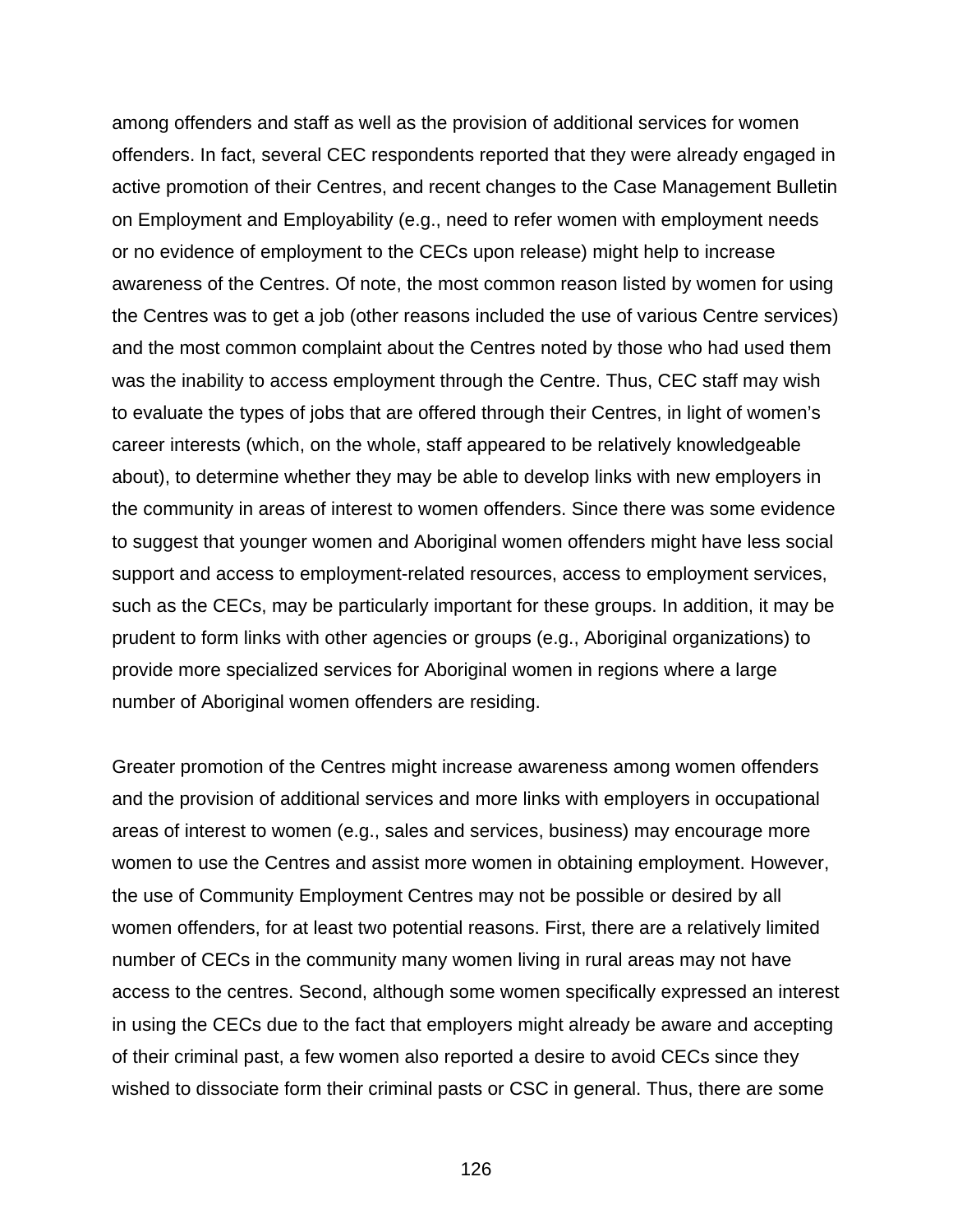women who may be unable or unwilling to access CECs themselves. This is where it may be important to develop awareness of and links with other agencies or organizations that might already be providing employment-related services to women. This issue will be discussed in more detail in the next section on developing links and communication.

### *Other Practical and Criminogenic Needs*

*Women's Other Needs.* In addition to needs related directly to employment, many staff and offenders discussed issues related to other criminogenic or personal needs that had to be addressed as well. Presumably, at least some progress will be made in addressing these needs during incarceration, but many women offenders will also need follow-up support in community (e.g., substance abuse prevention and maintenance, counselling, support-groups). Other issues that were reported as barriers to employment for women were factors more indirectly related to obtaining or maintaining employment, such as the availability of transportation or appropriate clothing for interviews or employment. Potential solutions to these issues include setting up a small fund for women who are experiencing difficulties in this area, or developing partnerships with other agencies or charitable organizations in the community who might provide financial or practical assistance (e.g., transportation to a job interview, provision of appropriate clothing).

#### *Family and Child-Care*

Less than half (about 40%) of women offenders reported that their children were living with them or would be living with them upon release. Most of these respondents reported that someone (usually family members) would be available to provide care for their children, and a small percentage reported that other care-givers (e.g., day-care) would be utilized. However, one might question the long-term feasibility of having family members provide care-giving, and it might be necessary for some women to obtain additional sources of child-care over time. It is important to note that the issue of childcare, although considered by a relatively larger percentage of staff members to be a barrier to employment for women, was mentioned relatively infrequently by women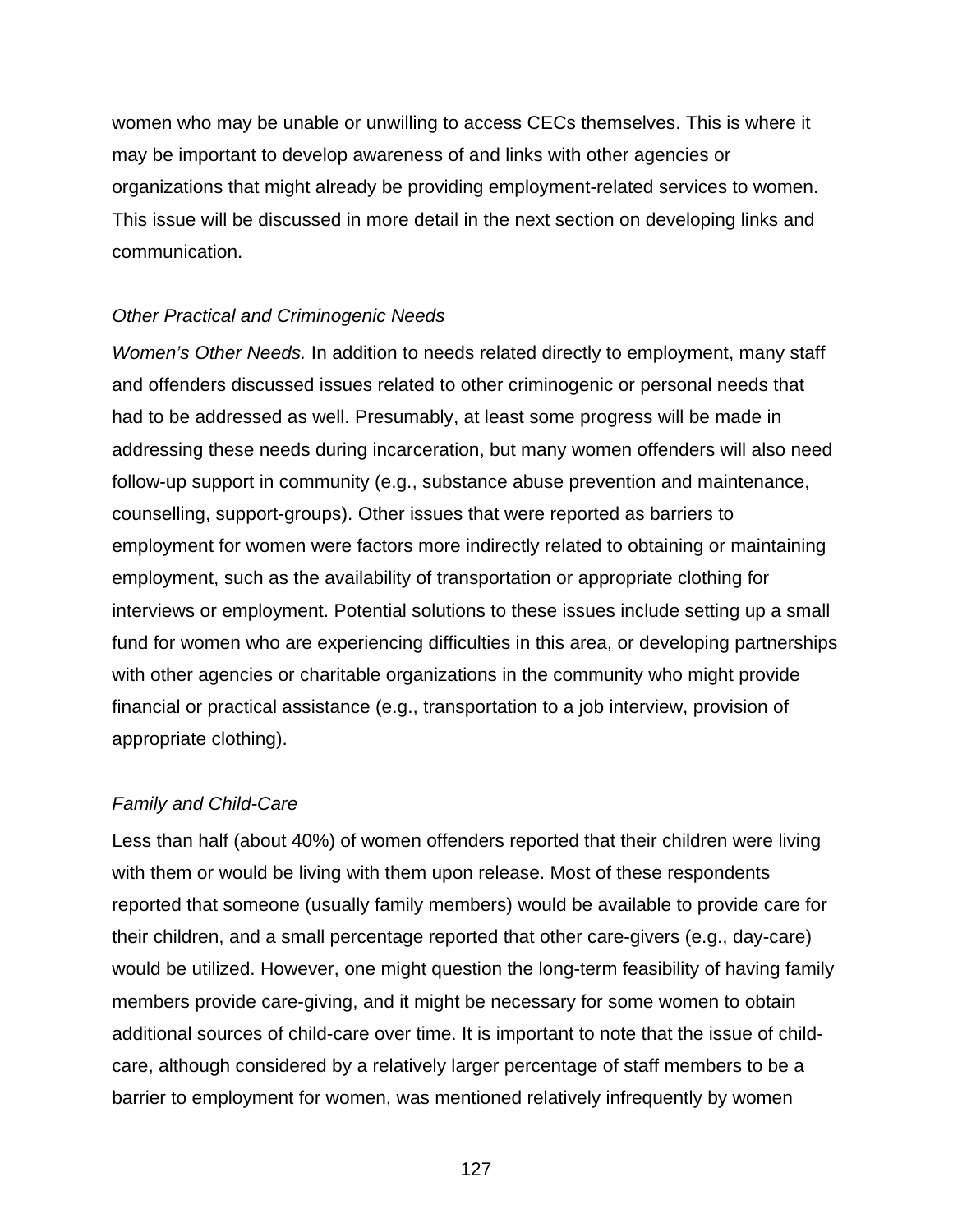offenders as a perceived barrier to employment. However, a larger percentage of women offenders did mention *spending less time with their families and children* as a disadvantage related to employment. Depending on the degree of their feelings in this regard, some women might even choose not to work in order to spend more time with their families. It might be possible for these women to explore other options with employment counsellors related to the availability of part-time work, so that they might be able to enjoy more time with their families. Thus, it appears that a small minority of women might require reliable child-care and/or financial assistance related to child-care costs. In this context, financial grants or child-care subsidies could be established, or existing sources of funding could be researched, to help women offenders to offset the monetary costs associated with child-care. On the whole, issues related to child-care might be described as a need for some offenders, but issues related to barriers associated with their criminal records or lack of prior experience or training appeared to be larger concerns, at least as reported by questionnaire respondents in the current study.

# *Communication/Links between Different Areas or Service Providers Links between the Institution and Community for Offenders*

One issue related to links between the institution and the community was that of providing institutional work opportunities that have greater relevance for or similarity to employment opportunities available to women in the community and to provide a more realistic work environment in the institution (hours of work, employer expectations, etc.). This issue has been discussed in some depth already in the context of institutional employment programming and training. However, greater effort should also be made to provide information about various community services and perhaps even potential employers in the community prior to release. Efforts such as these might provide women with greater continuity of services and a smoother transition from the institution to the community. Similar issues related to the development of ties and cooperation between the institution and the community has also been raised in another recent study regarding the employment needs of federal and provincial women offenders in Québec (Frigon, Strimelle, & Renière, 2003).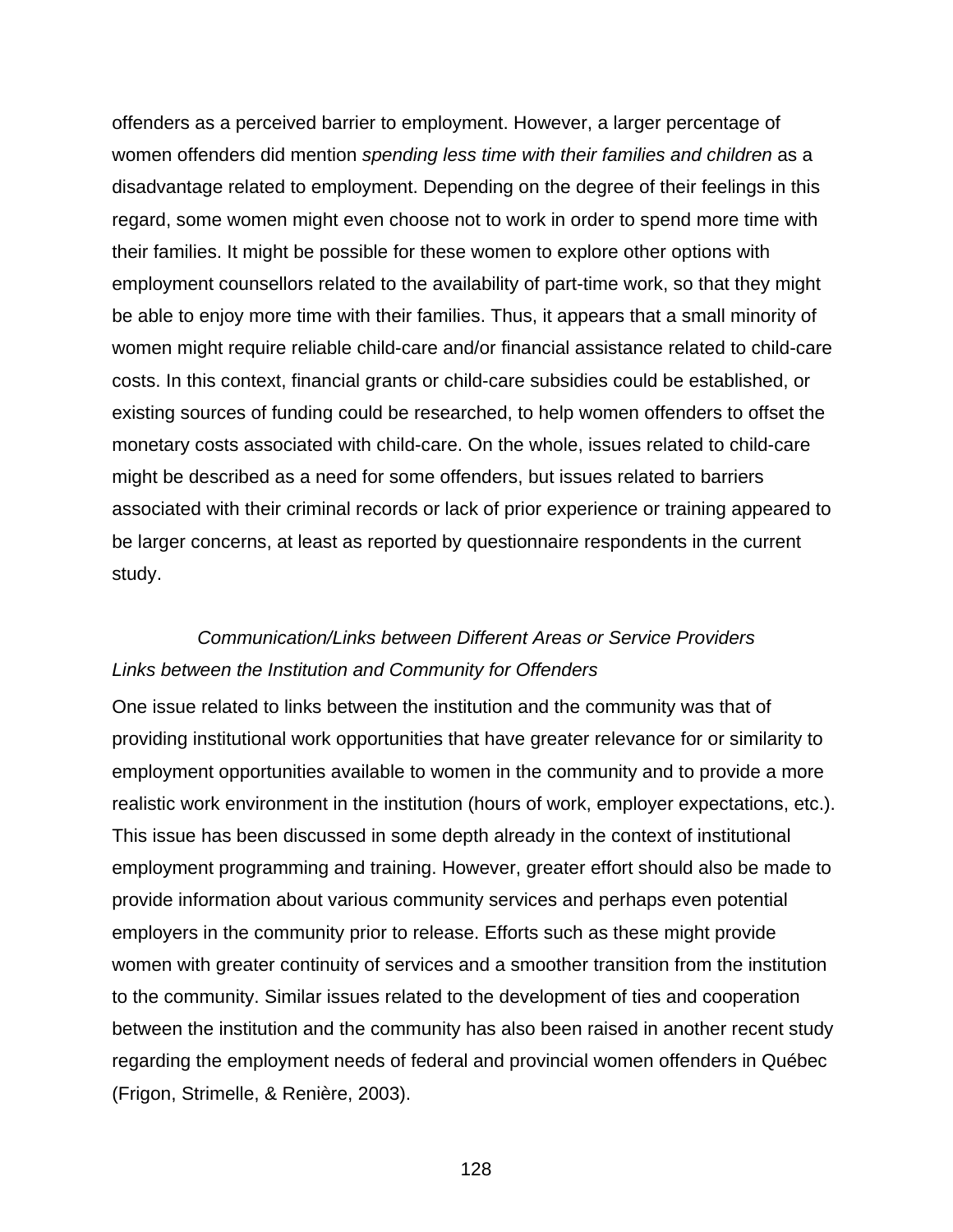Several possibilities exist with regards to increasing links for women offenders. For example, greater use of temporary absences would enable women to make contacts with services in the community prior to release. Given that most women pose a low risk to the community, work releases should also be utilized to a much greater degree to enable women to gain experience and links to potential employers upon release. Thus, more staff resources should be dedicated to assisting women in these areas. The Community Employment Centres might be particularly relevant with regards to developing links between the institution and community. For example, CEC staff could visit women's institutions to generate awareness about their services, and perhaps also develop contacts with offenders requiring employment services and assistance *prior* to release, so that offenders would be better prepared and be more comfortable accessing the Centres given the prior relationship that has been developed. Given some time to discuss offenders' needs and interests, it might even be possible to set up some potential employment contacts just prior to being released into the community, to enable offenders to establish links with employers immediately upon release.

The issue of policy in effectively directing operational practices is particularly relevant in this area. In fact, several staff members noted the importance of policy, and a few mentioned several areas in which policy or current practice needed to be emphasized or adhered to. For example, it is essential that employment needs and plans be discussed with offenders and incorporated into the correctional plan. In addition, two of the three questionnaire respondents who reported that they had participated in a work release, suggested that they would have liked their work releases to last longer than 60 days. Although the current policy does not state that a work release cannot be for a duration of longer than 60 days, the procedure for granted work releases of a longer duration becomes more complicated (requiring approval of the Regional Deputy Commissioner rather than the Institutional Head). Thus, a review of the policies related to work releases (including time frames) may be beneficial to determine whether changes may be possible or necessary to increase women's access to these types of opportunities.

129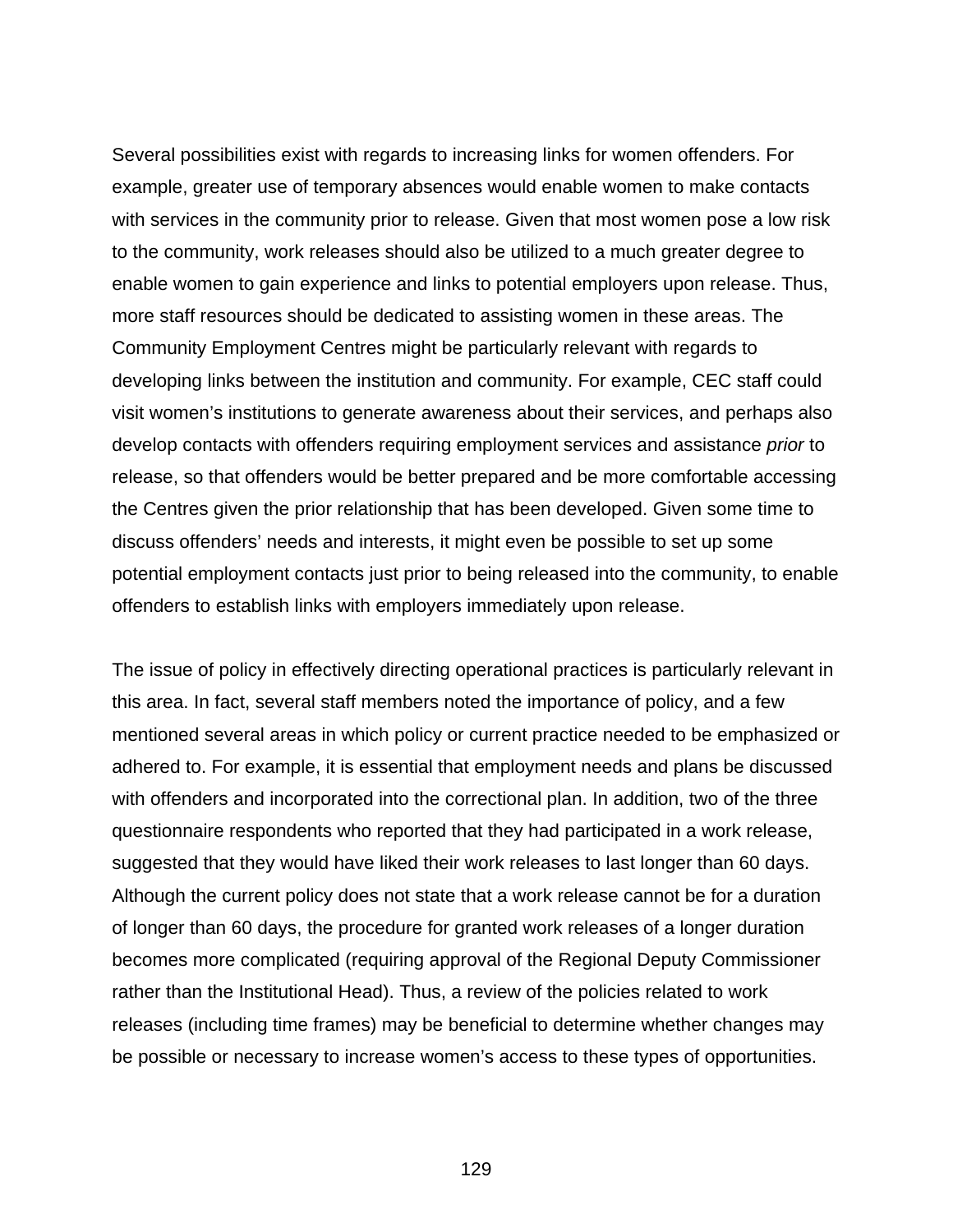### *Links and Communication for Staff*

As previously noted, it may be important to develop more links with other organizations or agencies in the community willing to help deliver employment services to women. This might be necessary in a variety of situations or for a variety of reasons, such as an inability to operate CECs in every community, the need for developing specialized services to Aboriginal offenders, or the potential advantages to including advocates for women offenders (e.g., Elizabeth Fry Society) who already have a wealth of knowledge and resources established related to service delivery for women offenders. In addition to developing partnerships with these organizations, it might be worthwhile to attempt to develop a resource list of existing agencies and programs delivering employmentrelated programming available to women offenders. Such a resource list could be managed either nationally or regionally, updated on a yearly basis and then distributed to service providers in the institutions and community so that women could obtain information about any services that might be available to them in their releasing region from a variety of different sources.

Thus, links and communication are paramount to developing and implementing services for this relatively small and diverse population of women who are geographically dispersed across the country. Cooperation and communication are important; not only with other organizations, but also among CSC staff themselves, including communication between various departments, institutions, and regions. This is an area in which CORCAN regional staff members, such as the Employment Coordinators interviewed in the present study could play a potentially influential role. Currently, Employment Coordinators reported a fair degree of communication within their own regions, although one respondent did raise some concerns regarding the level of communication with parole officers. However, these staff members reported little communication across regions in terms of employment programs or initiatives. It is important to note, however, that the positions of the Employment Coordinators were not officially established at the time that this study was conducted. At the time of the writing of this report (April, 2005), CORCAN was in the process of establishing official positions (to be called "Managers, Employment and Employability") with official job descriptions.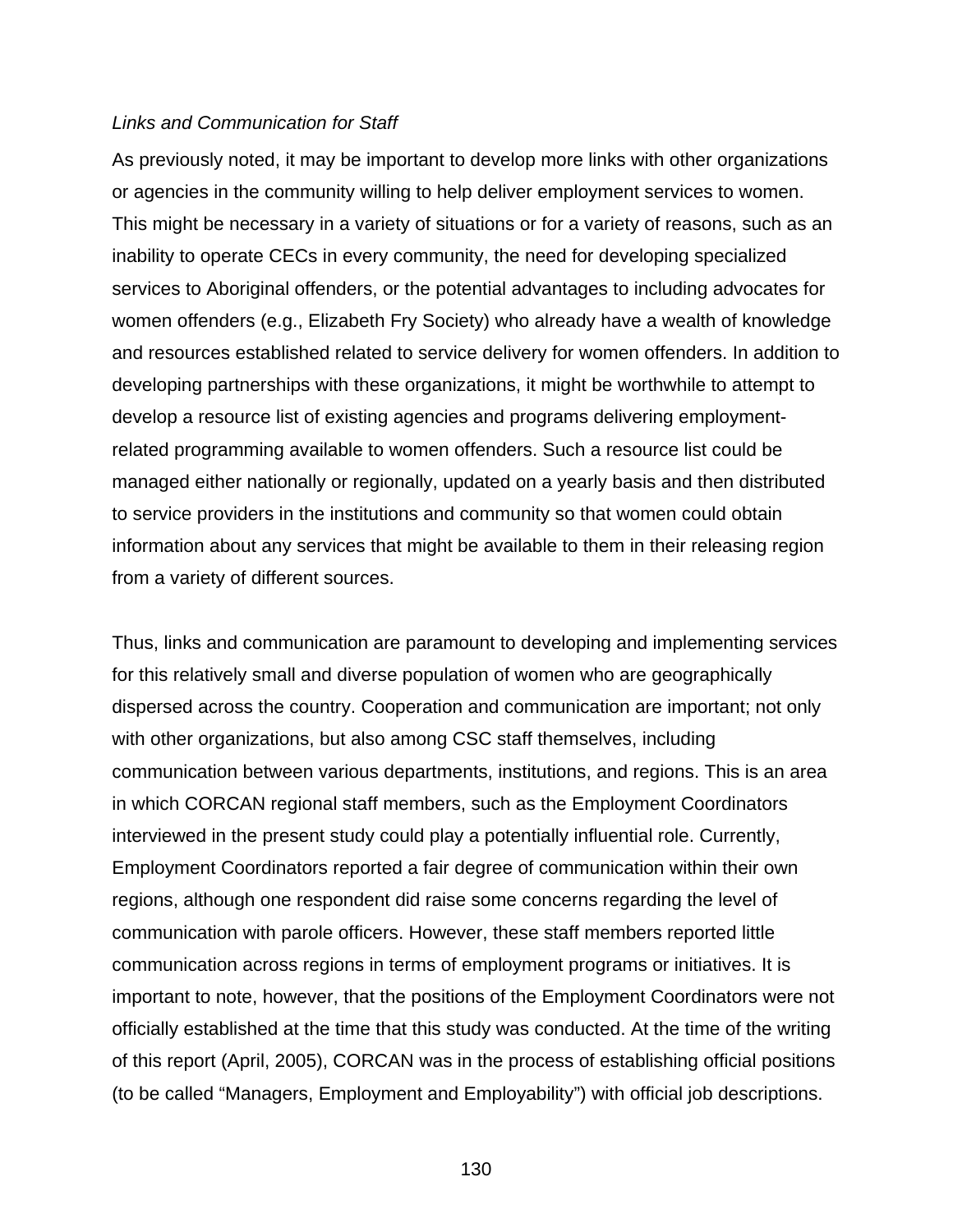Thus, one of the tasks of the individuals performing these jobs might be to foster greater communication across regions, particularly with respect to women's employment needs and programming, given the relative isolation of the institutions from one another.

Furthermore, there are several staff members (e.g., Employment Coordinators, CEC staff) capable of creating links and fostering communication within the community or with other staff or other community agencies. However, there would appear to be fewer staff members dedicated specifically to employment programming and tasks within the institutions. The quote of one of the staff respondents bears repeating here.

I think a lot of it boils - My own personal opinion is, I think part of it is the organizational structure of [Institutional Name Deleted]. It doesn't mimic the male institutions, so there tend to be, you know from an employment point of view, we're talking to the [Job Title Deleted], we're talking to the [Job Title Deleted}, we talking to the [Job Title Deleted], we're talking to 6 different people that often don't communicate amongst themselves or don't accept responsibility, or it just seems to be not a good fit and often, very often, things just fall right off the rails. And I think that because of that sort of funny organizational structure, you've got people with very fragmented responsibilities. And so, it's not that they're busy…they're usually extremely busy, but they're doing sort of diverse things that typically in another set-up would have been more streamlined.

Thus, it seems that the designation of at least one person whose primary or sole responsibility is the development of employment programming and opportunities for women offenders would be important. In addition to working to develop training and programs and links to employers for offenders, this individual could also serve as a contact person for staff in other areas (CECs, CORCAN staff, community organizations). In addition, greater communication and sharing of information could be fostered across institutions and regions through designated employment staff in each of the institutions by encouraging regular communication between these individuals (e.g., newsletters describing employment initiatives, conference calls several times a year). Although some standardization of training programs and program delivery might be beneficial, it also seems likely that given different institutional populations with potentially different needs and challenges (e.g., different ethnic populations, smaller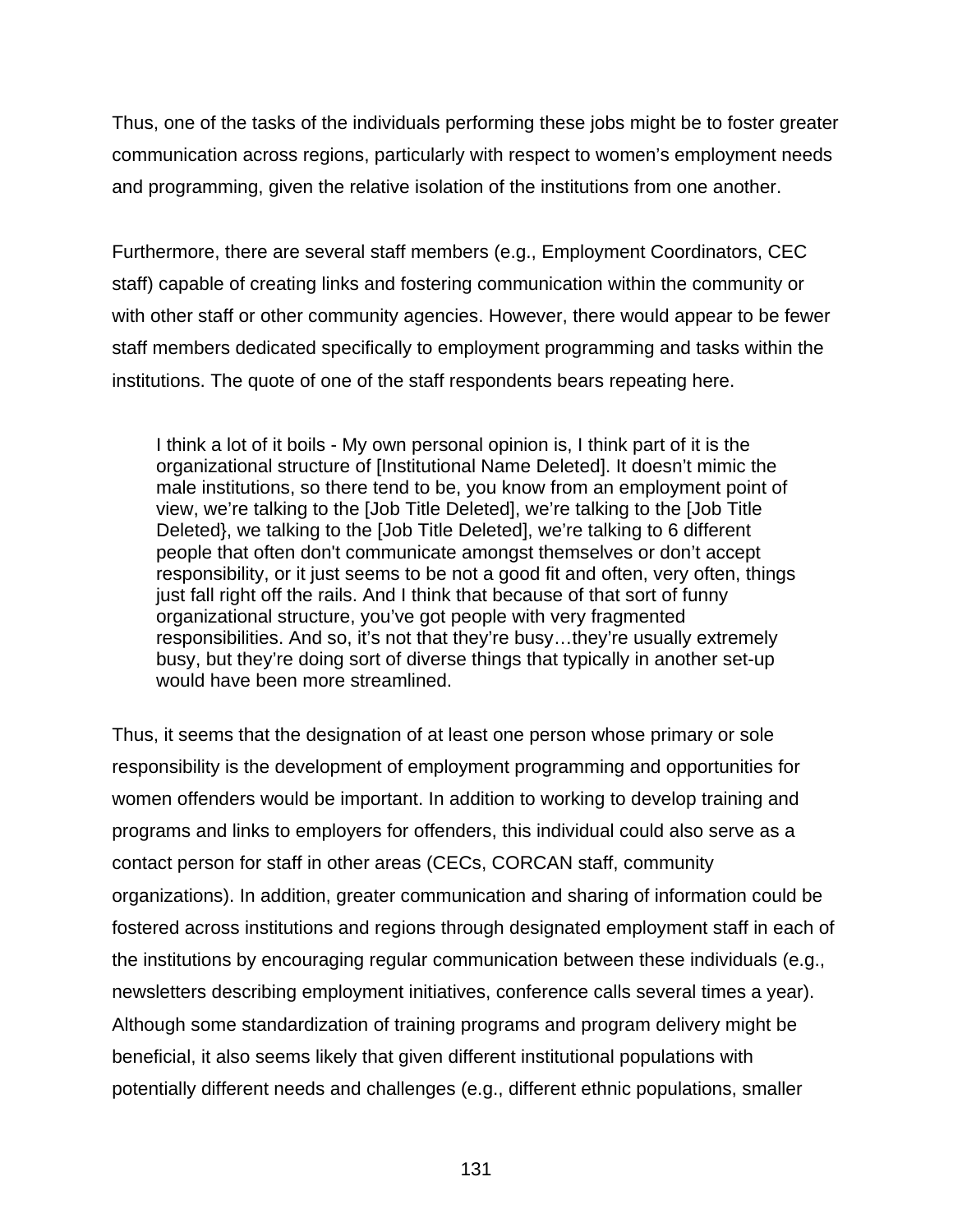versus larger populations) and potentially different labour market needs and demands across different regions, some degree of flexibility and creativity in institutional employment programming will be necessary. However, communication between regions (by institutional employment staff, or employment coordinators) could foster the development of enthusiasm and creativity based on the sharing of information, ideas, and challenges related to employment programming for women offenders among employment staff who might otherwise be relatively isolated from one another due to geographic distance.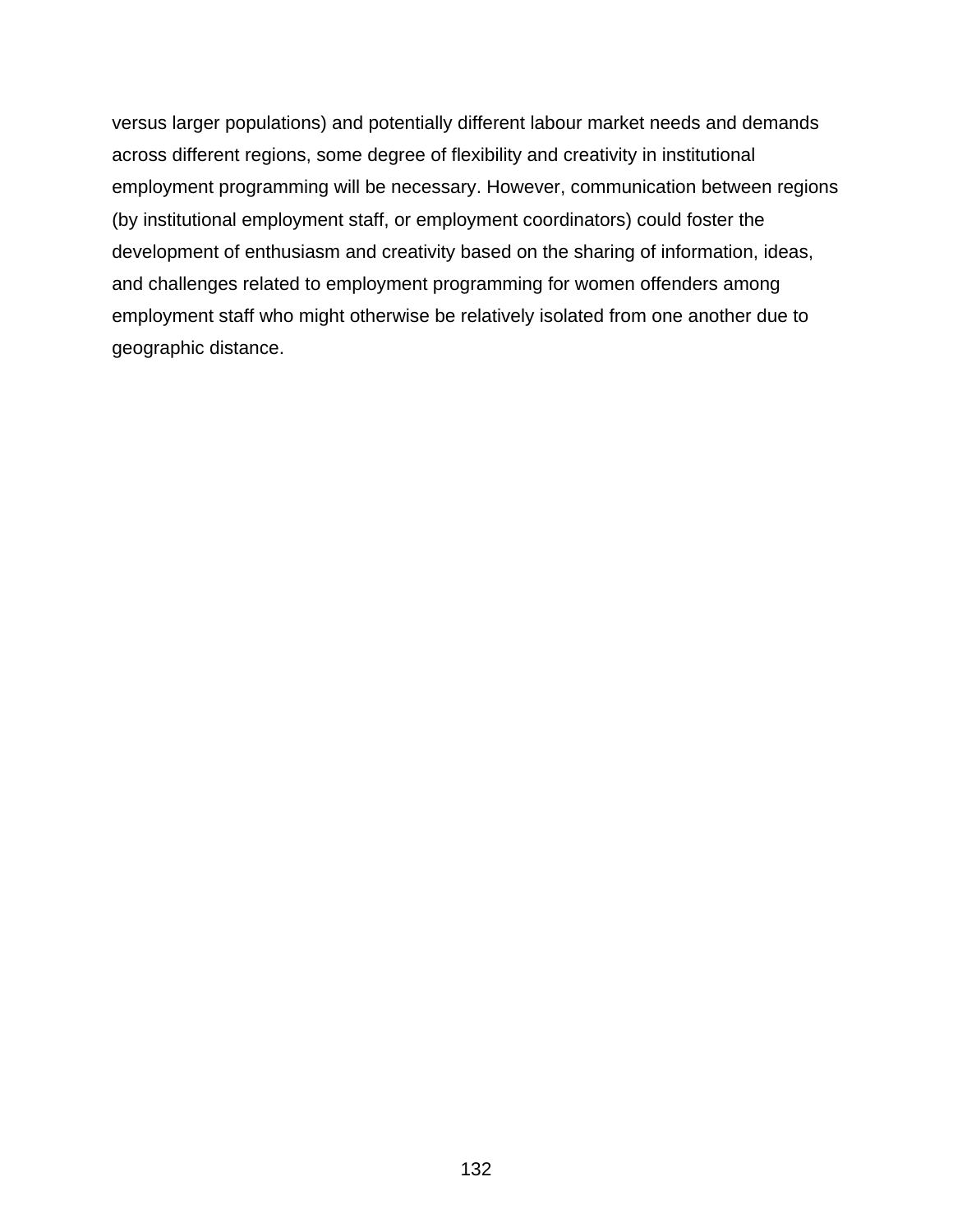### **LIMITATIONS AND FUTURE DIRECTIONS**

The strengths of the present study lie in the wealth of qualitative and quantitative data that were collected from a variety of sources, using multiple methodologies (file reviews, questionnaires, interviews). However, there are a few caveats that should also be discussed. First of all, results based on questionnaire or interview data have provided a great deal of information regarding numerous factors ranging from an evaluation of women's past history and employment needs to assessments of current employment programs and services, to employment-related attitudes, interests, self-efficacy, and social support. However, it should be noted that the sample for this study was selected based only on those who were *interested* in participating in the study. Thus, it is possible some results may have differed somewhat from the history, beliefs, and attitudes of the entire population of women and staff.

Arguably, the information that might differ the most between the study sample and the population might be those related to beliefs and particularly, attitudes. For example, women offenders and staff who responded to the study might have been those who were the most interested in employment and who perceived it to be relatively important. In fact, some staff and offenders did seem to think that they believed employment programming to more important than did other staff or offenders. It is possible that these findings might be related to a social desirability bias (i.e., the desire to present oneself in a positive light), but it is also possible that those who responded to the study simply were the individuals who were most interested in employment programming and who did in fact perceive employment programming to be quite important as compared to the rest of the population. Similarly, the degree of interest in employment and self-reported intentions to work as reported by offenders may have been inflated somewhat in the present study as it would seem likely that those who were most interested in employment were the ones who responded to the study. On the other hand, it might be argued that issues related to problems with the current state of employment programming and the suggestions for the future or employment programming might have been least affected by sampling issues, since if those who responded to the study were the most interested and involved with employment and employment programming,

133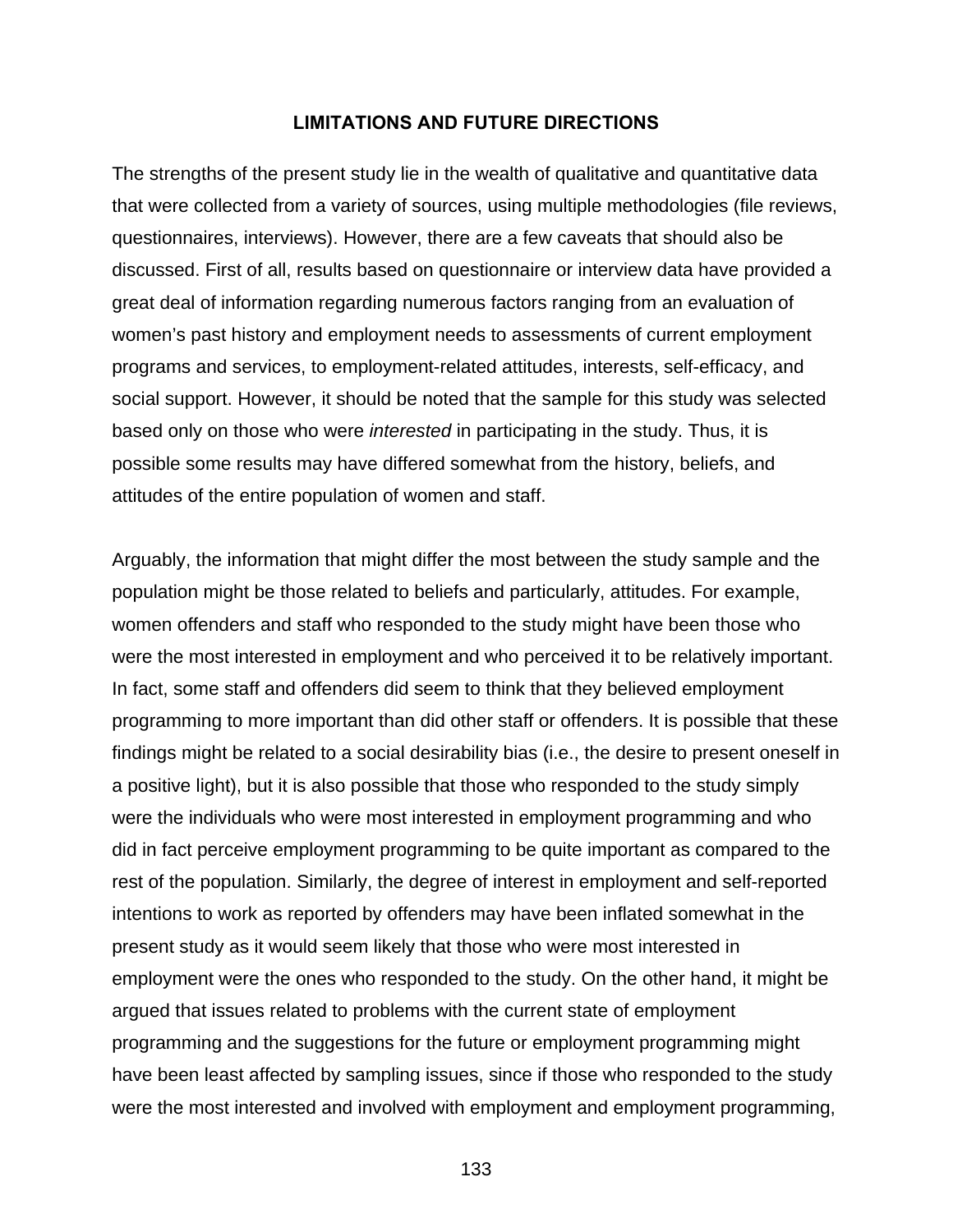it could be argued that these individuals might be best situated to present detailed and valid information on these subjects. Thus, the results of the present study should be interpreted with these factors (related to sampling issues) in mind. Nevertheless, the response to this study, and the degree of interest and importance attached to employment by respondents, does indicate that a large number of women and staff are interested in and dedicated to employment and employment programming.

In the present study, attempts were also made to identify any populations that might have heightened needs in the employment domain. Overall, employment needs were more prevalent among younger women and Aboriginal women. In addition, these groups of women were more likely to report that substance abuse had interfered with employment in the past and there was some indication that they might have access to fewer resources or social support for employment. Moreover, greater percentages of younger women offenders perceived little value in employment. Thus, the authors have suggested that greater programming or resources may be needed for these groups in the employment domain. However, it might be useful to investigate the needs of younger women and Aboriginal women offenders further in order to better design and direct employment services for these individuals (e.g., types of occupational interests, learning preferences, etc.). In addition, a few staff members suggested that there were several additional challenges to providing employment services to maximum security women. Unfortunately, the data obtained from this study were not sufficient to determine the exact nature of the need and issues faced by these women or the potential solutions. Therefore, further investigation of the problems associated with the development or delivery of employment programming for maximum security women might be warranted for the future.

In addition, the results of the present study have provided a general overview of the employment history and interests of women offenders. However, the results of the present study were based on the career interests and past history of a small number of women (*n* = 58). Moreover, offender self-reported institutional interests for training and employment were based on lists generated primarily from training or employment that

134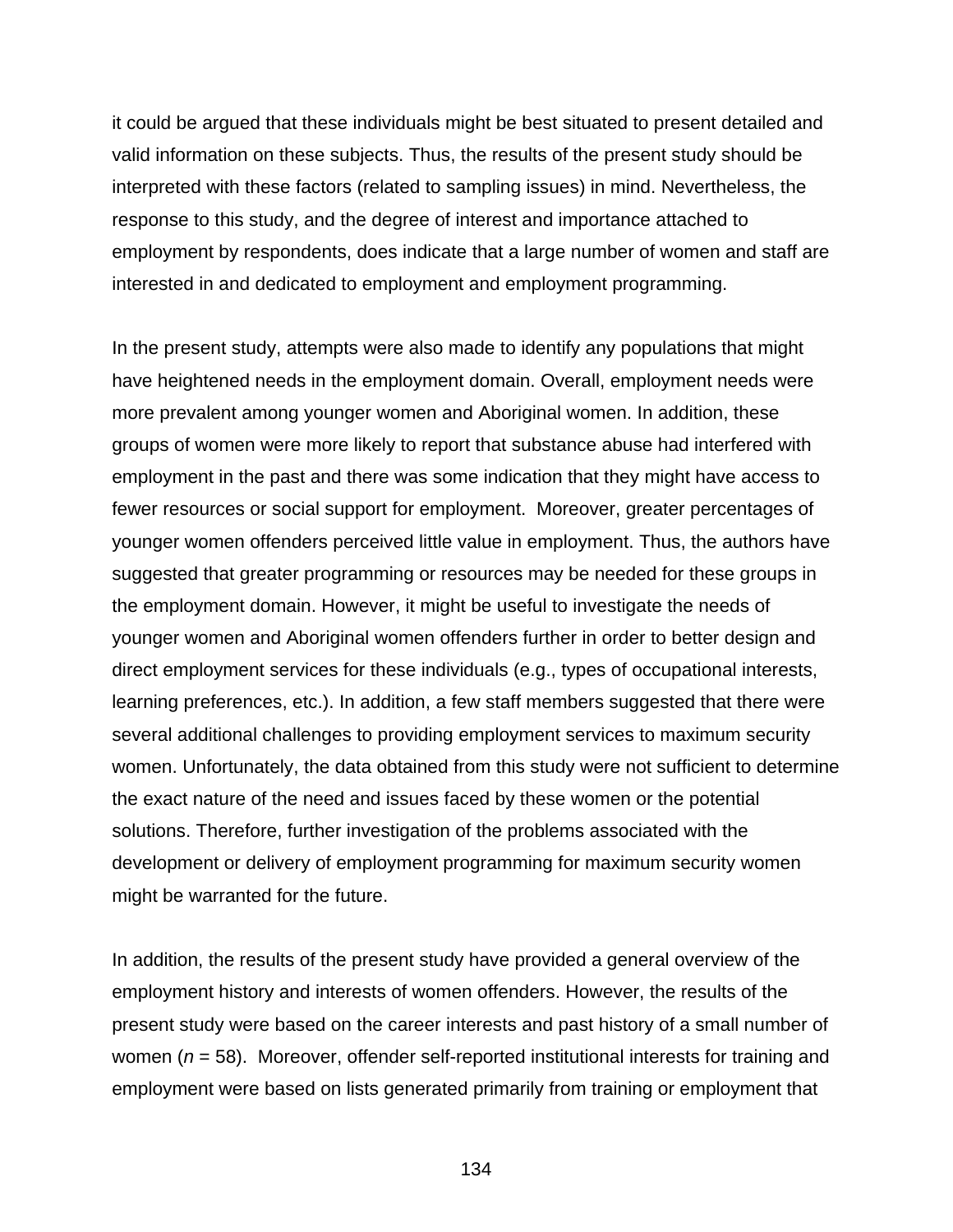had been offered (to men or women) or could potentially be offered in an institutional setting in the future. However, these lists were presented simply to generate a number of ideas and were not exhaustive of all types of training or employment that women might be interested in. Therefore, women's reported career interests, which were generated based on an open-ended question enabling women to freely self-report their future interests, may provide the best description of their employment interest. Notwithstanding, the results of this study have provided some ideas regarding institutional employment interests that might be related to women's later career goals. Given the small sample size in the present study, however, we would recommend further investigation of women's occupational interests in order to obtain more detailed information that will be useful in directing future employment programming. Thus, more detailed examination of data collected in the institutions (e.g., COPS and CAPS abilities and interests assessment tools) is recommended. Evaluation of data collected from women offenders with these or other assessment instruments should be used to provide more detailed information to direct individual as well as institutional level employment programming. An institutional examination of women's interests combined with an evaluation of regional labour market trends might provide the best information to direct institutional level employment programming. Given the larger amount of data that might be available from assessment tools utilized within the institution, the interests specific to certain populations (younger women, Aboriginal women) might also be determined.

Finally, it should be mentioned that the development of employment programming is an on-going process, and that not all current changes, programs, or knowledge may have been adequately captured within the present study. For example, the Case Management Bulletin on Employment and Employability from April 1, 2003 simply states that "CORCAN Community Employment Centres are to be utilized where they are available and appropriate to the offender's needs." However, the most recent Case Management Bulletin related to this topic also states that "At the time of the completion of the Community Strategy, offenders with any employment needs, or with no evidence of employment in the community upon release, must be referred to Community Employment Centres in order to continue with job readiness programs and to receive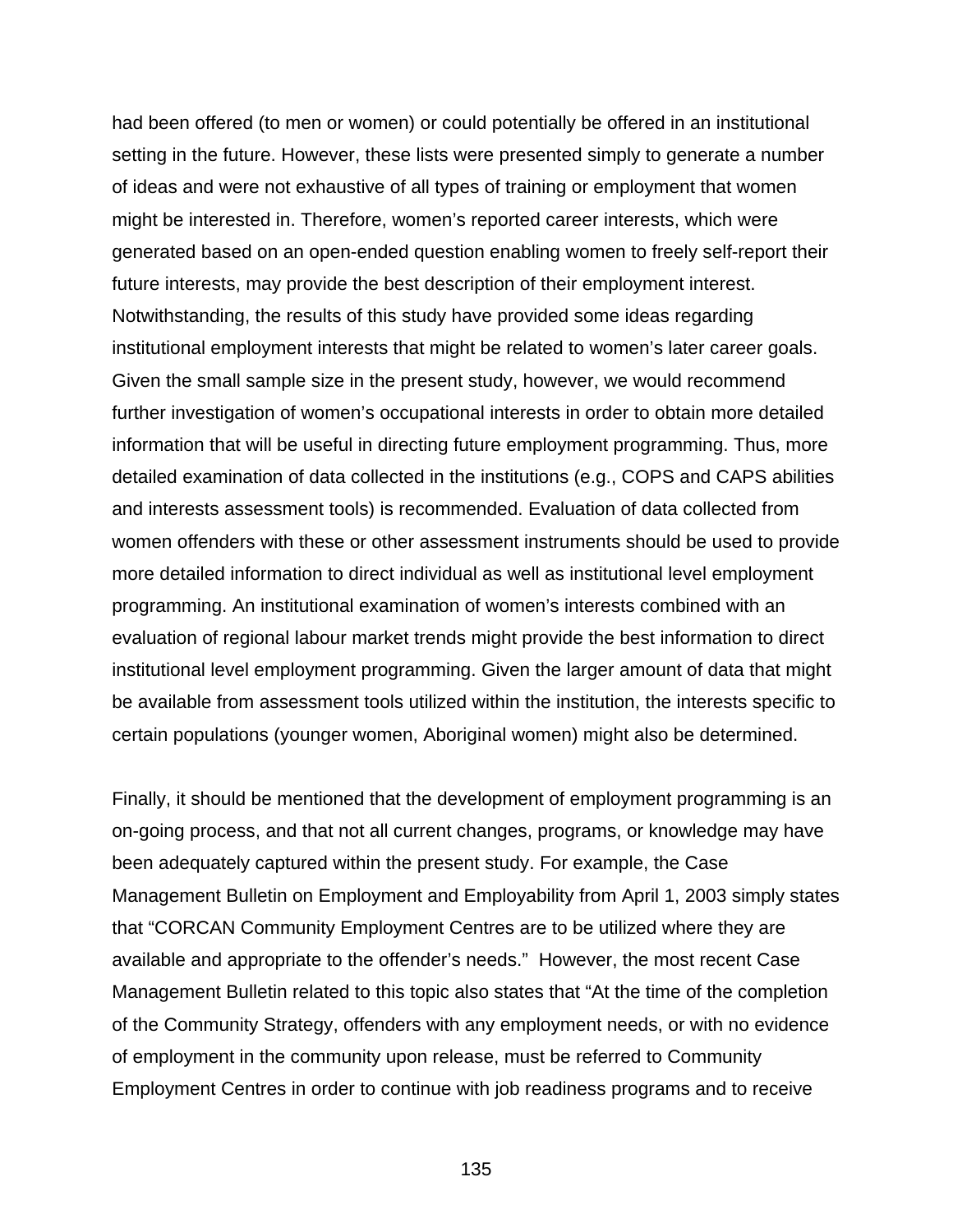assistance with job placements in the community." Given the clear directive to refer women with employment needs to the CECs as part of their release planning, it is possible that the level of awareness regarding the Centres has increased since the time that the data for this study were collected. Thus, the readers should keep in mind the time of data collection (spring and summer of 2004) and that the development of employment programming is continuously evolving for women; thus not all recent changes may have been adequately captured in this document.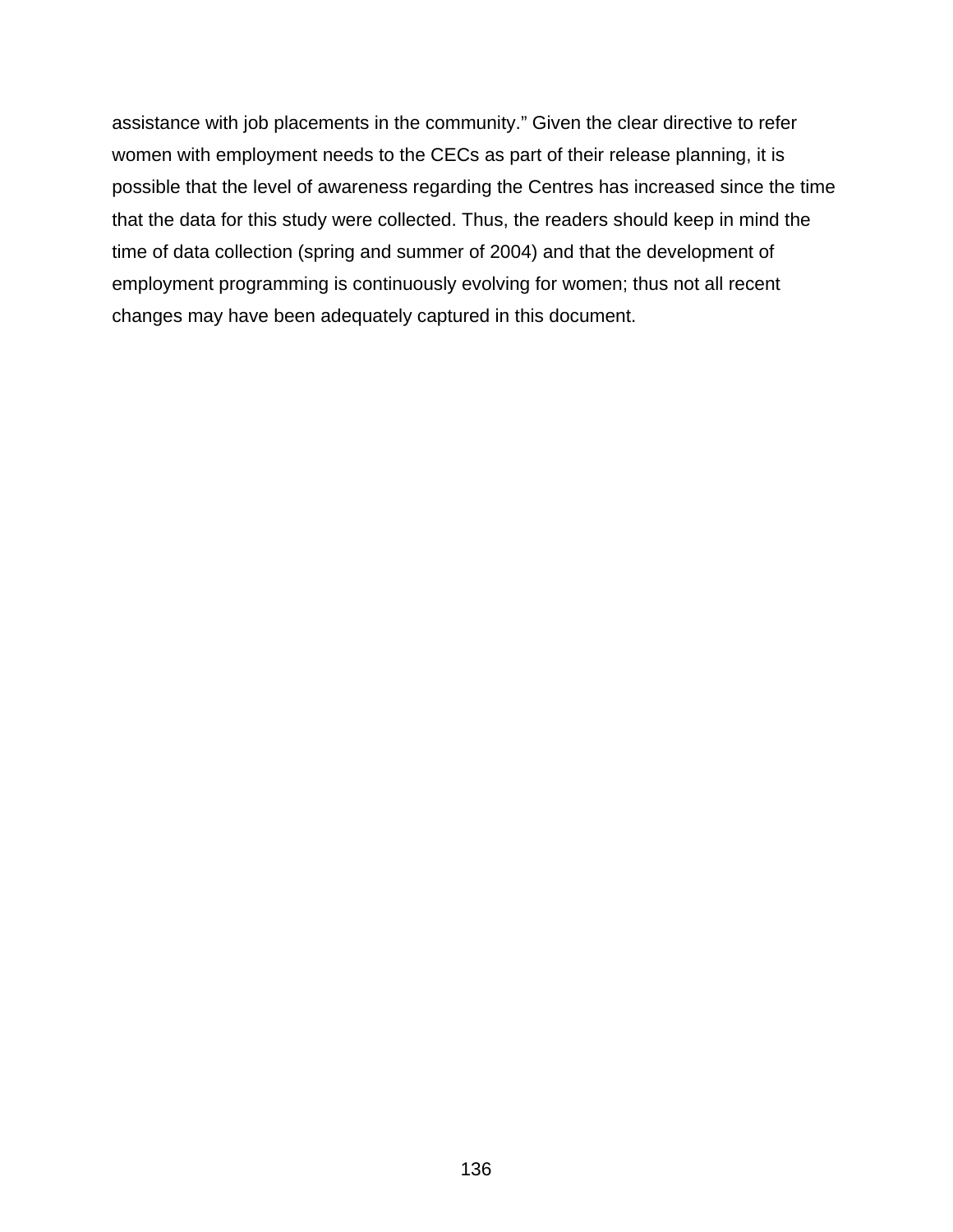#### **REFERENCES**

- Blanchette, K. (1996). *The relationship between criminal history, mental disorder, and recidivism among federally sentenced female offenders.* Unpublished Masters Thesis, Carleton University, Ottawa, Ontario.
- Blanchette, K., & Dowden, C. (1998). A profile of federally sentenced women in the community: Addressing needs for successful reintegration. *Forum on Corrections Research, 10 (1),* 40-41.
- Blanchette, K., & Motiuk, L. L. (1995). *Female offender risk assessment: The case management strategies approach.* Poster presented at the annual convention of the Canadian Psychological Association, Charlottetown, Prince Edward Island.
- Bonta, J., Pang, B., & Wallace-Capretta, S. (1995). Predictors of recidivism among incarcerated female offenders. *The Prison Journal, 75,* 277-294.
- Brown, S. L., (2002). *The dynamic prediction of criminal recidivism: A three-wave prospective study.* Unpublished doctoral dissertation, Carleton University, Ottawa, Ontario.
- Cullen, F. T, Lemming, T., Link, B. G., & Wozniak, J. F. (1985). The impact of social supports on police stress. *Criminology, 23,* 401-421.
- Cullen, F. T., Link, B. G., Wolfe, N. T., & Frank, J. (1985). The social dimensions of correctional officer stress. *Justice Quarterly, 2,* 505-528.
- Dowden, C. & Andrews, D. A. (1999). What works for female offenders: A meta-analytic review. *Crime and Delinquency, 45,* 438-452.
- Dowden, C., & Serin, R. (2000). Assessing the needs of Aboriginal women offenders on conditional release. *Forum on Corrections Research, 12 (1),* 57-60.
- Dowden, C., Serin, R., & Blanchette, K. (2001). *The application of the Community Intervention Scale to women offenders: Preliminary findings.* Ottawa: Correctional Service of Canada.
- Fletcher, W. L., Hansson, R. O., & Bailey, L. (1992). Assessing occupational selfefficacy among middle-aged and older adults. Journal of Applied Gerontology, 11, 489-501.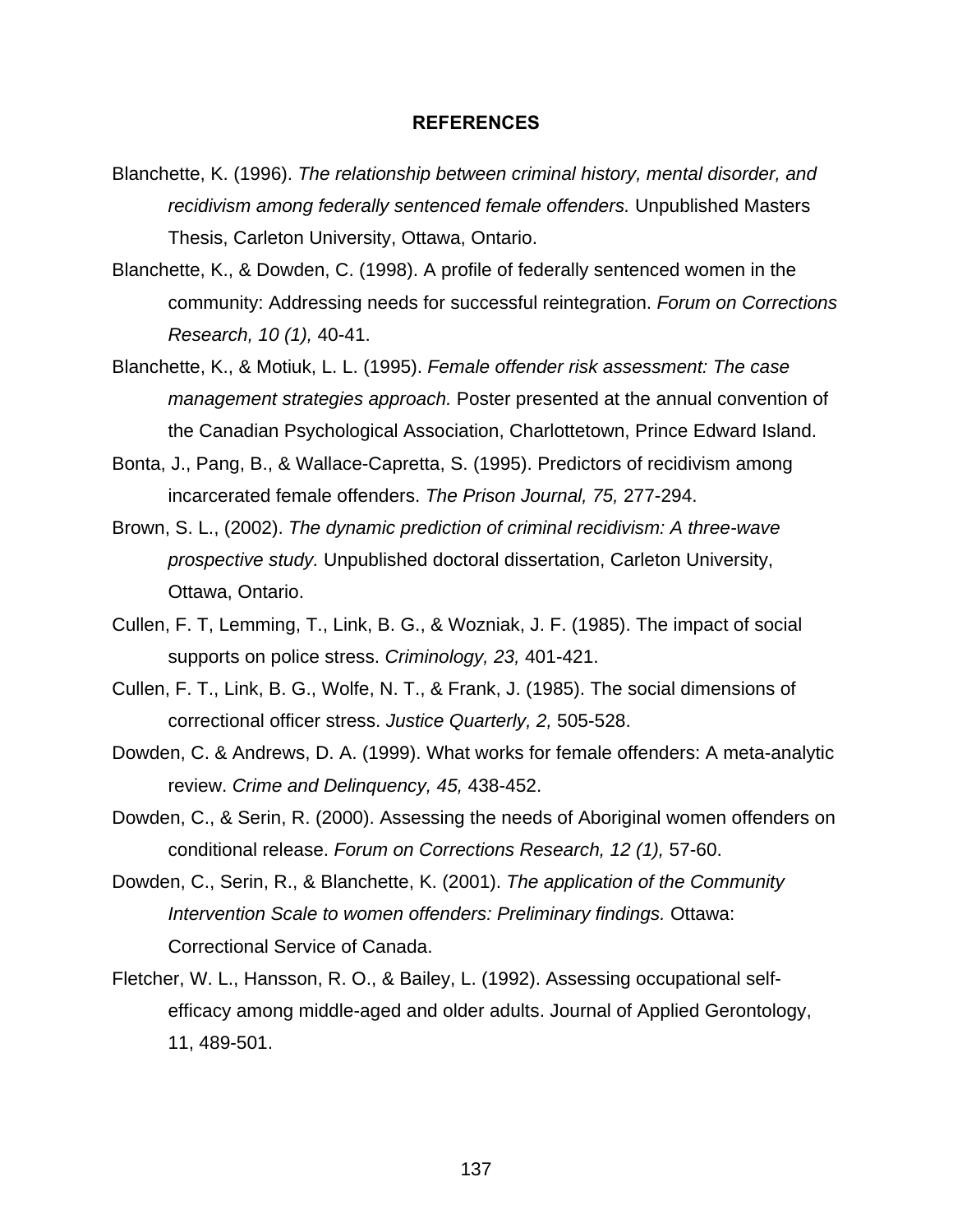- Frigon, S., Strimelle V., & Renière, C. (2003). *Job Entry and Retention for Women Subject to Judicial Control in Quebec.* Advisory Committee on the Adult Clientele Subject to Judicial Control. Québec: Emploi-Quebec.
- Gendreau, P., Goggin, C., & Gray, G. (1999). *Case Needs Review: Employment Domain.* Ottawa: Correctional Service of Canada.
- Gillis, C. A. (2002). *Understanding employment: A prospective exploration of factors linked to community-based employment among federal offenders.* Unpublished doctoral dissertation, Carleton University, Ottawa, Ontario.
- Maguire, K. (1996). Prison industry programs and inmate institutional behavior. *Forum on Corrections Research, 8 (1),* 39-42.

Maurer, T. J. (2001). Career-relevant learning and development, worker age, and beliefs about self-efficacy for development. *Journal of Management, 27,* 123-140.

- Motiuk, L. (1996). Targeting employment patterns to reduce offender risk and need. *Forum on Corrections Research, 8 (1),* 18-22.
- Motiuk, L., & Belcourt, R. (1996). CORCAN participation and post-release recidivism. *Forum on Corrections Research, 8 (1),* 15-17.
- Motiuk, L. L., & Blanchette, K. (2000). Assessing female offenders: What works. In M. McMahon (Ed*.), Assessment to assistance: Programs for women in community corrections* (pp. 235-266). Arlington, VA: American Correctional Association.
- Report of the Auditor General (2003, April). *Reintegration of Women Offenders*, Chapter 4. Ottawa: Correctional Service Canada.
- Rettinger, J. L. (1998). *A recidivism follow-up study investigating risk and need within a sample of provincially sentenced women.* Unpublished doctoral dissertation, Carleton University, Ottawa, Ontario.
- Saipe, A. L., (1971). *A survey of private management's attitudes to prison industries in the Canadian Penitentiary Service*. Ottawa: Ministry of the Solicitor General.
- Saylor, W. G., & Gaes, G. G. (1996). The effect of prison employment and vocational/apprenticeship training on long-term recidivism. *Forum on Corrections Research, 8 (1),* 12-14.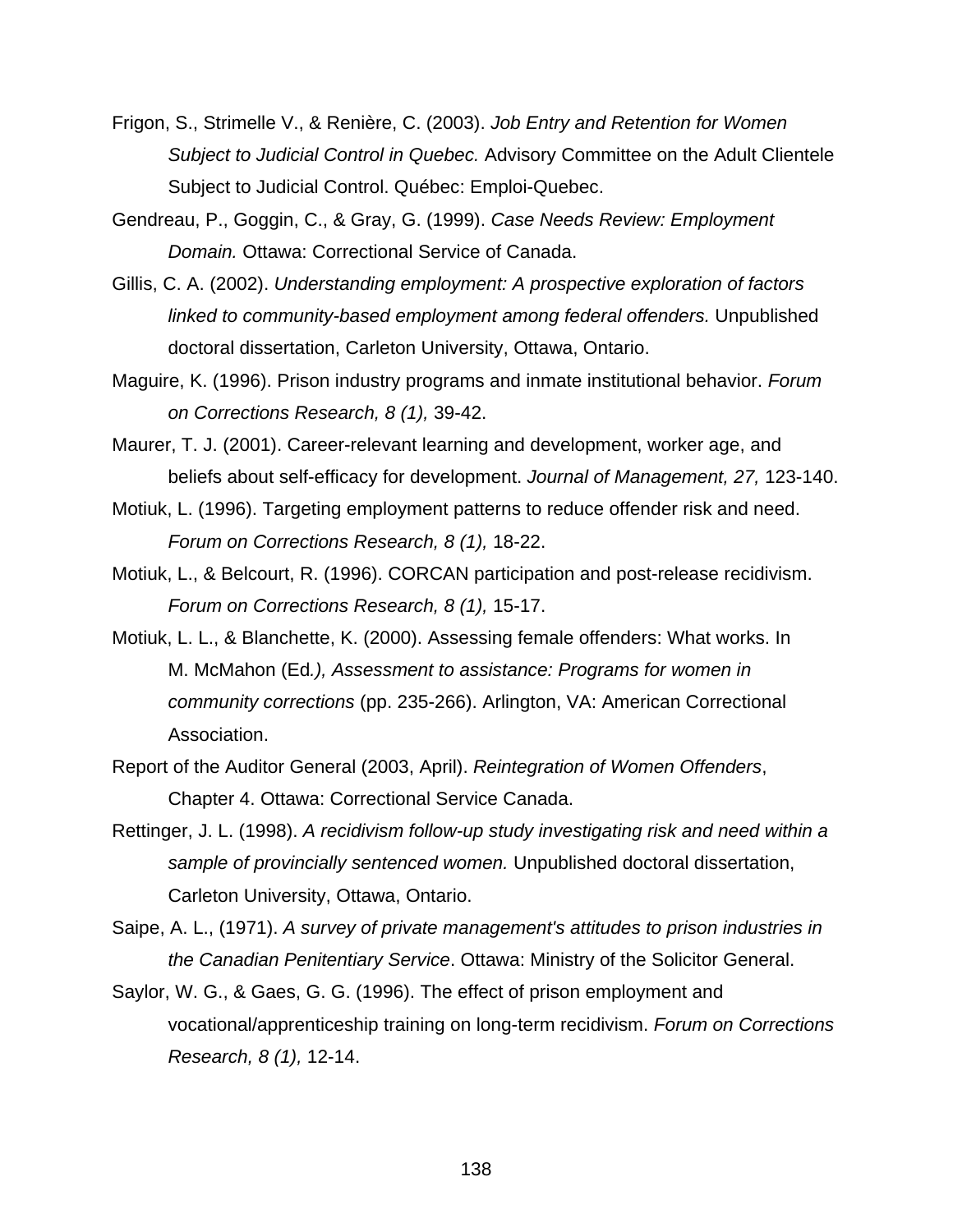- Shaw, M., Rodgers, K., Blanchette, J., Hattem, T., Thomas, L. S., & Tamarack, L. (1991a). *Survey of Federally Sentenced Women: Report to the Task Force on Federally Sentenced Women on the Prison Survey,* no. 1991-4. Ottawa: Corrections Branch, Ministry of the Solicitor General.
- Shaw, M., Rodgers, K., Blanchette, J., Hattem, T., Thomas, L. S., & Tamarack, L. (1991b). *The Release Study: Survey of Federally Sentenced Women in the Community,* no. 1991-5. Ottawa: Corrections Branch, Ministry of the Solicitor General.
- Task Force on Federally Sentenced Women. (1990). *Creating Choices: Report on the Task Force on Federally Sentenced Women.* Ottawa: Correctional Service of Canada.
- Townsend, T. (1996). Offenders and work in the Correctional Service of Canada: A historical evolution. *Forum on Corrections Research, 8 (1),* 35-38.
- Uggen, C. (2000). Work as a turning point in the life course of criminals: A duration model of age, employment, and recidivism. *American Sociological Review, 67,* 529-546.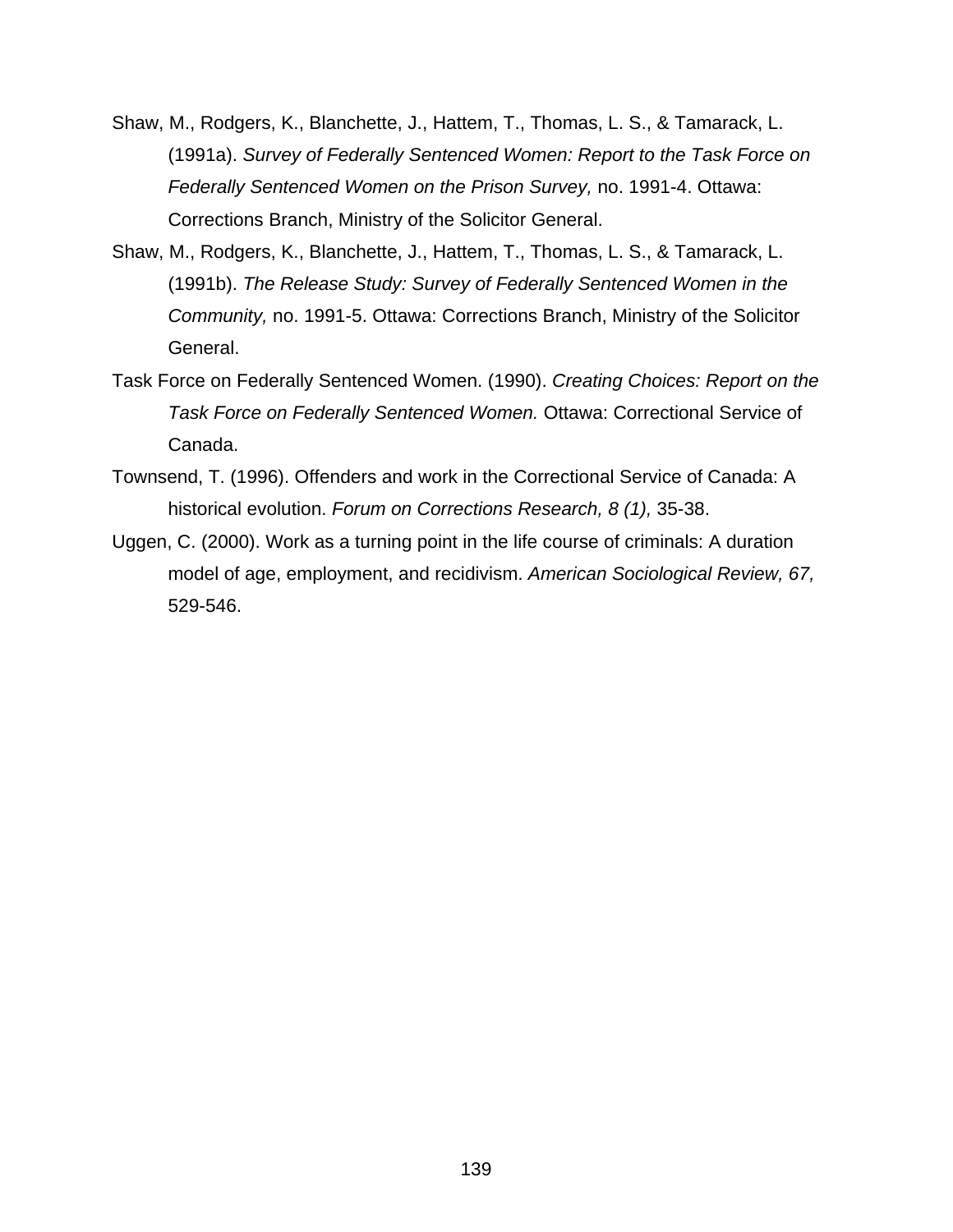# **APPENDICES**

|                       | <b>OMS Snapshot Data</b> |     | <b>Questionnaire Sample</b> |     |  |
|-----------------------|--------------------------|-----|-----------------------------|-----|--|
|                       | $(n = 843)$              |     | $(n = 92)$                  |     |  |
| <b>Marital Status</b> | n                        | %   | n                           | %   |  |
| <b>Married</b>        | 110                      | 13% | 6                           | 6%  |  |
| Common-Law            | 190                      | 23% | 29                          | 32% |  |
| Divorced/Separated    | 103                      | 12% | 19                          | 21% |  |
| Widowed               | 37                       | 4%  | 6                           | 6%  |  |
| Single or             | 375                      | 45% | 31                          | 34% |  |
| Boyfriend/Girlfriend  |                          |     |                             |     |  |
| Not Reported/Unknown  | 28                       | 3%  |                             | 1%  |  |

*Appendix A: Marital Status of OMS Women Offender Snapshot Population (May 1, 2004) and Questionnaire Sample* 

*Appendix B: Offence Information for OMS Women Offender Population (May 1, 2004) and Questionnaire Sample* 

|                                     | <b>OMS Snapshot Data</b><br>$(n = 843)$ |      | <b>Questionnaire Sample</b><br>(n = 92) |     |
|-------------------------------------|-----------------------------------------|------|-----------------------------------------|-----|
| <b>Offense</b>                      | n                                       | $\%$ | n                                       | %   |
| Homicide/Attempted Murder           | 232                                     | 28%  | 23                                      | 25% |
| <b>Drug Related</b>                 | 229                                     | 27%  | 19                                      | 21% |
| Assault                             | 107                                     | 13%  | 5                                       | 5%  |
| Robbery                             | 106                                     | 13%  | 20                                      | 22% |
| Property-Related                    | 88                                      | 10%  | 13                                      | 14% |
| <b>Other Violent or Non-Violent</b> | 81                                      | 9%   |                                         | 8%  |
| <b>Offences</b>                     |                                         |      |                                         |     |
| Not-Reported                        |                                         |      | 5                                       | 5%  |

Note: Since many women had more than one conviction, *OMS offense data* were coded to determine the one most violent offence for which women had been convicted. In order to obtain offense data from *questionnaire respondents*, women were asked to report their most serious offense (or the offense for which they received the longest sentence).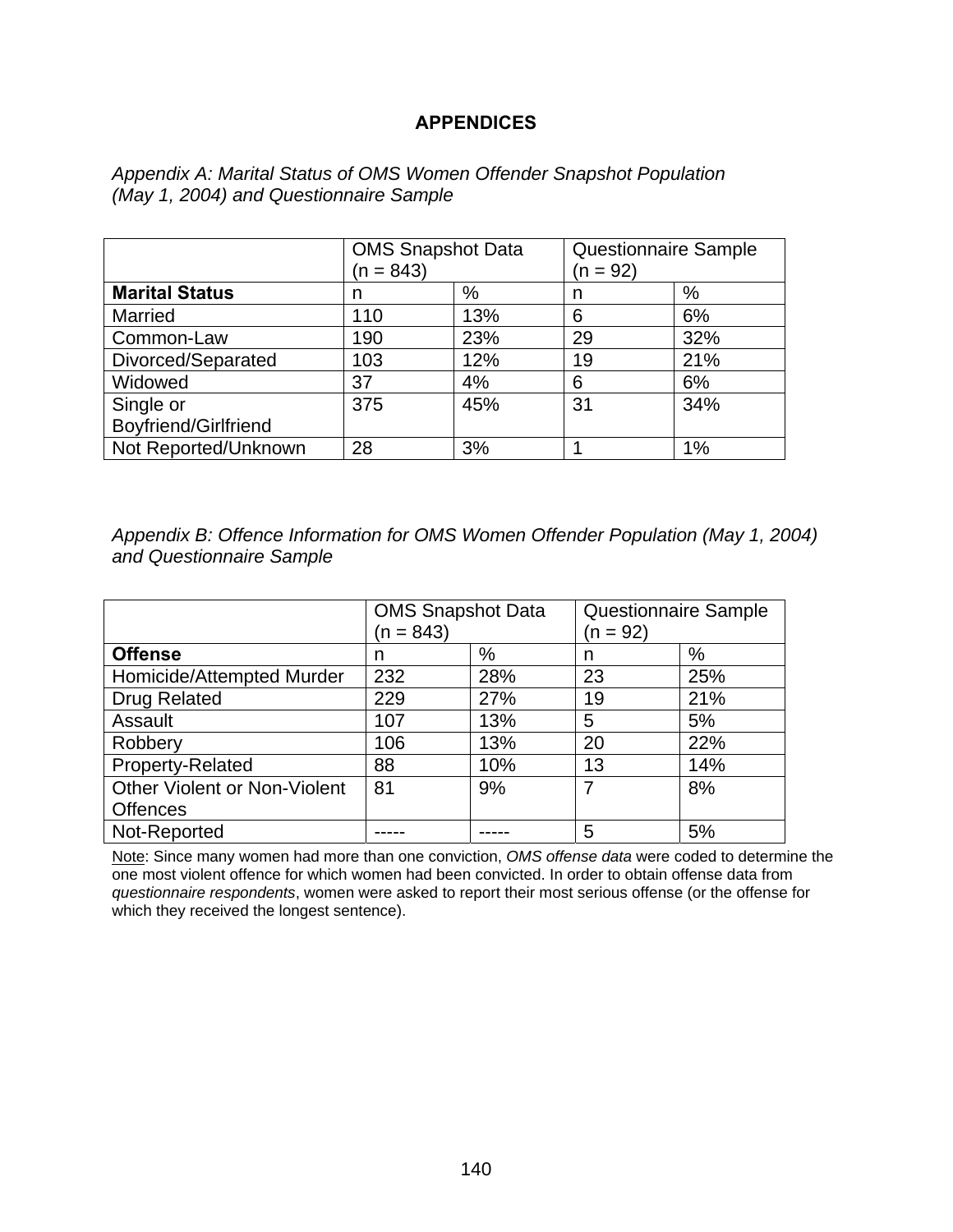*Appendix C1: Institutional Residency of Women Offender Incarcerated Population (May 1st, 2004) and Questionnaire Sample at the Time of Data Collection* 

|                                           | <b>Snapshot</b><br>$(n = 384)$ | <b>Institutional Data</b> | <b>Institutional</b><br>Sample <sup>b</sup><br>$(n = 58)$ |       |  |
|-------------------------------------------|--------------------------------|---------------------------|-----------------------------------------------------------|-------|--|
| <b>Institution</b>                        | n                              | %                         | N                                                         | %     |  |
| Fraser Valley Institution for Women       | 30 <sup>a</sup>                | (8%)                      | 6                                                         | (11%) |  |
| <b>Edmonton Institution for Women</b>     | 80                             | (21%)                     | 15                                                        | (26%) |  |
| <b>Okimaw Ohci Healing Lodge</b>          | 18                             | (5%)                      |                                                           | (12%) |  |
| <b>Grand Valley Institution for Women</b> | 87                             | (23%)                     | 13                                                        | (22%) |  |
| Joliette Institution for Women            | 66                             | (17%)                     | 4                                                         | $7\%$ |  |
| Nova Institution for Women                | 60                             | (15%)                     | 13                                                        | (22%) |  |
| Other                                     | 43                             | (11%)                     |                                                           |       |  |

<sup>a</sup>Data regarding the population at Fraser Valley institution was obtained from an alternate data source; the Corporate Reporting System. From this system, data were obtained based on the population totals at FVI for the last week of April, 2004.

<sup>b</sup>Questionnaires were distributed and collected between February and July of 2004.

*Appendix C2: Releasing Region for Women Offender Community Population (May 1st, 2004) and Community Sample Residency at the Time of Data Collection* 

|                 | <b>Snapshot</b><br>(n = 459) | <b>Community Data</b> | <b>Community</b><br>Sample <sup>b</sup><br>$(n = 34)$ |         |  |
|-----------------|------------------------------|-----------------------|-------------------------------------------------------|---------|--|
| <b>Region</b>   | n                            | %                     | n                                                     | %       |  |
| Pacific         | 53                           | (12%)                 | $\Omega$                                              | $(0\%)$ |  |
| <b>Prairies</b> | 113                          | (25%)                 | 10                                                    | (29%)   |  |
| Ontario         | 189                          | (41%)                 | 9                                                     | (26%)   |  |
| Quebec          | 80                           | (17%)                 | 6                                                     | (18%)   |  |
| <b>Atlantic</b> | 24                           | (5%)                  | 3                                                     | (9%)    |  |
| Unknown         |                              |                       | 6                                                     | (18%)   |  |

<sup>b</sup>Questionnaires were distributed and collected between February and July of 2004.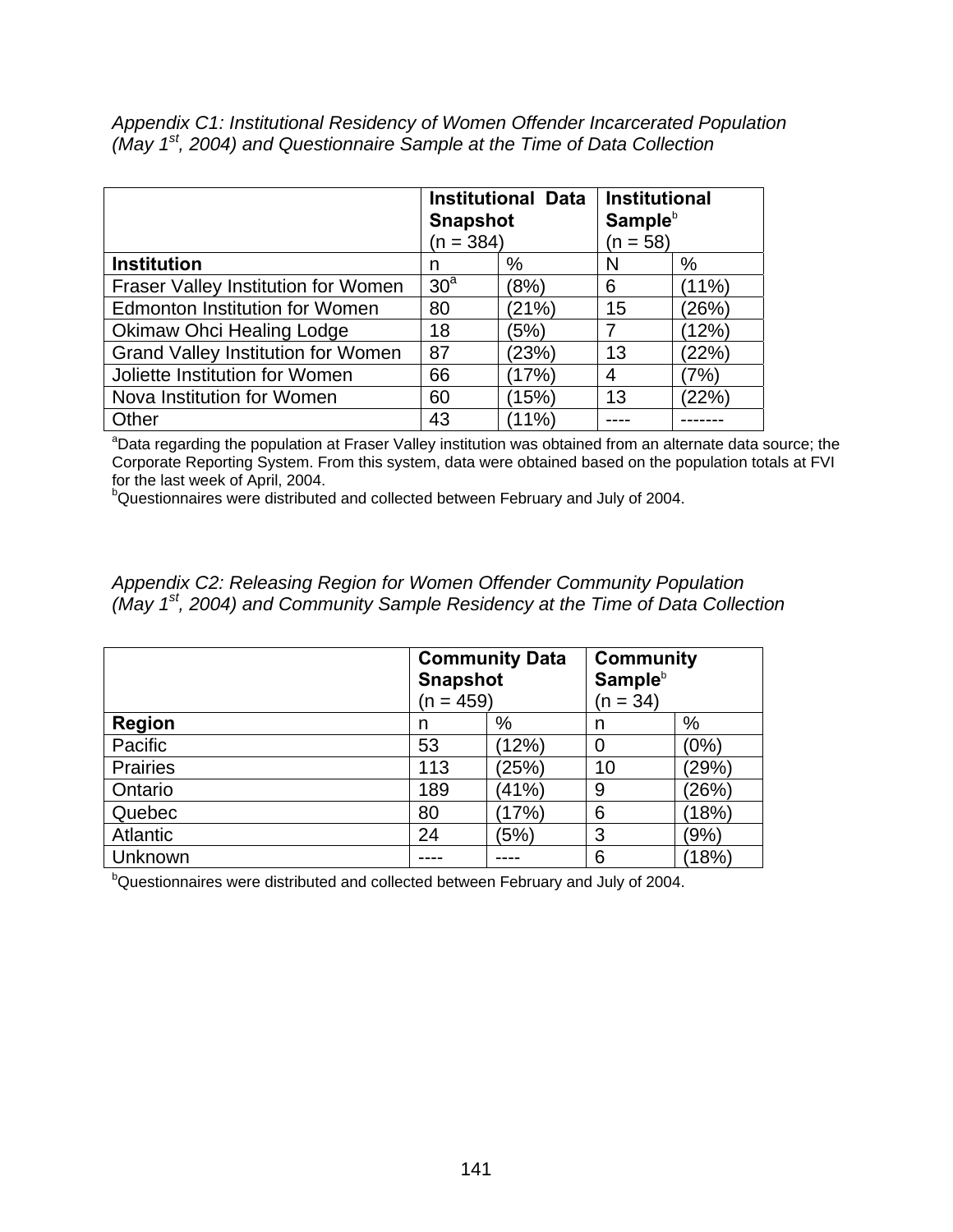*Appendix D: Mean (SD) Number of Years Working in Current Position, in Corrections, and with Women Offenders Reported by Staff Members.* 

|                                                   | n  | Years Working in<br><b>Current Position</b> | <b>Years Working</b><br>with Offenders <sup>a</sup> | <b>Years Working</b><br>with Women<br>Offenders <sup>b</sup> |
|---------------------------------------------------|----|---------------------------------------------|-----------------------------------------------------|--------------------------------------------------------------|
| <b>Institutional Staff</b>                        | 51 | 2.6(2.7)                                    | 7.7(6.0)                                            | 4.3(4.3)                                                     |
| (Questionnaire Sample)                            |    |                                             |                                                     |                                                              |
| <b>Institutional Staff</b>                        | 18 | 2.6(3.2)                                    | 9.8(6.9)                                            | 4.6(4.4)                                                     |
| (Interview Sample)                                |    |                                             |                                                     |                                                              |
| <b>Community Parole</b>                           | 11 | 8.3(7.0)                                    | 12.5(6.9)                                           | 8.3(4.0)                                                     |
| <b>Officers</b>                                   |    |                                             |                                                     |                                                              |
| <b>CORCAN</b>                                     | 5  | 3.1(0.9)                                    | 18(4.9)                                             |                                                              |
| <b>Regional/National Staff</b>                    |    |                                             |                                                     |                                                              |
| <b>Community Employment</b><br>Centre (CEC) Staff | 14 | 4.4(5.4)                                    | 5.1(4.9)                                            |                                                              |

Note: The number of participants differed slightly for some of the questions since in a minority of cases a  $f_{\text{ew}}$  staff members chose not to respond to one or more of the questions above.

<sup>a</sup>The wording of this question differed slightly for CEC staff who were asked about the number of years they had worked in the area of employment counselling with offenders. All other staff members were

questioned about the number of years they had been working in the field of corrections.<br><sup>b</sup>Although CEC staff members were not asked about the number of years they had been working with women offenders, 11/14 reported that they had previously worked with women offenders at their centre.

*Appendix E: Number of Institutional Staff (Questionnaire and Interview Respondents) by Institution.* 

| <b>Institution</b>                        | <b>Institutional Staff</b><br><b>Questionnaires</b> | <b>Institutional Staff</b><br><b>Telephone Interviews</b> |
|-------------------------------------------|-----------------------------------------------------|-----------------------------------------------------------|
|                                           | $(n = 51)$                                          | $(n = 18)$                                                |
| <b>Fraser Valley</b>                      | 16                                                  |                                                           |
| <b>Edmonton Institution for Women</b>     |                                                     | 4                                                         |
| <b>Okimaw Ohci Healing Lodge</b>          | 3                                                   |                                                           |
| <b>Grand Valley Institution for Women</b> | 9                                                   |                                                           |
| <b>Isabel McNeil House</b>                |                                                     |                                                           |
| Joliette Institution                      | 10                                                  | 3                                                         |
| Nova Institution                          |                                                     | ົ                                                         |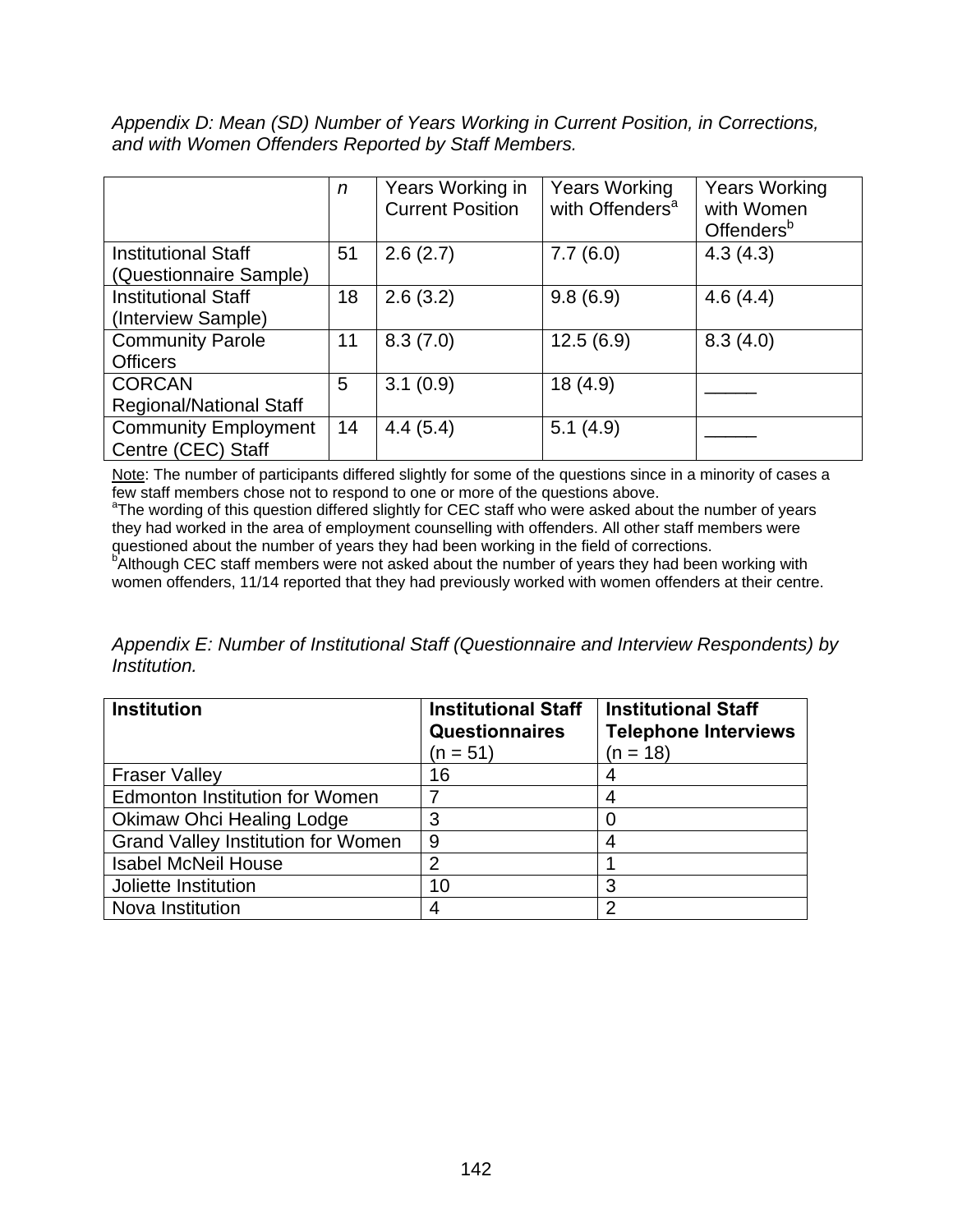## *Appendix F: Offender Questionnaire – Institutional Version*

### Purpose, Objectives, and Requirements

The objective of this study is to find out more about your experiences and beliefs regarding employment. Correctional Service of Canada is currently working to improve employment services for women offenders, to help women to gain the skills they will need to obtain meaningful employment upon release. In order to make sure that we are meeting the needs of women offenders, it is very important that we receive input from you regarding your perceptions of your needs and employment interests. In order to help us to better design employment programming for women, you will be asked to respond to questions that deal with the following subjects:

- (a) a brief description of your background information (e.g., offence history, marital status, child-rearing responsibilities)
- (b) your employment history (any past employment or training)
- (c) your experiences with institutional employment or training
- (d) your employment interests, beliefs, and perceived supports
- (e) your suggestions for employment programs for women offenders

Your participation will involve completing a package of questionnaires. The package will take, at most, one hour to complete.

### Right to Participate and Withdraw

It is important to understand that you are under no obligation to partake in this study. You have the right to withdraw at anytime. There will be no penalty if you decide to decline participation, or withdraw at any stage of the research.

### **Confidentiality**

Strict confidentiality will be given for all of your responses. Each completed questionnaire will be seen only by the research team conducting the study. Individual information gathered from the study will not be released to any other CSC employee.

### **Informed Consent**

*My signature below indicates that I have read the above description of the study, and understand fully its requirements and purpose. I also understand my rights regarding confidentiality, voluntary participation, and withdrawal. I hereby give my consent to participate in the research project.* 

Name (Print):  $\blacksquare$ 

| Signature: |  |
|------------|--|
| ∩ate:      |  |

*Note: Once you have signed this consent form, you may simply enclose it in the envelope provided with the questionnaire, or you may tear off this consent form and return it separately to the researcher at your institution.*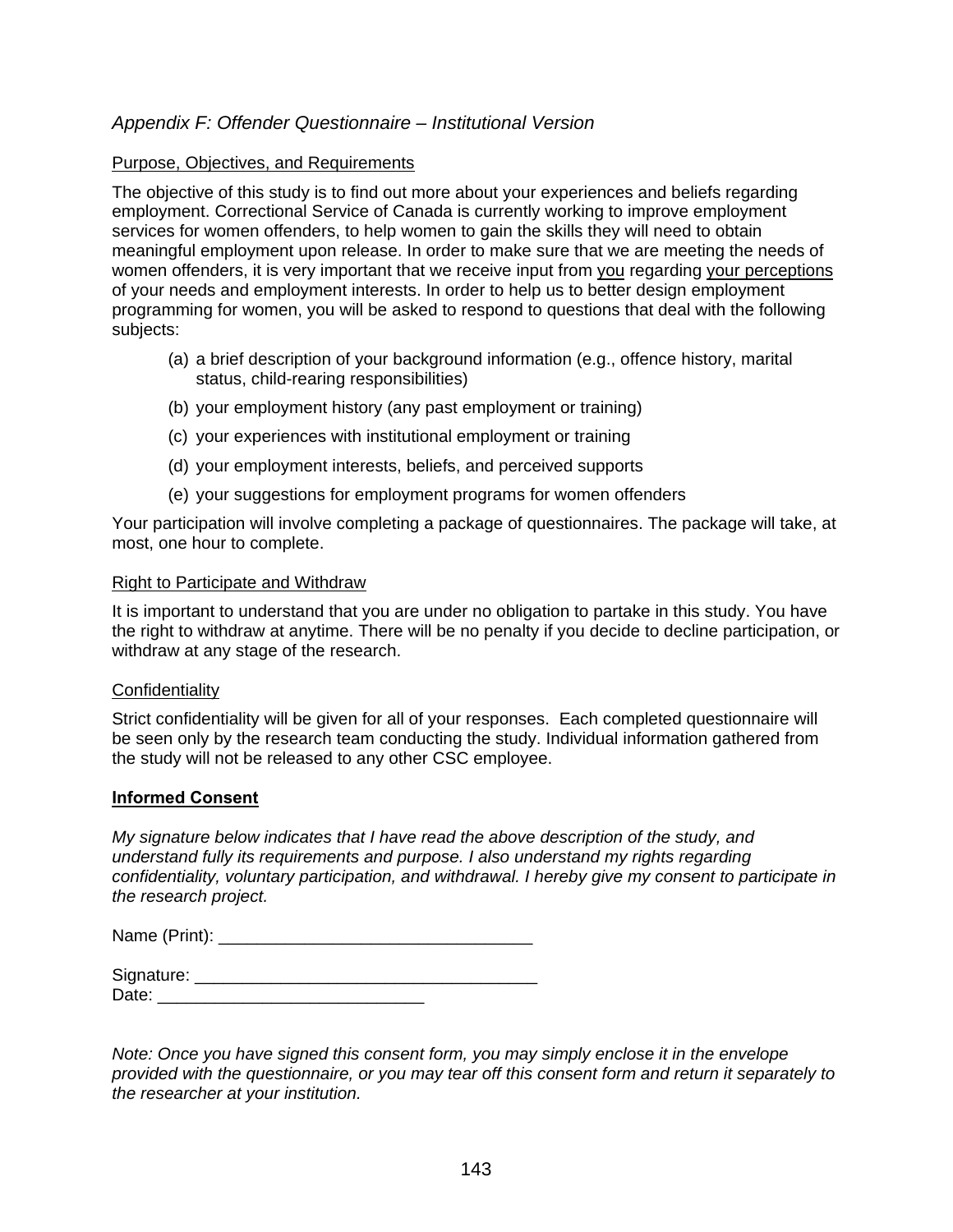*PLEASE NOTE*: ONCE YOU HAVE COMPLETED THIS QUESTIONNAIRE, PLEASE ENCLOSE IT IN THE ENVELOPE PROVIDED AND SEAL IT. THEN GIVE IT TO A STAFF MEMBER TO BE MAILED TO THE RESEARCHERS AT NHQ.

General Employment Information: Institution

- 1. Today's Date \_\_\_\_\_\_\_\_\_\_\_\_\_\_\_\_\_\_
- 2. Age
- *3.* Ethnicity *(circle one)* 
	- a. White
	- b. Aboriginal
	- c. Black
	- d. Asian
	- e. Other (specify) \_\_\_\_\_\_\_\_\_\_\_\_\_\_\_
- 4. Marital Status *(circle one)*
	- a. Married
	- b. Common Law (in a relationship more than 6 months)
	- c. Divorced/Separated
	- d. Widowed
	- e. Girlfriend/boyfriend
	- f. Single/Never Married
- 5. Do you have any children? (circle one) **Yes No** *(If you do not have children, please skip directly to question #7 on the next page)*

### 6. If **yes**,

i. How many children do you have?

ii. What are their ages?

- iii. Prior to your incarceration, were you caring full-time for your children at home? *(circle one)* **Yes No**
- iv. Upon your release to the community, once you are able to make your own living arrangements, how many of your children do you expect will be living with you? *(please circle one response)* 
	- a. all of them
	- b. some of them (how many and what ages?)  $\frac{1}{2}$
	- c. none of them
- v. If you expect that any of your children will be living with you after your release:
	- a. is there anyone who could care for them if you decided to work? *(circle one)* **Yes No**
	- b. if yes, list who could care for them  $\Box$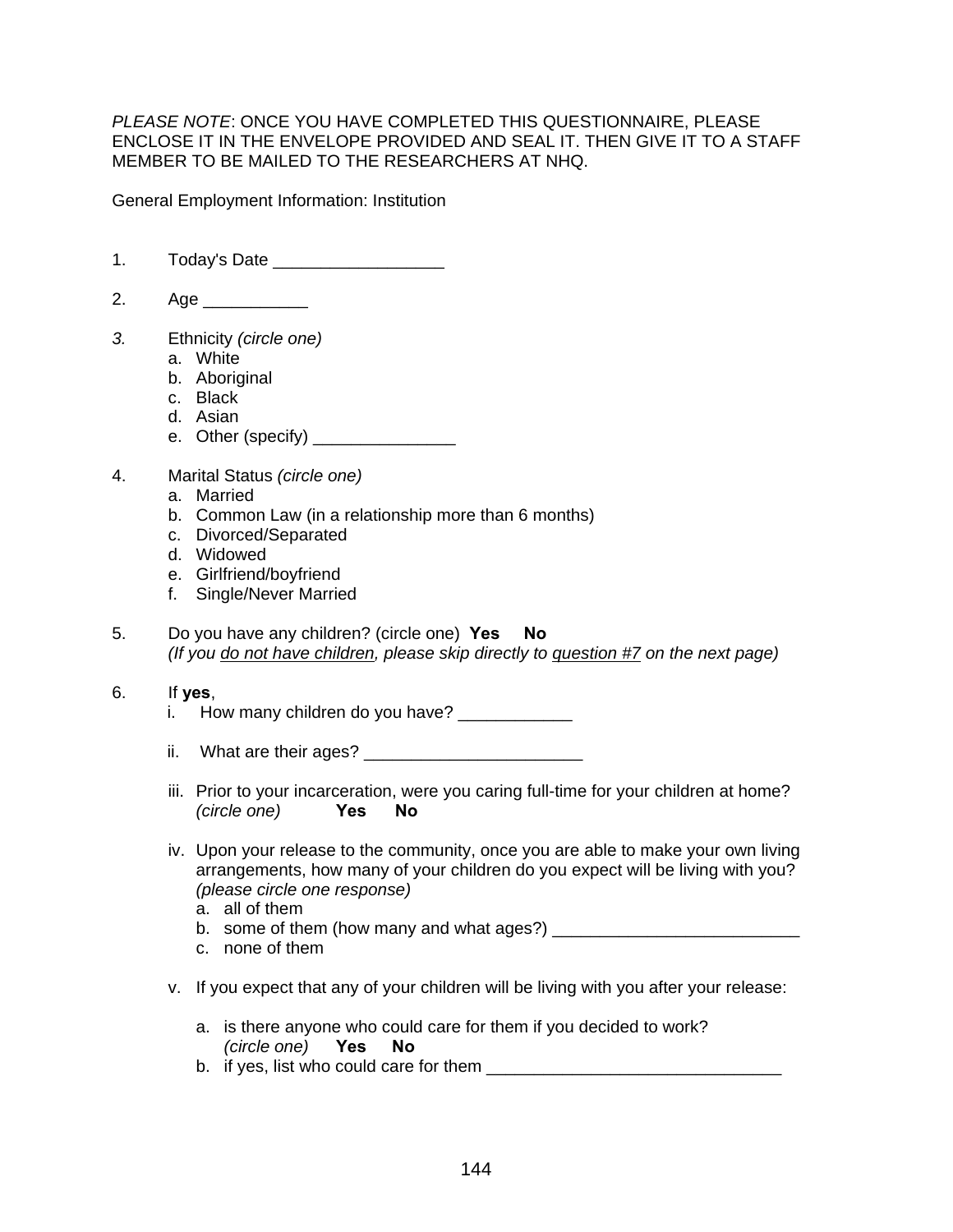- 7. Upon your release, who do you expect that you will be living with? *(circle one)*
	- a. Husband/wife, common-law partner, boyfriend/girlfriend
	- b. Family of Origin (parents) or other family
	- c. Friends
	- d. Alone
	- e. Strangers (e.g., hostel, half-way house)
	- f. Moving around, changing
	- g. Don't know, not arranged yet
- 8. Current Institution *(circle one)*
	- a. Fraser Valley Institution
	- b. Edmonton Institution for Women
	- c. Okimaw Ohci Healing Lodge
	- d. Grand Valley Institution for Women
	- e. Joliette Institution
	- f. Nova Institution
- 9. Current Offence (if more than one, report offence with longest sentence)

\_\_\_\_\_\_\_\_\_\_\_\_\_\_\_\_\_\_\_\_\_\_\_\_\_\_\_\_\_\_\_\_\_\_\_\_\_\_\_\_\_\_\_\_\_\_\_\_\_\_\_\_\_\_\_\_

- 10. Total Sentence Length
- 11. What date did your sentence commence? \_\_\_\_\_\_\_\_\_\_\_\_\_\_\_\_\_\_\_\_\_\_\_
- 12. Approximately how many years have you already served on your current sentence?

\_\_\_\_\_\_\_\_\_\_\_\_\_\_\_\_\_\_\_\_\_\_\_\_\_\_\_\_\_\_\_\_\_\_\_\_\_\_\_\_\_\_\_\_\_\_\_\_\_\_\_\_\_\_\_\_\_\_\_\_\_\_\_\_\_\_\_\_\_\_ \_\_\_\_\_\_\_\_\_\_\_\_\_\_\_\_\_\_\_\_\_\_\_\_\_\_\_\_\_\_\_\_\_\_\_\_\_\_\_\_\_\_\_\_\_\_\_\_\_\_\_\_\_\_\_\_\_\_\_\_\_\_\_\_\_\_\_\_\_\_

\_\_\_\_\_\_\_\_\_\_\_\_\_\_\_\_\_\_\_\_\_\_\_\_\_\_\_\_\_\_\_\_\_\_\_\_\_\_\_\_\_\_\_\_\_\_\_\_\_\_\_\_\_\_\_\_\_\_\_\_\_\_\_\_\_\_\_\_\_\_

\_\_\_\_\_\_\_\_\_\_\_\_\_\_\_\_\_\_\_\_\_\_\_\_\_\_\_\_\_\_\_\_\_\_\_\_\_\_\_\_\_\_\_\_\_\_\_\_\_\_\_\_\_\_\_\_\_\_\_\_\_\_\_\_\_\_\_\_\_\_

\_\_\_\_\_\_\_\_\_\_\_\_\_\_\_\_\_\_\_\_\_\_\_\_\_\_\_\_\_\_\_\_\_\_\_\_\_\_\_\_\_\_\_\_\_\_\_\_\_\_\_\_\_\_\_\_\_\_\_\_\_\_\_\_\_\_\_\_\_\_ \_\_\_\_\_\_\_\_\_\_\_\_\_\_\_\_\_\_\_\_\_\_\_\_\_\_\_\_\_\_\_\_\_\_\_\_\_\_\_\_\_\_\_\_\_\_\_\_\_\_\_\_\_\_\_\_\_\_\_\_\_\_\_\_\_\_\_\_\_\_

- 13. Is this your first Federal Sentence? (circle one) **Yes No**
- 14. In general, what factors do you feel have contributed to your involvement in criminal behavior?
- 15. What factors would help keep you out of trouble with the law in the future?
- 16. What is the highest level of education you achieved while in school in the community? (highest grade level completed) \_\_\_\_\_\_\_\_\_\_\_\_\_\_\_\_\_\_\_\_\_\_\_\_\_\_\_\_\_\_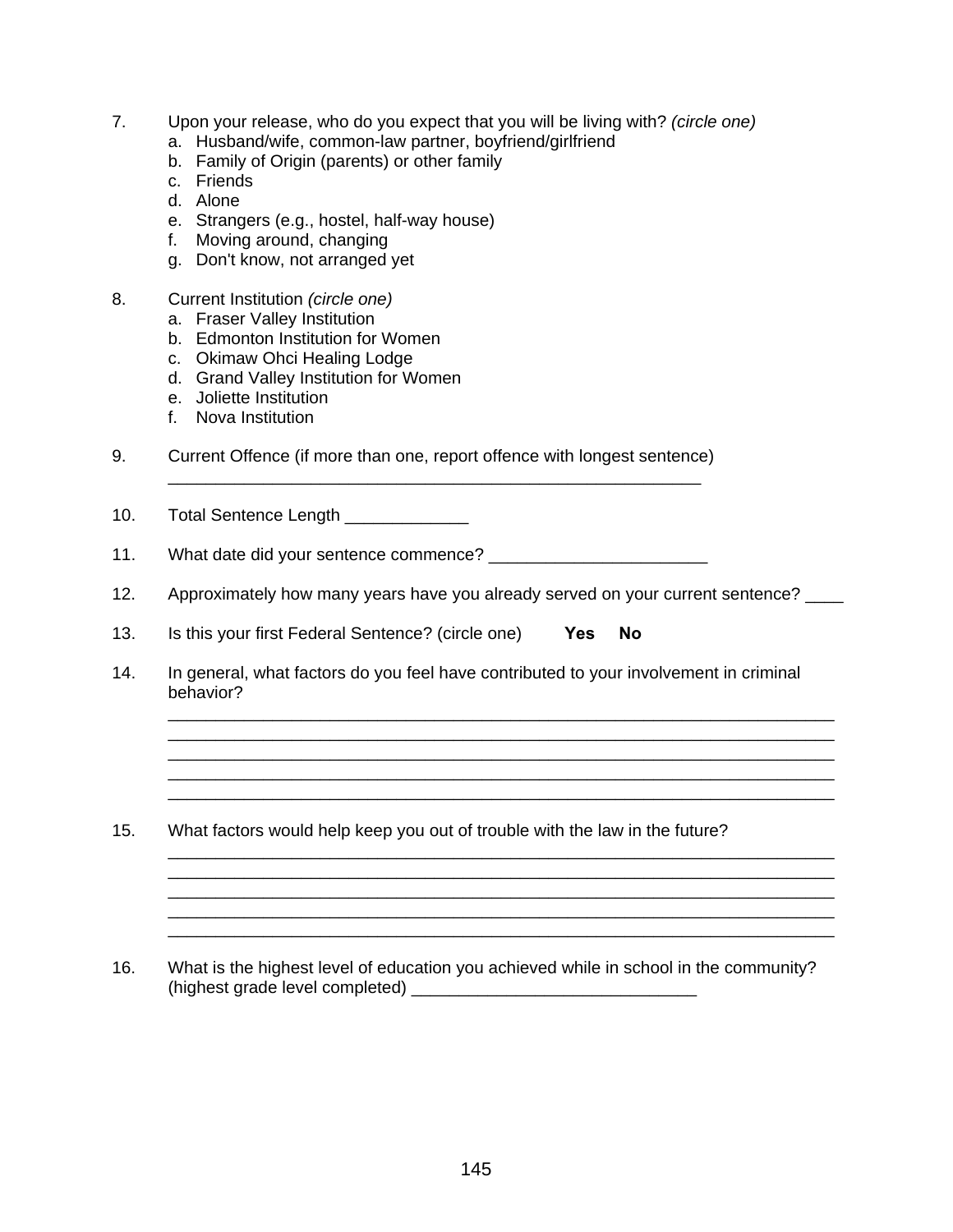- 17. a. Have you done any upgrading since then? *(circle one)* **Yes No**
	- b. If yes, what is the Highest Grade Level you have *completed* up to now? \_\_\_\_\_
- 18. Prior to your incarceration, what was your *main* source of income. *(please circle one)* 
	- a. Employment
	- b. Employment Insurance (Unemployment Insurance) or Disability
	- c. Welfare/Social Assistance
	- d. Mother's Allowance
	- e. Spouse/Family
	- f. Friends
	- g. Illegal Activities
	- h. Other (describe) \_\_\_\_\_\_\_\_\_\_\_\_\_\_\_\_\_\_\_\_\_\_\_\_\_\_\_\_\_\_\_\_\_\_\_\_\_\_\_
- 19. i) Prior to your incarceration, did you ever engage in any other activities in order to make money? *(circle any that apply)*
	- a. Exotic Dancing (*legal employment*)
	- b. Working "under the table" at any other job other than that already listed in options (a), (c), (d)…. (*e.g., getting paid in cash for working but not claiming it on your income tax return*). Describe the job
	- c. Drug Trade
	- d. Prostitution
	- e. Other (describe) example and the set of the set of the set of the set of the set of the set of the set of the set of the set of the set of the set of the set of the set of the set of the set of the set of the set of the
	- ii) If you engaged in any of the above activities, why did you?
- 20. a. What **hourly rate** of pay do you think that you would have to make while working in order to meet your basic needs? \_\_\_\_\_\_\_\_\_\_\_\_\_\_\_\_\_\_\_\_\_

 $\overline{\phantom{a}}$  , and the contribution of the contribution of the contribution of the contribution of the contribution of the contribution of the contribution of the contribution of the contribution of the contribution of the

 $\overline{\phantom{a}}$  , and the contribution of the contribution of the contribution of the contribution of the contribution of the contribution of the contribution of the contribution of the contribution of the contribution of the  $\overline{\phantom{a}}$  , and the contribution of the contribution of the contribution of the contribution of the contribution of the contribution of the contribution of the contribution of the contribution of the contribution of the

b. Are you qualified for any jobs that would allow you to make that hourly wage? *(circle one)* **Yes No**

\_\_\_\_\_\_\_\_\_\_\_\_\_\_\_\_\_\_\_\_\_\_\_\_\_\_\_\_\_\_\_\_\_\_\_\_\_\_\_\_\_\_\_\_\_\_\_\_\_\_\_\_\_\_\_\_\_\_\_\_\_\_\_\_\_\_\_\_\_\_ \_\_\_\_\_\_\_\_\_\_\_\_\_\_\_\_\_\_\_\_\_\_\_\_\_\_\_\_\_\_\_\_\_\_\_\_\_\_\_\_\_\_\_\_\_\_\_\_\_\_\_\_\_\_\_\_\_\_\_\_\_\_\_\_\_\_\_\_\_\_ \_\_\_\_\_\_\_\_\_\_\_\_\_\_\_\_\_\_\_\_\_\_\_\_\_\_\_\_\_\_\_\_\_\_\_\_\_\_\_\_\_\_\_\_\_\_\_\_\_\_\_\_\_\_\_\_\_\_\_\_\_\_\_\_\_\_\_\_\_\_

c. If **yes**, please list the jobs below.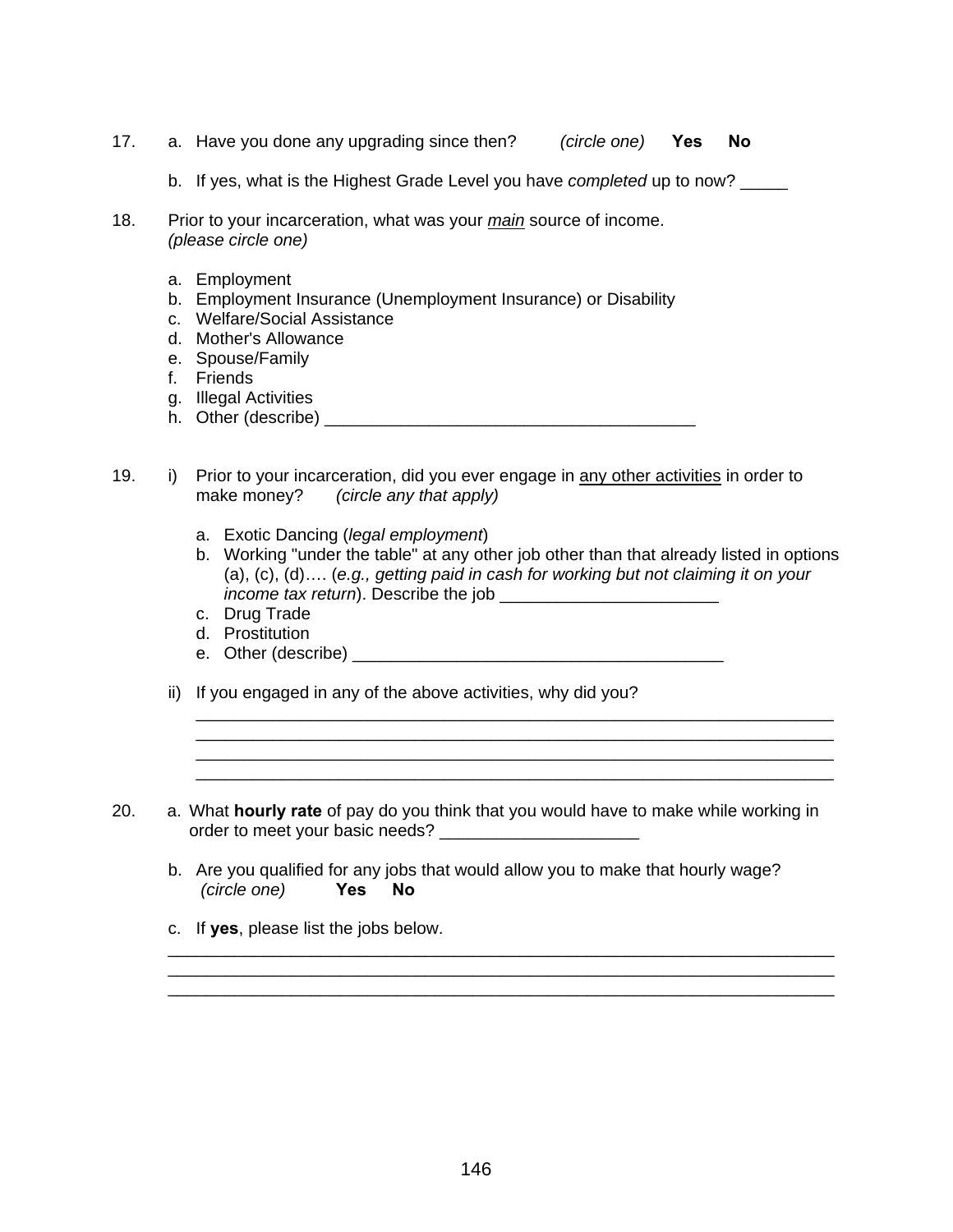- 21. a. Did you ever have any work experience outside the home prior to your incarceration? *(circle one)* **Yes No**
	- **If Yes,**
	- b. What was your occupation? (most *recent job* prior to incarceration)

\_\_\_\_\_\_\_\_\_\_\_\_\_\_\_\_\_\_\_\_\_\_\_\_\_\_\_\_\_\_\_\_\_\_

- c. What was your approximate **hourly salary**? (most *recent job* prior to incarceration)
- d. Was this salary sufficient to meet your basic needs? *(circle one)* **Yes No** Explain…

 $\overline{\phantom{a}}$  , and the contribution of the contribution of the contribution of the contribution of the contribution of the contribution of the contribution of the contribution of the contribution of the contribution of the

\_\_\_\_\_\_\_\_\_\_\_\_\_\_\_\_\_\_\_\_\_\_\_\_\_\_\_\_\_\_\_\_\_\_\_\_\_\_\_\_\_\_\_\_\_\_\_\_\_\_\_\_\_\_\_\_\_\_\_\_\_\_\_\_\_\_\_

\_\_\_\_\_\_\_\_\_\_\_\_\_\_\_\_\_\_\_\_\_\_\_\_\_\_\_\_\_\_\_\_\_\_\_\_\_\_\_\_\_\_\_\_\_\_\_\_\_\_\_\_\_\_\_\_\_\_\_\_\_\_\_\_\_\_\_\_\_\_ \_\_\_\_\_\_\_\_\_\_\_\_\_\_\_\_\_\_\_\_\_\_\_\_\_\_\_\_\_\_\_\_\_\_\_\_\_\_\_\_\_\_\_\_\_\_\_\_\_\_\_\_\_\_\_\_\_\_\_\_\_\_\_\_\_\_\_\_\_\_

\_\_\_\_\_\_\_\_\_\_\_\_\_\_\_\_\_\_\_\_\_\_\_\_\_\_\_\_\_\_\_\_\_\_\_\_\_\_\_\_\_\_\_\_\_\_\_\_\_\_\_\_\_\_\_\_\_\_\_\_\_\_\_\_\_\_\_\_\_\_ \_\_\_\_\_\_\_\_\_\_\_\_\_\_\_\_\_\_\_\_\_\_\_\_\_\_\_\_\_\_\_\_\_\_\_\_\_\_\_\_\_\_\_\_\_\_\_\_\_\_\_\_\_\_\_\_\_\_\_\_\_\_\_\_\_\_\_\_\_\_

\_\_\_\_\_\_\_\_\_\_\_\_\_\_\_\_\_\_\_\_\_\_\_\_\_\_\_\_\_\_\_\_\_\_\_\_\_\_\_\_\_\_\_\_\_\_\_\_\_\_\_\_\_\_\_\_\_\_\_\_\_\_\_\_\_\_\_\_\_\_

\_\_\_\_\_\_\_\_\_\_\_\_\_\_\_\_\_\_\_\_\_\_\_\_\_\_\_\_\_\_\_\_\_\_\_\_\_\_\_\_\_\_\_\_\_\_\_\_\_\_\_\_\_\_\_\_\_\_\_\_\_\_\_\_\_\_\_\_\_\_

\_\_\_\_\_\_\_\_\_\_\_\_\_\_\_\_\_\_\_\_\_\_\_\_\_\_\_\_\_\_\_\_\_\_\_\_\_\_\_\_\_\_\_\_\_\_\_\_\_\_\_\_\_\_\_\_\_\_\_\_\_\_\_\_\_\_\_\_\_\_

\_\_\_\_\_\_\_\_\_\_\_\_\_\_\_\_\_\_\_\_\_\_\_\_\_\_\_\_\_\_\_\_\_\_\_\_\_\_\_\_\_\_\_\_\_\_\_\_\_\_\_\_\_\_\_\_\_\_\_\_\_\_\_\_\_\_\_\_\_\_

\_\_\_\_\_\_\_\_\_\_\_\_\_\_\_\_\_\_\_\_\_\_\_\_\_\_\_\_\_\_\_\_\_\_\_\_\_\_\_\_\_\_\_\_\_\_\_\_\_\_\_\_\_\_\_\_\_\_\_\_\_\_\_\_\_\_\_\_\_\_

\_\_\_\_\_\_\_\_\_\_\_\_\_\_\_\_\_\_\_\_\_\_\_\_\_\_\_\_\_\_\_\_\_\_\_\_\_\_\_\_\_\_\_\_\_\_\_\_\_\_\_\_\_\_\_\_\_\_\_\_\_\_\_\_\_\_\_\_\_\_ \_\_\_\_\_\_\_\_\_\_\_\_\_\_\_\_\_\_\_\_\_\_\_\_\_\_\_\_\_\_\_\_\_\_\_\_\_\_\_\_\_\_\_\_\_\_\_\_\_\_\_\_\_\_\_\_\_\_\_\_\_\_\_\_\_\_\_\_\_\_

\_\_\_\_\_\_\_\_\_\_\_\_\_\_\_\_\_\_\_\_\_\_\_\_\_\_\_\_\_\_\_\_\_\_\_\_\_\_\_\_\_\_\_\_\_\_\_\_\_\_\_\_\_\_\_\_\_\_\_\_\_\_\_\_\_\_\_

- e. List any experience in any other types of employment in the community.
- 22. a. Prior to your incarceration, had you previously taken any employment training courses? *(circle one)* **Yes No**
	- b. If **yes**, please describe….

 $\frac{1}{\sqrt{2}}$  ,  $\frac{1}{\sqrt{2}}$  ,  $\frac{1}{\sqrt{2}}$  ,  $\frac{1}{\sqrt{2}}$  ,  $\frac{1}{\sqrt{2}}$  ,  $\frac{1}{\sqrt{2}}$  ,  $\frac{1}{\sqrt{2}}$  ,  $\frac{1}{\sqrt{2}}$  ,  $\frac{1}{\sqrt{2}}$  ,  $\frac{1}{\sqrt{2}}$  ,  $\frac{1}{\sqrt{2}}$  ,  $\frac{1}{\sqrt{2}}$  ,  $\frac{1}{\sqrt{2}}$  ,  $\frac{1}{\sqrt{2}}$  ,  $\frac{1}{\sqrt{2}}$ 

- 23. a. Do you have any other skills that you think would help you to find a job? *(circle one)* **Yes No**
	- b. If **yes**, please list them below….
- 24. a. Have you experienced any difficulties or had any problems when looking for work in the past? *(circle one)* **Yes No**
	- b. If **yes**, what were the difficulties/problems you experienced?
	- c. Is there anything that you think could help you to deal with these problems.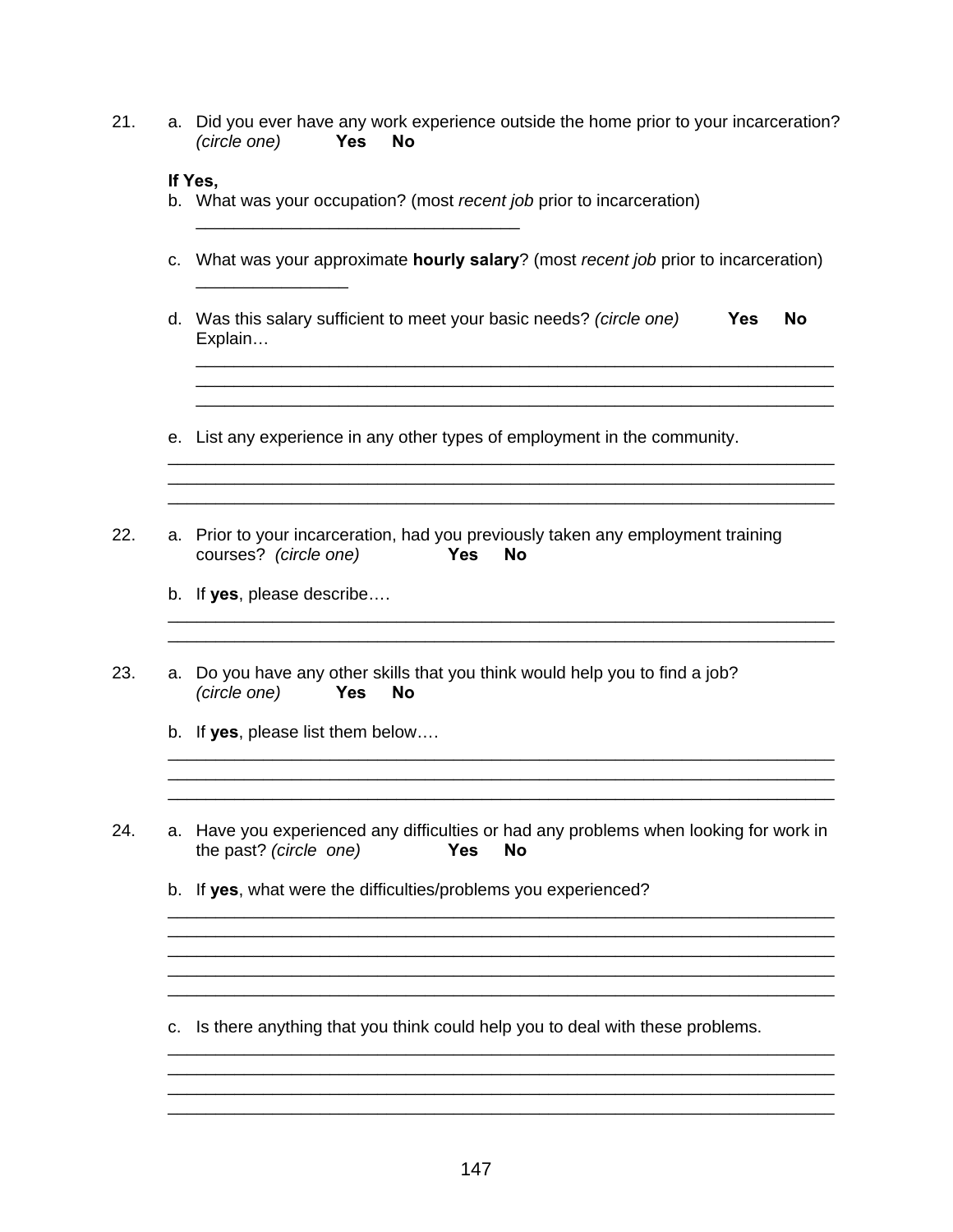# I**nstitutional Training/Jobs**

|    |      | 1. a. Have you taken any vocational or training courses during your incarceration? (circle one)<br><b>Yes</b><br>Nο                                                                                 |  |  |  |  |  |  |  |
|----|------|-----------------------------------------------------------------------------------------------------------------------------------------------------------------------------------------------------|--|--|--|--|--|--|--|
|    | b.   | If yes, please list the courses below?                                                                                                                                                              |  |  |  |  |  |  |  |
|    |      | 2. a. Are you currently working in the institution? (circle one)<br><b>No</b><br><b>Yes</b>                                                                                                         |  |  |  |  |  |  |  |
|    |      | b. If yes, please answer question $\#3$ , if no, please skip directly to question $\#4$ on the next<br>page.                                                                                        |  |  |  |  |  |  |  |
| 3. | i)   | What is your current job (list all jobs if you currently have more than one)                                                                                                                        |  |  |  |  |  |  |  |
|    |      |                                                                                                                                                                                                     |  |  |  |  |  |  |  |
|    | ii)  | What is your current pay level? (circle one)<br>a. Level A<br>b. Level B<br>c. Level C<br>d. Level D                                                                                                |  |  |  |  |  |  |  |
|    | iii) | How satisfied are you with your current job(s)? (circle one)<br>a. Very Unsatisfied<br>b. Somewhat Unsatisfied<br>c. Neither Unsatisfied or Satisfied<br>d. Somewhat Satisfied<br>e. Very Satisfied |  |  |  |  |  |  |  |
|    |      | iv) Would you be interested in performing this type of work upon release in the community?<br>(circle one)<br><b>Yes</b><br><b>No</b>                                                               |  |  |  |  |  |  |  |
|    | V)   | Please indicate why you took this job(s)? You may select more than one option if you<br>like. (circle any that apply).                                                                              |  |  |  |  |  |  |  |

- a. you were interested in this type of work
- b. you didn't have anything else to do
- c. employment training was recommended as part of your correctional plan
- d. correctional staff suggested that you take this job
- e. so that you could make some money
- f. other *(describe)* \_\_\_\_\_\_\_\_\_\_\_\_\_\_\_\_\_\_\_\_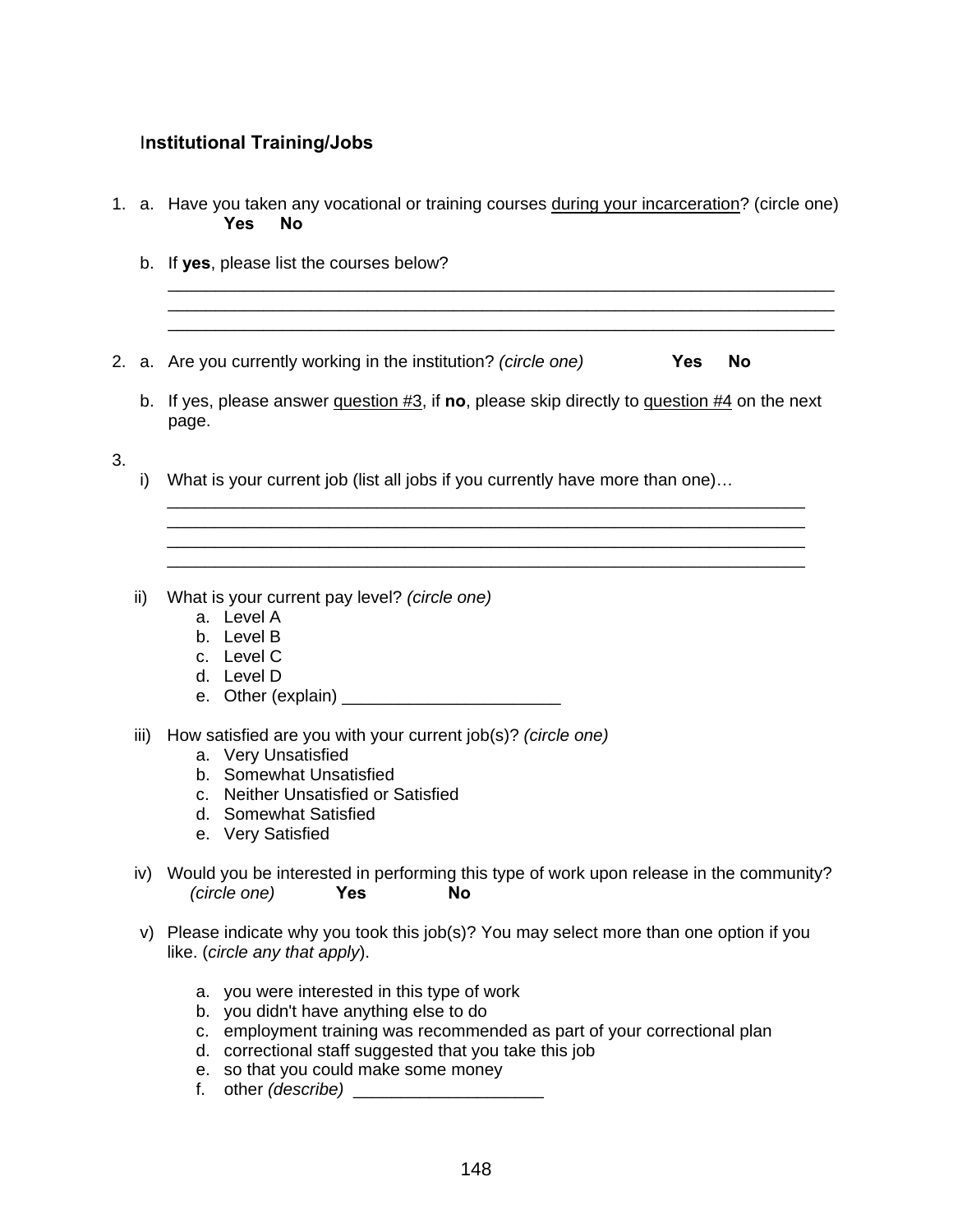Only answer question #4 if you are currently unemployed…

- 4. If you are unemployed at present (not working in the institution), what is the reason? *(circle one)*
	- a. Newly Arrived Haven't obtained a job yet.
	- b. Currently Taking other Programs (e.g., Education)
	- c. Unable to Work (Disability, Health)
	- d. Not Interested in Working
	- e. No Jobs are Currently Available to me *(explain)* \_\_\_\_\_\_\_\_\_\_\_\_\_\_\_\_\_\_\_\_\_\_\_\_\_\_\_\_\_
	- f. Other *(describe)*\_\_\_\_\_\_\_\_\_\_\_\_\_\_\_\_\_\_\_\_\_\_\_\_\_\_\_\_\_\_\_\_\_\_\_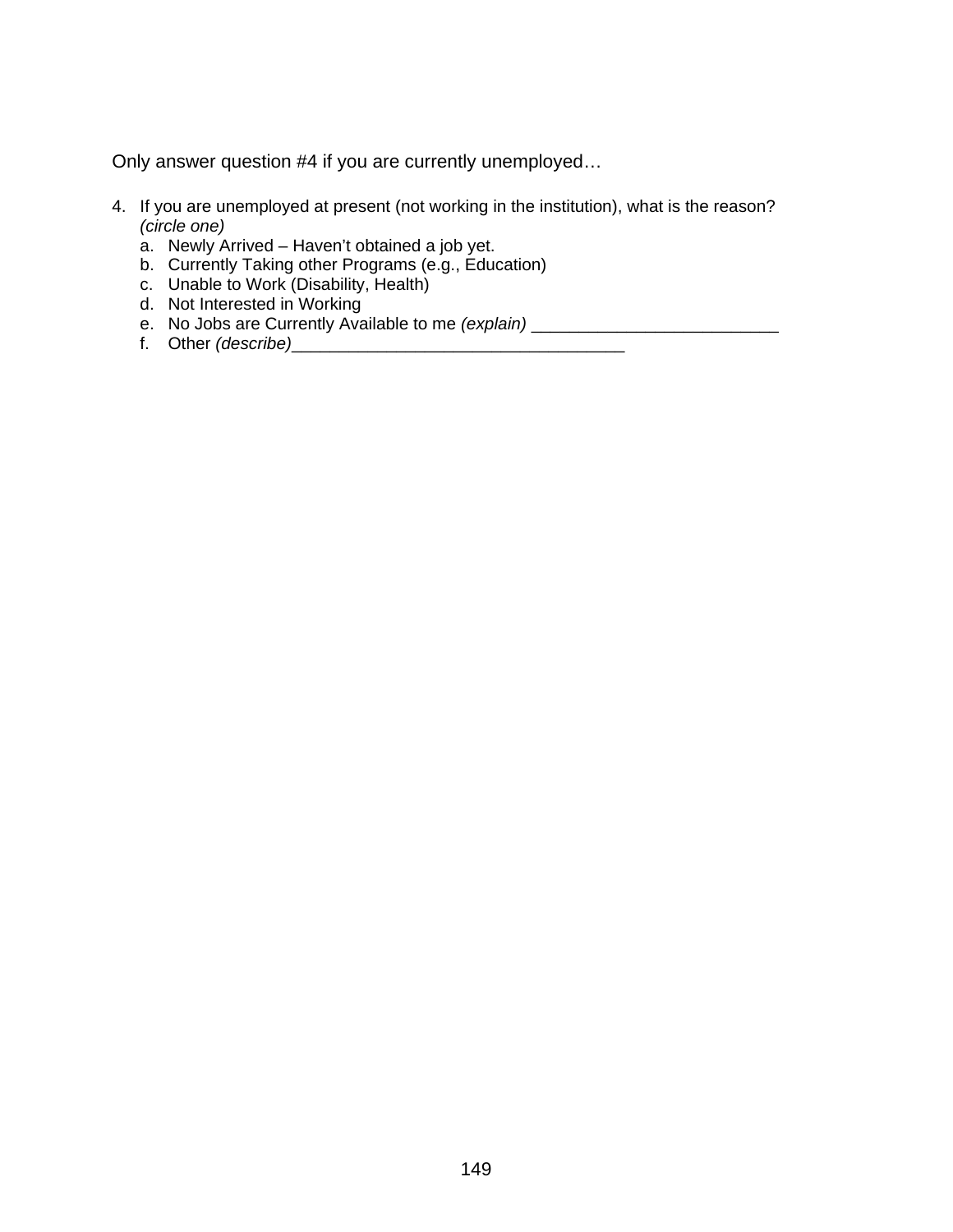- 1. Included on this page is a list of **Vocational or Training Courses** that some individuals may be **interested in taking**. Please check any courses that you would be interested in taking if you had the opportunity.
	- 1. Vocational Assessment at Intake (to determine employment interests and abilities)
	- 2. Basics in Food Safety --Sanitation Training
	- 3. Workplace Hazardous Materials Information System (WHMIS)
	- **\_\_\_\_ 4.** Safe Start -- Pre-Employment Certification (advanced course on safety in the workplace)
	- 5. Employability Skills or Socio-Occupational Integration Services (develop employability skills, attitudes, behaviours to enhance readiness to work)
	- \_\_\_\_\_ 6. First Aid & CPR
		- 7. Industrial Cleaning Program
	- **EXECUTE:** 8. Building Service Worker/Superintendent
	- **EXECOOLD SECOOLS** 9. Cooking or Cook's Helper
	- \_\_\_\_\_ 10. Butcher's Helper
	- 11. Landscaping/Horticulture
	- \_\_\_\_\_\_\_ 12. Automobile Service Clerk
	- \_\_\_\_\_\_ 13. Automotive Painter-Bodywork
	- **14. Maintenance Mechanic's Helper**
	- **\_\_\_\_\_ 15.** Metalworking Machine Operator or Metal Painter-Coater
	- \_\_\_\_\_\_\_\_ 16. Machine Shop
	- \_\_\_\_\_\_ 17. Welding or Welder's Helper Program
	- **\_\_\_\_\_\_** 18. Forklift Operator
	- **\_\_\_\_\_\_** 19. Sports Equipment Installation and Repair
	- **20.** Electronics
	- **\_\_\_\_\_\_\_** 21. Gas Engines
	- \_\_\_\_\_\_\_ 22. Plumbing
	-
	- \_\_\_\_\_\_ 23. Vocational Carpentry<br>24. Construction Safety C 24. Construction Safety Computer Based Training or Chainsaw Safety
	- \_\_\_\_\_ 25. Woodworker, Cabinetmaker, or Furniture Maker
	- \_\_\_\_\_\_\_\_\_ 26. Upholsterer's Helper
	- **27.** Industrial Products Assembler
	- Lessenger-Mason
	- **29.** Clerk (Inventory or Shipping and Receiving)
	- **20. Library Clerk**
	- **\_\_\_\_\_\_** 31. Computer Skills/Technological Studies
	- \_\_\_\_\_ 32. Accounting
	- **2008** 33. Industrial Design
	- \_\_\_\_\_ 34. Printing
	- \_\_\_\_\_ 35. Dental Assistant
	- **\_\_\_\_\_\_ 36.** Laundry and Dry-Cleaning Helper
	- \_\_\_\_\_\_ 37. Hairdressing/Esthetics
		- 38. Textile/Tailor's Worker
	- **\_\_\_\_\_ 39. Industrial Sewing Machine Operator or Mechanic's Helper**
- 2. Are there any other vocational or training courses that **you would like to take that are not listed above**?

\_\_\_\_\_\_\_\_\_\_\_\_\_\_\_\_\_\_\_\_\_\_\_\_\_\_\_\_\_\_\_\_\_\_\_\_\_\_\_\_\_\_\_\_\_\_\_\_\_\_\_\_\_\_\_\_\_\_\_\_\_\_\_\_\_\_\_\_\_\_ \_\_\_\_\_\_\_\_\_\_\_\_\_\_\_\_\_\_\_\_\_\_\_\_\_\_\_\_\_\_\_\_\_\_\_\_\_\_\_\_\_\_\_\_\_\_\_\_\_\_\_\_\_\_\_\_\_\_\_\_\_\_\_\_\_\_\_\_\_\_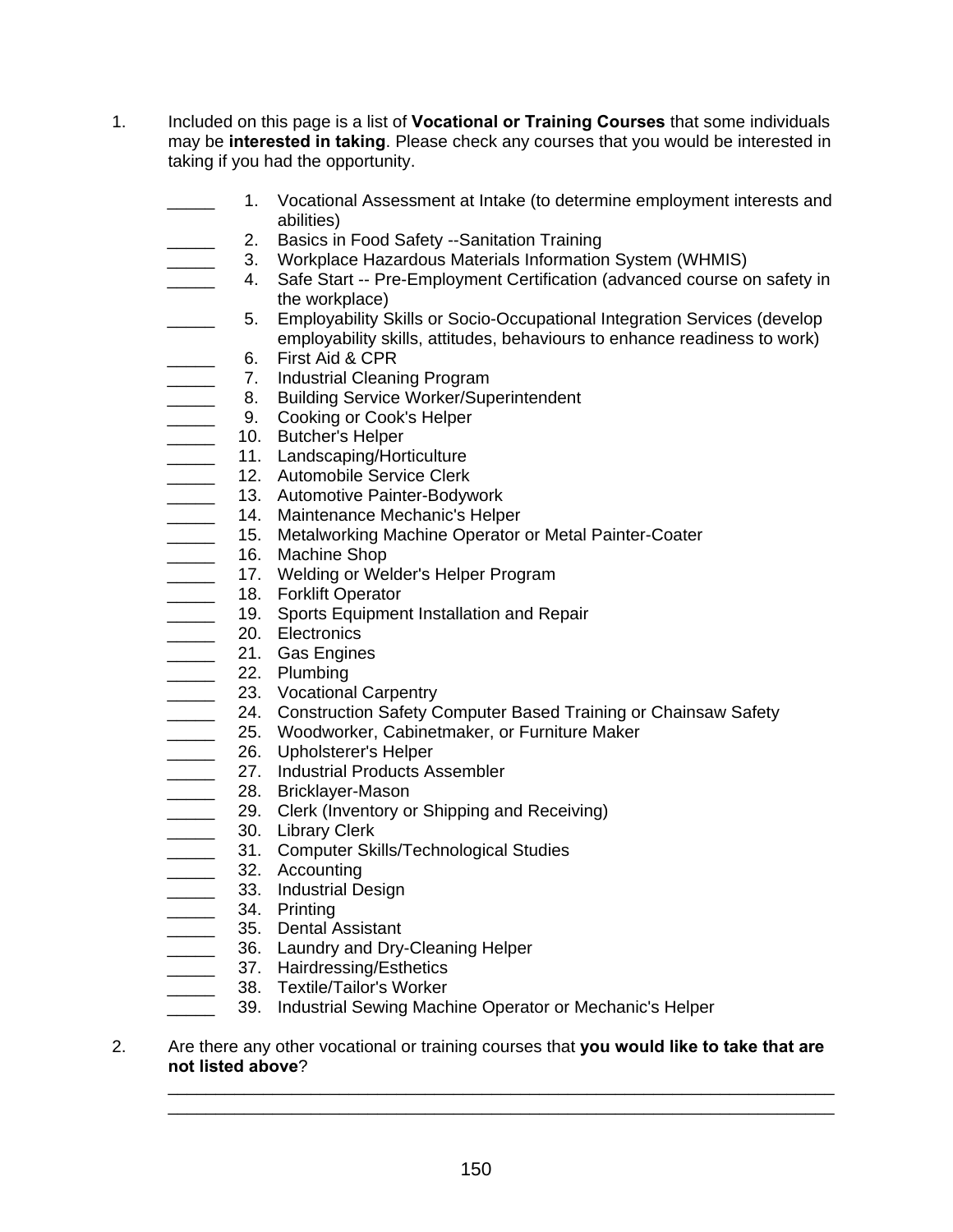- 1. **Jobs:** If any of the following jobs were available, would you be interested in working at any of these types of jobs while incarcerated? Your interests may include jobs that you: currently have, you have worked at in the past, or you have never worked at. Check any jobs that you would be interested in (*you may check more than one*).
	- 1. Abattoir (meat processing plant)
	- 2. Administration (office environment, computers/filing, etc.)
	- \_\_\_\_\_ 3. Baker
	- \_\_\_\_\_ 4. Beverage Person (food service industry)
	-
	- \_\_\_\_\_\_\_ 5. Butcher<br>6. Cabinetr \_\_\_\_\_ 6. Cabinetmaker or Furniture Assembler
	- 7. Canteen Operator (involves selling as well as bookkeeping/paperwork)
	- **EXECUTE:** 8. Care Giver (assist person with a disability)
	- 9. Cleaner (general cleaning duties)
	- **LETTE:** 10. Construction Worker
	- \_\_\_\_\_ 11. Cook/Food Prep Worker
	- \_\_\_\_\_ 12. Dishwasher
		- 13. Editor of a Publication (participate in editing and publishing of newspaper)
	- **\_\_\_\_\_ 14. Elders assistant and Groundskeeper (maintain and participate in** operation of Elder's Lodge)
		- 15. Farm Hand or Dairy Worker (agriculture and livestock)
	- 16. Furnace Maintenance
	- **The 17. Graphic Designer (computer aided design and layout)**
	- \_\_\_\_\_\_\_ 18. Greenhouse-Horticulture
	- **LETER** 19. Groundskeeper
	- **20. Hairdressing/Esthetics**
	- **21.** Inmate Committee (facilitate inmate participation in approved events, maintain communication between inmate population and administration, etc.)
	-
	- \_\_\_\_\_\_ 22. Laundry<br>23. Library A 23. Library Assistant
		- 24. Manufacturing (general cut and process materials, use power tools, etc.)
	- **25.** Metal Worker (fabrication, assembly, installation, and repair of sheet metal products and equipment)
	- \_\_\_\_\_ 26. Painter
	- 27. Peer Counsellor
	- 28. Plumber or Plumber's Assistant
	- 29. Printing Services (maintenance and operation of printing press)
	- 30. Recycling (identify, sort, and dispose of recyclable materials)
	- **\_\_\_\_\_** 31. Tailor/Textile Worker (use and operation of textile and tailoring equipment - e.g., sewing machine)
		- 32. Upholsterer (use of tools, techniques, and skills for furniture upholstery)
- 2. Are there any jobs (*that we have not included in the previous list*) that you would like to work at while incarcerated? If so, please list them here.

\_\_\_\_\_\_\_\_\_\_\_\_\_\_\_\_\_\_\_\_\_\_\_\_\_\_\_\_\_\_\_\_\_\_\_\_\_\_\_\_\_\_\_\_\_\_\_\_\_\_\_\_\_\_\_\_\_\_\_\_\_\_\_\_\_\_\_\_\_\_\_\_\_ \_\_\_\_\_\_\_\_\_\_\_\_\_\_\_\_\_\_\_\_\_\_\_\_\_\_\_\_\_\_\_\_\_\_\_\_\_\_\_\_\_\_\_\_\_\_\_\_\_\_\_\_\_\_\_\_\_\_\_\_\_\_\_\_\_\_\_\_\_\_\_\_\_ \_\_\_\_\_\_\_\_\_\_\_\_\_\_\_\_\_\_\_\_\_\_\_\_\_\_\_\_\_\_\_\_\_\_\_\_\_\_\_\_\_\_\_\_\_\_\_\_\_\_\_\_\_\_\_\_\_\_\_\_\_\_\_\_\_\_\_\_\_\_\_\_\_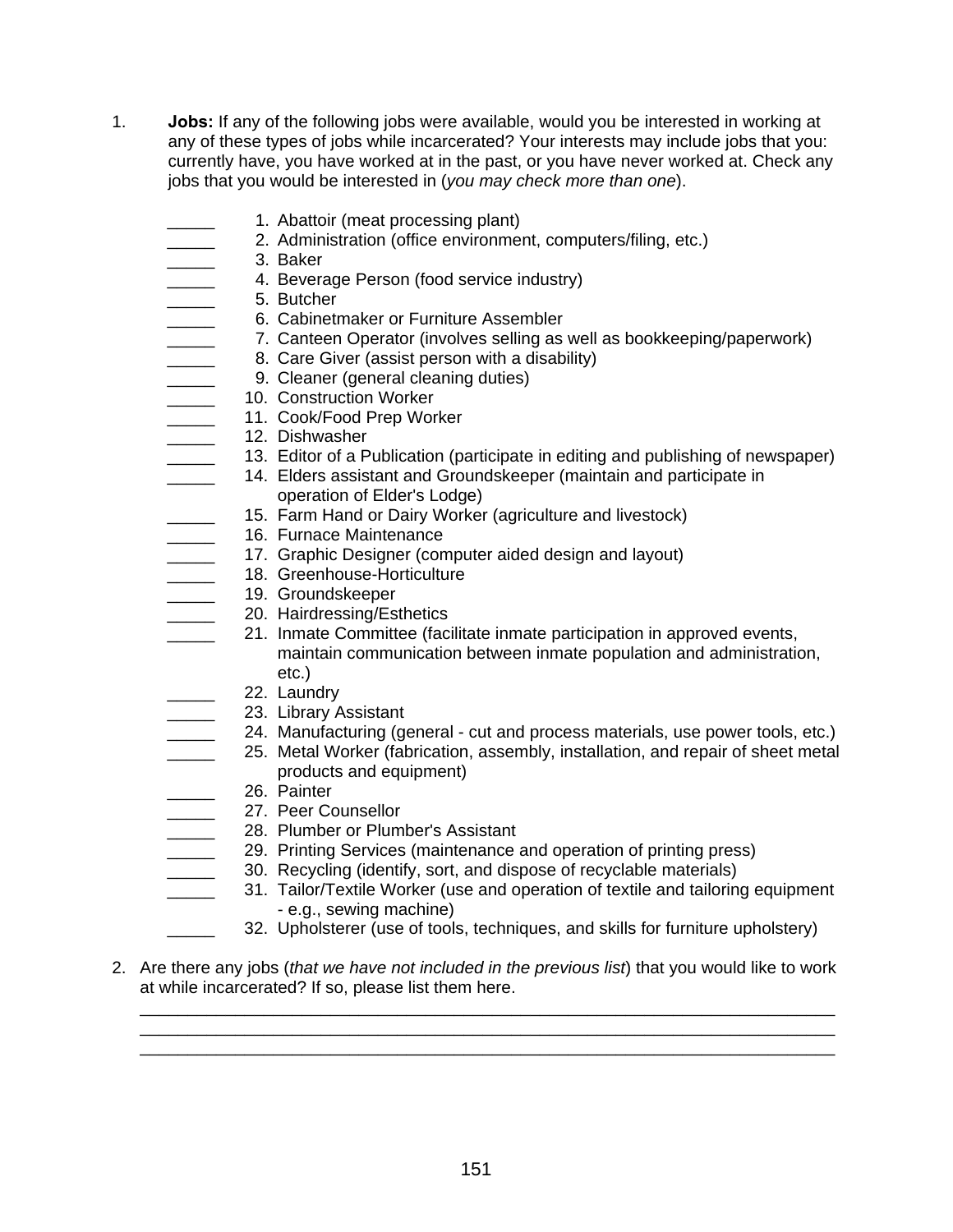### **Work Release**

Work releases may be available to eligible offenders. A work release is a structured release of a specified duration for work or community service outside the institution.

1. Have you participated in a work release during your current sentence? *(circle one)* **Yes No**

(If **yes**, please answer question #2, if **no**, please skip directly to question #3 below…)

\_\_\_\_\_\_\_\_\_\_\_\_\_\_\_\_\_\_\_\_\_\_\_\_\_\_\_\_\_\_\_\_\_\_\_\_\_\_\_\_\_\_\_\_\_\_\_\_\_\_\_\_\_\_\_\_\_\_\_\_\_\_\_\_\_\_\_\_\_\_

\_\_\_\_\_\_\_\_\_\_\_\_\_\_\_\_\_\_\_\_\_\_\_\_\_\_\_\_\_\_\_\_\_\_\_\_\_\_\_\_\_\_\_\_\_\_\_\_\_\_\_\_\_\_\_\_\_\_\_\_\_\_\_\_\_\_\_\_\_\_

\_\_\_\_\_\_\_\_\_\_\_\_\_\_\_\_\_\_\_\_\_\_\_\_\_\_\_\_\_\_\_\_\_\_\_\_\_\_\_\_\_\_\_\_\_\_\_\_\_\_\_\_\_\_\_\_\_\_\_\_\_\_\_\_\_\_\_\_\_\_

\_\_\_\_\_\_\_\_\_\_\_\_\_\_\_\_\_\_\_\_\_\_\_\_\_\_\_\_\_\_\_\_\_\_\_\_\_\_\_\_\_\_\_\_\_\_\_\_\_\_\_\_\_\_\_\_\_\_\_\_\_\_\_\_\_\_\_\_\_\_ \_\_\_\_\_\_\_\_\_\_\_\_\_\_\_\_\_\_\_\_\_\_\_\_\_\_\_\_\_\_\_\_\_\_\_\_\_\_\_\_\_\_\_\_\_\_\_\_\_\_\_\_\_\_\_\_\_\_\_\_\_\_\_\_\_\_\_\_\_\_ \_\_\_\_\_\_\_\_\_\_\_\_\_\_\_\_\_\_\_\_\_\_\_\_\_\_\_\_\_\_\_\_\_\_\_\_\_\_\_\_\_\_\_\_\_\_\_\_\_\_\_\_\_\_\_\_\_\_\_\_\_\_\_\_\_\_\_\_\_\_

\_\_\_\_\_\_\_\_\_\_\_\_\_\_\_\_\_\_\_\_\_\_\_\_\_\_\_\_\_\_\_\_\_\_\_\_\_\_\_\_\_\_\_\_\_\_\_\_\_\_\_\_\_\_\_\_\_\_\_\_\_\_\_\_\_\_\_\_\_\_

- 2.
- a) What type of job did you have on your work release? \_\_\_\_\_\_\_\_\_\_\_\_\_\_\_\_\_\_\_\_\_\_\_\_\_
- b) Approximately how many months was the work release? \_\_\_\_\_\_\_\_\_\_\_\_\_\_\_\_\_
- c) What things did you like best about your work release?
- d) Was there anything that you did not enjoy, or anything that you would have liked to do differently on your work release (e.g., different job, longer/shorter time, etc). Please explain.

### 3. *(Please answer this question whether or not you have ever participated in a work release.)*

- a) Given the opportunity, would you like to participate in a work release in the future? *(circle one)* **yes no**
- b) If yes, what type of work would you like to do on a work release?

\_\_\_\_\_\_\_\_\_\_\_\_\_\_\_\_\_\_\_\_\_\_\_\_\_\_\_\_\_\_\_\_\_\_\_\_\_\_\_\_\_\_\_\_\_\_\_\_\_\_\_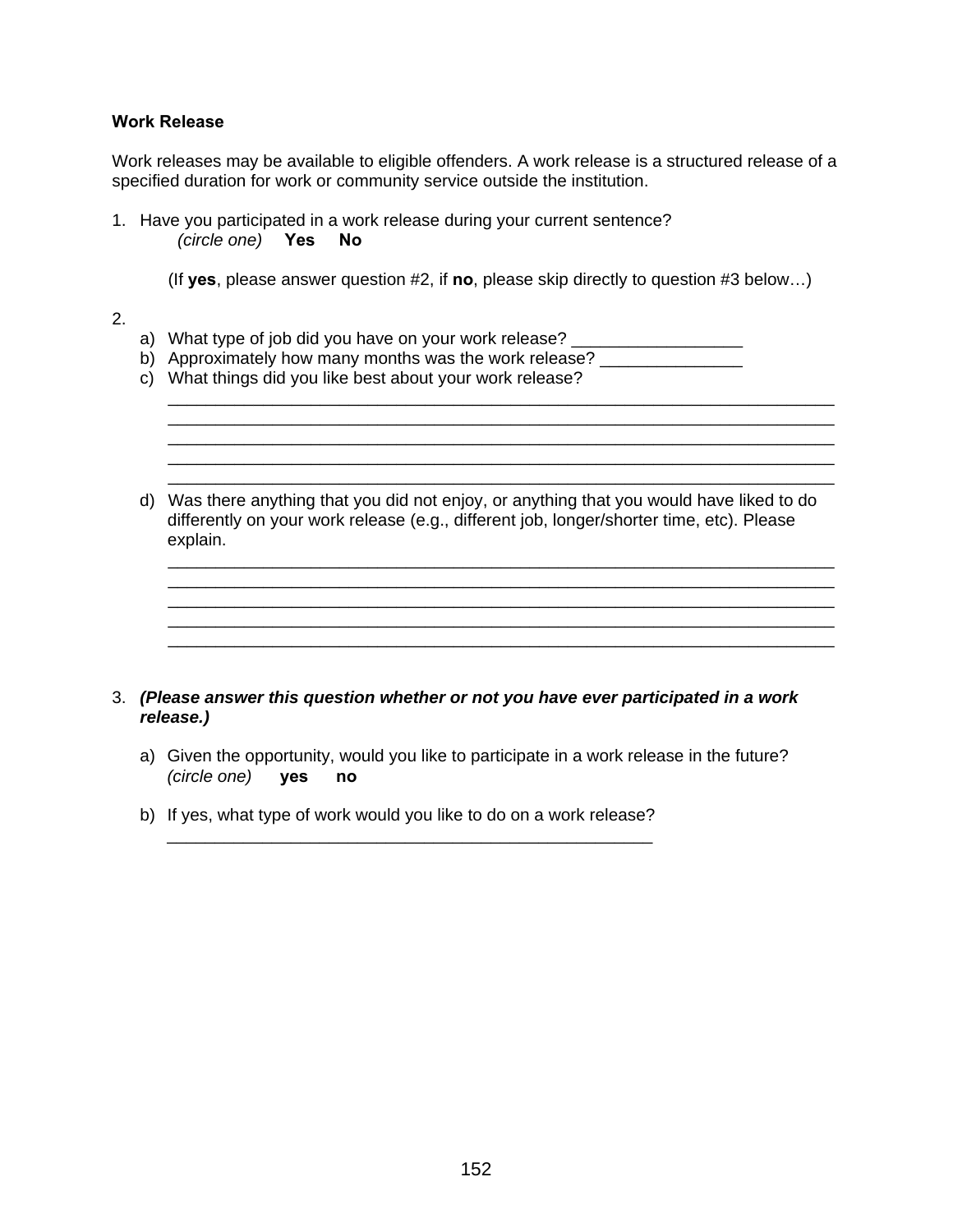### **Upon Release…**

- 1. Do you intend to find a job upon release from the institution? *(circle one)* 
	- a. No
	- b. Maybe
	- c. Yes
- 3. How would you rate your chances of finding a job within 6 months of your release?
	- a. Poor
	- b. OK
	- c. Good
- 4. How important is it for you to have a job?
	- a. Not Very
	- b. Somewhat
	- c. Important
- 5. If you do not intend to seek a job upon release, why not?

6. How would you rate your ability to…

|  |                                        | Very<br>Poor | Poor | Average | Verv<br>Good Good |
|--|----------------------------------------|--------------|------|---------|-------------------|
|  | a. create a good résumé                |              |      |         | $\mathbf{b}$      |
|  | b. perform well during a job interview |              |      |         | $\mathcal{D}$     |
|  | c. know where to look for a job        |              |      |         |                   |

\_\_\_\_\_\_\_\_\_\_\_\_\_\_\_\_\_\_\_\_\_\_\_\_\_\_\_\_\_\_\_\_\_\_\_\_\_\_\_\_\_\_\_\_\_\_\_\_\_\_\_\_\_\_\_\_\_\_\_\_\_\_\_\_\_\_\_\_\_\_\_\_\_

\_\_\_\_\_\_\_\_\_\_\_\_\_\_\_\_\_\_\_\_\_\_\_\_\_\_\_\_\_\_\_\_\_\_\_\_\_\_\_\_\_\_\_\_\_\_\_\_\_\_\_\_\_\_\_\_\_\_\_\_\_\_\_\_\_\_\_\_\_\_\_\_\_ \_\_\_\_\_\_\_\_\_\_\_\_\_\_\_\_\_\_\_\_\_\_\_\_\_\_\_\_\_\_\_\_\_\_\_\_\_\_\_\_\_\_\_\_\_\_\_\_\_\_\_\_\_\_\_\_\_\_\_\_\_\_\_\_\_\_\_\_\_\_\_\_\_

- 7. a. Are you aware of any employment services in the community? *(circle one)* **yes no**
	- b. If **yes**, please list them below.
	- \_\_\_\_\_\_\_\_\_\_\_\_\_\_\_\_\_\_\_\_\_\_\_\_\_\_\_\_ \_\_\_\_\_\_\_\_\_\_\_\_\_\_\_\_\_\_\_\_\_\_\_\_\_\_\_\_ \_\_\_\_\_\_\_\_\_\_\_\_\_\_\_\_\_\_\_\_\_\_\_\_\_\_\_\_ \_\_\_\_\_\_\_\_\_\_\_\_\_\_\_\_\_\_\_\_\_\_\_\_\_\_\_\_ \_\_\_\_\_\_\_\_\_\_\_\_\_\_\_\_\_\_\_\_\_\_\_\_\_\_\_\_ \_\_\_\_\_\_\_\_\_\_\_\_\_\_\_\_\_\_\_\_\_\_\_\_\_\_\_\_
- 8. Do you have any suggestions for improving employment services to women in the institution or to help women prepare for employment in the community upon release?

\_\_\_\_\_\_\_\_\_\_\_\_\_\_\_\_\_\_\_\_\_\_\_\_\_\_\_\_\_\_\_\_\_\_\_\_\_\_\_\_\_\_\_\_\_\_\_\_\_\_\_\_\_\_\_\_\_\_\_\_\_\_\_\_\_\_\_\_\_\_\_\_\_ \_\_\_\_\_\_\_\_\_\_\_\_\_\_\_\_\_\_\_\_\_\_\_\_\_\_\_\_\_\_\_\_\_\_\_\_\_\_\_\_\_\_\_\_\_\_\_\_\_\_\_\_\_\_\_\_\_\_\_\_\_\_\_\_\_\_\_\_\_\_\_\_\_

\_\_\_\_\_\_\_\_\_\_\_\_\_\_\_\_\_\_\_\_\_\_\_\_\_\_\_\_\_\_\_\_\_\_\_\_\_\_\_\_\_\_\_\_\_\_\_\_\_\_\_\_\_\_\_\_\_\_\_\_\_\_\_\_\_\_\_\_\_\_\_\_\_ \_\_\_\_\_\_\_\_\_\_\_\_\_\_\_\_\_\_\_\_\_\_\_\_\_\_\_\_\_\_\_\_\_\_\_\_\_\_\_\_\_\_\_\_\_\_\_\_\_\_\_\_\_\_\_\_\_\_\_\_\_\_\_\_\_\_\_\_\_\_\_\_\_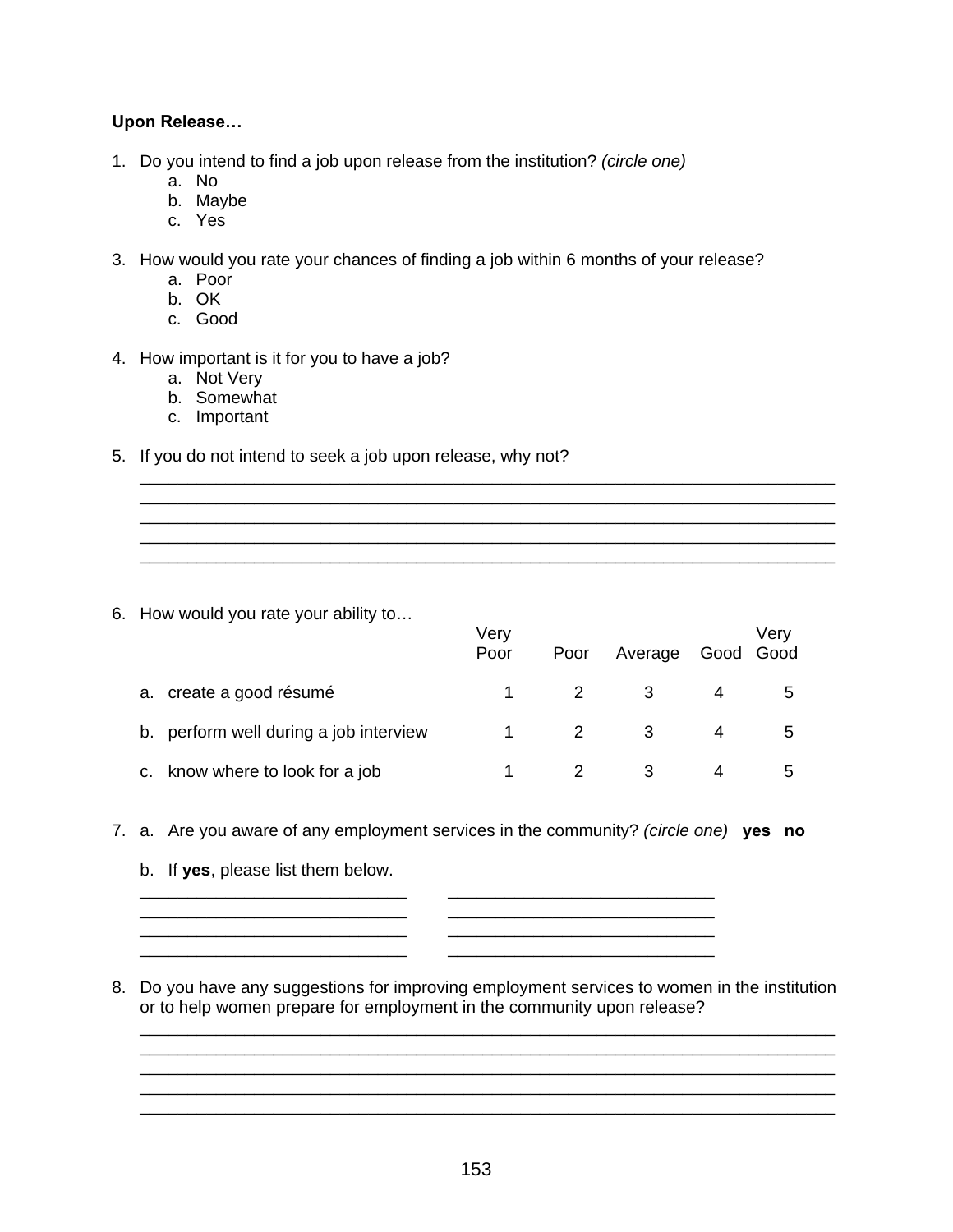- 9. If you are interested in finding a job upon release, what types of job or what type of career would you like to have*? (list as many as you want)*
- 10. Would you also be interested in working in any of the areas listed below? *(check any that you are interested in)*  (Note: If you are **not interested** in working, please skip to the next page.)
	- **1.** Administrative Support (e.g., clerical support positions in an office environment)
	- \_\_\_\_\_ 2. Agribusiness (e.g., farming)
	- **\_\_\_\_\_** 3. Arts and Entertainment (e.g., management, clerical or sales within theatres, stadiums, and galleries)

\_\_\_\_\_\_\_\_\_\_\_\_\_\_\_\_\_\_\_\_\_\_\_\_\_\_\_\_\_\_\_\_\_\_\_\_\_\_\_\_\_\_\_\_\_\_\_\_\_\_\_\_\_\_\_\_\_\_\_\_\_\_\_\_\_\_\_\_\_\_ \_\_\_\_\_\_\_\_\_\_\_\_\_\_\_\_\_\_\_\_\_\_\_\_\_\_\_\_\_\_\_\_\_\_\_\_\_\_\_\_\_\_\_\_\_\_\_\_\_\_\_\_\_\_\_\_\_\_\_\_\_\_\_\_\_\_\_\_\_\_ \_\_\_\_\_\_\_\_\_\_\_\_\_\_\_\_\_\_\_\_\_\_\_\_\_\_\_\_\_\_\_\_\_\_\_\_\_\_\_\_\_\_\_\_\_\_\_\_\_\_\_\_\_\_\_\_\_\_\_\_\_\_\_\_\_\_\_\_\_\_ \_\_\_\_\_\_\_\_\_\_\_\_\_\_\_\_\_\_\_\_\_\_\_\_\_\_\_\_\_\_\_\_\_\_\_\_\_\_\_\_\_\_\_\_\_\_\_\_\_\_\_\_\_\_\_\_\_\_\_\_\_\_\_\_\_\_\_\_\_\_

- \_\_\_\_\_ 4. Automotive Industry (e.g., mould-makers, tool, and die makers, CNC machine operators and auto assemblers)
- **\_\_\_\_\_\_ 5. Call centers (e.g., telemarketing)**
- \_\_\_\_\_ 6. Construction (e.g., trade workers such as carpenters, plumbers, and welders, transport and equipment operations)
- **\_\_\_\_\_ 7. Dental or Health Related Employment**
- **EXECTER 8. Estheticians, Hairdressing, and Related Occupations**
- \_\_\_\_\_ 9. Fashion Industry (includes manufacturing, retail, modeling, and makeup artistry)
- \_\_\_\_\_ 10. Fishing
- **\_\_\_\_\_ 11. Food and Beverage Services (includes all food and beverage handlers,** restaurants, kitchen workers)
- \_\_\_\_\_ 12. Forestry
- \_\_\_\_\_ 13. Horticulture (includes landscaping)
- **\_\_\_\_\_** 14. Janitorial Services (includes any type of cleaning service)
- **15. Labourers (construction, etc.)**
- **\_\_\_\_\_\_ 16. Manufacturing/Fabrication**
- **\_\_\_\_\_\_ 17. Meat Cutting**
- \_\_\_\_\_ 18. Mining
- **19. Oil and Gas Industry**
- \_\_\_\_\_\_\_ 20. Retail
- **\_\_\_\_\_ 21. Temp Agencies (e.g., Labour-Ready)**
- \_\_\_\_\_ 22. Tourism (includes accommodation, food and beverage, adventure tourism and recreation, travel trade, attractions, transportation, events & conferences)
- \_\_\_\_\_ 23. Trucking (includes tractor-trailer driver, moving van driver, dump truck driver, flatbed driver, and bulk goods truck driver)
- **\_\_\_\_\_ 24.** Warehousing (includes shippers, receivers, forklift operators and delivery services)

\_\_\_\_\_\_\_\_\_\_\_\_\_\_\_\_\_\_\_\_\_\_\_\_\_\_\_\_\_\_\_\_\_\_\_\_\_\_\_\_\_\_\_\_\_\_\_\_\_\_\_\_\_\_\_\_\_\_\_\_\_\_\_\_\_\_\_\_\_\_\_\_\_ \_\_\_\_\_\_\_\_\_\_\_\_\_\_\_\_\_\_\_\_\_\_\_\_\_\_\_\_\_\_\_\_\_\_\_\_\_\_\_\_\_\_\_\_\_\_\_\_\_\_\_\_\_\_\_\_\_\_\_\_\_\_\_\_\_\_\_\_\_\_\_\_\_ \_\_\_\_\_\_\_\_\_\_\_\_\_\_\_\_\_\_\_\_\_\_\_\_\_\_\_\_\_\_\_\_\_\_\_\_\_\_\_\_\_\_\_\_\_\_\_\_\_\_\_\_\_\_\_\_\_\_\_\_\_\_\_\_\_\_\_\_\_\_\_\_\_

- 11. a. Do you have any training/experience in the types of jobs you are interested in? *(circle one)* **Yes No**
	- b. Explain…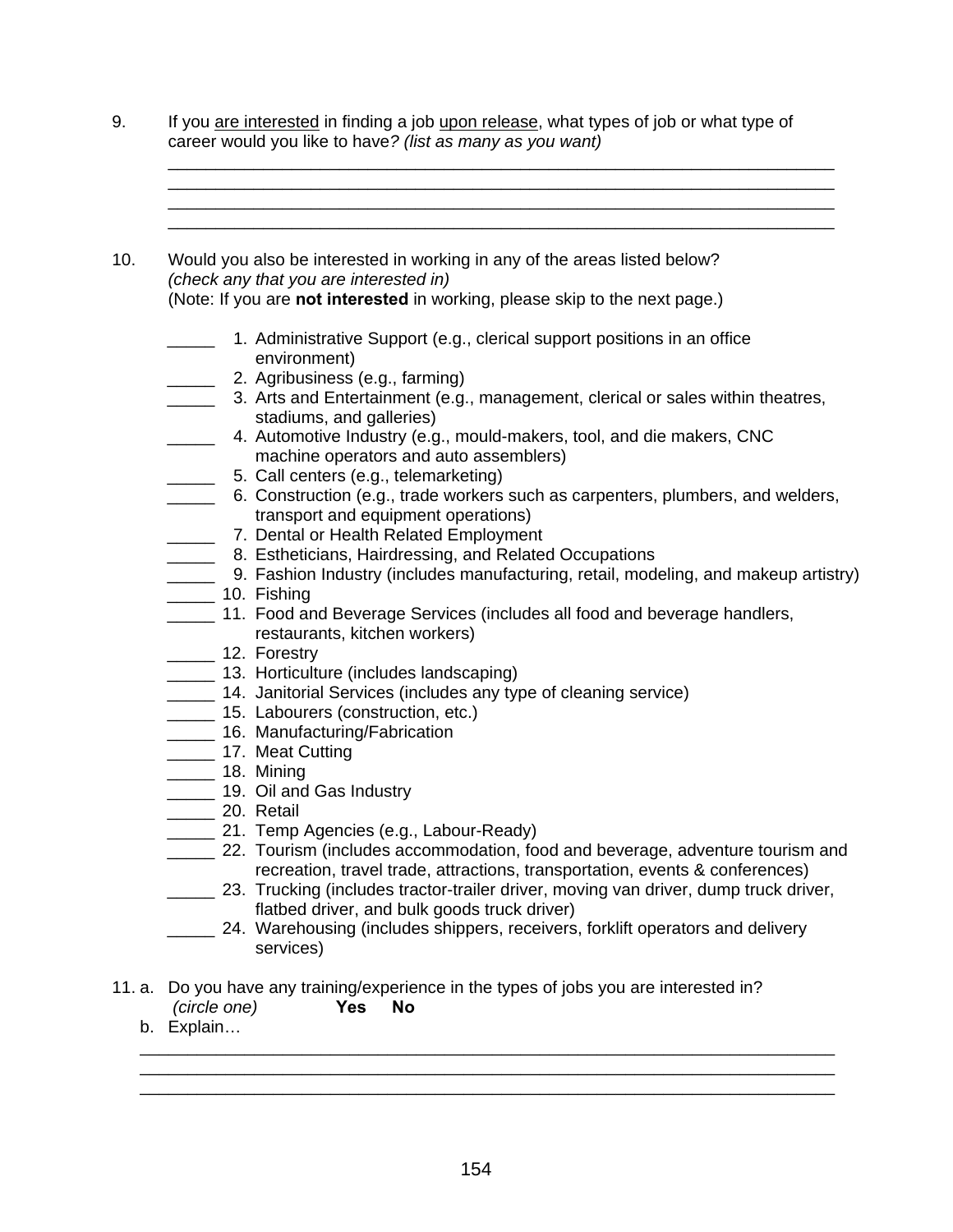|    | Very<br>Unimportant<br>1                                                                                                         | Somewhat<br>Unimportant<br>$\overline{2}$                                                    | Average<br>Importance<br>3 | Somewhat<br>Important<br>4 |              | Very<br>Important<br>5 |   |                          |   |
|----|----------------------------------------------------------------------------------------------------------------------------------|----------------------------------------------------------------------------------------------|----------------------------|----------------------------|--------------|------------------------|---|--------------------------|---|
|    |                                                                                                                                  | 1. Aboriginal Programs (e.g., Circles of Change; Spirit of a Warrior)                        |                            |                            | 1            | $\overline{2}$         | 3 | 4                        | 5 |
|    | 2. Elder Counselling                                                                                                             |                                                                                              |                            |                            | 1            | $\overline{2}$         | 3 | $\overline{4}$           | 5 |
|    |                                                                                                                                  | 3. Education Programs (e.g., Adult Basic Education)                                          |                            |                            | 1            | $\overline{2}$         | 3 | 4                        | 5 |
|    | 4. Employment Programs                                                                                                           | (e.g., Employability Skills; Vocational Training)                                            |                            |                            | $\mathbf{1}$ | $\overline{2}$         | 3 | $\overline{\mathcal{A}}$ | 5 |
| 5. |                                                                                                                                  | Counselling Services (e.g., Psychologist)                                                    |                            |                            | $\mathbf{1}$ | $\overline{2}$         | 3 | 4                        | 5 |
| 6. | Survivors of Abuse & Trauma                                                                                                      |                                                                                              |                            |                            | 1            | $\overline{2}$         | 3 | 4                        | 5 |
|    | 7. Intensive Intervention Services                                                                                               | (e.g., Dialectical Behaviour Therapy)                                                        |                            |                            | 1            | $\overline{2}$         | 3 | 4                        | 5 |
|    |                                                                                                                                  | 8. Living Skills Programs (e.g., Reasoning & Rehabilitation;<br>Anger & Emotions Management) |                            |                            | 1            | $\overline{2}$         | 3 | $\overline{4}$           | 5 |
|    | 9. Parenting Skills                                                                                                              |                                                                                              |                            |                            | 1            | $\overline{2}$         | 3 | 4                        | 5 |
|    |                                                                                                                                  | 10. Substance Abuse Programming                                                              |                            |                            | 1            | $\overline{2}$         | 3 | $\overline{4}$           | 5 |
|    | 11. Chaplaincy Services                                                                                                          |                                                                                              |                            |                            | 1            | $\overline{2}$         | 3 | 4                        | 5 |
|    | Using the same scale above<br>How important do you think employment<br>opportunities/training/programs are perceived<br>to be by |                                                                                              |                            |                            |              |                        |   |                          |   |
|    |                                                                                                                                  |                                                                                              |                            |                            | -1           | 2                      | 3 | 4                        | 5 |
|    |                                                                                                                                  |                                                                                              |                            |                            | 1            | $\overline{2}$         | 3 | 4                        | 5 |

In general, how important do you think the following programs/services are for **you**?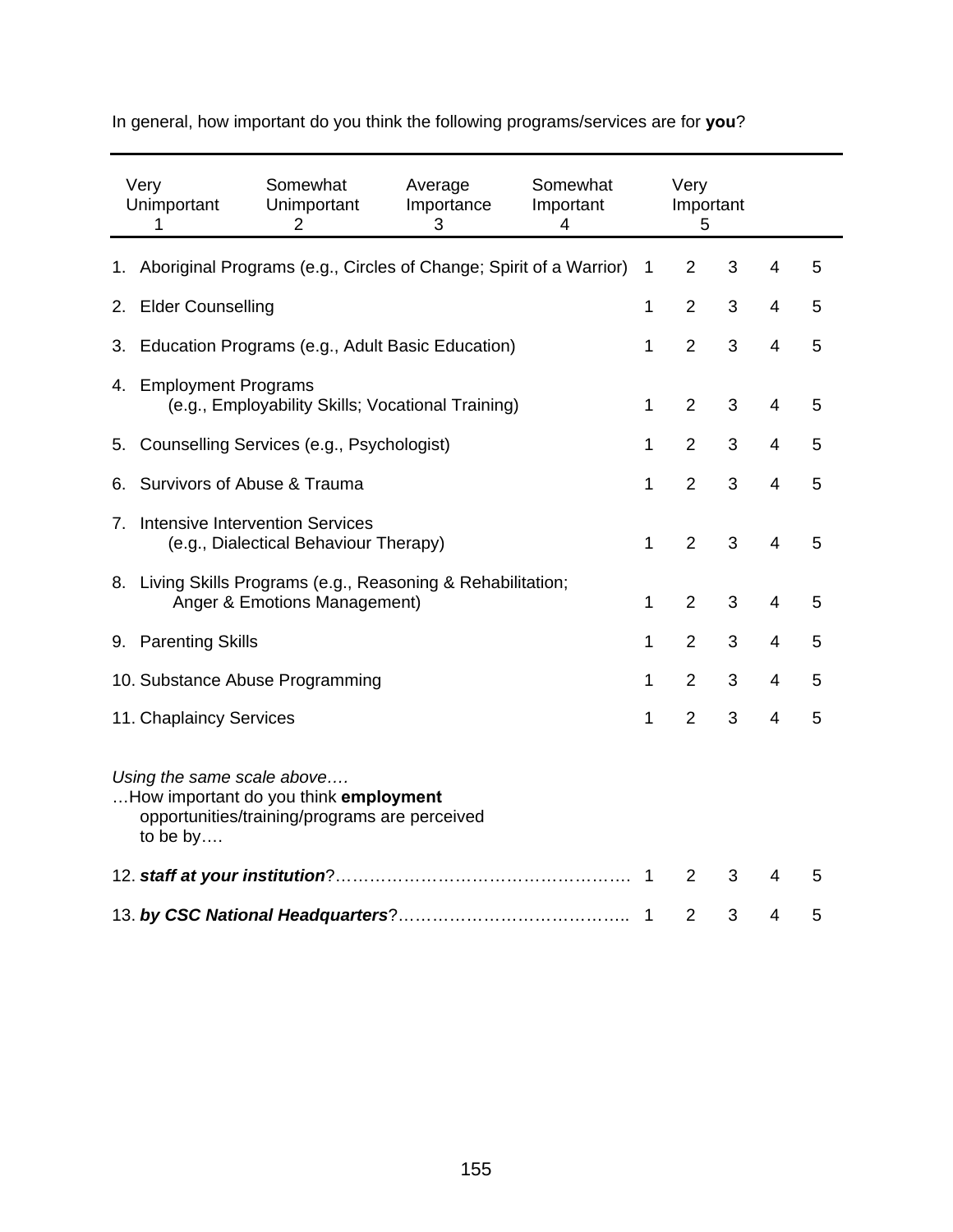Instructions: For the following items, indicate how you would compare yourself to the average worker your own age, using the rating scale provided. If you are not working right now, imagine how you think you would compare to other workers.

|    |                                                        | <b>Worse than</b><br>most workers |                |                | 3<br>Same as<br>most workers | <b>Better than</b> | 5<br>most workers |
|----|--------------------------------------------------------|-----------------------------------|----------------|----------------|------------------------------|--------------------|-------------------|
| 1. |                                                        |                                   |                | $\overline{2}$ | 3                            | 4                  | 5                 |
| 2. |                                                        |                                   | 1              | 2              | 3                            | 4                  | 5                 |
| 3. |                                                        |                                   | 1              | 2              | 3                            | 4                  | 5                 |
|    | 4. Efforts to continually learn more about my job      |                                   | 1              | 2              | 3                            | 4                  | 5                 |
| 5. | Interest in further career growth                      |                                   | 1              | $\overline{2}$ | 3                            | 4                  | 5                 |
| 6. |                                                        |                                   | $\mathbf 1$    | $\overline{2}$ | 3                            | 4                  | 5                 |
| 7. |                                                        |                                   | 1              | $\overline{2}$ | 3                            | 4                  | 5                 |
| 8. |                                                        |                                   | 1              | $\overline{2}$ | 3                            | 4                  | 5                 |
|    | 9. Ability to help co-workers with job-related         |                                   |                | $\overline{2}$ | 3                            | 4                  | 5                 |
|    |                                                        |                                   |                | $\overline{2}$ | 3                            | 4                  | 5                 |
|    |                                                        |                                   | $\overline{1}$ | $\overline{2}$ | 3                            | 4                  | 5                 |
|    |                                                        |                                   | $\overline{1}$ | 2              | 3                            | 4                  | 5                 |
|    | 13. Ability to be retrained for new jobs               |                                   | $\overline{1}$ | 2              | 3                            | 4                  | 5                 |
|    |                                                        |                                   |                | $\overline{2}$ | 3                            | 4                  | 5                 |
|    | 15. Ability to adapt to changes in work group          |                                   | $\mathbf 1$    | 2              | 3                            | 4                  | 5                 |
|    |                                                        |                                   |                | $\overline{2}$ | 3                            | $\mathbf{\Lambda}$ | 5                 |
|    | 17. Ability to support co-workers with personal        |                                   | $\overline{1}$ | $\overline{2}$ | 3                            | 4                  | 5                 |
|    | 18. Ability to get along with "difficult" co-workers 1 |                                   |                | 2              | 3                            | 4                  | 5                 |
|    |                                                        |                                   | -1             | $\overline{2}$ | 3                            | 4                  | 5                 |
|    |                                                        |                                   |                | $\overline{2}$ | 3                            | 4                  | 5                 |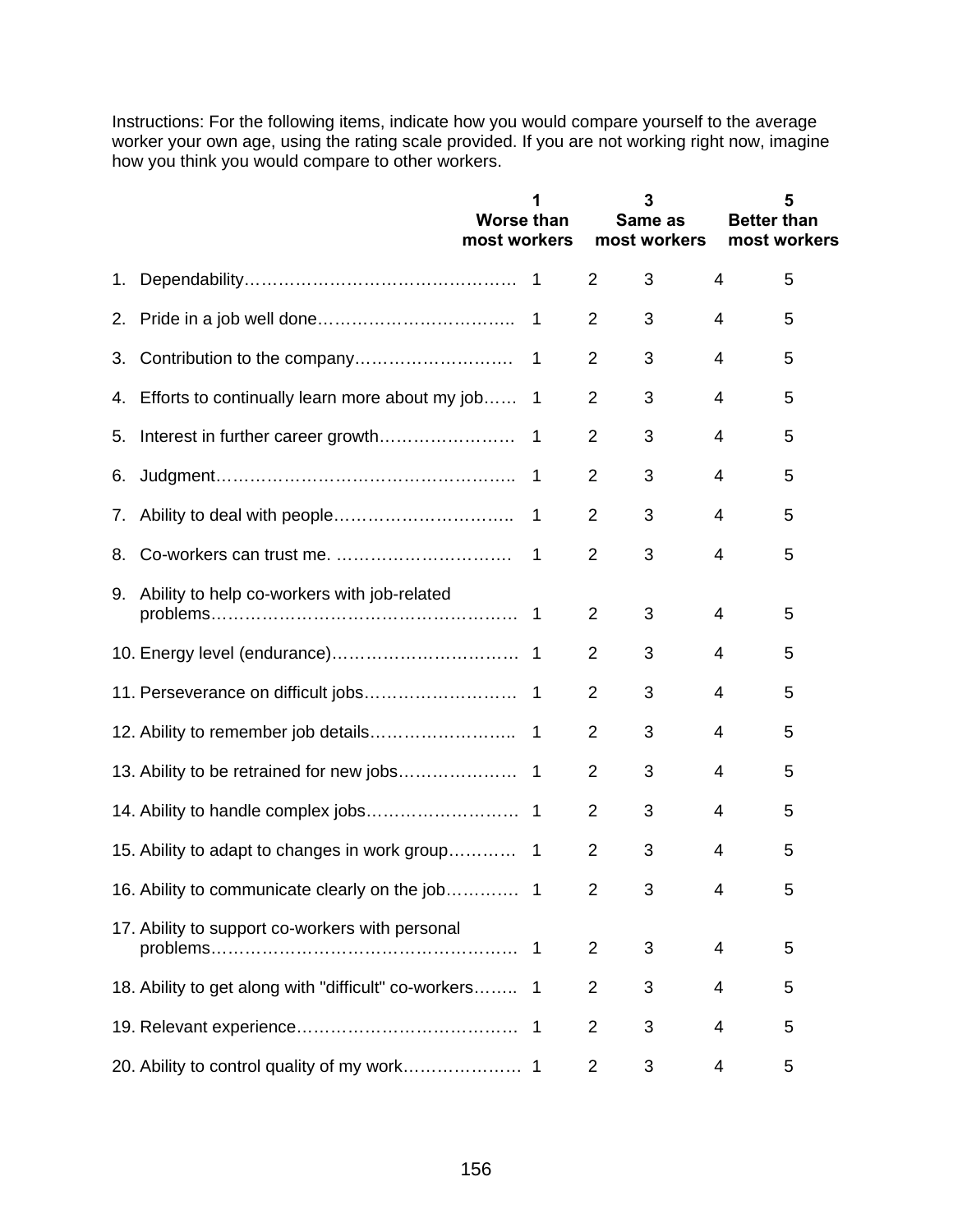|                                               | Worse than<br>most workers |                | 3<br>Same as<br>most workers | <b>Better than</b> | 5<br>most workers |
|-----------------------------------------------|----------------------------|----------------|------------------------------|--------------------|-------------------|
|                                               |                            | 2              | 3                            | 4                  | 5                 |
|                                               |                            | 2              | 3                            | 4                  | 5                 |
|                                               |                            | 2              | 3                            | 4                  | 5                 |
|                                               |                            | 2              | 3                            | 4                  | 5                 |
|                                               |                            | 2              | 3                            | 4                  | 5                 |
|                                               |                            | $\overline{2}$ | 3                            | 4                  | 5                 |
|                                               |                            | $\overline{2}$ | 3                            | 4                  | 5                 |
| 28. Knowing where to go in company for most   |                            | 2              | 3                            | 4                  | 5                 |
| 29. Knowing how to get cooperation from other |                            | 2              | 3                            | 4                  | 5                 |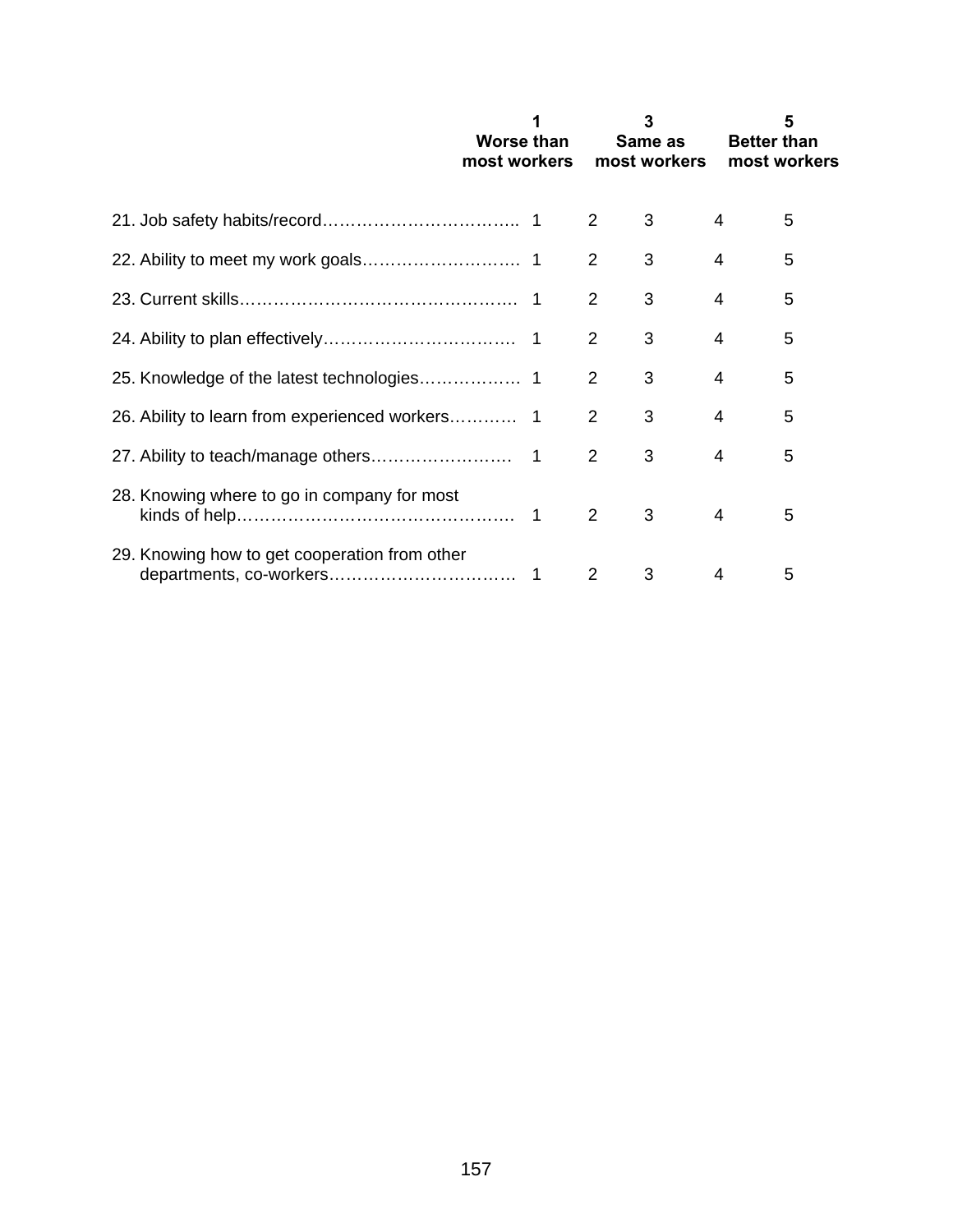Instructions: Please indicate the response that best described your situation prior to incarceration (based on the place that you lived and the people you knew there).

|    |    |                                                                                                                                                   | <b>None</b>    | 2<br><b>Few</b>                           | 3<br><b>Several</b> | 4<br>Most                            |
|----|----|---------------------------------------------------------------------------------------------------------------------------------------------------|----------------|-------------------------------------------|---------------------|--------------------------------------|
|    |    | 1. Think of your best friends: that is, those close friends<br>who you saw most frequently prior to your incarceration                            |                |                                           |                     |                                      |
|    | а. |                                                                                                                                                   |                | $\overline{2}$                            | 3                   | 4                                    |
|    | b. | Were any of them the type of people                                                                                                               |                | $\overline{2}$                            | 3                   | 4                                    |
|    |    | 2. Think of the people you knew and<br>associated with prior to your incarceration                                                                |                |                                           |                     |                                      |
|    | a. |                                                                                                                                                   |                | 2                                         | 3                   | 4                                    |
|    | b. | Were any of them the type of people                                                                                                               |                | $\overline{2}$                            | 3                   | 4                                    |
|    |    |                                                                                                                                                   | 1<br><b>No</b> | $\mathbf{2}$<br><b>Not</b><br><b>Sure</b> | 3<br><b>Yes</b>     | 4<br><b>Definitely</b><br><b>Yes</b> |
|    |    | 3. If I wanted to find a job, I'd have known where                                                                                                |                | 2                                         | 3                   | 4                                    |
|    |    | 4. If I wanted to get some information about work,                                                                                                |                | $\overline{2}$                            | 3                   | 4                                    |
| 5. |    | If I was planning to find a job, I would have known<br>some people who could and would help me to find one 1                                      |                | $\overline{2}$                            | 3                   | 4                                    |
|    |    | 6. While I might not have called them friends and I might<br>not have seen them very often, I knew some people                                    | $\mathbf 1$    | $\overline{2}$                            | 3                   | 4                                    |
|    |    | 7. I knew of at least one person in my neighbourhood<br>or area of town who appeared to be doing "just fine"                                      |                | $\overline{2}$                            | 3                   | 4                                    |
| 8. |    | In my neighbourhood or area of town, there were<br>people who had jobs and were liked and respected                                               | 1              | 2                                         | 3                   | 4                                    |
| 9. |    | In my neighbourhood or area of town, there were<br>people who had jobs and they were disliked and<br>not respected by others in the neighbourhood | 1              | $\overline{2}$                            | 3                   | 4                                    |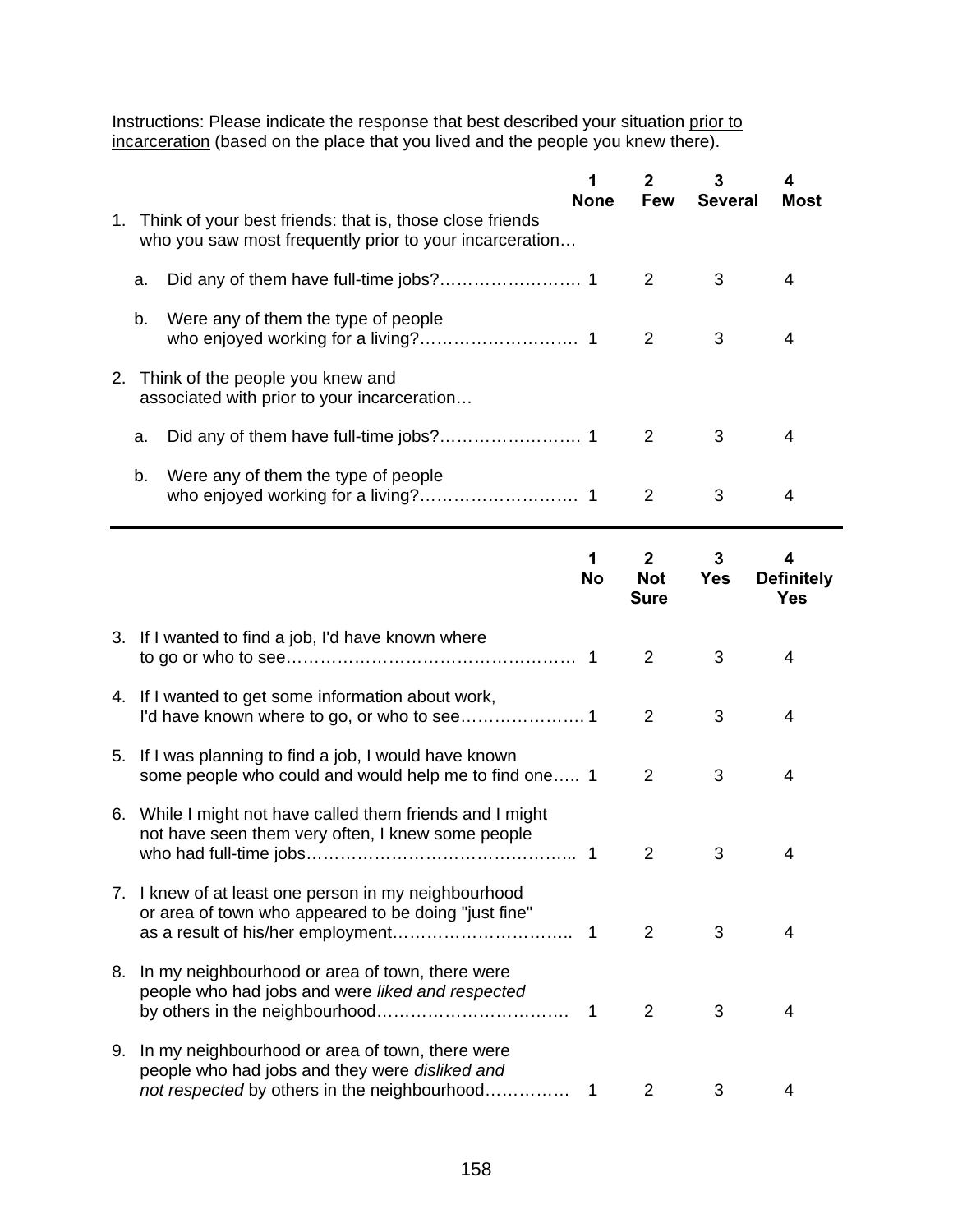Instructions: Please indicate the degree to which you agree or disagree with each of these statements. When responding to these items, please think about the people that you consider to be family.

When answering the following questions, please think back to your last job, and answer these questions in response to that job.

| Very<br>Strongly<br><b>Disagree</b> | Strongly<br><b>Disagree</b>         | Slightly<br><b>Disagree</b>                                                                                                                               | Undecided | Slightly<br>Agree |   | Strongly<br>Agree |   | Very<br>Strongly<br>Agree |                |
|-------------------------------------|-------------------------------------|-----------------------------------------------------------------------------------------------------------------------------------------------------------|-----------|-------------------|---|-------------------|---|---------------------------|----------------|
| 1                                   | $\overline{2}$                      | 3                                                                                                                                                         | 4         | 5                 |   | 6                 |   | $\overline{7}$            |                |
|                                     | talk to about the problems I had    | 1. I had people in my family that I could                                                                                                                 |           | 2                 | 3 | 4                 | 5 | 6                         | 7              |
|                                     | 2. No one in my family could really |                                                                                                                                                           |           | 2                 | 3 | 4                 | 5 | 6                         | 7              |
|                                     |                                     | 3. When my job got me down, I always<br>knew that I could turn to my family and                                                                           |           | $\overline{2}$    | 3 | 4                 | 5 | 6                         | 7              |
|                                     |                                     | 4. There was really no one in my family                                                                                                                   |           | $\overline{2}$    | 3 | 4                 | 5 | 6                         | $\overline{7}$ |
|                                     |                                     | 5. My family couldn't really help me much                                                                                                                 |           | 2                 | 3 | 4                 | 5 | 6                         | 7              |
|                                     |                                     | 6. It's a good thing that I had my family<br>around when things weren't going well<br>at work. They could really understand<br>me and made me feel better |           | 2                 | 3 | 4                 | 5 | 6                         | 7              |

| Note: If you have never been employed, then do not complete this scale. |  |
|-------------------------------------------------------------------------|--|
|-------------------------------------------------------------------------|--|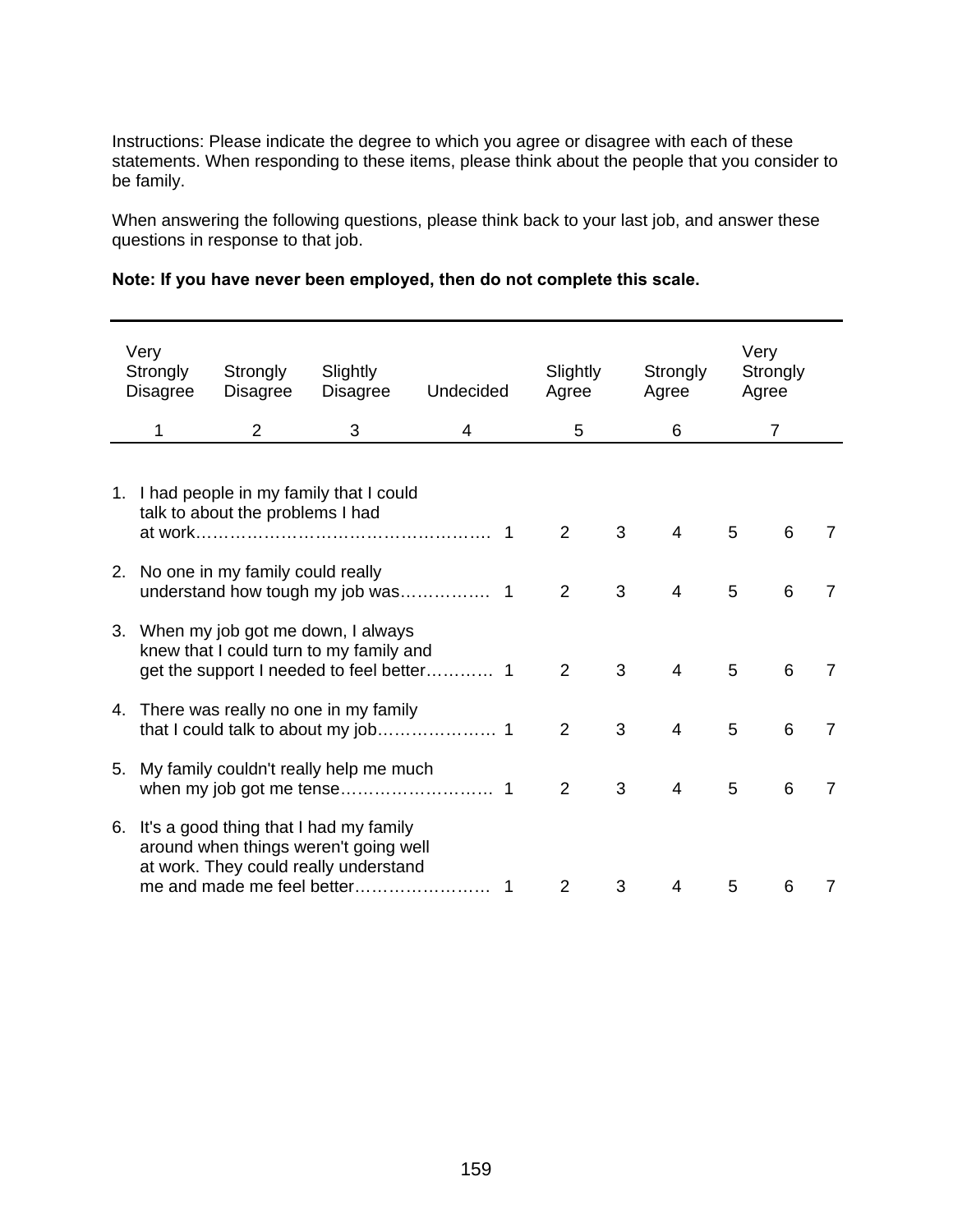### **Advantages/Disadvantages of Employment**

### **Advantages**

I'd like you to imagine having a steady job (in the community). People say that certain good things can go along with this (e.g., nice house, good money). What are some good things you associate with having a steady job? List as many as you can think of:



### **Disadvantages**

Again, imagine having a steady job (in the community). People say that some bad things can go along with having a steady job (e.g., no free time, working for someone else). What are some bad things you associate with having a steady job? List as many as you can think of:

\_\_\_\_\_\_\_\_\_\_\_\_\_\_\_\_\_\_\_\_\_\_\_\_\_\_\_\_\_\_\_\_\_\_\_ \_\_\_\_\_\_\_\_\_\_\_\_\_\_\_\_\_\_\_\_\_\_\_\_\_\_\_\_\_\_\_\_

\_\_\_\_\_\_\_\_\_\_\_\_\_\_\_\_\_\_\_\_\_\_\_\_\_\_\_\_\_\_\_\_\_\_\_ \_\_\_\_\_\_\_\_\_\_\_\_\_\_\_\_\_\_\_\_\_\_\_\_\_\_\_\_\_\_\_\_

\_\_\_\_\_\_\_\_\_\_\_\_\_\_\_\_\_\_\_\_\_\_\_\_\_\_\_\_\_\_\_\_\_\_\_ \_\_\_\_\_\_\_\_\_\_\_\_\_\_\_\_\_\_\_\_\_\_\_\_\_\_\_\_\_\_\_\_

\_\_\_\_\_\_\_\_\_\_\_\_\_\_\_\_\_\_\_\_\_\_\_\_\_\_\_\_\_\_\_\_\_\_\_ \_\_\_\_\_\_\_\_\_\_\_\_\_\_\_\_\_\_\_\_\_\_\_\_\_\_\_\_\_\_\_\_

\_\_\_\_\_\_\_\_\_\_\_\_\_\_\_\_\_\_\_\_\_\_\_\_\_\_\_\_\_\_\_\_\_\_\_ \_\_\_\_\_\_\_\_\_\_\_\_\_\_\_\_\_\_\_\_\_\_\_\_\_\_\_\_\_\_\_\_

\_\_\_\_\_\_\_\_\_\_\_\_\_\_\_\_\_\_\_\_\_\_\_\_\_\_\_\_\_\_\_\_\_\_\_ \_\_\_\_\_\_\_\_\_\_\_\_\_\_\_\_\_\_\_\_\_\_\_\_\_\_\_\_\_\_\_\_

### END OF QUESTIONNAIRE:

**Please put in envelope provided, seal, and give to a staff member for mailing.**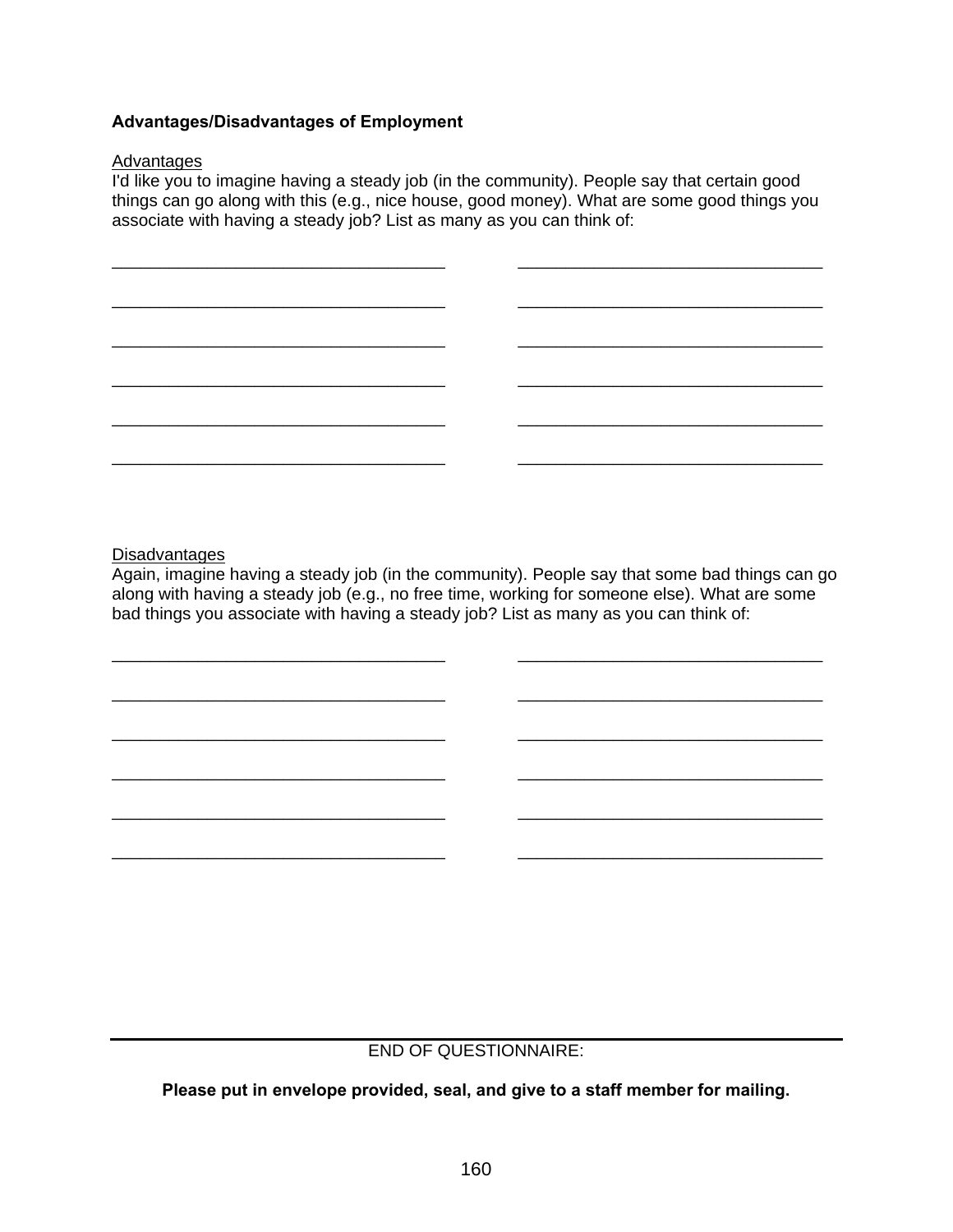# *Appendix G: Offender Questionnaire – Community Version*

### Purpose, Objectives, and Requirements

The objective of this study is to find out more about your experiences and beliefs regarding employment. Correctional Service of Canada is currently working to improve employment services for women offenders, to help women to gain the skills they will need to obtain meaningful employment upon release. In order to make sure that we are meeting the needs of women offenders, it is very important that we receive input from you regarding your perceptions of your needs and employment interests. In order to help us to better design employment programming for women, you will be asked to respond to questions that deal with the following subjects:

- (a) a brief description of your background information (e.g., offence history, marital status, child-rearing responsibilities)
- (b) your employment history (any past employment or training)
- (c) your experiences with institutional employment or training
- (d) your employment interests, beliefs, and perceived supports
- (e) your suggestions for employment programs for women offenders

Your participation will involve completing a package of questionnaires. The package will take, at most, one hour to complete.

### Right to Participate and Withdraw

It is important to understand that you are under no obligation to partake in this study. You have the right to withdraw at anytime. There will be no penalty if you decide to decline participation, or withdraw at any stage of the research.

### **Confidentiality**

Strict confidentiality will be given for all of your responses. Each completed questionnaire will be seen only by the research team conducting the study. Individual information gathered from the study will not be released to any other CSC employee.

### **Informed Consent**

*My signature below indicates that I have read the above description of the study, and understand fully its requirements and purpose. I also understand my rights regarding confidentiality, voluntary participation, and withdrawal. I hereby give my consent to participate in the research project.* 

Name (Print):  $\blacksquare$ 

| Signature: |  |
|------------|--|
| ∩ate:      |  |

*Note: Once you have signed this consent form, you may simply enclose it in the envelope provided with the questionnaire, or you may tear off this consent form and return it to your parole officer.*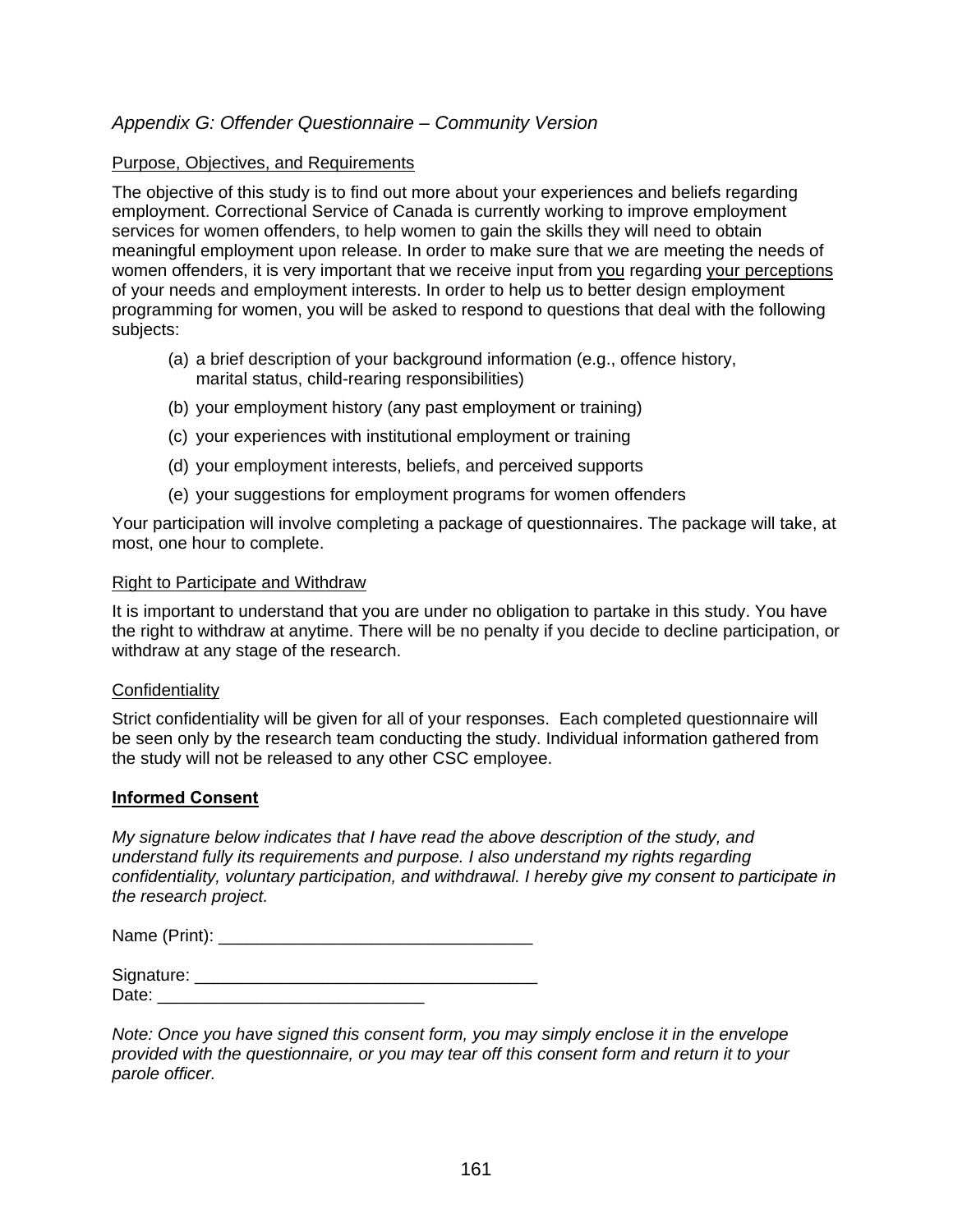*PLEASE NOTE*: ONCE YOU HAVE COMPLETED THIS QUESTIONNAIRE, PLEASE FIRST ENCLOSE IT IN THE ENVELOPE MARKED "PROTECTED" AND SEAL IT. THEN PLACE THE "PROTECTED" ENVELOPE IN THE SECOND STAMPED, SELF-ADDRESSED ENVELOPE PROVIDED. SEAL THIS SECOND ENVELOPE AND RETURN IT TO YOUR PAROLE OFFICER TO BE MAILED TO THE RESEARCHERS.

# **General Employment Information: Community**

- 1. Today's Date \_\_\_\_\_\_\_\_\_\_\_\_\_\_\_\_\_
- 2. Age
- *3.* Ethnicity *(circle one)* 
	- a. White
	- b. Aboriginal
	- c. Black
	- d. Asian
	- e. Other (specify) \_\_\_\_\_\_\_\_\_\_\_\_\_\_\_
- 4. Marital Status (circle one)
	- a. Married
	- b. Common Law (in a relationship more than 6 months)
	- c. Divorced/Separated
	- d. Widowed
	- e. Girlfriend/boyfriend
	- f. Single/Never Married
- 5. Do you have any children? *(circle one)* **Yes No**  *(If you do not have children, please skip directly to question #7 on the next page)*
- 6. If **yes**,
	- i. How many children do you have? \_\_\_\_\_\_\_\_\_\_\_
	- ii. What are their ages?
	- iii. Prior to your incarceration, were you caring full-time for your children at home? *(circle one)* **Yes No**
	- iv. How many of your children are **currently** living with you? *(please circle one response)* 
		- a. all of them
		- b. some of them (how many and what ages?) \_\_\_\_\_\_\_\_\_\_\_\_\_\_\_\_\_\_\_\_\_\_\_\_\_\_\_\_
		- c. none of them
	- *v.* If any of your children are not living with you, do you expect that any of them will be living with you within the next year? If so, how many? and what ages?

\_\_\_\_\_\_\_\_\_\_\_\_\_\_\_\_\_\_\_\_\_\_\_\_\_\_\_\_\_\_\_\_\_\_\_\_\_\_\_\_\_\_\_\_\_\_\_\_\_\_\_\_\_\_\_\_\_\_\_\_\_\_\_\_\_\_\_

\_\_\_\_\_\_\_\_\_\_\_\_\_\_\_\_\_\_\_\_\_\_\_\_\_\_\_\_\_\_\_\_\_\_\_\_\_\_\_\_\_\_\_\_\_\_\_\_\_\_\_\_\_\_\_\_\_\_\_\_\_\_\_\_\_\_\_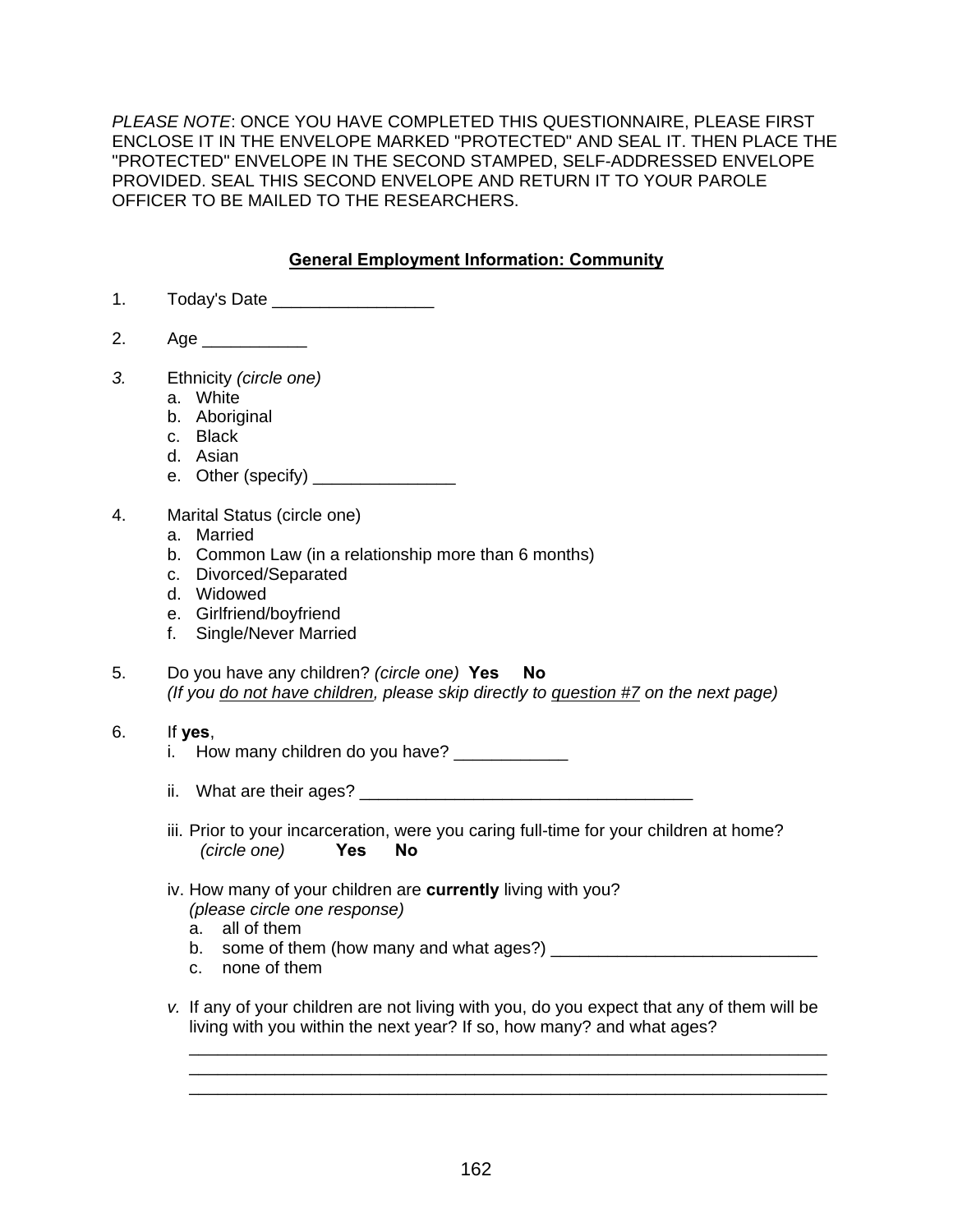- vi. If any of your children are currently living with you (or if you expect them to be living with you within the next year):
	- *a.* is there anyone who could care for them if you decided to work?  *(circle one)* **Yes No**
	- b. if yes, list who could care for them…. \_\_\_\_\_\_\_\_\_\_\_\_\_\_\_\_\_\_\_\_\_\_\_\_
- 7. Who are you **currently** living with?
	- a. Husband/wife, common-law partner, boyfriend/girlfriend
	- b. Family of Origin (parents) or other family
	- c. Friends
	- d. Alone
	- e. Strangers (e.g., hostel, half-way house)
	- f. Moving around, changing
- 8. **Approximately one year from now**, who do you expect that you will be living with?
	- a. Husband/wife, common-law partner, boyfriend/girlfriend
		- b. Family of Origin (parents) or other family
		- c. Friends
		- d. Alone
		- e. Strangers (e.g., hostel, half-way house)
		- f. Moving around, changing
		- g. Don't know, not arranged yet
- 9. What institution were you released from?
	- a. Burnaby Correctional Centre for Women
	- b. Edmonton Institution for Women
	- c. Okimaw Ohci Healing Lodge
	- d. Grand Valley Institution for Women
	- e. Joliette Institution
	- f. Nova Institution
	- g. Other \_\_\_\_\_\_\_\_\_\_\_\_\_\_\_\_\_\_\_\_\_\_\_\_
- 10. Current Offence (if more than one, report offence with longest sentence) \_\_\_\_\_\_\_\_\_\_\_\_\_\_\_\_\_\_\_\_\_\_\_\_\_\_\_\_\_\_\_\_\_\_\_\_\_\_\_\_\_\_\_\_\_\_\_\_\_\_\_\_\_
- 11. Total Sentence Length

12. What date did your sentence commence? \_\_\_\_\_\_\_\_\_\_\_\_\_\_\_\_\_\_\_

- 13. Approximately how many years have you already served on your current sentence? \_\_\_\_
- 14. What was the date of your current release to the community? \_\_\_\_\_\_\_\_\_\_\_\_\_\_\_\_
- 15. Approximately how many months have you been on release?
- 16. What type of release are you on? *(circle one)*
	- a. Day Parole
	- b. Full Parole
	- c. Statutory Release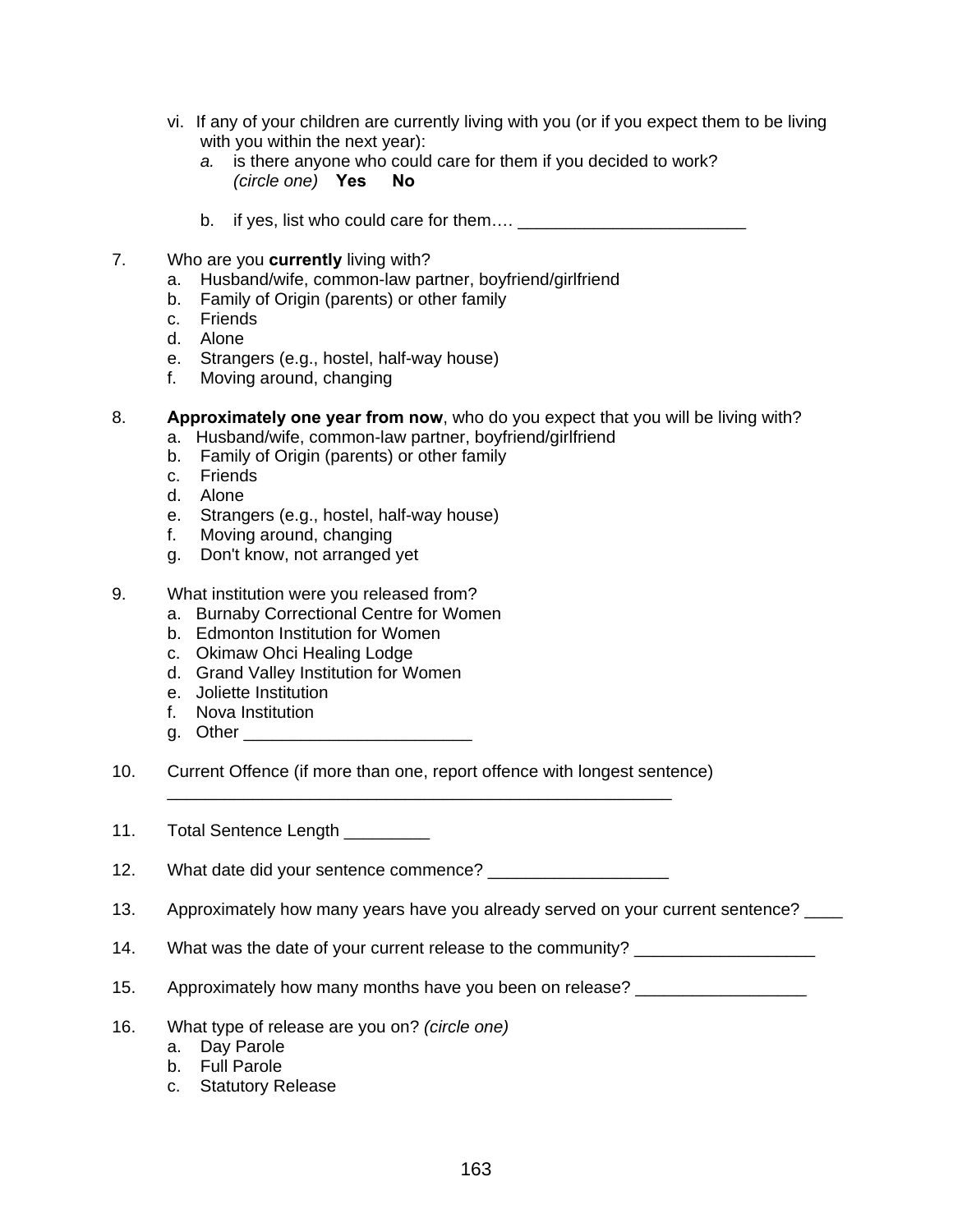17. Is this your first Federal Sentence? *(circle one)* **Yes No**

|                                  | In general what factors do you feel have contributed to your involvement in criminal<br>behavior?                                                                                                                                                                                                                                                                                          |  |  |  |  |  |  |
|----------------------------------|--------------------------------------------------------------------------------------------------------------------------------------------------------------------------------------------------------------------------------------------------------------------------------------------------------------------------------------------------------------------------------------------|--|--|--|--|--|--|
|                                  | What factors would help keep you out of trouble with the law in the future?                                                                                                                                                                                                                                                                                                                |  |  |  |  |  |  |
|                                  | What is the highest level of education you achieved while in school in the community?                                                                                                                                                                                                                                                                                                      |  |  |  |  |  |  |
|                                  | a. Have you done any upgrading since then? (circle one) Yes<br><b>No</b>                                                                                                                                                                                                                                                                                                                   |  |  |  |  |  |  |
|                                  | b. If yes, what is the Highest Grade Level you have completed up to now?                                                                                                                                                                                                                                                                                                                   |  |  |  |  |  |  |
|                                  | Prior to your incarceration, what was your major source of income? (circle one)                                                                                                                                                                                                                                                                                                            |  |  |  |  |  |  |
| b.<br>C.<br>d.<br>е.<br>f.<br>g. | a. Employment<br>Employment Insurance (Unemployment Insurance) or Disability<br><b>Welfare/Social Assistance</b><br><b>Mother's Allowance</b><br>Spouse/Family<br>Friends<br><b>Illegal Activities</b>                                                                                                                                                                                     |  |  |  |  |  |  |
| i)                               | Prior to your incarceration, did you ever engage in any other activities in order to<br>make money?<br>(circle any that apply)<br>a. Exotic Dancing (legal employment)<br>b. Working "under the table" at any other job other than that already listed in options<br>(a), (c), (d) (e.g., getting paid in cash for working but not claiming it on your<br>c. Drug Trade<br>d. Prostitution |  |  |  |  |  |  |
|                                  | iii) If you engaged in any of the above activities, why did you?                                                                                                                                                                                                                                                                                                                           |  |  |  |  |  |  |

 $\overline{\phantom{a}}$  , and the contribution of the contribution of the contribution of the contribution of the contribution of the contribution of the contribution of the contribution of the contribution of the contribution of the  $\overline{\phantom{a}}$  , and the contribution of the contribution of the contribution of the contribution of the contribution of the contribution of the contribution of the contribution of the contribution of the contribution of the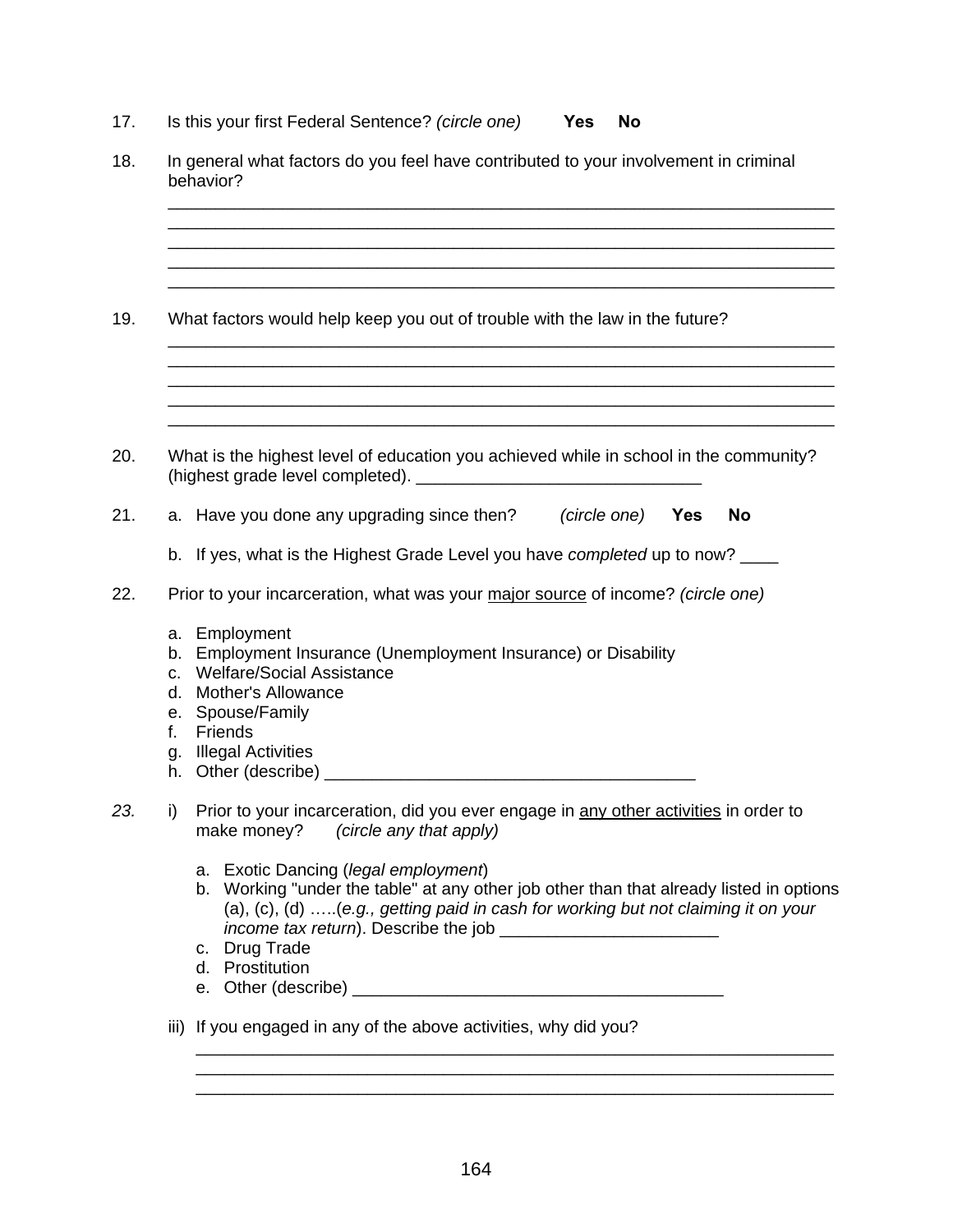| 24. | а. | What hourly rate of pay do you think that you would have to make while working in<br>order to meet your basic needs? ________________________   |
|-----|----|-------------------------------------------------------------------------------------------------------------------------------------------------|
|     |    | b. Are you qualified for any jobs that would allow you to make that hourly wage?<br>(circle one)<br><b>No</b><br><b>Yes</b>                     |
|     |    | c. If yes, please list the jobs below.                                                                                                          |
| 25. |    | a. Did you ever have any work experience outside the home prior to your incarceration?<br>(circle one)<br>Yes<br><b>No</b>                      |
|     |    | If Yes,<br>b. What was your occupation? (please report your most recent job prior to<br>incarceration)                                          |
|     | C. | What was your approximate <b>hourly salary</b> ? (most <i>recent job</i> prior to incarceration)                                                |
|     |    | d. Was this salary sufficient to meet your basic needs? (circle one)<br><b>Yes</b><br><b>No</b><br>Explain                                      |
|     |    | e. List any experience in any other types of employment in the community. (prior to<br><i>incarceration</i> )                                   |
| 26. | а. | How important is it for you to have a job? (circle one)<br>Not very<br>b. Somewhat<br>c. Very Important                                         |
| 27. |    | How much support do you have from your spouse/family/important other(s) for<br>finding/keeping work? (circle one)<br>a. Not Much<br>b. A Little |

- c. Good Support
- d. Not Applicable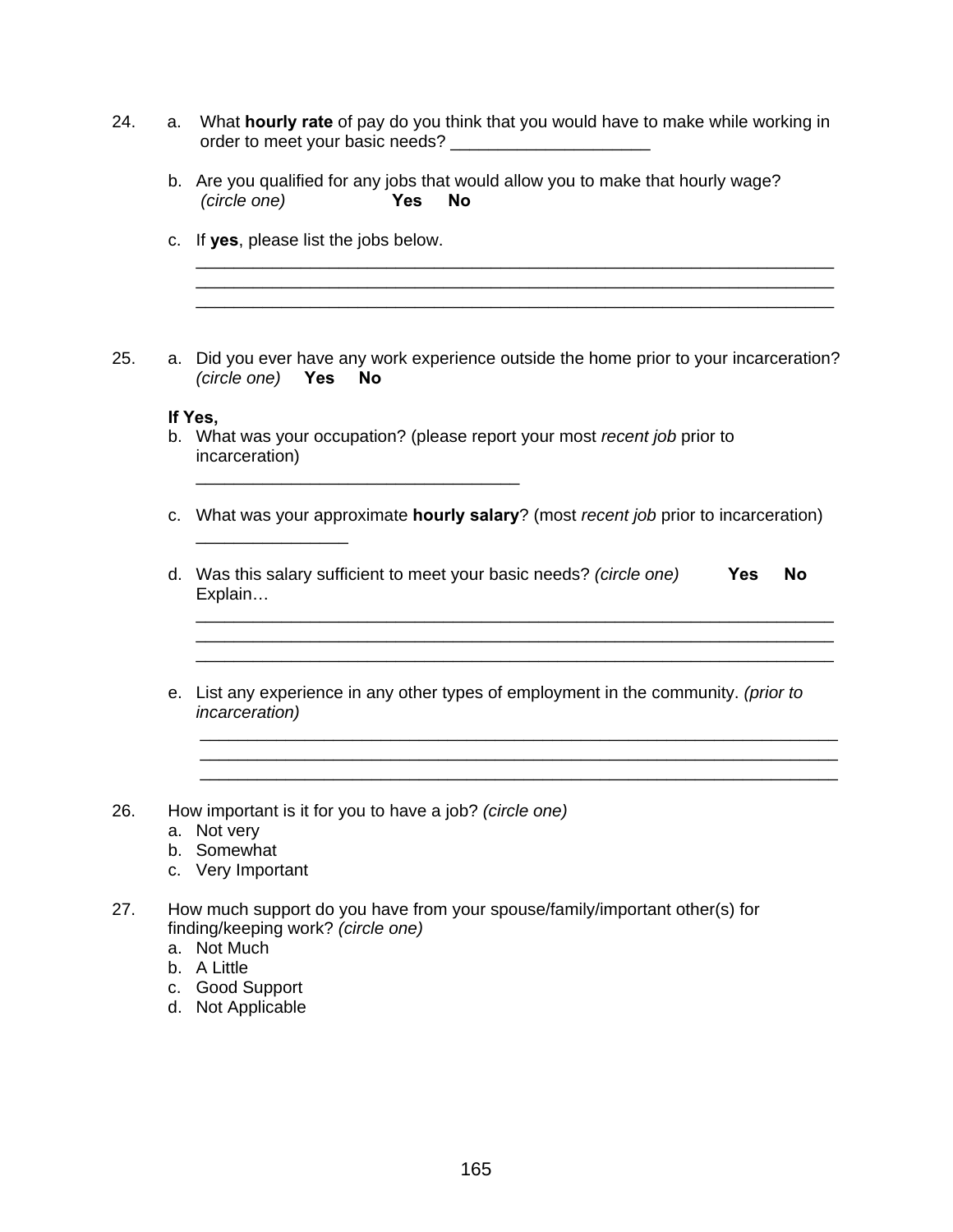- 28. How much does your spouse/family/important other(s) believe that having a job is important? *(circle one)*
	- a. Not Very
	- b. Somewhat
	- c. Important
	- d. Not Applicable
- 29. a. Have you experienced any difficulties or had any problems when looking for work in the past, or currently? *(circle one)* **Yes No**
	- b. If yes, what were the difficulties/problems you experienced?
	- c. Is there anything that you think could help you to deal with these problems in the future.

\_\_\_\_\_\_\_\_\_\_\_\_\_\_\_\_\_\_\_\_\_\_\_\_\_\_\_\_\_\_\_\_\_\_\_\_\_\_\_\_\_\_\_\_\_\_\_\_\_\_\_\_\_\_\_\_\_\_\_\_\_\_\_\_\_\_\_\_

\_\_\_\_\_\_\_\_\_\_\_\_\_\_\_\_\_\_\_\_\_\_\_\_\_\_\_\_\_\_\_\_\_\_\_\_\_\_\_\_\_\_\_\_\_\_\_\_\_\_\_\_\_\_\_\_\_\_\_\_\_\_\_\_\_\_\_\_ \_\_\_\_\_\_\_\_\_\_\_\_\_\_\_\_\_\_\_\_\_\_\_\_\_\_\_\_\_\_\_\_\_\_\_\_\_\_\_\_\_\_\_\_\_\_\_\_\_\_\_\_\_\_\_\_\_\_\_\_\_\_\_\_\_\_\_\_

\_\_\_\_\_\_\_\_\_\_\_\_\_\_\_\_\_\_\_\_\_\_\_\_\_\_\_\_\_\_\_\_\_\_\_\_\_\_\_\_\_\_\_\_\_\_\_\_\_\_\_\_\_\_\_\_\_\_\_\_\_\_\_\_\_\_\_\_ \_\_\_\_\_\_\_\_\_\_\_\_\_\_\_\_\_\_\_\_\_\_\_\_\_\_\_\_\_\_\_\_\_\_\_\_\_\_\_\_\_\_\_\_\_\_\_\_\_\_\_\_\_\_\_\_\_\_\_\_\_\_\_\_\_\_\_\_

\_\_\_\_\_\_\_\_\_\_\_\_\_\_\_\_\_\_\_\_\_\_\_\_\_\_\_\_\_\_\_\_\_\_\_\_\_\_\_\_\_\_\_\_\_\_\_\_\_\_\_\_\_\_\_\_\_\_\_\_\_\_\_\_\_\_\_\_

\_\_\_\_\_\_\_\_\_\_\_\_\_\_\_\_\_\_\_\_\_\_\_\_\_\_\_\_\_\_\_\_\_\_\_\_\_\_\_\_\_\_\_\_\_\_\_\_\_\_\_\_\_\_\_\_\_\_\_\_\_\_\_\_\_\_\_\_

30. i. To your knowledge, have you been refused employment due to your criminal record? *(circle one)* **Yes No**

#### **If yes**,

- ii. how many times did this happen? \_\_\_\_\_\_\_\_\_\_\_
- iii. what was the reason given by the employer?
	- a. Nature/type of your offense
	- b. Does not want ex-offenders working for him/her
	- c. Nature of the Job
	- d. Other (specify) \_\_\_\_\_\_\_\_\_\_\_\_\_\_\_\_\_\_\_\_\_\_
- 31. **Currently**, what is your *main source* of income? *(circle one)* 
	- a. Employment
	- b. Employment Insurance or Disability
	- c. Welfare/Social Assistance
	- d. Mother's Allowance
	- e. Spouse/Family
	- f. Friends
	- g. Other \_\_\_\_\_\_\_\_\_\_\_\_\_\_\_\_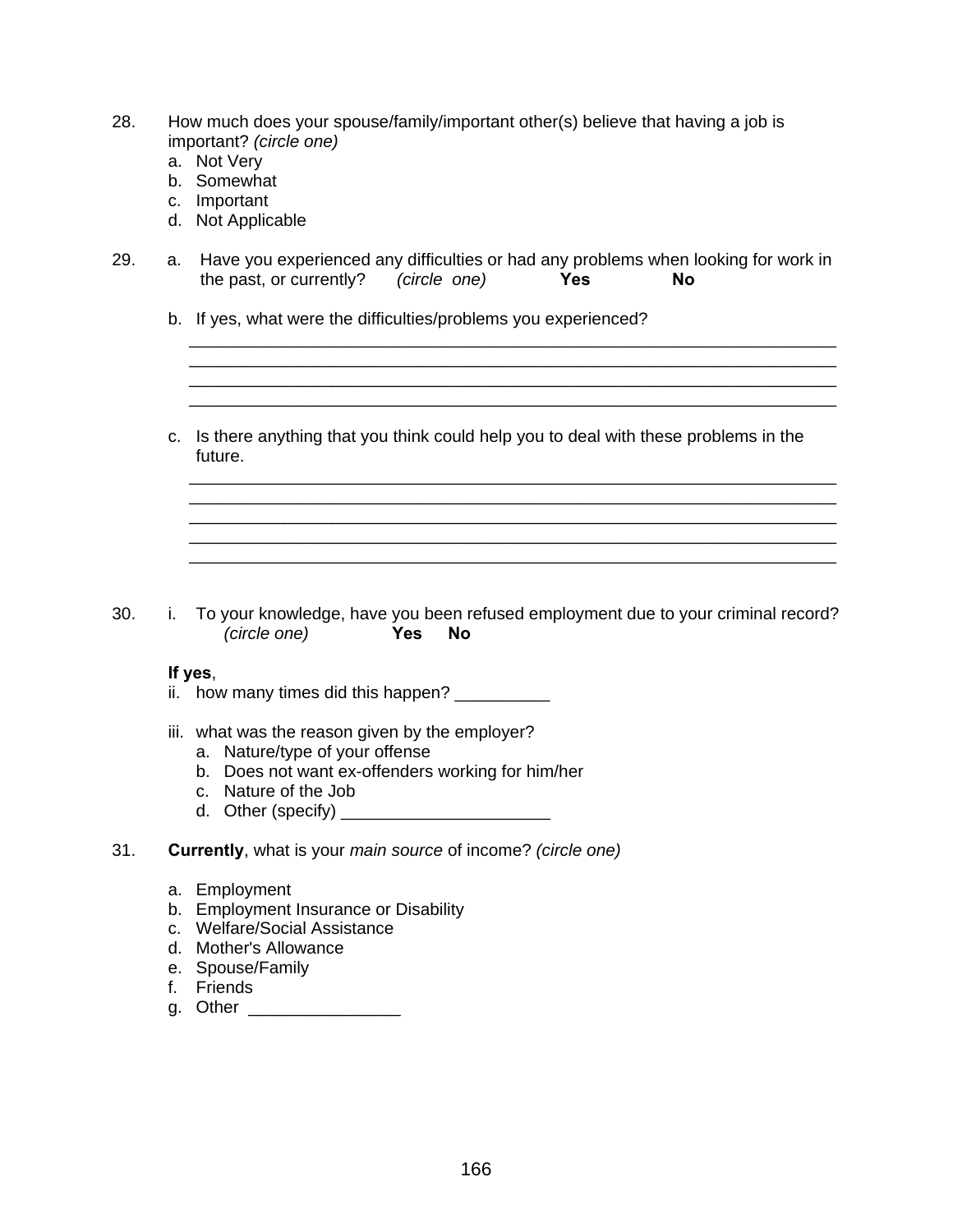### **Institutional Training/Jobs**

- 1. a. Did you complete any vocational or employment training courses while you were<br>incarcerated? (circle one) **Yes No**  $rac{1}{2}$ incarcerated? b. If **yes**, please list them below. \_\_\_\_\_\_\_\_\_\_\_\_\_\_\_\_\_\_\_\_\_\_\_\_\_\_\_\_\_\_\_\_\_\_\_\_\_\_\_\_\_\_\_\_\_\_\_\_\_\_\_\_\_\_\_\_\_\_\_\_\_\_\_\_\_\_\_\_\_\_ \_\_\_\_\_\_\_\_\_\_\_\_\_\_\_\_\_\_\_\_\_\_\_\_\_\_\_\_\_\_\_\_\_\_\_\_\_\_\_\_\_\_\_\_\_\_\_\_\_\_\_\_\_\_\_\_\_\_\_\_\_\_\_\_\_\_\_\_\_\_ 2. a. Were you employed while residing in the institution? *(circle one)* **Yes No** b. If **yes**, what was your job *(list all jobs you had if there was more than one)*… \_\_\_\_\_\_\_\_\_\_\_\_\_\_\_\_\_\_\_\_\_\_\_\_\_\_\_\_\_\_\_\_\_\_\_\_\_\_\_\_\_\_\_\_\_\_\_\_\_\_\_\_\_\_\_\_\_\_\_\_\_\_\_\_\_\_\_\_\_\_ \_\_\_\_\_\_\_\_\_\_\_\_\_\_\_\_\_\_\_\_\_\_\_\_\_\_\_\_\_\_\_\_\_\_\_\_\_\_\_\_\_\_\_\_\_\_\_\_\_\_\_\_\_\_\_\_\_\_\_\_\_\_\_\_\_\_\_\_\_\_ \_\_\_\_\_\_\_\_\_\_\_\_\_\_\_\_\_\_\_\_\_\_\_\_\_\_\_\_\_\_\_\_\_\_\_\_\_\_\_\_\_\_\_\_\_\_\_\_\_\_\_\_\_\_\_\_\_\_\_\_\_\_\_\_\_\_\_\_\_\_
- 3. a. Did you ever participate in a work release while you were incarcerated? *(circle one)* **Yes No**
	- b. If **yes**, what type of job did you have on your work release? \_\_\_\_\_\_\_\_\_\_\_\_\_\_\_\_\_\_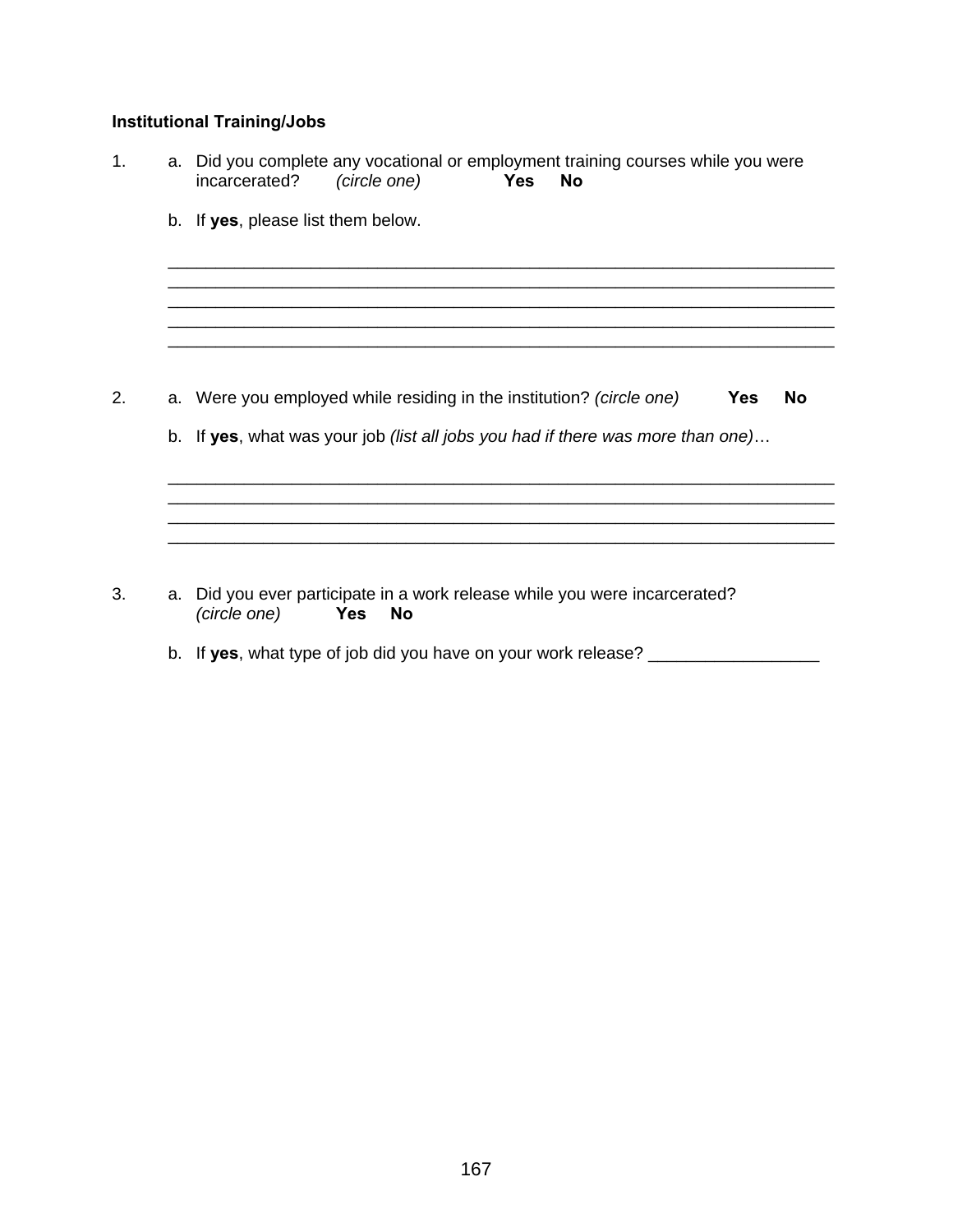# **Employment Services**

|    | Who would you talk to if you simply needed information about how to get a job or how to<br>support yourself in the community (e.g., get social assistance, write a résumé, find a<br>job?)                                            |                  |                |      |           |
|----|---------------------------------------------------------------------------------------------------------------------------------------------------------------------------------------------------------------------------------------|------------------|----------------|------|-----------|
|    | a. Would you be interested in participating in any employment programs/services<br>during your release? (circle one)                                                                                                                  | Yes<br><b>No</b> |                |      |           |
|    | b. If yes, what would you find useful?                                                                                                                                                                                                |                  |                |      |           |
|    | c. If no, why not?                                                                                                                                                                                                                    |                  |                |      |           |
|    | Have you visited with an employment counselor since your release?<br>(circle one)<br><b>Yes</b><br><b>No</b><br>a. Have you participated in job training programs/workshops since release?<br>(circle one)<br><b>Yes</b><br><b>No</b> |                  |                |      |           |
|    | b. If yes, please list the types of programs/workshops below.                                                                                                                                                                         |                  |                |      |           |
|    | c. If no, why have you not participated in any?                                                                                                                                                                                       |                  |                |      |           |
|    | How would you rate your ability to                                                                                                                                                                                                    | Poor             | Fair           | Good | Excellent |
| a. | create a good résumé                                                                                                                                                                                                                  | 1                | $\overline{2}$ | 3    | 4         |
|    | b. perform well during an job interview                                                                                                                                                                                               | 1                | $\overline{2}$ | 3    | 4         |
|    | c. know where to look for a job                                                                                                                                                                                                       | 1                | $\overline{2}$ | 3    | 4         |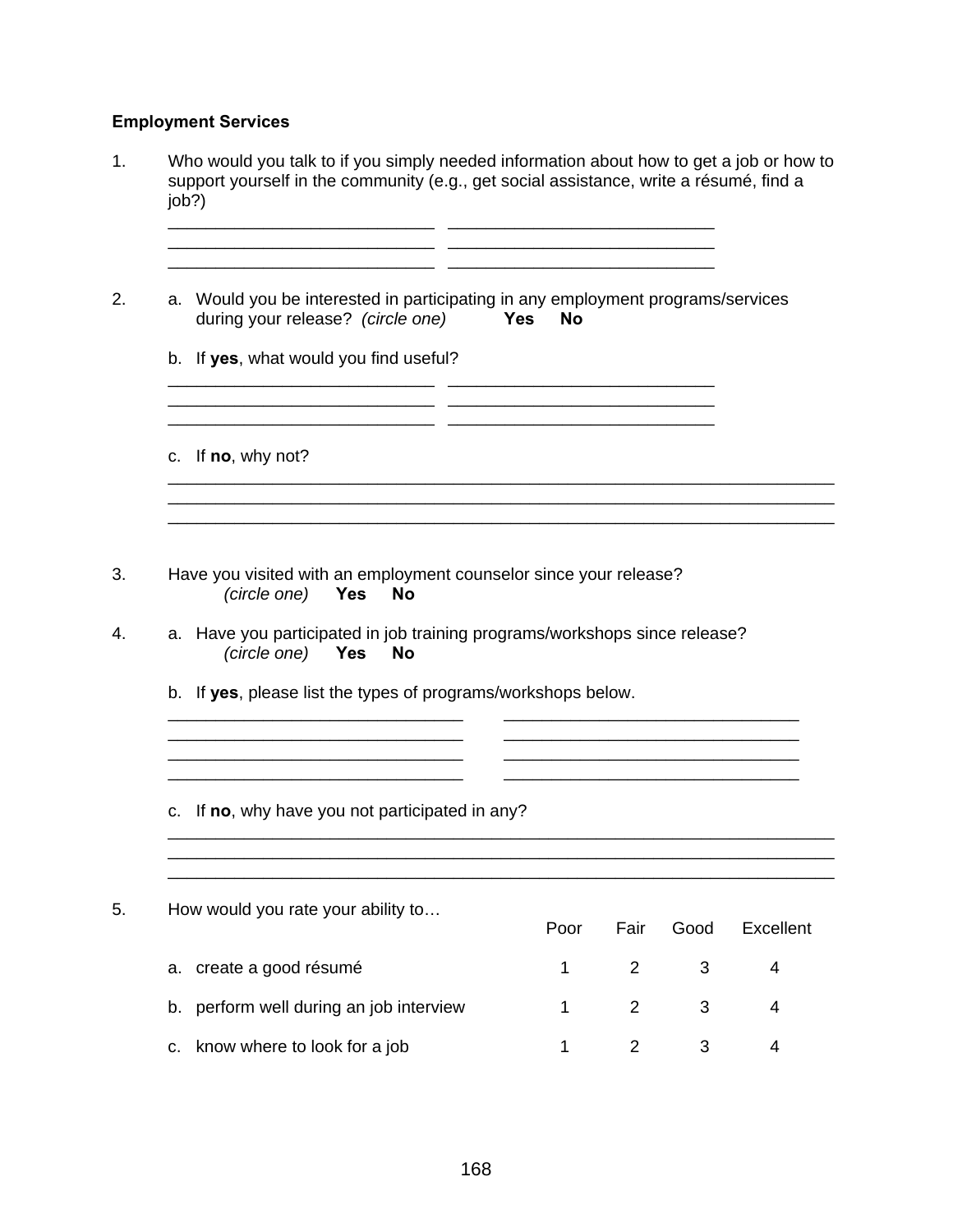6. a. Are you aware of any employment services in your community? *(circle one)* **Yes No**

| Do you have any suggestions for improving employment services to women on |
|---------------------------------------------------------------------------|
|                                                                           |
|                                                                           |
|                                                                           |
|                                                                           |

## **Employment Centers**

The Correctional Service of Canada operates several Community Employment Centers designed to provide employment counselling and placement services for offenders in a number of communities in Canada.

- 1. Have you ever been to a CSC Employment Center? *(circle one)* **Yes No**
- 2. a. Prior to completing this questionnaire, were you aware that there were CSC Employment Centers in some communities? *(circle one)* **Yes No** 
	- b. If yes, how did you learn about the Employment Center?
- 3. a. Would you be interested in using the employment services offered by a CSC Employment Center? *(circle one)* **Yes No**

\_\_\_\_\_\_\_\_\_\_\_\_\_\_\_\_\_\_\_\_\_\_\_\_\_\_\_\_\_\_\_\_\_\_\_\_\_\_\_\_\_\_\_\_\_\_\_\_\_\_\_\_\_\_\_\_\_\_\_\_\_\_\_\_\_\_\_\_

\_\_\_\_\_\_\_\_\_\_\_\_\_\_\_\_\_\_\_\_\_\_\_\_\_\_\_\_\_\_\_\_\_\_\_\_\_\_\_\_\_\_\_\_\_\_\_\_\_\_\_\_\_\_\_\_\_\_\_\_\_\_\_\_\_\_\_\_

 \_\_\_\_\_\_\_\_\_\_\_\_\_\_\_\_\_\_\_\_\_\_\_\_\_\_\_\_\_\_\_\_\_\_\_\_\_\_\_\_\_\_\_\_\_\_\_\_\_\_\_\_\_\_\_\_\_\_\_\_\_\_\_ \_\_\_\_\_\_\_\_\_\_\_\_\_\_\_\_\_\_\_\_\_\_\_\_\_\_\_\_\_\_\_\_\_\_\_\_\_\_\_\_\_\_\_\_\_\_\_\_\_\_\_\_\_\_\_\_\_\_\_\_\_\_\_

b. Explain why or why not…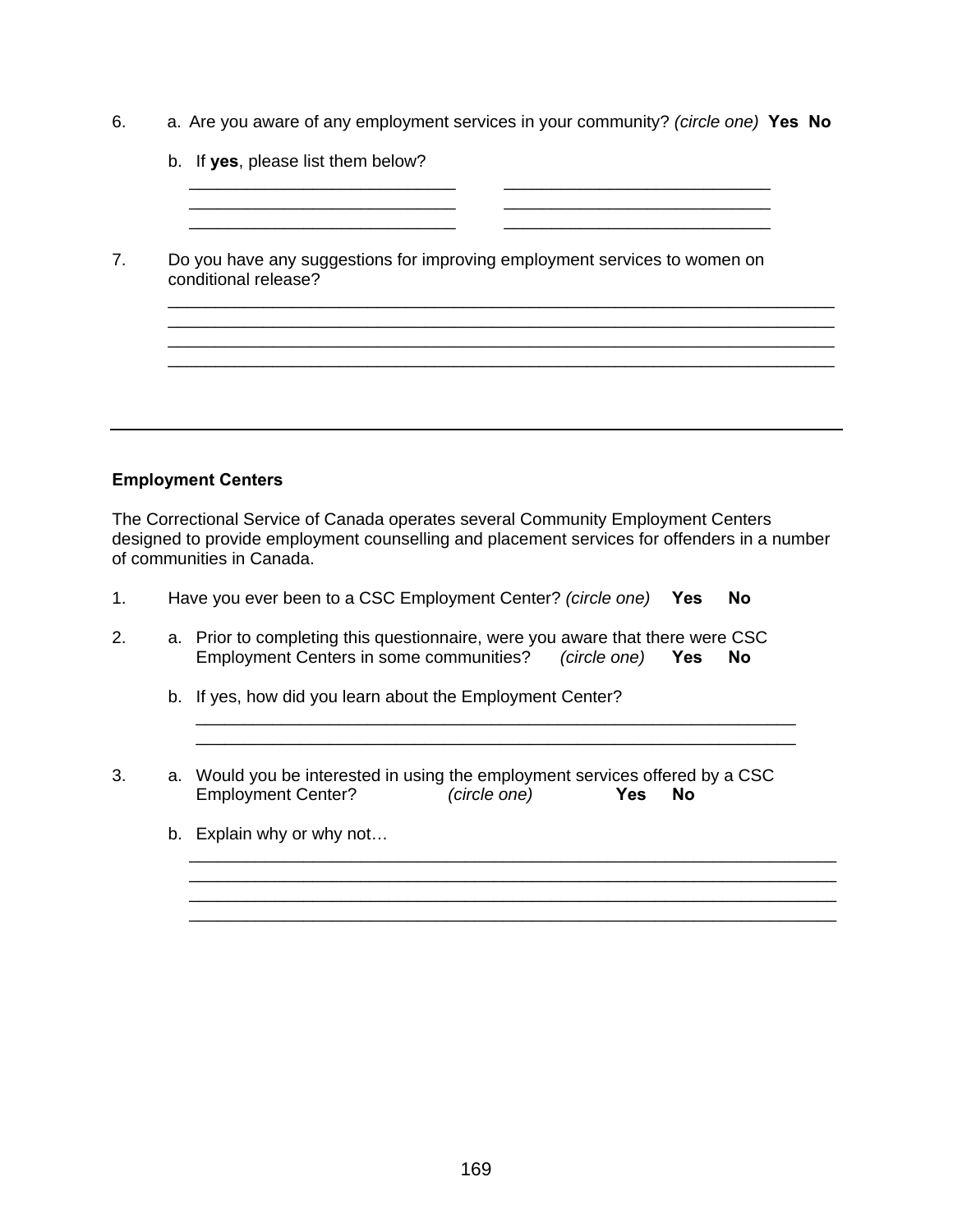**If you have been to a CSC Employment Centre**, please answer the following questions. *(If you have never been to a CSC Employment Centre, please do not complete these questions, please skip to the next page).* 

\_\_\_\_\_\_\_\_\_\_\_\_\_\_\_\_\_\_\_\_\_\_\_\_\_\_\_\_\_\_\_\_\_\_\_\_\_\_\_\_\_\_\_\_\_\_\_\_\_\_\_\_\_\_\_\_\_\_\_\_\_\_\_\_\_\_\_\_\_\_

\_\_\_\_\_\_\_\_\_\_\_\_\_\_\_\_\_\_\_\_\_\_\_\_\_\_\_\_\_\_\_\_\_\_\_\_\_\_\_\_\_\_\_\_\_\_\_\_\_\_\_\_\_\_\_\_\_\_\_\_\_\_\_\_\_\_\_\_\_\_ \_\_\_\_\_\_\_\_\_\_\_\_\_\_\_\_\_\_\_\_\_\_\_\_\_\_\_\_\_\_\_\_\_\_\_\_\_\_\_\_\_\_\_\_\_\_\_\_\_\_\_\_\_\_\_\_\_\_\_\_\_\_\_\_\_\_\_\_\_\_

\_\_\_\_\_\_\_\_\_\_\_\_\_\_\_\_\_\_\_\_\_\_\_\_\_\_\_\_\_\_\_\_\_\_\_\_\_\_\_\_\_\_\_\_\_\_\_\_\_\_\_\_\_\_\_\_\_\_\_\_\_\_\_\_\_\_\_\_\_\_

\_\_\_\_\_\_\_\_\_\_\_\_\_\_\_\_\_\_\_\_\_\_\_\_\_\_\_\_\_\_\_\_\_\_\_\_\_\_\_\_\_\_\_\_\_\_\_\_\_\_\_\_\_\_\_\_\_\_\_\_\_\_\_\_\_\_\_\_\_\_ \_\_\_\_\_\_\_\_\_\_\_\_\_\_\_\_\_\_\_\_\_\_\_\_\_\_\_\_\_\_\_\_\_\_\_\_\_\_\_\_\_\_\_\_\_\_\_\_\_\_\_\_\_\_\_\_\_\_\_\_\_\_\_\_\_\_\_\_\_\_

\_\_\_\_\_\_\_\_\_\_\_\_\_\_\_\_\_\_\_\_\_\_\_\_\_\_\_\_\_\_\_\_\_\_\_\_\_\_\_\_\_\_\_\_\_\_\_\_\_\_\_\_\_\_\_\_\_\_\_\_\_\_\_\_\_\_\_\_\_\_

- 4. How many times have you visited the Employment Centre? \_\_\_\_\_\_\_
- *5.* What types of services do you use when you are there? *(circle any that apply)* 
	- a. Employment Counselling
	- b. Résumé Writing
	- c. Job Search
	- d. Interview Preparation
	- e. Office Resources (computers, phone)
	- f. Educational Upgrading
	- g. Workplace Hazardous Materials Information System (WHMIS)
	- h. Aptitude and Assessment Testing
	- i. Other (describe) \_\_\_\_\_\_\_\_\_\_\_\_\_\_\_\_\_\_\_\_\_\_\_\_\_\_\_\_\_\_\_
- 6. What do you like most about the employment centre?
- 7. What do you like least about the employment centre?
- 8. What are your suggestions for improvement to the employment centres?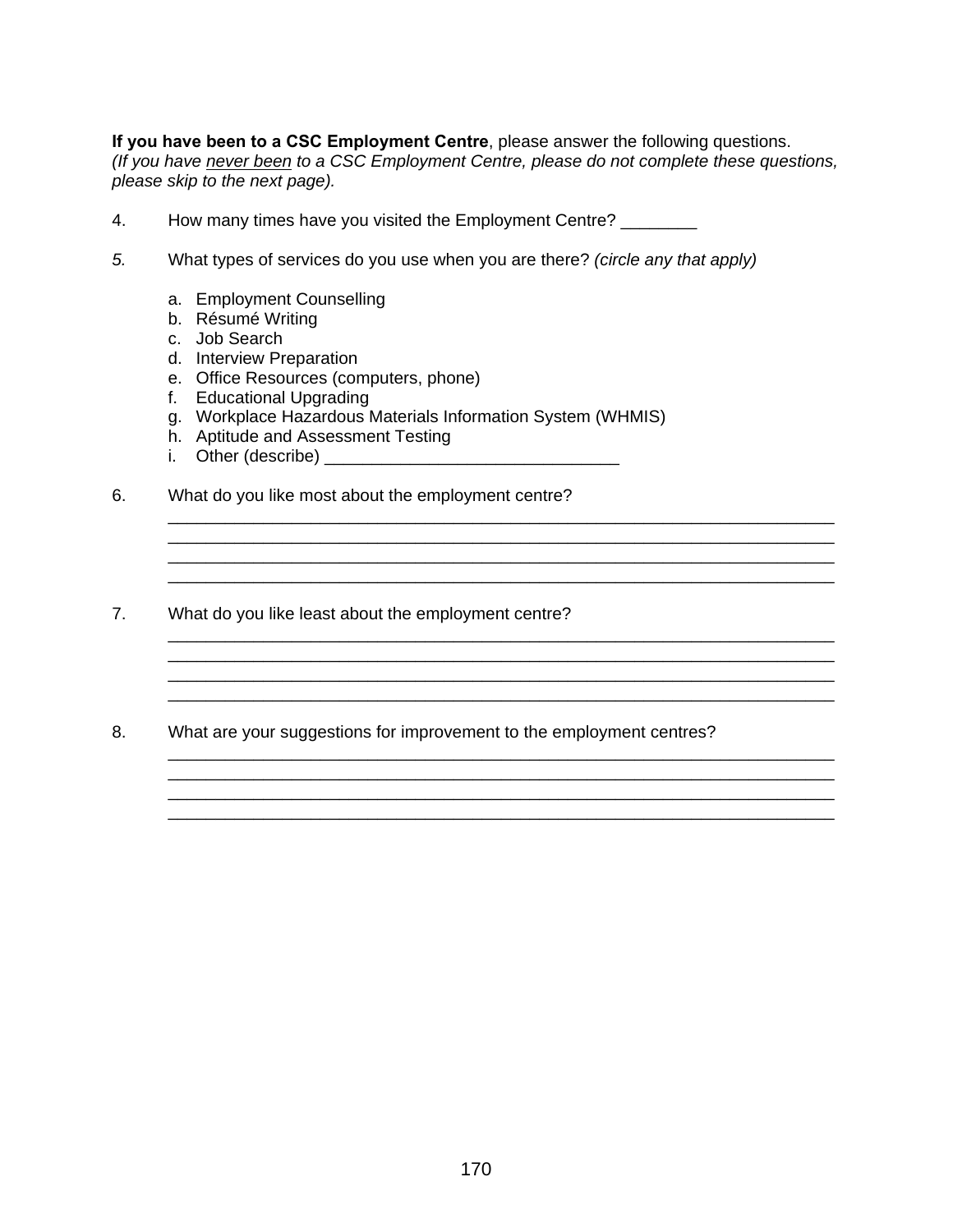#### **Advantages/Disadvantages of Employment**

#### Advantages

I'd like you to imagine having a steady job (if you don't already have one). People say that certain good things can go along with this (e.g., nice house, good money). What are some good things you associate with having a steady job? List as many as you can think of:



**Disadvantages** 

Again, imagine having a steady job (if you don't already have one). People say that some bad things can go along with having a steady job (e.g., no free time, working for someone else). What are some bad things you associate with having a steady job? List as many as you can think of:

\_\_\_\_\_\_\_\_\_\_\_\_\_\_\_\_\_\_\_\_\_\_\_\_\_\_\_\_\_\_ \_\_\_\_\_\_\_\_\_\_\_\_\_\_\_\_\_\_\_\_\_\_\_\_\_\_\_\_\_\_

\_\_\_\_\_\_\_\_\_\_\_\_\_\_\_\_\_\_\_\_\_\_\_\_\_\_\_\_\_\_ \_\_\_\_\_\_\_\_\_\_\_\_\_\_\_\_\_\_\_\_\_\_\_\_\_\_\_\_\_\_

\_\_\_\_\_\_\_\_\_\_\_\_\_\_\_\_\_\_\_\_\_\_\_\_\_\_\_\_\_\_ \_\_\_\_\_\_\_\_\_\_\_\_\_\_\_\_\_\_\_\_\_\_\_\_\_\_\_\_\_\_

\_\_\_\_\_\_\_\_\_\_\_\_\_\_\_\_\_\_\_\_\_\_\_\_\_\_\_\_\_\_ \_\_\_\_\_\_\_\_\_\_\_\_\_\_\_\_\_\_\_\_\_\_\_\_\_\_\_\_\_\_

\_\_\_\_\_\_\_\_\_\_\_\_\_\_\_\_\_\_\_\_\_\_\_\_\_\_\_\_\_\_ \_\_\_\_\_\_\_\_\_\_\_\_\_\_\_\_\_\_\_\_\_\_\_\_\_\_\_\_\_\_

\_\_\_\_\_\_\_\_\_\_\_\_\_\_\_\_\_\_\_\_\_\_\_\_\_\_\_\_\_\_ \_\_\_\_\_\_\_\_\_\_\_\_\_\_\_\_\_\_\_\_\_\_\_\_\_\_\_\_\_\_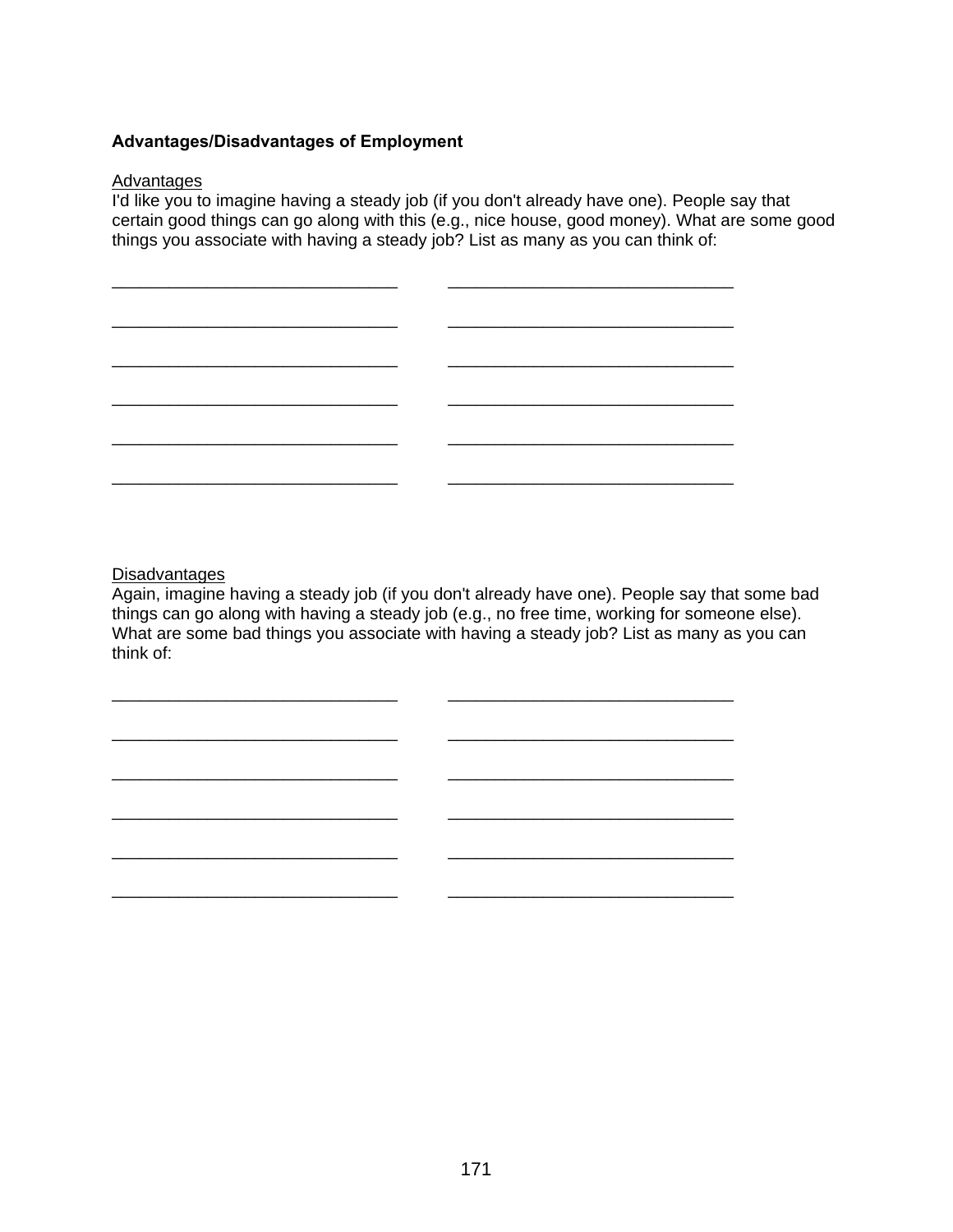| Very<br>1                                                                   | Somewhat<br>Somewhat<br>Average<br>Unimportant<br>Unimportant<br>Importance<br>Important<br>$\overline{2}$<br>3<br>4 |  |  |              |                |   |                |   |
|-----------------------------------------------------------------------------|----------------------------------------------------------------------------------------------------------------------|--|--|--------------|----------------|---|----------------|---|
|                                                                             |                                                                                                                      |  |  |              |                |   |                |   |
| 1.                                                                          | Aboriginal Programs (e.g., Circles of Change; Spirit of a Warrior)                                                   |  |  | 1            | $\overline{2}$ | 3 | 4              | 5 |
| <b>Elder Counselling</b><br>2.                                              |                                                                                                                      |  |  | 1            | $\overline{2}$ | 3 | 4              | 5 |
| 3.                                                                          | Education Programs (e.g., Adult Basic Education)                                                                     |  |  | $\mathbf{1}$ | $\overline{2}$ | 3 | $\overline{4}$ | 5 |
| 4. Employment Programs<br>(e.g., Employability Skills; Vocational Training) |                                                                                                                      |  |  |              |                | 3 | $\overline{4}$ | 5 |
| Counselling Services (e.g., Psychologist)<br>5.                             |                                                                                                                      |  |  |              |                | 3 | 4              | 5 |
| Survivors of Abuse & Trauma<br>6.                                           |                                                                                                                      |  |  |              | $\overline{2}$ | 3 | 4              | 5 |
| 7. Intensive Intervention Services<br>(e.g., Dialectical Behaviour Therapy) |                                                                                                                      |  |  |              | $\overline{2}$ | 3 | $\overline{4}$ | 5 |
|                                                                             | 8. Living Skills Programs (e.g., Reasoning & Rehabilitation;<br>Anger & Emotions Management)                         |  |  | $\mathbf{1}$ | $\overline{2}$ | 3 | 4              | 5 |
| <b>Parenting Skills</b><br>9.                                               |                                                                                                                      |  |  | 1            | $\overline{2}$ | 3 | 4              | 5 |
|                                                                             | 10. Substance Abuse Programming                                                                                      |  |  | 1            | $\overline{2}$ | 3 | 4              | 5 |
| 11. Chaplaincy Services                                                     |                                                                                                                      |  |  | 1            | $\overline{2}$ | 3 | $\overline{4}$ | 5 |
| to be by                                                                    | Using the same scale above<br>How important do you think employment<br>opportunities/training/programs are perceived |  |  |              |                |   |                |   |
|                                                                             | 12. parole officers in the community?                                                                                |  |  | 1            | $\overline{2}$ | 3 | 4              | 5 |
|                                                                             | 13. by CSC National Headquarters?                                                                                    |  |  | 1            | $\overline{2}$ | 3 | 4              | 5 |

In general, how important do you think the following programs/services are for **you**.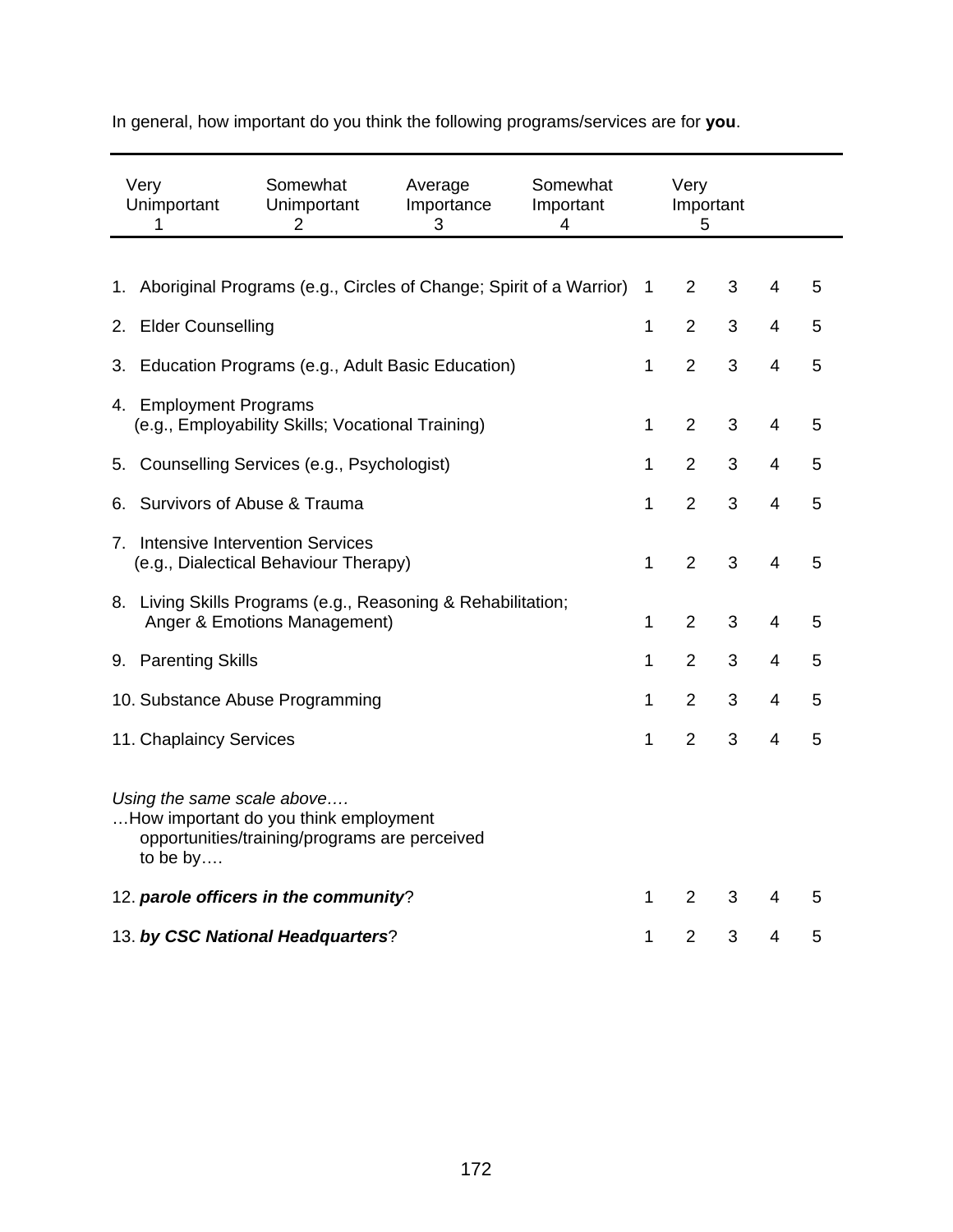Instructions: For the following items, indicate how you would compare yourself to the average worker your own age, using the rating scale provided. If you are not working right now, imagine how you think you would compare to other workers.

|    |                                                      | <b>Worse than</b><br>most workers | 1              |                | 3<br>Same as<br>most workers | <b>Better than</b> | 5<br>most workers |
|----|------------------------------------------------------|-----------------------------------|----------------|----------------|------------------------------|--------------------|-------------------|
| 1. |                                                      |                                   |                | $\overline{2}$ | 3                            | 4                  | 5                 |
| 2. |                                                      |                                   | 1              | $\overline{2}$ | 3                            | 4                  | 5                 |
| 3. |                                                      |                                   | 1              | 2              | 3                            | 4                  | 5                 |
|    | 4. Efforts to continually learn more about my job    |                                   | 1              | $\overline{2}$ | 3                            | 4                  | 5                 |
| 5. | Interest in further career growth                    |                                   | $\mathbf 1$    | $\overline{2}$ | 3                            | 4                  | 5                 |
| 6. |                                                      |                                   | $\mathbf{1}$   | $\overline{2}$ | 3                            | 4                  | 5                 |
| 7. |                                                      |                                   | $\mathbf 1$    | $\overline{2}$ | 3                            | 4                  | 5                 |
| 8. |                                                      |                                   | 1              | $\overline{2}$ | 3                            | 4                  | 5                 |
|    | 9. Ability to help co-workers with job-related       |                                   | $\overline{1}$ | $\overline{2}$ | 3                            | 4                  | 5                 |
|    |                                                      |                                   | -1             | 2              | 3                            | 4                  | 5                 |
|    | 11. Perseverance on difficult jobs                   |                                   | -1             | $\overline{2}$ | 3                            | 4                  | 5                 |
|    |                                                      |                                   | $\overline{1}$ | 2              | 3                            | 4                  | 5                 |
|    | 13. Ability to be retrained for new jobs             |                                   | $\mathbf 1$    | 2              | 3                            | 4                  | 5                 |
|    |                                                      |                                   |                | $\overline{2}$ | 3                            | 4                  | 5                 |
|    | 15. Ability to adapt to changes in work group        |                                   | $\overline{1}$ | $\overline{2}$ | 3                            | 4                  | 5                 |
|    |                                                      |                                   |                | 2              | 3                            | 4                  | 5                 |
|    | 17. Ability to support co-workers with personal      |                                   | 1              | 2              | 3                            | 4                  | 5                 |
|    | 18. Ability to get along with "difficult" co-workers |                                   | 1              | $\overline{2}$ | 3                            | 4                  | 5                 |
|    |                                                      |                                   | 1              | $\overline{2}$ | 3                            | 4                  | 5                 |
|    | 20. Ability to control quality of my work            |                                   | 1              | $\overline{2}$ | 3                            | 4                  | 5                 |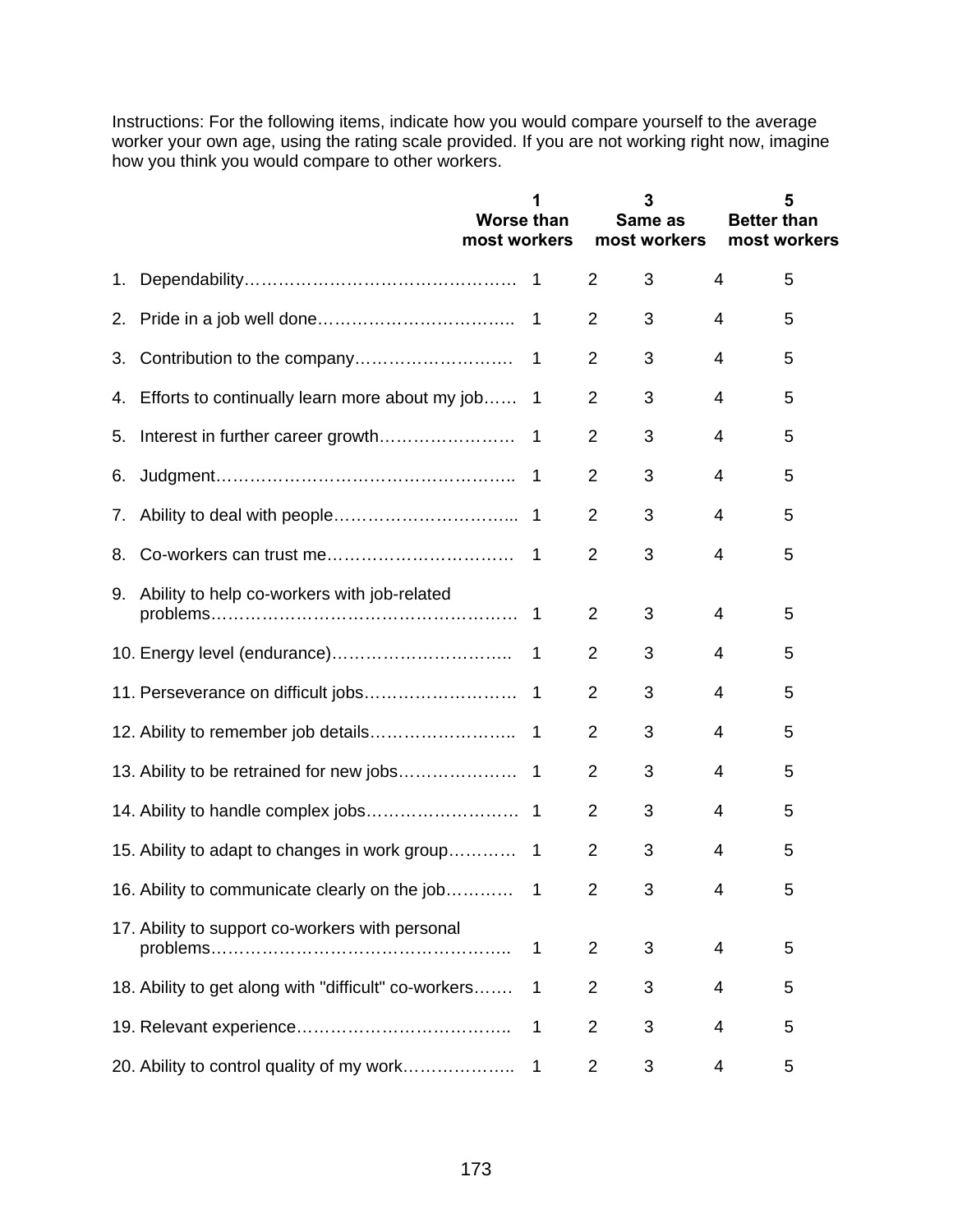|                                               | Worse than<br>most workers |    |                | 3<br>Same as<br>most workers | <b>Better than</b> | 5<br>most workers |
|-----------------------------------------------|----------------------------|----|----------------|------------------------------|--------------------|-------------------|
|                                               |                            |    | 2              | 3                            | 4                  | 5                 |
|                                               |                            |    | 2              | 3                            | 4                  | 5                 |
|                                               |                            |    | 2              | 3                            | 4                  | 5                 |
|                                               |                            |    | $\overline{2}$ | 3                            | 4                  | 5                 |
|                                               |                            |    | 2              | 3                            | 4                  | 5                 |
|                                               |                            |    | 2              | 3                            | 4                  | 5                 |
|                                               |                            |    | $\overline{2}$ | 3                            | 4                  | 5                 |
| 28. Knowing where to go in company for most   |                            |    | 2              | 3                            | 4                  | 5                 |
| 29. Knowing how to get cooperation from other |                            | -1 | 2              | 3                            | 4                  | 5                 |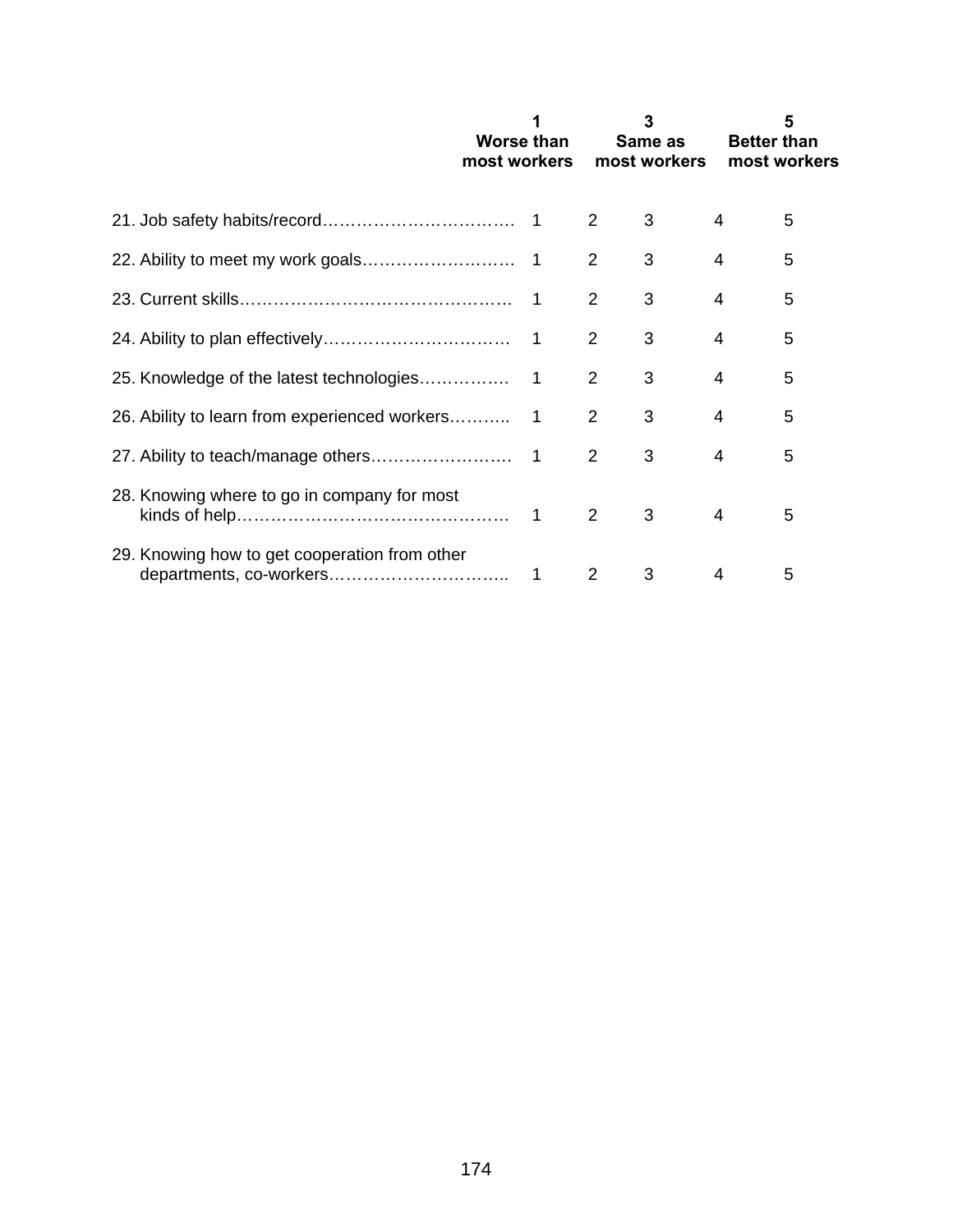Instructions: Please indicate the response that best describes your position since release.

|  |                                                                                                                | <b>None</b>    | 2<br><b>Few</b>                             | 3<br><b>Several</b> | 4<br>Most                            |  |
|--|----------------------------------------------------------------------------------------------------------------|----------------|---------------------------------------------|---------------------|--------------------------------------|--|
|  | 1. Think of your best friends: that is, those close friends<br>who you have seen most frequently since release |                |                                             |                     |                                      |  |
|  |                                                                                                                |                | 2                                           | 3                   | 4                                    |  |
|  | b. Are any of them the type of person                                                                          |                | 2                                           | 3                   | 4                                    |  |
|  | 2. Think of the people you know and have<br>been associating with since release                                |                |                                             |                     |                                      |  |
|  |                                                                                                                |                | 2                                           | 3                   | 4                                    |  |
|  | b. Are any of them the type of person                                                                          |                | 2                                           | 3                   | 4                                    |  |
|  |                                                                                                                | 1<br><b>No</b> | $\overline{2}$<br><b>Not</b><br><b>Sure</b> | 3<br><b>Yes</b>     | 4<br><b>Definitely</b><br><b>Yes</b> |  |
|  | 3. If I want to find a job, I'd know where to go                                                               |                | 2                                           | 3                   | 4                                    |  |
|  | 4. If I want to get some information about work,                                                               | 1              | $\overline{2}$                              | 3                   | 4                                    |  |
|  |                                                                                                                |                |                                             |                     |                                      |  |

| 5. If I was planning to find a job, I know some people                                                      | 2 | 3 |  |
|-------------------------------------------------------------------------------------------------------------|---|---|--|
| 6. While I might not call them friends and I might<br>not see them very often, I know some people           | 2 | 3 |  |
| 7. I know of at least one person in my neighbourhood<br>or area of town who appears to be doing "just fine" | 2 | 3 |  |
| 8. In my neighbourhood or area of town, there are<br>people who have jobs and are liked and respected       | 2 | 3 |  |
| 9. In my neighbourhood or area of town, there are<br>people who have jobs and they are disliked and         |   | 3 |  |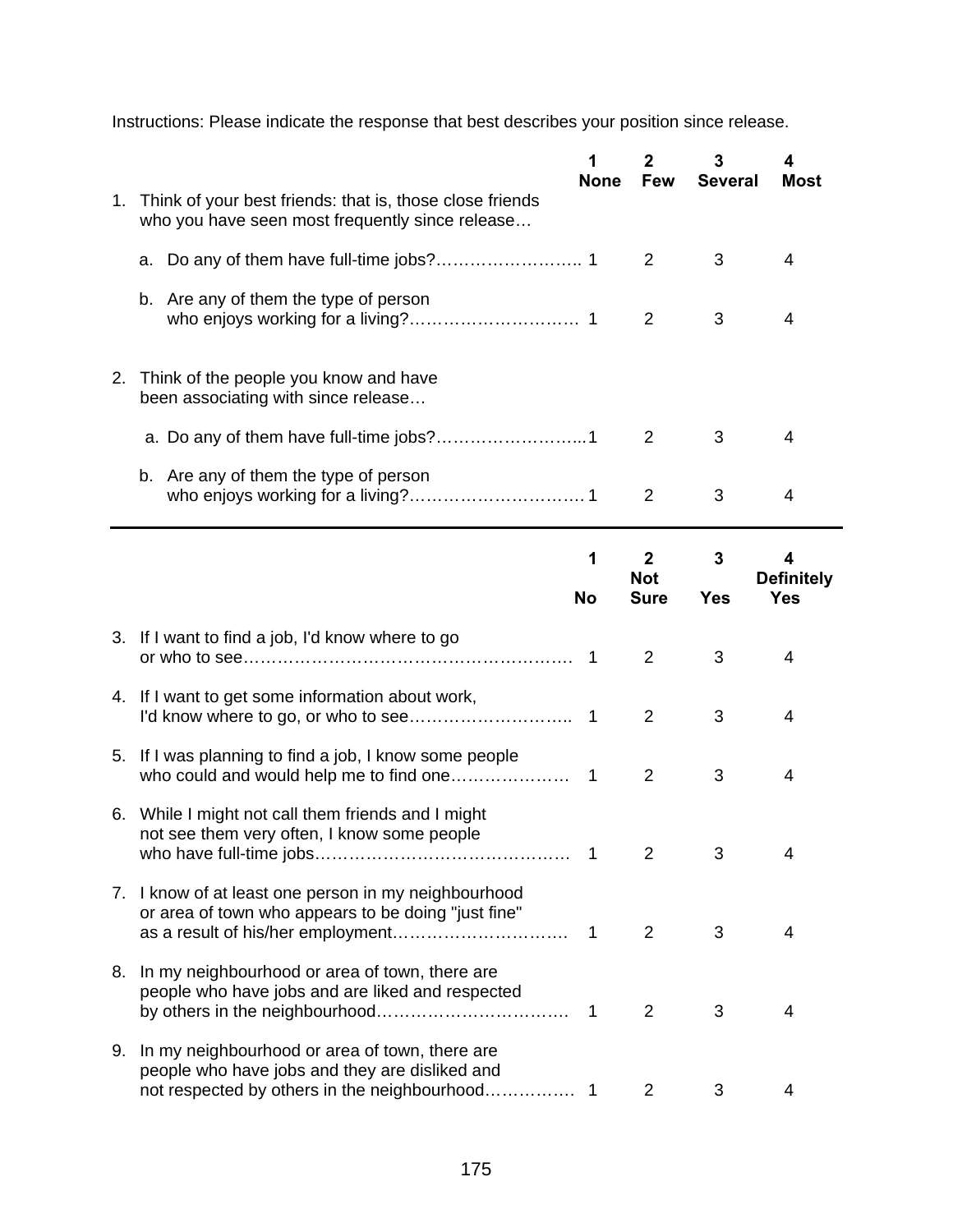Instructions: Please indicate the degree to which you agree or disagree with each of these statements. When responding to these items, please think about the people that you consider to be family.

When answering the following questions, please think about your current job. If you are not working right now, think back to your last job in the community if you had one, and answer these questions in response to that job.

Please indicate whether you are completing the questions on this page with reference to (select one):

\_\_\_\_\_ Your job now

\_\_\_\_\_ Your last job *(approximately how long ago was this? \_\_\_\_\_\_\_\_\_\_\_\_\_\_\_\_\_\_\_\_)* \_\_\_\_\_ Never Employed

**Note: If you have never been employed, then do not complete the scale on this page, and move directly to the scale on the next page.** 

| Very<br>Strongly<br><b>Disagree</b> | Strongly<br><b>Disagree</b>            | Slightly<br><b>Disagree</b>                                                                                                                             | Undecided |   | Slightly<br>Agree |   | Strongly<br>Agree |   | Very<br>Strongly<br>Agree |                |
|-------------------------------------|----------------------------------------|---------------------------------------------------------------------------------------------------------------------------------------------------------|-----------|---|-------------------|---|-------------------|---|---------------------------|----------------|
|                                     | $\overline{2}$                         | 3                                                                                                                                                       | 4         |   | 5                 |   | 6                 |   | 7                         |                |
|                                     | talk to about the problems I have      | 1. I have people in my family that I can                                                                                                                |           | 1 | 2                 | 3 | $\overline{4}$    | 5 | 6                         | 7              |
|                                     | 2. No one in my family can really      |                                                                                                                                                         |           |   | $\overline{2}$    | 3 | $\overline{4}$    | 5 | 6                         | $\overline{7}$ |
|                                     |                                        | 3. When my job gets me down, I always<br>know that I can turn to my family and                                                                          |           |   | $\overline{2}$    | 3 | $\overline{4}$    | 5 | 6                         | 7              |
|                                     | 4. There is really no one in my family |                                                                                                                                                         |           |   | $\overline{2}$    | 3 | 4                 | 5 | 6                         | $\overline{7}$ |
|                                     |                                        | 5. My family can't really help me much                                                                                                                  |           |   | $\overline{2}$    | 3 | 4                 | 5 | 6                         | $\overline{7}$ |
|                                     |                                        | 6. It's a good thing that I have my family<br>around when things aren't going well<br>at work. They can really understand<br>me and make me feel better |           | 1 | $\overline{2}$    | 3 | 4                 | 5 | 6                         | 7              |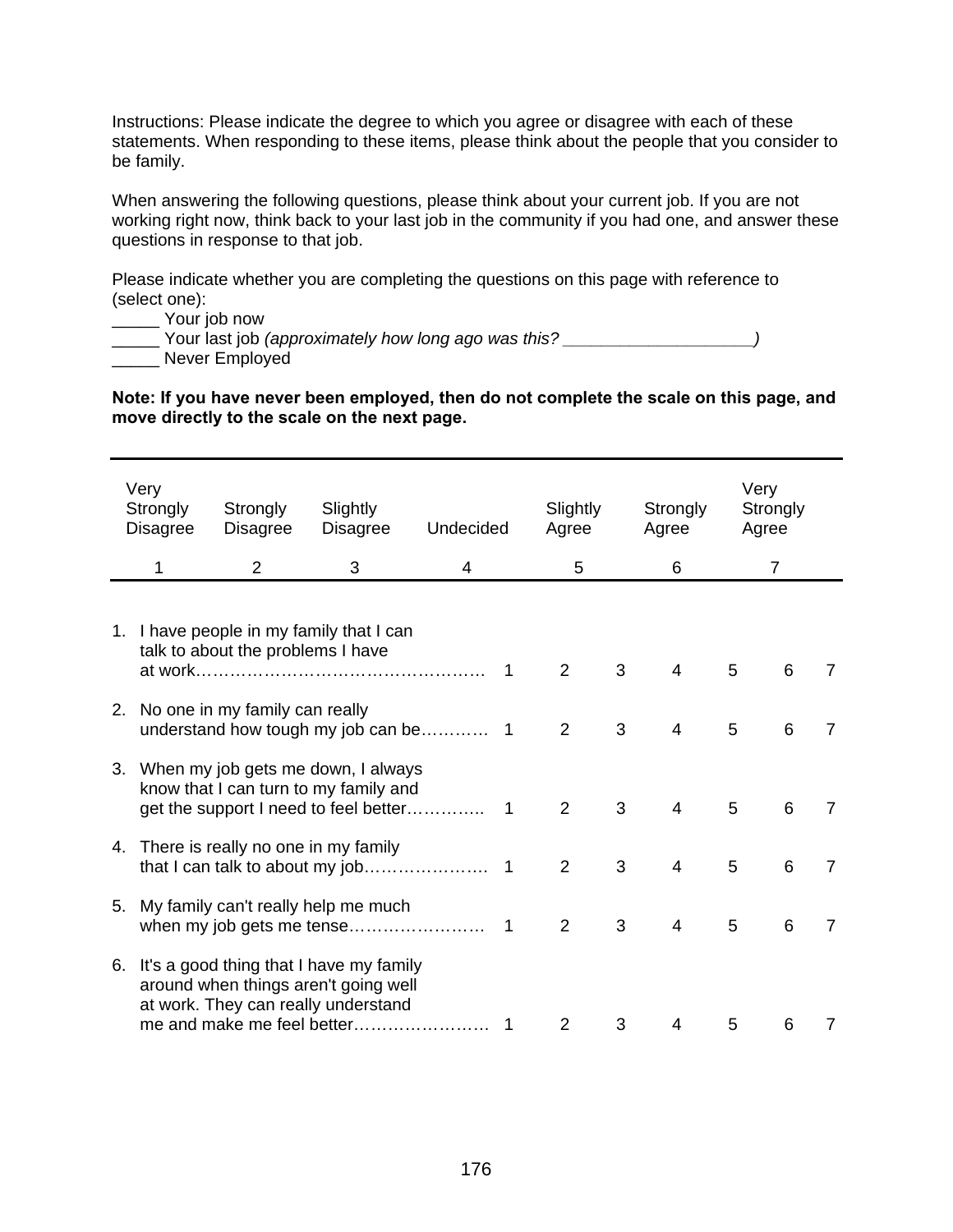1. Are you currently employed outside of the home? *(circle one)* **Yes No**

Complete the following questions if you are **CURRENTLY EMPLOYED**

(If you are **currently unemployed or caring for your children at home**, please skip to page 19)

2. What is your current job? \_\_\_\_\_\_\_\_\_\_\_\_\_\_\_\_\_\_\_\_\_\_\_\_\_\_\_\_\_\_\_\_\_

3. Number of hours worked per week (on average)

- 4. Salary earned per week (take home): \_\_\_\_\_\_\_\_\_\_\_\_\_\_\_\_\_\_\_\_\_\_\_
- 5. How satisfied are you with your current job? *(circle one)* 
	- a. Very Unsatisfied
	- b. Somewhat Unsatisfied
	- c. Neither Unsatisfied or Satisfied
	- d. Somewhat Satisfied
	- e. Very Satisfied
- 6. How satisfied are you with your pay level? *(circle one)*
	- a. Very Unsatisfied
	- b. Somewhat Unsatisfied
	- c. Neither Unsatisfied or Satisfied
	- d. Somewhat Satisfied
	- e. Very Satisfied
- 7. Does your salary meet your basic needs (e.g., rent, bills, food, etc.)? **Yes No**
- 8. a. Did you previously (prior to or during incarceration) have any training/experience in the type of job you have now? *(circle one)* **Yes No**
	- b. If **yes**, describe (type of training, when, and was it in community or institution)

\_\_\_\_\_\_\_\_\_\_\_\_\_\_\_\_\_\_\_\_\_\_\_\_\_\_\_\_\_\_\_\_\_\_\_\_\_\_\_\_\_\_\_\_\_\_\_\_\_\_\_\_\_\_\_\_\_\_\_\_\_\_\_\_\_\_\_\_\_\_ \_\_\_\_\_\_\_\_\_\_\_\_\_\_\_\_\_\_\_\_\_\_\_\_\_\_\_\_\_\_\_\_\_\_\_\_\_\_\_\_\_\_\_\_\_\_\_\_\_\_\_\_\_\_\_\_\_\_\_\_\_\_\_\_\_\_\_\_\_\_ \_\_\_\_\_\_\_\_\_\_\_\_\_\_\_\_\_\_\_\_\_\_\_\_\_\_\_\_\_\_\_\_\_\_\_\_\_\_\_\_\_\_\_\_\_\_\_\_\_\_\_\_\_\_\_\_\_\_\_\_\_\_\_\_\_\_\_\_\_\_

- 9. Did you intend to find a job? *(circle one)* 
	- a. No
	- b. Maybe
	- c. Yes
- 10. How would you rate your chances of keeping your job in the next 6 months? *(circle one)* 
	- a. Poor
	- b. OK
	- c. Good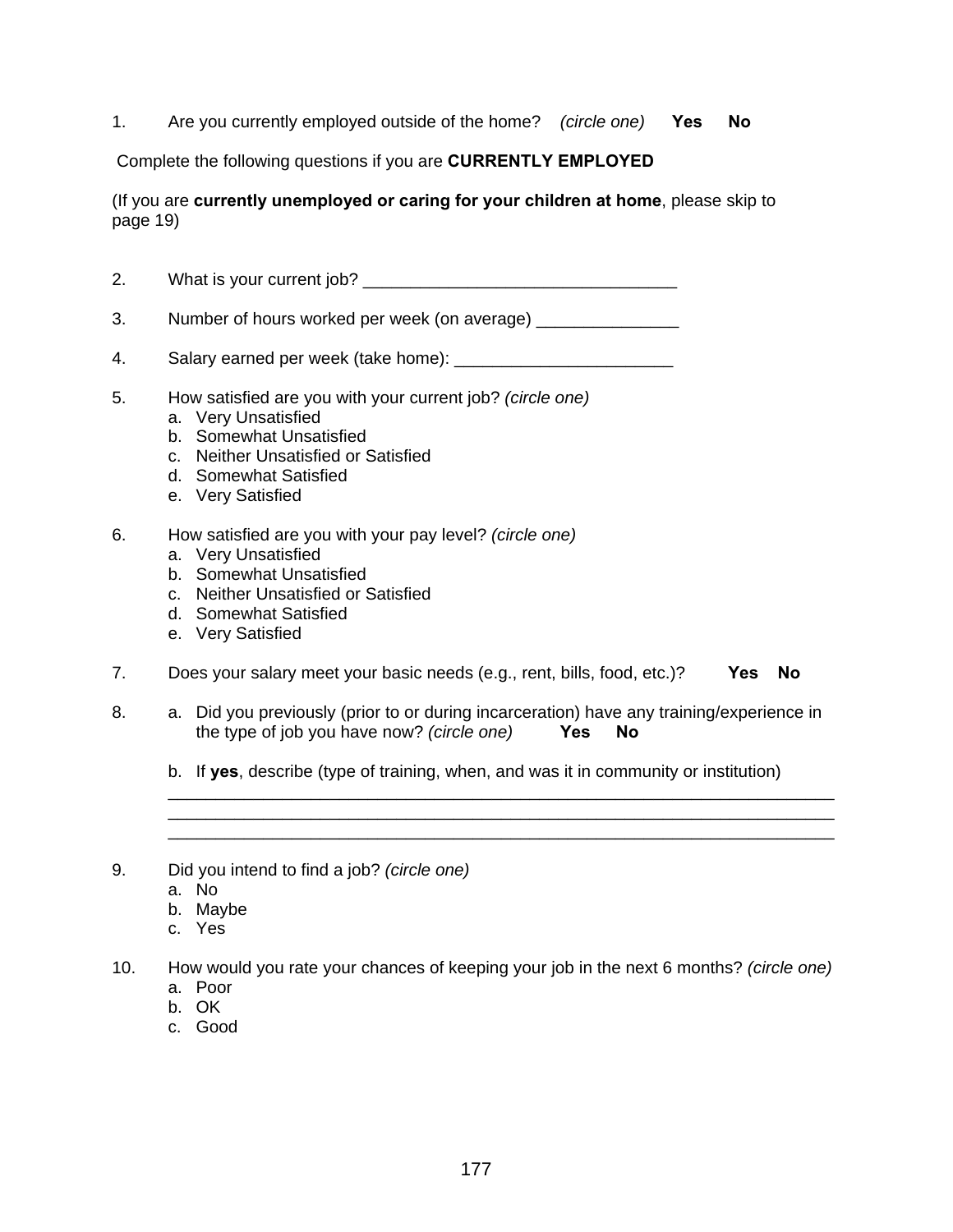- 11. Is your current employment related to work experience you had before your incarceration? *(circle one)* 
	- a. No
	- b. Yes
	- c. Not applicable (not employed before incarceration)
- 12. Is your current employment related to vocational training programs that you completed while incarcerated?
	- a. No
	- b. Yes
	- c. Not applicable (haven't taken vocational training)
- 13. Is your current employment related to CORCAN work experience during incarceration? a. No
	- b. Yes
	- c. Not applicable (did not work for CORCAN)
- 14. Is your current employment related to "Employment Skills" training taken during your incarceration?
	- a. No
	- b. Yes
	- c. Not applicable (did not take program)

If you are *currently employed and have completed this page*, then you are done!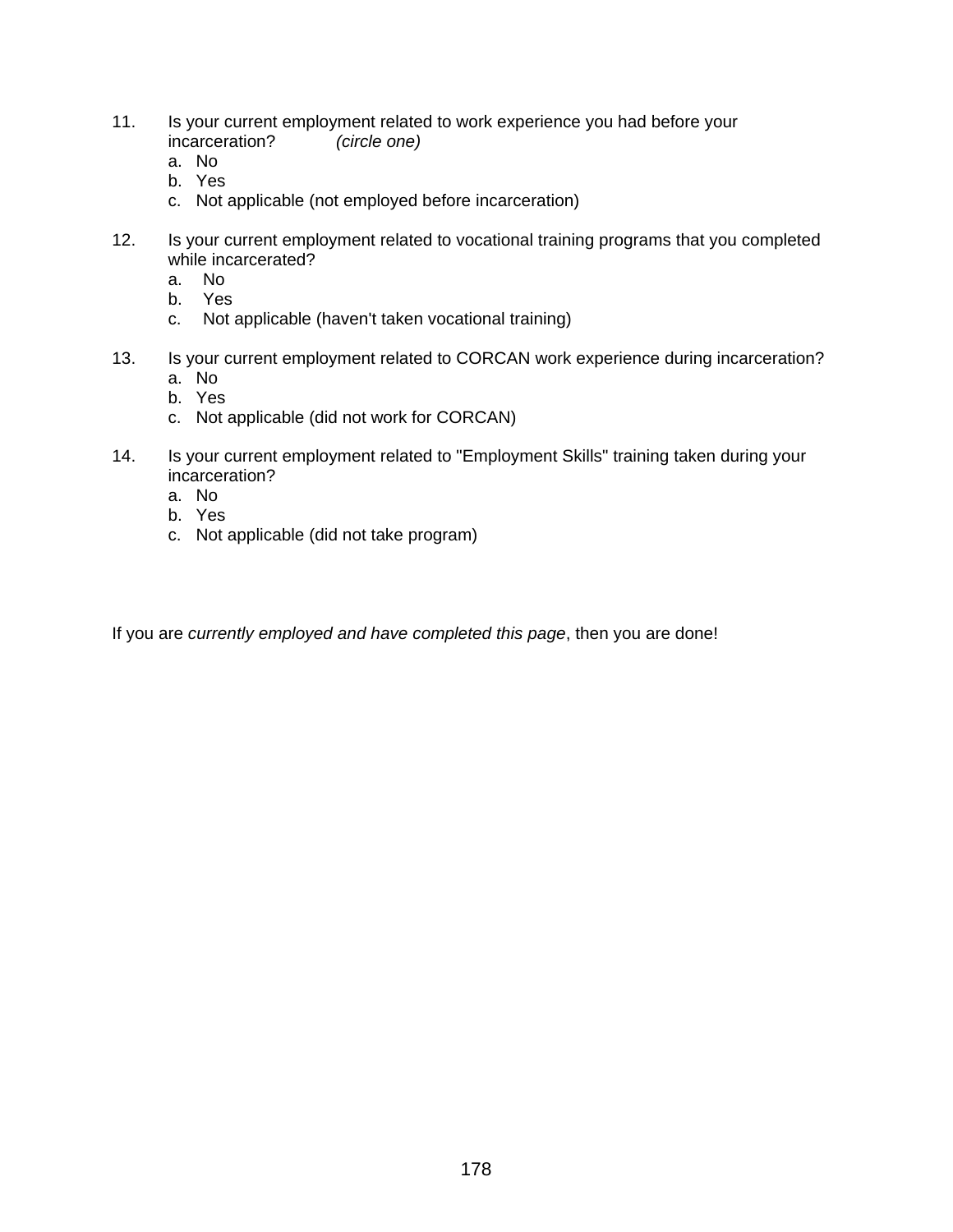Complete this section only if you are **NOT CURRENTLY EMPLOYED**

- 1. What is the reason that you are not currently employed outside the home?  *(circle any that apply)* 
	- a. Currently working in the home (caring for children)
	- b. Have applied for jobs, but haven't found one yet
	- c. Currently taking other programs
	- d. Currently Attending School
	- e. Unable to Work (Disability, Health)
	- f. Not Interested in Working
	- g. Other (describe)\_\_\_\_\_\_\_\_\_\_\_\_\_\_\_\_\_\_\_\_\_\_\_\_\_\_\_\_\_\_\_\_\_\_\_\_
- 2. Do you intend to find a job? *(circle one)* 
	- a. No
	- b. Maybe
	- c. Yes
- 3. How would you rate your chances of finding a job in the next 6 months?
	- a. Poor
	- b. OK
	- c. Good
- 4. Are you currently searching for a job? *(circle one)* **Yes No**

#### If **yes**,

- 5. What type of work are you looking for?
- 6. On average, how many hours do you spend looking for work in a week?

\_\_\_\_\_\_\_\_\_\_\_\_\_\_\_\_\_\_\_\_\_\_\_\_\_\_\_\_\_\_\_\_\_\_\_\_\_\_\_\_\_\_\_\_\_\_\_\_\_\_\_\_\_\_\_\_\_\_\_\_\_\_\_\_\_\_\_\_\_\_

\_\_\_\_\_\_\_\_\_\_\_\_\_\_\_\_\_\_\_\_\_\_\_\_\_\_\_\_\_\_\_\_\_\_\_\_\_\_\_\_\_\_\_\_\_\_\_\_\_\_\_\_\_\_\_\_\_\_\_\_\_\_\_\_\_\_\_\_\_\_ \_\_\_\_\_\_\_\_\_\_\_\_\_\_\_\_\_\_\_\_\_\_\_\_\_\_\_\_\_\_\_\_\_\_\_\_\_\_\_\_\_\_\_\_\_\_\_\_\_\_\_\_\_\_\_\_\_\_\_\_\_\_\_\_\_\_\_\_\_\_ \_\_\_\_\_\_\_\_\_\_\_\_\_\_\_\_\_\_\_\_\_\_\_\_\_\_\_\_\_\_\_\_\_\_\_\_\_\_\_\_\_\_\_\_\_\_\_\_\_\_\_\_\_\_\_\_\_\_\_\_\_\_\_\_\_\_\_\_\_\_

- 7. How many jobs have you applied for since your release? \_\_\_\_\_
- 8. List the types of jobs below?

### END OF QUESTIONNAIRE

\_\_\_\_\_\_\_\_\_\_\_\_\_\_\_\_\_\_\_\_\_\_\_\_\_\_\_\_\_\_\_\_\_\_\_\_\_\_\_\_\_\_\_\_\_\_\_\_\_\_\_\_\_\_\_\_\_\_\_\_\_\_\_\_\_\_\_\_\_\_

**Please put in envelopes provided, seal, and return to your parole officer for mailing.**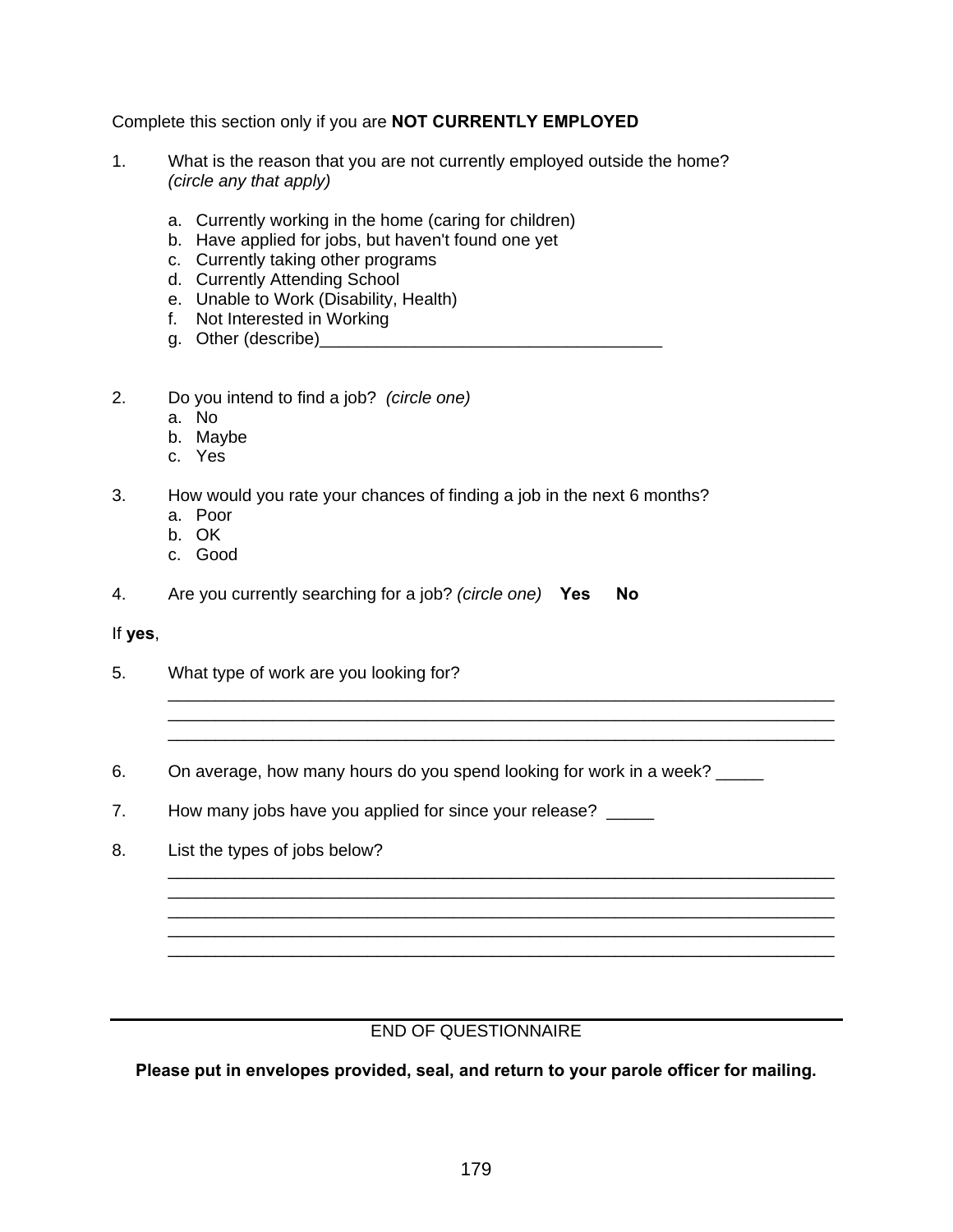### *Appendix H: Questionnaire – Institutional Staff*

#### Purpose, Objectives, and Requirements

The objective of this study is to examine opportunities for employment and employment training for women offenders. In conjunction with this goal, we would like to obtain staff perceptions of employment programming for women. The questionnaires include items related to your beliefs regarding offender employment programs in general, as well as your perceptions of the advantages or disadvantages associated with offender employment and employment training programs. Finally, you will be asked about your suggestions for improvement to employment programming in the future. The questionnaire will take approximately 30 minutes to complete.

#### Right to Participate and Withdraw

*It is important to understand that you are under no obligation to partake in this study. You have the right to withdraw at anytime. There will be no penalty if you decide to decline participation, or withdraw at any stage of the research.* 

#### **Confidentiality**

*Strict confidentiality will be maintained for all responses. Only our research team will view and analyze completed questionnaires. Individual information gathered from the study will not be released to any other CSC employee. None of your individual responses will be used in any way to personally evaluate your present or future performance with the Correctional Service of Canada.* 

If you have any questions or concerns dealing with the research project you may contact the principal researchers at the Research Branch, National Headquarters:

Phone: (613) 943-2599 Phone: (613) 947-8866

# Kendra Delveaux **Kelley Blanchette Research Manager**  2008 **Director, Women Offender Research** E-mail: delveauxke@csc-scc.gc.ca E-mail: blanchettekd@csc-scc.gc.ca

#### **Informed Consent**

*My signature below indicates that I have read the above description of the study, and understand fully its requirements and purpose. I also understand my rights regarding confidentiality, voluntary participation, and withdrawal. I hereby give my consent to participate in the research project.* 

Note: In addition to these questionnaires, we will be conducting some telephone interviews with interested staff members to further discuss employment issues for women offenders. These phone interviews will be occurring within the next few months and will take approximately  $\frac{1}{2}$  hour to conduct. Would you also be interested in participating in a telephone interview? **Yes No**

If you are interested in participating in a telephone interview, please list your email and/or telephone number below so that we might contact you to schedule a convenient time for the interview. Thank you!

| Phone #: ( | E-mail: |
|------------|---------|
|            |         |
|            | Date:   |

Note: Once you have signed this consent form, you may simply enclose it in the envelope provided with the questionnaire, or you may mail it in a separate envelope.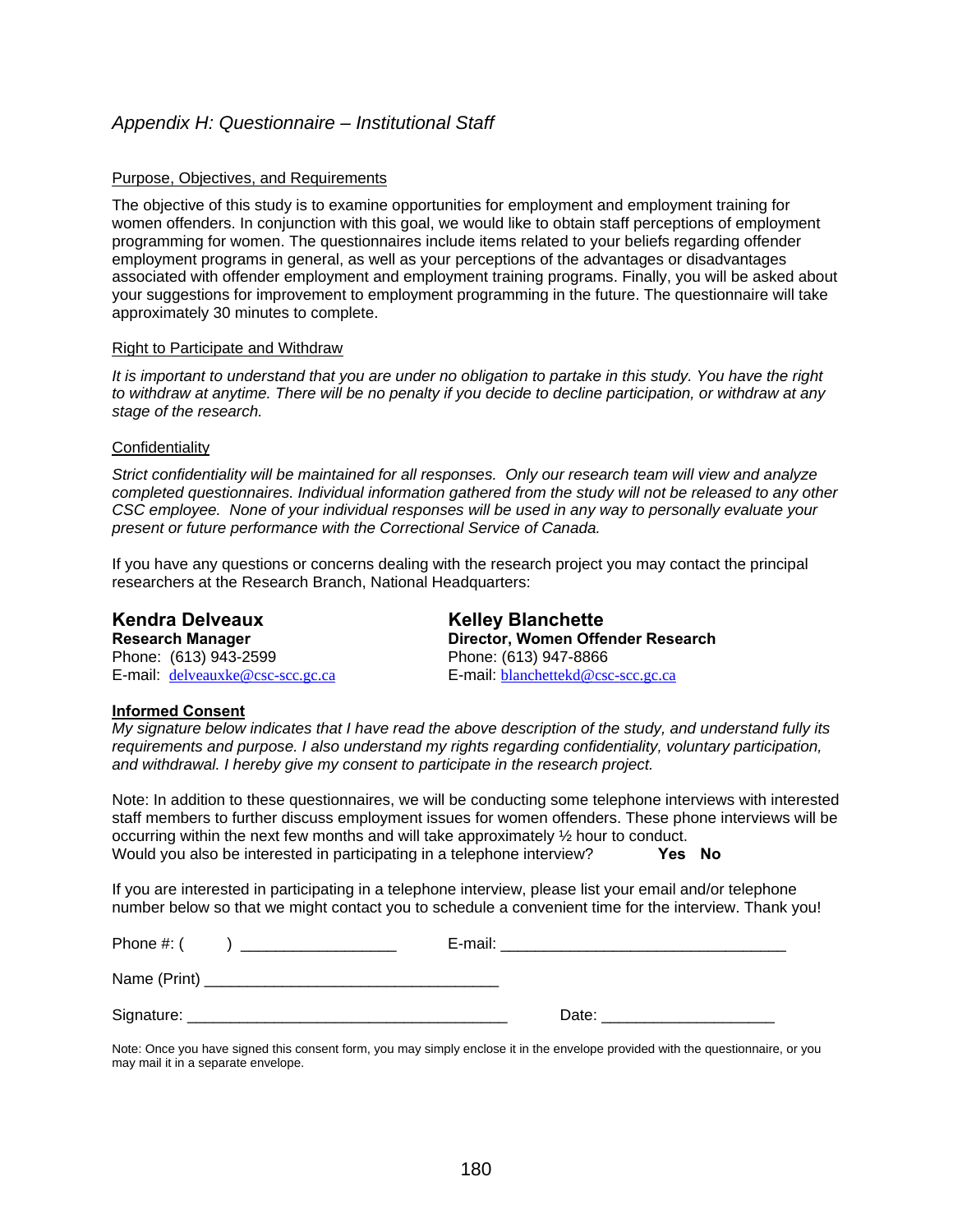*PLEASE NOTE*: ONCE YOU HAVE COMPLETED THIS QUESTIONNAIRE, PLEASE ENCLOSE IT IN THE ENVELOPE PROVIDED, SEAL IT AND MAIL IT.

# **Staff Survey: Institution (Any Interested Staff)**

- 1. Age \_\_\_\_\_\_\_\_\_\_\_\_
- 2. Gender
- 3. What is your Current Position? \_\_\_\_\_\_\_\_\_\_\_\_\_\_\_\_\_\_\_\_\_\_\_\_\_\_\_\_\_\_\_\_\_\_\_\_\_\_\_\_
- 4. Where are you currently working? *(circle one)* 
	- a. Fraser Valley Institution
	- b. Edmonton Institution
	- c. Okimaw Ohci Healing Lodge
	- d. Grand Valley Institution
	- e. Joliette Institution
	- f. Nova Institution

\_\_\_\_\_\_\_\_\_\_\_\_\_

- 5. How long have you been employed in your position at this institution?
- 6. How long have you been working in corrections? \_\_\_\_\_\_\_\_\_\_\_\_\_\_\_\_\_\_\_\_\_\_\_\_\_\_\_\_\_\_
- 7. How long have you been working with women offenders? \_\_\_\_\_\_\_\_\_\_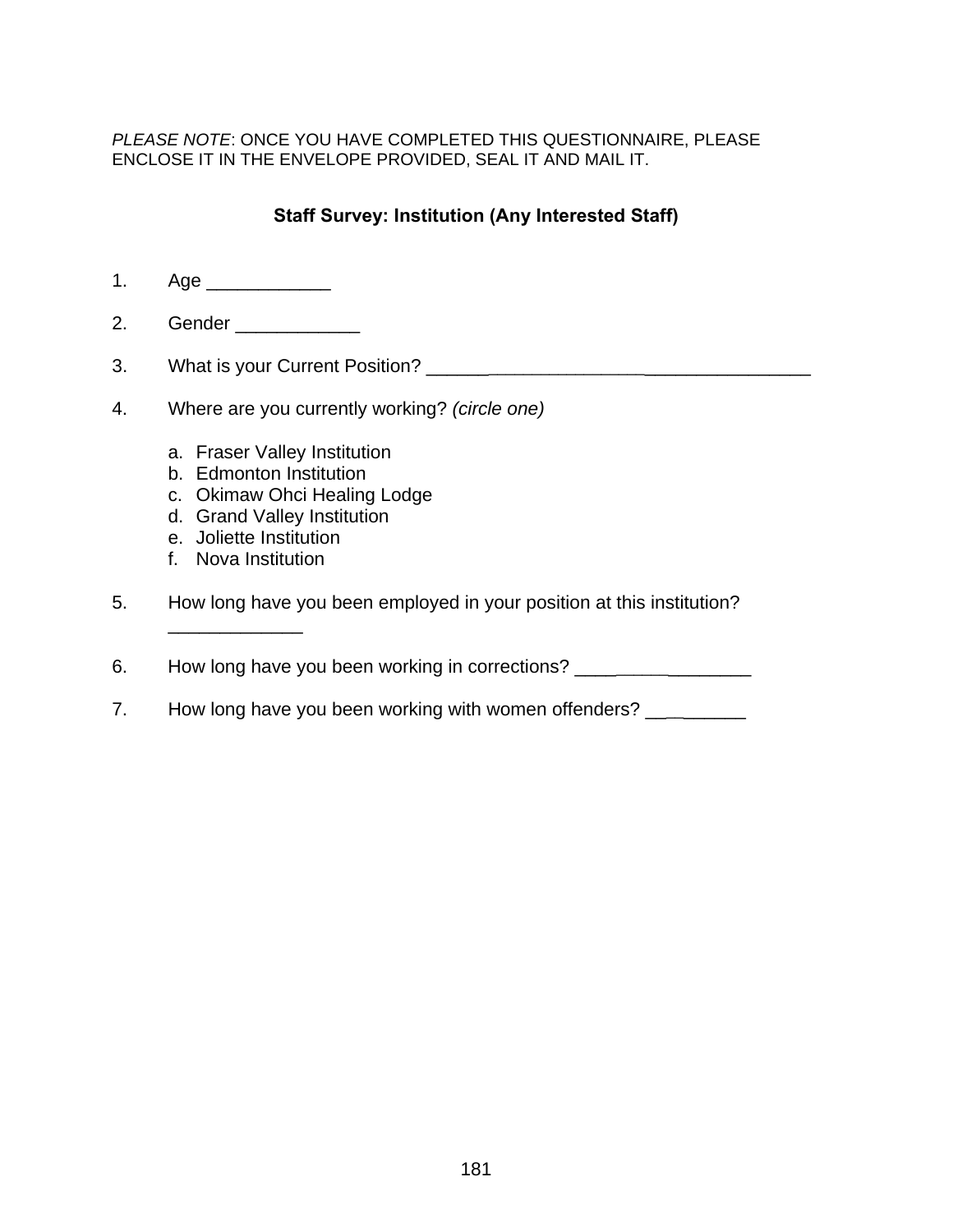Below is a list of goals that one might attempt to achieve through the use of employment programming. Please rate each goal according to how important you feel it should be. Circle the number that represents your rating on the set of numbers following each statement. There is no right or wrong response; indicate your own evaluation as to the importance of each goal.

|    |                                                                                                                                                                                     | Not at all<br>Important |                | Average<br>Importance |                | Very<br>Important |
|----|-------------------------------------------------------------------------------------------------------------------------------------------------------------------------------------|-------------------------|----------------|-----------------------|----------------|-------------------|
| 1. | To provide each inmate employed in the institution<br>with a high level of a specific vocational skill<br>(e.g., welding, upholstering, etc.).                                      | 1                       | $\overline{2}$ | 3                     | 4              | 5                 |
| 2. | To develop in each offender the<br>minimum qualifications necessary to hold a job,<br>(i.e., general job skills, the ability to follow<br>instructions, follow safety rules, etc.). | 1                       | $\overline{2}$ | 3                     | 4              | 5                 |
| 3. | To develop in each offender<br>a set of positive attitudes toward work and the work<br>situation (work is desirable, important, satisfying, etc.).                                  | 1                       | $\overline{2}$ | 3                     | 4              | 5                 |
| 4. | To provide inmates with the opportunity to accumulate<br>sufficient savings to "tide them over" upon release until<br>they are established in a stable employment situation.        | 1                       | $\overline{2}$ | 3                     | $\overline{4}$ | 5                 |
| 5. | To help inmates earn sufficient funds for paying<br>out-standing debts, fines, court costs, or restitution<br>to their victims.                                                     | 1                       | $\overline{2}$ | 3                     | 4              | 5                 |
| 6. | To enable inmates to contribute to the support of<br>their families while incarcerated.                                                                                             | 1                       | $\overline{2}$ | 3                     | 4              | 5                 |
| 7. | To help underwrite the cost of the total correctional<br>program.                                                                                                                   | 1                       | $\overline{2}$ | 3                     | 4              | 5                 |
| 8. | To constructively occupy the time of the inmate<br>population.                                                                                                                      | 1                       | $\overline{2}$ | 3                     | 4              | 5                 |
| 9. | To provide low-cost/quality goods for the available<br>markets in the country.                                                                                                      | 1                       | $\overline{2}$ | 3                     | 4              | 5                 |
|    | 10. To develop in each inmate employed in industries<br>attitudes favourable to living a law-abiding life.                                                                          | 1                       | $\overline{2}$ | 3                     | 4              | 5                 |
|    | 11. To provide the inmate with sufficient funds to<br>make commissary purchases.                                                                                                    | 1                       | 2              | 3                     | 4              | 5                 |
|    | 12. To secure job placement for inmates about to be<br>released.                                                                                                                    | 1                       | $\overline{2}$ | 3                     | 4              | 5                 |
|    | 13. To make a profit for the Correctional Service of Canada.                                                                                                                        | 1                       | $\mathbf{2}$   | 3                     | 4              | 5                 |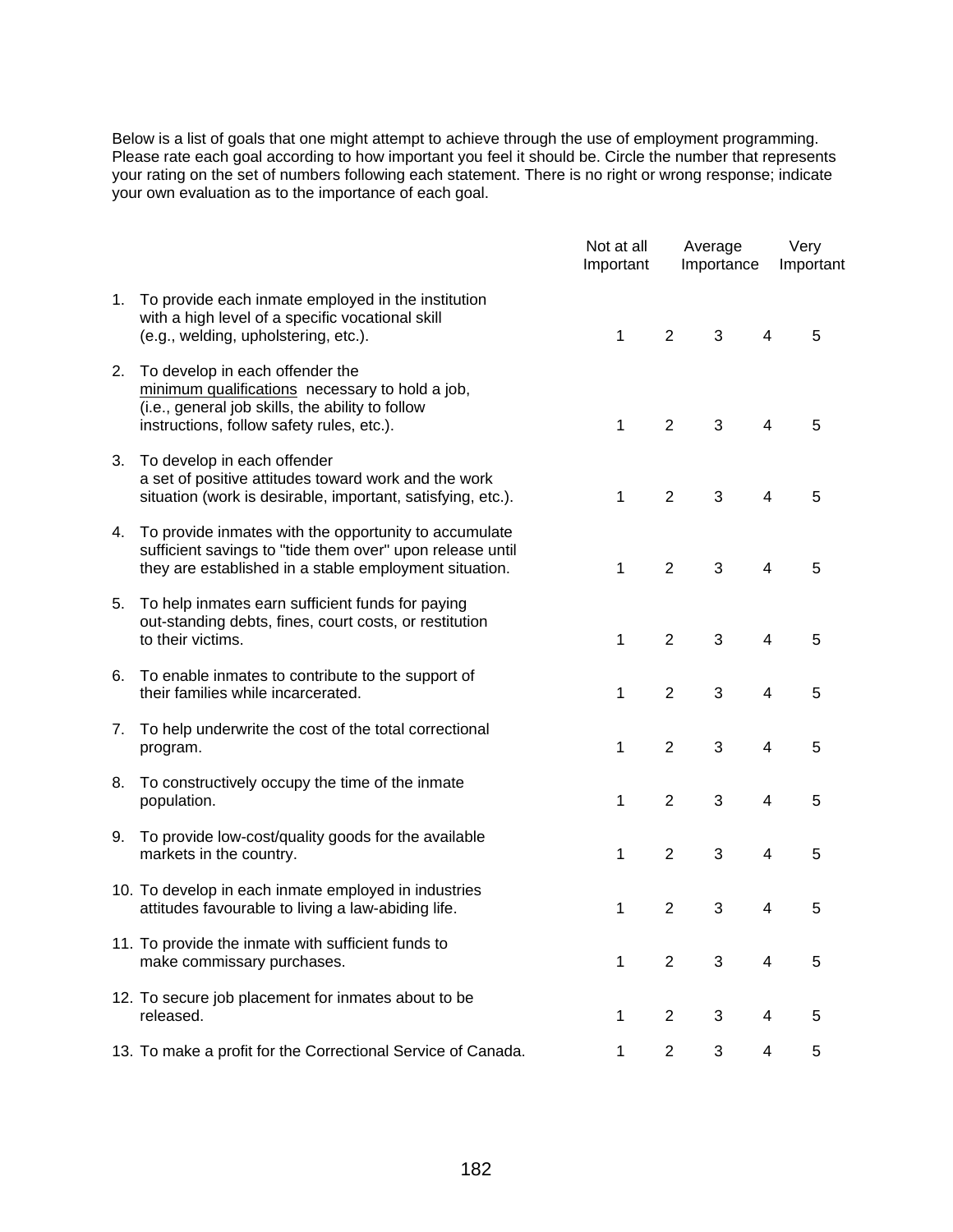Below is a series of statements describing how a variety of different people feel institutional industry or employment programs should operate. For each statement circle the number which indicates the degree to which you agree or disagree with it, according to the scale below.

|    | Strongly<br>Agree<br>1                                                                                                                                                                                             | Agree<br>2 | Don't<br>Know<br>3                                                                                                  | Disagree<br>4 |   |                | Strongly<br><b>Disagree</b><br>5 |   |   |
|----|--------------------------------------------------------------------------------------------------------------------------------------------------------------------------------------------------------------------|------------|---------------------------------------------------------------------------------------------------------------------|---------------|---|----------------|----------------------------------|---|---|
|    |                                                                                                                                                                                                                    |            |                                                                                                                     |               |   |                |                                  |   |   |
| 1. | training for offenders should be more important in<br>the amount of profit it could return).                                                                                                                       |            | The development of specific job skills (i.e., employment<br>selecting a specific operation for prison industry than |               | 1 | $\overline{2}$ | 3                                | 4 | 5 |
| 2. | Union membership should be obtained for inmates<br>requiring such membership.                                                                                                                                      |            | about to be released who have been trained for jobs                                                                 |               | 1 | $\overline{2}$ | 3                                | 4 | 5 |
|    | 3. When evaluating inmates' parole eligibility, the<br>parole board should place considerable weight on<br>their performance in employment programming<br>in the institution if it is identified as a risk factor. |            |                                                                                                                     |               | 1 | $\overline{2}$ | 3                                | 4 | 5 |
|    | the institution.                                                                                                                                                                                                   |            | 4. External groups and industries should be encouraged<br>to provide special training (e.g., short courses) within  |               | 1 | $\overline{2}$ | 3                                | 4 | 5 |
| 5. | inmates who work in correctional employment<br>programs for relatively long periods of time.                                                                                                                       |            | Paid vacations (time off work) should be provided for                                                               |               | 1 | $\overline{2}$ | 3                                | 4 | 5 |
| 6. | Inmates should work a full 8-hour day under<br>conditions similar to employment in the community.                                                                                                                  |            |                                                                                                                     |               | 1 | $\overline{2}$ | 3                                | 4 | 5 |
| 7. | managed by private companies rather than the<br>government.                                                                                                                                                        |            | Some institutional employment programs should be                                                                    |               | 1 | $\overline{2}$ | $\mathbf{3}$                     | 4 | 5 |
| 8. | Institutional employment programs should produce<br>goods that require operations and skills similar to<br>those required to work in the communities located<br>in the province.                                   |            |                                                                                                                     |               | 1 | $\overline{2}$ | 3                                | 4 | 5 |
|    | 9. Efforts should be directed to employing as many<br>offenders as possible outside the institution<br>(e.g., on work release).                                                                                    |            |                                                                                                                     |               | 1 | $\overline{2}$ | 3                                | 4 | 5 |
|    | 10. Institutional employment industries/programs<br>should be abolished.                                                                                                                                           |            |                                                                                                                     |               | 1 | $\overline{2}$ | 3                                | 4 | 5 |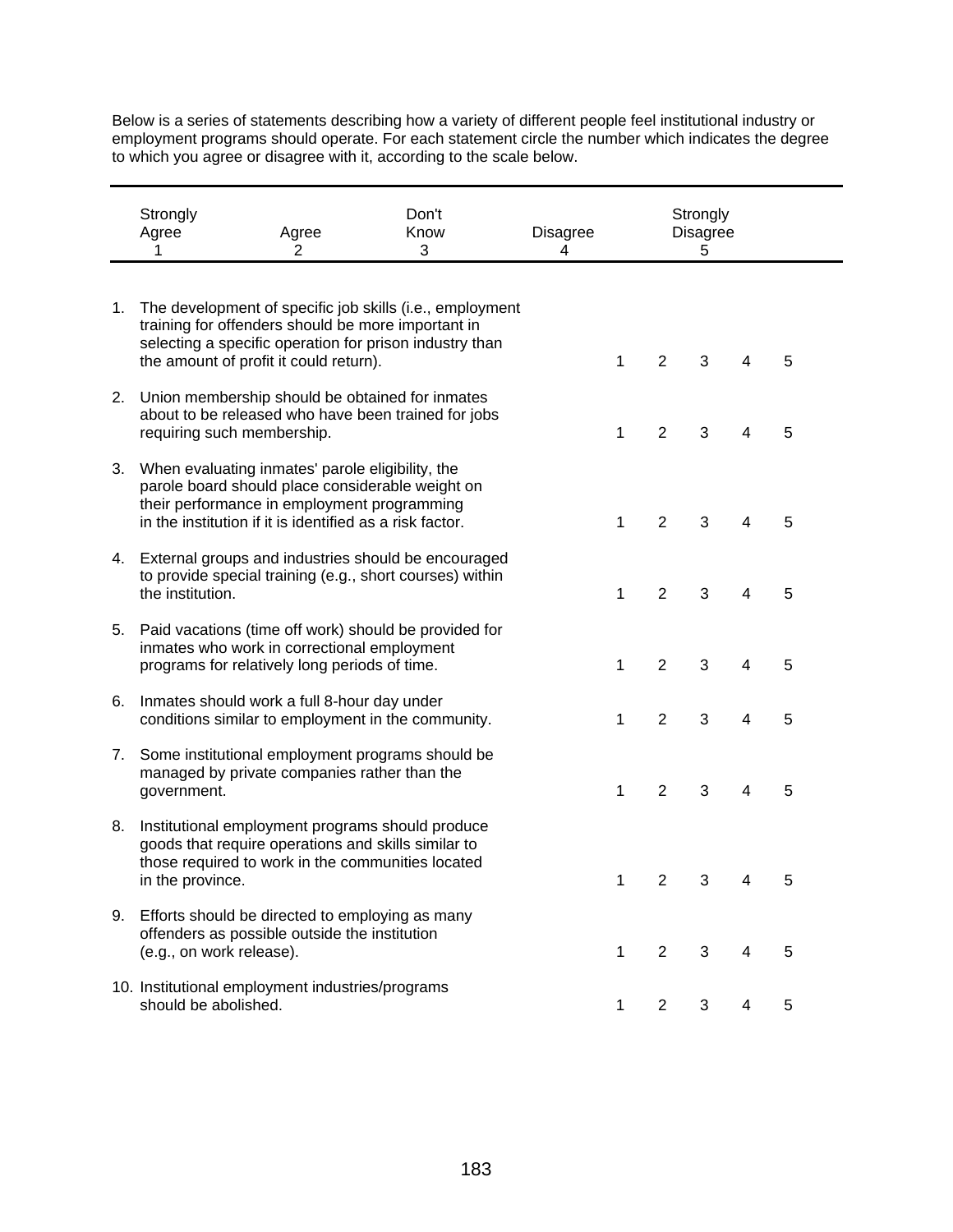Please rate the following statements according to the degree to which you believe the statements to be true or false.

|    | Completely<br><b>True</b><br>1 | Somewhat<br><b>True</b><br>2                                                                                                                                                                                                                                             | Don't<br>Know<br>3 | Somewhat<br>False<br>4 |                | Completely<br>False<br>5 |   |   |  |
|----|--------------------------------|--------------------------------------------------------------------------------------------------------------------------------------------------------------------------------------------------------------------------------------------------------------------------|--------------------|------------------------|----------------|--------------------------|---|---|--|
| 1. | rehabilitative goals.          | Pressures to make employment programs profitable<br>can frequently interfere with training and                                                                                                                                                                           |                    | 1                      | $\overline{2}$ | 3                        | 4 | 5 |  |
| 2. |                                | Employment programs do not provide real vocational<br>training but rather minimal on-the-job training.                                                                                                                                                                   |                    | 1                      | $\overline{2}$ | 3                        | 4 | 5 |  |
| 3. |                                | It is impossible to make the work situation in<br>institutional employment programs sufficiently like that of<br>employment opportunities in the community to make it<br>a valuable experience for inmates.                                                              |                    | 1                      | $\overline{2}$ | 3                        | 4 | 5 |  |
| 4. |                                | The level of work expected of offenders is equal<br>to that expected by employers in the community.                                                                                                                                                                      |                    | 1                      | $\overline{2}$ | 3                        | 4 | 5 |  |
| 5. | are few.                       | The work skills and habits acquired by offenders                                                                                                                                                                                                                         |                    | 1                      | $\overline{2}$ | 3                        | 4 | 5 |  |
| 6. |                                | Many offenders put the job skills they learn in<br>the institution to use upon release in the community.                                                                                                                                                                 |                    | 1                      | $\overline{2}$ | 3                        | 4 | 5 |  |
| 7. |                                | A profit orientation is necessary in order to<br>maintain a realistic work atmosphere.                                                                                                                                                                                   |                    | 1                      | $\overline{2}$ | 3                        | 4 | 5 |  |
| 8. |                                | The existence of prison employment programs presents<br>a threat to the jobs of non-offenders.                                                                                                                                                                           |                    | 1                      | $\overline{2}$ | 3                        | 4 | 5 |  |
| 9. | upon release to the community. | An offender who has worked in institutional<br>employment programs could potentially be a good worker                                                                                                                                                                    |                    | 1                      | $\overline{2}$ | 3                        | 4 | 5 |  |
|    |                                | 10. Prison employment programs should be judged first by<br>their contribution to rehabilitation and only<br>secondarily in terms of profit and loss.                                                                                                                    |                    | 1                      | $\overline{2}$ | 3                        | 4 | 5 |  |
|    |                                | 11. Compared to other institutional programs<br>(e.g., counselling, substance abuse, cognitive skills),<br>a successful placement in a prison industry job<br>should be considered somewhat less important when<br>deciding whether to recommend an offender for parole. |                    | 1                      | 2              | 3                        | 4 | 5 |  |
|    |                                | 12. The artificial work environment existing within<br>the prison system cannot adequately prepare<br>offenders to function properly in the community.                                                                                                                   |                    |                        | 2              | 3                        |   | 5 |  |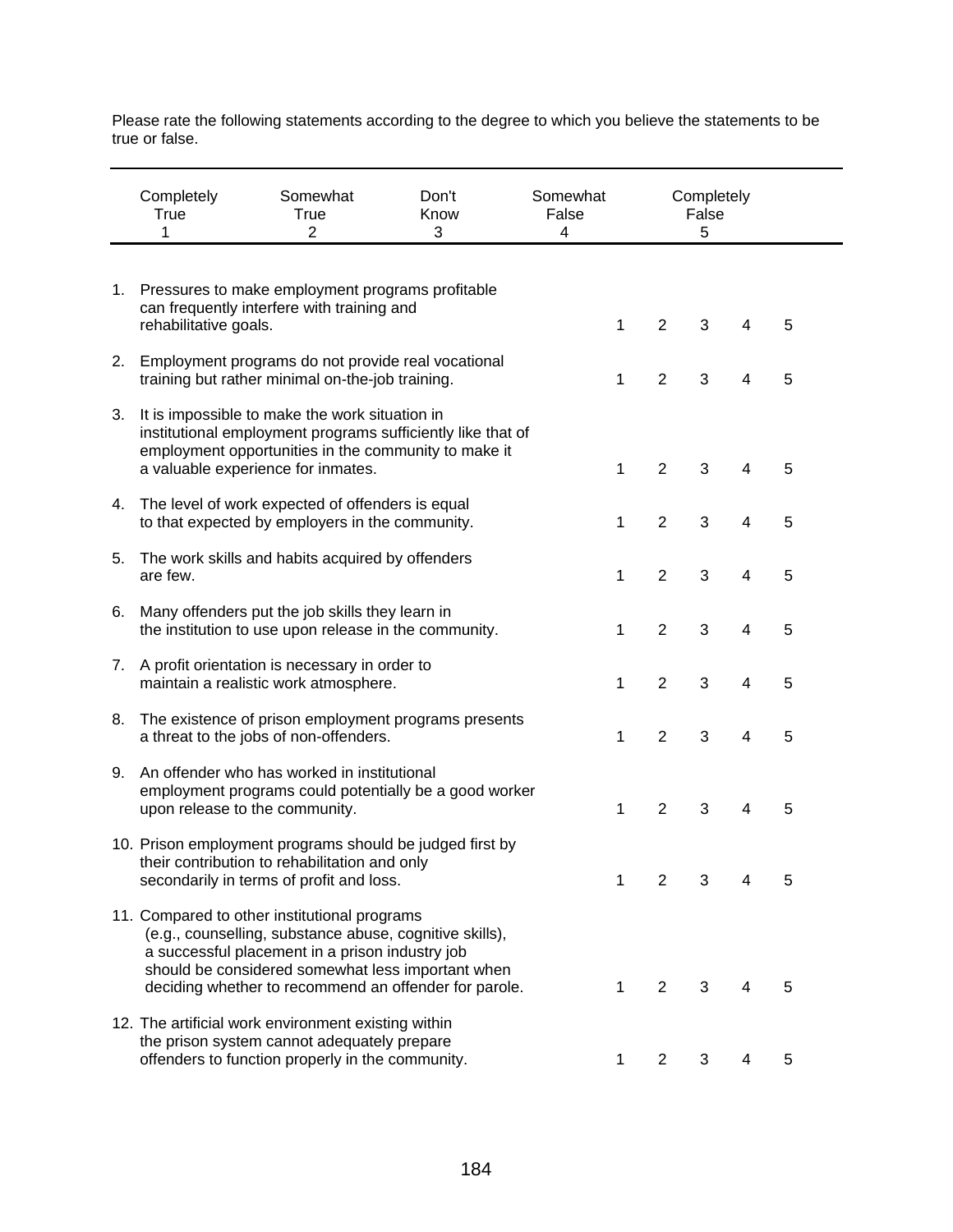- $1.$ List any advantages you perceive to employment or employment training for women in the institution?
	- <u> 1980 - John Stein, Amerikaansk politiker (</u> <u> 1980 - Johann Johann Stone (d. 1980)</u>
- $2.$ List any disadvantages you perceive to employment or employment training for women in the institution?

 $3.$ a. On the whole, do you think that women offenders make good workers? (circle one) Yes **No** 

<u> 1980 - Jan Barat, martin da shekara 1980 - An tsa a tsa a tsa a tsa a tsa a tsa a tsa a tsa a tsa a tsa a tsa</u> 

<u> 1986 - Jan Barbarat, martin da shekara 1986 - A</u> 

b. Explain.

4. a. Do you think that work releases are a good idea? (circle one) Yes No

b. Why or why not?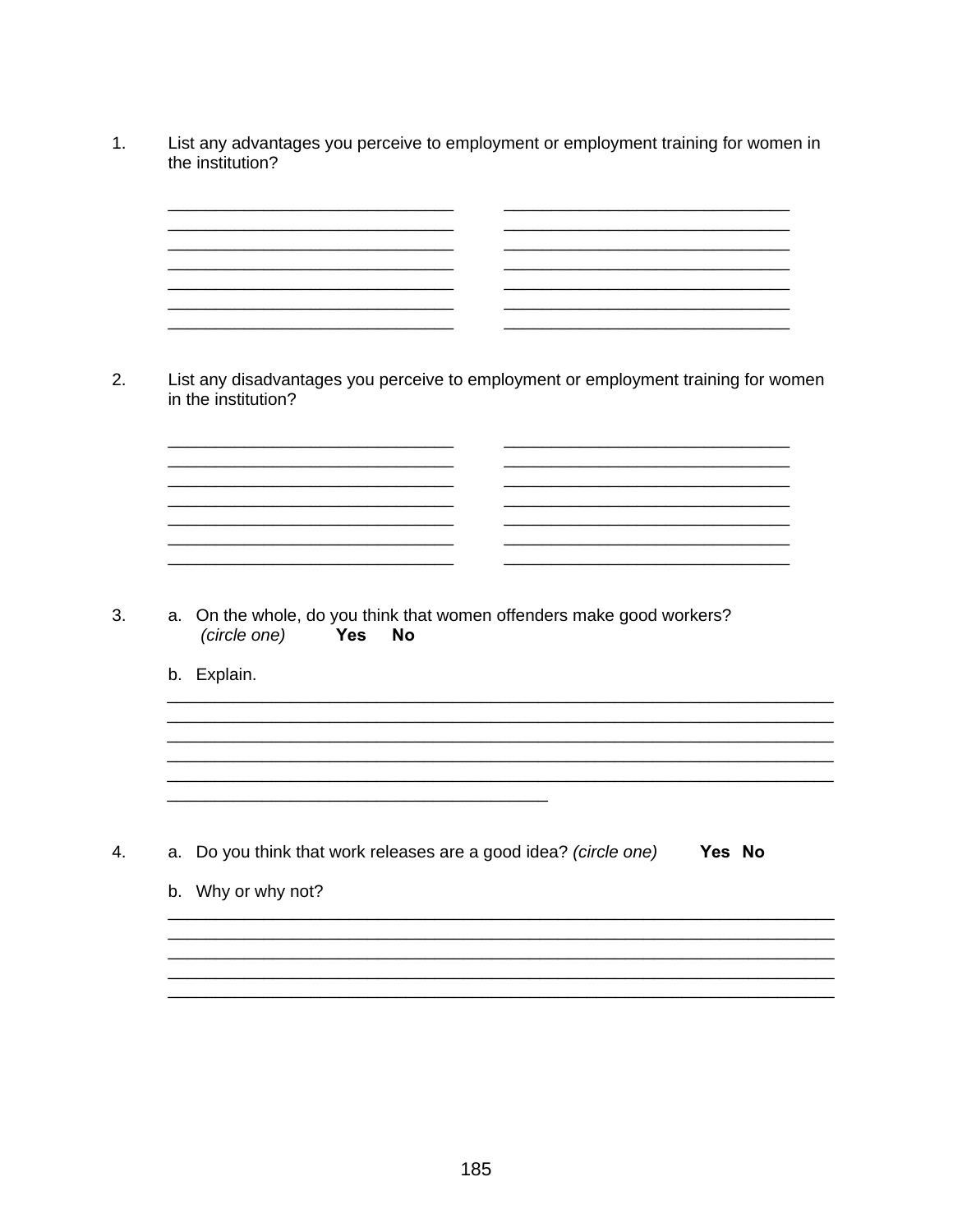| 5.             |    | a. Have you perceived any changes (positive or negative) in the women as a result of<br>engaging in employment or employment training? (circle one)<br>Yes No                  |
|----------------|----|--------------------------------------------------------------------------------------------------------------------------------------------------------------------------------|
|                |    | b. If yes, please describe                                                                                                                                                     |
|                |    |                                                                                                                                                                                |
| 6.             | a. | Do you perceive any problems/difficulties with current employment programming for<br>women? (circle one)<br><b>Yes</b><br><b>No</b>                                            |
|                |    | b. Explain.                                                                                                                                                                    |
|                |    |                                                                                                                                                                                |
|                |    |                                                                                                                                                                                |
| 7 <sub>1</sub> |    | a. Do you perceive any resistance to employment opportunities or employment training<br>programs by other staff at the institution?<br>(circle one)<br><b>Yes</b><br><b>No</b> |
|                |    | b. If yes, please explain.                                                                                                                                                     |
|                |    |                                                                                                                                                                                |
|                |    |                                                                                                                                                                                |
| 8.             |    | Do you have any suggestions for improving employment programming for women in the<br>institution?                                                                              |
|                |    |                                                                                                                                                                                |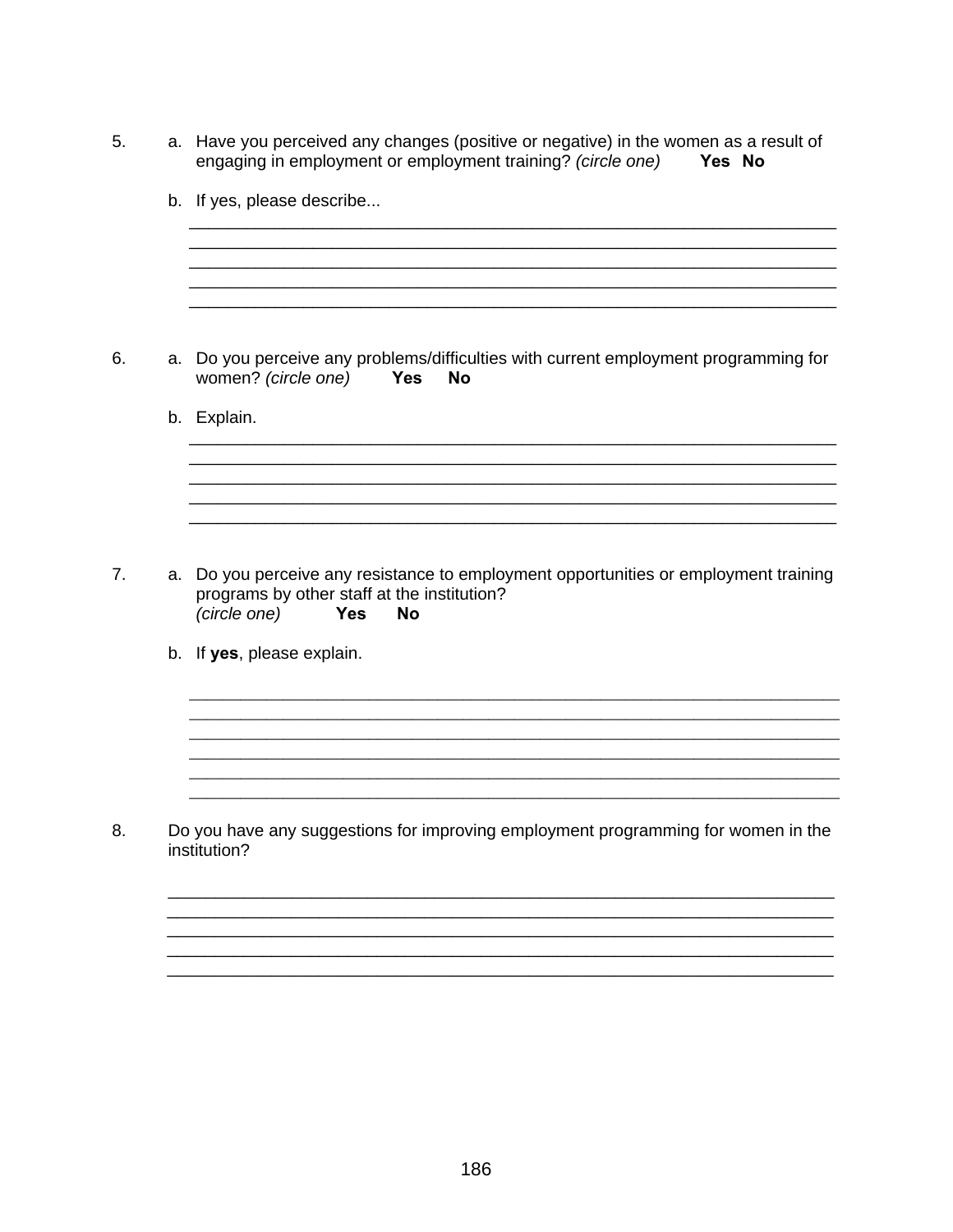In general, how important do you think the following programs/services are for women.

|    | Very<br>Unimportant<br>1                                                                                                         | Somewhat<br>Unimportant<br>2                                       | Average<br>Importance<br>3 | Somewhat<br>Important<br>4 |              | Very<br>Important<br>5 |   |                |   |
|----|----------------------------------------------------------------------------------------------------------------------------------|--------------------------------------------------------------------|----------------------------|----------------------------|--------------|------------------------|---|----------------|---|
| 1. |                                                                                                                                  | Aboriginal Programs (e.g., Circles of Change; Spirit of a Warrior) |                            |                            | 1            | $\overline{2}$         | 3 | 4              | 5 |
| 2. | <b>Elder Counselling</b>                                                                                                         |                                                                    |                            |                            | 1            | $\overline{2}$         | 3 | 4              | 5 |
| 3. |                                                                                                                                  | Education Programs (e.g., Adult Basic Education)                   |                            |                            | 1            | $\overline{2}$         | 3 | 4              | 5 |
| 4. | <b>Employment Programs</b>                                                                                                       | (e.g., Employability Skills; Vocational Training)                  |                            |                            | 1            | $\overline{2}$         | 3 | 4              | 5 |
| 5. |                                                                                                                                  | Counselling Services (e.g., Psychologist)                          |                            |                            | 1            | 2                      | 3 | 4              | 5 |
| 6. | Survivors of Abuse & Trauma                                                                                                      |                                                                    |                            |                            | 1            | 2                      | 3 | $\overline{4}$ | 5 |
| 7. | Intensive Intervention Services<br>(e.g., Dialectical Behaviour Therapy)                                                         |                                                                    |                            |                            | $\mathbf{1}$ | $\overline{2}$         | 3 | $\overline{4}$ | 5 |
|    | 8. Living Skills Programs<br>(e.g., Reasoning & Rehabilitation; Anger & Emotions Management)                                     |                                                                    |                            |                            | 1            | 2                      | 3 | $\overline{4}$ | 5 |
| 9. | <b>Parenting Skills</b>                                                                                                          |                                                                    |                            |                            |              | $\overline{2}$         | 3 | 4              | 5 |
|    | 10. Substance Abuse Programming                                                                                                  |                                                                    |                            |                            |              | $\overline{2}$         | 3 | 4              | 5 |
|    | 11. Chaplaincy Services                                                                                                          |                                                                    |                            |                            |              | $\overline{2}$         | 3 | 4              | 5 |
|    | Using the same scale above<br>How important do you think employment<br>opportunities/training/programs are perceived<br>to be by |                                                                    |                            |                            |              |                        |   |                |   |
|    | 12. other staff at your institution?                                                                                             |                                                                    |                            |                            | 1            | $\overline{2}$         | 3 | 4              | 5 |
|    | 13. the women?                                                                                                                   |                                                                    |                            |                            |              |                        | 3 | 4              | 5 |
|    | 14. by CSC National Headquarters?                                                                                                |                                                                    |                            |                            | 1            | $\overline{2}$         | 3 | 4              | 5 |
|    |                                                                                                                                  |                                                                    |                            |                            |              |                        |   |                |   |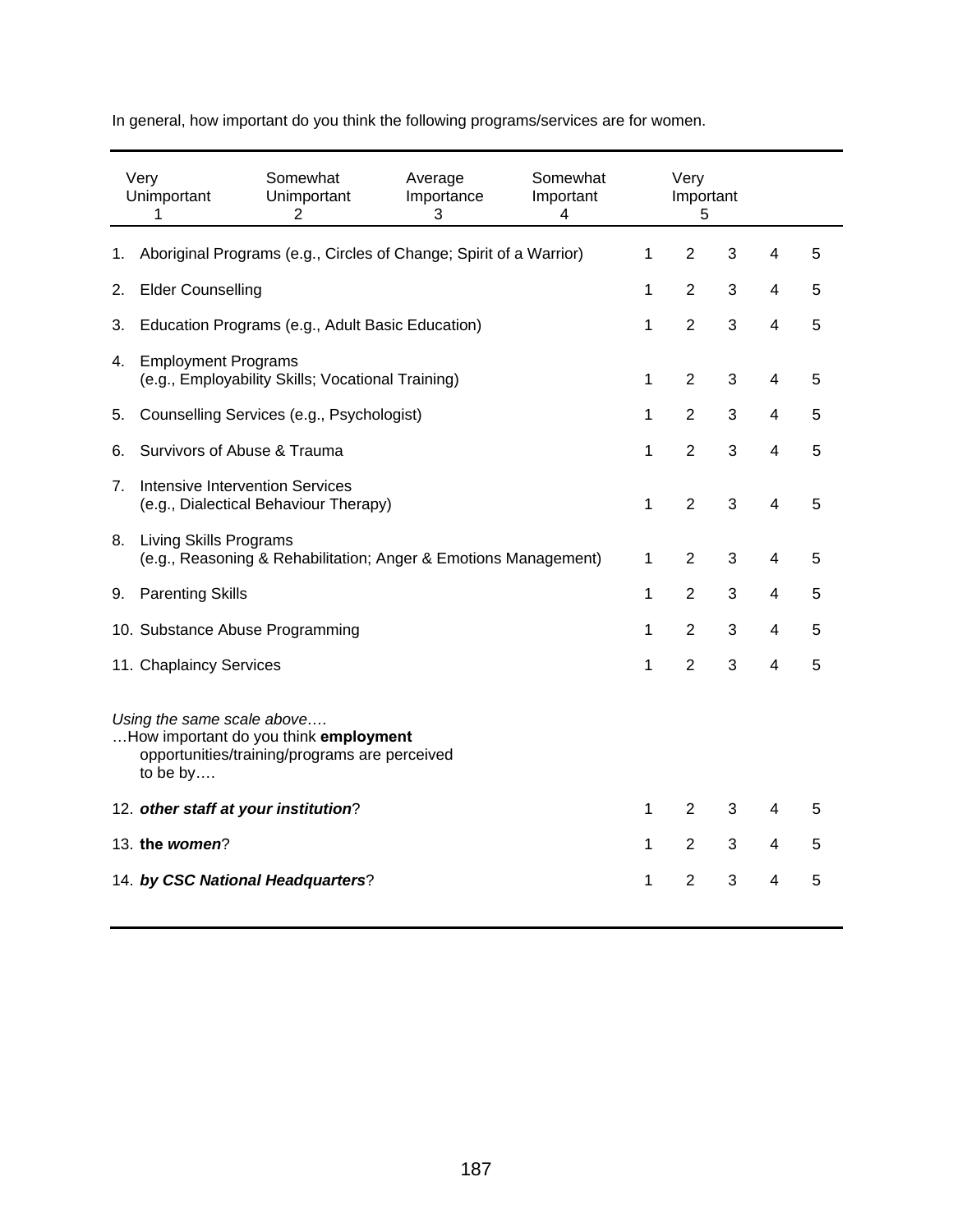# *Appendix I: Questionnaire – Community Employment Centre Staff*

#### Purpose, Objectives, and Requirements

The objective of this study is to examine opportunities for employment and employment training for women offenders. In conjunction with this goal, we would like to obtain staff perceptions of employment programming for women. The questionnaire includes items related to your beliefs regarding offender employment programs in general, as well as your perceptions of women offenders' use and knowledge of CSC Community Employment Centers. Finally, you will be asked about your suggestions for improvement to employment programming in the future. The questionnaire will take approximately 30 minutes to complete.

#### Right to Participate and Withdraw

*It is important to understand that you are under no obligation to partake in this study. You have the right to withdraw at anytime. There will be no penalty if you decide to decline participation, or withdraw at any stage of the research.* 

#### **Confidentiality**

*Strict confidentiality will be maintained for all responses. Only our research team will view and analyze completed questionnaires. Individual information gathered from the study will not be released to any other CSC employee. None of your individual responses will be used in any way to personally evaluate your present or future performance with the Correctional Service Canada.* 

If you have any questions or concerns dealing with the research project you may contact the principal researchers at the Research Branch, National Headquarters:

# Kendra Delveaux **Kelley Blanchette**

E-mail: delveauxke@csc-scc.gc.ca

### **Informed Consent**

**Research Manager Director, Women Offender Research**  Phone: (613) 943-2599<br>
E-mail: **delveauxke@csc-scc.gc.ca** E-mail: blanchettekd@csc-scc.gc.ca

*My signature below indicates that I have read the above description of the study, and understand fully its requirements and purpose. I also understand my rights regarding confidentiality, voluntary participation, and withdrawal. I hereby give my consent to participate in the research project.* 

Name (Print) \_\_\_\_\_\_\_\_\_\_\_\_\_\_\_\_\_\_\_\_\_\_\_\_\_\_\_\_\_\_\_\_\_\_

Signature: \_\_\_\_\_\_\_\_\_\_\_\_\_\_\_\_\_\_\_\_\_\_\_\_\_\_\_\_\_\_\_\_\_\_\_\_ Date: \_\_\_\_\_\_\_\_\_\_\_\_\_\_\_\_\_\_\_\_

Note: Once you have signed this consent form, you may simply enclose it in the envelope provided with the questionnaire, or if you would feel more comfortable submitting the questionnaire without having your name attached to it, you may detach the consent form and return it in a separate envelope (to the same address as listed on the envelope provided).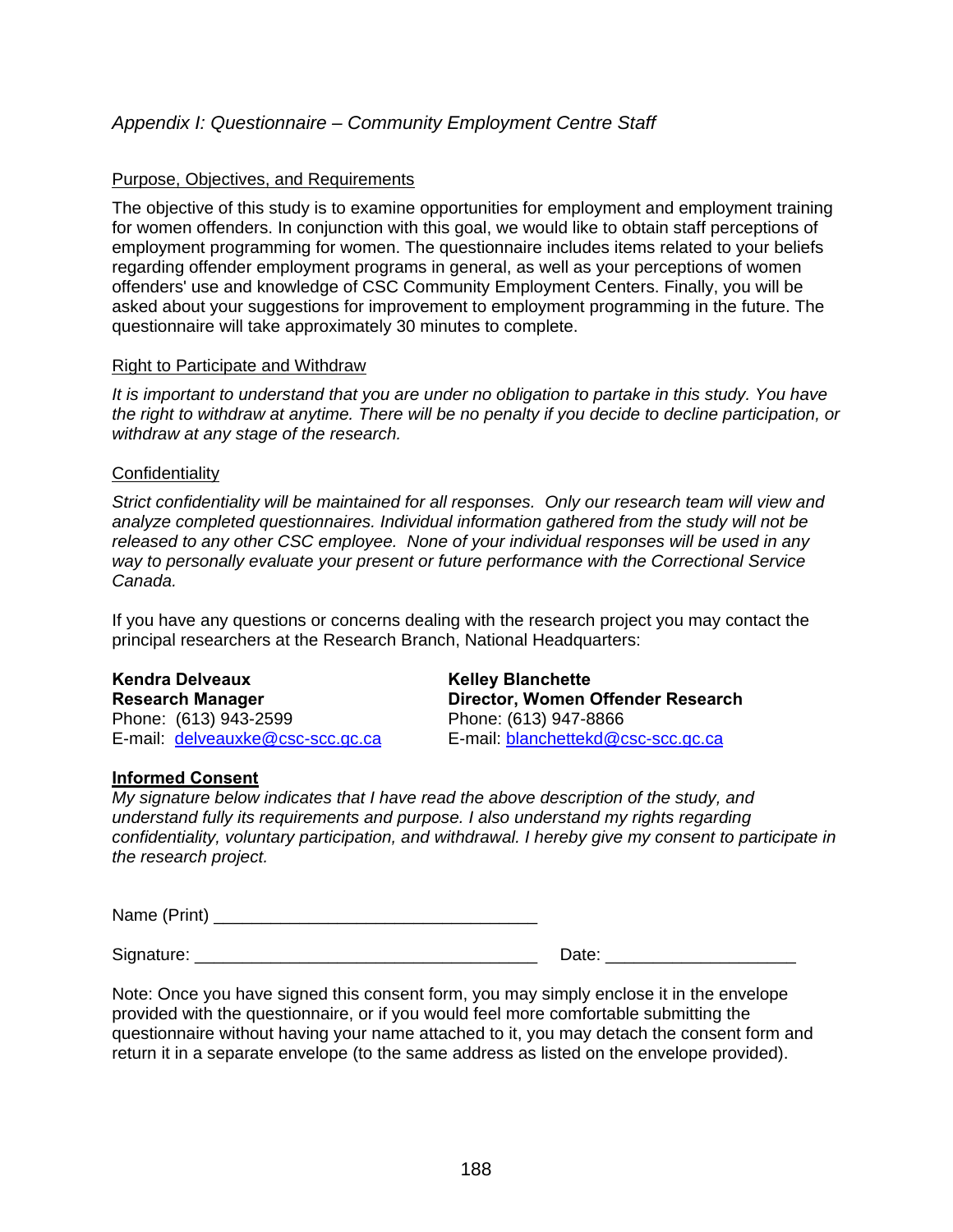*PLEASE NOTE*: ONCE YOU HAVE COMPLETED THIS QUESTIONNAIRE, PLEASE ENCLOSE IT IN THE ENVELOPE MARKED "PROTECTED". THEN PLACE THE ENVELOPE INSIDE THE SECOND, SELF-ADDRESSED ENVELOPE, AND MAIL IT TO THE ADDRESS PROVIDED.

# **Staff Survey: Community Employment Centres**

1. Age \_\_\_\_\_\_\_\_\_\_\_\_ 2. Gender \_\_\_\_\_\_\_\_\_\_\_\_ 3. What is your Current Position (i.e., Job Title)? 4. At which Community Employment Centre are you currently working? \_\_\_\_\_\_\_\_\_\_\_\_\_\_\_\_\_\_\_\_\_\_\_\_\_\_\_\_\_\_\_\_\_\_\_\_ 5. Where is your Centre located? (City, Province) \_\_\_\_\_\_\_\_\_\_\_\_\_\_\_\_\_\_\_\_\_\_\_\_\_\_\_\_\_\_ 6. How long have you been employed at this centre? \_\_\_\_\_\_\_\_\_\_\_\_\_\_\_\_\_\_\_\_\_\_\_\_\_\_\_\_\_ 7. How long have you been working in the area of employment counselling… a. In general? b. With offenders? 8. How long have you been working with offenders in any capacity? 9. Have you ever worked with any women offenders at your centre? *(circle one)* **Yes No If yes,**  a. Approximately how many women offenders have you worked with at this centre, over the past year? b. In what capacity have you worked with women offenders? (e.g., helping to use job search tools, teaching job search skills, etc.). List any that apply. \_\_\_\_\_\_\_\_\_\_\_\_\_\_\_\_\_\_\_\_\_\_\_\_\_\_\_\_\_\_\_\_\_\_\_\_\_\_\_\_\_\_\_\_\_\_\_\_\_\_\_\_\_\_\_\_\_\_\_\_\_\_\_\_ \_\_\_\_\_\_\_\_\_\_\_\_\_\_\_\_\_\_\_\_\_\_\_\_\_\_\_\_\_\_\_\_\_\_\_\_\_\_\_\_\_\_\_\_\_\_\_\_\_\_\_\_\_\_\_\_\_\_\_\_\_\_\_\_ \_\_\_\_\_\_\_\_\_\_\_\_\_\_\_\_\_\_\_\_\_\_\_\_\_\_\_\_\_\_\_\_\_\_\_\_\_\_\_\_\_\_\_\_\_\_\_\_\_\_\_\_\_\_\_\_\_\_\_\_\_\_\_\_ \_\_\_\_\_\_\_\_\_\_\_\_\_\_\_\_\_\_\_\_\_\_\_\_\_\_\_\_\_\_\_\_\_\_\_\_\_\_\_\_\_\_\_\_\_\_\_\_\_\_\_\_\_\_\_\_\_\_\_\_\_\_\_\_

\_\_\_\_\_\_\_\_\_\_\_\_\_\_\_\_\_\_\_\_\_\_\_\_\_\_\_\_\_\_\_\_\_\_\_\_\_\_\_\_\_\_\_\_\_\_\_\_\_\_\_\_\_\_\_\_\_\_\_\_\_\_\_\_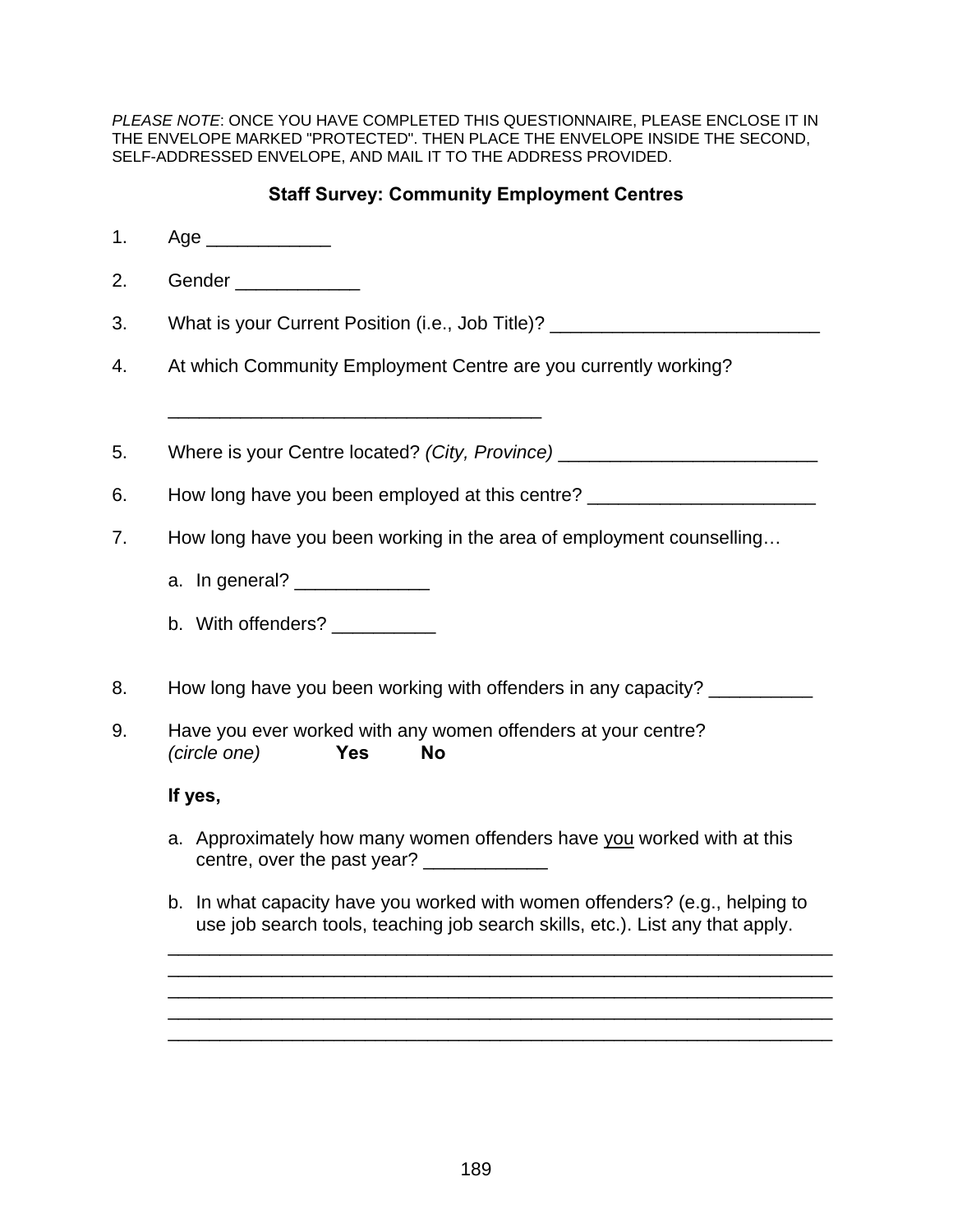# **Beliefs Regarding Women and Employment**

| 1. | List any advantages/benefits you perceive to employment or employment training<br>for women offenders in the community. |                                                                                           |                                      |                                                                                                                              |                |                                  |        |                |        |  |  |  |  |
|----|-------------------------------------------------------------------------------------------------------------------------|-------------------------------------------------------------------------------------------|--------------------------------------|------------------------------------------------------------------------------------------------------------------------------|----------------|----------------------------------|--------|----------------|--------|--|--|--|--|
| 2. |                                                                                                                         | List any potential barriers you perceive to meaningful employment for women<br>offenders. |                                      |                                                                                                                              |                |                                  |        |                |        |  |  |  |  |
| 3. |                                                                                                                         |                                                                                           | b. If yes, describe the differences. | a. Do you believe the employment-related experiences and needs of male<br>offenders and women offenders differ? (circle one) |                |                                  | Yes No |                |        |  |  |  |  |
| 4. | Very                                                                                                                    | perceived to be by                                                                        | Using the scale below<br>Somewhat    | How important do you think employment opportunities/training/programs are                                                    | Somewhat       |                                  | Very   |                |        |  |  |  |  |
|    | Unimportant                                                                                                             |                                                                                           | Unimportant<br>2                     | Average<br>Importance<br>3                                                                                                   | Important<br>4 |                                  |        | Important<br>5 |        |  |  |  |  |
|    | а.                                                                                                                      | women offenders?                                                                          | b. parole officers in the community? |                                                                                                                              | 1<br>1         | $\overline{2}$<br>$\overline{2}$ | 3<br>3 | 4<br>4         | 5<br>5 |  |  |  |  |
|    | C.                                                                                                                      |                                                                                           | <b>CSC National Headquarters?</b>    |                                                                                                                              | 1              | $\overline{2}$                   | 3      | 4              | 5      |  |  |  |  |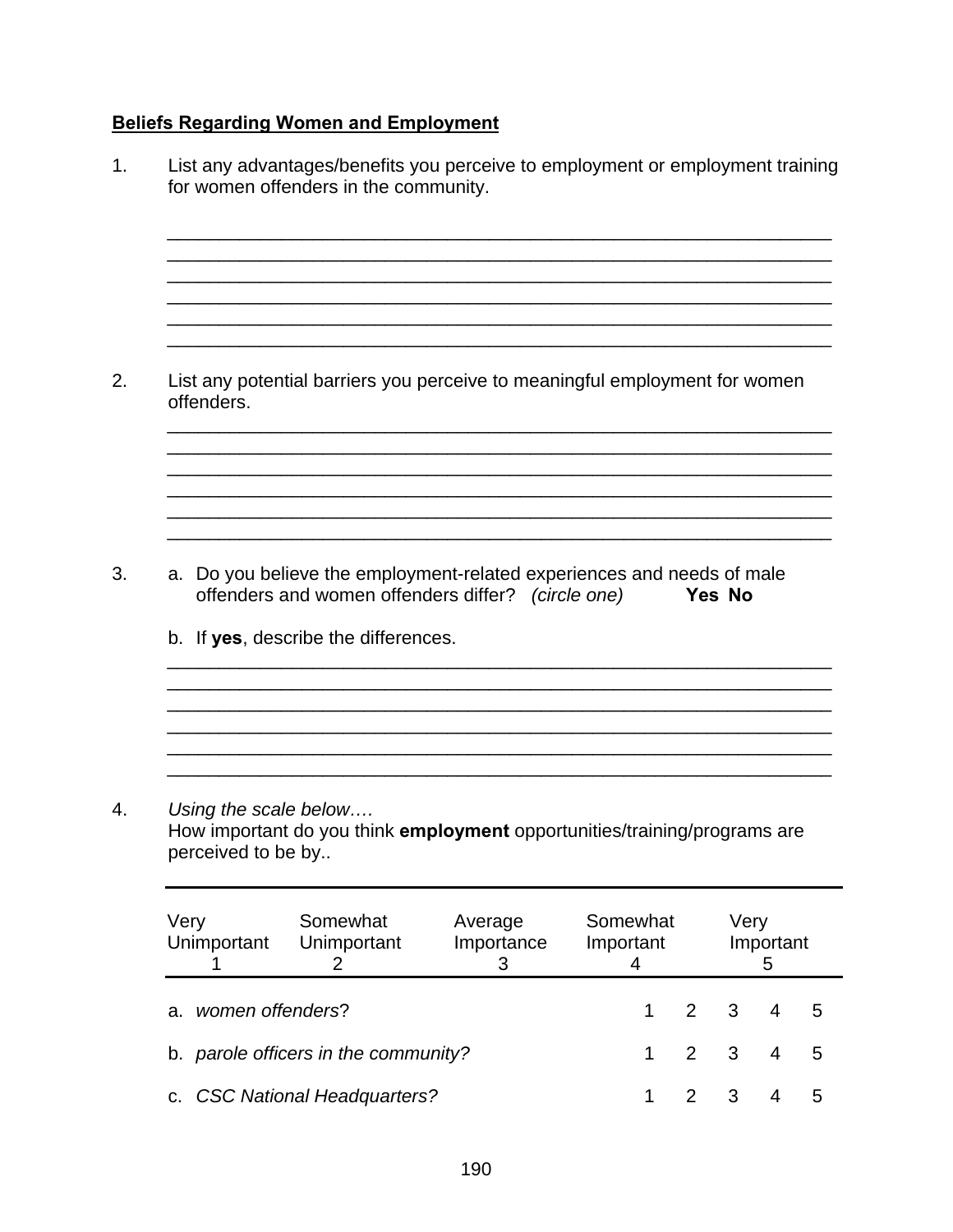# **Offender Use/Knowledge of Employment Centre/Services**

- 1. a. On average, *how many women offenders* would you estimate visit your centre on any given day? \_\_\_\_\_\_\_
	- b. On average, *how many male offenders* would you estimate visit your centre on any given day? \_\_\_\_\_\_\_\_\_
- 2. Over the last month, how would you describe your client population with respect to the percentage of male versus female clients (e.g., 50% male and 50% female)?

\_\_\_\_\_\_\_\_ % Female Offenders

\_\_\_\_\_\_\_\_ % Male Offenders

3. Community Employment Centres are designed to help recently released offenders in Canada to become "job ready". Are there any opportunities for other individuals in the community to use your centre (e.g., individuals who have completed their federal sentences, provincial offenders, non-offenders)? Explain. *(circle one)* **Yes No** 

\_\_\_\_\_\_\_\_\_\_\_\_\_\_\_\_\_\_\_\_\_\_\_\_\_\_\_\_\_\_\_\_\_\_\_\_\_\_\_\_\_\_\_\_\_\_\_\_\_\_\_\_\_\_\_\_\_\_\_\_\_\_\_\_ \_\_\_\_\_\_\_\_\_\_\_\_\_\_\_\_\_\_\_\_\_\_\_\_\_\_\_\_\_\_\_\_\_\_\_\_\_\_\_\_\_\_\_\_\_\_\_\_\_\_\_\_\_\_\_\_\_\_\_\_\_\_\_\_

\_\_\_\_\_\_\_\_\_\_\_\_\_\_\_\_\_\_\_\_\_\_\_\_\_\_\_\_\_\_\_\_\_\_\_\_\_\_\_\_\_\_\_\_\_\_\_\_\_\_\_\_\_\_\_\_\_\_\_\_\_\_\_\_ \_\_\_\_\_\_\_\_\_\_\_\_\_\_\_\_\_\_\_\_\_\_\_\_\_\_\_\_\_\_\_\_\_\_\_\_\_\_\_\_\_\_\_\_\_\_\_\_\_\_\_\_\_\_\_\_\_\_\_\_\_\_\_\_ \_\_\_\_\_\_\_\_\_\_\_\_\_\_\_\_\_\_\_\_\_\_\_\_\_\_\_\_\_\_\_\_\_\_\_\_\_\_\_\_\_\_\_\_\_\_\_\_\_\_\_\_\_\_\_\_\_\_\_\_\_\_\_\_

4. a. Do you think more women offenders should be using your centre? *(circle one)* **Yes No**

**If yes,** 

b. Why do you think women offenders have not been making as much use of your centre as they might?

\_\_\_\_\_\_\_\_\_\_\_\_\_\_\_\_\_\_\_\_\_\_\_\_\_\_\_\_\_\_\_\_\_\_\_\_\_\_\_\_\_\_\_\_\_\_\_\_\_\_\_\_\_\_\_\_\_\_\_\_\_\_\_\_ \_\_\_\_\_\_\_\_\_\_\_\_\_\_\_\_\_\_\_\_\_\_\_\_\_\_\_\_\_\_\_\_\_\_\_\_\_\_\_\_\_\_\_\_\_\_\_\_\_\_\_\_\_\_\_\_\_\_\_\_\_\_\_\_ \_\_\_\_\_\_\_\_\_\_\_\_\_\_\_\_\_\_\_\_\_\_\_\_\_\_\_\_\_\_\_\_\_\_\_\_\_\_\_\_\_\_\_\_\_\_\_\_\_\_\_\_\_\_\_\_\_\_\_\_\_\_\_\_

\_\_\_\_\_\_\_\_\_\_\_\_\_\_\_\_\_\_\_\_\_\_\_\_\_\_\_\_\_\_\_\_\_\_\_\_\_\_\_\_\_\_\_\_\_\_\_\_\_\_\_\_\_\_\_\_\_\_\_\_\_\_\_\_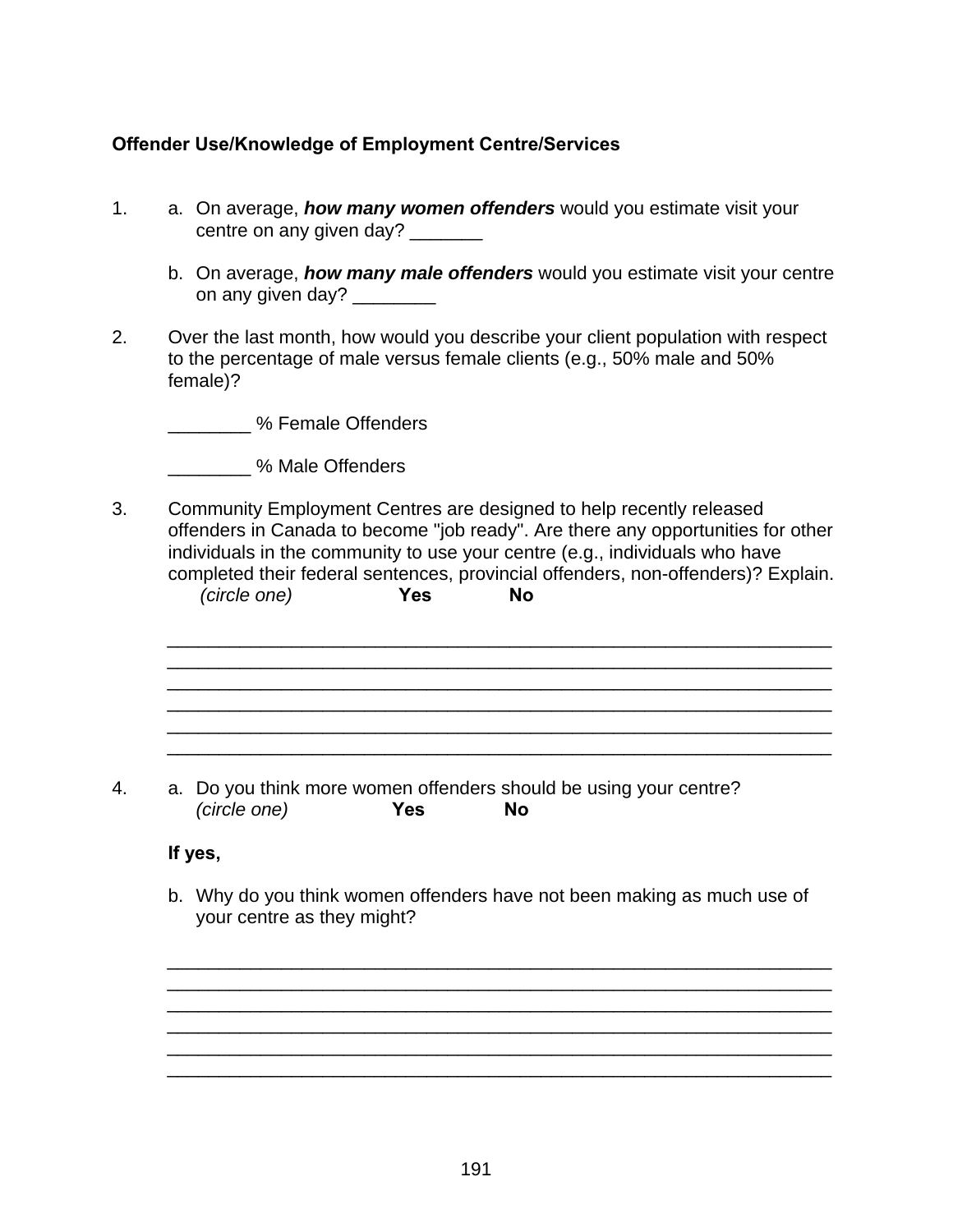c. What do you suggest could be done to improve women offenders' use of the centre? 5. a. Are there any employees or services at your centre currently directed specifically or exclusively towards helping women offenders gain employment or employability skills? (circle one) Yes **No** b. If yes, please describe the staff members' job title and role, or the specific service in question. 6. How are offenders made aware of the services offered by your centre?  $7<sub>1</sub>$ a. Do you feel that the means used to disseminate information regarding your centre are successful in reaching the women offender population? (circle one) Yes Somewhat No b. Explain.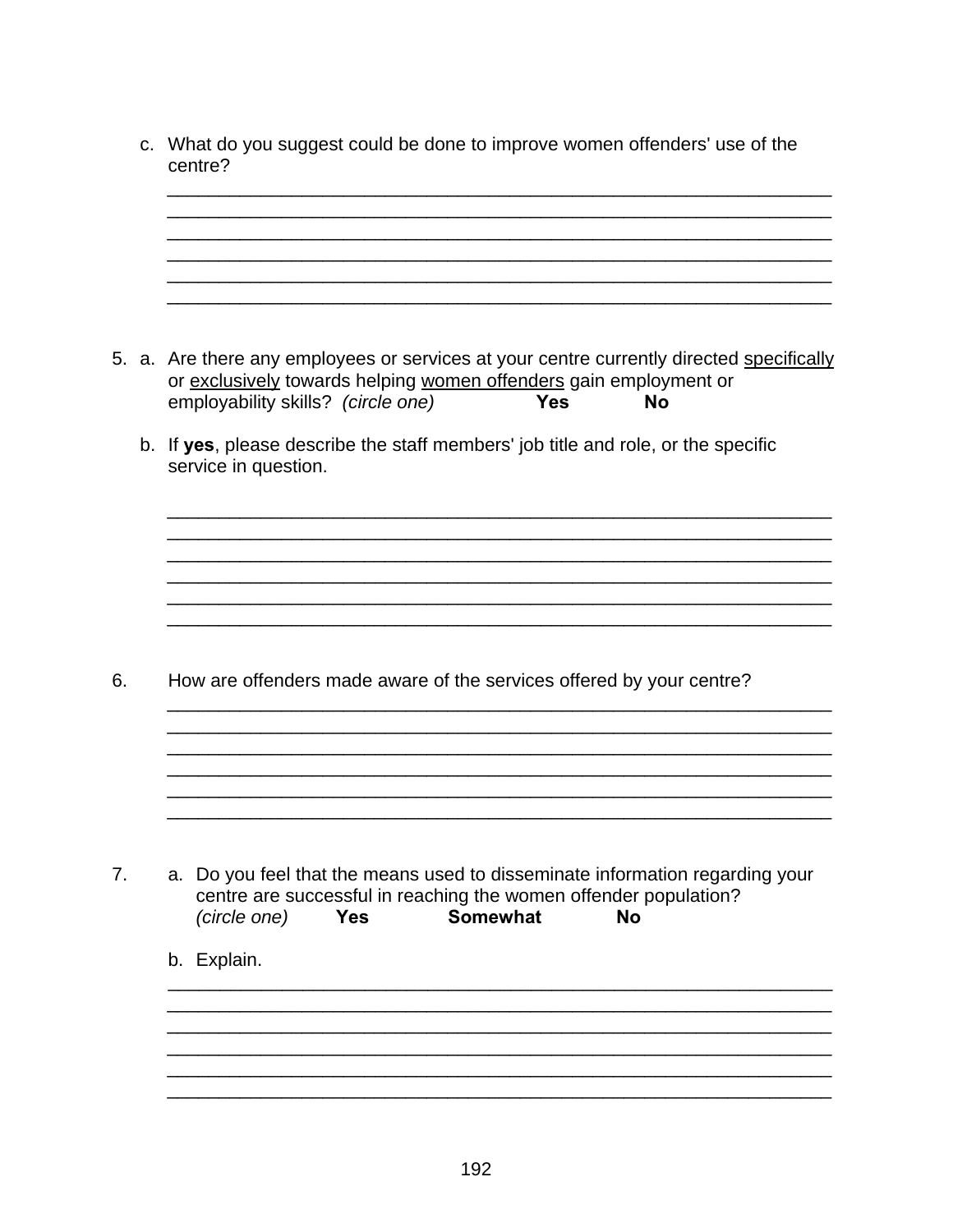8. Is there anything else that you would recommend doing to inform women offenders about your centre and the services you provide?

\_\_\_\_\_\_\_\_\_\_\_\_\_\_\_\_\_\_\_\_\_\_\_\_\_\_\_\_\_\_\_\_\_\_\_\_\_\_\_\_\_\_\_\_\_\_\_\_\_\_\_\_\_\_\_\_\_\_\_\_\_\_\_\_ \_\_\_\_\_\_\_\_\_\_\_\_\_\_\_\_\_\_\_\_\_\_\_\_\_\_\_\_\_\_\_\_\_\_\_\_\_\_\_\_\_\_\_\_\_\_\_\_\_\_\_\_\_\_\_\_\_\_\_\_\_\_\_\_ \_\_\_\_\_\_\_\_\_\_\_\_\_\_\_\_\_\_\_\_\_\_\_\_\_\_\_\_\_\_\_\_\_\_\_\_\_\_\_\_\_\_\_\_\_\_\_\_\_\_\_\_\_\_\_\_\_\_\_\_\_\_\_\_ \_\_\_\_\_\_\_\_\_\_\_\_\_\_\_\_\_\_\_\_\_\_\_\_\_\_\_\_\_\_\_\_\_\_\_\_\_\_\_\_\_\_\_\_\_\_\_\_\_\_\_\_\_\_\_\_\_\_\_\_\_\_\_\_ \_\_\_\_\_\_\_\_\_\_\_\_\_\_\_\_\_\_\_\_\_\_\_\_\_\_\_\_\_\_\_\_\_\_\_\_\_\_\_\_\_\_\_\_\_\_\_\_\_\_\_\_\_\_\_\_\_\_\_\_\_\_\_\_ \_\_\_\_\_\_\_\_\_\_\_\_\_\_\_\_\_\_\_\_\_\_\_\_\_\_\_\_\_\_\_\_\_\_\_\_\_\_\_\_\_\_\_\_\_\_\_\_\_\_\_\_\_\_\_\_\_\_\_\_\_\_\_\_

\_\_\_\_\_\_\_\_\_\_\_\_\_\_\_\_\_\_\_\_\_\_\_\_\_\_\_\_\_\_\_\_\_\_\_\_\_\_\_\_\_\_\_\_\_\_\_\_\_\_\_\_\_\_\_\_\_\_\_\_\_\_\_\_

\_\_\_\_\_\_\_\_\_\_\_\_\_\_\_\_\_\_\_\_\_\_\_\_\_\_\_\_\_\_\_\_\_\_\_\_\_\_\_\_\_\_\_\_\_\_\_\_\_\_\_\_\_\_\_\_\_\_\_\_\_\_\_\_

\_\_\_\_\_\_\_\_\_\_\_\_\_\_\_\_\_\_\_\_\_\_\_\_\_\_\_\_\_\_\_\_\_\_\_\_\_\_\_\_\_\_\_\_\_\_\_\_\_\_\_\_\_\_\_\_\_\_\_\_\_\_\_\_

9. In your opinion, what are the services/skills that women most need in order to increase their chances of obtaining meaningful work?

- 10. What types of services do women offenders use when they visit the centre? *(circle any that apply)*
	- a. Employment Counselling
	- b. Résumé Writing
	- c. Job Search
	- d. Interview Preparation
	- e. Office Resources (computers, phone)
	- f. Educational Upgrading
	- g. Workplace Hazardous Materials Information System (WHMIS)
	- h. Aptitude and Assessment Testing
	- i. Other (describe)
	- j. Women have visited the centre, but I'm not sure what services they used.
	- k. To my knowledge, no women have used our centre.
- 11. Are there any additional services that you think should be offered in order to help women offenders in the employment domain?

\_\_\_\_\_\_\_\_\_\_\_\_\_\_\_\_\_\_\_\_\_\_\_\_\_\_\_\_\_\_\_\_\_\_\_\_\_\_\_\_\_\_\_\_\_\_\_\_\_\_\_\_\_\_\_\_\_\_\_\_\_\_\_\_ \_\_\_\_\_\_\_\_\_\_\_\_\_\_\_\_\_\_\_\_\_\_\_\_\_\_\_\_\_\_\_\_\_\_\_\_\_\_\_\_\_\_\_\_\_\_\_\_\_\_\_\_\_\_\_\_\_\_\_\_\_\_\_\_

\_\_\_\_\_\_\_\_\_\_\_\_\_\_\_\_\_\_\_\_\_\_\_\_\_\_\_\_\_\_\_\_\_\_\_\_\_\_\_\_\_\_\_\_\_\_\_\_\_\_\_\_\_\_\_\_\_\_\_\_\_\_\_\_ \_\_\_\_\_\_\_\_\_\_\_\_\_\_\_\_\_\_\_\_\_\_\_\_\_\_\_\_\_\_\_\_\_\_\_\_\_\_\_\_\_\_\_\_\_\_\_\_\_\_\_\_\_\_\_\_\_\_\_\_\_\_\_\_ \_\_\_\_\_\_\_\_\_\_\_\_\_\_\_\_\_\_\_\_\_\_\_\_\_\_\_\_\_\_\_\_\_\_\_\_\_\_\_\_\_\_\_\_\_\_\_\_\_\_\_\_\_\_\_\_\_\_\_\_\_\_\_\_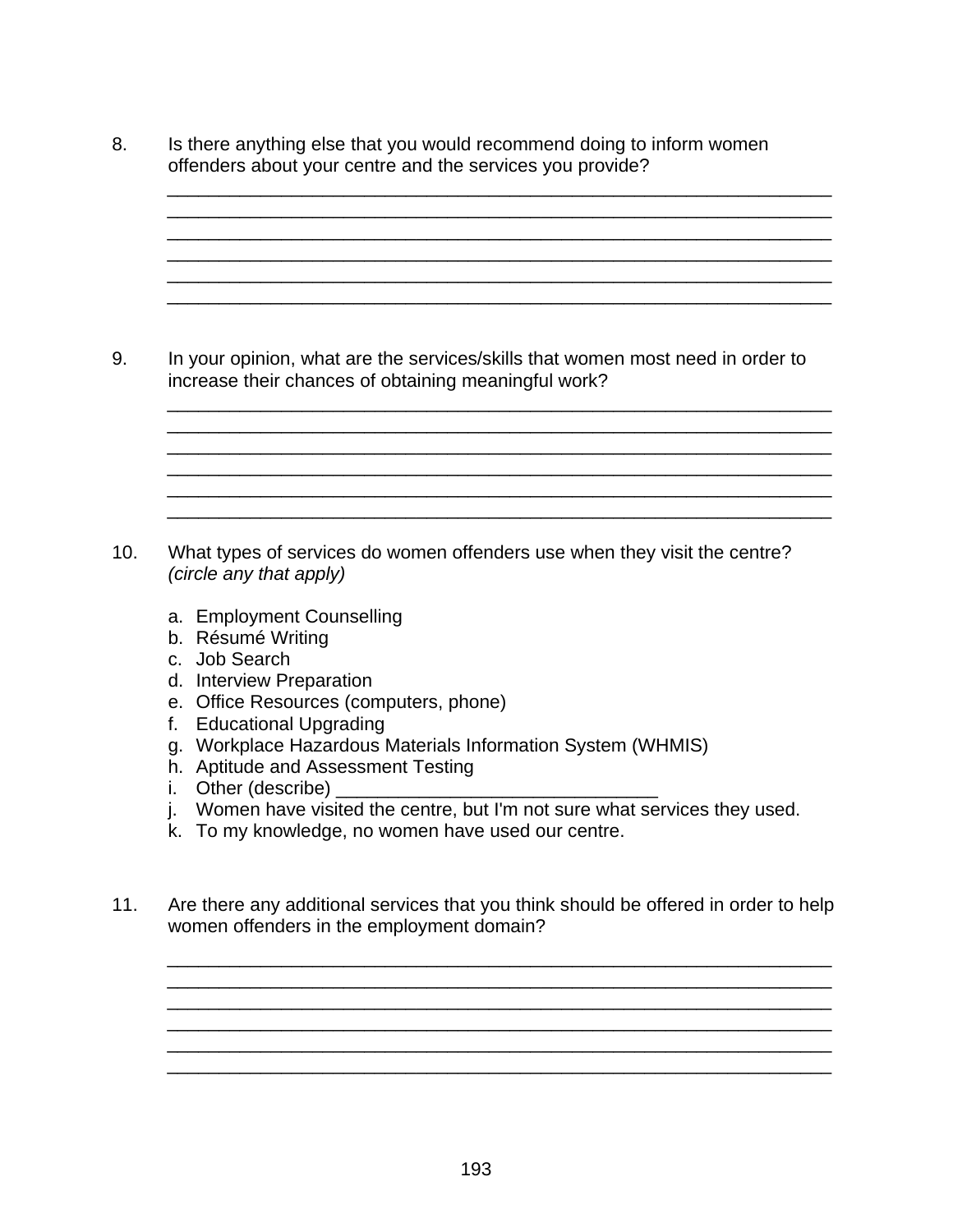a) In your experience, what types of jobs are women offenders looking for when  $12.$ they come to your centre? (If you don't have any experience dealing with female clients, please simply indicate that here, and move on to question #13).

b) In your experience, what type of jobs do women offenders obtain through your centre?

 $13.$ Other than your centre, please list any other employment programs or services available to women offenders in your community or in near-by areas.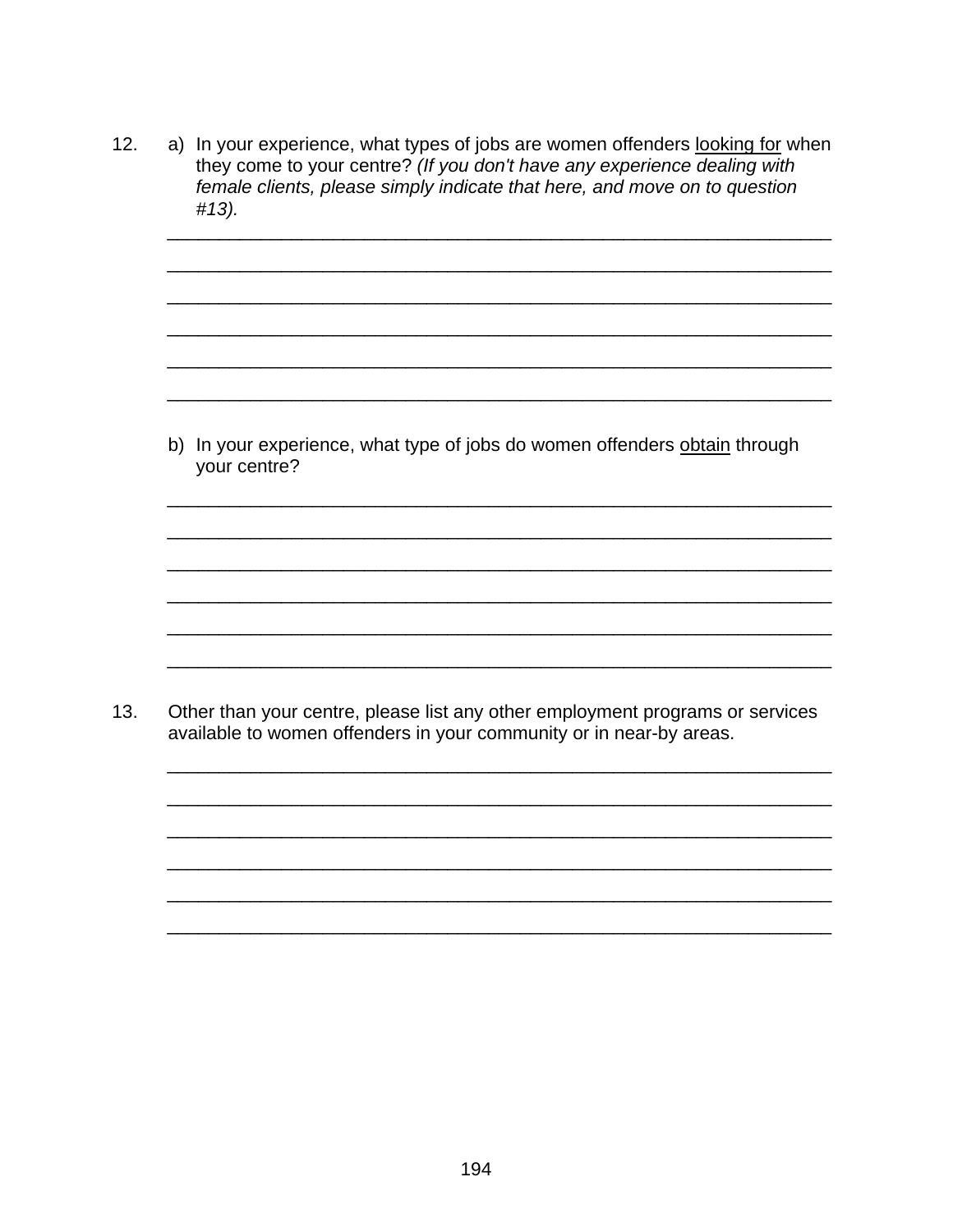# Future Directions for Employment Programming/Counselling Services

- a. Do you perceive any problems/difficulties with current employment  $1<sub>1</sub>$ programming/services for women offenders? (circle one) Yes No
	- b. If yes, please explain.

 $2.$ Do you feel that there is anything that could be done prior to women offenders' release (i.e., in the institution) to better prepare them to obtain employment upon release to the community?

 $3<sub>1</sub>$ In general, do you have any additional suggestions for improving employment services/opportunities/initiatives for women offenders?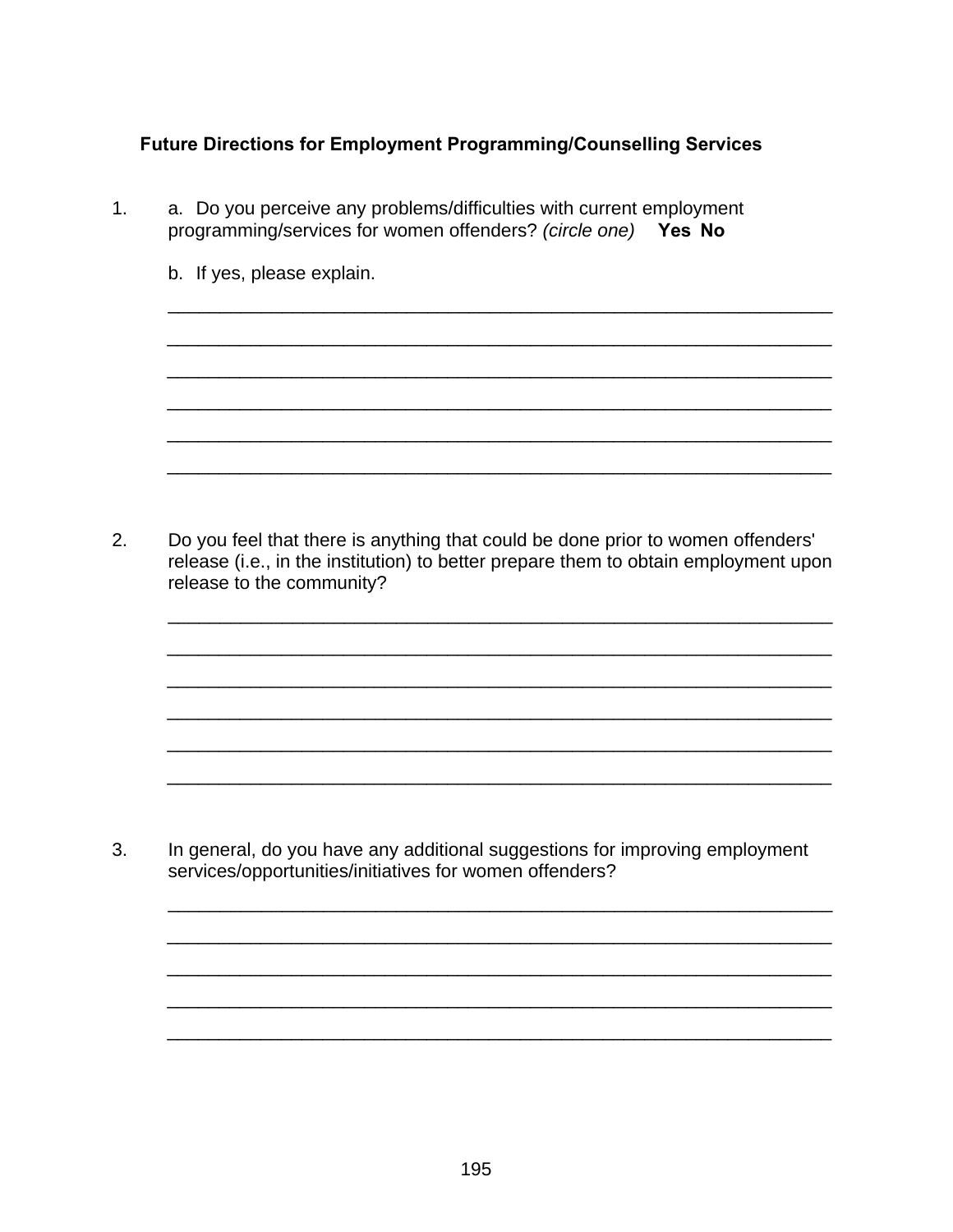*Appendix J: Interview – Institutional Staff* 

Correctional Service Canada Women Offender Research

First, I want to make sure that you are aware of your rights concerning participation in this evaluation and to make sure you are well informed about the study. I would just like to give you a brief description of the project, and then give you the opportunity to decide whether you wish to participate.

The objective of this study is to examine opportunities for employment and employment training for women offenders. In conjunction with this goal, we would like to obtain staff perceptions of employment programming for women. The interview includes items related to your knowledge of and beliefs regarding offender employment programs in general, as well as your perceptions of the benefits or problems associated with offender employment. Finally, you will be asked about your suggestions for improvement to employment programming in the future.

*The interview will take approximately 30 minutes. If you wish, you may choose not to answer certain questions or you may terminate the interview at any point for any reason.* 

*Strict confidentiality will be maintained for all responses. Individual information gathered from the study will not be released to any other CSC employee. None of your individual responses will be used in anyway to personally evaluate your present or future performance with the Correctional Service Canada.* 

Do you agree to participate in this telephone interview?

| Name: |  |  |  |
|-------|--|--|--|
|       |  |  |  |

| Institution: |
|--------------|
|--------------|

Verbal Consent Given?

Interviewer's Name: \_\_\_\_\_\_\_\_\_\_\_\_\_\_\_\_\_\_\_\_\_\_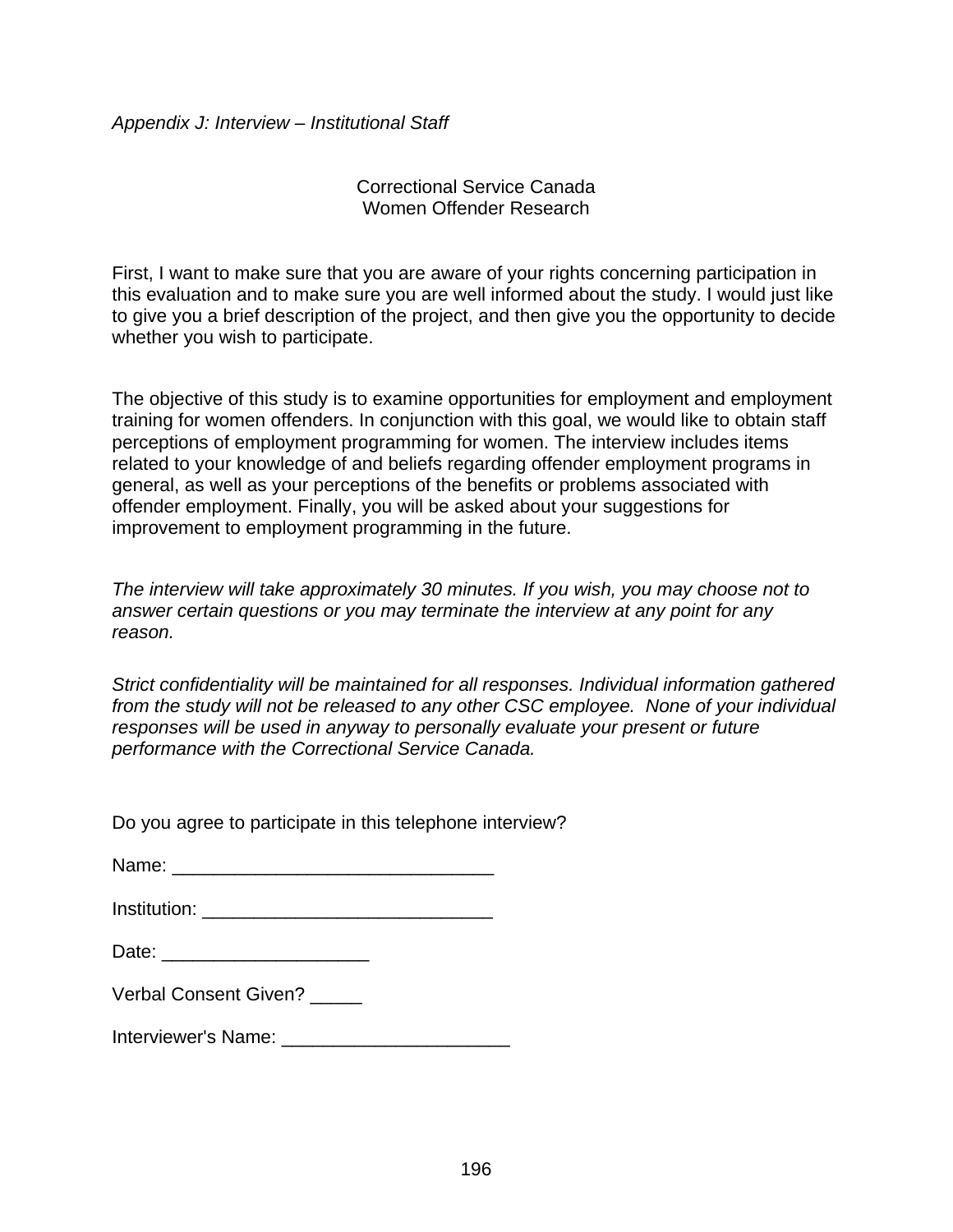- 1. What is your current position?
- 2. How long have you been employed in this position at your present institution?
- 3. How long have you been working in corrections, in general?
- 4. How long have you been working with women offenders?
- 5. How are women assigned to specific employment assignment or training opportunity? (e.g., according to their interests or to what's available?)
- 6. Are there any difficulties trying to schedule employment training or work programs for the women (i.e., conflicting schedules with other programs, other commitments…)? Explain.
- 7. Do you feel that there are sufficient employment programs and services for women in the institution who want them? Explain.
- 8. a. Are you aware of any employment programs or opportunities that are under high demand by the women? If yes, please list them…
	- b. If yes…Why these opportunities/programs? (prestige?/pay?/hours?)
- 9. Are you aware of any employment programs or services for women on release in the *community* in near-by areas? List…
- 10. Do you feel that the types of employment opportunities or training programs that are offered to women in the institution are commensurate with the types of opportunities that are available to them and that they will be interested in pursuing in the community? Explain.
- 11. How do you perceive the link between employment opportunities in the institution and services available to women offenders in the community? Is there anything you would do to improve continuity between these two areas?
- 12. Do you have any suggestions for improving employment opportunities or initiatives for women? (….try not to prompt at first but if not getting much….anything to do to improve access/participation/types of opportunities…)
- 13. Did you also complete the questionnaire that was distributed around the institution? If not would you like to?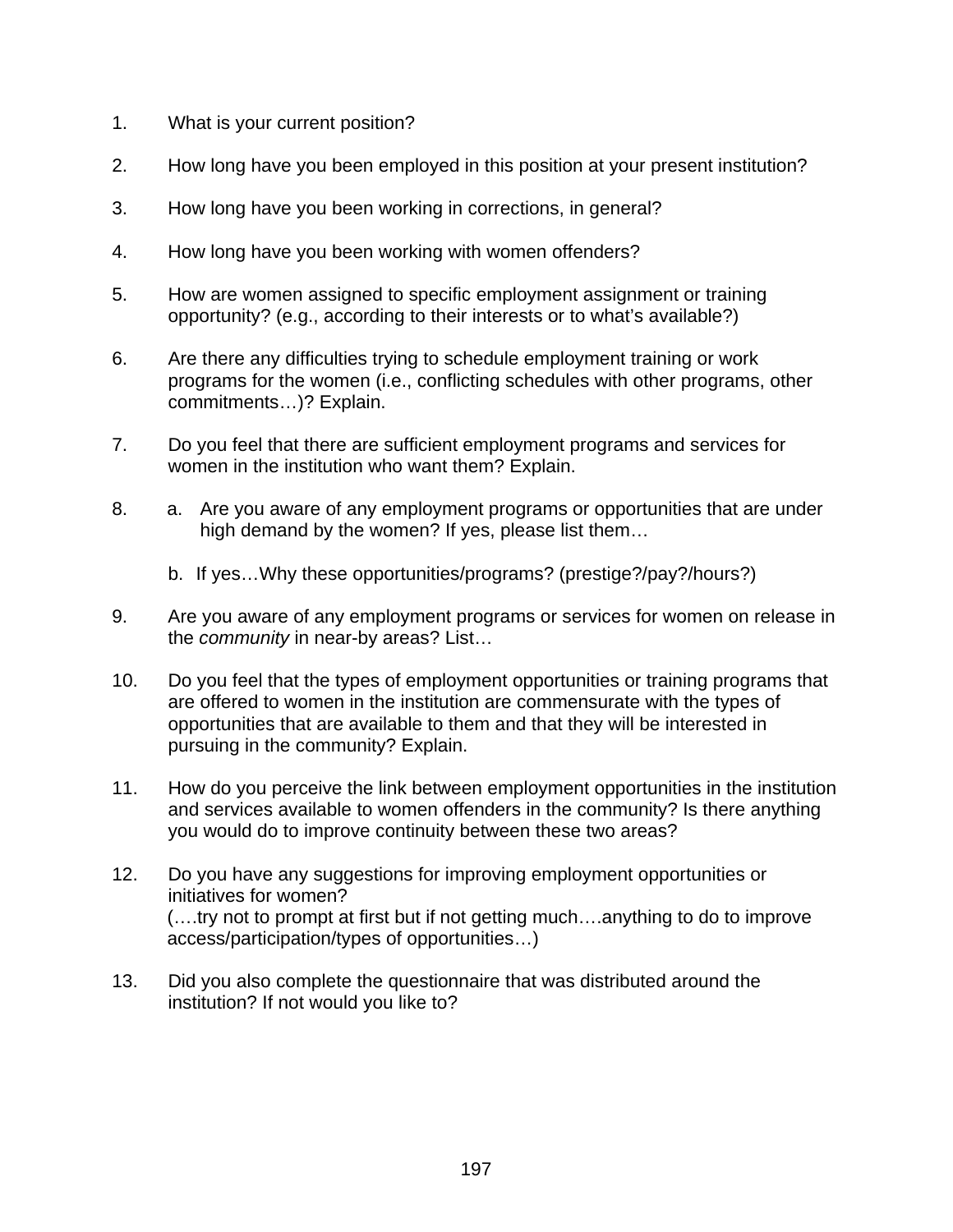*Appendix K: Interviews – Community Parole Officers* 

Correctional Service Canada Women Offender Research

First, I want to make sure that you are aware of your rights concerning participation in this evaluation and to make sure you are well informed about the study. I would just like to give you a brief description of the project, and then give you the opportunity to decide whether you wish to participate.

The objective of this study is to examine opportunities for employment and employment training for women offenders. In conjunction with this goal, we would like to obtain staff perceptions of employment programming for women. The interview includes items related to your knowledge of and beliefs regarding offender employment programs in general, as well as your perceptions of the benefits or problems associated with offender employment. Finally, you will be asked about your suggestions for improvement to employment programming in the future.

*The interview will take approximately 30 minutes. If you wish, you may choose not to answer certain questions or you may terminate the interview at any point for any reason.* 

*Strict confidentiality will be maintained for all responses. Individual information gathered from the study will not be released to any other CSC employee. None of your individual responses will be used in anyway to personally evaluate your present or future performance with the Correctional Service Canada.* 

Do you agree to participate in this telephone interview?

| Name: |  |  |  |
|-------|--|--|--|
|       |  |  |  |

| Parole Office: |  |
|----------------|--|
|----------------|--|

| <b>Verbal Consent Given?</b> |  |
|------------------------------|--|
|------------------------------|--|

Interviewer's Name: \_\_\_\_\_\_\_\_\_\_\_\_\_\_\_\_\_\_\_\_\_\_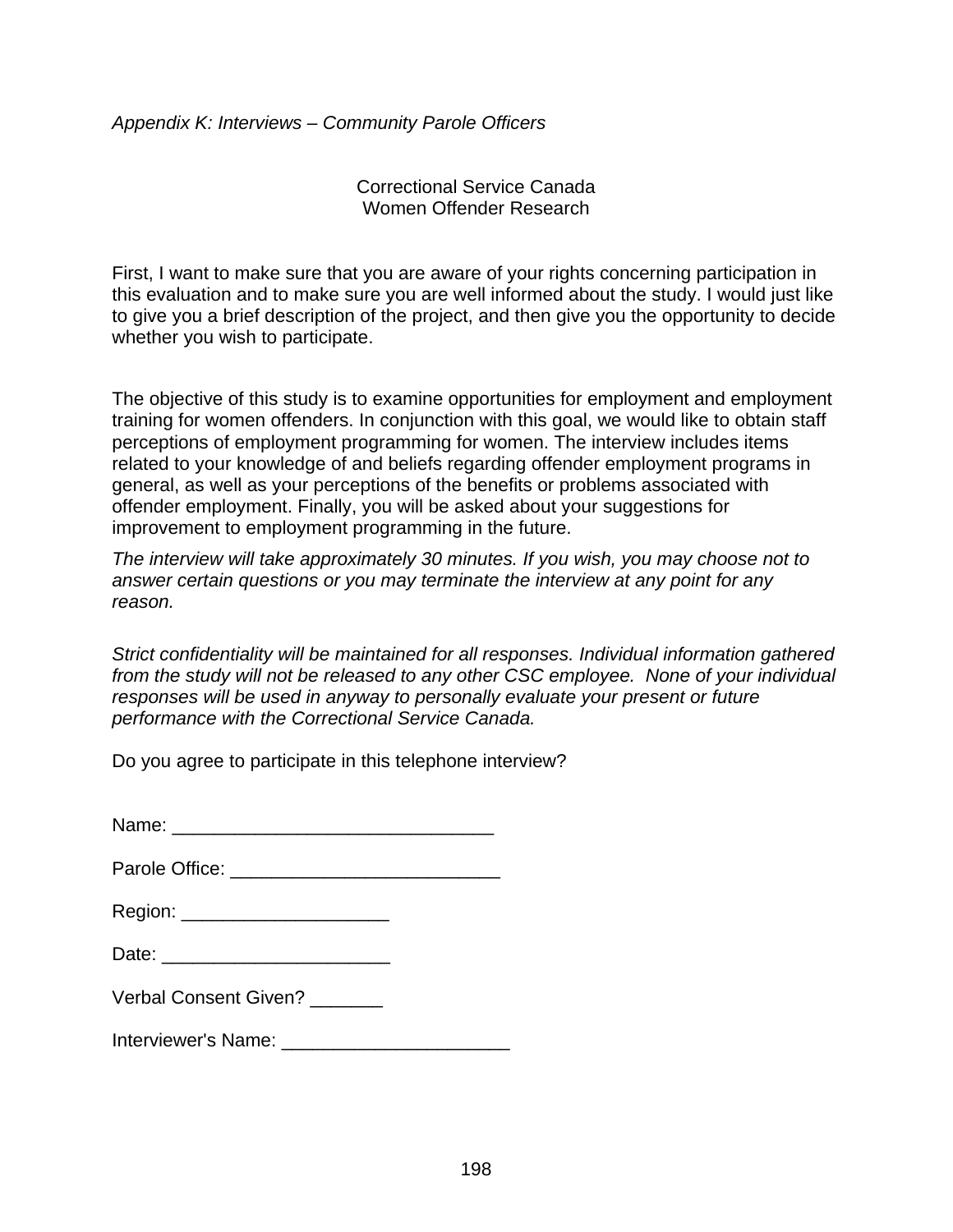- 1. How long have you been employed in your position as parole officer?
- 2. How long have you been working in corrections, in general?
- 3. How long have you been working with women offenders?
- 4. Approximately what number/percentage of male and female offenders do you currently have on your caseload?

| Very<br>Unimportant | Somewhat<br>Unimportant | Average<br>Importance | Somewhat<br>Important | Verv<br>Important |  |
|---------------------|-------------------------|-----------------------|-----------------------|-------------------|--|
|                     |                         |                       |                       | b                 |  |

- 5. Using the above scale:
	- a. How important do you think that employment programs and services are for women offenders?

1 2 3 4 5

- b. *(depending on their answer above…..)* Explain why you think they are important? (or why they are not important)?
- c. Do you perceive any advantages or disadvantages to employment or employment programming for women in the community?

# 6. *Using the scale above*….. How important do you think employment programs and services for women offenders are perceived to be by…

| b. other parole officers in the community |  | $\sim$ 3  | 45 |  |
|-------------------------------------------|--|-----------|----|--|
| c. the women on release                   |  | 1 2 3 4 5 |    |  |
| d. by National Headquarters               |  | 1 2 3 4 5 |    |  |

- 7. Do you perceive any resistance to employment programs and services by other parole officers in the community? If so, please explain.
- 8. Are you aware of any employment programs or services for women in the community in your area? Could you please list them?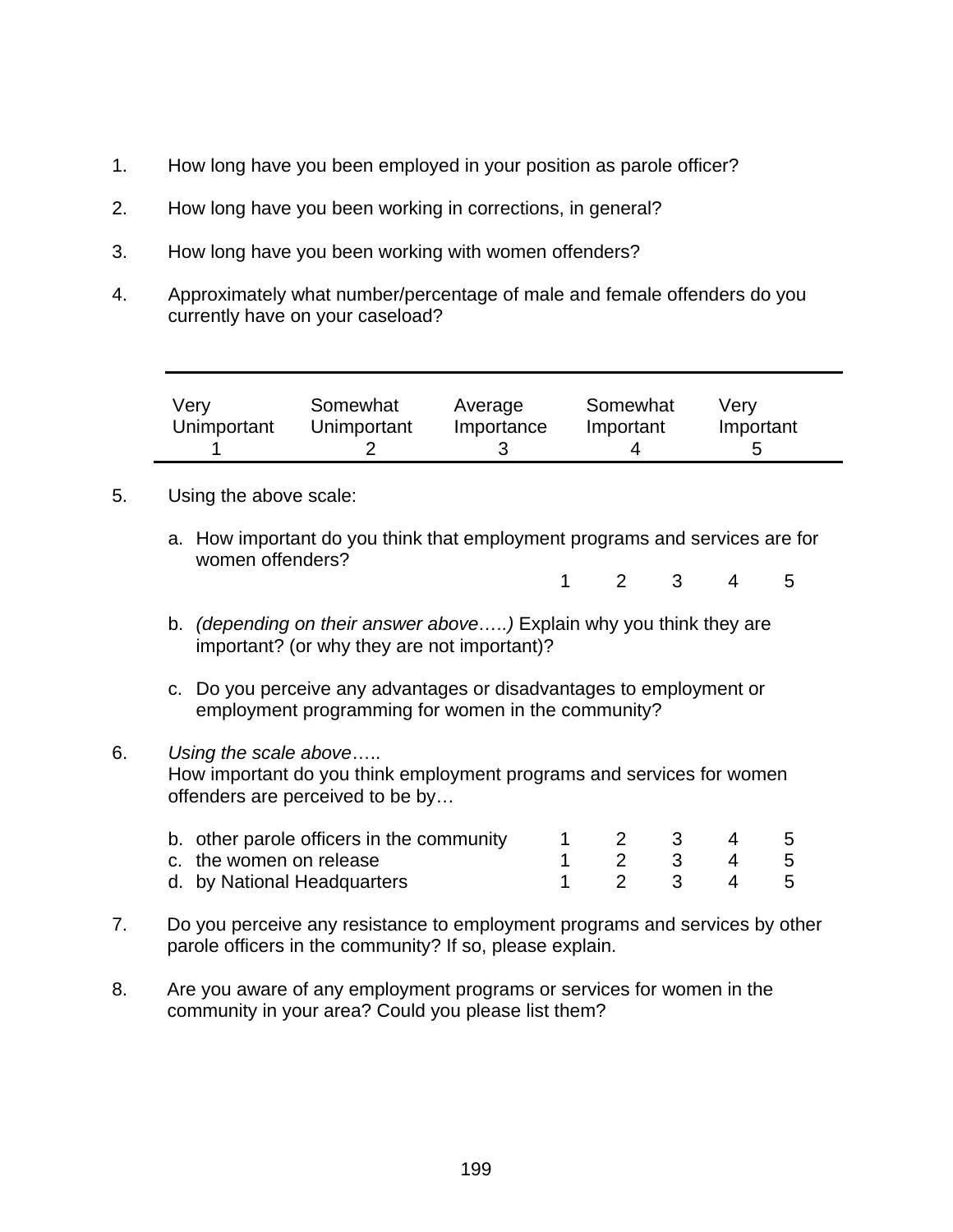- 9. How are women assigned to any employment training or employment programs that are available? (e.g., according to their interests or to what's available?) (e.g., do they request it or suggested by parole officers?)
- 10. a. Are you aware of any employment programs or opportunities that are under high demand by the women?
	- b. Why these opportunities/programs? (prestige?/pay?/hours?)
- 11. Do you feel that there are sufficient employment programs and services for women in the community who want them? Explain.
- 12. Are there any difficulties trying to schedule employment training or work opportunities for the women (i.e., conflicting schedules with other programs, other commitments…)? Explain.
- 13. Do you perceive any potential barriers/challenges to meaningful employment for women offenders?
- 14. How much do you know about the types of employment opportunities and training that are available to women in the institution? Explain.
- 15. (…If they have some awareness of the types of programs…then…)
	- a. Do you feel that the types of employment opportunities or training programs that are offered to women in the institution are commensurate with the types of opportunities that are available to them and that they will be interested in pursuing in the community? Explain.
	- b. How do you perceive the link between employment opportunities in the institution and services available to women offenders in the community? Is there anything you would do to improve continuity between these areas?
- 16. Do you have any suggestions for improving employment opportunities or initiatives for women? (….try not to prompt at first but if not getting much….anything to do to improve access/participation/types of opportunities…)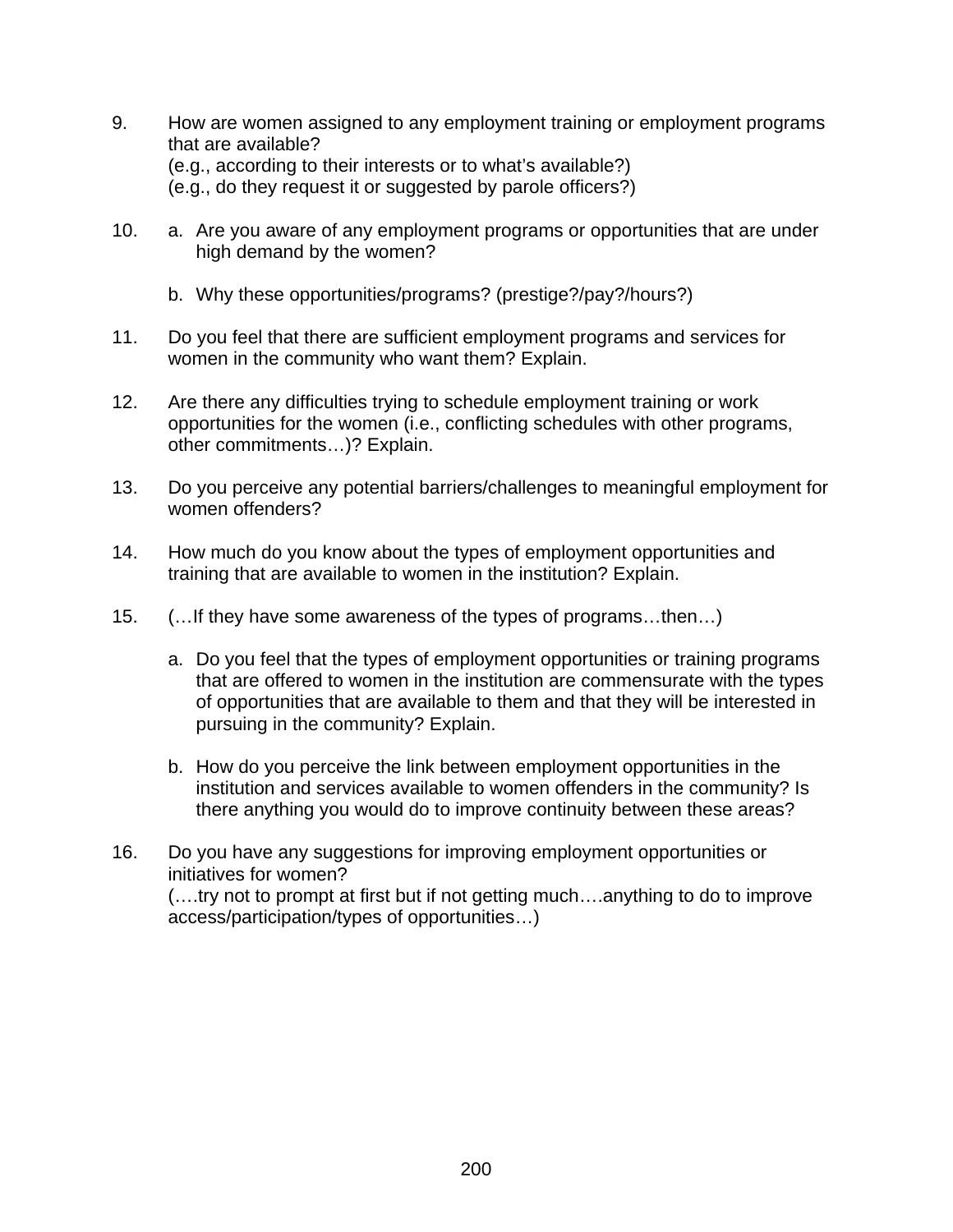# *Appendix L: CORCAN Regional Staff*

### Correctional Service Canada Women Offender Research

First, I want to make sure that you are aware of your rights concerning participation in this evaluation and to make sure you are well informed about the study. I would just like to give you a brief description of the project, and then give you the opportunity to decide whether you wish to participate.

The objective of this study is to examine opportunities for employment and employment training for women offenders. In conjunction with this goal, we would like to learn a bit more about your role as an Employment Coordinator. We would also like to determine your perceptions of the current state of employment programming for women and how we should direct our efforts for the future.

*The interview will take approximately 1 hour. If you wish, you may choose not to answer certain questions or you may terminate the interview at any point for any reason.* 

*Strict confidentiality will be maintained for all responses. Individual information gathered from the study will not be released to any other CSC employee. None of your individual responses will be used in anyway to personally evaluate your present or future performance with the Correctional Service Canada.* 

Do you agree to participate in this telephone interview?

Name:  $\blacksquare$ 

Region: \_\_\_\_\_\_\_\_\_\_\_\_\_\_\_\_\_\_\_\_\_\_\_\_\_\_\_\_\_\_

Date:  $\Box$ 

| Verbal Consent Given? |  |
|-----------------------|--|
|-----------------------|--|

Interviewer's Name: \_\_\_\_\_\_\_\_\_\_\_\_\_\_\_\_\_\_\_\_\_\_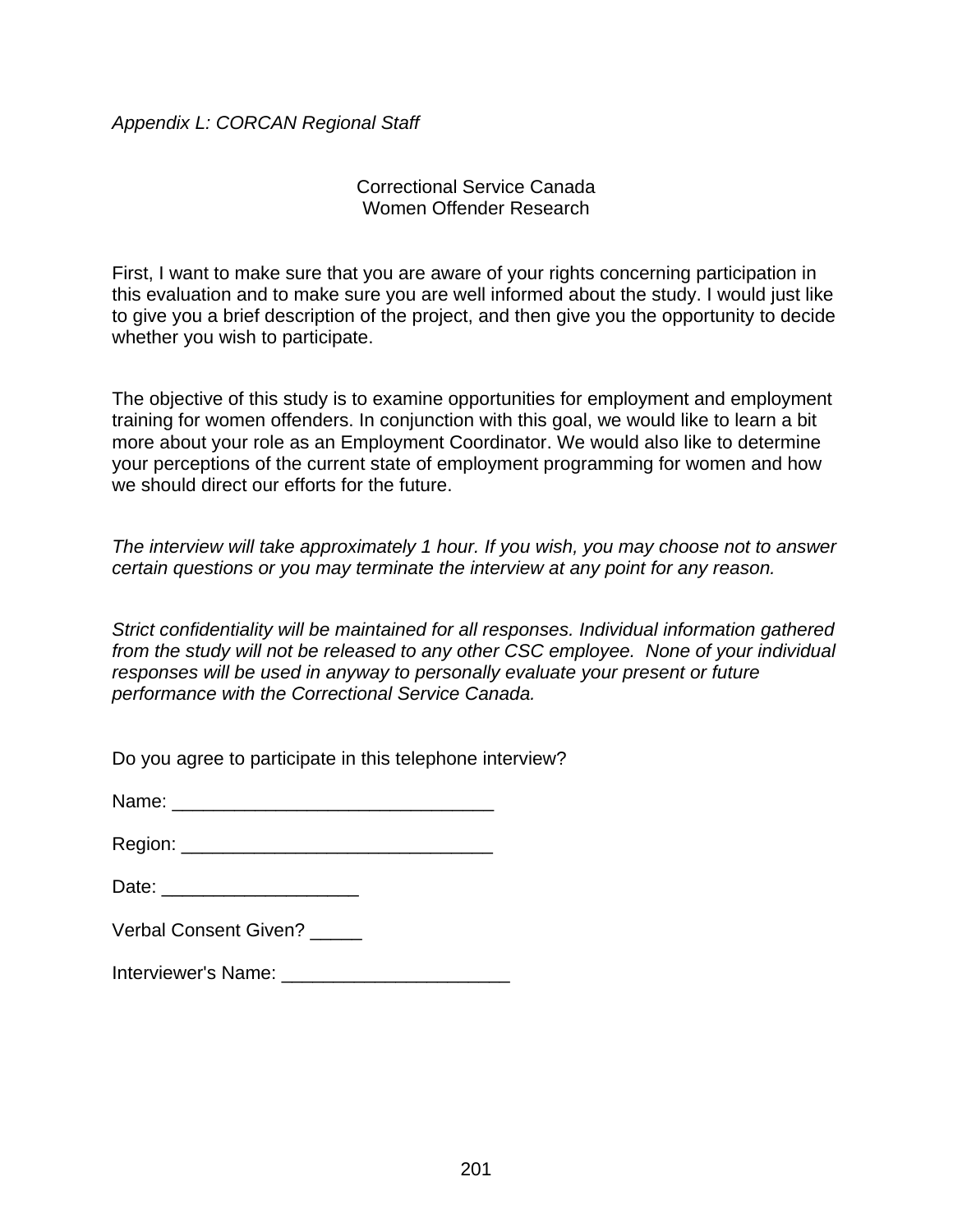- 1. How long have you been employed in this position?
- 2. How long have you been working in corrections, in general?
- 3. a. How would you describe your role as an employment coordinator?
	- b. What other employees/organizations do you need to create and maintain relationships with to carry out this role?
	- c. With respect to this position, what proportion of your time and resources do you currently direct toward employment programming and services for women offenders versus male offenders? (If one currently requires more time/effort then why?)
	- d. With respect to this position, what proportion of your time and resources do you currently direct towards the *institution* versus the *community*?
- 4. Do you feel that there are currently sufficient employment programs and services for women offenders who want them? Explain.
- 5. a. Could you describe any current employment programs/services available for women offenders in your region? Would it be possible to obtain a list (e.g., send by email/fax/mail)?
	- b. Were any of these programs designed specifically or exclusively for women offenders (or were they designed for men, but women have access to them)? If yes, please describe.
	- c. Are you aware of any employment programs or opportunities that you perceive to be under high demand by the women? If yes, please list them.
	- d. If yes, why do you think they are so sought-after?
- 6. a. Would you say that you experience any unique challenges when it comes to developing or providing employment services for women offenders?
	- b. Are there any difficulties trying to organize or deliver employment training or work opportunities for women offenders (e.g., if they don't mention it…any issues related to the small population of women offenders and the challenge of implementing cost-effective programming for them)?
	- c. How difficult is it to achieve a balance between operating an efficient, costeffective agency and the need to deliver programs and services to meet offenders' needs and facilitate reintegration?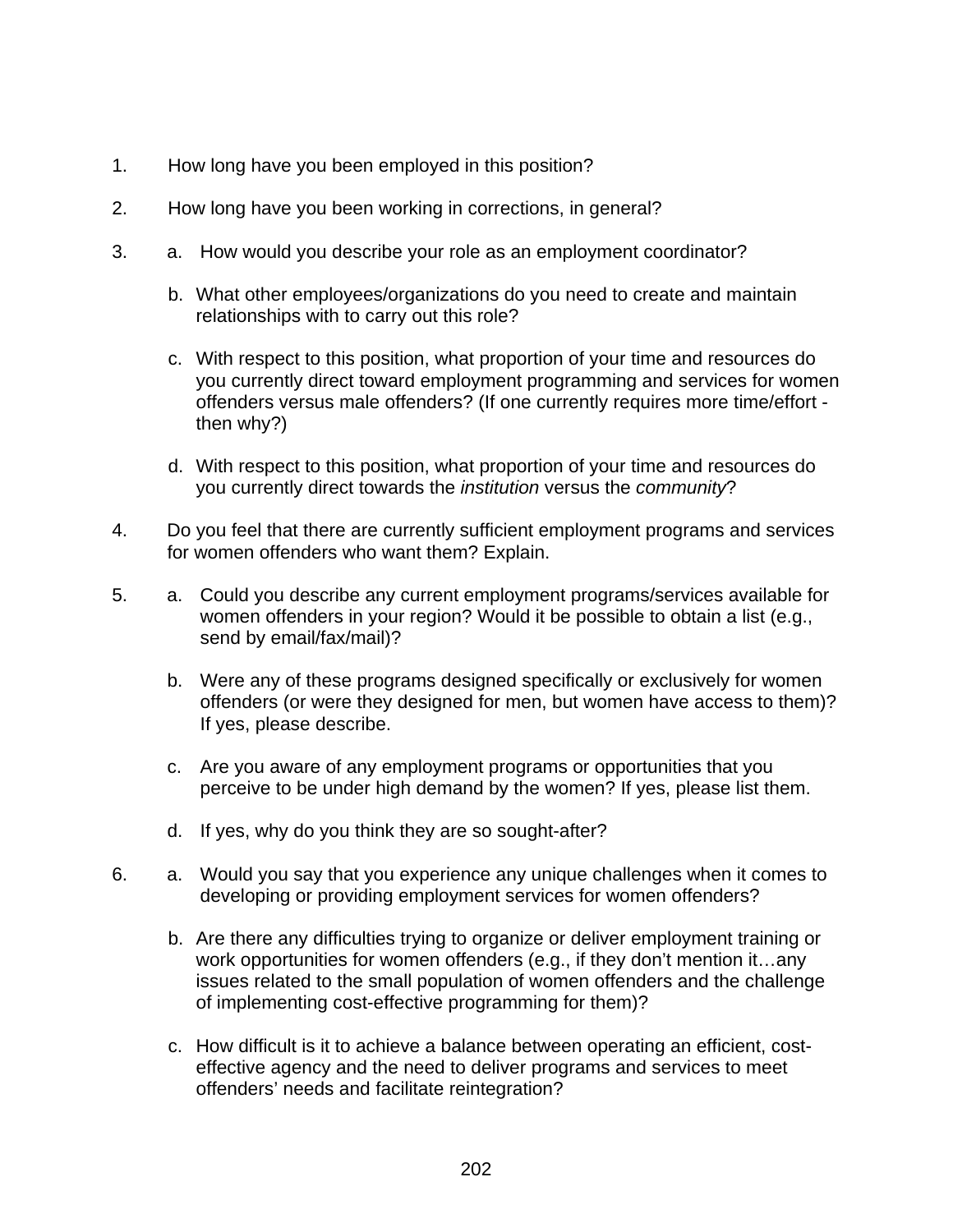- d. Do you have any suggestions for dealing with these challenges?
- 7. Using the scale below:

| Very        | Somewhat    | Average    | Somewhat  | Verv      |
|-------------|-------------|------------|-----------|-----------|
| Unimportant | Unimportant | Importance | Important | Important |
|             |             |            |           |           |

How important do you think employment programs and services for women offenders are perceived to be by…

| a. institutional staff               | $\overline{2}$ | - 3 | $\mathbf{b}$  |
|--------------------------------------|----------------|-----|---------------|
| b. parole officers in the community  | -2.            | 3   | $\mathcal{L}$ |
| c. women in the institutions         | - 2 -          | -3  | $\mathbf{b}$  |
| d. women on release in the community |                |     |               |
| e. National Headquarters             |                | 3   |               |

- 8. Do you perceive any resistance to employment programs and services for women by:
	- a. Staff in the institutions? Explain…
	- b. Staff in the community? Explain…
- 9. a. How important is the link between employment opportunities in the institution and services available to women offenders in the community?
	- b. How would you describe the current level of continuity/coordination of programs/services in these two areas?
- 10. With respect to institutional or regional programs/services…
	- a. How much standardization is there across institutions/community regions in terms of programs/services? (e.g., are there any designated "essential" or "core" employment programs or services…).
	- b. How much flexibility is there with respect to implementing new institutional/regional programs (e.g., are there standard guidelines/rules regarding the kinds of programs that can be funded, or the specific region/institution where they might be implemented).
	- c. How much sharing of information is there across institutions/regions (e.g., types of programs/services, best practices, etc.)
- 11. Do you have any additional comments to make or any suggestions regarding the future of employment programming for women offenders?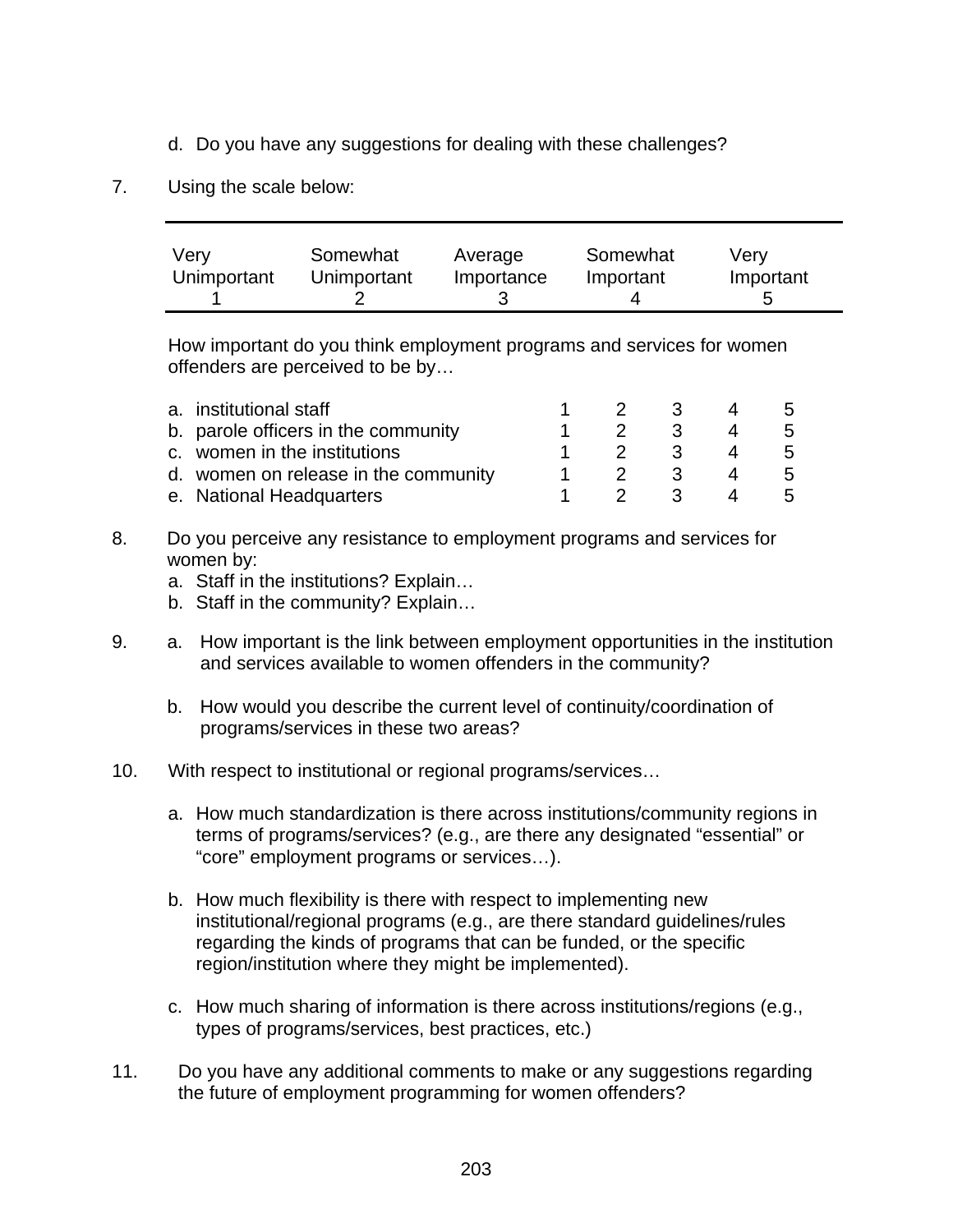*Appendix M: Interview – CORCAN National Staff* 

Correctional Service Canada Women Offender Research

First, I want to make sure that you are aware of your rights concerning participation in this evaluation and to make sure you are well informed about the study. I would just like to give you a brief description of the project, and then give you the opportunity to decide whether you wish to participate.

The objective of this study is to asses the employment needs of women offenders and to investigate opportunities for employment and employment training for women. Thus, we would like to ask you to a bit more about the current state of employment programming for women as well as any particular challenges that you might perceive to the development of employment programming for women. Finally, we would like to solicit your suggestions for future directions in the area of employment programming for women.

*The interview will take approximately 1 hour. If you wish, you may choose not to answer certain questions or you may terminate the interview at any point for any reason.* 

*Strict confidentiality will be maintained for all responses. Individual information gathered from the study will not be released to any other CSC employee. None of your individual responses will be used in anyway to personally evaluate your present or future performance with the Correctional Service Canada.* 

# **Informed Consent**

*My signature below indicates that I have read the above description of the study, and understand fully its requirements and purpose. I also understand my rights regarding confidentiality, voluntary participation, and withdrawal. I hereby give my consent to participate in the research project.* 

| Name (Print) |  |
|--------------|--|
|--------------|--|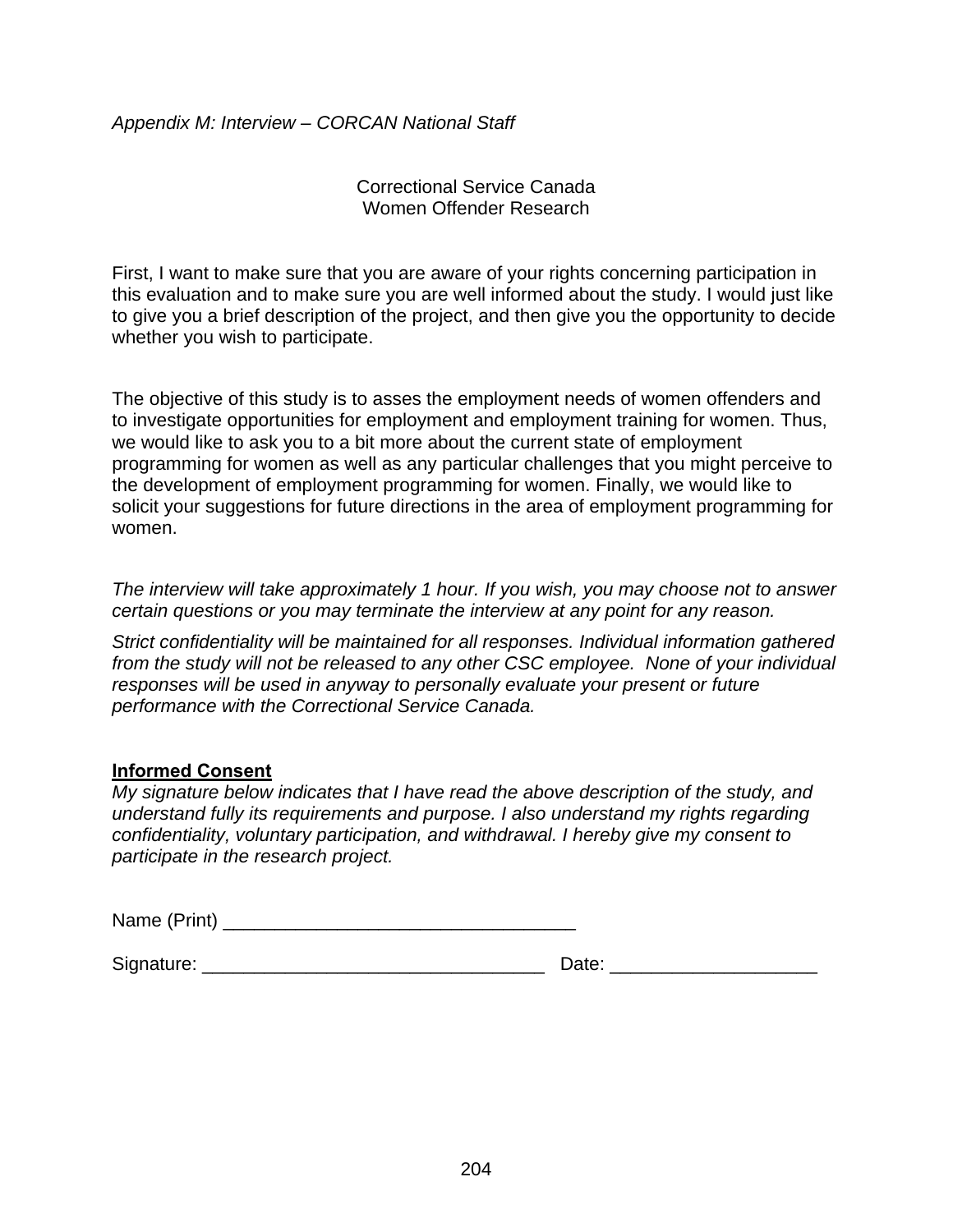- 1. How long have you been employed in this position?
- 2. How long have you been working in corrections, in general?
- 3. With respect to the role and function of CORCAN…
	- a. What would you say are the key employees/organizations that you need to create and maintain relationships with to ensure CORCAN is able to provide programs and services to offenders?
	- b. What proportion of your time and resources do you currently direct toward employment programming and services for women offenders versus male offenders? (If one currently requires more time/effort - then why?)
	- c. With respect to this position, what proportion of your time and resources do you currently direct toward programs and services in the *institution* versus the *community* for women offenders? (If one area currently requires more time/effort - then why?)
- 4. Do you feel that there are currently sufficient employment programs and services for women offenders who want them? Explain.
- 5. With respect to current employment programs/services available to women offenders…were any of these programs designed specifically or exclusively for women offenders? (or were they designed for men, but women have access to them?) If yes, please describe.
- 6. Would you say that you experience any unique challenges when it comes to developing or providing employment services for women offenders?
	- a. Are there any difficulties trying to organize or deliver employment training or work opportunities for women offenders (e.g., if they don't mention it…any issues related to the small population of women offenders and the challenge of implementing cost-effective programming for them)?
	- b. How difficult is it to achieve a balance between operating an efficient, costeffective agency and the need to deliver programs and services to meet offenders' needs and facilitate reintegration?
	- c. Do you have any suggestions for dealing with these challenges?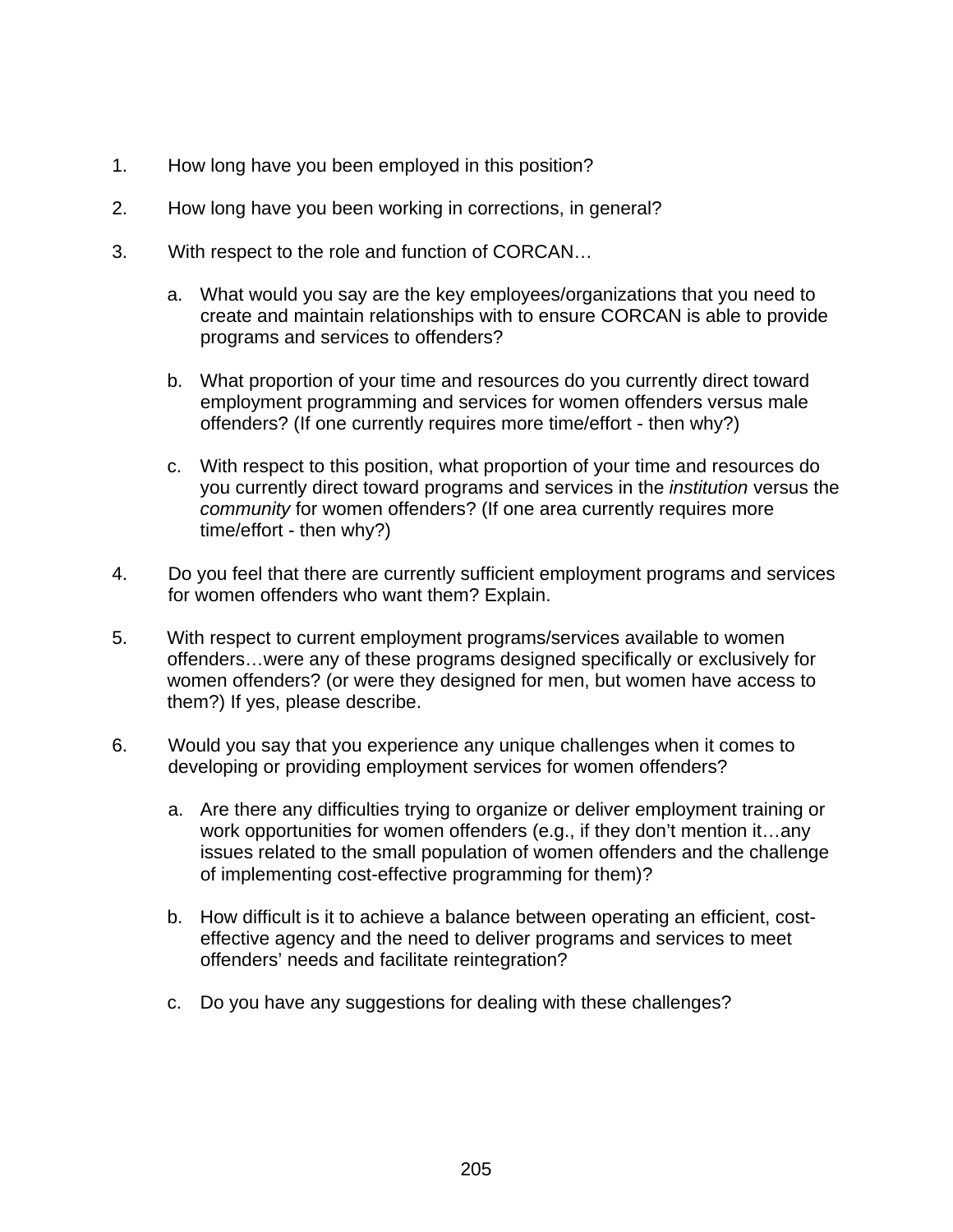7. Using the scale below:

| Very        | Somewhat    | Average    | Somewhat  | Verv      |
|-------------|-------------|------------|-----------|-----------|
| Unimportant | Unimportant | Importance | Important | Important |
|             |             |            |           |           |

How important do you think employment programs and services for women offenders are perceived to be by…

| a. institutional staff               | $1 \quad 2 \quad$ | $\overline{\mathbf{3}}$ | 4 5   |     |
|--------------------------------------|-------------------|-------------------------|-------|-----|
| b. parole officers in the community  | $1 \quad 2 \quad$ |                         | 3 4 5 |     |
| c. women in the institutions         | $\overline{2}$    | $\mathbf{B}$            | 4 5   |     |
| d. women on release in the community |                   | $\sim$ 3                |       | - 5 |

- 8. Do you perceive any resistance to employment programs and services for women by:
	- a. Staff in the institutions? Explain…
	- b. Staff in the community? Explain…
- 9. a. How important is the link between employment opportunities in the institution and services available to women offenders in the community?
	- b. How would you describe the current level of continuity/coordination of programs/services in these two areas?
- 10. With respect to institutional or regional programs/services…
	- a. How much standardization is there across institutions/community regions in terms of programs/services? (e.g., are there any designated "essential" or "core" employment programs or services…).
	- b. How much flexibility is there with respect to implementing new institutional/regional programs (e.g., are there standard guidelines/rules regarding the kinds of programs that can be funded, or the specific region/institution where they might be implemented).
	- c. How much sharing of information is there across institutions/regions (e.g., types of programs/services, best practices, etc.)
- 11. Do you have any additional comments to make or any suggestions regarding the future of employment programming for women offenders?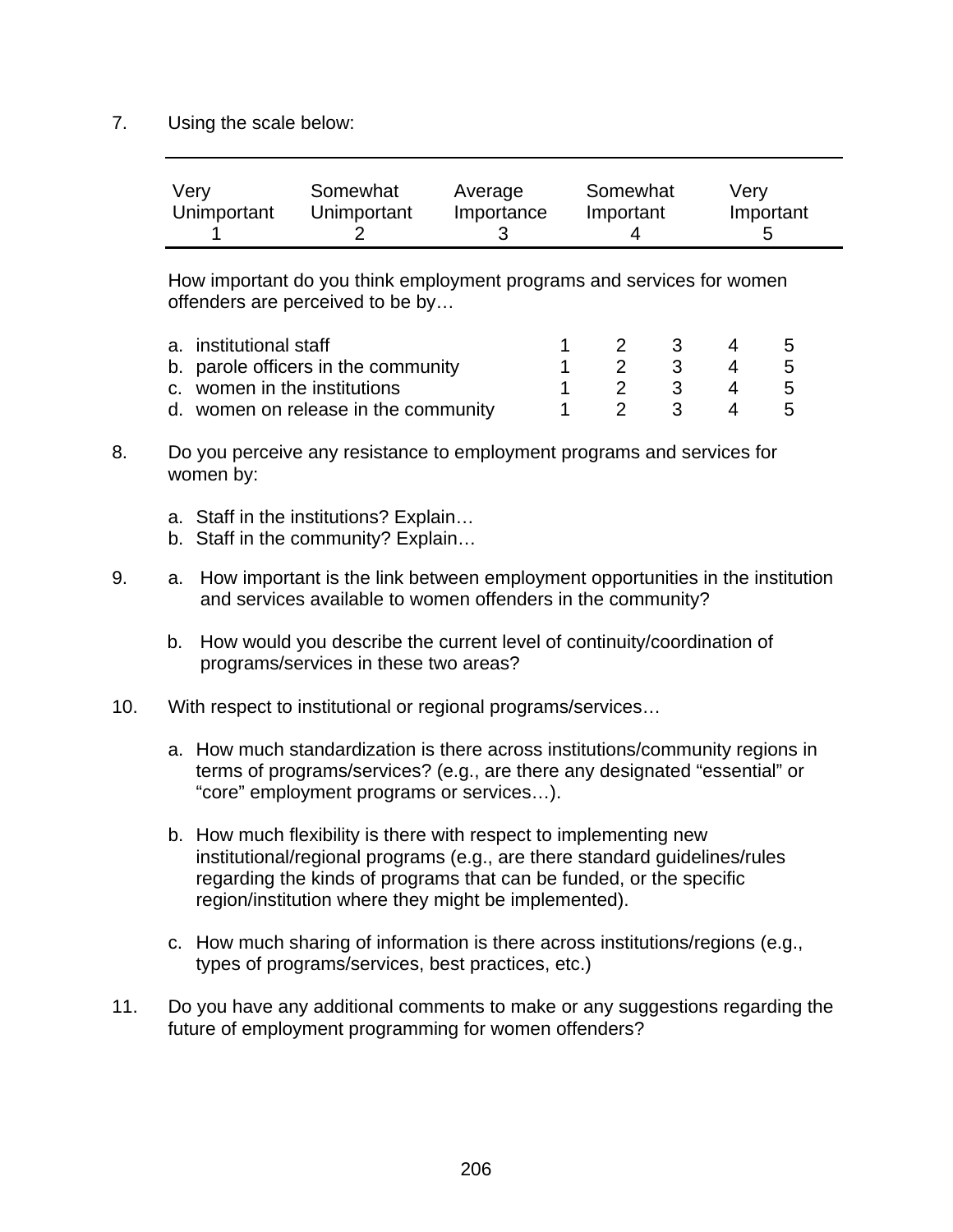#### *Appendix N: Number (Percentage) of Women Offenders Serving Sentences in the Institution and in the Community (May 1<sup>st</sup>, 2004) with Identified Needs in the Employment Domain from the Dynamic Factors Identification Analysis at Intake*

| <b>Employment Domain</b>                        | <b>Institution</b> |       | <b>Community</b> |               |            |
|-------------------------------------------------|--------------------|-------|------------------|---------------|------------|
|                                                 | N                  | (%)   | n                | $\sqrt{(26)}$ | Chi-Square |
| Overall Employment Need Level (n = 773)         | 221                | (60%) | 221              | (55%)         | 1.67       |
| <b>Ability</b>                                  |                    |       |                  |               |            |
| Less than grade 8                               | $\overline{74}$    | (21%) | 47               | (13%)         | 9.47       |
| Less than grade 10                              | 172                | (49%) | 121              | (33%)         | 20.96***   |
| No high school diploma                          | 252                | (72%) | $\overline{219}$ | (59%)         | $13.47***$ |
| Finds learning difficult                        | 90                 | (26%) | 46               | (12%)         | 21.58***   |
| Learning disabilities                           | 46                 | (14%) | $\overline{27}$  | (7%)          | 7.47       |
| Physical problems which interfere with learning | $\overline{17}$    | (5%)  | 15               | (4%)          | 0.29       |
| Memory problems                                 | 70                 | (20%) | 58               | (16%)         | 2.63       |
| <b>Concentration problems</b>                   | 107                | (31%) | 64               | (17%)         | 18.24***   |
| Problems with reading                           | 61                 | (18%) | 42               | (11%)         | 5.79       |
| Problems with writing                           | 67                 | (19%) | 39               | (11%)         | $11.02***$ |
| Problems with numeracy                          | 105                | (30%) | 76               | (21%)         | 8.96       |
| Difficulty comprehending instructions           | $\overline{37}$    | (11%) | 17               | (5%)          | 9.67       |
| Lacks a skill area/trade/profession             | 216                | (62%) | 201              | (54%)         | 4.17       |
| Dissatisfied with skill area/trade/profession   | 159                | (46%) | 163              | (44%)         | 0.37       |
| Physical problems interfere with work           | $\overline{73}$    | (21%) | 62               | (17%)         | 1.99       |
| <b>Work Record</b>                              |                    |       |                  |               |            |
| No employment history                           | $\overline{82}$    | (23%) | $\overline{47}$  | (13%)         | 14.18***   |
| Unemployed at the time of arrest                | 273                | (78%) | 247              | (66%)         | $11.58***$ |
| Unemployed 90% or more                          | 196                | (56%) | 140              | (38%)         | 23.84***   |
| Unemployed 50% or more                          | 259                | (74%) | 213              | (58%)         | 22.06***   |
| Unstable job history                            | 252                | (72%) | 207              | (56%)         | 20.32***   |
| Often shows up late for work                    | 13                 | (4%)  | $\overline{20}$  | (5%)          | 1.09       |
| Poor attendance record                          | 18                 | (5%)  | $\overline{29}$  | (8%)          | 2.02       |
| Difficulty meeting workload requirements        | 14                 | (4% ) | $\overline{8}$   | (2%)          | 2.11       |
| Lacks initiative                                | 46                 | (13%) | $\overline{30}$  | (8%)          | 5.00       |
| Quit a job without another                      | $\overline{122}$   | (35%) | 143              | (39%)         | 1.11       |
| Been laid off from work                         | 83                 | (24%) | 103              | (28%)         | 1.65       |
| Been fired from a job                           | 61                 | (18%) | $\overline{75}$  | (20%)         | 0.91       |
| Rewards                                         |                    |       |                  |               |            |
| Salary has been insufficient                    | 114                | (33%) | 147              | (40%)         | 3.77       |
| Lack employment benefits                        | 154                | (44%) | 170              | (46%)         | 0.27       |
| Job lacks security                              | 128                | (37%) | 151              | (41%)         | 1.36       |
| <b>Co-worker Relations</b>                      |                    |       |                  |               |            |
| Difficulty with co-workers                      | $\overline{14}$    | (4%)  | $\overline{7}$   | (2%)          | 2.89       |
| <b>Supervisory Relations</b>                    |                    |       |                  |               |            |
| Difficulties with superiors                     | $\overline{26}$    | (7%)  | 15               | (4%)          | 3.96       |
| <b>Interventions</b>                            |                    |       |                  |               |            |
| Prior vocational assessments                    | 49                 | (14%) | $\overline{41}$  | (11%)         | 1.56       |
| Participated in employment programs             | 95                 | (28%) | 102              | (27%)         | 0.00       |
| Completed an occupational development program   | 36                 | (10%) | 43               | (12%)         | 0.26       |

Note: The Dynamic Factors Identification Analysis (DFIA) is conducted as part of the Offender Intake Assessment (OIA) implemented by Correctional Service of Canada. Data regarding the overall employment domain were available for 773 women (371 institutional women; 402 community women). The effective sample size for the individual indicators ranged from *n* = 708 to *n* = 723 depending on the amount of missing data for each indicator. \*\*\* *p* < .001 Due to the large number of chi-square tests to be conducted, a significance level of .001 was adopted to determine significance of the comparisons shown in the table above.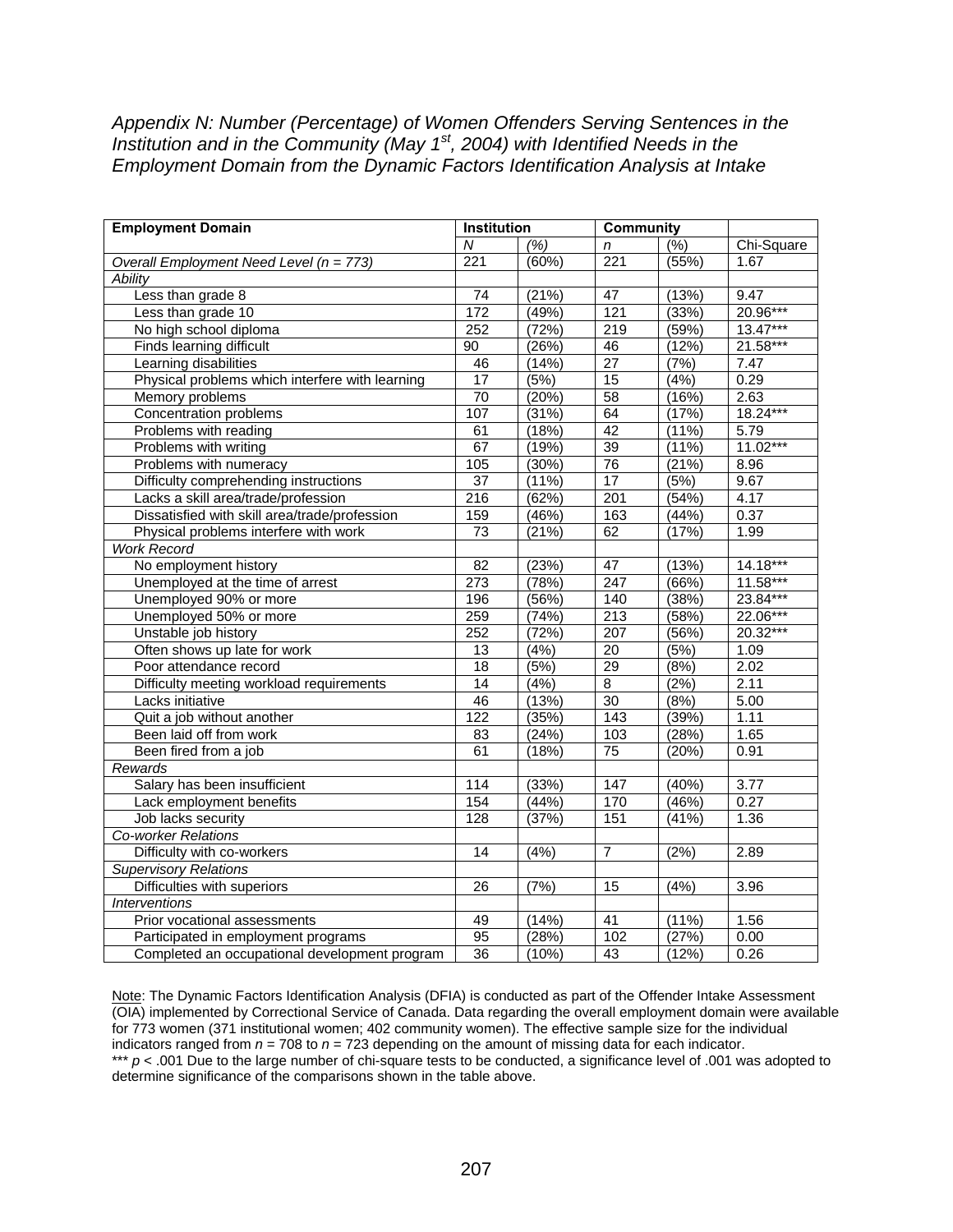# *Appendix O: Number (Percentage) of Aboriginal and Non-Aboriginal Women Offenders (May 1st, 2004) with Identified Needs in the Employment Domain from the Dynamic Factors Identification Analysis at Intake*

| <b>Employment Domain</b>                        | Non-Aboriginal   |       | Aboriginal      |       |            |
|-------------------------------------------------|------------------|-------|-----------------|-------|------------|
|                                                 | n                | (%)   | n               | (%)   | Chi-Square |
| Overall Employment Need Level (n = 755)         | 275              | (48%) | 154             | (85%) | 75.51***   |
| <b>Ability</b>                                  |                  |       |                 |       |            |
| Less than grade 8                               | $\overline{71}$  | (13%) | 47              | (28%) | $19.79***$ |
| Less than grade 10                              | 186              | (35%) | 99              | (59%) | 30.97***   |
| No high school diploma                          | 314              | (59%) | 146             | (87%) | 44.37***   |
| Finds learning difficult                        | 90               | (17%) | 43              | (26%) | 6.68       |
| Learning disabilities                           | 58               | (11%) | 14              | (9%)  | 0.73       |
| Physical problems which interfere with learning | $\overline{20}$  | (4%)  | $\overline{11}$ | (7%)  | 2.45       |
| Memory problems                                 | 93               | (17%) | 34              | (20%) | 0.80       |
| Concentration problems                          | 119              | (22%) | 49              | (30%) | 3.89       |
| Problems with reading                           | 61               | (11%) | 38              | (23%) | 13.79***   |
| Problems with writing                           | 64               | (12%) | 40              | (24%) | 14.68***   |
| Problems with numeracy                          | 123              | (23%) | 55              | (33%) | 6.74       |
| Difficulty comprehending instructions           | 36               | (7%)  | 14              | (8%)  | 0.55       |
| Lacks a skill area/trade/profession             | 287              | (53%) | 119             | (71%) | 15.84***   |
| Dissatisfied with skill area/trade/profession   | $\overline{219}$ | (41%) | 94              | (57%) | 12.98***   |
| Physical problems interfere with work           | $\overline{96}$  | (18%) | $\overline{37}$ | (22%) | 1.47       |
| <b>Work Record</b>                              |                  |       |                 |       |            |
| No employment history                           | 77               | (14%) | 50              | (30%) | $20.61***$ |
| Unemployed at the time of arrest                | 361              | (67%) | 147             | (88%) | 24.12***   |
| Unemployed 90% or more                          | 214              | (40%) | 113             | (68%) | 40.35***   |
| Unemployed 50% or more                          | 321              | (60%) | 138             | (83%) | 29.99***   |
| Unstable job history                            | 307              | (57%) | 139             | (83%) | 36.00***   |
| Often shows up late for work                    | 24               | (5%)  | 9               | (5%)  | 0.24       |
| Poor attendance record                          | 34               | (6%)  | 12              | (7%)  | 0.14       |
| Difficulty meeting workload requirements        | 17               | (3%)  | $\overline{4}$  | (2%)  | 0.27       |
| Lacks initiative                                | 45               | (8%)  | 28              | (17%) | 9.48       |
| Quit a job without another                      | $\overline{204}$ | (38%) | $\overline{56}$ | (34%) | 1.12       |
| Been laid off from work                         | 129              | (24%) | $\overline{53}$ | (32%) | 4.12       |
| Been fired from a job                           | $\overline{113}$ | (21%) | $\overline{21}$ | (13%) | 5.83       |
| Rewards                                         |                  |       |                 |       |            |
| Salary has been insufficient                    | 197              | (37%) | $\overline{58}$ | (35%) | 0.15       |
| Lack employment benefits                        | 243              | (46%) | 73              | (44%) | 0.18       |
| Job lacks security                              | 210              | (39%) | $\overline{58}$ | (35%) | 1.03       |
| Co-worker Relations                             |                  |       |                 |       |            |
| Difficulty with co-workers                      | $\overline{15}$  | (3%)  | $\overline{5}$  | (3%)  | a          |
| <b>Supervisory Relations</b>                    |                  |       |                 |       |            |
| Difficulties with superiors                     | 29               | (5%)  | 10              | (6%)  | 0.08       |
| <b>Interventions</b>                            |                  |       |                 |       |            |
| Prior vocational assessments                    | 66               | (12%) | $\overline{20}$ | (12%) | 0.00       |
| Participated in employment programs             | $\overline{143}$ | (27%) | 50              | (30%) | 0.78       |
| Completed an occupational development program   | $\overline{59}$  | (11%) | 17              | (10%) | 0.06       |

Note: The Dynamic Factors Identification Analysis (DFIA) is conducted as part of the Offender Intake Assessment (OIA) implemented by Correctional Service of Canada. Data regarding the overall employment domain was available for 182 Aboriginal women and 573 non-Aboriginal women (some missing data was also evident with respect to offenders' race). The effective sample size for the individual items ranged from *n* = 690 to *n* = 705 depending on the amount of missing data for each indicator.

<sup>a</sup> The expected cell counts were too small (less than 5) to conduct a valid chi-square test for this question.

\*\*\* *p* < .001 Due to the large number of chi-square tests to be conducted, a significance level of .001 was adopted to determine significance of the comparisons shown in the table above.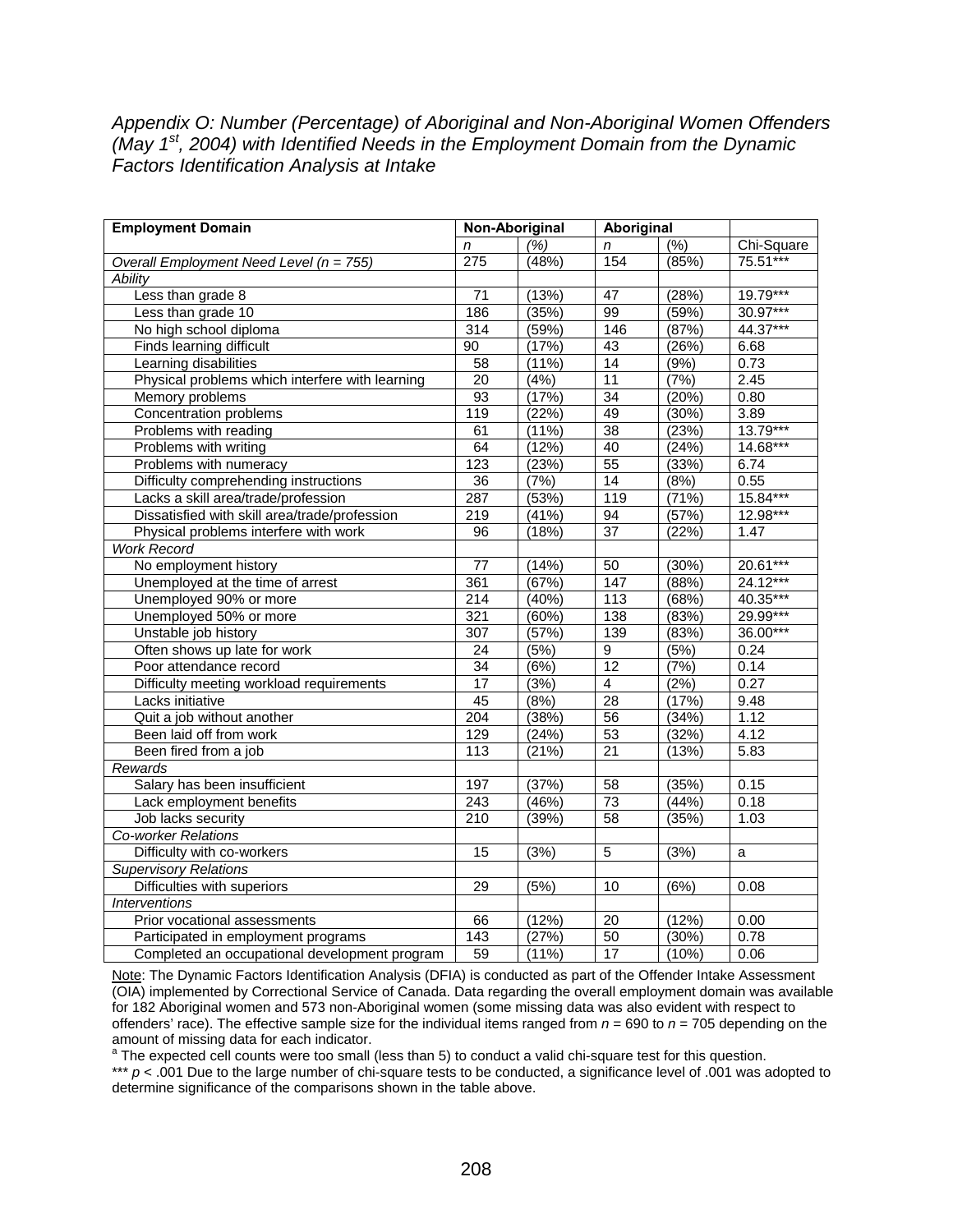# *Appendix P: Number (Percentage) of Younger and Older Women Offenders (May 1st, 2004) with Identified Needs in the Employment Domain from the Dynamic Factors Identification Analysis at Intake*

| <b>Employment Domain</b>                        | Younger (≤ 37 yrs) |       | Older ( $\geq$ 38 yrs) |       |            |
|-------------------------------------------------|--------------------|-------|------------------------|-------|------------|
|                                                 | n                  | (%)   | $\overline{M}$         | (%)   | Chi-Square |
| Overall Employment Need Level (n = 773)         | 292                | (65%) | 150                    | (47%) | 24.49***   |
| Ability                                         |                    |       |                        |       |            |
| Less than grade 8                               | 74                 | (17%) | 47                     | (17%) | 0.00       |
| Less than grade 10                              | 199                | (45%) | 94                     | (33%) | 9.86       |
| No high school diploma                          | 315                | (72%) | 156                    | (56%) | 19.47***   |
| Finds learning difficult                        | 89                 | (20%) | 47                     | (17%) | 1.42       |
| Learning disabilities                           | 50                 | (12%) | $\overline{23}$        | (8%)  | 1.98       |
| Physical problems which interfere with learning | 15                 | (3%)  | $\overline{17}$        | (6%)  | 2.80       |
| Memory problems                                 | 87                 | (20%) | $\overline{41}$        | (15%) | 3.18       |
| Concentration problems                          | 119                | (27%) | 52                     | (18%) | 7.40       |
| Problems with reading                           | $\overline{74}$    | (17%) | 29                     | (10%) | 6.03       |
| Problems with writing                           | 76                 | (17%) | $\overline{30}$        | (11%) | 5.98       |
| Problems with numeracy                          | 123                | (28%) | 58                     | (21%) | 5.00       |
| Difficulty comprehending instructions           | $\overline{37}$    | (8%)  | 17                     | (6%)  | 1.34       |
| Lacks a skill area/trade/profession             | 300                | (68%) | 117                    | (41%) | 50.82***   |
| Dissatisfied with skill area/trade/profession   | 230                | (53%) | 92                     | (33%) | 28.36***   |
| Physical problems interfere with work           | 65                 | (15%) | $\overline{70}$        | (25%) | 10.96***   |
| <b>Work Record</b>                              |                    |       |                        |       |            |
| No employment history                           | $\overline{97}$    | (22%) | 32                     | (11%) | 13.55***   |
| Unemployed at the time of arrest                | 346                | (79%) | 174                    | (61%) | 25.09***   |
| Unemployed 90% or more                          | 238                | (54%) | $\overline{98}$        | (35%) | 26.44***   |
| Unemployed 50% or more                          | 322                | (74%) | 150                    | (53%) | 30.77***   |
| Unstable job history                            | 328                | (75%) | 131                    | (46%) | 59.32***   |
| Often shows up late for work                    | $\overline{29}$    | (7%)  | $\overline{4}$         | (1%)  | 10.79      |
| Poor attendance record                          | $\overline{35}$    | (8%)  | $\overline{12}$        | (4%)  | 4.11       |
| Difficulty meeting workload requirements        | 13                 | (3%)  | $\overline{9}$         | (3%)  | 0.03       |
| Lacks initiative                                | 56                 | (13%) | $\overline{20}$        | (7%)  | 6.06       |
| Quit a job without another                      | 172                | (40%) | $\overline{93}$        | (33%) | 3.25       |
| Been laid off from work                         | 107                | (25%) | 79                     | (28%) | 1.01       |
| Been fired from a job                           | 86                 | (20%) | 50                     | (18%) | 0.48       |
| Rewards                                         |                    |       |                        |       |            |
| Salary has been insufficient                    | 163                | (37%) | 98                     | (35%) | 0.51       |
| Lack employment benefits                        | 208                | (48%) | 116                    | (41%) | 2.76       |
| Job lacks security                              | 177                | (40%) | 102                    | (36%) | 1.14       |
| <b>Co-worker Relations</b>                      |                    |       |                        |       |            |
| Difficulty with co-workers                      | $\overline{14}$    | (3%)  | $\overline{7}$         | (2%)  | 0.31       |
| <b>Supervisory Relations</b>                    |                    |       |                        |       |            |
| Difficulties with superiors                     | $\overline{26}$    | (6%)  | 15                     | (5%)  | 0.12       |
| <b>Interventions</b>                            |                    |       |                        |       |            |
| Prior vocational assessments                    | 57                 | (13%) | 33                     | (12%) | 0.26       |
| Participated in employment programs             | 129                | (30%) | 68                     | (24%) | 2.35       |
| Completed an occupational development program   | 42                 | (10%) | $\overline{37}$        | (13%) | 2.18       |

Note: The Dynamic Factors Identification Analysis (DFIA) is conducted as part of the Offender Intake Assessment (OIA). Data regarding the overall employment domain were available for 452 younger women and 321 older women. The effective sample size for the individual items ranged from  $n = 708$  to  $n = 718$ , depending on the amount of missing data for each indicator.

\*\*\*  $p < 0.001$  Due to the large number of chi-square tests to be conducted, a significance level of .001 was adopted to determine significance of the comparisons shown in the table above.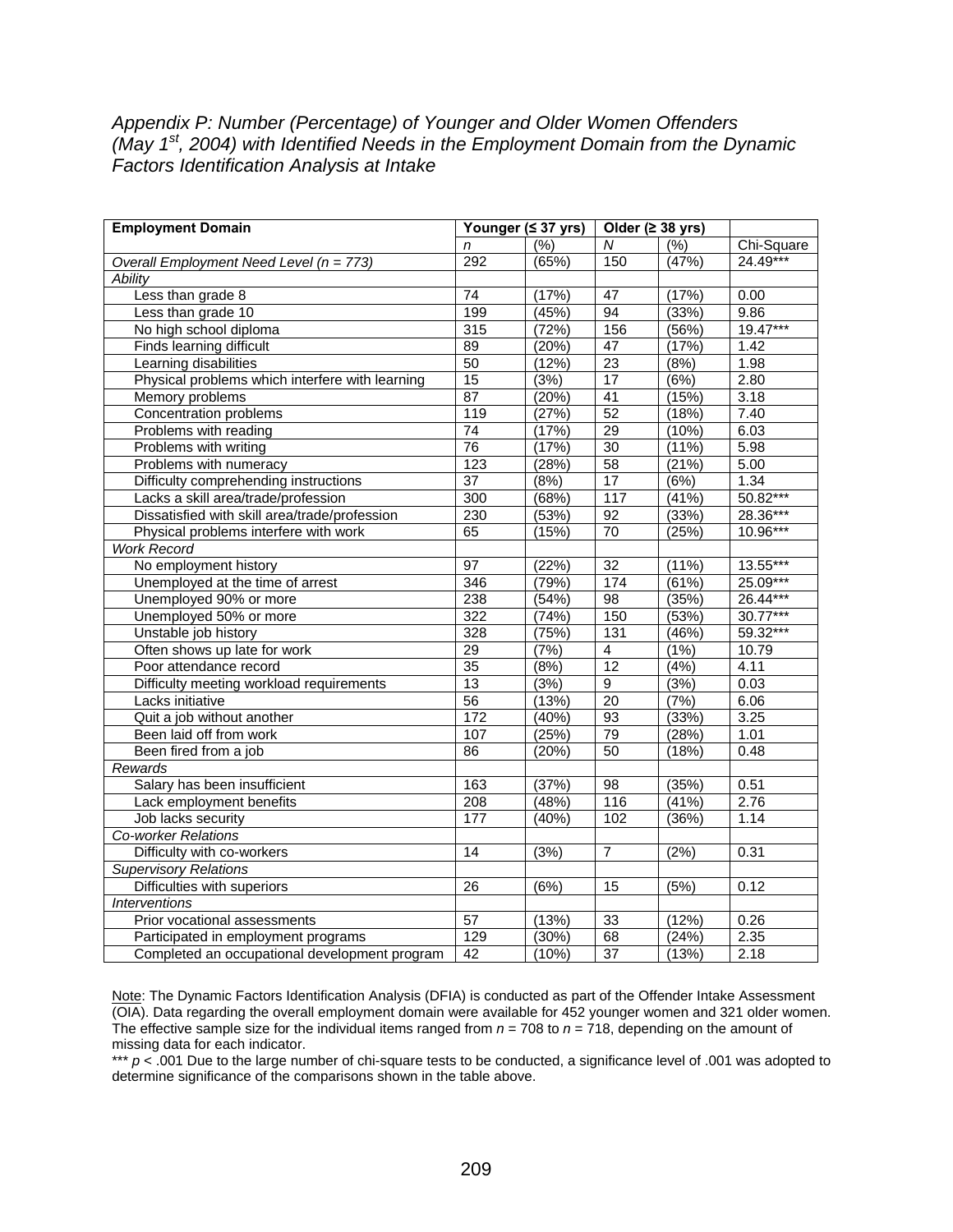|                                                              |                                 | Women's Most Recent Job Prior to |
|--------------------------------------------------------------|---------------------------------|----------------------------------|
|                                                              | Incarceration                   |                                  |
|                                                              | Incarcerated                    | Community                        |
|                                                              | $(n = 58)$                      | $(n = 34)$                       |
| <b>Sales and Service Occupations</b>                         | 23<br>(40%)                     | 12 (35%)                         |
| Restaurant/Food Industry (Cook/Service/Management)           | 11                              | 8                                |
| Retail/Sales/Telemarketer/Cashier                            | 8                               | $\mathbf{1}$                     |
| Janitorial/Cleaning                                          | $\overline{\mathbf{4}}$         | 3                                |
| <b>Heath Care Homeworker</b>                                 | $\overline{1}$                  | $\Omega$                         |
| Child-Care                                                   | $\mathbf{1}$                    | $\overline{0}$                   |
| Security                                                     | 0                               | 1.32                             |
| <b>Business, Finance and Administration Occupations</b>      | 10<br>(17%)                     | (18%)<br>6                       |
| Administrative/Receptionist/Secretarial                      | 3                               | 3                                |
| Data Entry/Inventory Work/Postal Employee                    | 3                               | 1                                |
| Accounting/Payroll/Bookkeeper                                | $\overline{2}$                  | $\overline{2}$                   |
| <b>Customer Service</b>                                      | $\overline{2}$                  | $\mathbf 0$                      |
| <b>Health Occupations</b>                                    | $\mathbf{2}$<br>(3%)            | 3<br>(9% )                       |
| Nurse                                                        | 1                               | $\overline{2}$                   |
| Animal Health Technician                                     | $\mathbf{1}$                    | $\overline{0}$                   |
| Physiotherapy                                                | $\overline{0}$                  | $\mathbf{1}$                     |
| Social Science, Education, Government Service, Religion      | $\overline{\mathbf{4}}$<br>(7%) | 1<br>(3%)                        |
| Social Worker                                                | 1                               | $\mathbf 0$                      |
| Social Service Work (General)                                | 3                               | $\mathbf 0$                      |
| Teacher                                                      | $\overline{0}$                  | $\overline{1}$                   |
| <b>Processing, Manufacturing and Utilities</b>               | 3<br>(5%)                       | $\overline{\mathbf{2}}$<br>(6%)  |
| Manufacturing/Line/Plant Worker                              | $\overline{3}$                  | $\overline{2}$                   |
| <b>Trades, Transport and Equipment Operators and Related</b> | $\overline{2}$<br>(3%)          | $\overline{2}$<br>(6%)           |
| Roofer                                                       | 1                               | 0                                |
| <b>Truck Driver</b>                                          | 1                               | $\overline{2}$                   |
| <b>Occupations in Art, Culture, Recreation and Sport</b>     | 3<br>(5%)                       | 1<br>(3%)                        |
| Painter/Decorator                                            | $\mathbf{1}$                    | $\Omega$                         |
| <b>Wood Worker</b>                                           | 1                               | $\Omega$                         |
| Dancer                                                       | 1                               | 1                                |
| <b>Natural and Applied Sciences and Related Occupations</b>  | 1<br>(2%)                       | 1<br>(3%)                        |
| <b>Computer Technical Support</b>                            | $\mathbf 1$                     | $\Omega$                         |
| Surveyor                                                     | $\overline{0}$                  | $\mathbf{1}$                     |
| <b>Occupations Unique to Primary Industry</b>                | (0% )<br>$\mathbf 0$            | 1<br>(3%)                        |
| Greenhouse                                                   | $\mathbf 0$                     | 1                                |
| <b>Other</b>                                                 | (7%)<br>4                       | $\overline{2}$<br>(6%)           |
| Labourer (Unspecified)                                       | $\overline{1}$                  | $\overline{0}$                   |
| Other                                                        | 3                               | $\overline{2}$                   |

*Appendix Q: Most Recent Job Prior to Incarceration Reported by Institutional and Community Women Offenders* 

Note: Total number within categories will not necessarily add up to the total for the category as some women listed more than one type of job within the overall National Occupational Classification categories that were used to summarize women's responses. Moreover, the total percentages for the overall categories may sum to more than 100% as some women listed more than one job prior to incarceration, in different overall job classification groups.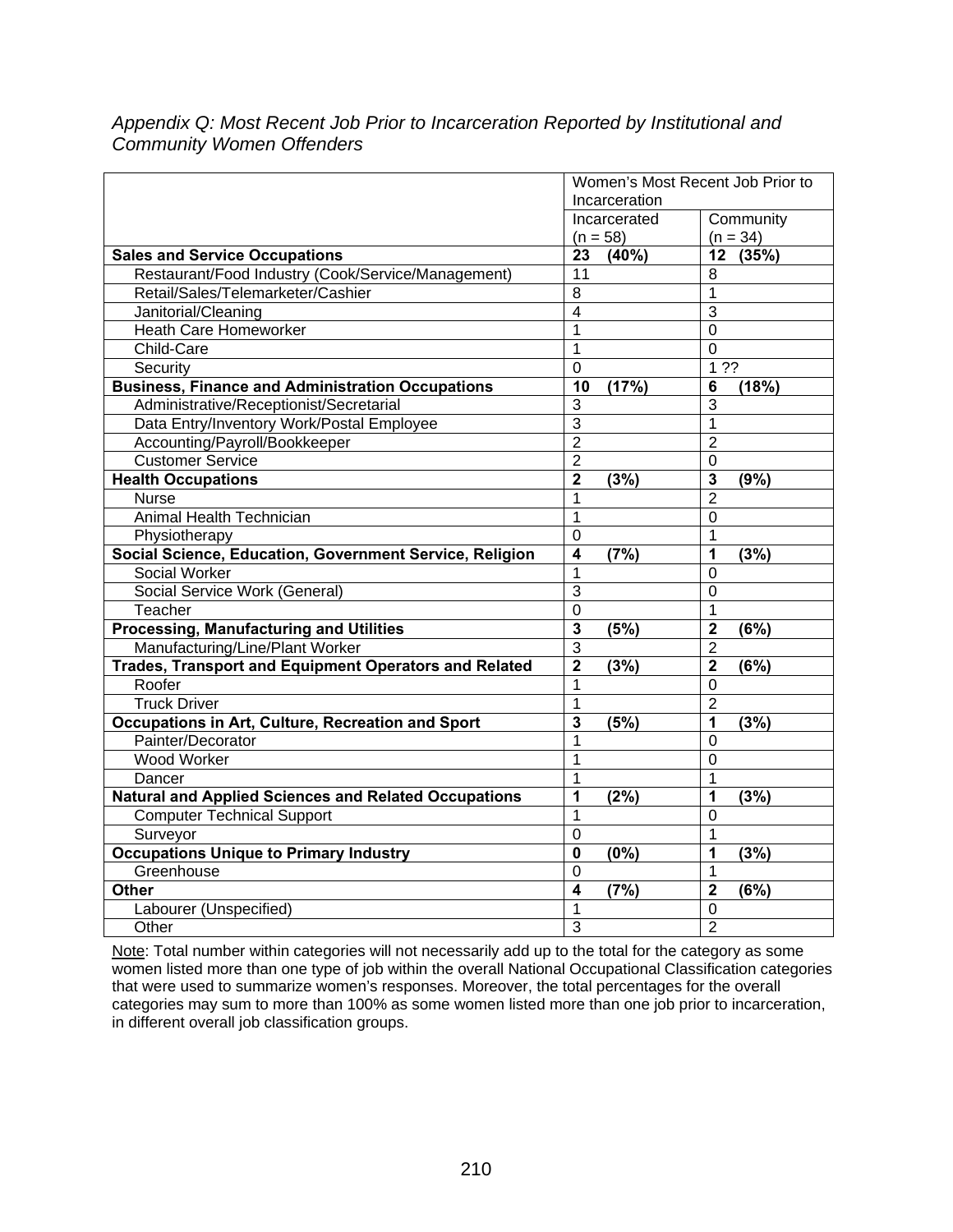*Appendix R: Percentage of Incarcerated Women Describing Institutional Employment Training Completed in the Institution and Interest in Future Training (n = 58)* 

|                                                               | Interested In | Completed |
|---------------------------------------------------------------|---------------|-----------|
| First Aid & CPR                                               | 67%           | 5%        |
| <b>Computer Skills/Technological Studies</b>                  | 62%           | 5%        |
| <b>Vocational Assessment (Interests &amp; Abilities)</b>      | 55%           | 0%        |
| Clerk (Inventory, Shipping and Receiving)                     | 50%           | 0%        |
| Woodworker, Cabinetmaker, or Furniture Maker                  | 48%           | 0%        |
| Landscaping/Horticulture                                      | 47%           | 0%        |
| Hairdressing/Esthetics                                        | 47%           | 3%        |
| <b>Employability Skills or Socio-Occupational Integration</b> | 45%           | 5%        |
| Services (develop employability skills)                       |               |           |
| Safe Start (safety in the workplace)                          | 43%           | 0%        |
| Cooking or Cook's Helper                                      | 41%           | 0%        |
| <b>WHMIS</b>                                                  | 41%           | 12%       |
| Welding or Welder's Helper Program                            | 40%           | 0%        |
| Basics in Food Safety                                         | 40%           | 7%        |
| <b>Vocational Carpentry</b>                                   | 38%           | 2%        |
| <b>Dental Assistant</b>                                       | 36%           | 0%        |
| Accounting                                                    | 35%           | 5%        |
| <b>Forklift Operator</b>                                      | 35%           | 0%        |
| Automotive Painter-Bodywork                                   | 33%           | 0%        |
| Maintenance Mechanic's Helper                                 | 33%           | 0%        |
| <b>Library Clerk</b>                                          | 31%           | 0%        |
| Automobile Service Clerk                                      | 29%           | 0%        |
| <b>Industrial Design</b>                                      | 29%           | 0%        |
| Printing                                                      | 28%           | 0%        |
| <b>Building Service Worker/Superintendent</b>                 | 28%           | 0%        |
| Machine Shop                                                  | 28%           | 0%        |
| <b>Butcher's Helper</b>                                       | 24%           | 0%        |
| <b>Construction Safety Computer Based Training or</b>         | 24%           | 3%        |
| <b>Chainsaw Safety</b>                                        |               |           |
| Electronics                                                   | 24%           | 0%        |
| Metalworking Machine Operator, Metal Painter-Coater           | 24%           | 0%        |
| <b>Upholsterer's Helper</b>                                   | 21%           | 0%        |
| Bricklayer-Mason                                              | 21%           | 0%        |
| <b>Industrial Cleaning Program</b>                            | 19%           | 5%        |
| Plumbing                                                      | 17%           | $0\%$     |
| Industrial Sewing Machine Operator or Mechanic's              | 17%           | 0%        |
| Helper                                                        |               |           |
| Gas Engines                                                   | 16%           | 0%        |
| Laundry and Dry-Cleaning Helper                               | 16%           | 0%        |
| <b>Textile/Tailor's Worker</b>                                | 16%           | 2%        |
| <b>Industrial Products Assembler</b>                          | 12%           | 0%        |
| Sports Equipment Installation and Repair                      | 10%           | 0%        |
| <sup>a</sup> Canine program                                   | -----         | 3%        |
| <sup>a</sup> Education                                        | -----         | 26%       |

<sup>a</sup>These categories were reported by women as types of training that they had received in the institution but they were not included in the list of training courses that women were presented with to determine their training interests.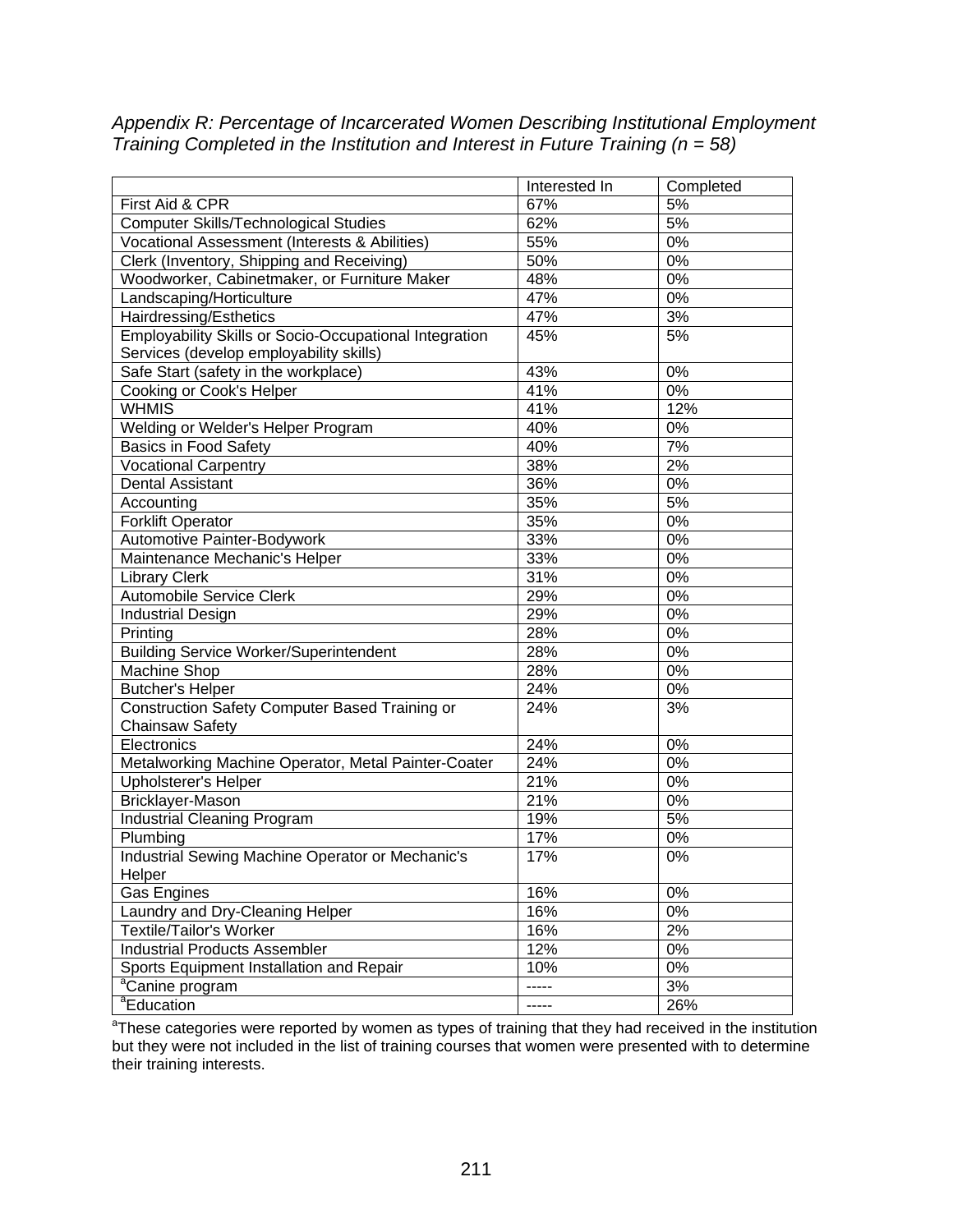*Appendix S: Percentage of Incarcerated Women Describing Current Employment in the Institution and Interest in Future Employment in the Institution (n = 58.)* 

|                                              | Interested in  | <b>Currently Working</b> |
|----------------------------------------------|----------------|--------------------------|
| Administration                               | 55%            | 3%                       |
| Care Giver                                   | 53%            | 0%                       |
| <b>Construction Worker</b>                   | 50%            | 0%                       |
| Painter                                      | 48%            | 0%                       |
| Cabinetmaker or Furniture Assembler          | 47%            | 0%                       |
| Hairdressing/Esthetics                       | 45%            | 2%                       |
| Peer Counsellor                              | 43%            | 3%                       |
| Canteen Operator                             | 43%            | 0%                       |
| <b>Graphic Designer</b>                      | 41%            | 0%                       |
| Cook/Food Prep Worker                        | 40%            | 16%                      |
| Editor of a Publication                      | 40%            | 2%                       |
| Greenhouse-Horticulture                      | 40%            | 2%                       |
| <b>Baker</b>                                 | 38%            | 0%                       |
| <b>Beverage Person</b>                       | 36%            | 0%                       |
| Elders assistant and Groundskeeper           | 36%            | 2%                       |
| <b>Library Assistant</b>                     | 33%            | 3%                       |
| <b>Metal Worker</b>                          | 31%            | $0\%$                    |
| Groundskeeper                                | 29%            | 5%                       |
| <b>Inmate Committee</b>                      | 29%            | 0%                       |
| <b>Printing Services</b>                     | 29%            | 0%                       |
| Upholsterer                                  | 28%            | 0%                       |
| Manufacturing                                | 28%            | 0%                       |
| <b>Tailor/Textile Worker</b>                 | 26%            | 2%                       |
| Farm Hand or Dairy Worker                    | 26%            | 0%                       |
| Recycling                                    | 24%            | $0\%$                    |
| Cleaner                                      | 22%            | 16%                      |
| Laundry                                      | 21%            | 0%                       |
| Plumber or Plumber's Assistant               | 17%            | 0%                       |
| <b>Butcher</b>                               | 16%            | 0%                       |
| Dishwasher                                   | 16%            | 0%                       |
| Butchery (Abattoir)                          | 10%            | $0\%$                    |
| <b>Furnace Maintenance</b>                   | 10%            | 0%                       |
| <sup>a</sup> General Maintenance             | $\overline{a}$ | 21%                      |
| <sup>a</sup> Inventory/stores/ship & receive | $- - - -$      | 7%                       |
| <sup>a</sup> Teacher/Tutor                   |                | 9%                       |
| <sup>a</sup> Chaplain Assistant              |                | 2%                       |
| <sup>a</sup> CORCAN                          | -----          | 2%                       |

<sup>a</sup>These categories were reported by women as types of jobs that they had in the institution but they were not included in the list of jobs that women were presented with to determine their employment interests.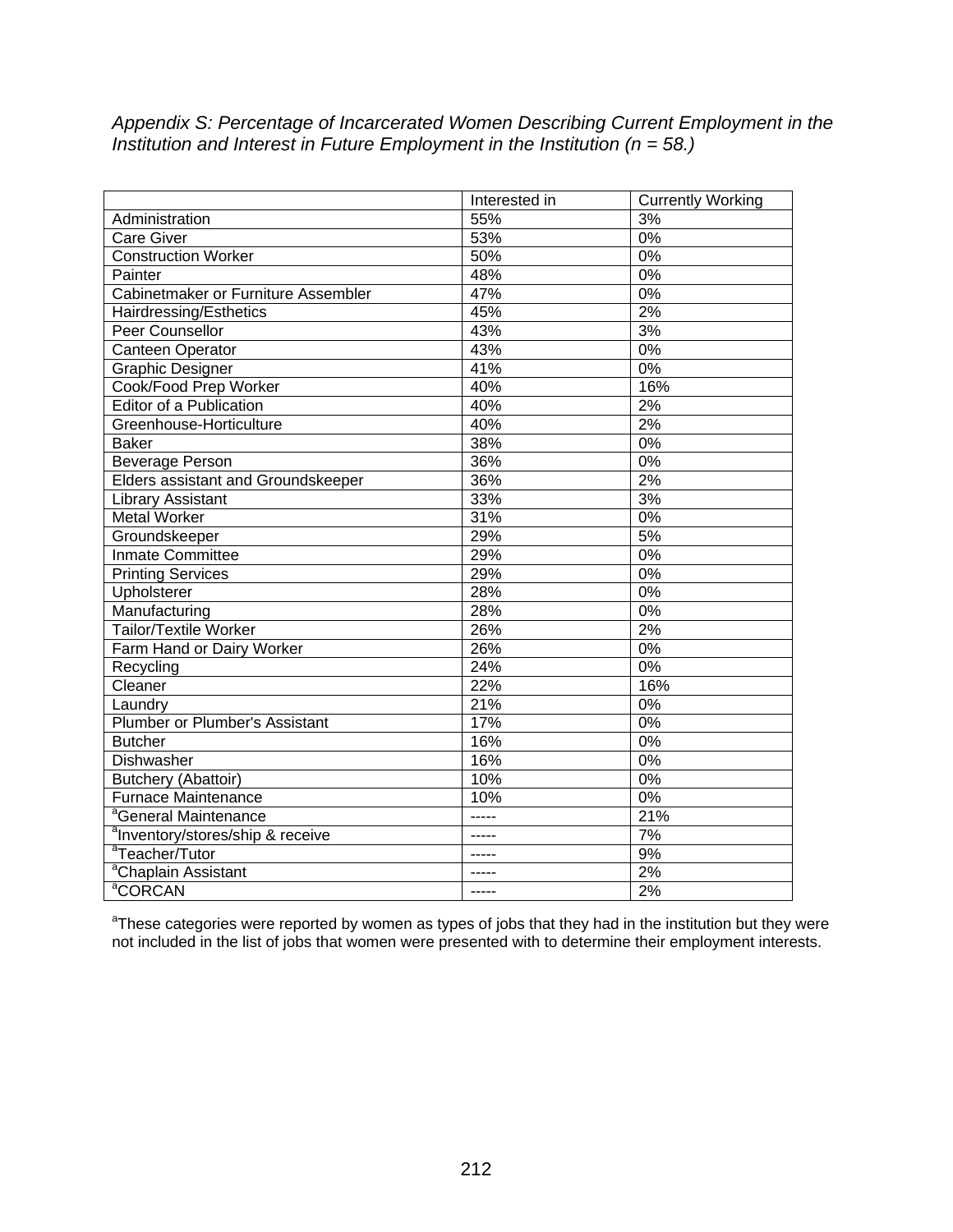# *Appendix T: Number (Percentage) of Women (Incarcerated Sample) Reporting Career Interests in Each of the Following Occupational Areas*

|                                                         | Career Interests -                      |
|---------------------------------------------------------|-----------------------------------------|
|                                                         | Incarcerated Women Offenders $(n = 58)$ |
| <b>Sales and Service Occupations</b>                    | 26<br>(45%)                             |
| Restaurant/Food Industry (Cook/Service/Management)      | $\overline{14}$                         |
| Retail/Sales/Cashier                                    | $\overline{9}$                          |
| Animal Care or Training                                 | $\overline{6}$                          |
| Janitorial/Cleaning                                     | 3                                       |
| Hairstylist/Make-up Artist                              | $\overline{3}$                          |
| Child-Care/Work with Children                           | $\overline{c}$                          |
| Fire-Fighter                                            | $\mathbf{1}$                            |
| <b>Business, Finance and Administration Occupations</b> | (28%)<br>16                             |
| Administrative/Clerical/Secretarial/Office Work         | 12                                      |
| Call Centre                                             | $\overline{2}$                          |
| Data Entry/Inventory Work                               | $\overline{2}$                          |
| Marketing/Advertising                                   | 1                                       |
| Bookkeeping                                             | 1                                       |
| Trades, Transport and Equipment Operators and Related   | $\overline{14}$<br>(24%)                |
| "Trades"/Construction/Carpentry/Welding                 | 10                                      |
| Heavy Equipment Operators/Forklift Operators            | $\overline{4}$                          |
| Mechanic/Machinist                                      | $\overline{3}$                          |
| <b>Delivery Driver</b>                                  | $\mathbf{1}$                            |
| Social Science, Education, Government Service, Religion | 11<br>(19%)                             |
| Social Worker                                           | 4                                       |
| Counselling                                             | 4                                       |
| Social Service Work (Other)                             | $\overline{3}$                          |
| Teacher                                                 | $\overline{2}$                          |
| Occupations in Art, Culture, Recreation and Sport       | 8<br>(14%)                              |
| Designer/Interior Decorating/Graphics                   | $\overline{3}$                          |
| Entertainment Industry/Costume Design                   | $\overline{2}$                          |
| Journalist/Writer                                       | 1                                       |
| Photographer/Restoration                                | $\overline{2}$                          |
| Recreational Worker (Children)                          | $\mathbf{1}$                            |
| <b>Health Occupations</b>                               | $\overline{\mathbf{4}}$<br>(7%)         |
| Nurse/Medical Field (General)                           | $\overline{3}$                          |
| Veterinarian                                            | $\mathbf{1}$                            |
| <b>Processing, Manufacturing and Utilities</b>          | (7%)<br>4                               |
| Plant Worker/Fabricator (Steel, Fish)                   | $\overline{2}$                          |
| Food Packing                                            | 1                                       |
| Sewing                                                  | $\overline{1}$                          |
| Natural and Applied Sciences and Related Occupations    | $\overline{\mathbf{3}}$<br>(5%)         |
| Conservation/Fisheries/Wildlife                         | $\overline{2}$                          |
| Drafting Technologists (AUTO-CAD)                       | 1                                       |
| <b>Occupations Unique to Primary Industry</b>           | $\overline{2}$<br>(3%)                  |
| Groundskeeper                                           | $\mathbf 1$                             |
| <b>Farming Equipment Operator</b>                       | $\overline{1}$                          |
| Other                                                   | $\overline{17}$<br>(29%)                |
| Labourer (Unspecified)                                  | 4                                       |
| Computer-Related                                        | $\overline{6}$                          |
| <b>Entrepreneurship (Unspecified Business)</b>          | $\overline{2}$                          |
| Other                                                   | $\overline{5}$                          |

Note: Total number within categories will not necessarily add up to the total for the category as many some women listed more than one type of job within the overall National Occupational Classification categories that were used to summarize women's responses. Moreover, the total percentages for the overall categories will sum to more than 100% as many women listed future career interests in more than one general category of work (e.g., employment interests in Sales/Service as well as Business/Finance/Administration).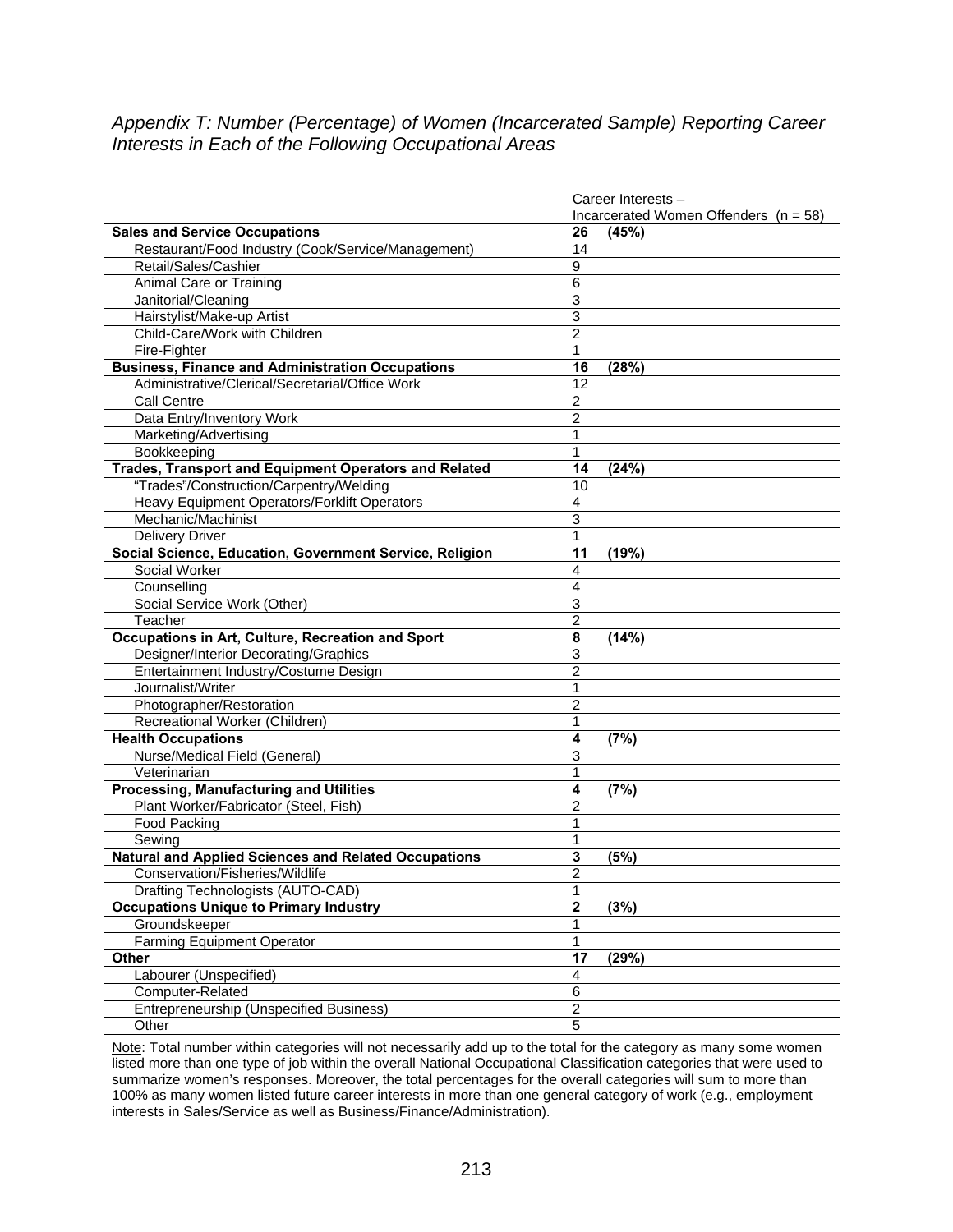*Appendix U: Number of Women in the Community Sample with a Current Job or Searching for a Job in each of the Occupational Classifications* 

|                                                             | Employed:<br><b>Current Job</b> | Unemployed &<br>Searching for Job |
|-------------------------------------------------------------|---------------------------------|-----------------------------------|
|                                                             | $(n = 20)$                      | $(n = 6)^a$                       |
| <b>Sales and Service Occupations</b>                        | 7<br>(35%)                      | (67%)<br>4                        |
| Restaurant/Food Industry (Cook/Service/Management)          | $\overline{4}$                  |                                   |
| Retail/Sales/Telemarketer/Cashier                           | 3                               | $\overline{2}$                    |
| Janitorial/Cleaning                                         | $\Omega$                        |                                   |
| Hairdressing                                                | 0                               |                                   |
| <b>Business, Finance and Administration Occupations</b>     | $6\phantom{1}6$<br>(30%)        | (17%)<br>1                        |
| Administrative/Receptionist/Secretarial                     | 4                               |                                   |
| <b>Customer Service</b>                                     | 1                               | 0                                 |
| <b>Telephone Operator</b>                                   | 1                               | 0                                 |
| Trades, Transport and Equipment Operators and Related       | (10%)<br>$\mathbf{2}$           | (17%)<br>1                        |
| Construction                                                | 0                               |                                   |
| Automotive Industry                                         | 1                               | 0                                 |
| <b>Equipment Operator</b>                                   | 1                               | $\Omega$                          |
| Social Science, Education, Government Service, Religion     | $\mathbf{2}$<br>(10%)           | 0<br>(0%)                         |
| Social Service Work (General)                               | $\overline{2}$                  | 0                                 |
| <b>Processing, Manufacturing and Utilities</b>              | (5%)<br>1                       | 0<br>(0%)                         |
| <b>Seamstress</b>                                           | 1                               | 0                                 |
| <b>Health Occupations</b>                                   | (0%)<br>0                       | (0%)<br>0                         |
| Occupations in Art, Culture, Recreation and Sport           | (0%)<br>$\bf{0}$                | $(0\%)$<br>0                      |
| <b>Natural and Applied Sciences and Related Occupations</b> | (0%)<br>$\mathbf 0$             | (0%)<br>0                         |
| <b>Occupations Unique to Primary Industry</b>               | (0%)<br>$\bf{0}$                | (0%)<br>0                         |
| <b>Other</b>                                                | $\mathbf{2}$<br>(10%)           | $\mathbf{2}$<br>(33%)             |
| Labourer (Unspecified)                                      | $\Omega$                        |                                   |
| "Computer Applications"                                     | $\mathbf 0$                     |                                   |
| Other                                                       | $\overline{2}$                  | 0                                 |

Other 10 and 2 0 and 2 0 and 2 0 dther other and 2 and 2 0 and 2 and 3 and 3 and 4 and 4 and 4 and 4 and 4 and 4 and 4 and 4 and 4 and 4 and 4 and 4 and 4 and 4 and 4 and 4 and 4 and 4 and 4 and 4 and 4 and 4 and 4 and 4 a employment for which they were currently searching.

Note: Total percentages for the overall categories may sum to more than 100% as some women reported that they were searching for more than one type of job within or across different job classification groups.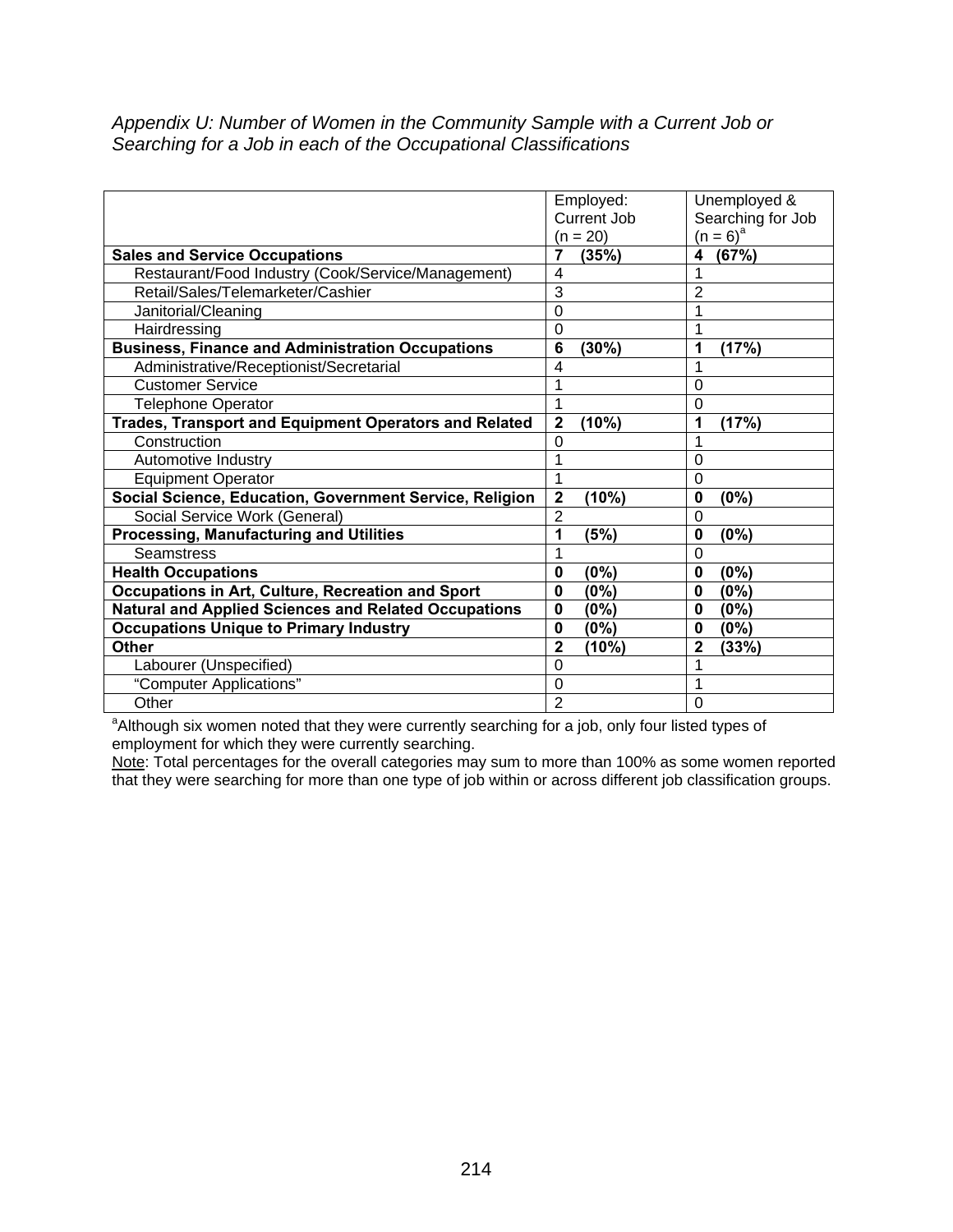*Appendix V: Social Support for Employment Reported by Institution vs. Community, Younger vs. Older, and Aboriginal vs. Non-Aboriginal Women Offenders.* 

|                | <b>Affective Ties</b> |      | <b>Resources/Models</b> |            |      |          |
|----------------|-----------------------|------|-------------------------|------------|------|----------|
|                | Mean (SD)             | df   | t-value                 | Mean (SD)  | df   | t-value  |
| Institution    | 2.72(0.86)            |      |                         | 3.16(0.49) |      |          |
| Community      | 3.31(0.81)            | 1,86 | $-3.16**$               | 3.26(0.43) | 1,87 | $-1.02$  |
|                |                       |      |                         |            |      |          |
| Younger        | 2.71(0.85)            |      |                         | 3.12(0.49) |      |          |
| Older          | 3.31(0.81)            | 1,85 | $-3.15***$              | 3.33(0.43) | 1,86 | $-1.94$  |
|                |                       |      |                         |            |      |          |
| Aboriginal     | 2.59(0.91)            |      |                         | 2.91(0.49) |      |          |
| Non-Aboriginal | 3.05(0.84)            | 1,84 | 2.15                    | 3.29(0.43) | 1,85 | $3.37**$ |

\*\*\*  $p < .01$